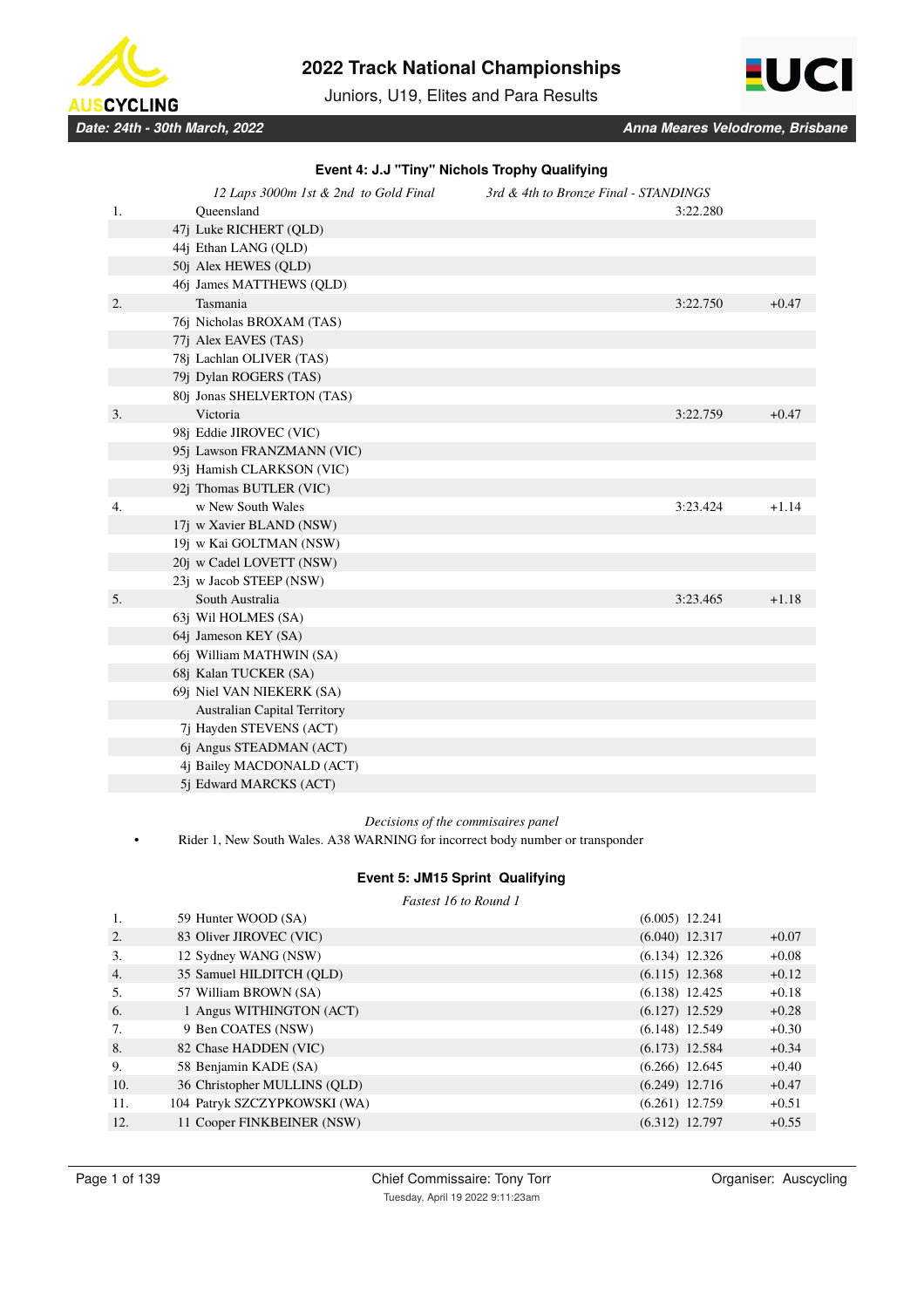

Juniors, U19, Elites and Para Results



### **Event 5: JM15 Sprint Qualifying (continued)**

*Fastest 16 to Round 1*

| 13.  | 10 Rab DRUMMOND (NSW)    | $(6.349)$ 12.817 | $+0.57$ |
|------|--------------------------|------------------|---------|
| -14. | 74 Thomas BLAZELY (TAS)  | $(0.000)$ 13.077 | $+0.83$ |
| 15.  | 86 Lachlan STEWART (VIC) | $(6.549)$ 13.291 | $+1.05$ |
| 16.  | 33 Bodhi DUSHA (OLD)     | $(6.978)$ 14.089 | $+1.84$ |

### **Event 6: JM17 Sprint Qualifying**

*Fastest 16 to Round 1*

| 1.  | 21 Noah MASON (NSW)         | $(5.431)$ 11.072 |         |
|-----|-----------------------------|------------------|---------|
| 2.  | 5 Edward MARCKS (ACT)       | $(5.625)$ 11.275 | $+0.20$ |
| 3.  | 67 Tayte RYAN (SA)          | $(5.573)$ 11.313 | $+0.24$ |
| 4.  | 17 Xavier BLAND (NSW)       | $(5.598)$ 11.349 | $+0.27$ |
| 5.  | 94 Jack EDWARDS (VIC)       | $(5.589)$ 11.363 | $+0.29$ |
| 6.  | 4 Bailey MACDONALD (ACT)    | $(5.714)$ 11.562 | $+0.49$ |
| 7.  | 64 Jameson KEY (SA)         | $(5.714)$ 11.568 | $+0.49$ |
| 8.  | 62 Kai ARBERY (SA)          | $(5.722)$ 11.656 | $+0.58$ |
| 9.  | 80 Jonas SHELVERTON (TAS)   | $(5.798)$ 11.687 | $+0.61$ |
| 10. | 22 Joe SOSSAI (NSW)         | $(5.780)$ 11.734 | $+0.66$ |
| 11. | 18 Liam GOLTMAN (NSW)       | $(5.860)$ 11.787 | $+0.71$ |
| 12. | 96 Oscar GALLAGHER (VIC)    | $(5.841)$ 11.818 | $+0.74$ |
| 13. | 108 Christopher WRIGHT (WA) | $(5.851)$ 11.856 | $+0.78$ |
| 14. | 45 Mitchell LOUIE (QLD)     | $(5.859)$ 11.859 | $+0.78$ |
| 15. | 76 Nicholas BROXAM (TAS)    | $(5.902)$ 11.886 | $+0.81$ |
| 16. | 7 Hayden STEVENS (ACT)      | $(5.929)$ 11.931 | $+0.85$ |
| 17. | 106 Billy SUMMERVILLE (WA)  | $(5.966)$ 11.992 | $+0.92$ |
| 18. | 79 Dylan ROGERS (TAS)       | $(5.918)$ 12.048 | $+0.97$ |
| 19. | 48 Caden RUFF (QLD)         | $(6.041)$ 12.350 | $+1.27$ |

### **Event 7: JM15 Sprint Round 1**

|       |     |                        | Winners to O/F |                           |       |
|-------|-----|------------------------|----------------|---------------------------|-------|
| lv16: | 59. | Hunter WOOD (SA)       | 33<br>def      | Bodhi DUSHA (OLD)         | 13.89 |
| 2v15: | 83  | Oliver JIROVEC (VIC)   | -86<br>def     | Lachlan STEWART (VIC)     | 13.63 |
| 3v14: | 12  | Sydney WANG (NSW)      | -74<br>def     | Thomas BLAZELY (TAS)      | 12.98 |
| 4v13: | 35  | Samuel HILDITCH (OLD)  | 10<br>def -    | Rab DRUMMOND (NSW)        | 12.76 |
| 5v12: | 57  | William BROWN (SA)     | def 11         | Cooper FINKBEINER (NSW)   | 13.30 |
| 6v11: |     | Angus WITHINGTON (ACT) | def 104        | Patryk SZCZYPKOWSKI (WA)  | 12.57 |
| 7v10: | 9   | Ben COATES (NSW)       | 36<br>def      | Christopher MULLINS (OLD) | 12.55 |
| 8v9:  | 82  | Chase HADDEN (VIC)     | 58             | Benjamin KADE (SA)        | 12.84 |
|       |     |                        |                |                           |       |

### **Event 8: JM17 Sprint Round 1**

| $1v16$ : | 21 | Noah MASON (NSW)          | det     |     | Hayden STEVENS (ACT)    | 12.06 |
|----------|----|---------------------------|---------|-----|-------------------------|-------|
| 2v15:    |    | Edward MARCKS (ACT)       | def     | 76  | Nicholas BROXAM (TAS)   | 13.23 |
| 3v14:    | 67 | Tayte RYAN (SA)           | def     | 45  | Mitchell LOUIE (OLD)    |       |
| 4v13:    | 17 | Xavier BLAND (NSW)        | def 108 |     | Christopher WRIGHT (WA) | 11.55 |
| 5v12:    | 94 | <b>Jack EDWARDS (VIC)</b> | def -   | 96  | Oscar GALLAGHER (VIC)   | 11.72 |
| 6v11:    | 4  | Bailey MACDONALD (ACT)    | def     | -18 | Liam GOLTMAN (NSW)      | 12.18 |
| 7v10:    | 64 | Jameson KEY (SA)          | def     | 22  | Joe SOSSAI (NSW)        |       |
| 8v9:     | 62 | Kai ARBERY (SA)           | def     | -80 | Jonas SHELVERTON (TAS)  | 12.21 |
|          |    |                           |         |     |                         |       |

*Decisions of the commissaires panel*

• Rider 7, Hayden STEVENS (ACT). A31 WARNING for improper or non compliant clothing during the race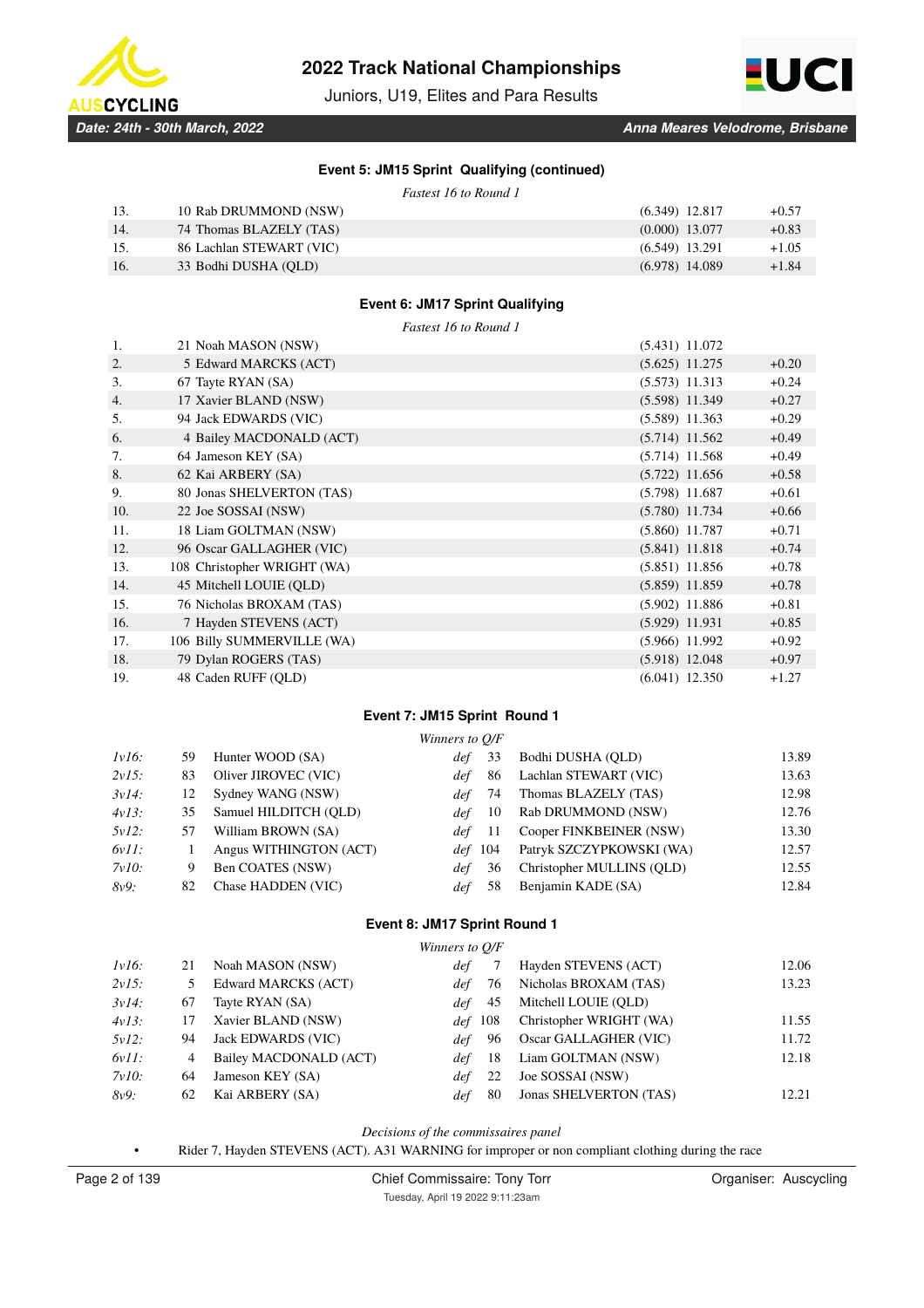

Juniors, U19, Elites and Para Results



### **Event 9: JM17 Omnium Scratch Race**

*25 Laps 7.5km - Result*

| 1.  | 63 Wil HOLMES (SA)         |
|-----|----------------------------|
| 2.  | 19 Kai GOLTMAN (NSW)       |
| 3.  | 77 Alex EAVES (TAS)        |
| 4.  | 50 Alex HEWES (QLD)        |
| 5.  | 20 Cadel LOVETT (NSW)      |
| 6.  | 107 Samuel WASHINGTON (WA) |
| 7.  | 78 Lachlan OLIVER (TAS)    |
| 8.  | 69 Niel VAN NIEKERK (SA)   |
| 9.  | 44 Ethan LANG (QLD)        |
| 10. | 76 Nicholas BROXAM (TAS)   |
| 11. | 80 Jonas SHELVERTON (TAS)  |
| 12. | 97 Max HOLGATE (VIC)       |
| 13. | 46 James MATTHEWS (OLD)    |
| 14. | 68 Kalan TUCKER (SA)       |
| 15. | 65 Binuk KULATHUNGA (SA)   |
| 16. | 49 Harry SCHOFF (QLD)      |
| 17. | 18 Liam GOLTMAN (NSW)      |
| 18. | 23 Jacob STEEP (NSW)       |
| 19. | 79 Dylan ROGERS (TAS)      |

Omnium Points

#### *Decisions of the commisaires panel*

• Rider 63, Wil HOLMES (SA). A31 WARNING for improper or non compliant clothing during the race

# **Event 10: JW15 Individual Pursuit Qualifying**

|     | 8 Laps 2000m 1st & 2nd to Gold Final | 3rd & 4th to Bronze Final - Result |          |          |
|-----|--------------------------------------|------------------------------------|----------|----------|
| 1.  | 41 Megan MOORE (QLD)                 |                                    | 2:42.584 |          |
| 2.  | 105 Jasmine MCGOUGH (WA)             |                                    | 2:44.691 | $+2.10$  |
| 3.  | 42 Isabella POTTS (OLD)              |                                    | 2:45.970 | $+3.38$  |
| 4.  | 40 Sienna MONTEITH (QLD)             |                                    | 2:46.478 | $+3.89$  |
| 5.  | 90 Billie RUSSELL (VIC)              |                                    | 2:46.714 | $+4.13$  |
| 6.  | 2 Chloe PRAGT (ACT)                  |                                    | 2:50.809 | $+8.22$  |
| 7.  | 16 Alexis PHILLIPS (NSW)             |                                    | 2:52.660 | $+10.07$ |
| 8.  | 39 Chloe BUCKLEY (QLD)               |                                    | 2:52.750 | $+10.16$ |
| 9.  | 75 Sybille O'ROURKE (TAS)            |                                    | 2:53.760 | $+11.17$ |
| 10. | 89 Alanah LAKE (VIC)                 |                                    | 2:54.200 | $+11.61$ |
| 11. | 13 Elsie APPS (NSW)                  |                                    | 2:55.058 | $+12.47$ |
| 12. | 15 Emily HINES (NSW)                 |                                    | 2:55.366 | $+12.78$ |
| 13. | 60 Paige SOUIRE (SA)                 |                                    | 2:55.592 | $+13.00$ |
| 14. | 14 Milan BRADSHAW (NSW)              |                                    | 2:56.021 | $+13.43$ |
| 15. | 91 Lavinia WARD (VIC)                |                                    | 2:56.409 | $+13.82$ |

# **Event 11: JW17 Individual Pursuit Qualifying**

|    | 8 Laps 2000m 1st & 2nd to Gold Final | 3rd & 4th to Bronze Final - Result |         |
|----|--------------------------------------|------------------------------------|---------|
|    | 8 Lauren BATES (ACT)                 | 2:28.775                           |         |
| 2. | 26 Nicole DUNCAN (NSW)               | 2:28.882                           | $+0.10$ |
| 3. | 51 Eliza CARNES (OLD)                | 2:31.026                           | $+2.25$ |
| 4. | 101 Lilyth JONES (VIC)               | 2:37.452                           | $+8.67$ |
| 5. | 27 Georgia GARDINER (NSW)            | 2:38.226                           | $+9.45$ |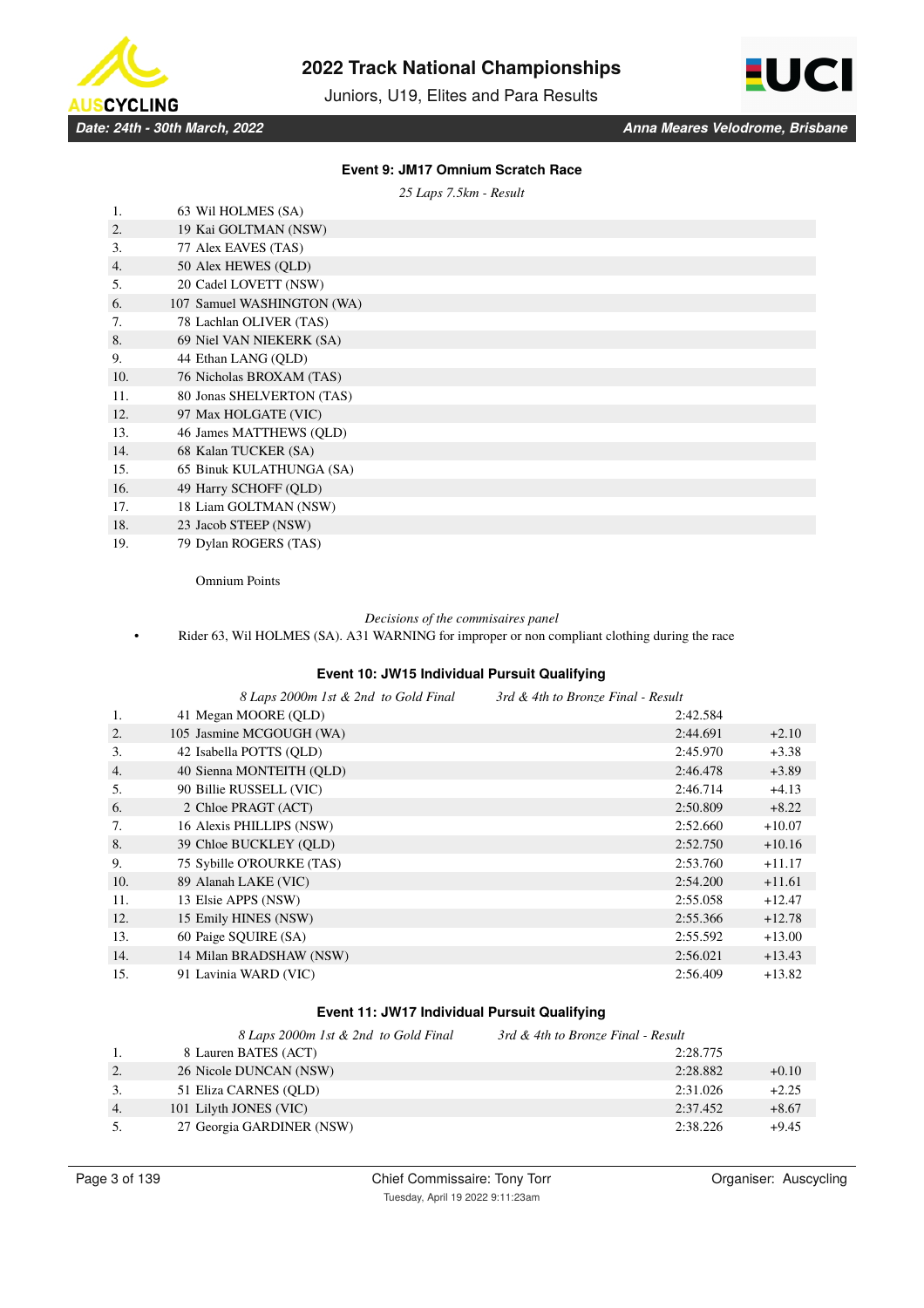

Juniors, U19, Elites and Para Results



# **Event 11: JW17 Individual Pursuit Qualifying (continued)**

|     | 8 Laps 2000m 1st & 2nd to Gold Final | 3rd & 4th to Bronze Final - Result |          |  |
|-----|--------------------------------------|------------------------------------|----------|--|
| 6.  | 73 Ava WILSON (SA)                   | 2:39.343                           | $+10.56$ |  |
| 7.  | 56 Georgia WILSON (OLD)              | 2:39.408                           | $+10.63$ |  |
| 8.  | 25 Anna DUBIER (NSW)                 | 2:40.188                           | $+11.41$ |  |
| 9.  | 72 Leani VAN DER BERG (SA)           | 2:40.389                           | $+11.61$ |  |
| 10. | 52 Alexandra LARSSON (OLD)           | 2:41.010                           | $+12.23$ |  |
| 11. | 29 Isabelle RUSSELL (NSW)            | 2:42.105                           | $+13.33$ |  |
| 12. | 109 Scarlett SIBBEL (WA)             | 2:45.790                           | $+17.01$ |  |
| 13. | 81 Meika DERRICO (TAS)               | 2:46.750                           | $+17.97$ |  |
| 14. | 70 Ava SCHMIDTKE (SA)                | 2:47.877                           | $+19.10$ |  |
| 15. | 103 Charlotte SLATTERY (VIC)         | 2:47.879                           | $+19.10$ |  |

### **Event 12: JM17 Omnium Tempo Race**

*20 Laps 5km - Result*

| 1.  | 63 Wil HOLMES (SA)         | 7 Pts          |
|-----|----------------------------|----------------|
| 2.  | 19 Kai GOLTMAN (NSW)       | $\mathbf{2}$   |
| 3.  | 50 Alex HEWES (QLD)        | $\mathfrak{2}$ |
| 4.  | 77 Alex EAVES (TAS)        | $\overline{c}$ |
| 5.  | 69 Niel VAN NIEKERK (SA)   | $\mathbf{1}$   |
| 6.  | 78 Lachlan OLIVER (TAS)    | $\mathbf{1}$   |
| 7.  | 80 Jonas SHELVERTON (TAS)  | 1              |
| 8.  | 20 Cadel LOVETT (NSW)      |                |
| 9.  | 44 Ethan LANG (QLD)        |                |
| 10. | 68 Kalan TUCKER (SA)       |                |
| 11. | 107 Samuel WASHINGTON (WA) |                |
| 12. | 23 Jacob STEEP (NSW)       |                |
| 13. | 49 Harry SCHOFF (QLD)      |                |
| 14. | 65 Binuk KULATHUNGA (SA)   |                |
| 15. | 18 Liam GOLTMAN (NSW)      | $-10$          |
| 16. | 46 James MATTHEWS (QLD)    | $-20$          |
| 17. | 76 Nicholas BROXAM (TAS)   | $-20$          |
| 18. | 79 Dylan ROGERS (TAS)      | $-20$          |
| 19. | 97 Max HOLGATE (VIC)       | $-20$          |
|     |                            |                |
|     | <b>Omnium Points</b>       |                |
| 1.  | 63 Wil HOLMES (SA)         | 130            |
| 2.  | 77 Alex EAVES (TAS)        | 111            |
| 3.  | 50 Alex HEWES (QLD)        | 109            |
| 4.  | 19 Kai GOLTMAN (NSW)       | 101            |
| 5.  | 69 Niel VAN NIEKERK (SA)   | 94             |
| 6.  | 107 Samuel WASHINGTON (WA) | 92             |
| 7.  | 20 Cadel LOVETT (NSW)      | 89             |
| 8.  | 78 Lachlan OLIVER (TAS)    | 72             |
| 9.  | 44 Ethan LANG (QLD)        | 70             |
| 10. | 68 Kalan TUCKER (SA)       | 62             |
| 11. | 80 Jonas SHELVERTON (TAS)  | 55             |
| 12. | 65 Binuk KULATHUNGA (SA)   | 54             |
| 13. | 46 James MATTHEWS (QLD)    | 44             |
| 14. | 18 Liam GOLTMAN (NSW)      | 40             |
| 15. | 23 Jacob STEEP (NSW)       | 40             |
| 16. | 49 Harry SCHOFF (QLD)      | 38             |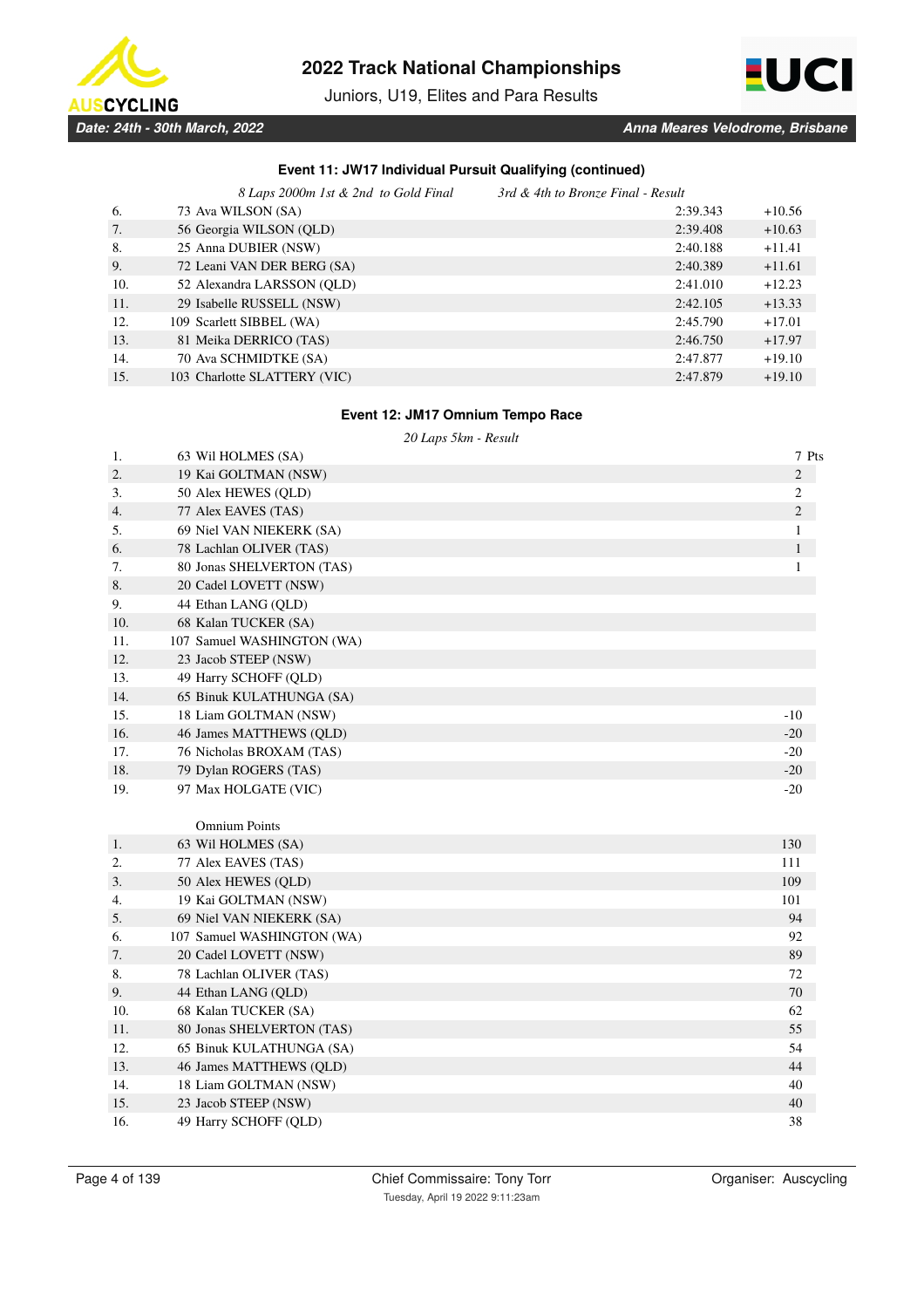



Juniors, U19, Elites and Para Results

*Date: 24th - 30th March, 2022 Anna Meares Velodrome, Brisbane*

| 17.          | 76 Nicholas BROXAM (TAS)            |                       | 20                               |
|--------------|-------------------------------------|-----------------------|----------------------------------|
| 18.          | 97 Max HOLGATE (VIC)                |                       | $\,8\,$                          |
| 19.          | 79 Dylan ROGERS (TAS)               |                       | $\textnormal{-}2$                |
|              |                                     |                       |                                  |
|              |                                     | <b>Sprint Results</b> |                                  |
|              | Sprint at 15 to go                  |                       | Pts                              |
|              | 1. 19 Kai GOLTMAN                   |                       | $\mathbf{1}$                     |
|              |                                     |                       |                                  |
|              | Sprint at 14 to go<br>50 Alex HEWES |                       | Pts                              |
| 1.           |                                     |                       | $\mathbf{1}$                     |
|              | Sprint at 13 to go                  |                       | Pts                              |
| 1.           | 50 Alex HEWES                       |                       | $\mathbf{1}$                     |
|              |                                     |                       |                                  |
|              | Sprint at 12 to go                  |                       | $\mathbf{P}\mathbf{t}\mathbf{s}$ |
| 1.           | 63 Wil HOLMES                       |                       | $\mathbf{1}$                     |
|              |                                     |                       |                                  |
|              | Sprint at 11 to go                  |                       | Pts                              |
| 1.           | 63 Wil HOLMES                       |                       | $\mathbf{1}$                     |
|              |                                     |                       |                                  |
|              | Sprint at 10 to go                  |                       | Pts                              |
| 1.           | 63 Wil HOLMES                       |                       | $\mathbf{1}$                     |
|              |                                     |                       |                                  |
|              | Sprint at 9 to go                   |                       | Pts                              |
| 1.           | 77 Alex EAVES                       |                       | $\mathbf{1}$                     |
|              |                                     |                       |                                  |
| 1.           | Sprint at 8 to go<br>77 Alex EAVES  |                       | Pts<br>$\mathbf{1}$              |
|              |                                     |                       |                                  |
|              | Sprint at 7 to go                   |                       | Pts                              |
| 1.           | 78 Lachlan OLIVER                   |                       | $\mathbf{1}$                     |
|              |                                     |                       |                                  |
|              | Sprint at 6 to go                   |                       | Pts                              |
| 1.           | 80 Jonas SHELVERTON                 |                       | $\mathbf{1}$                     |
|              |                                     |                       |                                  |
|              | Sprint at 5 to go                   |                       | Pts                              |
| 1.           | 63 Wil HOLMES                       |                       | $\mathbf{1}$                     |
|              |                                     |                       |                                  |
|              | Sprint at 4 to go                   |                       | Pts                              |
| 1.           | 63 Wil HOLMES                       |                       | -1                               |
|              |                                     |                       |                                  |
|              | Sprint at 3 to go                   |                       | Pts                              |
| 1.           | 63 Wil HOLMES                       |                       | -1                               |
|              | Sprint at 2 to go                   |                       | $\mathbf{P}\mathsf{t}\mathbf{s}$ |
| 1.           | 63 Wil HOLMES                       |                       | -1                               |
|              |                                     |                       |                                  |
|              | Sprint at 1 to go                   |                       | Pts                              |
| 1.           | 69 Niel VAN NIEKERK                 |                       | -1                               |
|              |                                     |                       |                                  |
| Final sprint |                                     |                       | Pts                              |
| 1.           | 19 Kai GOLTMAN                      |                       | 1                                |
| 2.           | 50 Alex HEWES                       |                       |                                  |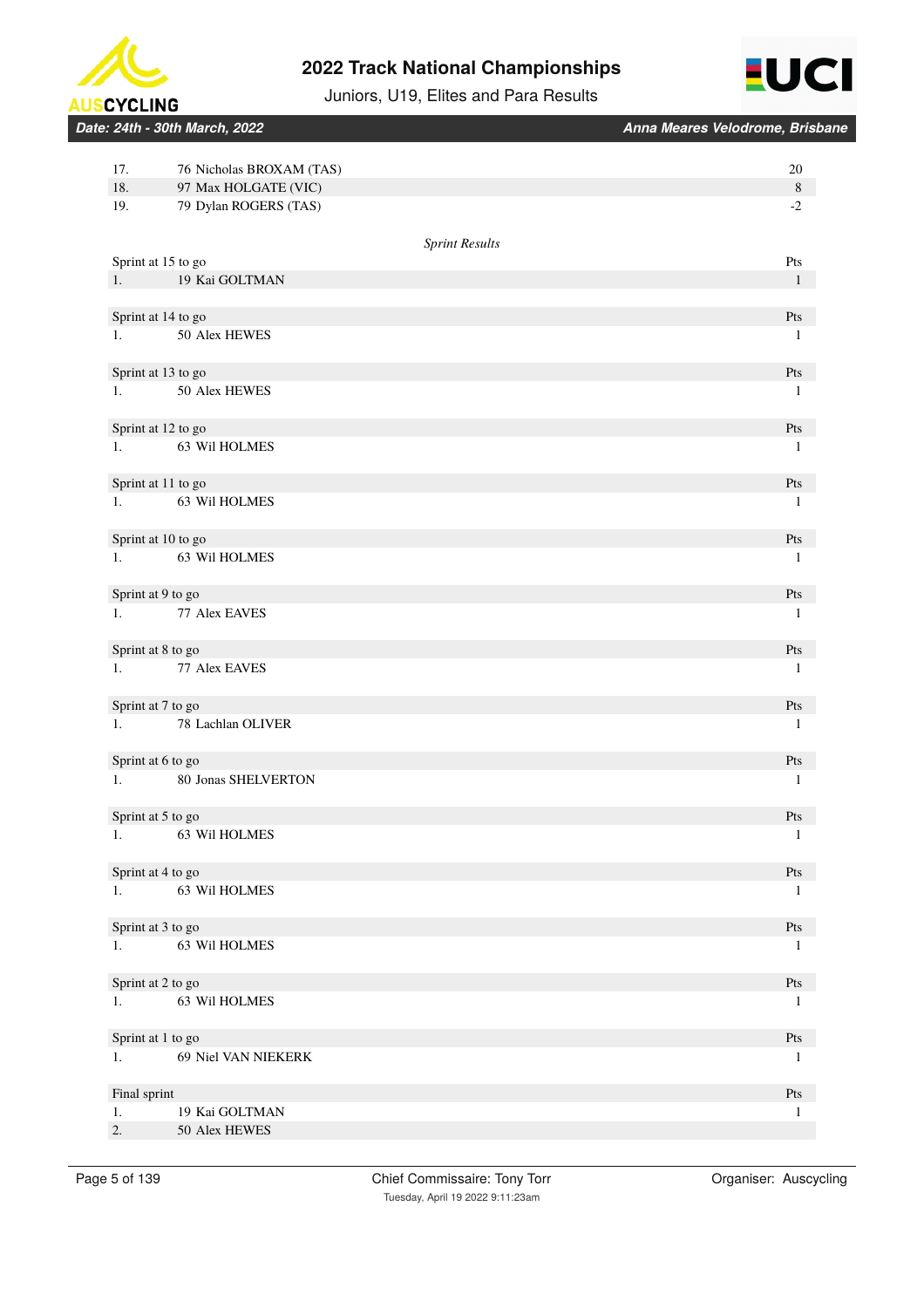

Juniors, U19, Elites and Para Results



*Date: 24th - 30th March, 2022 Anna Meares Velodrome, Brisbane*

*Sprint Results*

| 3.  | 20 Cadel LOVETT            |  |
|-----|----------------------------|--|
| 4.  | 44 Ethan LANG              |  |
| .5. | 68 Kalan TUCKER            |  |
| 6.  | 69 Niel VAN NIEKERK        |  |
| 7.  | 63 Wil HOLMES              |  |
| 8.  | 107 Samuel WASHINGTON      |  |
| 9.  | 23 Jacob STEEP             |  |
| 10. | 78 Lachlan OLIVER          |  |
| 11. | 49 Harry SCHOFF            |  |
| 12. | 77 Alex EAVES              |  |
| 13. | <b>65 Binuk KULATHUNGA</b> |  |
| 14. | 18 Liam GOLTMAN            |  |
| 15. | 80 Jonas SHELVERTON        |  |
| 16. | 46 James MATTHEWS          |  |
| 17. | 76 Nicholas BROXAM         |  |
| 18. | 79 Dylan ROGERS            |  |
| 19. | 97 Max HOLGATE             |  |

#### **Event 13a: JM15 Sprint Quarter Final**

*Winners to S/F*

|     |                       | Race 1 | Race 2 | Decider |
|-----|-----------------------|--------|--------|---------|
| 59. | Hunter WOOD (SA)      | 12.59  | 12.64  |         |
|     | 82 Chase HADDEN (VIC) |        |        |         |

# **Event 13b: JM15 Sprint Quarter Final**

*Winners to S/F*

|      |                      | Race 1 | Race 2 | Decider |
|------|----------------------|--------|--------|---------|
| 83 - | Oliver JIROVEC (VIC) | 12.42  | 12.55  |         |
| -9   | Ben COATES (NSW)     |        |        |         |

#### *Decisions of the commissaires panel*

• Rider 9, Ben COATES (NSW). C3 RELEGATION for not having held their line during the last 200 meters of the race

#### **Event 13c: JM15 Sprint Quarter Final**

*Winners to S/F*

|                        | Race 1 | Race 2 | Decider |
|------------------------|--------|--------|---------|
| 12 Sydney WANG (NSW)   | 12.57  | 12.36  |         |
| Angus WITHINGTON (ACT) |        |        |         |

### **Event 13d: JM15 Sprint Quarter Final**

*Winners to S/F*

|    |                       | Race 1 | Race 2 | Decider |
|----|-----------------------|--------|--------|---------|
| 35 | Samuel HILDITCH (OLD) | 12.66  |        | 12.33   |
| 57 | William BROWN (SA)    |        | 12.96  |         |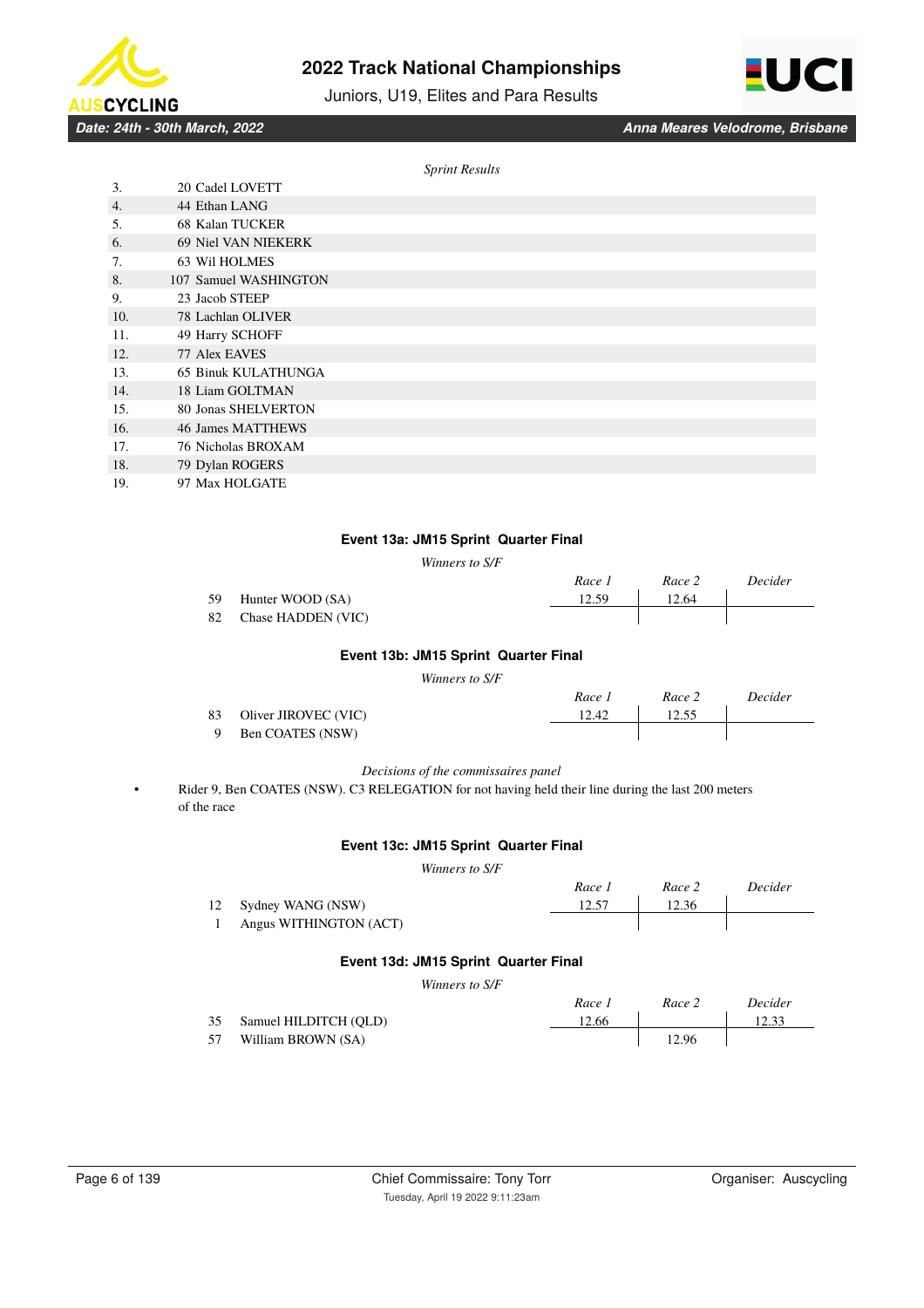

Juniors, U19, Elites and Para Results



*Date: 24th - 30th March, 2022 Anna Meares Velodrome, Brisbane*

### **Event 14a: JM17 Sprint Quarter Final**

|    |            |                                                                                                | Winners to S/F                               |                                    |        |         |
|----|------------|------------------------------------------------------------------------------------------------|----------------------------------------------|------------------------------------|--------|---------|
|    |            |                                                                                                |                                              | Race 1                             | Race 2 | Decider |
|    | 21         | Noah MASON (NSW)                                                                               |                                              | 11.31                              | 11.48  |         |
|    | 62         | Kai ARBERY (SA)                                                                                |                                              |                                    |        |         |
|    |            |                                                                                                |                                              |                                    |        |         |
|    |            |                                                                                                | Event 14b: JM17 Sprint Quarter Final         |                                    |        |         |
|    |            |                                                                                                | Winners to S/F                               |                                    |        |         |
|    |            |                                                                                                |                                              | Race 1                             | Race 2 | Decider |
|    | 5<br>64    | Edward MARCKS (ACT)                                                                            |                                              | 11.86                              | 12.54  | 11.91   |
|    |            | Jameson KEY (SA)                                                                               |                                              |                                    |        |         |
|    |            |                                                                                                | Event 14c: JM17 Sprint Quarter Final         |                                    |        |         |
|    |            |                                                                                                | Winners to S/F                               |                                    |        |         |
|    |            |                                                                                                |                                              | Race 1                             | Race 2 | Decider |
|    | 67         | Tayte RYAN (SA)                                                                                |                                              | 11.49                              | 11.67  |         |
|    | 4          | Bailey MACDONALD (ACT)                                                                         |                                              |                                    |        |         |
|    |            |                                                                                                | Event 14d: JM17 Sprint Quarter Final         |                                    |        |         |
|    |            |                                                                                                | Winners to S/F                               |                                    |        |         |
|    |            |                                                                                                |                                              | Race 1                             | Race 2 | Decider |
|    | 17         | Xavier BLAND (NSW)                                                                             |                                              | 11.53                              | Win    |         |
|    | 94         | <b>Jack EDWARDS (VIC)</b>                                                                      |                                              |                                    |        |         |
|    |            |                                                                                                |                                              |                                    |        |         |
|    |            | Rider 94, Jack EDWARDS (VIC). C1 RELEGATION for not holding their line during the final sprint | Decisions of the commissaires panel          |                                    |        |         |
|    |            |                                                                                                | <b>Event 15: JW17 Team Sprint Qualifying</b> |                                    |        |         |
|    |            |                                                                                                |                                              |                                    |        |         |
| 1. |            | 3 Laps 750m 1st & 2nd to Gold Final<br>New South Wales                                         |                                              | 3rd & 4th to Bronze Final - Result | 51.965 |         |
|    |            | 24j Maya DILLON (NSW)                                                                          |                                              |                                    |        |         |
|    |            | 30j Liliya TATARINOFF (NSW)                                                                    |                                              |                                    |        |         |
|    |            | 26j Nicole DUNCAN (NSW)                                                                        |                                              |                                    |        |         |
|    |            | 28j Ebony ROBINSON (NSW)                                                                       |                                              |                                    |        |         |
| 2. | Victoria   |                                                                                                |                                              |                                    | 54.672 | $+2.70$ |
|    |            | 102j Amy MASTERS (VIC)                                                                         |                                              |                                    |        |         |
|    |            | 100j Haylee JACK (VIC)                                                                         |                                              |                                    |        |         |
|    |            | 99j Lucy HALL (VIC)                                                                            |                                              |                                    |        |         |
| 3. |            | South Australia                                                                                |                                              |                                    | 55.064 | $+3.09$ |
|    |            | 71j Riegan STANTON (SA)                                                                        |                                              |                                    |        |         |
|    |            | 61j Anna GRAY (SA)                                                                             |                                              |                                    |        |         |
|    |            | 72j Leani VAN DER BERG (SA)                                                                    |                                              |                                    |        |         |
| 4. | Oueensland |                                                                                                |                                              |                                    | 55.551 | $+3.58$ |
|    |            | 43j Maddison SMITH (QLD)                                                                       |                                              |                                    |        |         |

### **JM15 Sprint Q/F See Ev's 13**

### **JM17 Sprint Q/F See Ev's 14**

53j Ella LIANG (QLD) 54j Amelie SANDERS (QLD)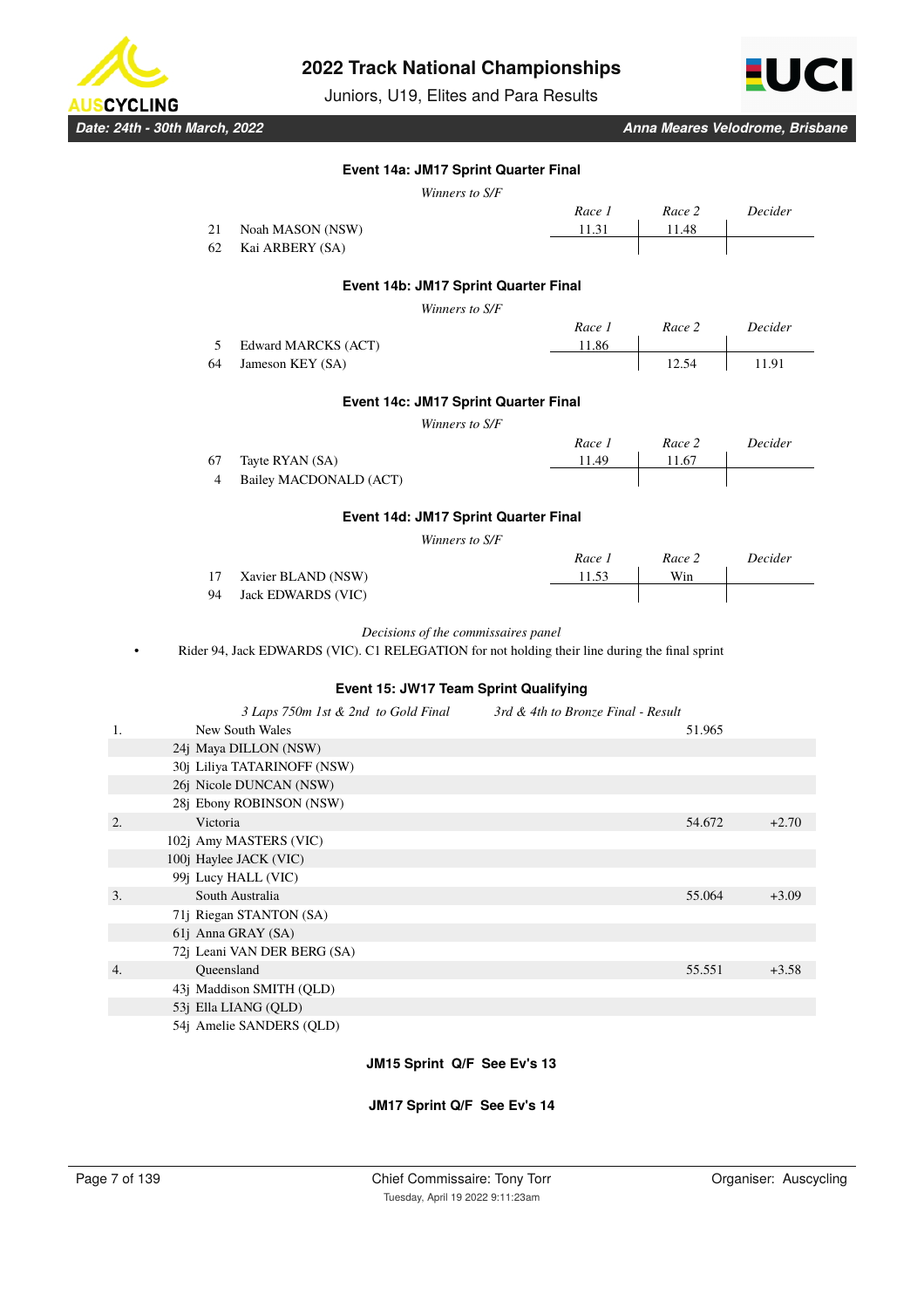

Juniors, U19, Elites and Para Results



|    |                            | Event 18a: J.J "Tiny" Nichols Trophy Bronze Final |          |               |
|----|----------------------------|---------------------------------------------------|----------|---------------|
|    |                            | 12 Laps 3000m - Result                            |          |               |
| 1. | Victoria                   |                                                   | 3:23.579 |               |
|    | 98j Eddie JIROVEC (VIC)    |                                                   |          |               |
|    | 95j Lawson FRANZMANN (VIC) |                                                   |          |               |
|    | 93j Hamish CLARKSON (VIC)  |                                                   |          |               |
|    | 92j Thomas BUTLER (VIC)    |                                                   |          |               |
| 2. | w New South Wales          |                                                   | 3:25.460 | $+1.88$       |
|    | 17j w Xavier BLAND (NSW)   |                                                   |          |               |
|    | 19j w Kai GOLTMAN (NSW)    |                                                   |          |               |
|    | 20j w Cadel LOVETT (NSW)   |                                                   |          |               |
|    | 23j w Jacob STEEP (NSW)    |                                                   |          |               |
|    |                            |                                                   |          |               |
|    |                            | Event 18b: J.J "Tiny" Nichols Trophy Gold Final   |          |               |
|    |                            | 12 Laps 3000m - Result                            |          |               |
| 1. | Tasmania                   |                                                   | 3:22.412 |               |
|    | 76j Nicholas BROXAM (TAS)  |                                                   |          |               |
|    |                            |                                                   |          |               |
|    | 77j Alex EAVES (TAS)       |                                                   |          |               |
|    | 78j Lachlan OLIVER (TAS)   |                                                   |          |               |
|    | 79j Dylan ROGERS (TAS)     |                                                   |          |               |
|    | 80j Jonas SHELVERTON (TAS) |                                                   |          |               |
| 2. | Queensland                 |                                                   | 3:23.163 | $+0.75$       |
|    | 47j Luke RICHERT (QLD)     |                                                   |          |               |
|    | 44j Ethan LANG (QLD)       |                                                   |          |               |
|    | 50j Alex HEWES (QLD)       |                                                   |          |               |
|    | 46j James MATTHEWS (QLD)   |                                                   |          |               |
|    |                            | JM15 Sprint Q/F See Ev's 13                       |          |               |
|    |                            |                                                   |          |               |
|    |                            | JM17 Sprint Q/F See Ev's 14                       |          |               |
|    |                            |                                                   |          |               |
|    |                            | Event c18: J.J "Tiny" Nichols Trophy              |          |               |
| 1. | Tasmania                   |                                                   |          | Gold          |
|    | 76j Nicholas BROXAM (TAS)  |                                                   |          |               |
|    | 77j Alex EAVES (TAS)       |                                                   |          |               |
|    | 78j Lachlan OLIVER (TAS)   |                                                   |          |               |
|    | 79j Dylan ROGERS (TAS)     |                                                   |          |               |
|    | 80j Jonas SHELVERTON (TAS) |                                                   |          |               |
| 2. | Queensland                 |                                                   |          | Silver        |
|    | 47j Luke RICHERT (QLD)     |                                                   |          |               |
|    | 44j Ethan LANG (QLD)       |                                                   |          |               |
|    | 50j Alex HEWES (QLD)       |                                                   |          |               |
|    | 46j James MATTHEWS (QLD)   |                                                   |          |               |
| 3. | Victoria                   |                                                   |          | <b>Bronze</b> |
|    | 98j Eddie JIROVEC (VIC)    |                                                   |          |               |
|    | 95j Lawson FRANZMANN (VIC) |                                                   |          |               |
|    | 93j Hamish CLARKSON (VIC)  |                                                   |          |               |
|    | 92j Thomas BUTLER (VIC)    |                                                   |          |               |
|    |                            |                                                   |          |               |
| 4. | New South Wales            |                                                   |          |               |
|    | 17j Xavier BLAND (NSW)     |                                                   |          |               |
|    |                            |                                                   |          |               |
|    | 19j Kai GOLTMAN (NSW)      |                                                   |          |               |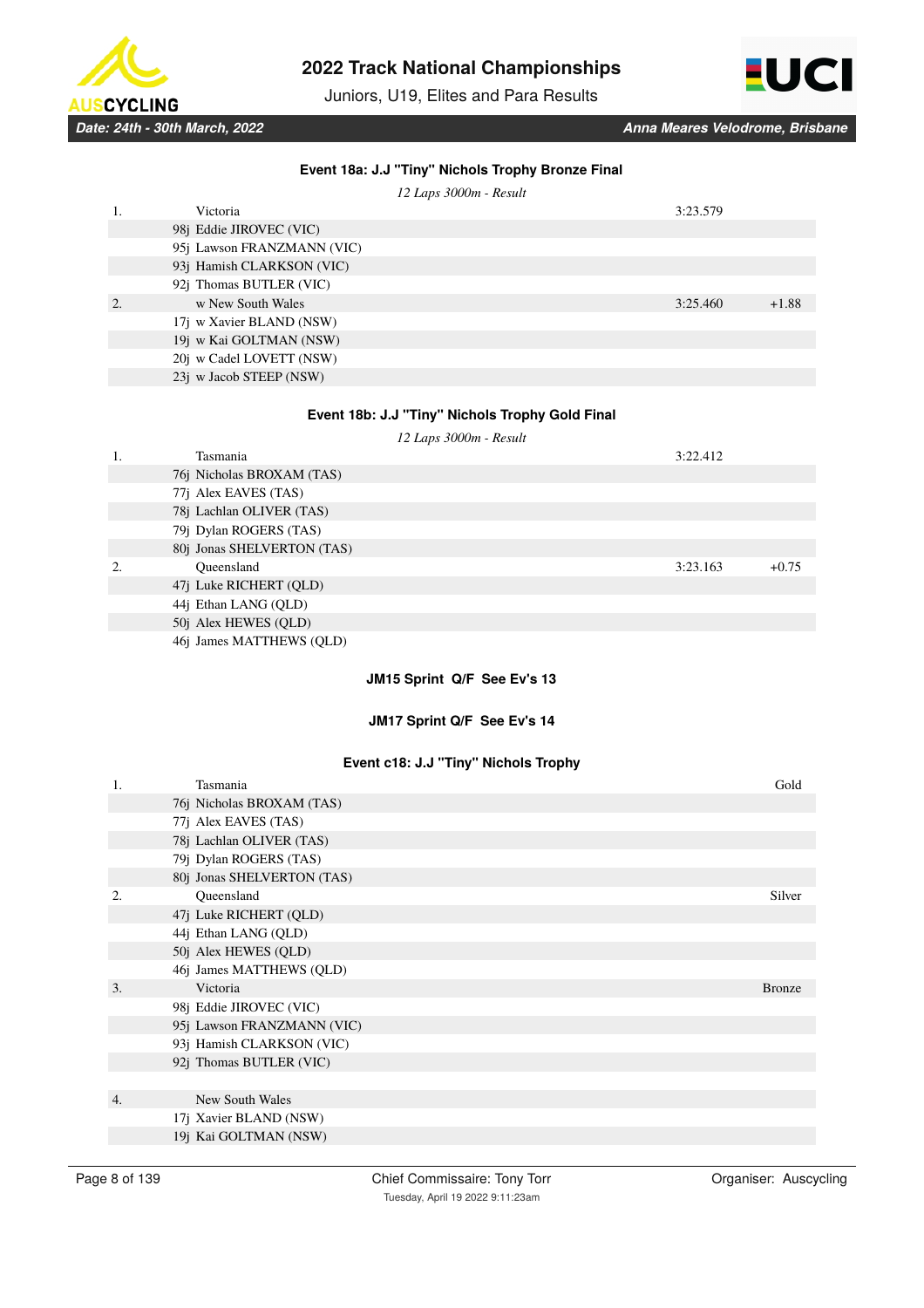

Juniors, U19, Elites and Para Results



### **Event c18: J.J "Tiny" Nichols Trophy (continued)**

| 20j Cadel LOVETT (NSW) |  |
|------------------------|--|
|                        |  |

23j Jacob STEEP (NSW)

### **Session 2 - Thursday 24th March Warm up 4.30pm - 5.20pm**

#### **Event 21a: JM15 Sprint Semi Final**

|    |                       | Race 1 | Race 2 | <i>Decider</i> |
|----|-----------------------|--------|--------|----------------|
| 59 | Hunter WOOD (SA)      | 12.43  |        | 12.42          |
| 35 | Samuel HILDITCH (OLD) |        | 12.49  |                |

### **Event 21b: JM15 Sprint Semi Final**

|                         | Race i | Race 2 | Decider |
|-------------------------|--------|--------|---------|
| 83 Oliver JIROVEC (VIC) |        |        |         |
| 12 Sydney WANG (NSW)    | 12.84  | 12.97  |         |

*Decisions of the commissaires panel*

• Rider 83, Oliver JIROVEC (VIC). C1 RELEGATION for not holding their line during the final sprint

#### **Event 22a: JM17 Sprint Semi Final**

|                    | Race . | Race 2 | Decider |
|--------------------|--------|--------|---------|
| Noah MASON (NSW)   | 11.73  | 11.70  |         |
| Xavier BLAND (NSW) |        |        |         |

### **Event 22b: JM17 Sprint Semi Final**

|    |                  | Race 1 | Race 2 | Decider |
|----|------------------|--------|--------|---------|
| 64 | Jameson KEY (SA) |        |        |         |
| 67 | Tayte RYAN (SA)  | 11.48  | 11.77  |         |

#### **Event 23: JM17 Omnium Elimination**

 *- Result*

| 1.  | 63 Wil HOLMES (SA)         |
|-----|----------------------------|
| 2.  | 77 Alex EAVES (TAS)        |
| 3.  | 69 Niel VAN NIEKERK (SA)   |
| 4.  | 50 Alex HEWES (QLD)        |
| 5.  | 107 Samuel WASHINGTON (WA) |
| 6.  | 20 Cadel LOVETT (NSW)      |
| 7.  | 65 Binuk KULATHUNGA (SA)   |
| 8.  | 68 Kalan TUCKER (SA)       |
| 9.  | 19 Kai GOLTMAN (NSW)       |
| 10. | 44 Ethan LANG (QLD)        |
| 11. | 18 Liam GOLTMAN (NSW)      |
| 12. | 46 James MATTHEWS (QLD)    |
| 13. | 23 Jacob STEEP (NSW)       |
| 14. | 78 Lachlan OLIVER (TAS)    |
| 15. | 49 Harry SCHOFF (QLD)      |
| 16. | 76 Nicholas BROXAM (TAS)   |
| 17. | 79 Dylan ROGERS (TAS)      |
| 18. | 97 Max HOLGATE (VIC)       |
| 19. | 80 Jonas SHELVERTON (TAS)  |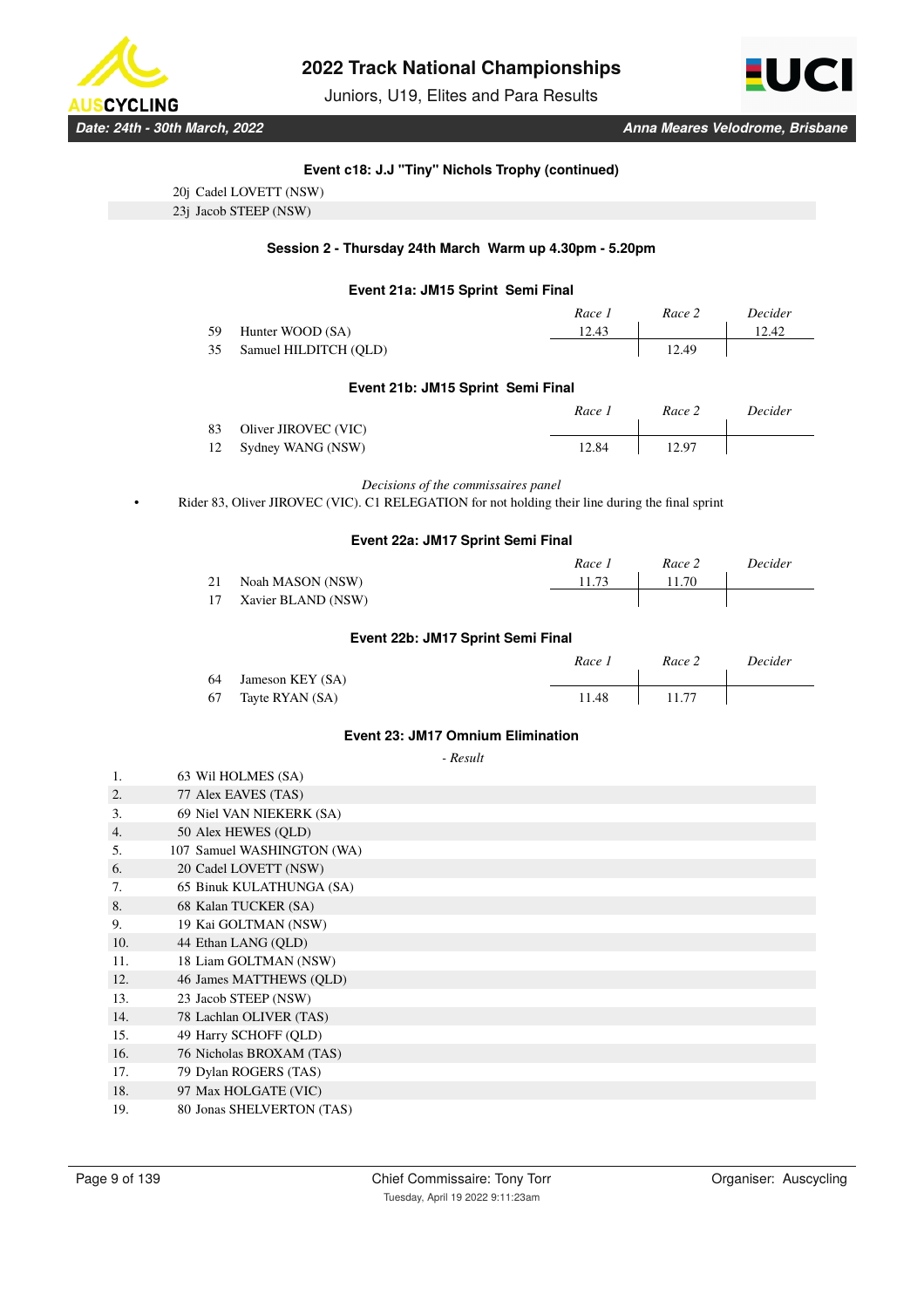



Juniors, U19, Elites and Para Results

*Date: 24th - 30th March, 2022 Anna Meares Velodrome, Brisbane*

| <b>Omnium Points</b>             |       |
|----------------------------------|-------|
| 63 w Wil HOLMES (SA)<br>1.       | 80    |
| 19 Kai GOLTMAN (NSW)<br>2.       | 76    |
| 3.<br>77 Alex EAVES (TAS)        | 70    |
| 3.<br>50 Alex HEWES (QLD)        | 70    |
| 20 Cadel LOVETT (NSW)<br>5.      | 58    |
| 78 Lachlan OLIVER (TAS)<br>5.    | 58    |
| 5.<br>69 Niel VAN NIEKERK (SA)   | 58    |
| 8.<br>107 Samuel WASHINGTON (WA) | 50    |
| 44 Ethan LANG (QLD)<br>9.        | 48    |
| 80 Jonas SHELVERTON (TAS)<br>9.  | 48    |
| 11.<br>68 Kalan TUCKER (SA)      | 36    |
| 46 James MATTHEWS (QLD)<br>12.   | 26    |
| 12.<br>65 Binuk KULATHUNGA (SA)  | 26    |
| 49 Harry SCHOFF (QLD)<br>12.     | 26    |
| 15.<br>23 Jacob STEEP (NSW)      | 24    |
| 18 Liam GOLTMAN (NSW)<br>16.     | 20    |
| 17.<br>76 Nicholas BROXAM (TAS)  | $-10$ |
| 18.<br>97 Max HOLGATE (VIC)      | $-18$ |
| 79 Dylan ROGERS (TAS)<br>19.     | $-30$ |

### **JM15 Sprint S/F See Ev's 21**

### **JM17 Sprint S/F See Ev's 22**

# **Event 26a: JW17 Team Sprint Bronze Final**

*3 Laps 750m - Result*

|    | Oueensland                  | 55.747 |         |
|----|-----------------------------|--------|---------|
|    | 43j Maddison SMITH (QLD)    |        |         |
|    | 53j Ella LIANG (QLD)        |        |         |
|    | 54j Amelie SANDERS (QLD)    |        |         |
| 2. | South Australia             | 55.829 | $+0.08$ |
|    | 71j Riegan STANTON (SA)     |        |         |
|    | 61 <i>j</i> Anna GRAY (SA)  |        |         |
|    | 72j Leani VAN DER BERG (SA) |        |         |

#### **Event 26b: JW17 Team Sprint Gold Final**

*3 Laps 750m - Result*

| 1. | New South Wales               | 51.952 |         |
|----|-------------------------------|--------|---------|
|    | 24 <i>j</i> Maya DILLON (NSW) |        |         |
|    | 30j Liliya TATARINOFF (NSW)   |        |         |
|    | 26j Nicole DUNCAN (NSW)       |        |         |
|    | 28j Ebony ROBINSON (NSW)      |        |         |
| 2. | Victoria                      | 54.960 | $+3.00$ |
|    | 102j Amy MASTERS (VIC)        |        |         |
|    | 100j Haylee JACK (VIC)        |        |         |
|    | 99i Lucy HALL (VIC)           |        |         |

# **JM15 Sprint S/F See Ev's 21**

### **JM17 Sprint S/F See Ev's 22**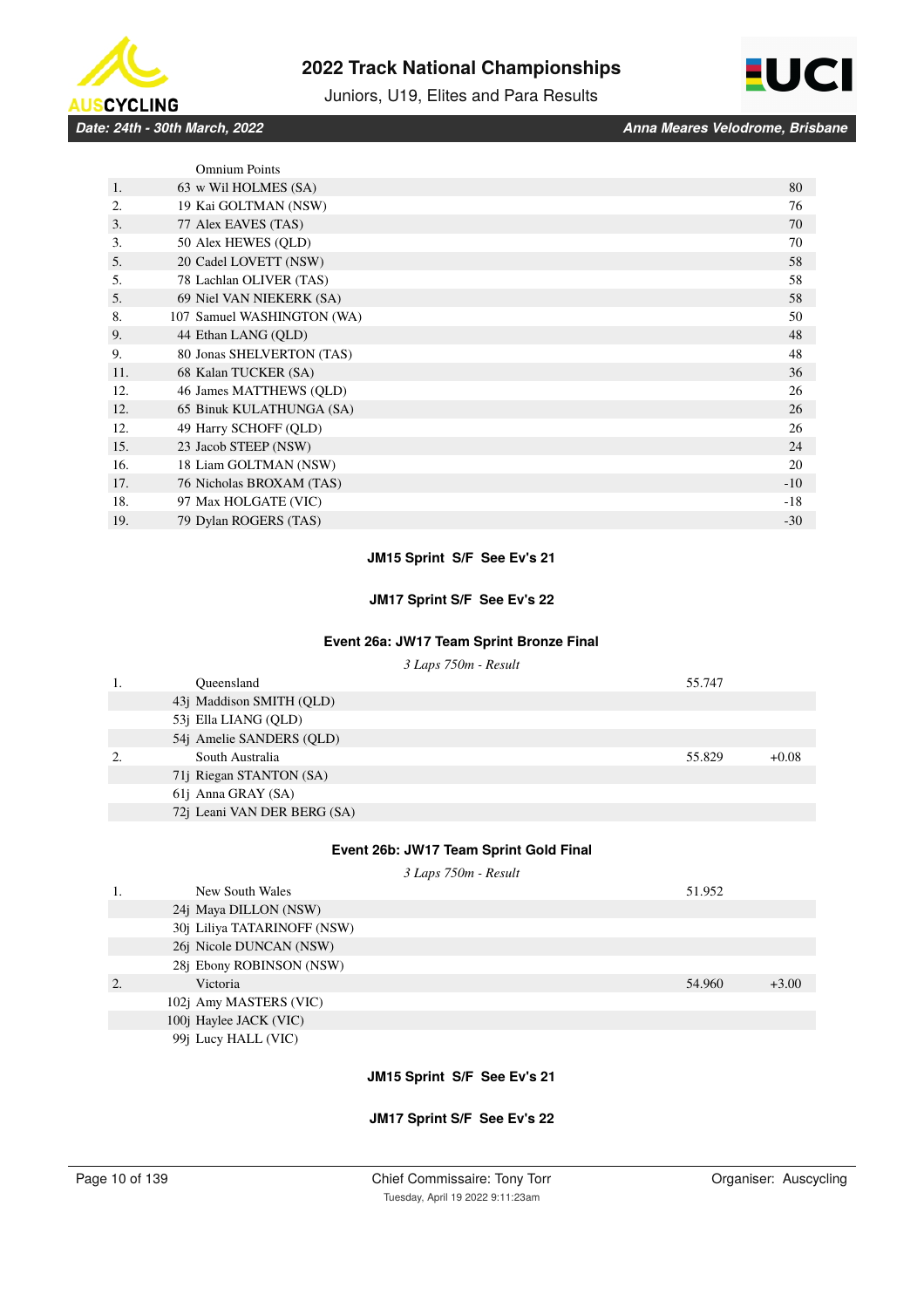

Juniors, U19, Elites and Para Results



*Date: 24th - 30th March, 2022 Anna Meares Velodrome, Brisbane*

|    | Event 29a: JW15 Individual Pursuit Bronze Final |        |          |               |
|----|-------------------------------------------------|--------|----------|---------------|
|    | 8 Laps 2000m - Result                           |        |          |               |
| 1. | 42 Isabella POTTS (QLD)                         |        | 2:44.626 |               |
| 2. | 40 Sienna MONTEITH (QLD)                        |        | 2:51.175 | $+6.54$       |
|    | Event 29b: JW15 Individual Pursuit Gold Final   |        |          |               |
|    |                                                 |        |          |               |
| 1. | 8 Laps 2000m - Result<br>41 Megan MOORE (QLD)   |        | 2:43.360 |               |
| 2. | 105 Jasmine MCGOUGH (WA)                        |        | 2:44.464 | $+1.10$       |
|    |                                                 |        |          |               |
|    | Event 30a: JM15 Sprint Bronze Final             |        |          |               |
|    |                                                 | Race 1 | Race 2   | Decider       |
|    | 35<br>Samuel HILDITCH (QLD)                     |        |          |               |
|    | 83<br>Oliver JIROVEC (VIC)                      | 12.58  | 12.85    |               |
|    | Event 30b: JM15 Sprint Gold Final               |        |          |               |
|    |                                                 | Race 1 | Race 2   | Decider       |
|    | 59<br>Hunter WOOD (SA)                          | 12.32  | 12.48    |               |
|    | Sydney WANG (NSW)<br>12                         |        |          |               |
|    |                                                 |        |          |               |
|    | Event 31a: JM17 Sprint Bronze Final             |        |          |               |
|    |                                                 | Race 1 | Race 2   | Decider       |
|    | 17<br>Xavier BLAND (NSW)                        |        | 11.77    | 11.75         |
|    | 64<br>Jameson KEY (SA)                          | 11.86  |          |               |
|    | Event 31b: JM17 Sprint Gold Final               |        |          |               |
|    |                                                 | Race 1 | Race 2   | Decider       |
|    | 21<br>Noah MASON (NSW)                          | 11.63  | 11.93    |               |
|    | 67<br>Tayte RYAN (SA)                           |        |          |               |
|    | Event 32a: JW17 Individual Pursuit Bronze Final |        |          |               |
|    | 8 Laps 2000m - Result                           |        |          |               |
| 1. | 51 Eliza CARNES (QLD)                           |        | 2:32.319 |               |
| 2. | 101 Lilyth JONES (VIC)                          |        | 2:41.459 | $+9.14$       |
|    |                                                 |        |          |               |
|    | Event 32b: JW17 Individual Pursuit Gold Final   |        |          |               |
|    | 8 Laps 2000m - Result                           |        |          |               |
| 1. | 8 Lauren BATES (ACT)                            |        | 2:29.925 |               |
| 2. | 26 Nicole DUNCAN (NSW)                          |        | 2:32.997 | $+3.07$       |
|    | Event c26: JW17 Team Sprint                     |        |          |               |
| 1. | New South Wales                                 |        |          | Gold          |
|    | 24j Maya DILLON (NSW)                           |        |          |               |
|    | 30j Liliya TATARINOFF (NSW)                     |        |          |               |
|    | 26j Nicole DUNCAN (NSW)                         |        |          |               |
|    | 28j Ebony ROBINSON (NSW)                        |        |          |               |
| 2. | Victoria                                        |        |          | Silver        |
|    | 102j Amy MASTERS (VIC)                          |        |          |               |
|    | 100j Haylee JACK (VIC)                          |        |          |               |
|    | 99j Lucy HALL (VIC)                             |        |          |               |
| 3. | Queensland                                      |        |          | <b>Bronze</b> |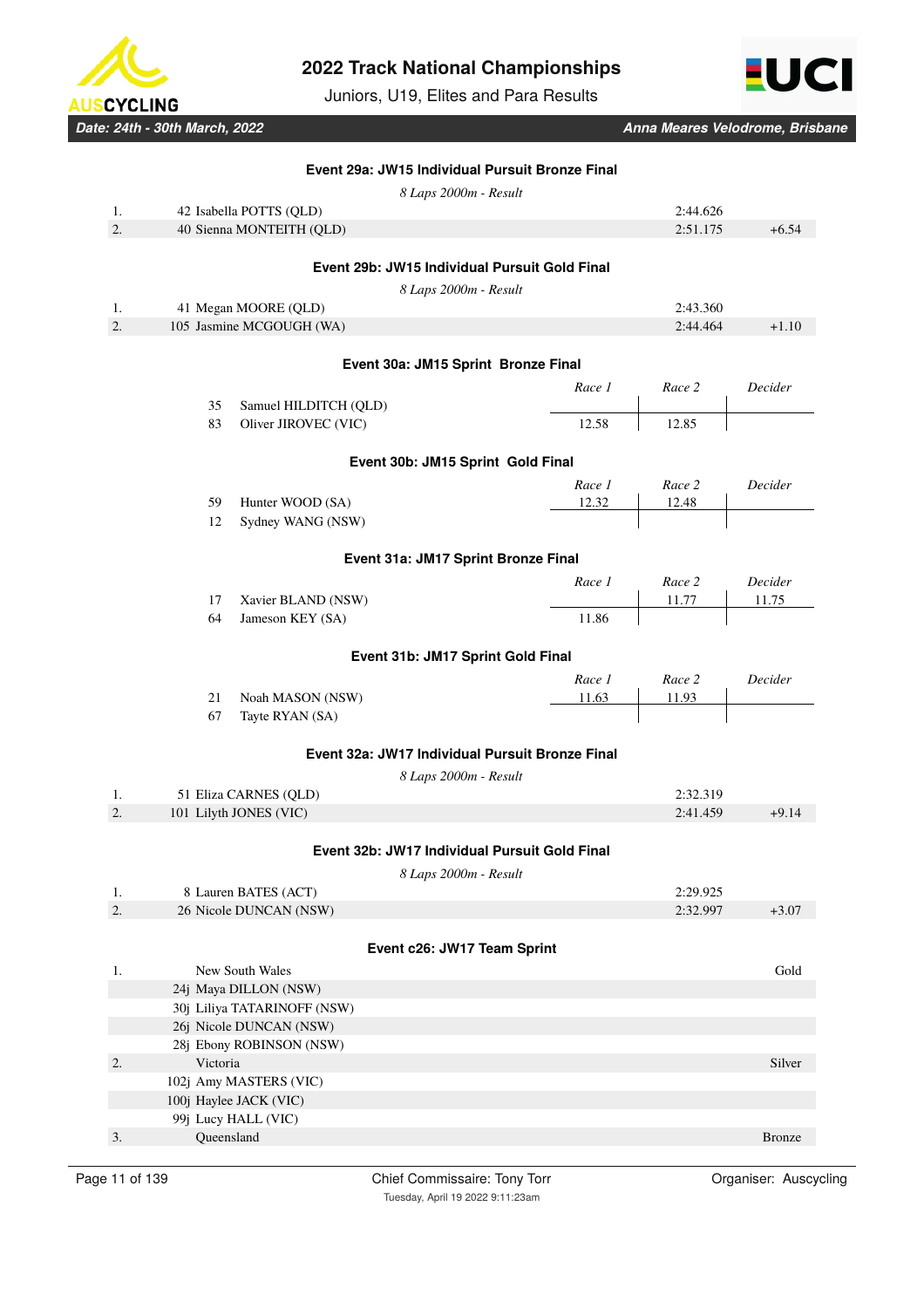

Juniors, U19, Elites and Para Results



|--|

- 53j Ella LIANG (QLD)
- 54j Amelie SANDERS (QLD)
- 4. South Australia
	- 71j Riegan STANTON (SA)
	- 61j Anna GRAY (SA)
		- 72j Leani VAN DER BERG (SA)

#### **Event c29: JW15 Individual Pursuit**

| -1.              | 41 Megan MOORE (QLD)     | Gold          |
|------------------|--------------------------|---------------|
| $\overline{2}$ . | 105 Jasmine MCGOUGH (WA) | Silver        |
| 3.               | 42 Isabella POTTS (OLD)  | <b>Bronze</b> |
|                  |                          |               |

4. 40 Sienna MONTEITH (QLD)

#### **Event c32: JW17 Individual Pursuit**

| -1. | 8 Lauren BATES (ACT)   | Gold   |
|-----|------------------------|--------|
| 2.  | 26 Nicole DUNCAN (NSW) | Silver |
|     | 51 Eliza CARNES (OLD)  | Bronze |

4. 101 Lilyth JONES (VIC)

### **JM15 Sprint Final See Ev's 30**

### **JM17 Sprint Final See Ev's 31**

### **Event 35: JW15 Scratch Race Final**

*20 Laps 5km - Result*

| 1.  | 105 Jasmine MCGOUGH (WA)   |
|-----|----------------------------|
| 2.  | 43 Maddison SMITH (OLD)    |
| 3.  | 2 Chloe PRAGT (ACT)        |
| 4.  | 90 Billie RUSSELL (VIC)    |
| 5.  | 41 Megan MOORE (QLD)       |
| 6.  | 15 Emily HINES (NSW)       |
| 7.  | 39 Chloe BUCKLEY (QLD)     |
| 8.  | 42 Isabella POTTS (OLD)    |
| 9.  | 14 Milan BRADSHAW (NSW)    |
| 10. | 40 Sienna MONTEITH (OLD)   |
| 11. | 3 Emily WATCH (ACT)        |
| 12. | 88 Madeleine DOUGLAS (VIC) |
| 13. | 16 Alexis PHILLIPS (NSW)   |
| 14. | 91 Lavinia WARD (VIC)      |
| 15. | 60 Paige SQUIRE (SA)       |
| 16. | 87 Pippa DENHAM (VIC)      |
| dnf | 13 Elsie APPS (NSW)        |
| dnf | 75 Sybille O'ROURKE (TAS)  |

### **JM15 Sprint Final See Ev's 30**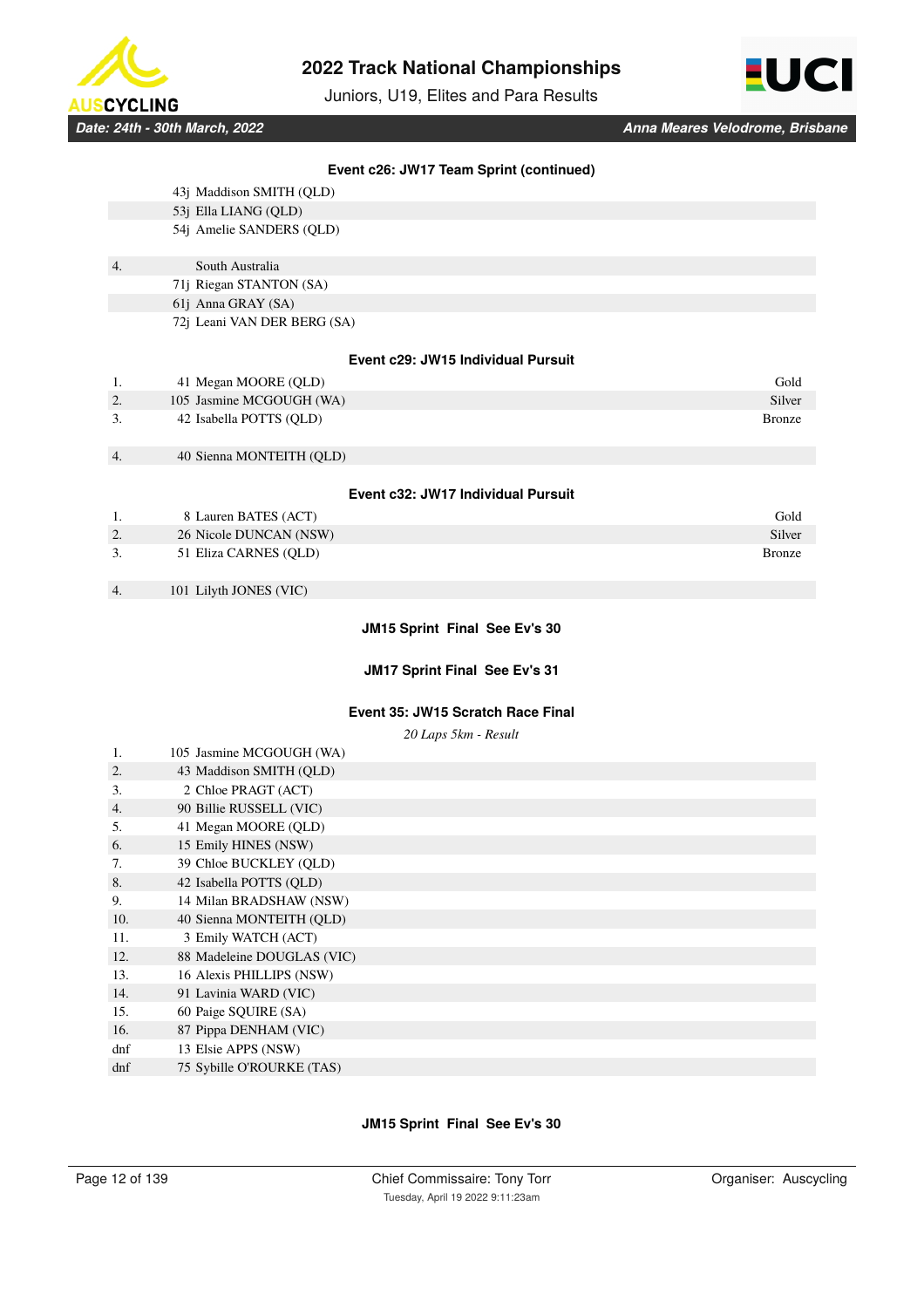

Juniors, U19, Elites and Para Results



### **JM17 Sprint Final See Ev's 31**

# **Event 38: JM15 Points Race Final**

*30 Laps 7.5km - Result*

| 1.               | 9 Devraj Singh GREWAL     | 11 Pts |
|------------------|---------------------------|--------|
| 2.               | 38 Deneaka BLINCO         | 8      |
| 3.               | 10 Benjamin HARVEY        | 6      |
| $\overline{4}$ . | 11 Rohan HAYDON-SMITH     | 5      |
| 5.               | 12 Daniel SAMUEL          | 3      |
| 6.               | 37 Claire BATTLE          |        |
| 7.               | 84 Josh DUFFY             |        |
| 8.               | 36 David WATLING          |        |
| 9.               | 104 Nate HADDEN (VIC)     |        |
| 10.              | 32 Kane RICHARDS          |        |
| 11.              | <b>86 Dalton STRETTON</b> |        |
| 12.              | 33 Declan TREZISE         |        |
| 13.              | 58 Carlos CARISIMO        |        |
| 14.              | 57 James BRISTER          |        |
| 15.              | 74 Connor DOYLE (SA)      |        |
| 16.              | 85 Jack MENZIES           |        |
| dnf              | 59 Aston FREETH           |        |
| dnf              |                           |        |

#### *Sprint Results*

| Sprint at 20 to go |                           | Pts            |
|--------------------|---------------------------|----------------|
| 1.                 | 9 Devraj Singh GREWAL     | 5              |
| 2.                 | 11 Rohan HAYDON-SMITH     | 3              |
| 3.                 | 38 Deneaka BLINCO         | $\mathfrak{2}$ |
| 4.                 | 10 Benjamin HARVEY        | 1              |
| Sprint at 10 to go |                           | Pts            |
| 1.                 | 9 Devraj Singh GREWAL     | 5              |
| 2.                 | 12 Daniel SAMUEL          | 3              |
| 3.                 | 10 Benjamin HARVEY        | $\overline{c}$ |
| $\overline{4}$ .   | 38 Deneaka BLINCO         | $\mathbf{1}$   |
|                    |                           |                |
| Final sprint       |                           | Pts            |
| 1.                 | 38 Deneaka BLINCO         | 5              |
| 2.                 | 10 Benjamin HARVEY        | 3              |
| 3.                 | 11 Rohan HAYDON-SMITH     | $\overline{c}$ |
| 4.                 | 9 Devraj Singh GREWAL     | $\mathbf{1}$   |
| 5.                 | 37 Claire BATTLE          |                |
| 6.                 | 84 Josh DUFFY             |                |
| 7.                 | <b>36 David WATLING</b>   |                |
| 8.                 | 104 Nate HADDEN           |                |
| 9.                 | 32 Kane RICHARDS          |                |
| 10.                | <b>86 Dalton STRETTON</b> |                |
| 11.                | 33 Declan TREZISE         |                |
| 12.                | 58 Carlos CARISIMO        |                |
| 13.                | 57 James BRISTER          |                |
| 14.                | 74 Connor DOYLE           |                |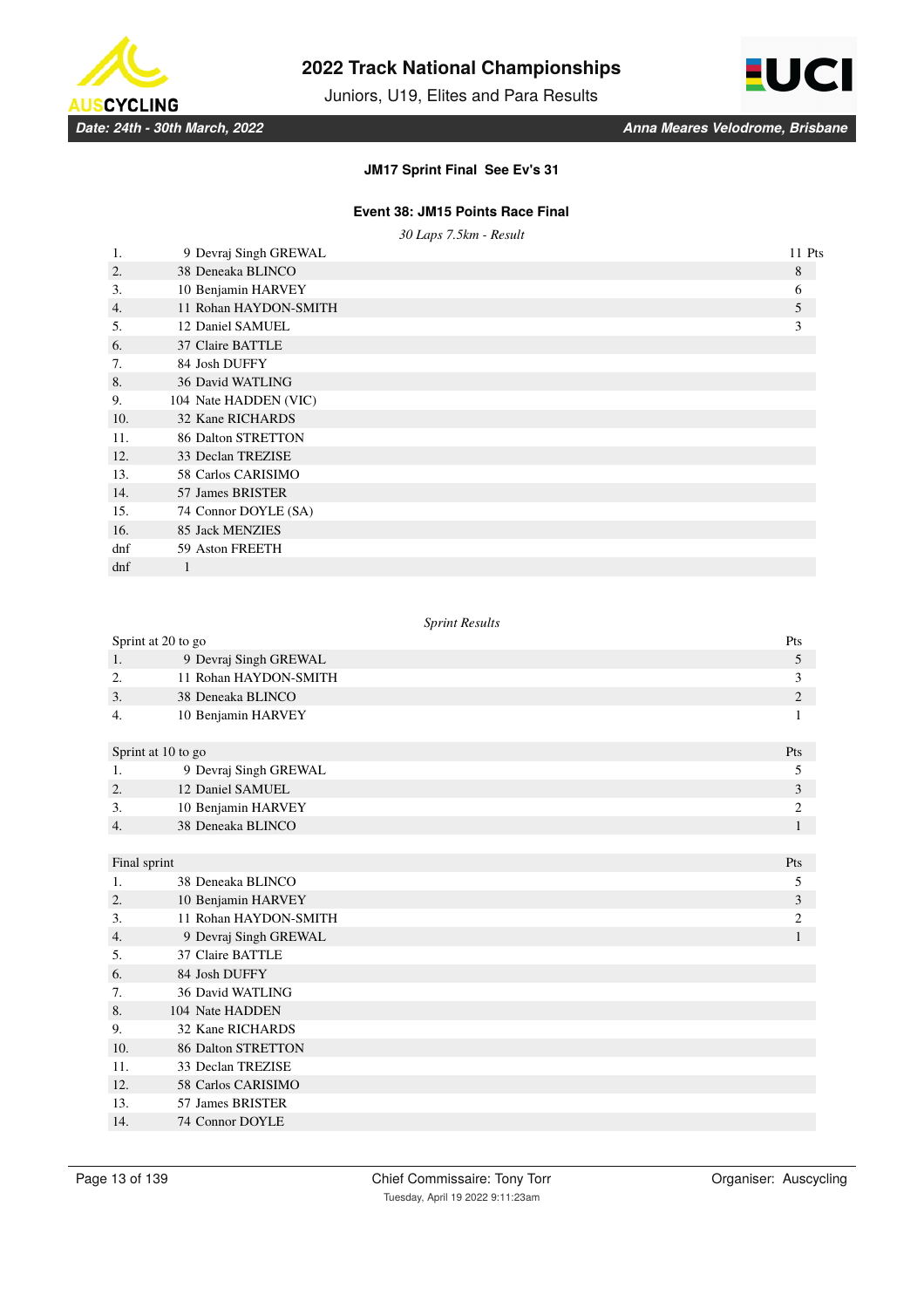

Juniors, U19, Elites and Para Results



*Date: 24th - 30th March, 2022 Anna Meares Velodrome, Brisbane*

|          | <b>Sprint Results</b>             |                         |  |  |  |
|----------|-----------------------------------|-------------------------|--|--|--|
| 15.      | 85 Jack MENZIES                   |                         |  |  |  |
| 16.      | 12 Daniel SAMUEL                  |                         |  |  |  |
|          |                                   |                         |  |  |  |
|          | Event c35: JW15 Scratch Race      |                         |  |  |  |
| 1.       | 105 Jasmine MCGOUGH (WA)          | Gold<br>Silver          |  |  |  |
| 2.<br>3. | 43 Maddison SMITH (QLD)           | <b>Bronze</b>           |  |  |  |
|          | 2 Chloe PRAGT (ACT)               |                         |  |  |  |
|          | Event c36: JM15 Sprint            |                         |  |  |  |
|          |                                   |                         |  |  |  |
| 1.       | 59 Hunter WOOD (SA)               | Gold                    |  |  |  |
| 2.<br>3. | 12 Sydney WANG (NSW)              | Silver<br><b>Bronze</b> |  |  |  |
|          | 83 Oliver JIROVEC (VIC)           |                         |  |  |  |
|          | Event c37: JM17 Sprint            |                         |  |  |  |
| 1.       | 21 Noah MASON (NSW)               | Gold                    |  |  |  |
| 2.       | 67 Tayte RYAN (SA)                | Silver                  |  |  |  |
| 3.       | 17 Xavier BLAND (NSW)             | <b>Bronze</b>           |  |  |  |
|          | Event c38: JM15 Points Race       |                         |  |  |  |
| 1.       | 9 Ben COATES (NSW)                | Gold                    |  |  |  |
| 2.       | 38 Porter WHITE (QLD)             | Silver                  |  |  |  |
| 3.       | 10 Rab DRUMMOND (NSW)             | <b>Bronze</b>           |  |  |  |
|          | Event 39: JM17 Omnium Points Race |                         |  |  |  |
|          | 30 Laps - Result                  |                         |  |  |  |
| 1.       | 63 Wil HOLMES (SA)                | 130 Pts                 |  |  |  |
| 2.       | 77 Alex EAVES (TAS)               | 111                     |  |  |  |
| 3.       | 50 Alex HEWES (QLD)               | 109                     |  |  |  |
| 4.       | 19 Kai GOLTMAN (NSW)              | 101                     |  |  |  |
| 5.       | 69 Niel VAN NIEKERK (SA)          | 94                      |  |  |  |
| 6.       | 107 Samuel WASHINGTON (WA)        | 92                      |  |  |  |
| 7.       | 20 Cadel LOVETT (NSW)             | 89                      |  |  |  |
| 8.       | 78 Lachlan OLIVER (TAS)           | 72                      |  |  |  |
| 9.       | 44 Ethan LANG (QLD)               | 70                      |  |  |  |
| 10.      | 68 Kalan TUCKER (SA)              | 62                      |  |  |  |
| 11.      | 80 Jonas SHELVERTON (TAS)         | 55                      |  |  |  |
| 12.      | 65 Binuk KULATHUNGA (SA)          | 54                      |  |  |  |
| 13.      | 46 James MATTHEWS (QLD)           | 44                      |  |  |  |
| 14.      | 18 Liam GOLTMAN (NSW)             | 40                      |  |  |  |
| 15.      | 23 Jacob STEEP (NSW)              | 40                      |  |  |  |
| 16.      | 49 Harry SCHOFF (QLD)             | 38<br>20                |  |  |  |
| 17.      | 76 Nicholas BROXAM (TAS)          |                         |  |  |  |

#### *Sprint Results*

18. 97 Max HOLGATE (VIC) 8 19. 79 Dylan ROGERS (TAS) <sup>-2</sup>

| scr      |                | Pts |
|----------|----------------|-----|
|          | 63 Wil HOLMES  | 40  |
| <u>.</u> | 19 Kai GOLTMAN | 38  |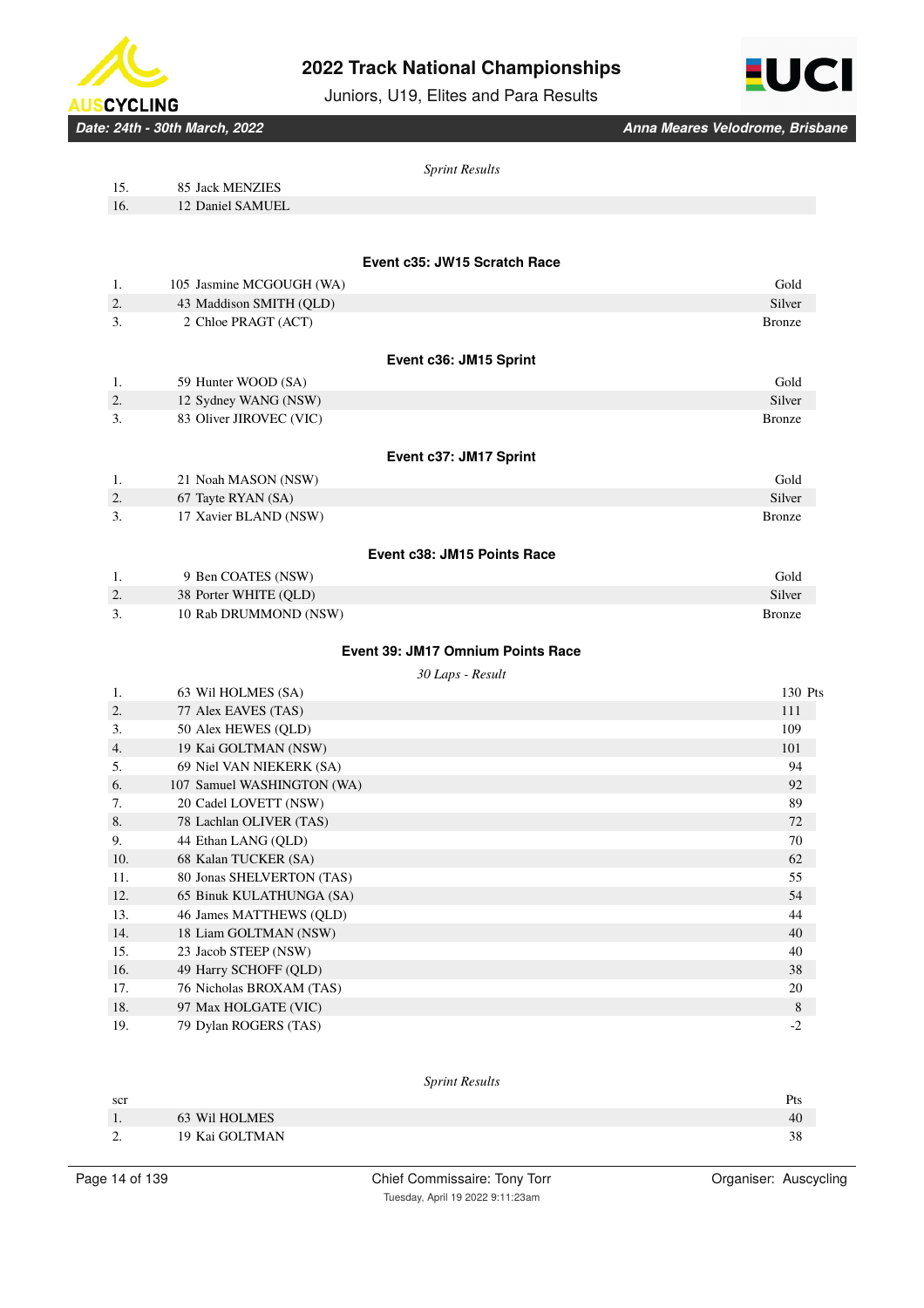



Juniors, U19, Elites and Para Results

*Date: 24th - 30th March, 2022 Anna Meares Velodrome, Brisbane*

|     | <b>Sprint Results</b>      |     |
|-----|----------------------------|-----|
| 3.  | 77 Alex EAVES              | 36  |
| 4.  | 50 Alex HEWES              | 34  |
| 5.  | 20 Cadel LOVETT            | 32  |
| 6.  | 107 Samuel WASHINGTON      | 30  |
| 7.  | 78 Lachlan OLIVER          | 28  |
| 8.  | 69 Niel VAN NIEKERK        | 26  |
| 9.  | 44 Ethan LANG              | 24  |
| 10. | 76 Nicholas BROXAM         | 22  |
| 11. | 80 Jonas SHELVERTON        | 20  |
| 12. | 97 Max HOLGATE             | 18  |
| 13. | <b>46 James MATTHEWS</b>   | 16  |
| 14. | 68 Kalan TUCKER            | 14  |
| 15. | 65 Binuk KULATHUNGA        | 12  |
| 16. | 49 Harry SCHOFF            | 10  |
| 17. | 18 Liam GOLTMAN            | 8   |
| 18. | 23 Jacob STEEP             | 6   |
| 19. | 79 Dylan ROGERS            | 4   |
|     |                            |     |
| tmp |                            | Pts |
| 1.  | 63 Wil HOLMES              | 40  |
| 2.  | 19 Kai GOLTMAN             | 38  |
| 3.  | 50 Alex HEWES              | 36  |
| 4.  | 77 Alex EAVES              | 34  |
| 5.  | 69 Niel VAN NIEKERK        | 32  |
| 6.  | 78 Lachlan OLIVER          | 30  |
| 7.  | 80 Jonas SHELVERTON        | 28  |
| 8.  | 20 Cadel LOVETT            | 26  |
| 9.  | 44 Ethan LANG              | 24  |
| 10. | <b>68 Kalan TUCKER</b>     | 22  |
| 11. | 107 Samuel WASHINGTON      | 20  |
| 12. | 23 Jacob STEEP             | 18  |
| 13. | 49 Harry SCHOFF            | 16  |
| 14. | <b>65 Binuk KULATHUNGA</b> | 14  |
| 15. | 18 Liam GOLTMAN            | 12  |
| 16. | 46 James MATTHEWS          | 10  |
| 17. | 76 Nicholas BROXAM         | 8   |
| 18. | 79 Dylan ROGERS            | 6   |
| 19. | 97 Max HOLGATE             | 4   |
|     |                            |     |
| elm |                            | Pts |
| 1.  | 63 Wil HOLMES              | 40  |
| 2.  | 77 Alex EAVES              | 38  |
| 3.  | 69 Niel VAN NIEKERK        | 36  |
| 4.  | 50 Alex HEWES              | 34  |
| 5.  | 107 Samuel WASHINGTON      | 32  |
| 6.  | 20 Cadel LOVETT            | 30  |
| 7.  | <b>65 Binuk KULATHUNGA</b> | 28  |
| 8.  | 68 Kalan TUCKER            | 26  |
| 9.  | 19 Kai GOLTMAN             | 24  |
| 10. | 44 Ethan LANG              | 22  |
| 11. | 18 Liam GOLTMAN            | 20  |
| 12. | 46 James MATTHEWS          | 18  |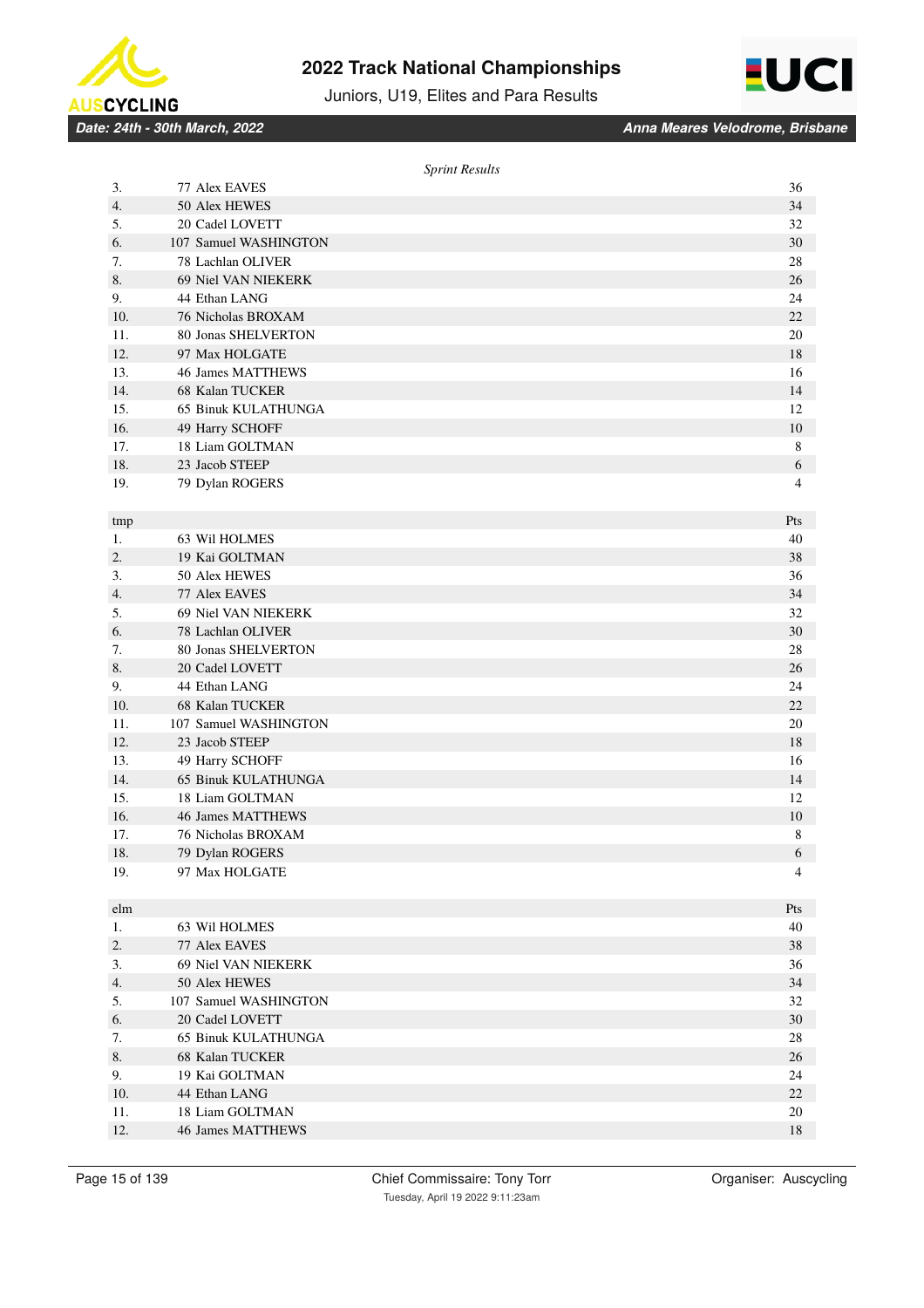



Juniors, U19, Elites and Para Results

*Date: 24th - 30th March, 2022 Anna Meares Velodrome, Brisbane*

|                  |                            | <b>Sprint Results</b> |
|------------------|----------------------------|-----------------------|
| 13.              | 23 Jacob STEEP             | 16                    |
| 14.              | 78 Lachlan OLIVER          | 14                    |
| 15.              | 49 Harry SCHOFF            | 12                    |
| 16.              | 76 Nicholas BROXAM         | 10                    |
| 17.              | 79 Dylan ROGERS            | 8                     |
| 18.              | 97 Max HOLGATE             | 6                     |
| 19.              | 80 Jonas SHELVERTON        | 4                     |
|                  | Sprint at 20 to go         | Pts                   |
| 1.               | 63 Wil HOLMES              | $\mathfrak s$         |
| $\overline{2}$ . | 80 Jonas SHELVERTON        | 3                     |
| 3.               | 50 Alex HEWES              | $\mathfrak{2}$        |
| 4.               | 77 Alex EAVES              | $\mathbf{1}$          |
|                  |                            |                       |
|                  | Sprint at 10 to go         | Pts                   |
| 1.               | 107 Samuel WASHINGTON      | $\mathfrak s$         |
| $\overline{2}$ . | 63 Wil HOLMES              | 3                     |
| 3.               | 77 Alex EAVES              | $\sqrt{2}$            |
| 4.               | 19 Kai GOLTMAN             | $\mathbf{1}$          |
|                  |                            |                       |
| Final sprint     |                            | Pts                   |
| 1.               | 107 Samuel WASHINGTON      | 5                     |
| 2.               | 50 Alex HEWES              | 3                     |
| 3.               | 63 Wil HOLMES              | $\mathfrak{2}$        |
| 4.               | 20 Cadel LOVETT            | $\mathbf{1}$          |
| 5.               | 77 Alex EAVES              |                       |
| 6.               | 80 Jonas SHELVERTON        |                       |
| 7.               | <b>65 Binuk KULATHUNGA</b> |                       |
| 8.               | 68 Kalan TUCKER            |                       |
| 9.               | 18 Liam GOLTMAN            |                       |
| 10.              | 78 Lachlan OLIVER          |                       |
| 11.              | 76 Nicholas BROXAM         |                       |
| 12.              | 69 Niel VAN NIEKERK        |                       |
| 13.              | 79 Dylan ROGERS            |                       |
| 14.              | 46 James MATTHEWS          |                       |
| 15.              | 49 Harry SCHOFF            |                       |
| 16.              | 97 Max HOLGATE             |                       |
| 17.              | 23 Jacob STEEP             |                       |
| 18.              | 44 Ethan LANG              |                       |
| 19.              | 19 Kai GOLTMAN             |                       |

# **Event 40: JW17 Madison Final**

|    |                         | 60 Laps 15km - Result |        |
|----|-------------------------|-----------------------|--------|
|    | 2 New South Wales A     |                       | 26 Pts |
|    | Ebony ROBINSON (NSW)    |                       |        |
|    | Liliya TATARINOFF (NSW) |                       |        |
| 2. | 1 Oueensland            |                       | 23     |
|    | Eliza CARNES (QLD)      |                       |        |
|    | Georgia WILSON (QLD)    |                       |        |
| 3. | 3 New South Wales B     |                       | 19     |
|    | Anna DUBIER (NSW)       |                       |        |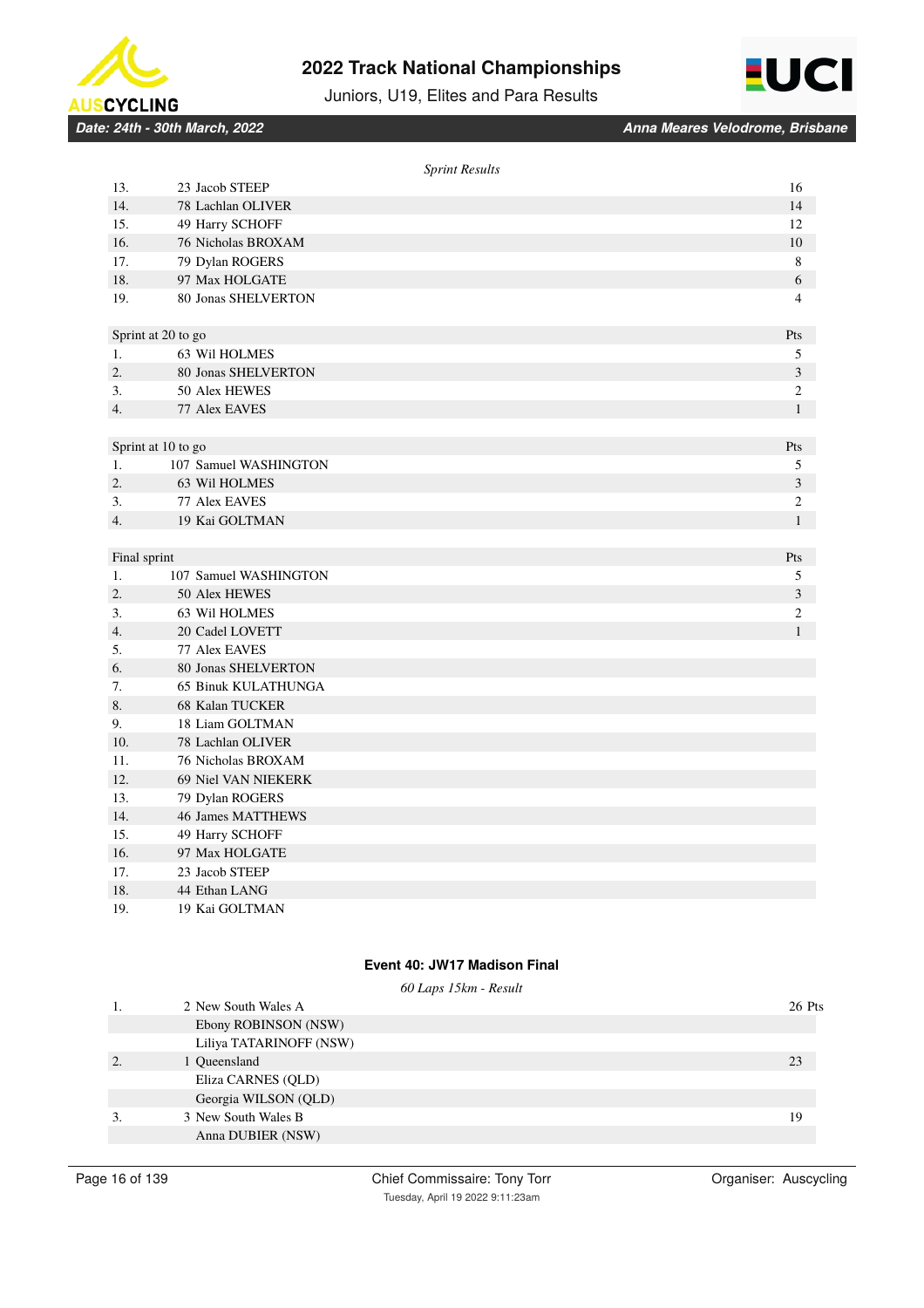

Juniors, U19, Elites and Para Results



*Date: 24th - 30th March, 2022 Anna Meares Velodrome, Brisbane*

|  |  | Event 40: JW17 Madison Final (continued) |
|--|--|------------------------------------------|
|  |  |                                          |

|    | Isabelle RUSSELL (NSW) | Pts   |
|----|------------------------|-------|
| 4. | 4 South Australia      | $-31$ |
|    | Ava SCHMIDTKE (SA)     |       |
|    | Ava WILSON (SA)        |       |

#### *Sprint Results*

| Sprint at 50 to go |                                          | Pts                 |
|--------------------|------------------------------------------|---------------------|
| 1.                 | 2 New South Wales A                      | 5                   |
| 2.                 | 4 South Australia                        | 3                   |
| 3.                 | 3 New South Wales B                      | $\sqrt{2}$          |
| 4.                 | 1 Queensland                             | $\mathbf{1}$        |
| Sprint at 40 to go |                                          | Pts                 |
| 1.                 | 3 New South Wales B                      | 5                   |
| 2.                 | 1 Queensland                             | 3                   |
| 3.                 | 2 New South Wales A                      | $\mathfrak{2}$      |
| 4.                 | 4 South Australia                        | $\mathbf{1}$        |
|                    |                                          |                     |
| Sprint at 30 to go |                                          | Pts                 |
| 1.                 | 2 New South Wales A                      | 5                   |
| 2.                 | 1 Queensland                             | 3                   |
| 3.                 | 3 New South Wales B                      | 2                   |
| 4.                 | 4 South Australia                        | $\mathbf{1}$        |
|                    |                                          |                     |
| Sprint at 20 to go |                                          | Pts                 |
| 1.                 | 1 Queensland                             | 5                   |
| 2.                 | 3 New South Wales B                      | 3                   |
| 3.                 | 2 New South Wales A                      | 2                   |
| 4.                 | 4 South Australia                        | $\mathbf{1}$        |
|                    |                                          |                     |
| Sprint at 10 to go |                                          | Pts                 |
| 1.                 | 1 Queensland                             | 5                   |
| 2.                 | 3 New South Wales B                      | 3                   |
| 3.                 | 2 New South Wales A                      | 2                   |
| 4.                 | 4 South Australia                        | $\mathbf{1}$        |
|                    |                                          |                     |
| Final sprint       |                                          | Pts                 |
| 1.                 | 2 New South Wales A                      | 10                  |
| 2.                 | 1 Queensland                             | 6                   |
| 3.                 |                                          |                     |
| 4.                 | 3 New South Wales B<br>4 South Australia | 4<br>$\overline{c}$ |

#### **Event c39: JM17 Omnium**

|    | 63 Wil HOLMES (SA)  | Gold   |
|----|---------------------|--------|
| 2. | 77 Alex EAVES (TAS) | Silver |
| 3. | 50 Alex HEWES (OLD) | Bronze |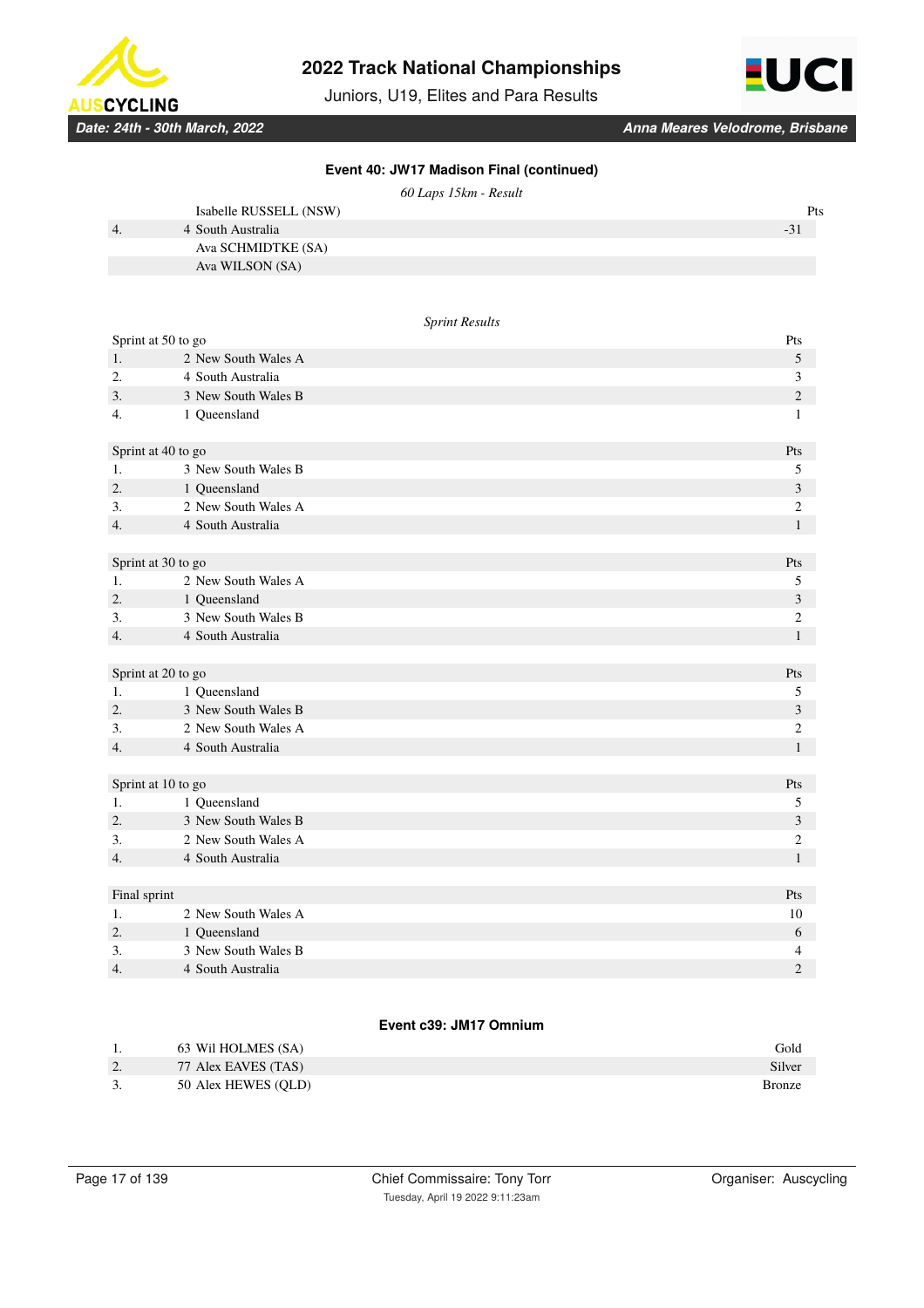

Juniors, U19, Elites and Para Results



**Event c40: JW17 Madison**

| Gold          |
|---------------|
|               |
|               |
|               |
| Silver        |
|               |
|               |
| <b>Bronze</b> |
|               |
|               |
|               |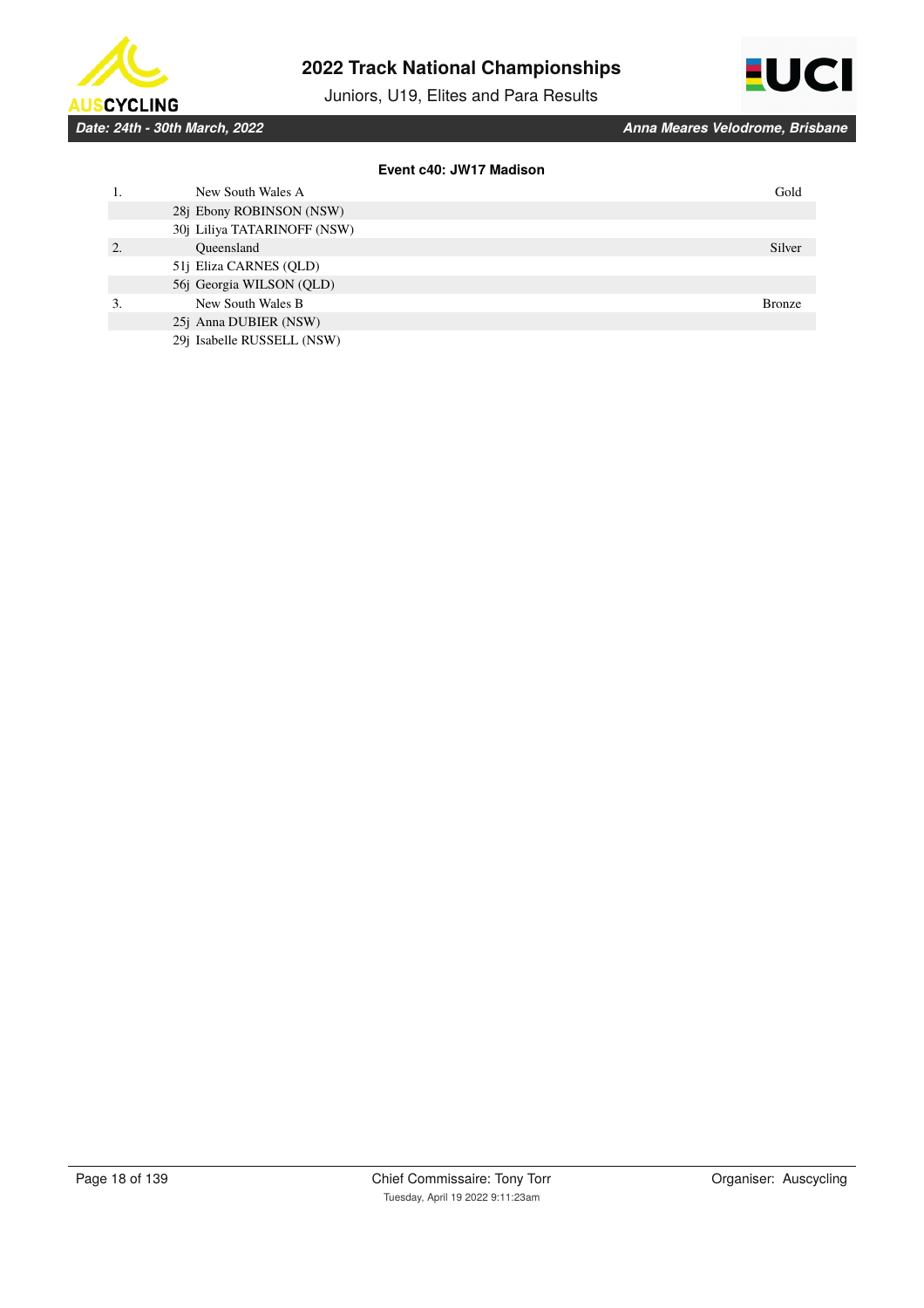

Juniors, U19, Elites and Para Results



### **Session 3 - Friday 25th March 2 Warm up 9:30am 10:20am**

### **Event 44: Australia Junior 17 Team Pursuit Qualifying**

|    | 12 Laps 3000m 1st & 2nd to Gold Final | 3rd & 4th to Bronze Final - Result |          |
|----|---------------------------------------|------------------------------------|----------|
| 1. | Oueensland                            | 3:45.738                           |          |
|    | 56j Georgia WILSON (QLD)              |                                    |          |
|    | 54j Amelie SANDERS (QLD)              |                                    |          |
|    | 51j Eliza CARNES (QLD)                |                                    |          |
|    | 52j Alexandra LARSSON (QLD)           |                                    |          |
| 2. | New South Wales                       | 3:50.019                           | $+4.28$  |
|    | 25 <i>j</i> Anna DUBIER (NSW)         |                                    |          |
|    | 26j Nicole DUNCAN (NSW)               |                                    |          |
|    | 27j Georgia GARDINER (NSW)            |                                    |          |
|    | 29j Isabelle RUSSELL (NSW)            |                                    |          |
| 3. | South Australia                       | 3:57.208                           | $+11.47$ |
|    | 70j Ava SCHMIDTKE (SA)                |                                    |          |
|    | 71j Riegan STANTON (SA)               |                                    |          |
|    | 72j Leani VAN DER BERG (SA)           |                                    |          |
|    | 73j Ava WILSON (SA)                   |                                    |          |

### **Event 45: JW15 Sprint Qualifying**

*Fastest 12 to Round 1*

| 1.  | 3 Emily WATCH (ACT)        | $(6.491)$ 13.116 |         |
|-----|----------------------------|------------------|---------|
| 2.  | 105 Jasmine MCGOUGH (WA)   | $(6.598)$ 13.409 | $+0.29$ |
| 3.  | 14 Milan BRADSHAW (NSW)    | $(6.640)$ 13.411 | $+0.29$ |
| 4.  | 13 Elsie APPS (NSW)        | $(6.829)$ 13.786 | $+0.67$ |
| 5.  | 2 Chloe PRAGT (ACT)        | $(6.902)$ 13.887 | $+0.77$ |
| 6.  | 89 Alanah LAKE (VIC)       | $(6.785)$ 13.891 | $+0.77$ |
| 7.  | 87 Pippa DENHAM (VIC)      | $(6.818)$ 13.997 | $+0.88$ |
| 8.  | 75 Sybille O'ROURKE (TAS)  | $(6.902)$ 14.009 | $+0.89$ |
| 9.  | 88 Madeleine DOUGLAS (VIC) | $(6.884)$ 14.019 | $+0.90$ |
| 10. | 15 Emily HINES (NSW)       | $(6.978)$ 14.038 | $+0.92$ |
| 11. | 16 Alexis PHILLIPS (NSW)   | $(7.004)$ 14.191 | $+1.07$ |
| 12. | 43 Maddison SMITH (OLD)    | $(7.038)$ 14.234 | $+1.11$ |
| 13. | 60 Paige SOUIRE (SA)       | $(7.064)$ 14.442 | $+1.32$ |

### **Event 46: JW17 Sprint Qualifying**

*Fastest 12 to Round 1*

| 1.  | 30 Liliya TATARINOFF (NSW) | $(0.000)$ 11.863  |          |
|-----|----------------------------|-------------------|----------|
| 2.  | 28 Ebony ROBINSON (NSW)    | $(6.019)$ 12.266  | $+0.40$  |
| 3.  | 61 Anna GRAY (SA)          | $(6.145)$ 12.420  | $+0.55$  |
| 4.  | 24 Maya DILLON (NSW)       | $(0.000)$ 12.532  | $+0.66$  |
| 5.  | 99 Lucy HALL (VIC)         | $(0.000)$ 12.552  | $+0.68$  |
| 6.  | 53 Ella LIANG (QLD)        | $(6.208)$ 12.650  | $+0.78$  |
| 7.  | 100 Haylee JACK (VIC)      | $(6.293)$ 12.810  | $+0.94$  |
| 8.  | 81 Meika DERRICO (TAS)     | $(6.548)$ 13.037  | $+1.17$  |
| 9.  | 71 Riegan STANTON (SA)     | $(6.409)$ 13.058  | $+1.19$  |
| 10. | 31 Poppy GOAT (NT)         | $(6.750)$ 13.714  | $+1.85$  |
| 11. | 55 Victoria SMITH (OLD)    | $(7.006)$ 14.307  | $+2.44$  |
| 12. | 29 Isabelle RUSSELL (NSW)  | $(10.687)$ 22.175 | $+10.31$ |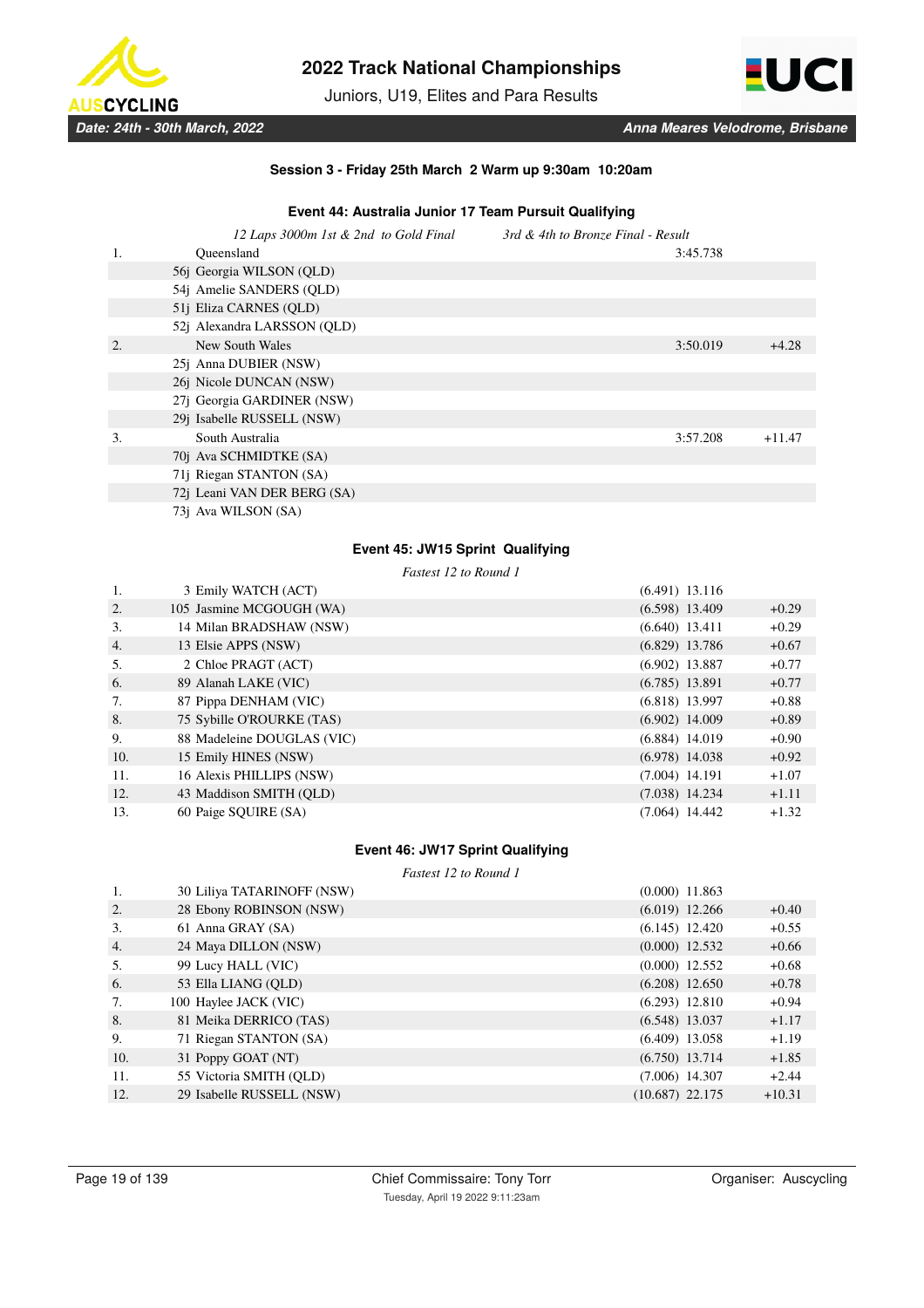

Juniors, U19, Elites and Para Results



# **Event 47: JW15 Sprint Round 1**

| Winners to Q/F rest to Repecharge |  |  |  |  |  |  |
|-----------------------------------|--|--|--|--|--|--|
|-----------------------------------|--|--|--|--|--|--|

| $1v12$ : | 43  | Maddison SMITH (OLD)    | def -      | 3   | Emily WATCH (ACT)     | 13.77 |
|----------|-----|-------------------------|------------|-----|-----------------------|-------|
| $2v11$ : | 105 | Jasmine MCGOUGH (WA)    | def 16     |     | Alexis PHILLIPS (NSW) | 13.69 |
| $3v10$ : | 14  | Milan BRADSHAW (NSW)    | $def = 15$ |     | Emily HINES (NSW)     | 14.21 |
| 4v9:     | 88  | Madeleine DOUGLAS (VIC) | $def = 13$ |     | Elsie APPS (NSW)      | 13.57 |
| $5v8$ :  | 75  | Sybille O'ROURKE (TAS)  | def        | 2   | Chloe PRAGT (ACT)     | 14.23 |
| 6v7:     | 89  | Alanah LAKE (VIC)       | def -      | -87 | Pippa DENHAM (VIC)    | 14.99 |
|          |     |                         |            |     |                       |       |

### **Event 48: JW17 Sprint Round 1**

| Winners to Q/F rest to Repecharge |      |                         |                  |     |                        |       |
|-----------------------------------|------|-------------------------|------------------|-----|------------------------|-------|
| $1v12$ :                          | 30   | Liliya TATARINOFF (NSW) | def              | 29  | Isabelle RUSSELL (NSW) | 18.08 |
| $2v11$ :                          | 28   | Ebony ROBINSON (NSW)    | def              | 55  | Victoria SMITH (OLD)   | 13.07 |
| $3v10$ :                          | 61   | Anna GRAY (SA)          | $def \quad 31$   |     | Poppy GOAT (NT)        | 14.52 |
| 4v9:                              | 24   | Maya DILLON (NSW)       | def 71           |     | Riegan STANTON (SA)    | 13.27 |
| $5v8$ :                           | 99   | Lucy HALL (VIC)         | def.             | -81 | Meika DERRICO (TAS)    | 13.34 |
| $6v7$ :                           | 100- | Haylee JACK (VIC)       | def <sup>-</sup> | 53  | Ella LIANG (QLD)       | 13.35 |

### **Event 49: JW17 Omnium Scratch Race**

*25 Laps 7.5km - Result*

| 1.               | 8 Lauren BATES (ACT)         |
|------------------|------------------------------|
| 2.               | 102 Amy MASTERS (VIC)        |
| 3.               | 51 Eliza CARNES (OLD)        |
| $\overline{4}$ . | 109 Scarlett SIBBEL (WA)     |
| 5.               | 25 Anna DUBIER (NSW)         |
| 6.               | 29 Isabelle RUSSELL (NSW)    |
| 7.               | 101 Lilyth JONES (VIC)       |
| 8.               | 73 Ava WILSON (SA)           |
| 9.               | 56 Georgia WILSON (QLD)      |
| 10.              | 27 Georgia GARDINER (NSW)    |
| 11.              | 54 Amelie SANDERS (OLD)      |
| 12.              | 72 Leani VAN DER BERG (SA)   |
| 13.              | 81 Meika DERRICO (TAS)       |
| 14.              | 70 Ava SCHMIDTKE (SA)        |
| 15.              | 103 Charlotte SLATTERY (VIC) |

|     | <b>Omnium Points</b>         |    |
|-----|------------------------------|----|
| 1.  | 8 Lauren BATES (ACT)         | 40 |
| 2.  | 102 Amy MASTERS (VIC)        | 38 |
| 3.  | 51 Eliza CARNES (OLD)        | 36 |
| 4.  | 109 Scarlett SIBBEL (WA)     | 34 |
| 5.  | 25 w Anna DUBIER (NSW)       | 32 |
| 6.  | 29 Isabelle RUSSELL (NSW)    | 30 |
| 7.  | 101 Lilyth JONES (VIC)       | 28 |
| 8.  | 73 Ava WILSON (SA)           | 26 |
| 9.  | 56 Georgia WILSON (QLD)      | 24 |
| 10. | 27 Georgia GARDINER (NSW)    | 22 |
| 11. | 54 Amelie SANDERS (OLD)      | 20 |
| 12. | 72 Leani VAN DER BERG (SA)   | 18 |
| 13. | 81 Meika DERRICO (TAS)       | 16 |
| 14. | 70 Ava SCHMIDTKE (SA)        | 14 |
| 15. | 103 Charlotte SLATTERY (VIC) | 12 |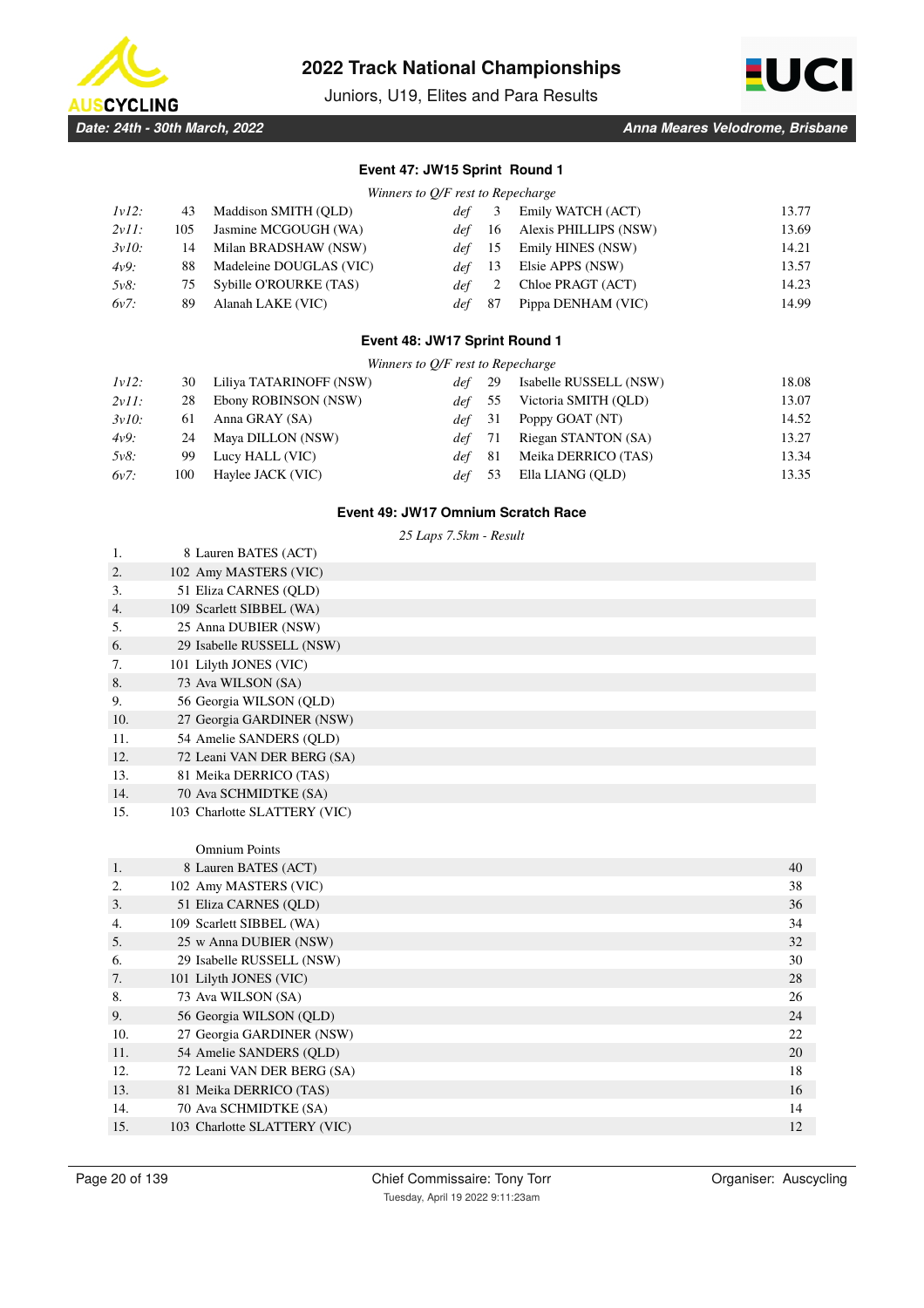

Juniors, U19, Elites and Para Results



### *Decisions of the commisaires panel*

• Rider 25, Anna DUBIER (NSW). A37 WARNING for missing/modified/not visible body number or transponder

### **Event 50: JM15 Individual Pursuit Qualifying**

|     | 8 Laps 2000m 1st & 2nd to Gold Final | 3rd & 4th to Bronze Final - Result |          |
|-----|--------------------------------------|------------------------------------|----------|
| 1.  | 11 Cooper FINKBEINER (NSW)           | 2:34.887                           |          |
| 2.  | 38 Porter WHITE (OLD)                | 2:35.527                           | $+0.64$  |
| 3.  | 1 Angus WITHINGTON (ACT)             | 2:36.009                           | $+1.12$  |
| 4.  | 37 Lachlan WALTERS (OLD)             | 2:36.377                           | $+1.49$  |
| 5.  | 104 Patryk SZCZYPKOWSKI (WA)         | 2:36.639                           | $+1.75$  |
| 6.  | 57 William BROWN (SA)                | 2:36.929                           | $+2.04$  |
| 7.  | 58 Benjamin KADE (SA)                | 2:37.307                           | $+2.42$  |
| 8.  | 12 Sydney WANG (NSW)                 | 2:37.952                           | $+3.06$  |
| 9.  | 82 Chase HADDEN (VIC)                | 2:38.462                           | $+3.57$  |
| 10. | 10 Rab DRUMMOND (NSW)                | 2:38.980                           | $+4.09$  |
| 11. | 9 Ben COATES (NSW)                   | 2:41.522                           | $+6.63$  |
| 12. | 85 Zac ROBINSON (VIC)                | 2:41.893                           | $+7.00$  |
| 13. | 74 Thomas BLAZELY (TAS)              | 2:43.169                           | $+8.28$  |
| 14. | 59 Hunter WOOD (SA)                  | 2:44.820                           | $+9.93$  |
| 15. | 86 Lachlan STEWART (VIC)             | 2:45.087                           | $+10.20$ |
| 16. | 32 Zachary DOUGLAS-SAVAGE (OLD)      | 2:46.180                           | $+11.29$ |
| 17. | 84 Maxx NUSPAN (VIC)                 | 2:49.044                           | $+14.15$ |

### **Event 51: JM17 Individual Pursuit Qualifying**

|     | 8 Laps 2000m 1st & 2nd to Gold Final | 3rd & 4th to Bronze Final - STANDINGS |          |
|-----|--------------------------------------|---------------------------------------|----------|
| 1.  | 63 Wil HOLMES (SA)                   | 2:18.032                              |          |
| 2.  | 107 Samuel WASHINGTON (WA)           | 2:19.582                              | $+1.55$  |
| 3.  | 19 Kai GOLTMAN (NSW)                 | 2:20.992                              | $+2.96$  |
| 4.  | 5 Edward MARCKS (ACT)                | 2:21.077                              | $+3.04$  |
| 5.  | 47 Luke RICHERT (QLD)                | 2:21.097                              | $+3.06$  |
| 6.  | 77 Alex EAVES (TAS)                  | 2:21.692                              | $+3.66$  |
| 7.  | 98 Eddie JIROVEC (VIC)               | 2:22.239                              | $+4.20$  |
| 8.  | 50 Alex HEWES (QLD)                  | 2:22.351                              | $+4.31$  |
| 9.  | 95 Lawson FRANZMANN (VIC)            | 2:23.425                              | $+5.39$  |
| 10. | 4 Bailey MACDONALD (ACT)             | 2:24.233                              | $+6.20$  |
| 11. | 76 Nicholas BROXAM (TAS)             | 2:24.976                              | $+6.94$  |
| 12. | 6 Angus STEADMAN (ACT)               | 2:24.993                              | $+6.96$  |
| 13. | 78 Lachlan OLIVER (TAS)              | 2:25.174                              | $+7.14$  |
| 14. | 66 William MATHWIN (SA)              | 2:25.729                              | $+7.69$  |
| 15. | 69 Niel VAN NIEKERK (SA)             | 2:25.765                              | $+7.73$  |
| 16. | 49 Harry SCHOFF (QLD)                | 2:26.124                              | $+8.09$  |
| 17. | 44 Ethan LANG (QLD)                  | 2:27.005                              | $+8.97$  |
| 18. | 108 Christopher WRIGHT (WA)          | 2:29.073                              | $+11.04$ |
| 19. | 7 Hayden STEVENS (ACT)               | 2:29.185                              | $+11.15$ |
| 20. | 79 Dylan ROGERS (TAS)                | 2:29.265                              | $+11.23$ |
| 21. | 23 Jacob STEEP (NSW)                 | 2:29.652                              | $+11.62$ |
| 22. | 18 Liam GOLTMAN (NSW)                | 2:30.945                              | $+12.91$ |
| 23. | 97 Max HOLGATE (VIC)                 | 2:31.469                              | $+13.43$ |
|     | 17 Xavier BLAND (NSW)                |                                       |          |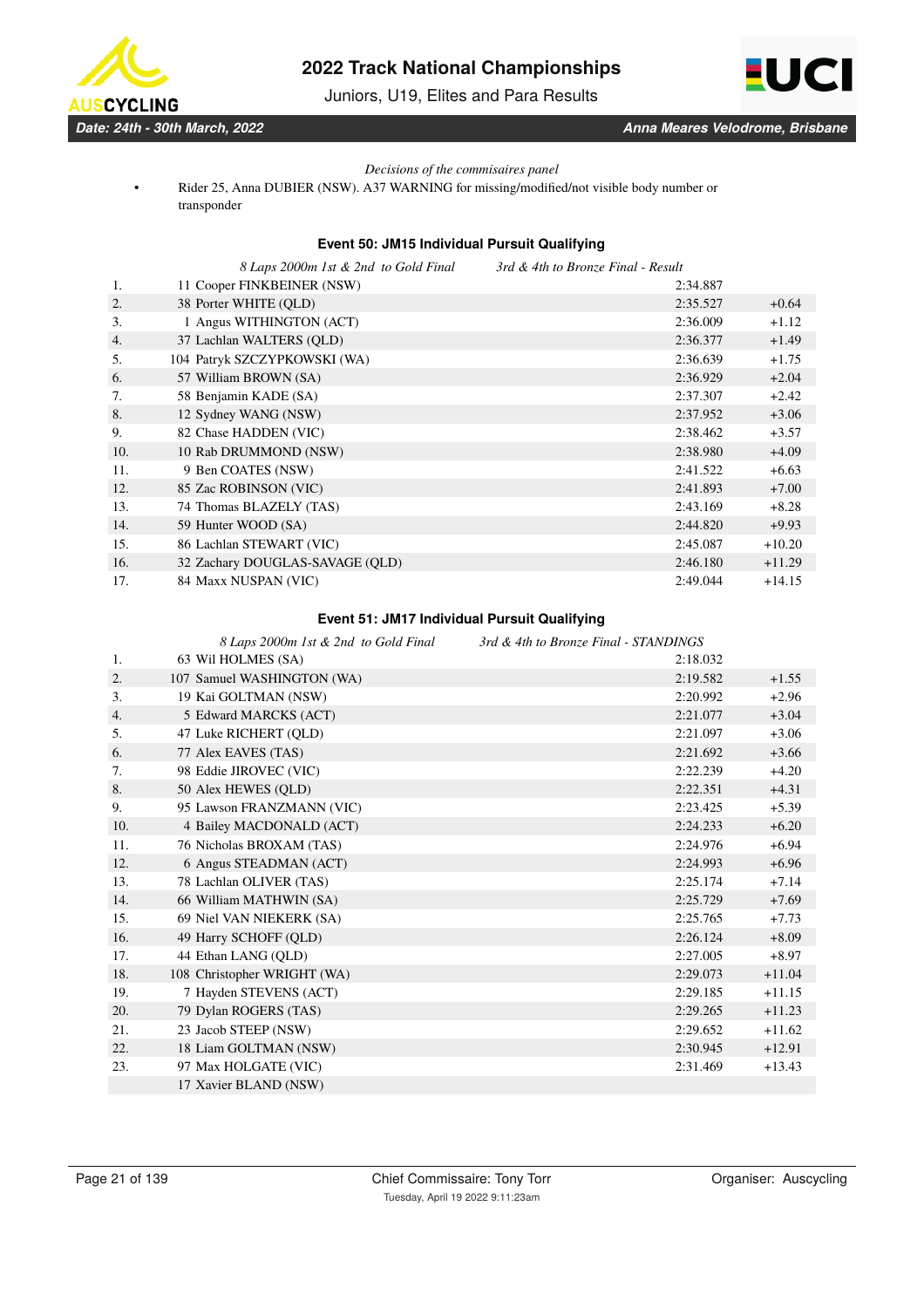

Juniors, U19, Elites and Para Results



*Winner to Q/F - Result*

|     |                     | -                                  |  |
|-----|---------------------|------------------------------------|--|
| -1. | 3 Emily WATCH (ACT) |                                    |  |
| 2.  | 2 Chloe PRAGT (ACT) |                                    |  |
| 3.  | 13 Elsie APPS (NSW) |                                    |  |
|     |                     |                                    |  |
|     |                     |                                    |  |
|     |                     | Decisions of the commisaires panel |  |

 $\bullet$  []

# **Event 51b: JW15 Sprint Repecharge Heat 2**

| ı. | 16 Alexis PHILLIPS (NSW) | 13.44 |
|----|--------------------------|-------|
| 2. | 87 Pippa DENHAM (VIC)    |       |
| 3. | 15 Emily HINES (NSW)     |       |
|    |                          |       |

*Decisions of the commisaires panel*

• []

### **Event 51c: JW17 Sprint Repecharge Heat 1**

|    |                        | Winner to O/F - Result |       |
|----|------------------------|------------------------|-------|
|    | 81 Meika DERRICO (TAS) |                        | 12.80 |
| z. | 71 Riegan STANTON (SA) |                        |       |
|    |                        |                        |       |

3. 29 Isabelle RUSSELL (NSW)

*Decisions of the commisaires panel*

 $\Box$ 

# **Event 51d: JW17 Sprint Repecharge Heat 2**

*Winner to Q/F - Result*

|    | $\sim$<br>53 Ella LIANG (OLD) |
|----|-------------------------------|
| 2. | 55 Victoria SMITH (OLD)       |
| 3. | 31 Poppy GOAT (NT)            |

• []

### *Decisions of the commisaires panel*

### **Event 52: JW17 Omnium Tempo Race**

|     | 20 Laps 5km - Result         |       |  |  |  |
|-----|------------------------------|-------|--|--|--|
| 1.  | 51 Eliza CARNES (QLD)        | 3 Pts |  |  |  |
| 2.  | 8 Lauren BATES (ACT)         | 3     |  |  |  |
| 3.  | 27 Georgia GARDINER (NSW)    |       |  |  |  |
| 4.  | 101 Lilyth JONES (VIC)       | 2     |  |  |  |
| 5.  | 25 Anna DUBIER (NSW)         |       |  |  |  |
| 6.  | 102 Amy MASTERS (VIC)        | 2     |  |  |  |
| 7.  | 29 Isabelle RUSSELL (NSW)    |       |  |  |  |
| 8.  | 54 Amelie SANDERS (QLD)      |       |  |  |  |
| 9.  | 109 Scarlett SIBBEL (WA)     |       |  |  |  |
| 10. | 103 Charlotte SLATTERY (VIC) |       |  |  |  |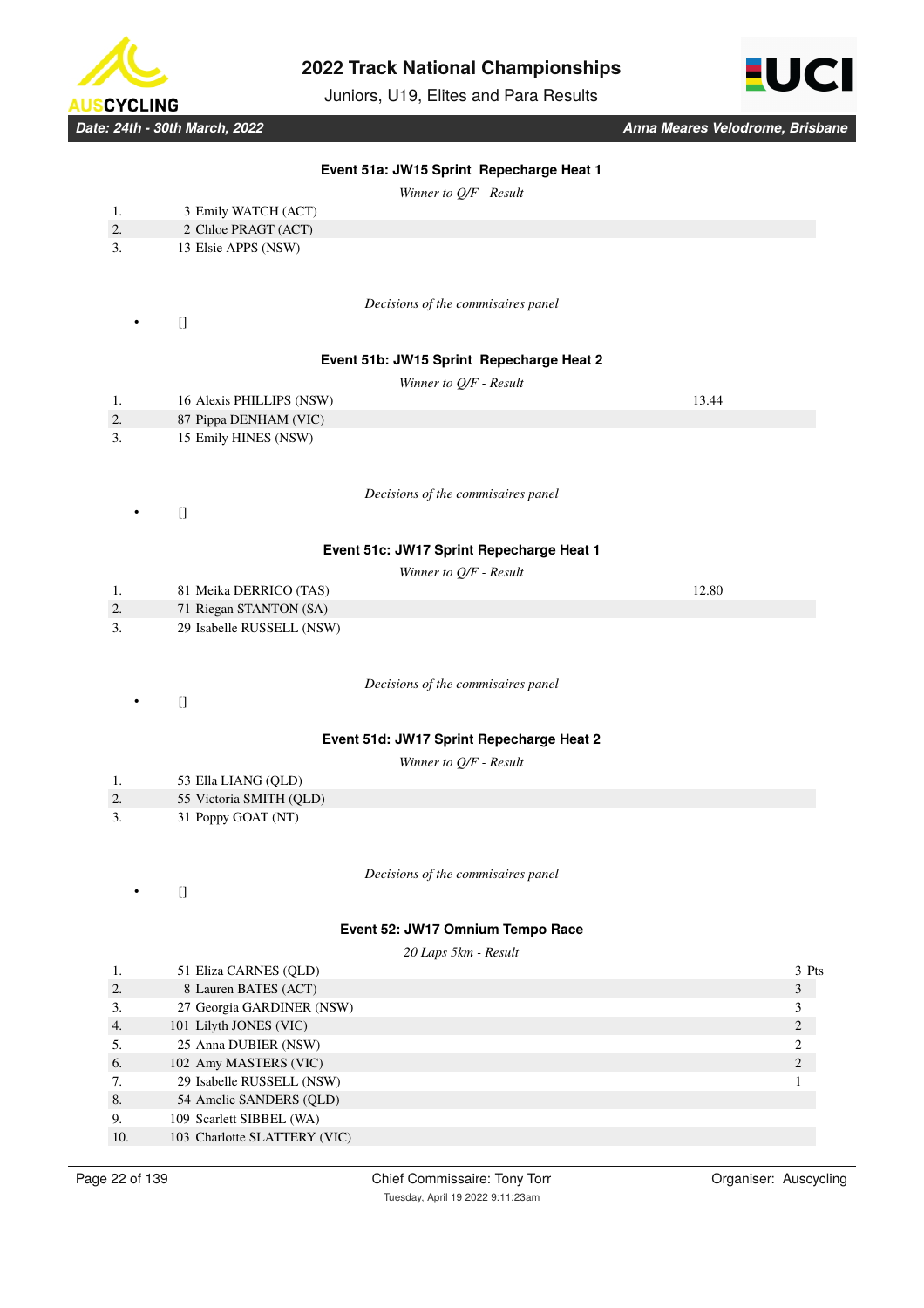

Juniors, U19, Elites and Para Results



|     | 20 Laps 5km - Result         |              |
|-----|------------------------------|--------------|
| 11. | 73 Ava WILSON (SA)           | Pts          |
| 12. | 72 Leani VAN DER BERG (SA)   |              |
| 13. | 56 Georgia WILSON (QLD)      |              |
| 14. | 81 Meika DERRICO (TAS)       |              |
| 15. | 70 Ava SCHMIDTKE (SA)        | $-10$        |
|     |                              |              |
|     | <b>Omnium Points</b>         |              |
| 1.  | 8 Lauren BATES (ACT)         | 78           |
| 2.  | 51 Eliza CARNES (QLD)        | 76           |
| 3.  | 102 Amy MASTERS (VIC)        | 68           |
| 4.  | 25 w Anna DUBIER (NSW)       | 64           |
| 5.  | 101 Lilyth JONES (VIC)       | 62           |
| 6.  | 109 Scarlett SIBBEL (WA)     | 58           |
| 6.  | 29 Isabelle RUSSELL (NSW)    | 58           |
| 6.  | 27 Georgia GARDINER (NSW)    | 58           |
| 9.  | 73 Ava WILSON (SA)           | 46           |
| 9.  | 54 Amelie SANDERS (QLD)      | 46           |
| 11. | 56 Georgia WILSON (QLD)      | 40           |
| 12. | 72 Leani VAN DER BERG (SA)   | 36           |
| 13. | 103 Charlotte SLATTERY (VIC) | 34           |
| 14. | 81 Meika DERRICO (TAS)       | 30           |
| 15. | 70 Ava SCHMIDTKE (SA)        | 26           |
|     |                              |              |
|     | <b>Sprint Results</b>        |              |
|     | Sprint at 15 to go           | Pts          |
| 1.  | 8 Lauren BATES               | $\mathbf{1}$ |
|     |                              |              |
|     | Sprint at 14 to go           | Pts          |
| 1.  | 8 Lauren BATES               | 1            |
|     |                              |              |
|     | Sprint at 13 to go           | Pts          |
| 1.  | 8 Lauren BATES               | 1            |
|     |                              |              |
|     | Sprint at 12 to go           | Pts          |
| 1.  | 51 Eliza CARNES              | 1            |
|     |                              |              |
|     | Sprint at 11 to go           | Pts          |
| 1.  | 29 Isabelle RUSSELL          | $\mathbf{1}$ |
|     |                              |              |
|     | Sprint at 10 to go           | Pts          |
| 1.  | 51 Eliza CARNES              | -1           |
|     |                              |              |
|     | Sprint at 9 to go            | Pts          |
| 1.  | 25 Anna DUBIER               | -1           |
|     |                              |              |
|     | Sprint at 8 to go            | Pts          |
| 1.  | 25 Anna DUBIER               | 1            |
|     |                              |              |
|     | Sprint at 7 to go            | Pts          |
| 1.  | 27 Georgia GARDINER          | 1            |

# **Event 52: JW17 Omnium Tempo Race (continued)**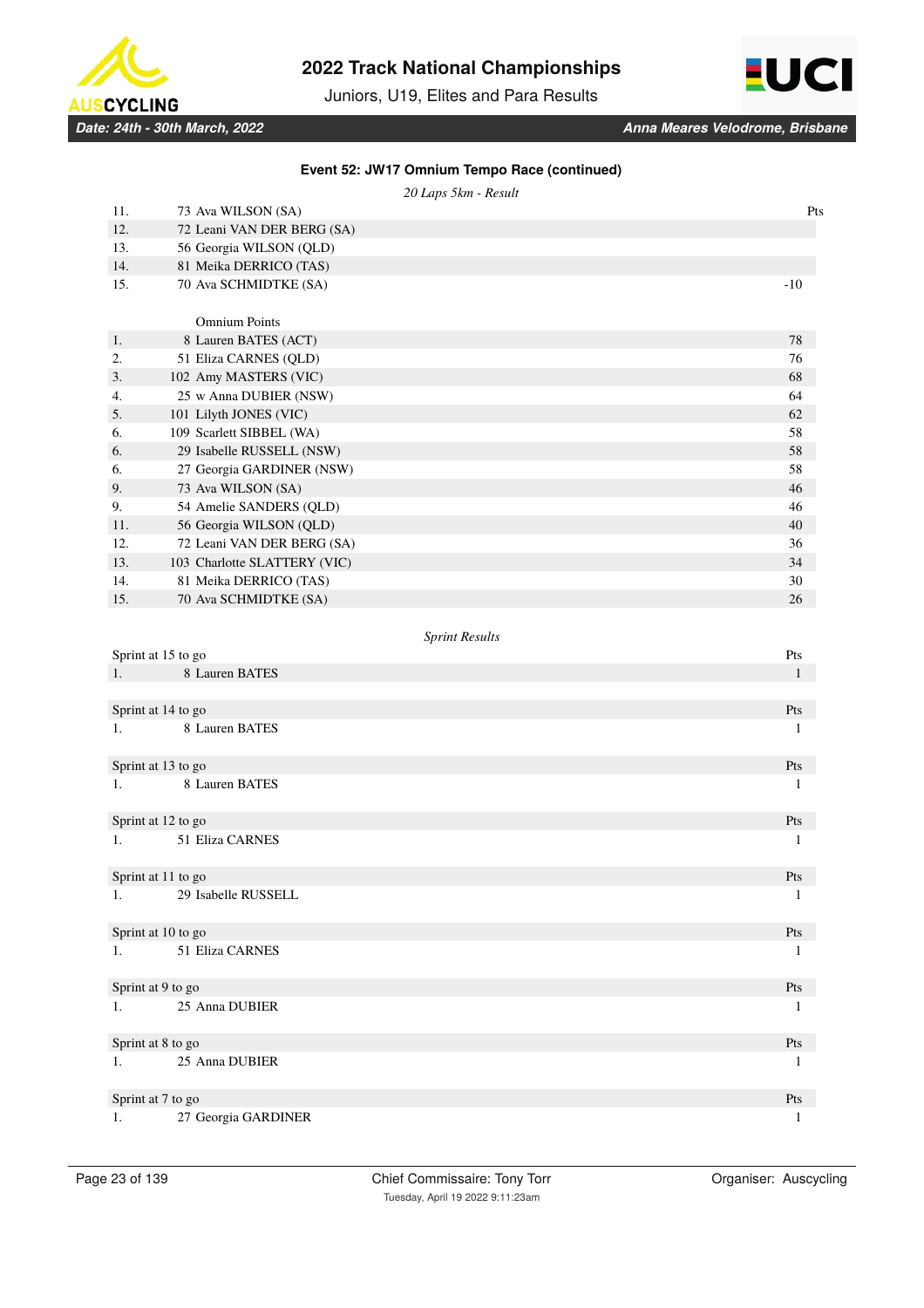



Juniors, U19, Elites and Para Results

*Date: 24th - 30th March, 2022 Anna Meares Velodrome, Brisbane*

|                  |                        | <b>Sprint Results</b> | Pts          |
|------------------|------------------------|-----------------------|--------------|
|                  | Sprint at 6 to go      |                       |              |
| 1.               | 27 Georgia GARDINER    |                       | $\mathbf{1}$ |
|                  |                        |                       |              |
|                  | Sprint at 5 to go      |                       | Pts          |
| 1.               | 27 Georgia GARDINER    |                       | 1            |
|                  | Sprint at 4 to go      |                       | Pts          |
| 1.               | 102 Amy MASTERS        |                       | 1            |
|                  |                        |                       |              |
|                  | Sprint at 3 to go      |                       | Pts          |
| 1.               | 102 Amy MASTERS        |                       | 1            |
|                  |                        |                       |              |
|                  | Sprint at 2 to go      |                       | Pts          |
| $1_{\cdot}$      | 51 Eliza CARNES        |                       | $\mathbf{1}$ |
|                  |                        |                       |              |
|                  | Sprint at 1 to go      |                       | Pts          |
| 1.               | 101 Lilyth JONES       |                       | 1            |
|                  |                        |                       |              |
| Final sprint     |                        |                       | Pts          |
| 1.               | 101 Lilyth JONES       |                       | $\mathbf{1}$ |
| $\overline{2}$ . | 51 Eliza CARNES        |                       |              |
| 3.               | 8 Lauren BATES         |                       |              |
| 4.               | 25 Anna DUBIER         |                       |              |
| 5.               | 54 Amelie SANDERS      |                       |              |
| 6.               | 109 Scarlett SIBBEL    |                       |              |
| 7.               | 103 Charlotte SLATTERY |                       |              |
| 8.               | 29 Isabelle RUSSELL    |                       |              |
| 9.               | 73 Ava WILSON          |                       |              |
| 10.              | 72 Leani VAN DER BERG  |                       |              |
| 11.              | 56 Georgia WILSON      |                       |              |
| 12.              | 81 Meika DERRICO       |                       |              |
| 13.              | 70 Ava SCHMIDTKE       |                       |              |
| 14.              | 102 Amy MASTERS        |                       |              |
| 15.              | 27 Georgia GARDINER    |                       |              |

#### *Decisions of the commisaires panel*

• Rider 81, Meika DERRICO (TAS). A2 WARNING for riding on the blue band

### **Event 53a: JW15 Sprint Q/F**

|    |                          | Race 1 | Race 2 | Decider |
|----|--------------------------|--------|--------|---------|
| 43 | Maddison SMITH (OLD)     | 13.91  | 14.22  |         |
|    | 16 Alexis PHILLIPS (NSW) |        |        |         |

#### *Decisions of the commissaires panel*

• Rider 43, Maddison SMITH (QLD). A6 WARNING for entering the sprinters lane when the opponent was already there

### **Event 53b: JW15 Sprint Q/F**

|     |                      | Race 1 | Race 2 | <i>Decider</i> |
|-----|----------------------|--------|--------|----------------|
| 105 | Jasmine MCGOUGH (WA) |        |        |                |
|     | 3 Emily WATCH (ACT)  | 13.44  | 14.45  |                |
|     |                      |        |        |                |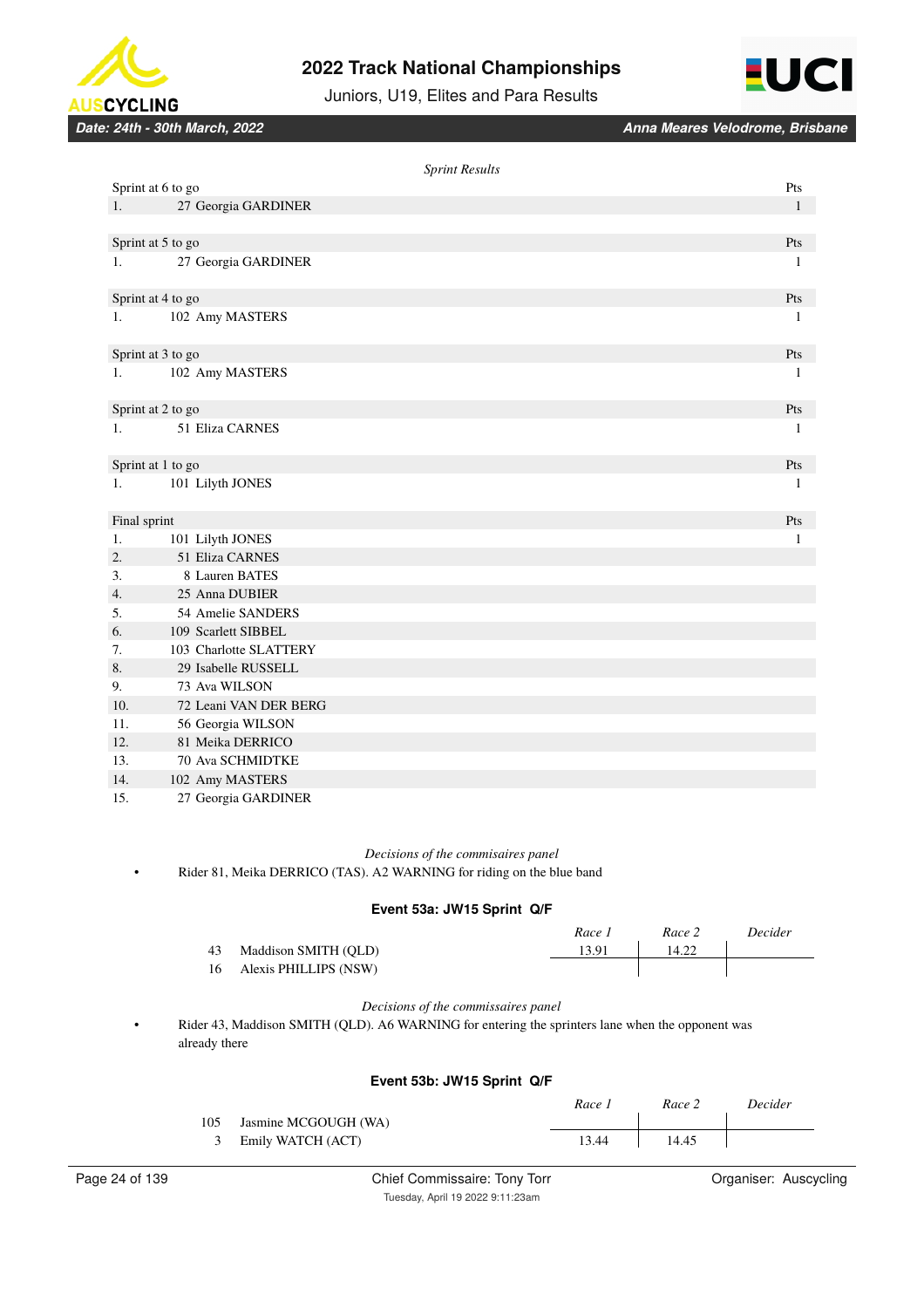

Juniors, U19, Elites and Para Results



*Date: 24th - 30th March, 2022 Anna Meares Velodrome, Brisbane*

|    |            |                                                        | Event 53c: JW15 Sprint Q/F            |                                    |        |         |
|----|------------|--------------------------------------------------------|---------------------------------------|------------------------------------|--------|---------|
|    |            |                                                        |                                       | Race 1                             | Race 2 | Decider |
|    | 14         | Milan BRADSHAW (NSW)                                   |                                       | 13.73                              | 13.78  |         |
|    | 89         | Alanah LAKE (VIC)                                      |                                       |                                    |        |         |
|    |            |                                                        |                                       |                                    |        |         |
|    |            |                                                        | Event 53d: JW15 Sprint Q/F            |                                    |        |         |
|    |            |                                                        |                                       | Race 1                             | Race 2 | Decider |
|    | 88         | Madeleine DOUGLAS (VIC)                                |                                       |                                    |        |         |
|    | 75         | Sybille O'ROURKE (TAS)                                 |                                       | 14.10                              | 13.70  |         |
|    |            |                                                        | Event 54a: JW17 Sprint Q/F            |                                    |        |         |
|    |            |                                                        |                                       | Race 1                             | Race 2 | Decider |
|    | 30         | Liliya TATARINOFF (NSW)                                |                                       | 13.06                              | 12.46  |         |
|    | 53         | Ella LIANG (QLD)                                       |                                       |                                    |        |         |
|    |            |                                                        | Event 54b: JW17 Sprint Q/F            |                                    |        |         |
|    |            |                                                        |                                       | Race 1                             | Race 2 | Decider |
|    | 28         | Ebony ROBINSON (NSW)                                   |                                       | 12.51                              | 13.54  |         |
|    | 81         | Meika DERRICO (TAS)                                    |                                       |                                    |        |         |
|    |            |                                                        |                                       |                                    |        |         |
|    |            |                                                        | Event 54c: JW17 Sprint Q/F            |                                    |        |         |
|    |            |                                                        |                                       | Race 1                             | Race 2 | Decider |
|    | 61         | Anna GRAY (SA)                                         |                                       |                                    |        |         |
|    | 100        | Haylee JACK (VIC)                                      |                                       | 13.05                              | 13.14  |         |
|    |            |                                                        | Event 54d: JW17 Sprint Q/F            |                                    |        |         |
|    |            |                                                        |                                       | Race 1                             | Race 2 | Decider |
|    | 24         | Maya DILLON (NSW)                                      |                                       |                                    | 13.12  | 13.01   |
|    | 99         | Lucy HALL (VIC)                                        |                                       | 12.92                              |        |         |
|    |            |                                                        |                                       |                                    |        |         |
|    |            |                                                        | Event 55: JM17 Team Sprint Qualifying |                                    |        |         |
| 1. |            | 3 Laps 750m 1st & 2nd to Gold Final<br>New South Wales |                                       | 3rd & 4th to Bronze Final - Result | 48.927 |         |
|    |            | 22j Joe SOSSAI (NSW)                                   |                                       |                                    |        |         |
|    |            | 17j Xavier BLAND (NSW)                                 |                                       |                                    |        |         |
|    |            | 21j Noah MASON (NSW)                                   |                                       |                                    |        |         |
| 2. |            | South Australia                                        |                                       |                                    | 49.663 | $+0.73$ |
|    |            | 62j Kai ARBERY (SA)                                    |                                       |                                    |        |         |
|    |            | 67j Tayte RYAN (SA)                                    |                                       |                                    |        |         |
|    |            | 64j Jameson KEY (SA)                                   |                                       |                                    |        |         |
| 3. | Victoria   |                                                        |                                       |                                    | 50.023 | $+1.09$ |
|    |            | 92j Thomas BUTLER (VIC)                                |                                       |                                    |        |         |
|    |            | 94j Jack EDWARDS (VIC)                                 |                                       |                                    |        |         |
|    |            | 93j Hamish CLARKSON (VIC)                              |                                       |                                    |        |         |
| 4. | Queensland |                                                        |                                       |                                    | 50.679 | $+1.75$ |
|    |            | 45j Mitchell LOUIE (QLD)                               |                                       |                                    |        |         |
|    |            | 50j Alex HEWES (QLD)                                   |                                       |                                    |        |         |
|    |            | 47j Luke RICHERT (QLD)                                 |                                       |                                    |        |         |
| 5. |            | Australian Capital Territory                           |                                       |                                    | 51.290 | $+2.36$ |
|    |            | 4j Bailey MACDONALD (ACT)                              |                                       |                                    |        |         |
|    |            | 5j Edward MARCKS (ACT)                                 |                                       |                                    |        |         |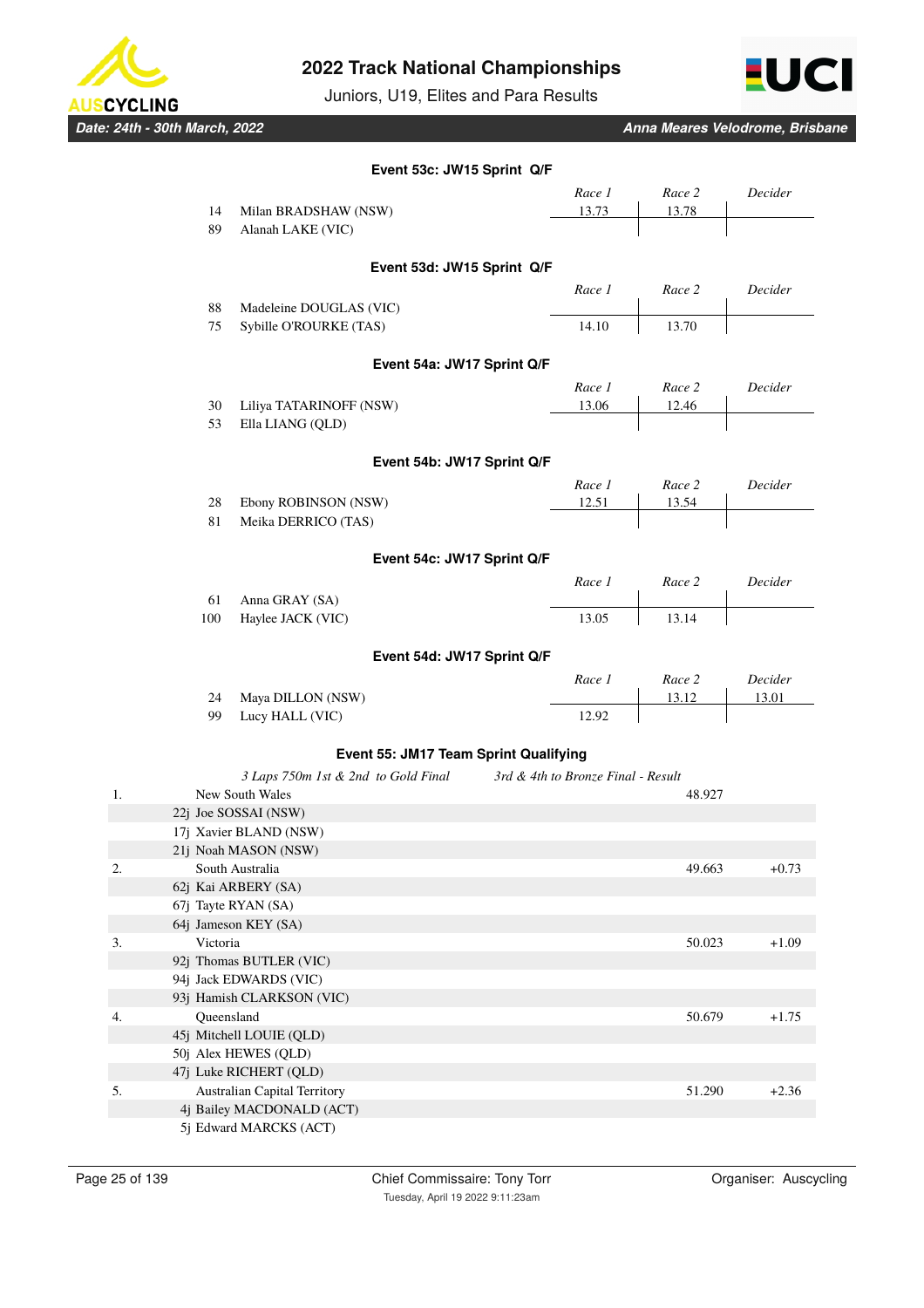

Juniors, U19, Elites and Para Results



|    | Event 55: JM17 Team Sprint Qualifying (continued) |                                    |         |  |  |  |
|----|---------------------------------------------------|------------------------------------|---------|--|--|--|
|    | 3 Laps 750m 1st & 2nd to Gold Final               | 3rd & 4th to Bronze Final - Result |         |  |  |  |
|    | 6j Angus STEADMAN (ACT)                           |                                    |         |  |  |  |
| 6. | Tasmania                                          | 51.797                             | $+2.87$ |  |  |  |
|    | 76j Nicholas BROXAM (TAS)                         |                                    |         |  |  |  |
|    | 78j Lachlan OLIVER (TAS)                          |                                    |         |  |  |  |
|    | 79i Dylan ROGERS (TAS)                            |                                    |         |  |  |  |
| 7. | <b>Oueensland B</b>                               | 52.105                             | $+3.17$ |  |  |  |
|    | 48j Caden RUFF (OLD)                              |                                    |         |  |  |  |
|    | 49j Harry SCHOFF (QLD)                            |                                    |         |  |  |  |
|    | 46j James MATTHEWS (QLD)                          |                                    |         |  |  |  |
| 8. | Western Australia                                 | 52.612                             | $+3.68$ |  |  |  |
|    | 104j Patryk SZCZYPKOWSKI (WA)                     |                                    |         |  |  |  |
|    | 106j Billy SUMMERVILLE (WA)                       |                                    |         |  |  |  |
|    | 108j Christopher WRIGHT (WA)                      |                                    |         |  |  |  |

# **JW15 Sprint Q/F See Ev's 53**

# **JW17 Sprint Q/F See Ev's 54**

## **Event 58b: Australia Junior 17 Team Pursuit Gold Final**

| 12 Laps 3000m Bronze Final, Gold Final - Result |  |
|-------------------------------------------------|--|
|-------------------------------------------------|--|

|    | New South Wales               | 3:40.850 |         |
|----|-------------------------------|----------|---------|
|    | 25 <i>j</i> Anna DUBIER (NSW) |          |         |
|    | 26j Nicole DUNCAN (NSW)       |          |         |
|    | 27j Georgia GARDINER (NSW)    |          |         |
|    | 29j Isabelle RUSSELL (NSW)    |          |         |
| 2. | Oueensland                    | 3:42.321 | $+1.47$ |
|    | 56j Georgia WILSON (QLD)      |          |         |
|    | 54j Amelie SANDERS (QLD)      |          |         |
|    | 51j Eliza CARNES (QLD)        |          |         |
|    | 52j Alexandra LARSSON (OLD)   |          |         |

# **JW15 Sprint Q/F See Ev's 53**

### **JW17 Sprint Q/F See Ev's 54**

#### **Event c58: Australia Junior 17 Team Pursuit Cup**

|                  | New South Wales             | Gold          |
|------------------|-----------------------------|---------------|
|                  | 25j Anna DUBIER (NSW)       |               |
|                  | 26j Nicole DUNCAN (NSW)     |               |
|                  | 27j Georgia GARDINER (NSW)  |               |
|                  | 29j Isabelle RUSSELL (NSW)  |               |
| $\overline{2}$ . | Oueensland                  | Silver        |
|                  | 56j Georgia WILSON (QLD)    |               |
|                  | 54j Amelie SANDERS (QLD)    |               |
|                  | 51j Eliza CARNES (QLD)      |               |
|                  | 52j Alexandra LARSSON (QLD) |               |
| 3.               | South Australia             | <b>Bronze</b> |
|                  | 70j Ava SCHMIDTKE (SA)      |               |
|                  | 71j Riegan STANTON (SA)     |               |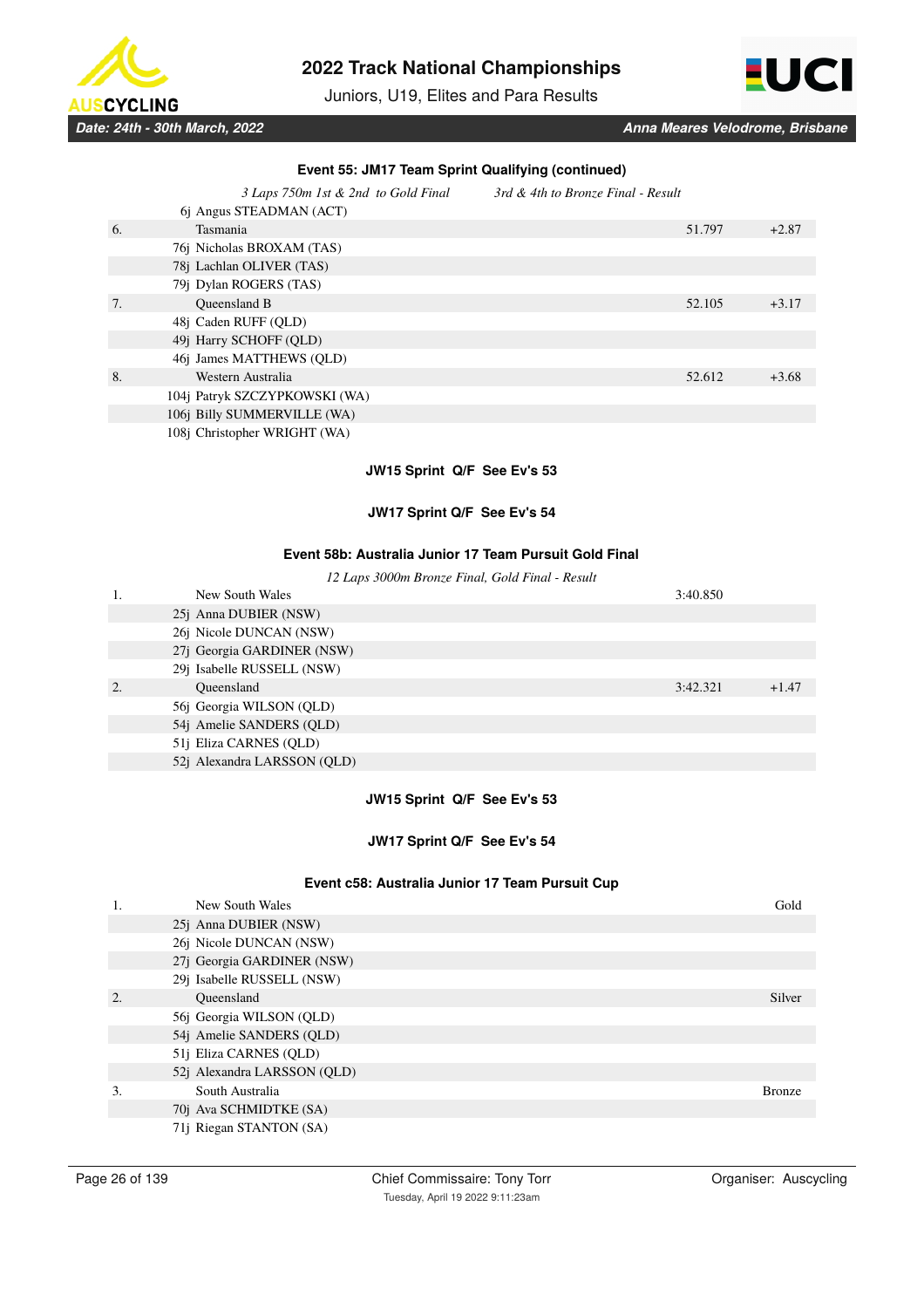

Juniors, U19, Elites and Para Results



### **Event c58: Australia Junior 17 Team Pursuit Cup (continued)**

| 72j Leani VAN DER BERG (SA) |  |  |
|-----------------------------|--|--|
| 73j Ava WILSON (SA)         |  |  |
|                             |  |  |

### **Session 4 - Friday 25th March 20 Warm up 4.30pm - 5.20pm**

# **Event 61a: JW15 Sprint S/F**

|     |                         | ווט טומן טוויוט טאוט ווויוס       |          |        |         |
|-----|-------------------------|-----------------------------------|----------|--------|---------|
|     |                         |                                   | Race 1   | Race 2 | Decider |
|     | 43                      | Maddison SMITH (QLD)              | 13.96    | 14.19  |         |
|     | 75                      | Sybille O'ROURKE (TAS)            |          |        |         |
|     |                         | Event 61b: JW15 Sprint S/F        |          |        |         |
|     |                         |                                   | Race 1   | Race 2 | Decider |
|     | 3                       | Emily WATCH (ACT)                 | 13.91    | 13.39  |         |
|     | 14                      | Milan BRADSHAW (NSW)              |          |        |         |
|     |                         | Event 62a: JW17 Sprint S/F        |          |        |         |
|     |                         |                                   | Race 1   | Race 2 | Decider |
|     | 30                      | Liliya TATARINOFF (NSW)           | Win      | 13.96  |         |
|     | 24                      | Maya DILLON (NSW)                 |          |        |         |
|     |                         | Event 62b: JW17 Sprint S/F        |          |        |         |
|     |                         |                                   | Race 1   | Race 2 | Decider |
|     | 28                      | Ebony ROBINSON (NSW)              | 12.71    | 13.03  |         |
|     | 100                     | Haylee JACK (VIC)                 |          |        |         |
|     |                         | Event 63: JW17 Omnium Elimination |          |        |         |
|     |                         |                                   | - Result |        |         |
| 1.  |                         | 8 Lauren BATES (ACT)              |          |        |         |
| 2.  |                         | 25 Anna DUBIER (NSW)              |          |        |         |
| 3.  |                         | 51 Eliza CARNES (QLD)             |          |        |         |
| 4.  |                         | 56 Georgia WILSON (QLD)           |          |        |         |
| 5.  |                         | 27 Georgia GARDINER (NSW)         |          |        |         |
| 6.  |                         | 29 Isabelle RUSSELL (NSW)         |          |        |         |
| 7.  |                         | 101 Lilyth JONES (VIC)            |          |        |         |
| 8.  | 54 Amelie SANDERS (QLD) |                                   |          |        |         |
| 9.  |                         | 102 Amy MASTERS (VIC)             |          |        |         |
| 10. |                         | 81 Meika DERRICO (TAS)            |          |        |         |
| 11. |                         | 103 Charlotte SLATTERY (VIC)      |          |        |         |
| 12. |                         | 73 Ava WILSON (SA)                |          |        |         |
| 13. |                         | 70 Ava SCHMIDTKE (SA)             |          |        |         |
| 14. |                         | 109 Scarlett SIBBEL (WA)          |          |        |         |
| 15. |                         | 72 Leani VAN DER BERG (SA)        |          |        |         |
|     |                         | <b>Omnium Points</b>              |          |        |         |
| 1.  |                         | 8 Lauren BATES (ACT)              |          |        | 78      |
| 2.  |                         | 51 Eliza CARNES (QLD)             |          |        | 76      |
| 3.  |                         | 102 Amy MASTERS (VIC)             |          |        | 68      |
| 4.  | 25 w Anna DUBIER (NSW)  |                                   |          |        |         |

5. 101 Lilyth JONES (VIC) 62 6. 109 Scarlett SIBBEL (WA) 58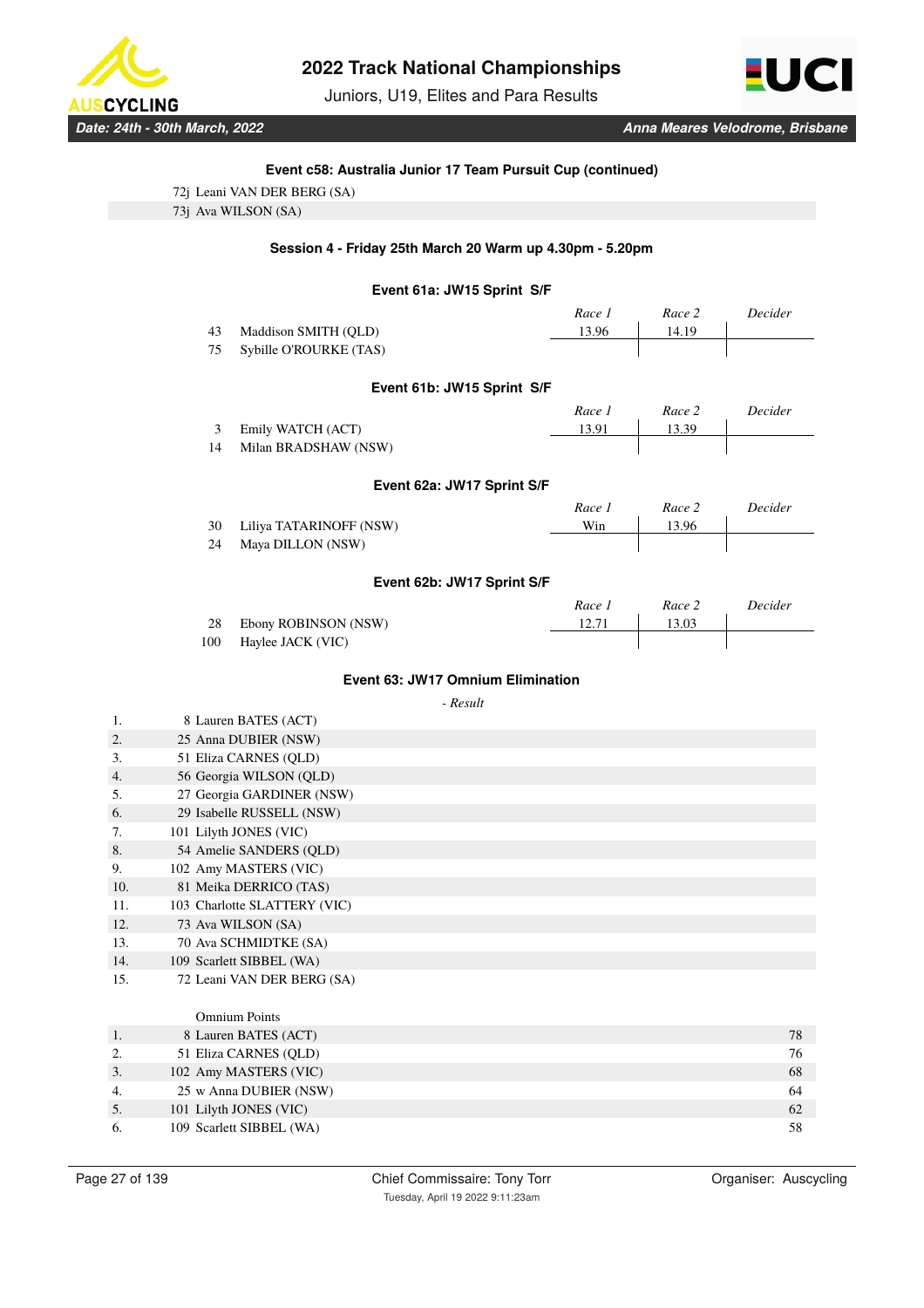



# Juniors, U19, Elites and Para Results

*Date: 24th - 30th March, 2022 Anna Meares Velodrome, Brisbane*

| 6.  | 29 Isabelle RUSSELL (NSW)    | 58 |
|-----|------------------------------|----|
| 6.  | 27 Georgia GARDINER (NSW)    | 58 |
| 9.  | 73 Ava WILSON (SA)           | 46 |
| 9.  | 54 Amelie SANDERS (OLD)      | 46 |
| 11. | 56 Georgia WILSON (QLD)      | 40 |
| 12. | 72 Leani VAN DER BERG (SA)   | 36 |
| 13. | 103 Charlotte SLATTERY (VIC) | 34 |
| 14. | 81 w Meika DERRICO (TAS)     | 30 |
| 15. | 70 Ava SCHMIDTKE (SA)        | 26 |

# **JW15 Sprint S/F See Ev's 61**

### **JW17 Sprint S/F See Ev's 62**

### **Event 66a: JM17 Team Sprint Bronze Final**

*3 Laps 750m - Result*

|    | Victoria                  | 50.275 |         |
|----|---------------------------|--------|---------|
|    | 92j Thomas BUTLER (VIC)   |        |         |
|    | 94j Jack EDWARDS (VIC)    |        |         |
|    | 93j Hamish CLARKSON (VIC) |        |         |
| 2. | Oueensland                | 50.643 | $+0.36$ |
|    | 45j Mitchell LOUIE (QLD)  |        |         |
|    | 50j Alex HEWES (QLD)      |        |         |
|    | 47j Luke RICHERT (QLD)    |        |         |
|    |                           |        |         |

# **Event 66b: JM17 Team Sprint Gold Final**

*3 Laps 750m - Result*

|    | New South Wales              | 48.872 |         |
|----|------------------------------|--------|---------|
|    | 22 <i>j</i> Joe SOSSAI (NSW) |        |         |
|    | 17j Xavier BLAND (NSW)       |        |         |
|    | 21j Noah MASON (NSW)         |        |         |
| 2. | South Australia              | 49.765 | $+0.89$ |
|    | 62j Kai ARBERY (SA)          |        |         |
|    | 67j Tayte RYAN (SA)          |        |         |
|    | 64j Jameson KEY (SA)         |        |         |

### **JW15 Sprint S/F**

### **JW17 Sprint S/F**

#### **Event 69a: JM15 Individual Pursuit Bronze Final**

|    | 8 Laps 2000m - Result                         |          |         |
|----|-----------------------------------------------|----------|---------|
| 1. | 37 Lachlan WALTERS (QLD)                      | 2:36.545 |         |
| 2. | 1 Angus WITHINGTON (ACT)                      | 2:36.745 | $+0.20$ |
|    | Event 69b: JM15 Individual Pursuit Gold Final |          |         |
|    | 8 Laps 2000m - Result                         |          |         |
|    | 38 Porter WHITE (QLD)                         | 2:37.269 |         |
| 2. | 11 Cooper FINKBEINER (NSW)                    | 2:37.366 | $+0.09$ |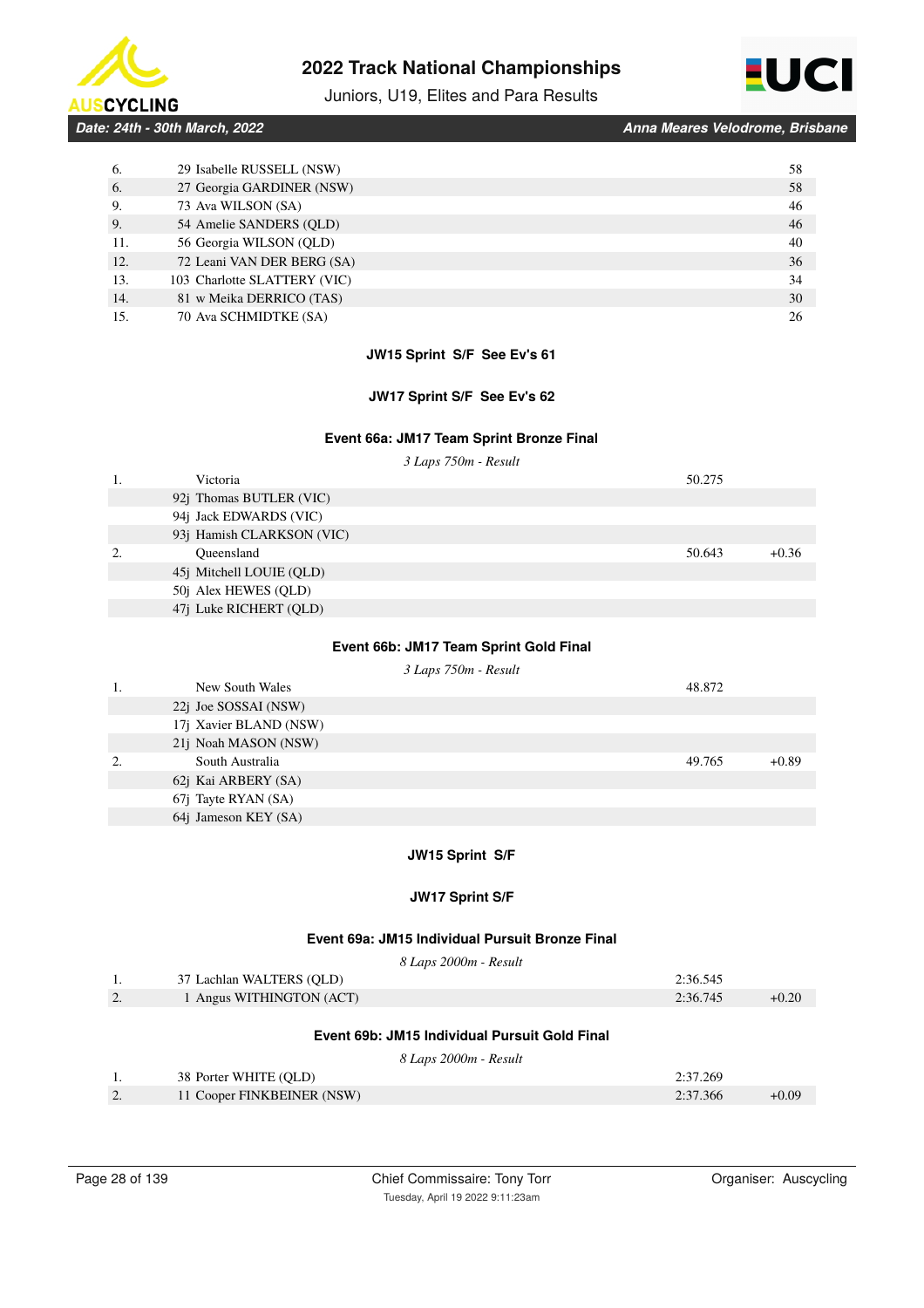

Juniors, U19, Elites and Para Results



*Date: 24th - 30th March, 2022 Anna Meares Velodrome, Brisbane*

|                  |            |                            | Event 70a: JW15 Sprint Bronze Final                                                        |          |               |
|------------------|------------|----------------------------|--------------------------------------------------------------------------------------------|----------|---------------|
|                  |            |                            | Race 1                                                                                     | Race 2   | Decider       |
|                  | 75         | Sybille O'ROURKE (TAS)     |                                                                                            |          |               |
|                  | 14         | Milan BRADSHAW (NSW)       | 13.67                                                                                      | 13.95    |               |
|                  |            |                            | Event 70b: JW15 Sprint Gold Final                                                          |          |               |
|                  |            |                            | Race 1                                                                                     | Race 2   | Decider       |
|                  | 43         | Maddison SMITH (QLD)       |                                                                                            |          |               |
|                  | 3          | Emily WATCH (ACT)          | 13.78                                                                                      | 13.63    |               |
|                  |            |                            | Event 71a: JW17 Sprint Bronze Final                                                        |          |               |
|                  |            |                            | Race 1                                                                                     | Race 2   | Decider       |
|                  | 24         | Maya DILLON (NSW)          |                                                                                            | 13.09    | 13.09         |
|                  | 100        | Haylee JACK (VIC)          | 13.11                                                                                      |          |               |
|                  |            |                            | Decisions of the commissaires panel                                                        |          |               |
|                  |            |                            | Rider 24, Maya DILLON (NSW). A1 WARNING for not holding their line during the final sprint |          |               |
|                  |            |                            | Event 71b: JW17 Sprint Gold Final                                                          |          |               |
|                  |            |                            | Race 1                                                                                     | Race 2   | Decider       |
|                  | 30         | Liliya TATARINOFF (NSW)    | 12.30                                                                                      | 12.36    |               |
|                  | 28         | Ebony ROBINSON (NSW)       |                                                                                            |          |               |
|                  |            |                            | Event 72a: JM17 Individual Pursuit Bronze Final                                            |          |               |
|                  |            |                            | 8 Laps 2000m - Result                                                                      |          |               |
| 1.               |            | 5 Edward MARCKS (ACT)      |                                                                                            | 2:22.945 |               |
| 2.               |            | 19 Kai GOLTMAN (NSW)       |                                                                                            | 2:23.910 | $+0.96$       |
|                  |            |                            |                                                                                            |          |               |
|                  |            |                            | Event 72b: JM17 Individual Pursuit Gold Final                                              |          |               |
|                  |            |                            | 8 Laps 2000m - Result                                                                      |          |               |
| 1.               |            | 63 Wil HOLMES (SA)         |                                                                                            | 2:18.031 |               |
| 2.               |            | 107 Samuel WASHINGTON (WA) |                                                                                            | 2:21.305 | $+3.27$       |
|                  |            |                            | Event c66: JM17 Team Sprint                                                                |          |               |
| 1.               |            | New South Wales            |                                                                                            |          | Gold          |
|                  |            | 22j Joe SOSSAI (NSW)       |                                                                                            |          |               |
|                  |            | 17j Xavier BLAND (NSW)     |                                                                                            |          |               |
|                  |            | 21j Noah MASON (NSW)       |                                                                                            |          |               |
| $\overline{2}$ . |            | South Australia            |                                                                                            |          | Silver        |
|                  |            | 62j Kai ARBERY (SA)        |                                                                                            |          |               |
|                  |            | 67j Tayte RYAN (SA)        |                                                                                            |          |               |
|                  |            | 64j Jameson KEY (SA)       |                                                                                            |          |               |
| 3.               | Victoria   |                            |                                                                                            |          | <b>Bronze</b> |
|                  |            | 92j Thomas BUTLER (VIC)    |                                                                                            |          |               |
|                  |            | 94j Jack EDWARDS (VIC)     |                                                                                            |          |               |
|                  |            | 93j Hamish CLARKSON (VIC)  |                                                                                            |          |               |
|                  |            |                            |                                                                                            |          |               |
| 4.               | Queensland |                            |                                                                                            |          |               |
|                  |            | 45j Mitchell LOUIE (QLD)   |                                                                                            |          |               |
|                  |            | 50j Alex HEWES (QLD)       |                                                                                            |          |               |

47j Luke RICHERT (QLD)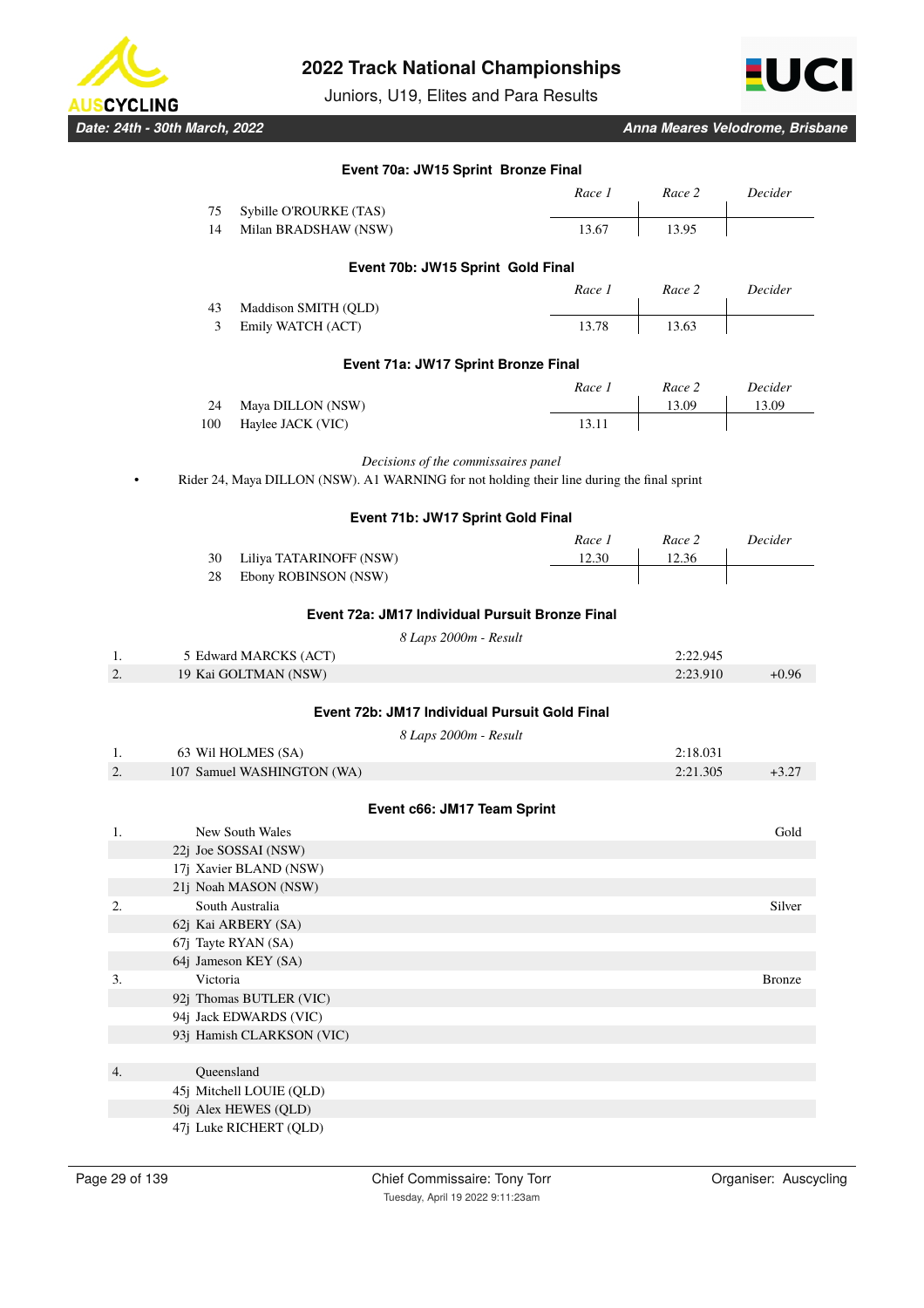

Juniors, U19, Elites and Para Results



*Date: 24th - 30th March, 2022 Anna Meares Velodrome, Brisbane*

### **Event c69: JM15 Individual Pursuit**

| 1. | 38 Deneaka BLINCO                  | Gold          |
|----|------------------------------------|---------------|
| 2. | 11 Rohan HAYDON-SMITH              | Silver        |
| 3. | 37 Claire BATTLE                   | <b>Bronze</b> |
| 4. | 1                                  |               |
|    | Event c72: JM17 Individual Pursuit |               |
| 1. | 63 Angus MILLER                    | Gold          |
| 2. | 107 Logan TAPLIN (VIC)             | Silver        |
| 3. | 5 Daniel BARBER                    | <b>Bronze</b> |
|    |                                    |               |

#### **JW15 Sprint Final See Ev's 70**

**JW17 Sprint Final See Ev's 71**

### **Event 75: JM15 Scratch Race Final**

*20 Laps 5km - Result*

|     | 20 Lups JKM - Result            |
|-----|---------------------------------|
| 1.  | 83 Oliver JIROVEC (VIC)         |
| 2.  | 12 Sydney WANG (NSW)            |
| 3.  | 35 Samuel HILDITCH (QLD)        |
| 4.  | 10 Rab DRUMMOND (NSW)           |
| 5.  | 57 William BROWN (SA)           |
| 6.  | 9 Ben COATES (NSW)              |
| 7.  | 38 Porter WHITE (QLD)           |
| 8.  | 84 Maxx NUSPAN (VIC)            |
| 9.  | 36 Christopher MULLINS (QLD)    |
| 10. | 32 Zachary DOUGLAS-SAVAGE (QLD) |
| 11. | 86 Lachlan STEWART (VIC)        |
| 12. | 85 Zac ROBINSON (VIC)           |
| 13. | 33 Bodhi DUSHA (OLD)            |
| 14. | 59 Hunter WOOD (SA)             |
| 15. | 58 Benjamin KADE (SA)           |
| 16. | 74 Thomas BLAZELY (TAS)         |
| 17. | 104 Patryk SZCZYPKOWSKI (WA)    |
| 18. | 11 Cooper FINKBEINER (NSW)      |
| 19. | 82 Chase HADDEN (VIC)           |
| dnf | 1 Angus WITHINGTON (ACT)        |

#### *Decisions of the commisaires panel*

- Rider 1, Angus WITHINGTON (ACT). A16 WARNING for delaying the start
- Rider 9, Ben COATES (NSW). A2 WARNING for riding on the blue band
- Riders 57 and 9 were a dead heat for 5th.

# **JW15 Sprint Final See Ev's 70**

### **JW17 Sprint Final See Ev's 71**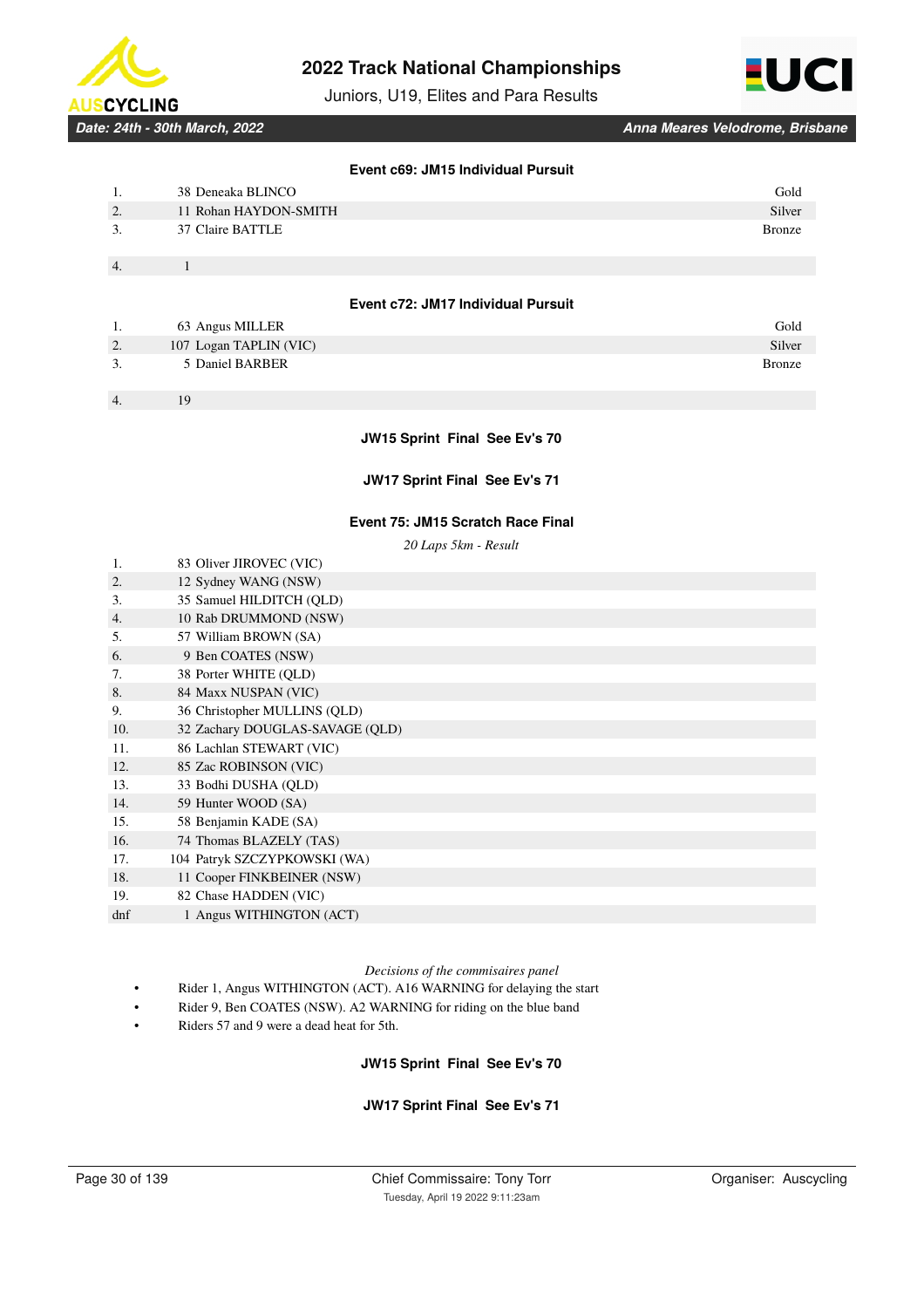



Juniors, U19, Elites and Para Results

### **Event 78: JW15 Points Race Final**

*30 Laps 7.5km - Result*

| 1.     | 41 Megan MOORE (QLD)      | 20 Pts         |
|--------|---------------------------|----------------|
| 2.     | 90 Billie RUSSELL (VIC)   | 8              |
| 3.     | 40 Sienna MONTEITH (QLD)  | 7              |
| 4.     | 89 Alanah LAKE (VIC)      | 3              |
| 5.     | 13 Elsie APPS (NSW)       | 2              |
| 6.     | 39 Chloe BUCKLEY (OLD)    | $\overline{2}$ |
| 7.     | 42 Isabella POTTS (OLD)   |                |
| 8.     | 105 Jasmine MCGOUGH (WA)  |                |
| 9.     | 2 Chloe PRAGT (ACT)       |                |
| 10.    | 15 Emily HINES (NSW)      |                |
| 11.    | 91 Lavinia WARD (VIC)     |                |
| 12.    | 16 Alexis PHILLIPS (NSW)  |                |
| 13.    | 14 Milan BRADSHAW (NSW)   |                |
| 14.    | 60 Paige SQUIRE (SA)      |                |
| 15.    | 75 Sybille O'ROURKE (TAS) |                |
| $d$ nf | 43 Maddison SMITH (QLD)   |                |
| dnf    | 3 Emily WATCH (ACT)       |                |

#### *Sprint Results*

| Sprint at 20 to go |                           |                |  |
|--------------------|---------------------------|----------------|--|
| 1.                 | 41 Megan MOORE            | 5              |  |
| 2.                 | 90 Billie RUSSELL         | 3              |  |
| 3.                 | 40 Sienna MONTEITH        | $\mathbf{2}$   |  |
| 4.                 | 42 Isabella POTTS         | 1              |  |
| Sprint at 10 to go |                           | Pts            |  |
| 1.                 | 41 Megan MOORE            | 5              |  |
| 2.                 | 89 Alanah LAKE            | 3              |  |
| 3.                 | 40 Sienna MONTEITH        | $\overline{c}$ |  |
| 4.                 | 39 Chloe BUCKLEY          | $\mathbf{1}$   |  |
|                    |                           |                |  |
| Final sprint       |                           | Pts            |  |
| 1.                 | 90 Billie RUSSELL         | 5              |  |
| 2.                 | 40 Sienna MONTEITH        | 3              |  |
| 3.                 | 13 Elsie APPS             | $\overline{c}$ |  |
| 4.                 | 39 Chloe BUCKLEY          | $\mathbf{1}$   |  |
| 5.                 | 105 Jasmine MCGOUGH       |                |  |
| 6.                 | 2 Chloe PRAGT             |                |  |
| 7.                 | 15 Emily HINES            |                |  |
| 8.                 | 41 Megan MOORE            |                |  |
| 9.                 | 91 Lavinia WARD           |                |  |
| 10.                | <b>16 Alexis PHILLIPS</b> |                |  |
| 11.                | 14 Milan BRADSHAW         |                |  |
| 12.                | 60 Paige SQUIRE           |                |  |
| 13.                | 42 Isabella POTTS         |                |  |
| 14.                | 75 Sybille O'ROURKE       |                |  |
| 15.                | 89 Alanah LAKE            |                |  |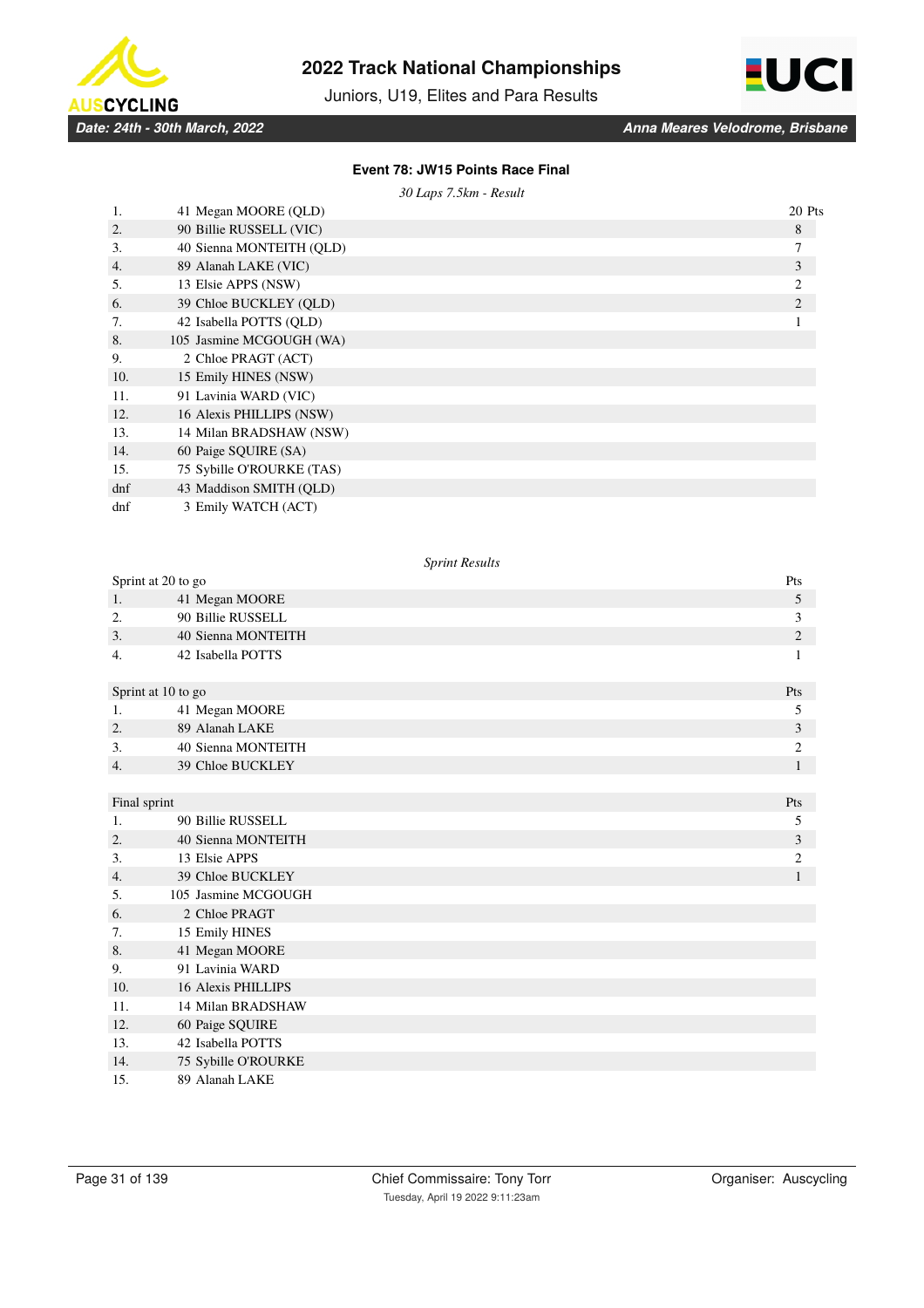



Juniors, U19, Elites and Para Results

*Date: 24th - 30th March, 2022 Anna Meares Velodrome, Brisbane*

|    |                            | Event c75: JM15 Scratch Race      |
|----|----------------------------|-----------------------------------|
| 1. | 83 Oliver JIROVEC (VIC)    | Gold                              |
| 2. | 12 Sydney WANG (NSW)       | Silver                            |
| 3. | 35 Samuel HILDITCH (QLD)   | <b>Bronze</b>                     |
|    |                            | Event c76: JW15 Sprint            |
| 1. | 3 Emily WATCH (ACT)        | Gold                              |
| 2. | 43 Maddison SMITH (QLD)    | Silver                            |
| 3. | 14 Milan BRADSHAW (NSW)    | <b>Bronze</b>                     |
|    |                            | Event c77: JW17 Sprint            |
| 1. | 30 Liliya TATARINOFF (NSW) | Gold                              |
| 2. | 28 Ebony ROBINSON (NSW)    | Silver                            |
| 3. | 24 Maya DILLON (NSW)       | <b>Bronze</b>                     |
|    |                            | Event c78: JW15 Points Race       |
| 1. | 41 Megan MOORE (QLD)       | Gold                              |
| 2. | 90 Billie RUSSELL (VIC)    | Silver                            |
| 3. | 40 Sienna MONTEITH (QLD)   | <b>Bronze</b>                     |
|    |                            | Event 79: JW17 Omnium Points Race |
|    |                            | 30 Laps 7.5km - Result            |
| 1. | 8 Lauren BATES (ACT)       | 131 Pts                           |
| 2  | 51 Eliza CARNES (OLD)      | 117                               |

| 2.  | 51 Eliza CARNES (QLD)        | 117 |
|-----|------------------------------|-----|
| 3.  | 25 Anna DUBIER (NSW)         | 106 |
| 4.  | 102 Amy MASTERS (VIC)        | 95  |
| .5. | 27 Georgia GARDINER (NSW)    | 95  |
| 6.  | 29 Isabelle RUSSELL (NSW)    | 90  |
| 7.  | 101 Lilyth JONES (VIC)       | 90  |
| 8.  | 56 Georgia WILSON (QLD)      | 74  |
| 9.  | 54 Amelie SANDERS (OLD)      | 73  |
| 10. | 73 Ava WILSON (SA)           | 64  |
| 11. | 103 Charlotte SLATTERY (VIC) | 54  |
| 12. | 81 Meika DERRICO (TAS)       | 52  |
| 13. | 72 Leani VAN DER BERG (SA)   | 48  |
| 14. | 70 Ava SCHMIDTKE (SA)        | 42  |
| dnf | 109 Scarlett SIBBEL (WA)     |     |

#### *Sprint Results*

| scr |                     | Pts |
|-----|---------------------|-----|
| 1.  | 8 Lauren BATES      | 40  |
| 2.  | 102 Amy MASTERS     | 38  |
| 3.  | 51 Eliza CARNES     | 36  |
| 4.  | 109 Scarlett SIBBEL | 34  |
| 5.  | 25 Anna DUBIER      | 32  |
| 6.  | 29 Isabelle RUSSELL | 30  |
| 7.  | 101 Lilyth JONES    | 28  |
| 8.  | 73 Ava WILSON       | 26  |
| 9.  | 56 Georgia WILSON   | 24  |
| 10. | 27 Georgia GARDINER | 22  |
| 11. | 54 Amelie SANDERS   | 20  |
|     |                     |     |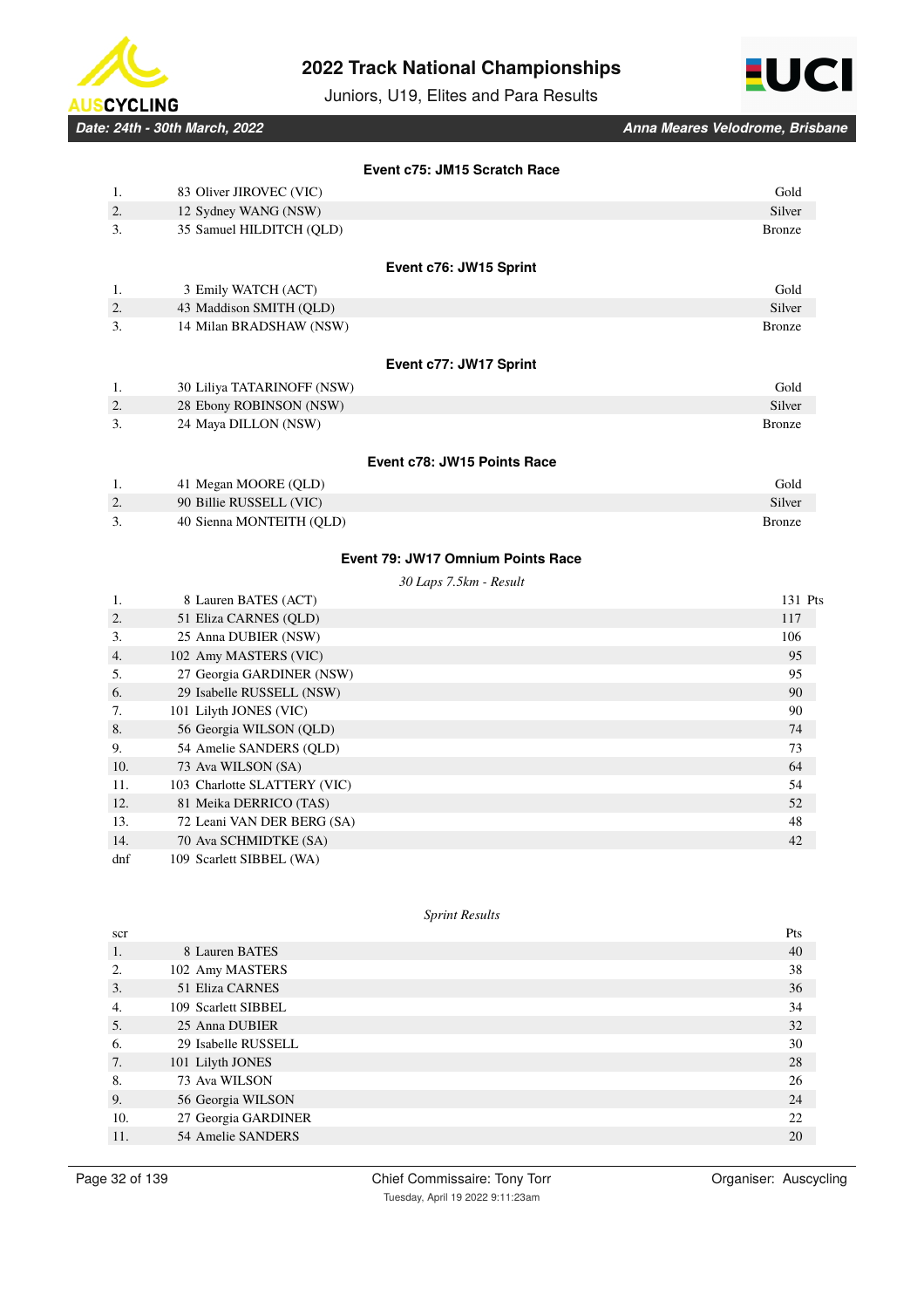



Juniors, U19, Elites and Para Results

*Date: 24th - 30th March, 2022 Anna Meares Velodrome, Brisbane*

|              |                                   | <b>Sprint Results</b> |                                  |
|--------------|-----------------------------------|-----------------------|----------------------------------|
| 12.          | 72 Leani VAN DER BERG             |                       | 18                               |
| 13.          | 81 Meika DERRICO                  |                       | 16                               |
| 14.          | 70 Ava SCHMIDTKE                  |                       | 14                               |
| 15.          | 103 Charlotte SLATTERY            |                       | 12                               |
|              |                                   |                       |                                  |
| tmp          |                                   |                       | Pts                              |
| 1.           | 51 Eliza CARNES                   |                       | 40                               |
| 2.           | 8 Lauren BATES                    |                       | 38                               |
| 3.           | 27 Georgia GARDINER               |                       | 36                               |
| 4.           | 101 Lilyth JONES                  |                       | 34                               |
| 5.           | 25 Anna DUBIER                    |                       | 32                               |
| 6.           | 102 Amy MASTERS                   |                       | 30                               |
| 7.           | 29 Isabelle RUSSELL               |                       | 28                               |
| 8.           | 54 Amelie SANDERS                 |                       | 26                               |
| 9.           | 109 Scarlett SIBBEL               |                       | 24                               |
| 10.          | 103 Charlotte SLATTERY            |                       | 22                               |
| 11.          | 73 Ava WILSON                     |                       | 20                               |
| 12.          | 72 Leani VAN DER BERG             |                       | 18                               |
| 13.          | 56 Georgia WILSON                 |                       | 16                               |
| 14.          | 81 Meika DERRICO                  |                       | 14                               |
| 15.          | 70 Ava SCHMIDTKE                  |                       | 12                               |
|              |                                   |                       |                                  |
| elm          |                                   |                       | Pts                              |
| 1.           | 8 Lauren BATES                    |                       | 40                               |
| 2.           | 25 Anna DUBIER                    |                       | 38                               |
| 3.           | 51 Eliza CARNES                   |                       | 36                               |
| 4.           | 56 Georgia WILSON                 |                       | 34                               |
| 5.           | 27 Georgia GARDINER               |                       | 32                               |
| 6.           | 29 Isabelle RUSSELL               |                       | 30                               |
| 7.           | 101 Lilyth JONES                  |                       | 28                               |
| 8.           | 54 Amelie SANDERS                 |                       | 26                               |
| 9.           | 102 Amy MASTERS                   |                       | 24                               |
| 10.          | 81 Meika DERRICO                  |                       | 22                               |
| 11.          | 103 Charlotte SLATTERY            |                       | 20                               |
| 12.          | 73 Ava WILSON                     |                       | 18                               |
| 13.          | 70 Ava SCHMIDTKE                  |                       | 16                               |
| 14.          | 109 Scarlett SIBBEL               |                       | 14                               |
| 15.          | 72 Leani VAN DER BERG             |                       | 12                               |
|              |                                   |                       |                                  |
|              | Sprint at 20 to go                |                       | Pts                              |
| 1.           | 8 Lauren BATES<br>51 Eliza CARNES |                       | 5                                |
| 2.<br>3.     | 29 Isabelle RUSSELL               |                       | $\mathfrak{Z}$                   |
| 4.           | 102 Amy MASTERS                   |                       | $\boldsymbol{2}$<br>$\mathbf{1}$ |
|              |                                   |                       |                                  |
|              | Sprint at 10 to go                |                       | Pts                              |
| 1.           | 27 Georgia GARDINER               |                       | 5                                |
| 2.           | 8 Lauren BATES                    |                       | $\mathfrak{Z}$                   |
| 3.           | 102 Amy MASTERS                   |                       | $\boldsymbol{2}$                 |
| 4.           | 25 Anna DUBIER                    |                       | $\mathbf{1}$                     |
|              |                                   |                       |                                  |
| Final sprint |                                   |                       | Pts                              |
|              |                                   |                       |                                  |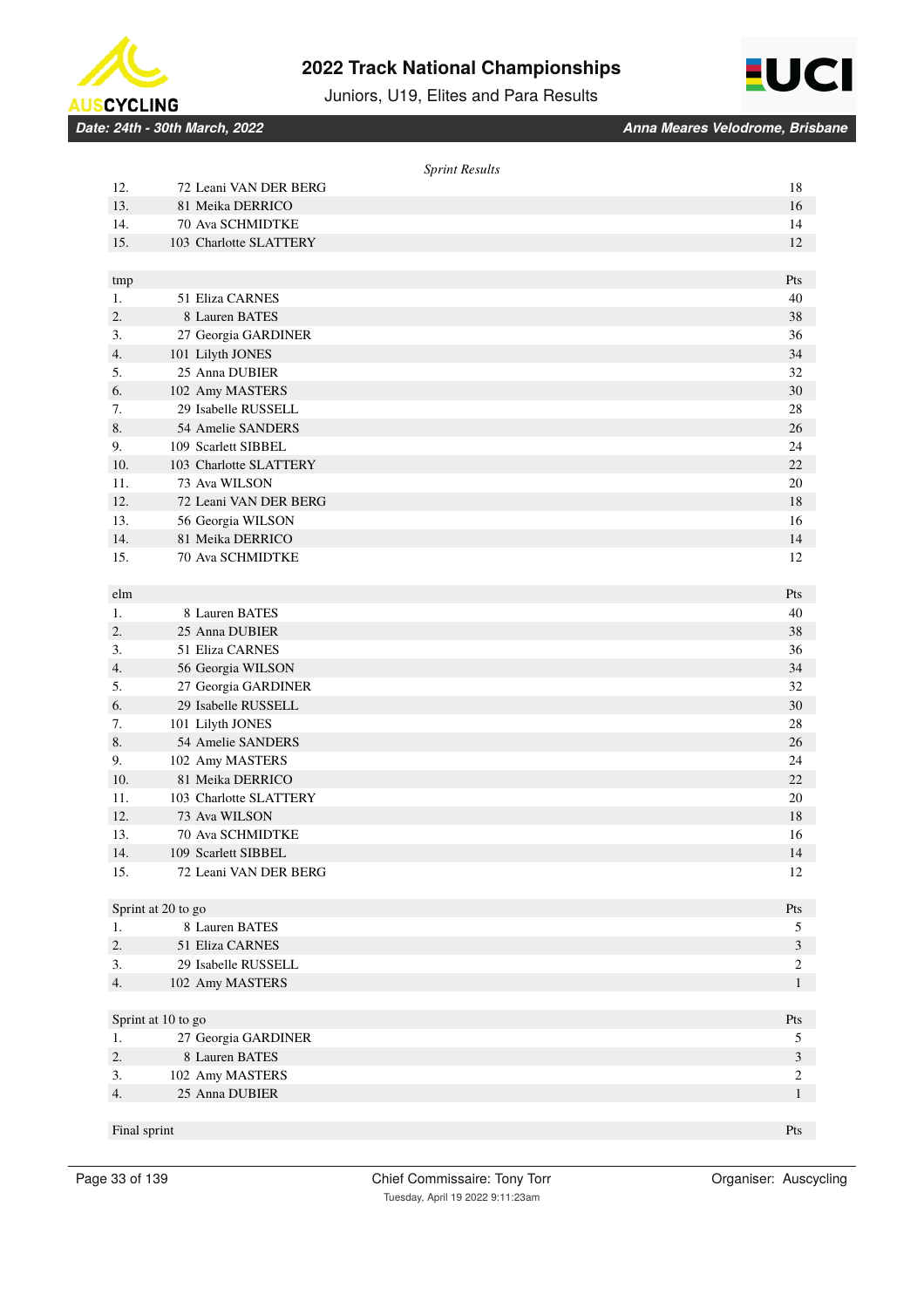





*Date: 24th - 30th March, 2022 Anna Meares Velodrome, Brisbane*

|     |                        | <b>Sprint Results</b> |   |
|-----|------------------------|-----------------------|---|
| 1.  | 8 Lauren BATES         |                       | 5 |
| 2.  | 25 Anna DUBIER         |                       | 3 |
| 3.  | 51 Eliza CARNES        |                       | 2 |
| 4.  | 54 Amelie SANDERS      |                       |   |
| 5.  | 102 Amy MASTERS        |                       |   |
| 6.  | 29 Isabelle RUSSELL    |                       |   |
| 7.  | 101 Lilyth JONES       |                       |   |
| 8.  | 81 Meika DERRICO       |                       |   |
| 9.  | 27 Georgia GARDINER    |                       |   |
| 10. | 70 Ava SCHMIDTKE       |                       |   |
| 11. | 56 Georgia WILSON      |                       |   |
| 12. | 103 Charlotte SLATTERY |                       |   |
| 13. | 72 Leani VAN DER BERG  |                       |   |
| 14. | 73 Ava WILSON          |                       |   |

### **Event 80: JM17 Madison Final**

*60 Laps 15km - Result*

| 1.               | 7 New South Wales A            | 19 Pts         |
|------------------|--------------------------------|----------------|
|                  | Liam GOLTMAN (NSW)             |                |
|                  | Kai GOLTMAN (NSW)              |                |
| 2.               | 1 Tasmania A                   | 17             |
|                  | Alex EAVES (TAS)               |                |
|                  | Lachlan OLIVER (TAS)           |                |
| 3.               | 2 Tasmania B                   | 14             |
|                  | Nicholas BROXAM (TAS)          |                |
|                  | Jonas SHELVERTON (TAS)         |                |
| $\overline{4}$ . | 5 South Australia A            | 10             |
|                  | Wil HOLMES (SA)                |                |
|                  | William MATHWIN (SA)           |                |
| 5.               | 3 Victoria A                   | 9              |
|                  | Thomas BUTLER (VIC)            |                |
|                  | Eddie JIROVEC (VIC)            |                |
| 6.               | 9 Australian Capital Territory | 5              |
|                  | Bailey MACDONALD (ACT)         |                |
|                  | Edward MARCKS (ACT)            |                |
|                  | Angus STEADMAN (ACT)           |                |
| 7.               | 4 Victoria B                   | $\overline{2}$ |
|                  | Hamish CLARKSON (VIC)          |                |
|                  | Oscar GALLAGHER (VIC)          |                |
| 8.               | 6 South Australia B            |                |
|                  | <b>Binuk KULATHUNGA (SA)</b>   |                |
|                  | Kalan TUCKER (SA)              |                |
| 9.               | 8 New South Wales B            | $-19$          |
|                  | Xavier BLAND (NSW)             |                |
|                  | Noah MASON (NSW)               |                |

# *Sprint Results* Sprint at 50 to go Pts 1. 5 South Australia A 5 South Australia A 5 South Australia A 5 South Australia A 5 South Australia A 5 South Australia A 5 South Australia A 5 South Australia A 5 South Australia A 5 South Australia A 5 South Australia A 2. 2 Tasmania B 3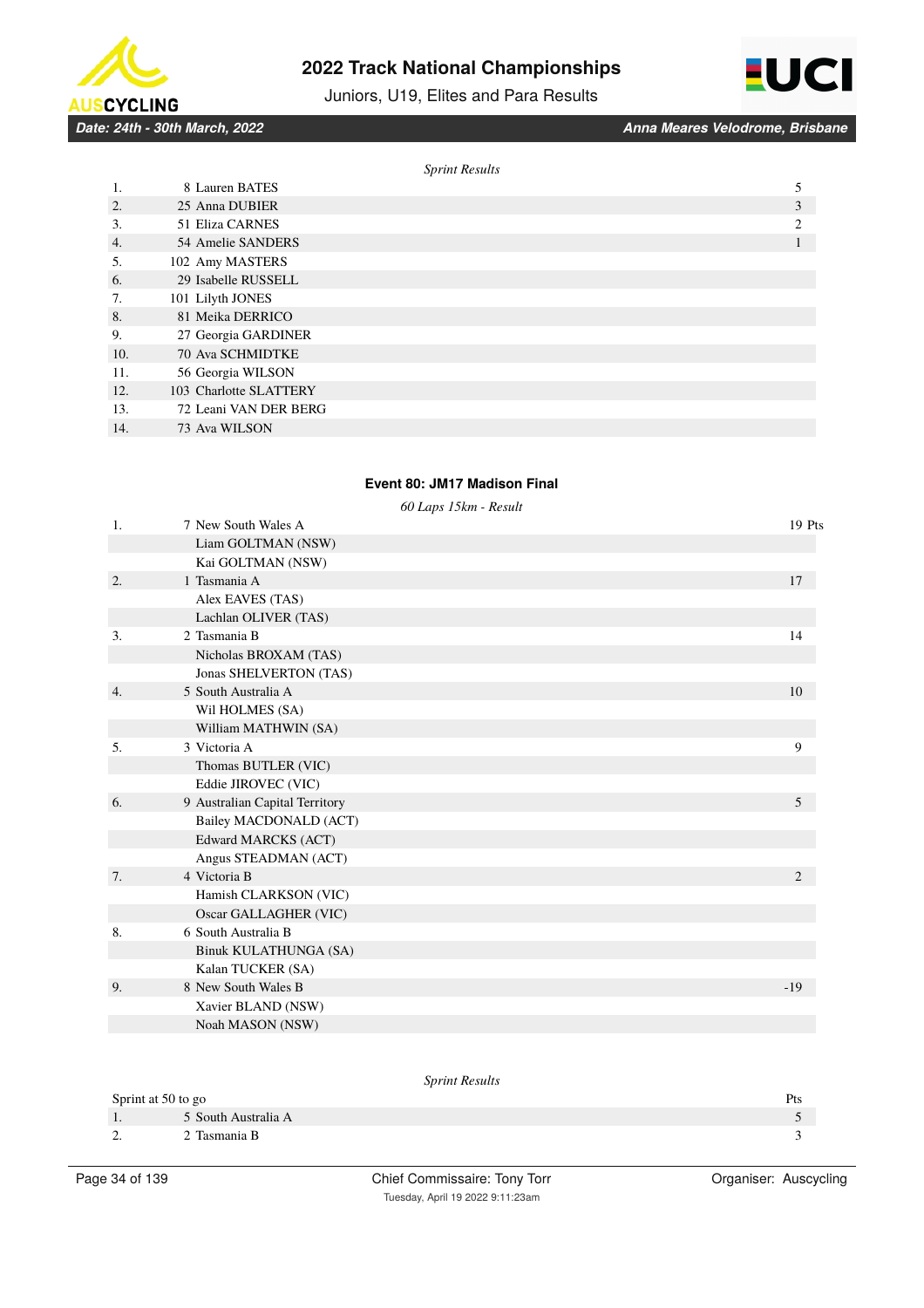



Juniors, U19, Elites and Para Results

*Date: 24th - 30th March, 2022 Anna Meares Velodrome, Brisbane*

|              |                                     | <b>Sprint Results</b>   |                       |
|--------------|-------------------------------------|-------------------------|-----------------------|
| 3.           | 4 Victoria B                        |                         | $\boldsymbol{2}$      |
| 4.           | 3 Victoria A                        |                         | $\mathbf{1}$          |
|              |                                     |                         |                       |
|              | Sprint at 40 to go                  |                         | Pts                   |
| 1.<br>2.     | 1 Tasmania A<br>7 New South Wales A |                         | 5<br>$\sqrt{3}$       |
| 3.           | 3 Victoria A                        |                         | $\boldsymbol{2}$      |
| 4.           | 8 New South Wales B                 |                         | $\mathbf{1}$          |
|              |                                     |                         |                       |
|              | Sprint at 30 to go                  |                         | Pts                   |
| 1.           | 1 Tasmania A                        |                         | $\sqrt{5}$            |
| 2.           | 2 Tasmania B                        |                         | $\mathfrak{Z}$        |
| 3.           | 7 New South Wales A                 |                         | $\boldsymbol{2}$      |
| 4.           | 3 Victoria A                        |                         | $\mathbf{1}$          |
|              |                                     |                         |                       |
|              | Sprint at 20 to go                  |                         | Pts                   |
| 1.           | 3 Victoria A                        |                         | 5                     |
| 2.           | 7 New South Wales A                 |                         | $\sqrt{3}$            |
| 3.           | 2 Tasmania B                        |                         | $\boldsymbol{2}$      |
| 4.           | 1 Tasmania A                        |                         | $\mathbf{1}$          |
|              |                                     |                         |                       |
|              | Sprint at 10 to go                  |                         | Pts                   |
| 1.           | 9 Australian Capital Territory      |                         | $\sqrt{5}$            |
| 2.           | 5 South Australia A                 |                         | $\sqrt{3}$            |
| 3.           | 1 Tasmania A                        |                         | $\boldsymbol{2}$      |
| 4.           | 7 New South Wales A                 |                         | $\mathbf{1}$          |
| Final sprint |                                     |                         | Pts                   |
| 1.           | 7 New South Wales A                 |                         | 10                    |
| 2.           | 2 Tasmania B                        |                         | 6                     |
| 3.           | 1 Tasmania A                        |                         | $\overline{4}$        |
| 4.           | 5 South Australia A                 |                         | 2                     |
| 5.           | 9 Australian Capital Territory      |                         |                       |
| 6.           | 8 New South Wales B                 |                         |                       |
| 7.           | 3 Victoria A                        |                         |                       |
| 8            | 4 Victoria B                        |                         |                       |
| 9.           | 6 South Australia B                 |                         |                       |
|              |                                     |                         |                       |
|              |                                     | Event c79: JW17 Omnium  |                       |
| 1.           | 8 Dylan EATHER                      |                         | $\operatorname{Gold}$ |
| 2.           | 51 Tyler TOMKINSON (QLD)            |                         | Silver                |
| 3.           | 25 Curtis TRUKULIA                  |                         | <b>Bronze</b>         |
|              |                                     |                         |                       |
|              |                                     | Event c80: JM17 Madison |                       |

1. New South Wales A Gold 18j Liam GOLTMAN (NSW) 19j Kai GOLTMAN (NSW) 2. Tasmania A Silver 77j Alex EAVES (TAS) 78j Lachlan OLIVER (TAS)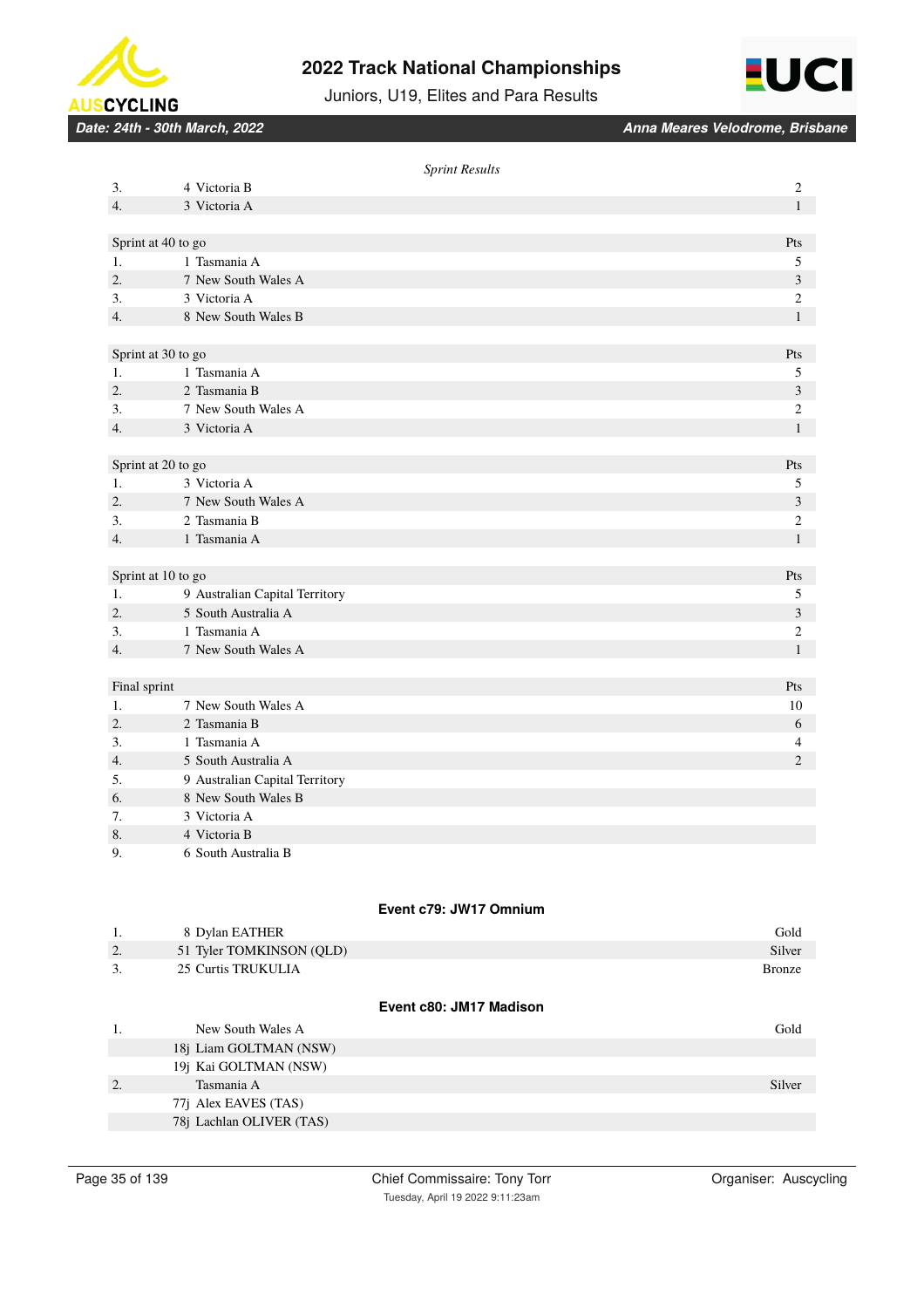

Juniors, U19, Elites and Para Results



*Date: 24th - 30th March, 2022 Anna Meares Velodrome, Brisbane*

#### **Event c80: JM17 Madison (continued)**

| Tasmania B                 | Bronze |  |
|----------------------------|--------|--|
| 76j Nicholas BROXAM (TAS)  |        |  |
| 80j Jonas SHELVERTON (TAS) |        |  |

### **Saturday 26th March 2022 Warm up 9.00am - 9.50am**

### **Event 82a: JM17 Points Race Qualifying Heat 1**

*25 Laps 6.25km Top 12 to Final - Result*

|                  | 19 Kai GOLTMAN (NSW)        | 5 Pts |
|------------------|-----------------------------|-------|
| 2.               | 63 Wil HOLMES (SA)          | 5     |
| 3.               | 98 w Eddie JIROVEC (VIC)    |       |
| $\overline{4}$ . | 44 Ethan LANG (OLD)         |       |
| 5.               | 47 Luke RICHERT (OLD)       |       |
| 6.               | 21 Noah MASON (NSW)         | 3     |
| 7.               | 92 Thomas BUTLER (VIC)      |       |
| 8.               | 77 Alex EAVES (TAS)         | 2     |
| 9.               | 95 Lawson FRANZMANN (VIC)   |       |
| 10.              | 79 Dylan ROGERS (TAS)       |       |
| 11.              | 69 Niel VAN NIEKERK (SA)    |       |
| 12.              | 66 William MATHWIN (SA)     |       |
| 13.              | 49 Harry SCHOFF (QLD)       |       |
| 14.              | 108 Christopher WRIGHT (WA) |       |

15. 6 Angus STEADMAN (ACT)

#### *Sprint Results*

| Sprint at 20 to go     |                |
|------------------------|----------------|
| 98 Eddie JIROVEC       | 5              |
| 92 Thomas BUTLER       | 3              |
| 77 Alex EAVES          | $\mathfrak{2}$ |
| <b>47 Luke RICHERT</b> | 1              |
| Sprint at 10 to go     | Pts            |
| 63 Wil HOLMES          | 5              |
| 21 Noah MASON          | 3              |
| 95 Lawson FRANZMANN    | $\overline{2}$ |
| 69 Niel VAN NIEKERK    | $\mathbf{1}$   |
|                        |                |
| Final sprint           | Pts            |
| 19 Kai GOLTMAN         | 5              |
| 44 Ethan LANG          | 3              |
| 47 Luke RICHERT        | $\overline{c}$ |
| 79 Dylan ROGERS        | $\mathbf{1}$   |
| 77 Alex EAVES          |                |
| 66 William MATHWIN     |                |
| 49 Harry SCHOFF        |                |
| 95 Lawson FRANZMANN    |                |
| 108 Christopher WRIGHT |                |
| 21 Noah MASON          |                |
| 63 Wil HOLMES          |                |
| 92 Thomas BUTLER       |                |
|                        |                |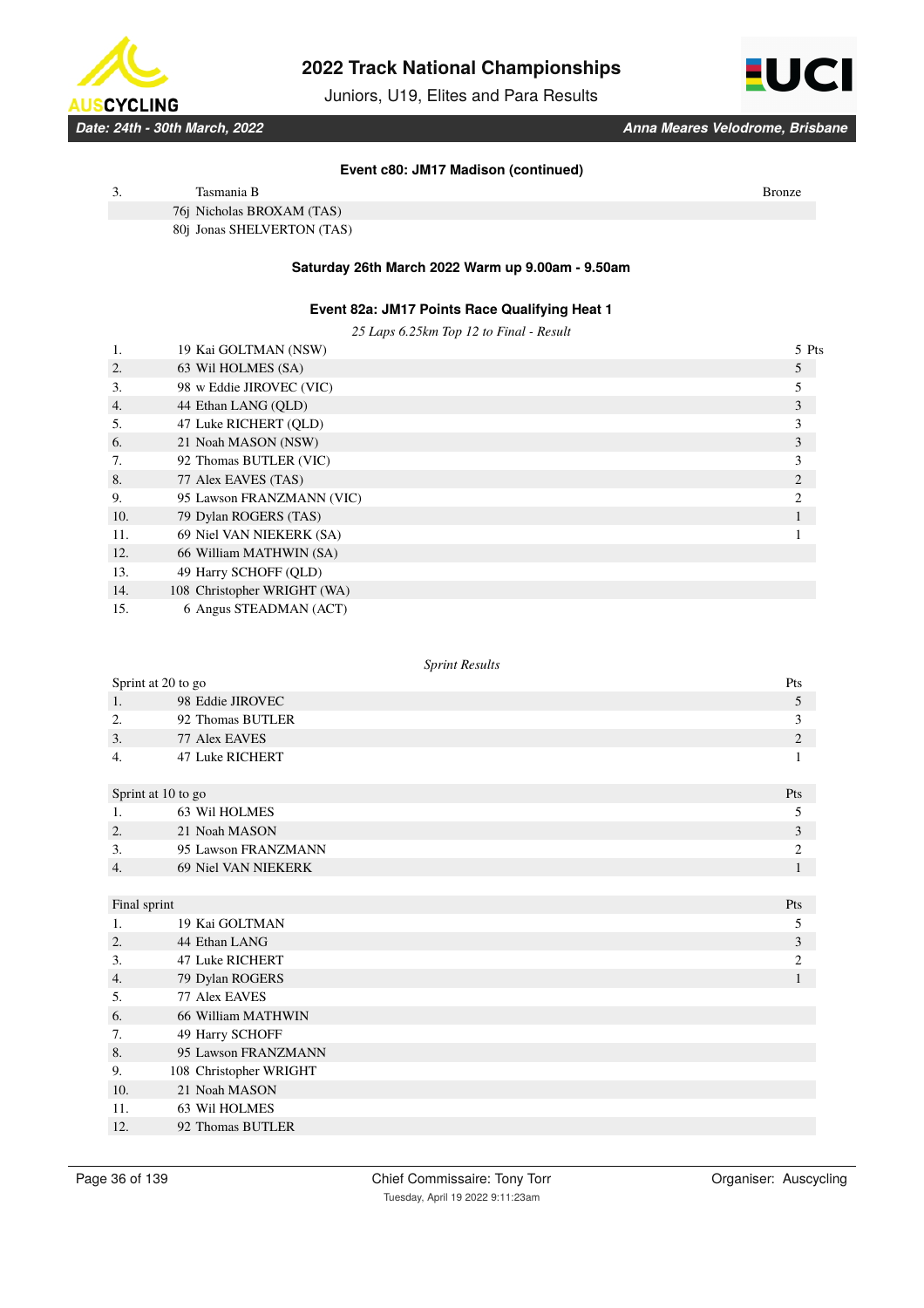

Juniors, U19, Elites and Para Results



*Date: 24th - 30th March, 2022 Anna Meares Velodrome, Brisbane*

*Sprint Results*

- 13. 98 Eddie JIROVEC
- 14. 69 Niel VAN NIEKERK
- 15. 6 Angus STEADMAN

*Decisions of the commisaires panel*

• Rider 98, Eddie JIROVEC (VIC). A6 WARNING for entering the sprinters lane when the opponent was already there

# **Event 82b: JM17 Points Race Qualifying Heat 2**

| 25 Laps 6.25km Top 12 to Final - Result |  |  |  |
|-----------------------------------------|--|--|--|
|                                         |  |  |  |

| 18 Liam GOLTMAN (NSW)      | 5 Pts |
|----------------------------|-------|
| 50 Alex HEWES (OLD)        | 5     |
| 68 Kalan TUCKER (SA)       |       |
| 7 Hayden STEVENS (ACT)     | 3     |
| 5 Edward MARCKS (ACT)      |       |
| 96 Oscar GALLAGHER (VIC)   | 3     |
| 93 Hamish CLARKSON (VIC)   | 3     |
| 20 Cadel LOVETT (NSW)      | 2     |
| 78 Lachlan OLIVER (TAS)    | 2     |
| 48 Caden RUFF (OLD)        |       |
| 107 Samuel WASHINGTON (WA) |       |
| 23 Jacob STEEP (NSW)       |       |
| 46 James MATTHEWS (OLD)    |       |
| 80 Jonas SHELVERTON (TAS)  |       |
| 65 Binuk KULATHUNGA (SA)   |       |
| 76 Nicholas BROXAM (TAS)   |       |
|                            |       |

### *Sprint Results*

|              | Sprint at 20 to go       | Pts            |
|--------------|--------------------------|----------------|
| 1.           | 50 Alex HEWES            | 5              |
| 2.           | 93 Hamish CLARKSON       | 3              |
| 3.           | 78 Lachlan OLIVER        | $\overline{2}$ |
| 4.           | 48 Caden RUFF            |                |
|              | Sprint at 10 to go       | Pts            |
| 1.           | 68 Kalan TUCKER          | 5              |
| 2.           | 96 Oscar GALLAGHER       | 3              |
| 3.           | 5 Edward MARCKS          | $\overline{c}$ |
| 4.           | 107 Samuel WASHINGTON    |                |
|              |                          |                |
| Final sprint |                          | Pts            |
| 1.           | 18 Liam GOLTMAN          | 5              |
| 2.           | 7 Hayden STEVENS         | 3              |
| 3.           | 20 Cadel LOVETT          | $\overline{c}$ |
| 4.           | 5 Edward MARCKS          | 1              |
| 5.           | 23 Jacob STEEP           |                |
| 6.           | <b>46 James MATTHEWS</b> |                |
| 7.           | 80 Jonas SHELVERTON      |                |
| 8.           | 48 Caden RUFF            |                |
| 9.           | 50 Alex HEWES            |                |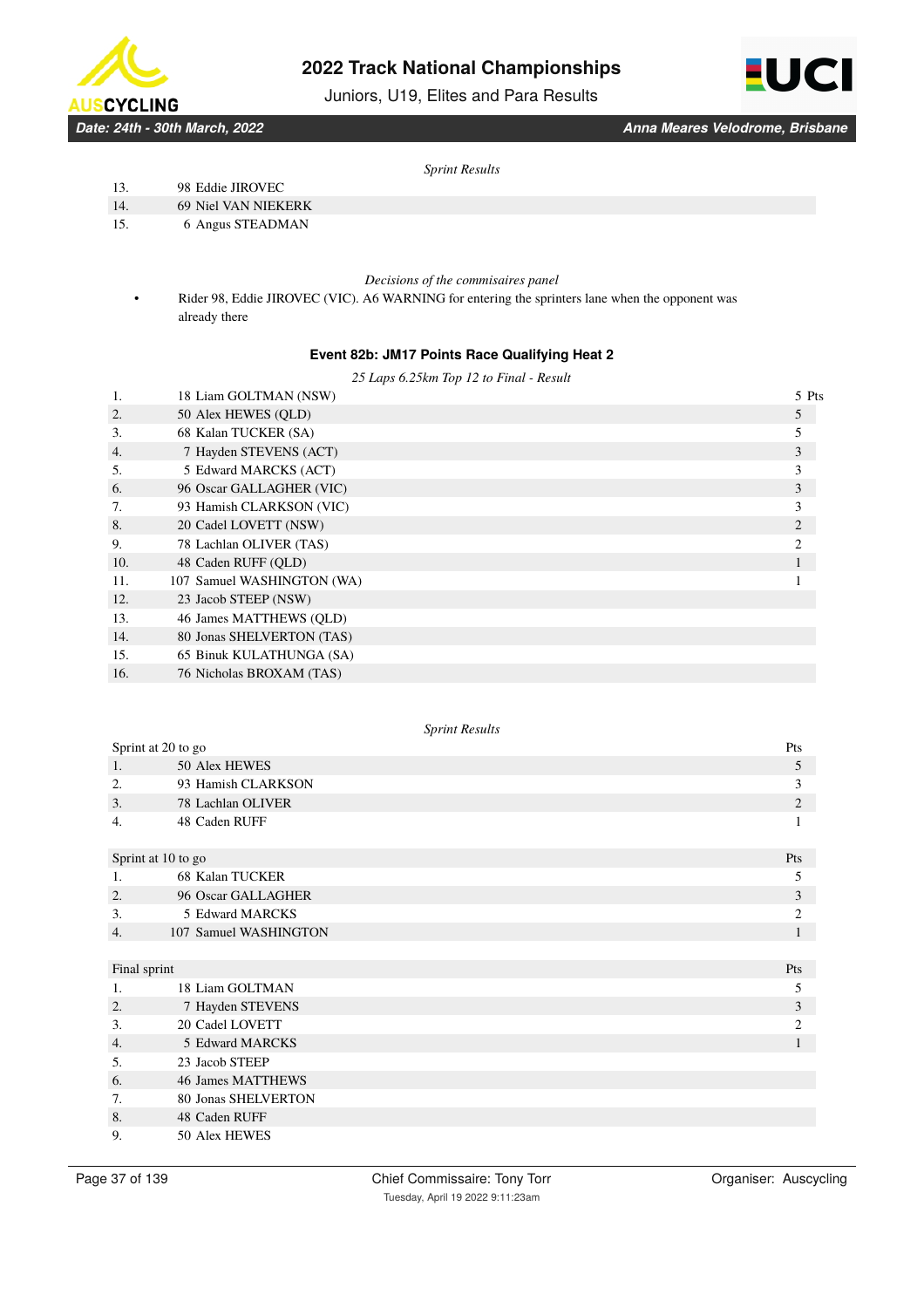

Juniors, U19, Elites and Para Results



*Date: 24th - 30th March, 2022 Anna Meares Velodrome, Brisbane*

*Sprint Results*

| 10. | 107 Samuel WASHINGTON      |
|-----|----------------------------|
| 11. | <b>65 Binuk KULATHUNGA</b> |
| 12. | 68 Kalan TUCKER            |
| 13. | 76 Nicholas BROXAM         |
| 14  | 78 Lachlan OLIVER          |

- 14. 78 Lachlan OLIVER
- 15. 96 Oscar GALLAGHER
- 16. 93 Hamish CLARKSON

# **Event 86: Elite Men Sprint Qualifying**

*Fastest 16 to Round 1*

| 1.  | 119 Matthew RICHARDSON (WA) | $(4.761)$ 9.627  |         |
|-----|-----------------------------|------------------|---------|
| 2.  | 60 Matthew GLAETZER (SA)    | $(4.762)$ 9.630  | $+0.00$ |
| 3.  | 29 Byron DAVIES (QLD)       | $(4.827)$ 9.713  | $+0.08$ |
| 4.  | 6 Thomas CORNISH (NSW)      | $(0.000)$ 9.759  | $+0.13$ |
| 5.  | 57 James BRISTER (SA)       | $(4.920)$ 9.912  | $+0.28$ |
| 6.  | 61 Leigh HOFFMAN (SA)       | $(0.000)$ 9.944  | $+0.31$ |
| 7.  | 92 Sam GALLAGHER (VIC)      | $(4.948)$ 9.951  | $+0.32$ |
| 8.  | 127 Conor ROWLEY (IRL)      | $(4.975)$ 10.042 | $+0.41$ |
| 9.  | 5 Daniel BARBER (NSW)       | $(4.955)$ 10.043 | $+0.41$ |
| 10. | 58 Carlos CARISIMO (SA)     | $(4.987)$ 10.056 | $+0.42$ |
| 11. | 120 Luke ZACCARIA (WA)      | $(4.955)$ 10.064 | $+0.43$ |
| 12. | 1 Nathan HART (ACT)         | $(5.007)$ 10.122 | $+0.49$ |
| 13. | 96 Ned POLLARD (VIC)        | $(5.087)$ 10.276 | $+0.64$ |
| 14. | 13 John TROVAS (NSW)        | $(5.075)$ 10.288 | $+0.66$ |
| 15. | 94 Jade MADDERN (VIC)       | $(5.179)$ 10.389 | $+0.76$ |
| 16. | 36 David WATLING (QLD)      | $(5.174)$ 10.539 | $+0.91$ |
| 17. | 114 Finn CARPENTER (WA)     | $(5.262)$ 10.677 | $+1.05$ |
| 18. | 30 Brycen FLETCHER (QLD)    | $(5.291)$ 10.753 | $+1.12$ |
| 19. | 12 Daniel SAMUEL (NSW)      | $(5.465)$ 11.130 | $+1.50$ |
| 20. | 128 Ponsak THAMSUWAN (THA)  | $(5.596)$ 11.398 | $+1.77$ |

#### *Decisions of the commisaires panel*

• Rider 119, Matthew RICHARDSON (WA). B37, For missing/modified/not visible body number or transponder. Fine \$50CHF

### **Event 87: JW17 Time Trial Final**

#### *2 Laps 500m - Result*

| 1.  | 30 Liliya TATARINOFF (NSW) | 35.769 |         |
|-----|----------------------------|--------|---------|
| 2.  | 26 Nicole DUNCAN (NSW)     | 36.408 | $+0.63$ |
| 3.  | 28 Ebony ROBINSON (NSW)    | 36.558 | $+0.78$ |
| 4.  | 53 Ella LIANG (OLD)        | 37.911 | $+2.14$ |
| 5.  | 61 Anna GRAY (SA)          | 38.107 | $+2.33$ |
| 6.  | 24 Maya DILLON (NSW)       | 38.323 | $+2.55$ |
| 7.  | 99 Lucy HALL (VIC)         | 38.655 | $+2.88$ |
| 8.  | 102 Amy MASTERS (VIC)      | 39.141 | $+3.37$ |
| 9.  | 71 Riegan STANTON (SA)     | 39.156 | $+3.38$ |
| 10. | 100 Haylee JACK (VIC)      | 39.200 | $+3.43$ |
| 11. | 109 Scarlett SIBBEL (WA)   | 40.039 | $+4.27$ |
| 12. | 55 Victoria SMITH (OLD)    | 40.26  | $+4.49$ |
| 13. | 54 Amelie SANDERS (OLD)    | 40.289 | $+4.52$ |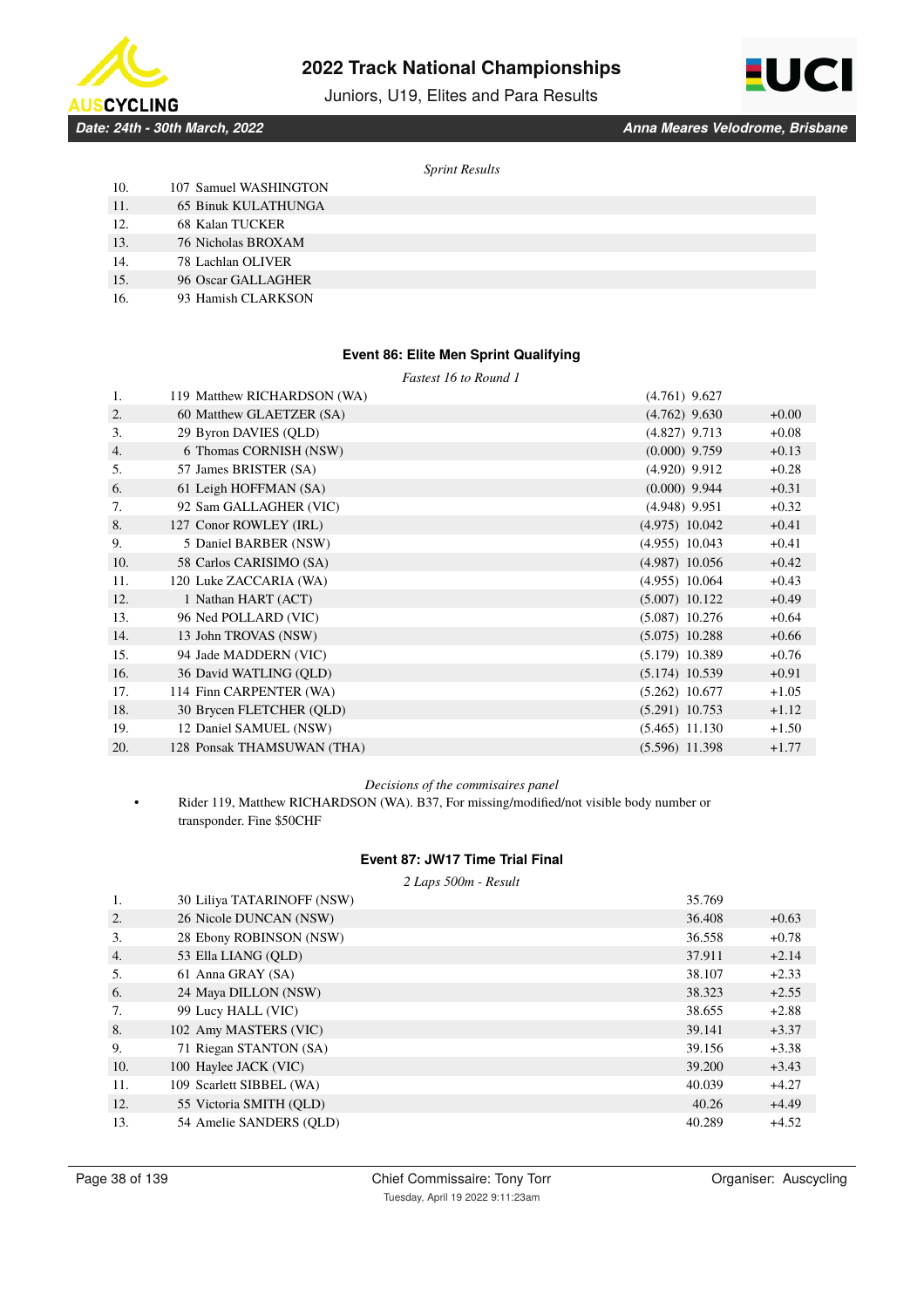

Juniors, U19, Elites and Para Results



### **Event 87: JW17 Time Trial Final (continued)**

*2 Laps 500m - Result*

| 14. | 81 Meika DERRICO (TAS) | 40.56 | +4.79   |
|-----|------------------------|-------|---------|
| 15. | 31 Poppy GOAT (NT)     | 41.87 | $+6.10$ |
|     |                        |       |         |

**Event 88: Elite Men Sprint Round 1**

*Winner to Q/F Losers to B Finals*

| $1v16$ : | 119 | Matthew RICHARDSON (WA) | 36<br>def  | David WATLING (QLD)  | 10.59 |
|----------|-----|-------------------------|------------|----------------------|-------|
| 2v15:    | 60  | Matthew GLAETZER (SA)   | 94<br>def  | Jade MADDERN (VIC)   | 10.58 |
| 3v14:    | 29  | Byron DAVIES (OLD)      | def<br>-13 | John TROVAS (NSW)    |       |
| 4v13:    | 6   | Thomas CORNISH (NSW)    | 96<br>def  | Ned POLLARD (VIC)    | 10.94 |
| 5v12:    | 57  | James BRISTER (SA)      | def        | Nathan HART (ACT)    | 10.65 |
| 6v11:    | 61  | Leigh HOFFMAN (SA)      | def 120    | Luke ZACCARIA (WA)   | 10.41 |
| 7v10:    | 92  | Sam GALLAGHER (VIC)     | -58<br>def | Carlos CARISIMO (SA) | 10.75 |
| 8v9:     |     | Daniel BARBER (NSW)     | def 127    | Conor ROWLEY (IRL)   | 10.47 |
|          |     |                         |            |                      |       |

*Decisions of the commissaires panel*

• Rider 119, Matthew RICHARDSON (WA). B37, For missing/modified/not visible body number or transponder. Fine \$50CHF

#### **Event 89: JM17 Time Trial Final**

*2 Laps 500m - Result*

| 1.  | 21 Noah MASON (NSW)         | 34.071 |         |
|-----|-----------------------------|--------|---------|
| 2.  | 67 Tayte RYAN (SA)          | 34.147 | $+0.07$ |
| 3.  | 17 Xavier BLAND (NSW)       | 34.175 | $+0.10$ |
| 4.  | 94 Jack EDWARDS (VIC)       | 34.353 | $+0.28$ |
| 5.  | 62 Kai ARBERY (SA)          | 34.500 | $+0.42$ |
| 6.  | 47 Luke RICHERT (QLD)       | 34.582 | $+0.51$ |
| 7.  | 93 Hamish CLARKSON (VIC)    | 35.107 | $+1.03$ |
| 8.  | 22 Joe SOSSAI (NSW)         | 35.205 | $+1.13$ |
| 9.  | 69 Niel VAN NIEKERK (SA)    | 35.435 | $+1.36$ |
| 10. | 107 Samuel WASHINGTON (WA)  | 35.497 | $+1.42$ |
| 11. | 4 Bailey MACDONALD (ACT)    | 35.545 | $+1.47$ |
| 12. | 50 Alex HEWES (OLD)         | 35.549 | $+1.47$ |
| 13. | 96 Oscar GALLAGHER (VIC)    | 35.774 | $+1.70$ |
| 14. | 19 Kai GOLTMAN (NSW)        | 35.828 | $+1.75$ |
| 15. | 77 Alex EAVES (TAS)         | 35.994 | $+1.92$ |
| 16. | 76 Nicholas BROXAM (TAS)    | 36.018 | $+1.94$ |
| 17. | 64 Jameson KEY (SA)         | 36.088 | $+2.01$ |
| 18. | 108 Christopher WRIGHT (WA) | 36.137 | $+2.06$ |
| 19. | 45 Mitchell LOUIE (QLD)     | 36.380 | $+2.30$ |
| 20. | 80 Jonas SHELVERTON (TAS)   | 36.395 | $+2.32$ |
| 21. | 48 Caden RUFF (QLD)         | 36.679 | $+2.60$ |
| 22. | 106 Billy SUMMERVILLE (WA)  | 36.840 | $+2.76$ |
| 23. | 78 Lachlan OLIVER (TAS)     | 37.161 | $+3.09$ |
| 24. | 97 Max HOLGATE (VIC)        | 37.760 | $+3.68$ |

### **Event 90a: JM15 Keirin Round 1 Heat 1**

*First 2 to Rd 2 remainder to rep - Result*

| 1 Angus WITHINGTON (ACT)     | 12.69 |
|------------------------------|-------|
| 104 Patryk SZCZYPKOWSKI (WA) |       |

3. 82 Chase HADDEN (VIC)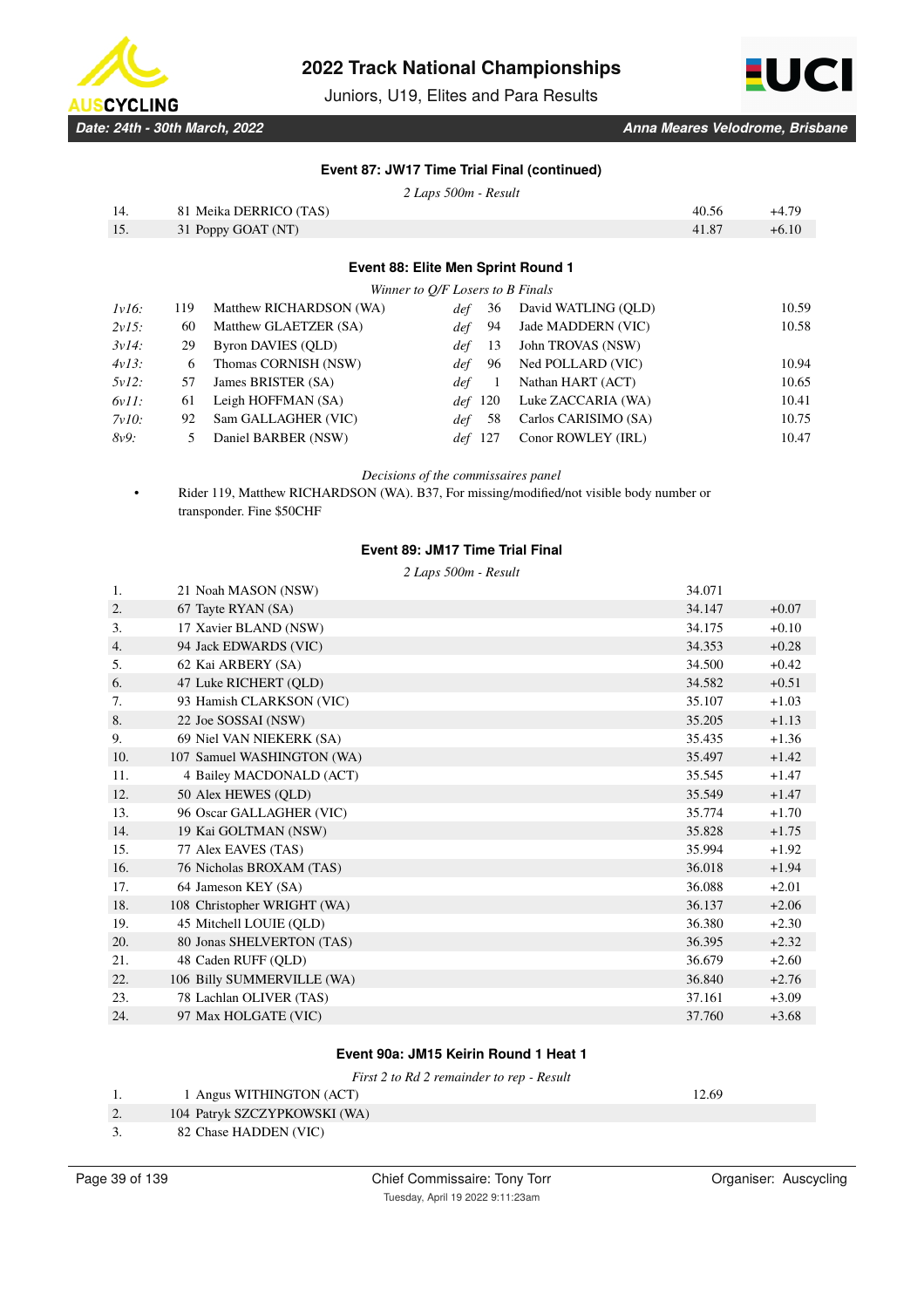

Juniors, U19, Elites and Para Results



### **Event 90a: JM15 Keirin Round 1 Heat 1 (continued)**

*First 2 to Rd 2 remainder to rep - Result*

| 4. |  | 59 Hunter WOOD (SA) |  |
|----|--|---------------------|--|
|    |  |                     |  |

- 5. 38 Porter WHITE (QLD)
- 6. 37 Lachlan WALTERS (QLD)

### **Event 90b: JM15 Keirin Round 1 Heat 2**

*First 2 to Rd 2 remainder to rep - Result*

| 1. | 9 Ben COATES (NSW)           |
|----|------------------------------|
| 2  | 83 Oliver JIROVEC (VIC)      |
| 3. | 57 William BROWN (SA)        |
|    | 84 w Maxx NUSPAN (VIC)       |
| 5. | 36 Christopher MULLINS (OLD) |
|    |                              |

6. 32 Zachary DOUGLAS-SAVAGE (QLD)

### **Event 90c: JM15 Keirin Round 1 Heat 3**

|    |                          | First 2 to Rd 2 remainder to rep - Result |  |
|----|--------------------------|-------------------------------------------|--|
| 1. | 35 Samuel HILDITCH (QLD) | 12.53                                     |  |
| 2. | 74 Thomas BLAZELY (TAS)  |                                           |  |
| 3. | 85 Zac ROBINSON (VIC)    |                                           |  |
| 4. | 58 Benjamin KADE (SA)    |                                           |  |
| 5. | 86 Lachlan STEWART (VIC) |                                           |  |
| 6. | 33 Bodhi DUSHA (OLD)     |                                           |  |
|    |                          |                                           |  |

# **Event 91a: JW15 Keirin Round 1 Heat 1**

|    |                         | First 2 to Rd 2 remainder to rep - Result |       |
|----|-------------------------|-------------------------------------------|-------|
| 1. | 43 Maddison SMITH (QLD) |                                           | 14.76 |
| 2. | 3 Emily WATCH (ACT)     |                                           |       |
| 3. | 41 Megan MOORE (QLD)    |                                           |       |
| 4. | 89 Alanah LAKE (VIC)    |                                           |       |
| 5. | 60 Paige SQUIRE (SA)    |                                           |       |
| 6. | 15 Emily HINES (NSW)    |                                           |       |

### **Event 91b: JW15 Keirin Round 1 Heat 2**

|    | First 2 to Rd 2 remainder to rep - Result |       |  |  |  |
|----|-------------------------------------------|-------|--|--|--|
| 1. | 90 Billie RUSSELL (VIC)                   | 13.83 |  |  |  |
| 2. | 39 Chloe BUCKLEY (OLD)                    |       |  |  |  |
| 3. | 105 Jasmine MCGOUGH (WA)                  |       |  |  |  |
| 4. | 75 Sybille O'ROURKE (TAS)                 |       |  |  |  |
| 5. | 2 Chloe PRAGT (ACT)                       |       |  |  |  |
| 6. | 16 Alexis PHILLIPS (NSW)                  |       |  |  |  |
| 7. | 91 Lavinia WARD (VIC)                     |       |  |  |  |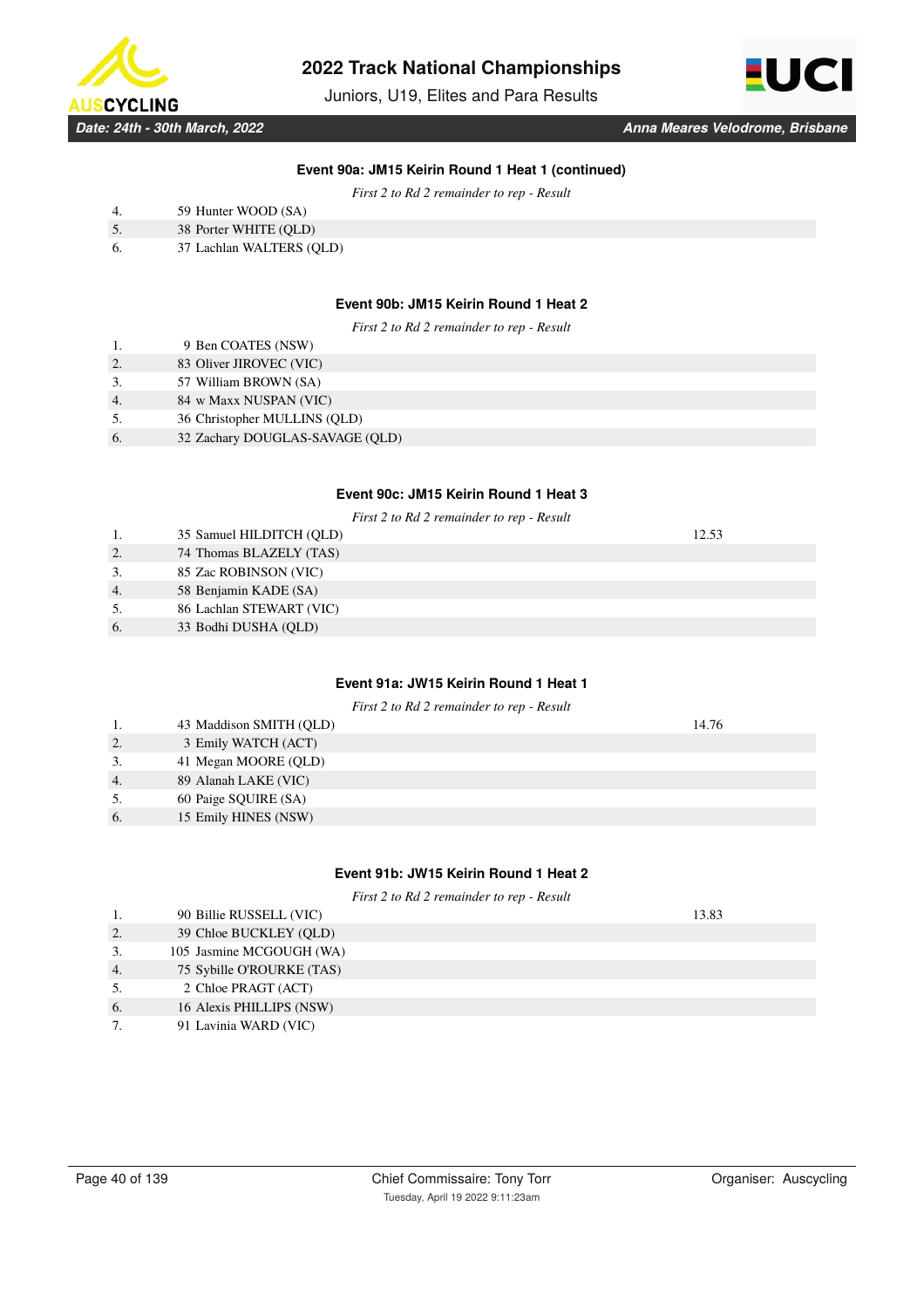

Juniors, U19, Elites and Para Results



# **Event 91c: JW15 Keirin Round 1 Heat 3**

|    | First 2 to Rd 2 remainder to rep - Result |       |
|----|-------------------------------------------|-------|
|    | 40 Sienna MONTEITH (OLD)                  | 14.74 |
| 2. | 42 Isabella POTTS (OLD)                   |       |
| 3. | 14 Milan BRADSHAW (NSW)                   |       |
| 4. | 13 Elsie APPS (NSW)                       |       |
| 5. | 88 Madeleine DOUGLAS (VIC)                |       |
| 6. | 87 Pippa DENHAM (VIC)                     |       |

#### **Event c87: JW17 Time Trial**

|    | 30 Liliya TATARINOFF (NSW) | Gold          |
|----|----------------------------|---------------|
| 2. | 26 Nicole DUNCAN (NSW)     | Silver        |
| 3. | 28 Ebony ROBINSON (NSW)    | <b>Bronze</b> |

#### **Event c89: JM17 Time Trial**

|    | 21 Noah MASON (NSW)   | Gold          |
|----|-----------------------|---------------|
| 2. | 67 Tayte RYAN (SA)    | Silver        |
| 3. | 17 Xavier BLAND (NSW) | <b>Bronze</b> |

### **Event 92a: Elite Men Sprint Quarter Final**

*Winners to S/F*

|     |               | Race 1 | Race 2 | Decider |
|-----|---------------|--------|--------|---------|
| 119 |               | Win    | 10.31  |         |
|     | Daniel BARBER |        |        |         |

#### *Decisions of the commissaires panel*

• Rider 119, Matthew RICHARDSON (WA). B37, For missing/modified/not visible body number or transponder. Fine \$50CHF

### **Event 92b: Elite Men Sprint Quarter Final**

*Winners to S/F*

|     |                         | Race 1 | Race 2 | Decider |
|-----|-------------------------|--------|--------|---------|
| -60 | <b>Matthew GLAETZER</b> | 10.19  | 10.18  |         |
| 92  | Sam GALLAGHER           |        |        |         |

### **Event 92c: Elite Men Sprint Quarter Final**

*Winners to S/F*

| Race 1 | Race 2 | Decider |
|--------|--------|---------|
| 10.51  | 10.35  |         |
|        |        |         |

### **Event 92d: Elite Men Sprint Quarter Final**

*Winners to S/F*

|    |                      | Race 1 | Race 2 | Decider |
|----|----------------------|--------|--------|---------|
| -6 | Thomas CORNISH       | 10.71  |        | 10.56   |
| 57 | <b>James BRISTER</b> |        | 10.42  |         |

*Decisions of the commissaires panel*

• Rider 57, James BRISTER (SA). C3 RELEGATION for not having held their line during the last 200 meters of the race

29 Byron DAVIES 61 Leigh HOFFMAN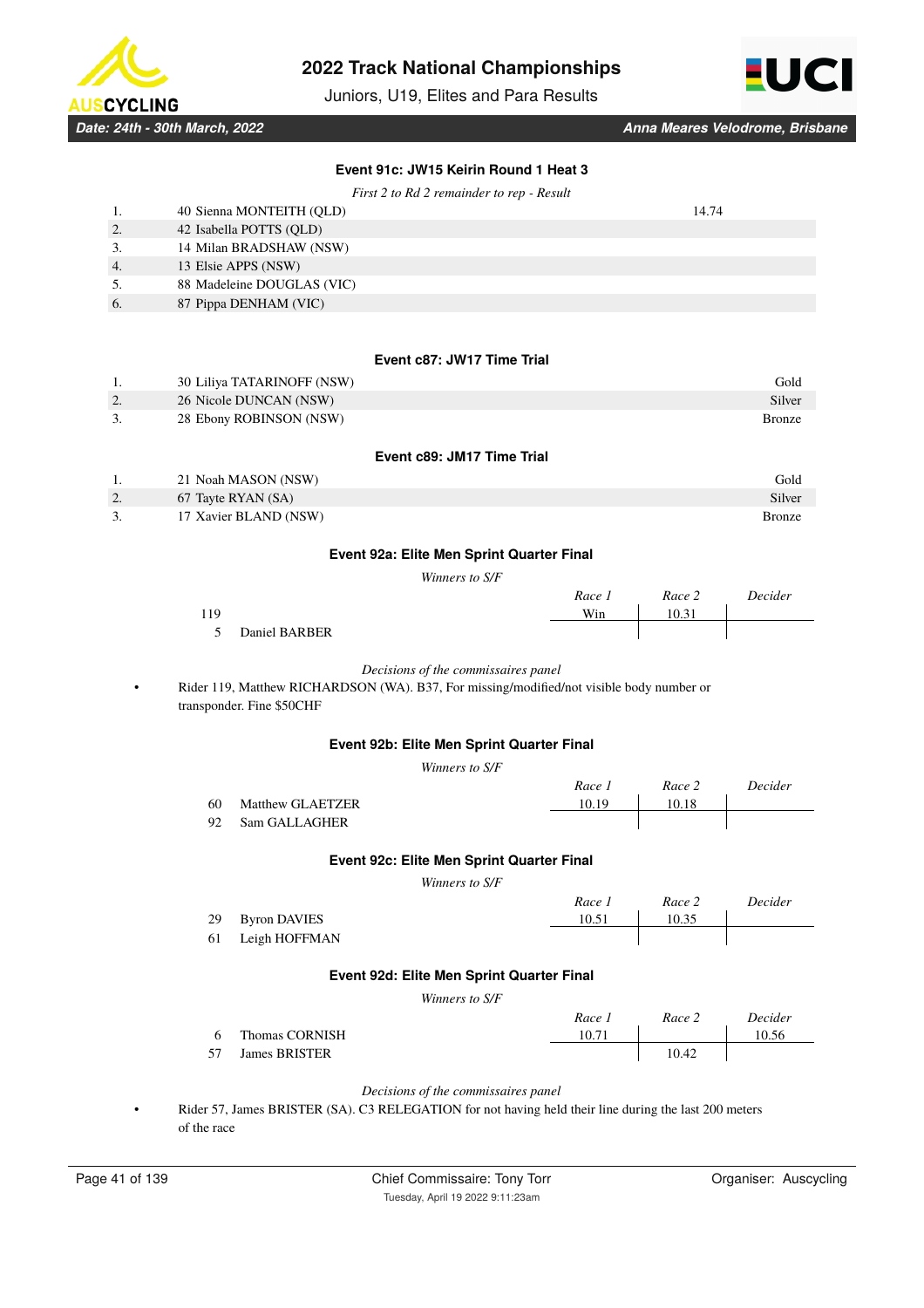



Juniors, U19, Elites and Para Results

### **Event 92e: Elite Men Sprint B Quarter Final**

|        |       |                              | Single Ride Winners to B S/F |       |
|--------|-------|------------------------------|------------------------------|-------|
| 9v16:  | - 127 |                              | <i>def</i> 36 David WATLING  | 10.86 |
|        |       | $10v15$ : 58 Carlos CARISIMO | <i>def</i> 94 Jade MADDERN   | 10.63 |
| 11v14: | -120  |                              | <i>def</i> 13 John TROVAS    | 10.58 |
| 12v13: |       | 96 Ned POLLARD               | def 114                      | 10.70 |

### **Event 93: J19 Men Team Sprint Qualifying**

|    | 3 Laps 750m 1st & 2nd to Gold Final | 3rd & 4th to Bronze Final - Result |        |         |
|----|-------------------------------------|------------------------------------|--------|---------|
| 1. | South Australia                     |                                    | 46.459 |         |
|    | <b>75 Maxwell LIEBEKNECHT</b>       |                                    |        |         |
|    | 76 Dylan STANTON                    |                                    |        |         |
|    | 77 Jackson WILLIAMS                 |                                    |        |         |
| 2. | Queensland                          |                                    | 47.674 | $+1.21$ |
|    | 49 Ricky GROTH                      |                                    |        |         |
|    | 50 Ephraim MARTENSON                |                                    |        |         |
|    | 48 Ryan ELLIOTT                     |                                    |        |         |
| 3. | New South Wales                     |                                    | 48.600 | $+2.14$ |
|    | 20 Benjamin ANDERSON                |                                    |        |         |
|    | 23 Isaac SILVA                      |                                    |        |         |
|    | 24 Jaydan STANTON-KEIR              |                                    |        |         |
| 4. | Victoria                            |                                    | 49.437 | $+2.97$ |
|    | 101 Tarun COOK                      |                                    |        |         |
|    | 102 Kai FELSTEAD                    |                                    |        |         |
|    | 105 Adam LEES                       |                                    |        |         |

### **Elite Men Sprint Q/F See Ev's 92**

#### **Event 95b: Elite Men Sprint B Semi Final**

|           |     |                | Single Ride All progress to B Finals |       |
|-----------|-----|----------------|--------------------------------------|-------|
| 9v12:     |     | 96 Ned POLLARD | def 127                              | 10.74 |
| $10v11$ : | 120 |                | Carlos CARISIMO<br>def 58            | 10.32 |
| 13v16:    | 36  | David WATLING  | def 114                              | 10.88 |
| 14v15:    | 13  | John TROVAS    | Jade MADDERN<br>def 94               | 10.72 |

### **Event 96a: JM15 Keirin Repecharge Heat 1**

#### *First 3 to Round 2 - Result*

|    | 37 Lachlan WALTERS (QLD)        | 13.52 |
|----|---------------------------------|-------|
| 2. | 82 Chase HADDEN (VIC)           |       |
| 3. | 57 William BROWN (SA)           |       |
| 4. | 32 Zachary DOUGLAS-SAVAGE (QLD) |       |
| 5. | 33 Bodhi DUSHA (OLD)            |       |
| 6. | 85 Zac ROBINSON (VIC)           |       |
|    |                                 |       |

### **Event 96b: JM15 Keirin Repecharge Heat 2**

|  |  | First 3 to Round 2 - Result |  |  |  |
|--|--|-----------------------------|--|--|--|
|--|--|-----------------------------|--|--|--|

 $(QLD)$ 

1. 59 Hunter WOOD (SA) 12.97

| 2. | 58 Benjamin KADE (SA)  |
|----|------------------------|
| 3. | 36 Christopher MULLINS |

4. 38 Porter WHITE (QLD)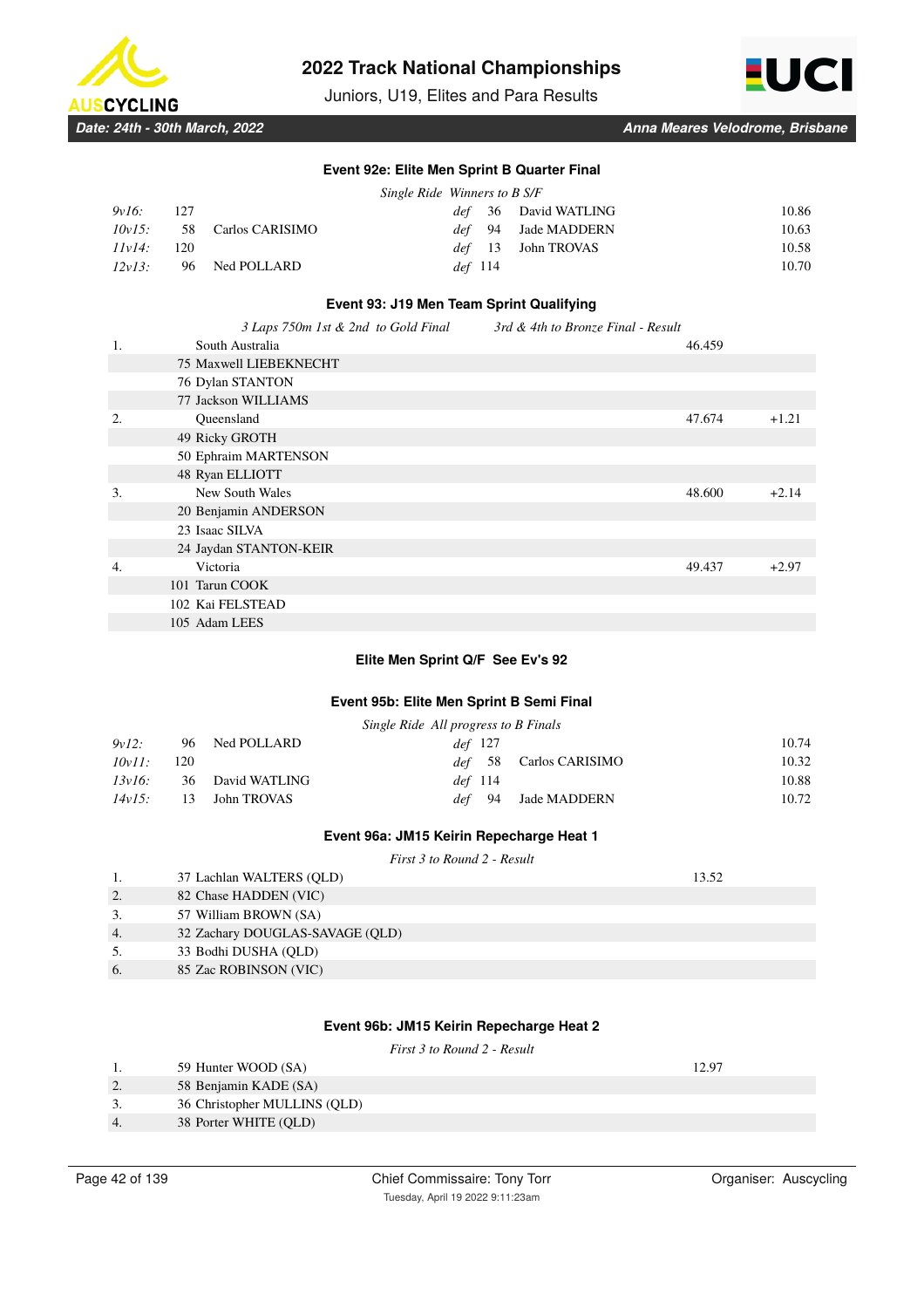

Juniors, U19, Elites and Para Results



*Date: 24th - 30th March, 2022 Anna Meares Velodrome, Brisbane*

### **Event 96b: JM15 Keirin Repecharge Heat 2 (continued)**

*First 3 to Round 2 - Result*

| -5. | 86 Lachlan STEWART (VIC)                        |
|-----|-------------------------------------------------|
|     | $0.4 \rightarrow M \rightarrow M H H N A M H N$ |

| 6. |  | 84 w Maxx NUSPAN (VIC) |  |
|----|--|------------------------|--|
|    |  |                        |  |

*Decisions of the commisaires panel*

• Rider 84, Maxx NUSPAN (VIC). A28 WARNING for assault, intimidation, insults, threats, improper conduct directed at any other person

### **Event 97a: JW15 Keirin Repecharge Heat 1**

*First 3 to Round 2 - Result*

|                  | 41 Megan MOORE (QLD)     | 15.12 |
|------------------|--------------------------|-------|
| 2.               | 105 Jasmine MCGOUGH (WA) |       |
| 3.               | 14 Milan BRADSHAW (NSW)  |       |
| $\overline{4}$ . | 15 Emily HINES (NSW)     |       |
| 5.               | 16 Alexis PHILLIPS (NSW) |       |
| 6.               | 87 Pippa DENHAM (VIC)    |       |

### **Event 97b: JW15 Keirin Repecharge Heat 2**

|                  | First 3 to Round 2 - Result  |       |
|------------------|------------------------------|-------|
|                  | 75 Sybille O'ROURKE (TAS)    | 14.67 |
| 2.               | 88 Madeleine DOUGLAS (VIC)   |       |
| 3.               | 13 Elsie APPS (NSW)          |       |
| $\overline{4}$ . | 91 Lavinia WARD (VIC)        |       |
| 5.               | 2 Chloe PRAGT (ACT)          |       |
| 6.               | 89 Alanah LAKE (VIC)         |       |
| $\overline{ }$   | $(0, 0.1, 0.01$ HDE $(0, 1)$ |       |

7. 60 Paige SQUIRE (SA)

### **Elite Men Sprint Q/F See Ev's 92**

### **Event 99b: Elite Men Sprint B Finals**

| 9v10:  | 120 |                          |           | <i>def</i> 96 Ned POLLARD     | 11.00 |
|--------|-----|--------------------------|-----------|-------------------------------|-------|
| 11v12: | 127 |                          |           | <i>def</i> 58 Carlos CARISIMO | 10.44 |
|        |     | $13v14$ : 13 John TROVAS |           | <i>def</i> 36 David WATLING   | 11.11 |
| 15v16: |     | 94 Jade MADDERN          | $def$ 114 |                               | 10.66 |

### **Event 101a: JM15 Keirin Round 2**

 *- Result*

|    | 35 Samuel HILDITCH (QLD) | 12.69 |
|----|--------------------------|-------|
| 2. | 57 William BROWN (SA)    |       |
| 3. | 9 Ben COATES (NSW)       |       |
| 4. | 37 Lachlan WALTERS (OLD) |       |
| 5. | 1 Angus WITHINGTON (ACT) |       |
| 6. | 58 Benjamin KADE (SA)    |       |
|    |                          |       |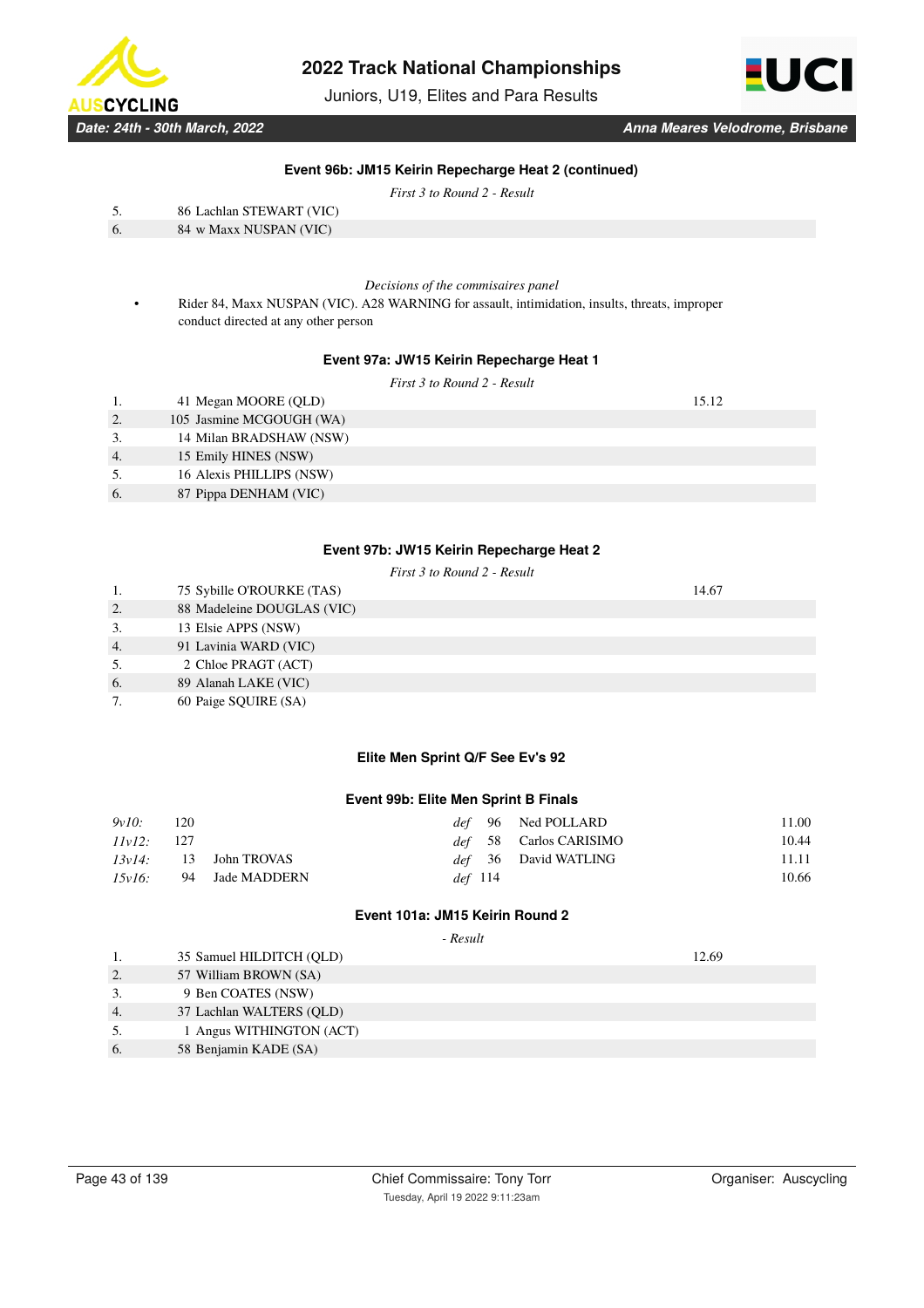

Juniors, U19, Elites and Para Results



### **Event 101b: JM15 Keirin Round 2**

 $D_{\text{acc}}$ 

|    | - Kesuu                      |
|----|------------------------------|
|    | 83 Oliver JIROVEC (VIC)      |
| 2. | 59 Hunter WOOD (SA)          |
| 3. | 104 Patryk SZCZYPKOWSKI (WA) |
| 4. | 74 Thomas BLAZELY (TAS)      |
| 5. | 82 Chase HADDEN (VIC)        |
| 6. | 36 Christopher MULLINS (QLD) |

### **Event 102a: JW15 Keirin Round 2**

 *- Result*

|                  | 90 Billie RUSSELL (VIC)    | 14.26 |
|------------------|----------------------------|-------|
| $\overline{2}$ . | 40 Sienna MONTEITH (OLD)   |       |
| 3.               | 43 Maddison SMITH (OLD)    |       |
| 4.               | 41 Megan MOORE (QLD)       |       |
| 5.               | 14 Milan BRADSHAW (NSW)    |       |
| 6.               | 88 Madeleine DOUGLAS (VIC) |       |
|                  |                            |       |

### **Event 102b: JW15 Keirin Round 2**

 *- Result*

|    | 105 Jasmine MCGOUGH (WA)  | 13.66 |
|----|---------------------------|-------|
| 2. | 42 Isabella POTTS (QLD)   |       |
| 3. | 39 Chloe BUCKLEY (OLD)    |       |
| 4. | 13 Elsie APPS (NSW)       |       |
| 5. | 3 Emily WATCH (ACT)       |       |
| 6. | 75 Sybille O'ROURKE (TAS) |       |

# **Event 103: Australian Junior Women 19 Team Gold Final**

*16 Laps 4000m - STANDINGS*

| 3:55.125 |
|----------|
|          |
|          |
|          |
|          |
|          |

# **Event 104a: JM15 Keirin 7-12 Final**

|    | 74 Thomas BLAZELY (TAS)      | 13.28 |
|----|------------------------------|-------|
| 2. | 82 Chase HADDEN (VIC)        |       |
|    | 37 Lachlan WALTERS (OLD)     |       |
| 4. | 1 Angus WITHINGTON (ACT)     |       |
| 5. | 36 Christopher MULLINS (OLD) |       |
| 6. | 58 Benjamin KADE (SA)        |       |
|    |                              |       |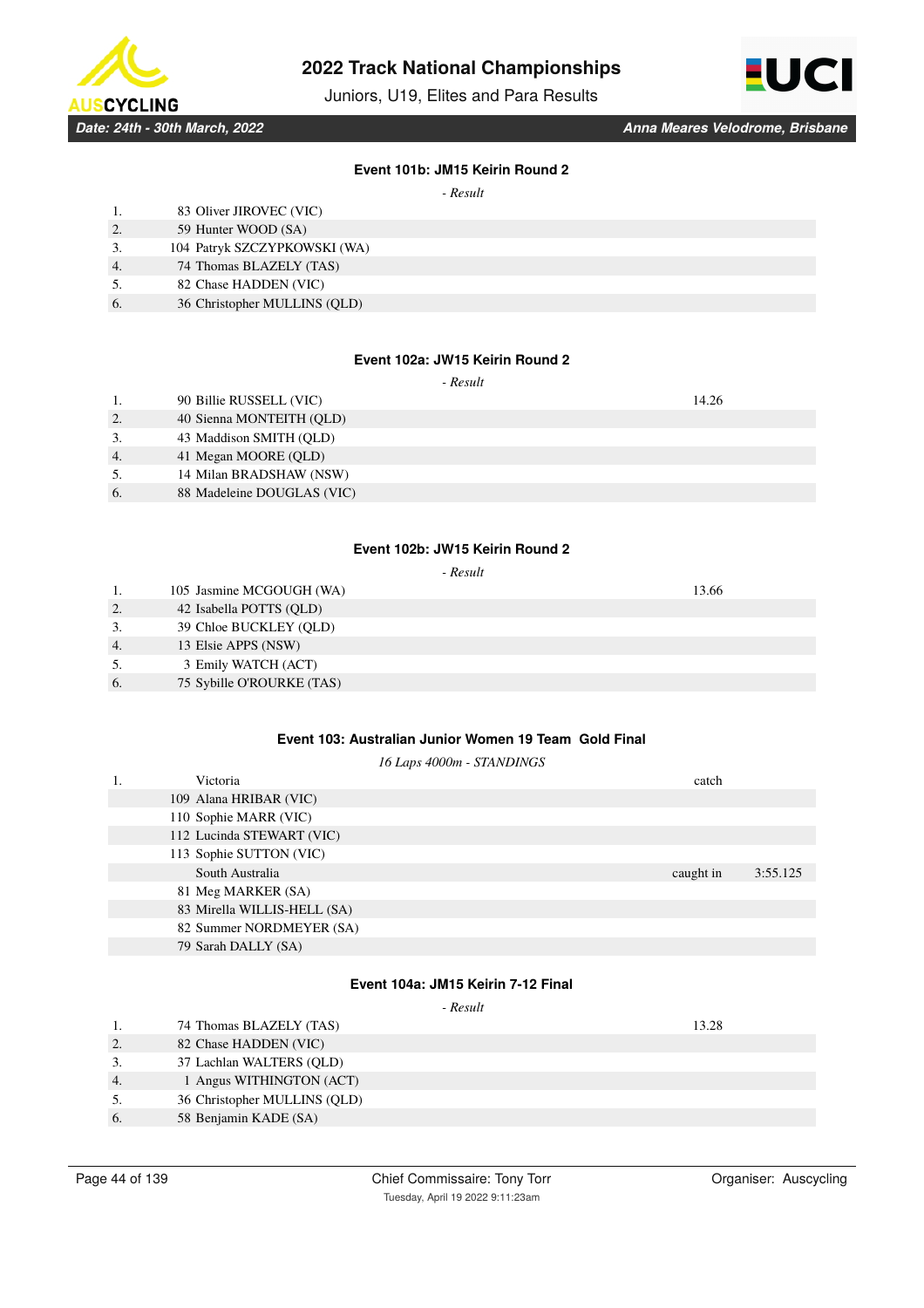

Juniors, U19, Elites and Para Results



### **Event 104b: JM15 Keirin 1-6 Final**

| Result |
|--------|
|--------|

### **Event 105a: JW15 Keirin 7-12 Final**

 *- Result*

|    | 41 Megan MOORE (QLD)       | 14.44 |
|----|----------------------------|-------|
| 2. | 3 Emily WATCH (ACT)        |       |
|    | 14 Milan BRADSHAW (NSW)    |       |
| 4. | 13 Elsie APPS (NSW)        |       |
| 5. | 75 Sybille O'ROURKE (TAS)  |       |
| 6. | 88 Madeleine DOUGLAS (VIC) |       |
|    |                            |       |

### **Event 105b: JW15 Keirin 1-6 Final**

| Result |
|--------|
|--------|

|                  | 90 Billie RUSSELL (VIC)  | 13.50 |
|------------------|--------------------------|-------|
| 2.               | 43 Maddison SMITH (OLD)  |       |
| 3.               | 40 Sienna MONTEITH (OLD) |       |
| $\overline{4}$ . | 39 Chloe BUCKLEY (OLD)   |       |
| 5.               | 105 Jasmine MCGOUGH (WA) |       |
| 6.               | 42 Isabella POTTS (OLD)  |       |

### **Event c103: Australian Junior Women 19 Team Pursuit Cup**

|                         | Victoria                  | Gold          |  |
|-------------------------|---------------------------|---------------|--|
|                         | 109 Alana HRIBAR (VIC)    |               |  |
|                         | 110 Sophie MARR (VIC)     |               |  |
|                         | 112 Lucinda STEWART (VIC) |               |  |
|                         | 113 Sophie SUTTON (VIC)   |               |  |
|                         |                           |               |  |
| Event c104: JM15 Keirin |                           |               |  |
| 1.                      | 83 Oliver JIROVEC (VIC)   | Gold          |  |
| 2.                      | 59 Hunter WOOD (SA)       | Silver        |  |
| 3.                      | 35 Samuel HILDITCH (OLD)  | <b>Bronze</b> |  |

### **Event c105: JW15 Keirin**

|           | 90 Billie RUSSELL (VIC)  | Gold   |
|-----------|--------------------------|--------|
| <u>L.</u> | 43 Maddison SMITH (OLD)  | Silver |
|           | 40 Sienna MONTEITH (OLD) | Bronze |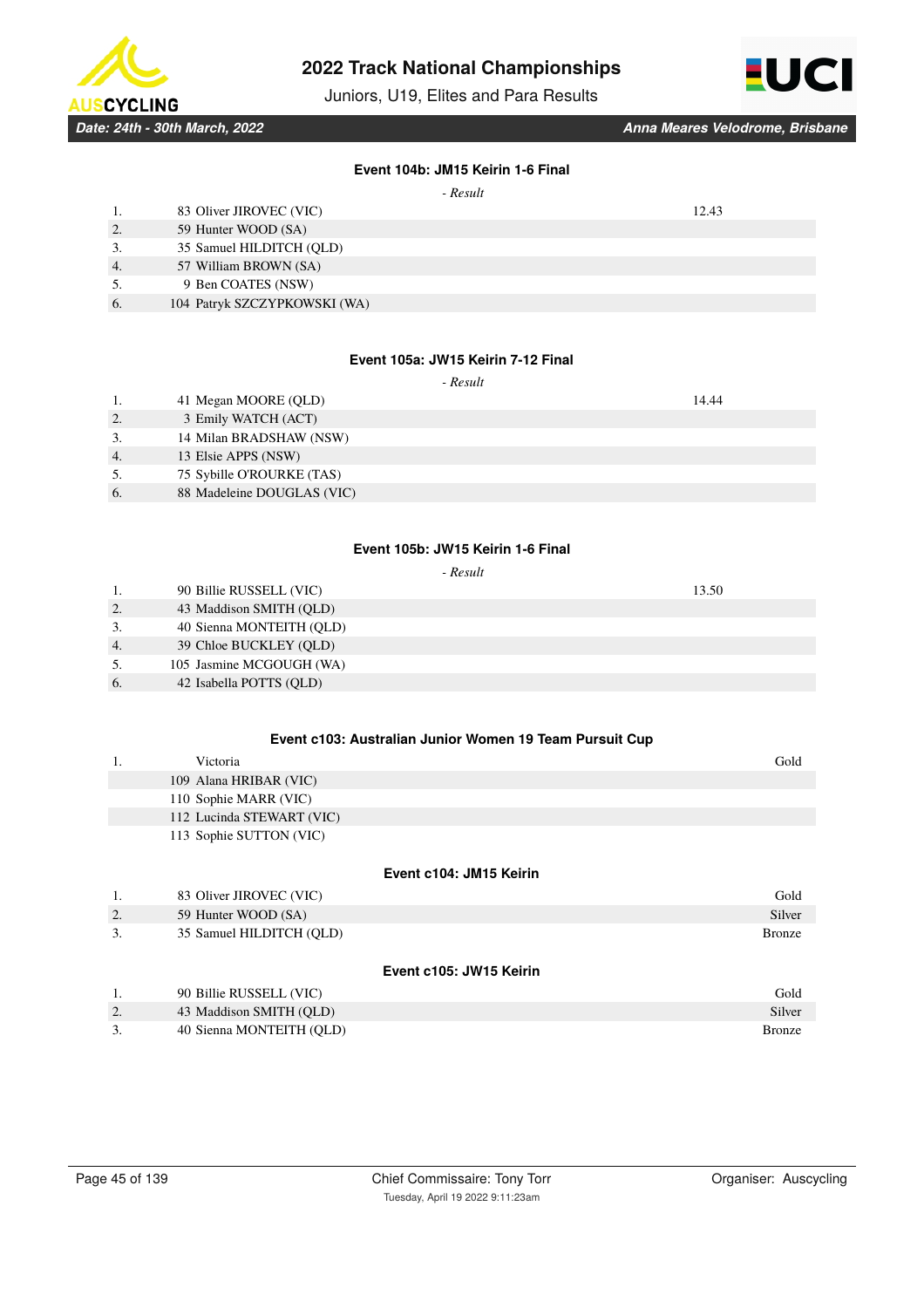

Juniors, U19, Elites and Para Results



### **Session 6 - Saturday 26th March Warm up 4.00pm - 4:50pm**

# **Event 106: JM19 Madison Final**

*120 Laps 30km - Result*

|     | 1 Queensland                 | 48 Pts |
|-----|------------------------------|--------|
|     | Noah BLANNIN (QLD)           |        |
|     | Tyler TOMKINSON (QLD)        |        |
| 2.  | 4 w Victoria B               | 29     |
|     | w Nate HADDEN (VIC)          |        |
|     | w Dylan PROCTOR-PARKER (VIC) |        |
| 3.  | 3 Victoria A                 | -9     |
|     | Angus GILL (VIC)             |        |
|     | Logan TAPLIN (VIC)           |        |
| dnf | 2 South Australia            |        |
|     | Jamie ANDERSON (SA)          |        |
|     | Connor DOYLE (SA)            |        |
|     |                              |        |

### *Sprint Results*

| Sprint at 110 to go |                   | Pts                     |
|---------------------|-------------------|-------------------------|
| 1.                  | 3 Victoria A      | 5                       |
| 2.                  | 4 Victoria B      | 3                       |
| 3.                  | 1 Queensland      | $\sqrt{2}$              |
| 4.                  | 2 South Australia | $\mathbf{1}$            |
| Sprint at 100 to go |                   | Pts                     |
| 1.                  | 1 Queensland      | 5                       |
| 2.                  | 4 Victoria B      | $\mathfrak{Z}$          |
| 3.                  | 3 Victoria A      | $\overline{c}$          |
| 4.                  | 2 South Australia | $\mathbf{1}$            |
|                     |                   |                         |
| Sprint at 90 to go  |                   | Pts                     |
| 1.                  | 4 Victoria B      | 5                       |
| 2.                  | 3 Victoria A      | $\mathfrak{Z}$          |
| 3.                  | 1 Queensland      | $\mathfrak{2}$          |
| 4.                  | 2 South Australia | $\mathbf{1}$            |
|                     |                   |                         |
| Sprint at 80 to go  |                   | Pts                     |
| 1.                  | 1 Queensland      | 5                       |
| 2.                  | 3 Victoria A      | $\mathfrak{Z}$          |
| 3.                  | 4 Victoria B      | $\sqrt{2}$              |
| 4.                  | 2 South Australia | $\mathbf{1}$            |
|                     |                   |                         |
| Sprint at 70 to go  |                   | Pts                     |
| 1.                  | 4 Victoria B      | $\sqrt{5}$              |
| 2.                  | 1 Queensland      | $\overline{\mathbf{3}}$ |
| 3.                  | 3 Victoria A      | $\mathbf{2}$            |
| 4.                  | 2 South Australia | $\mathbf{1}$            |
|                     |                   |                         |
| Sprint at 60 to go  |                   | Pts                     |
| 1.                  | 1 Queensland      | 5                       |
| 2.                  | 4 Victoria B      | 3                       |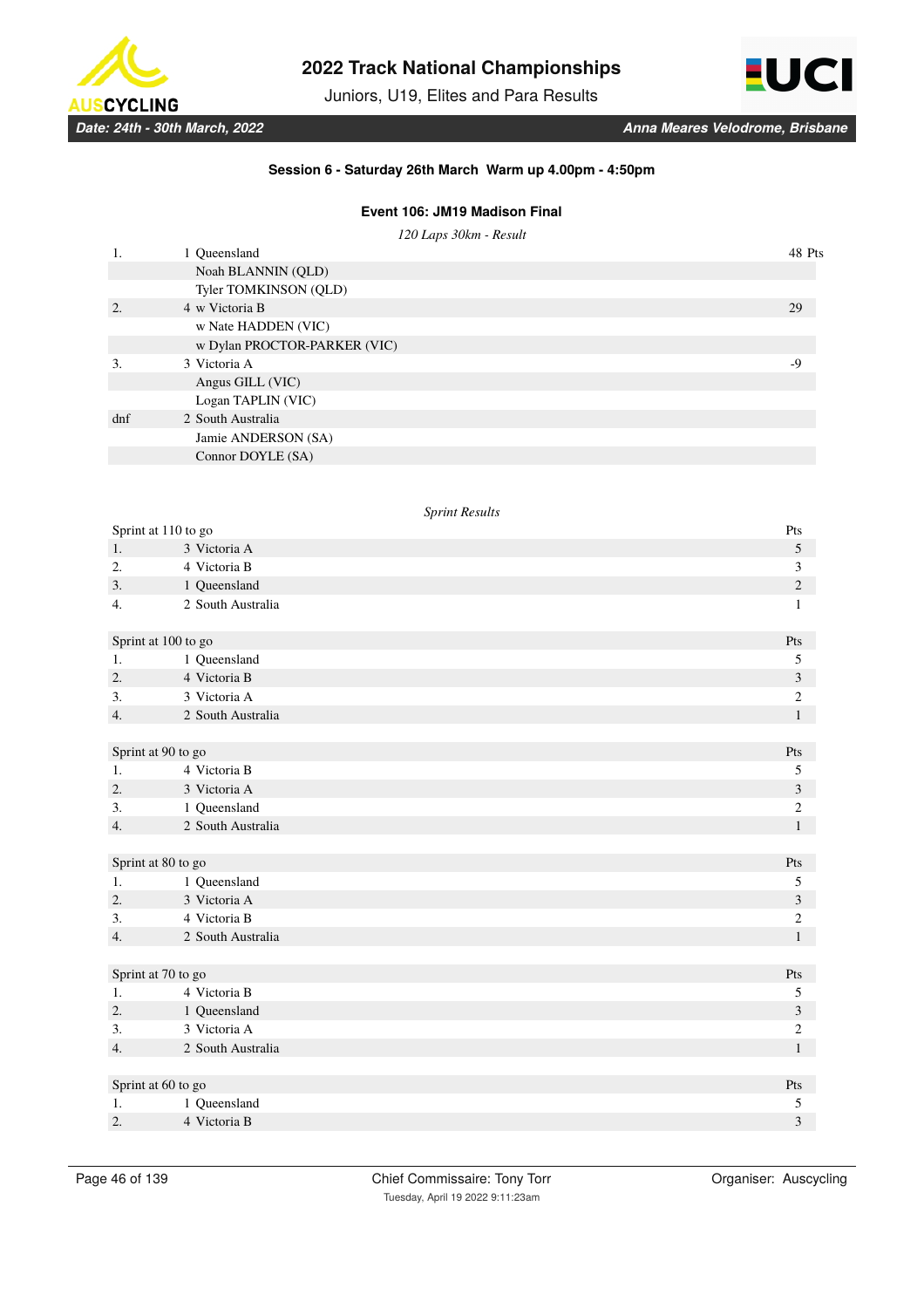



Juniors, U19, Elites and Para Results

*Date: 24th - 30th March, 2022 Anna Meares Velodrome, Brisbane*

|                  |                    | <b>Sprint Results</b> |                  |
|------------------|--------------------|-----------------------|------------------|
| 3.               | 3 Victoria A       |                       | $\boldsymbol{2}$ |
| 4.               | 2 South Australia  |                       | $\mathbf{1}$     |
|                  |                    |                       |                  |
|                  | Sprint at 50 to go |                       | Pts              |
| 1.               | 4 Victoria B       |                       | $\sqrt{5}$       |
| $\overline{2}$ . | 2 South Australia  |                       | 3                |
| 3.               | 1 Queensland       |                       | $\overline{c}$   |
| 4.               | 3 Victoria A       |                       | $\mathbf{1}$     |
|                  |                    |                       |                  |
|                  | Sprint at 40 to go |                       | Pts              |
| 1.               | 1 Queensland       |                       | 5                |
| 2.               | 3 Victoria A       |                       | $\mathfrak{Z}$   |
| 3.               | 4 Victoria B       |                       | 2                |
| 4.               | 2 South Australia  |                       | $\mathbf{1}$     |
|                  |                    |                       |                  |
|                  | Sprint at 30 to go |                       | Pts              |
| 1.               | 1 Queensland       |                       | 5                |
| 2.               | 4 Victoria B       |                       | $\mathfrak{Z}$   |
| 3.               | 3 Victoria A       |                       | $\sqrt{2}$       |
| 4.               | 2 South Australia  |                       | $\mathbf{1}$     |
|                  |                    |                       |                  |
|                  | Sprint at 20 to go |                       | Pts              |
| 1.               | 4 Victoria B       |                       | $\mathfrak s$    |
| 2.               | 1 Queensland       |                       | $\sqrt{3}$       |
| 3.               | 3 Victoria A       |                       | $\sqrt{2}$       |
|                  |                    |                       |                  |
|                  | Sprint at 10 to go |                       | Pts              |
| 1.               | 1 Queensland       |                       | 5                |
| 2.               | 4 Victoria B       |                       | $\mathfrak{Z}$   |
| 3.               | 3 Victoria A       |                       | 2                |
|                  |                    |                       |                  |
| Final sprint     |                    |                       | Pts              |
| 1.               | 4 Victoria B       |                       | 10               |
| 2.               | 1 Queensland       |                       | $\sqrt{6}$       |
| 3.               | 3 Victoria A       |                       | $\overline{4}$   |

### **Event 107: J19 Women Scratch Race Final**

*30 Laps 7.5km - Result*

| 1.  | 110 Sophie MARR (VIC)       |
|-----|-----------------------------|
| 2.  | 53                          |
| 3.  | 126                         |
| 4.  | 83 Mirella WILLIS-HELL (SA) |
| 5.  | 81 Meg MARKER (SA)          |
| 6.  | 28 Keira WILL               |
| 7.  | 82 Summer NORDMEYER (SA)    |
| 8.  | 109 Alana HRIBAR (VIC)      |
| 9.  | 80 Elisabeth GREEN (SA)     |
| 10. | 111 Amelia MULHERN (VIC)    |
| 11. | 108 Belinda BAILEY          |
| 12. | 113 Sophie SUTTON (VIC)     |
| 13. | 27 Emily STRUMFIN           |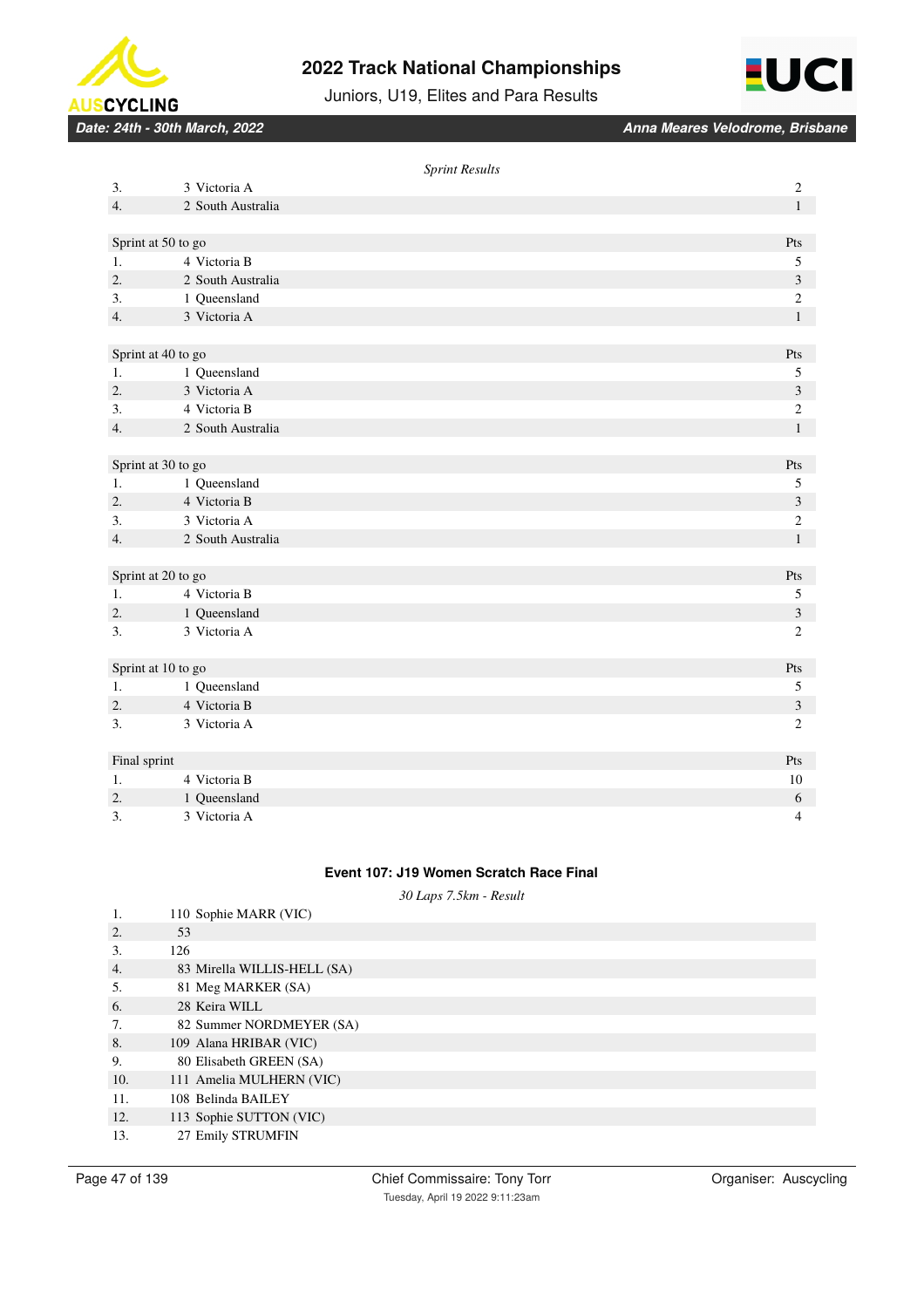

Juniors, U19, Elites and Para Results



*Date: 24th - 30th March, 2022 Anna Meares Velodrome, Brisbane*

### **Event 107: J19 Women Scratch Race Final (continued)**

*30 Laps 7.5km - Result*

| dnf | 79 Sarah DALLY (SA)       |
|-----|---------------------------|
| dnf | 112 Lucinda STEWART (VIC) |
| dnf | 54                        |

*Decisions of the commisaires panel*

- Rider 110, Sophie Marr. Rule 3.6, Body Number incorrectly position. Fine \$50CHF
- Rider 112, Lucinda Stewart. Rule 3.6, Body Number incorrectly position. Fine \$50CHF

### **Event 108a: Elite Men Sprint Semi Final**

|     |                       | Race 1 | Race 2 | Decider |
|-----|-----------------------|--------|--------|---------|
| 119 |                       | 10.64  | 10.37  |         |
|     | <b>Thomas CORNISH</b> |        |        |         |

*Decisions of the commissaires panel*

• Rider 119, Matthew RICHARDSON (WA). B37, For missing/modified/not visible body number or transponder. Fine \$50CHF

#### **Event 108b: Elite Men Sprint Semi Final**

|    |                  | Race 1 | Race 2 | Decider |
|----|------------------|--------|--------|---------|
| 60 | Matthew GLAETZER | 9.98   | 10.38  |         |
|    | 29 Byron DAVIES  |        |        |         |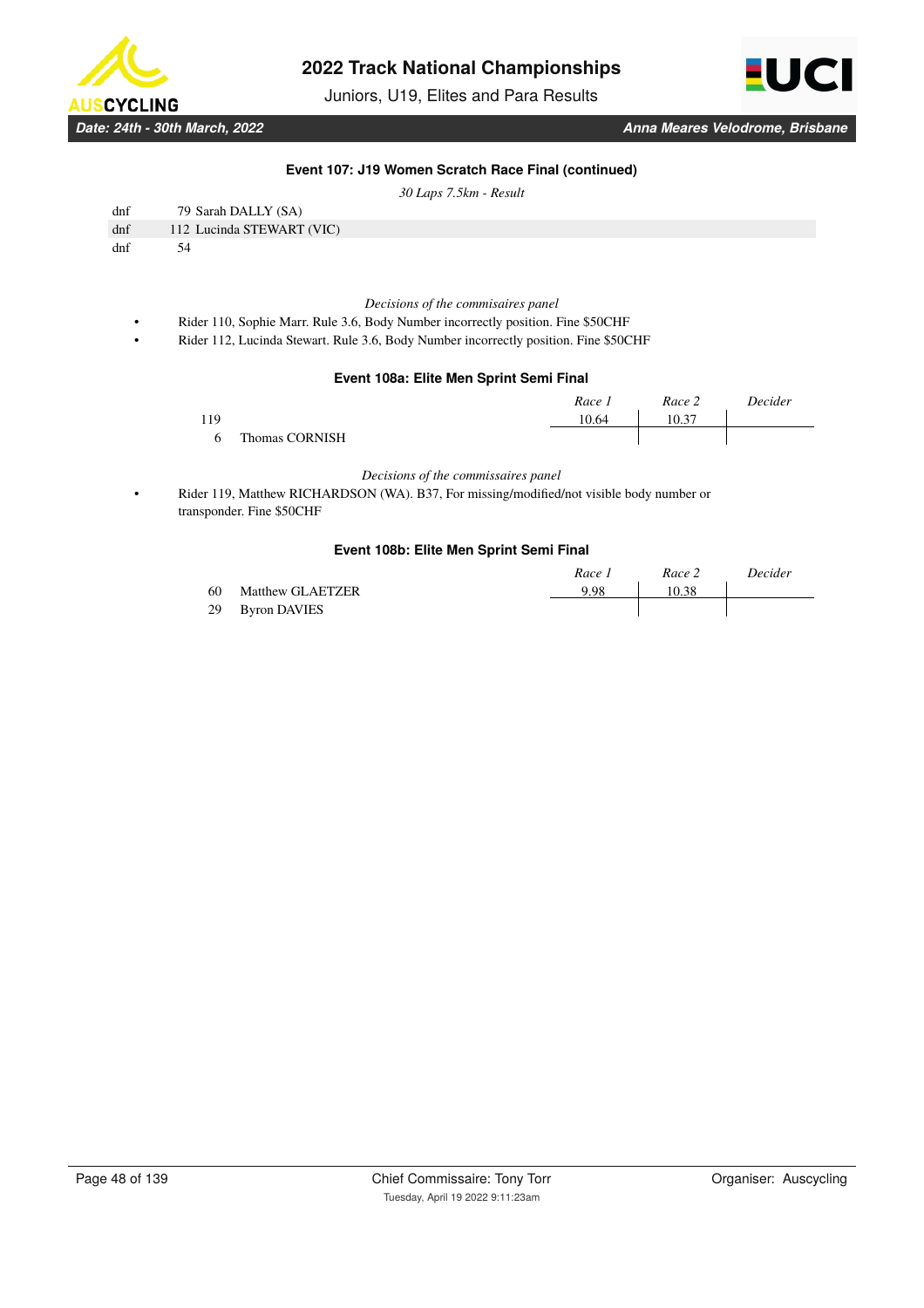

Juniors, U19, Elites and Para Results



### **Event 109a: Elite Women Keirin Round 1 Heat 1**

 *- Result*

|    | 39 Kristina CLONAN | 11.88 |
|----|--------------------|-------|
| 2. | 98 Alessia MCCAIG  |       |
| 3. | 15 Selina HO       |       |
| 4. | 14 Eliza BENNETT   |       |
| 5. | 70 Ella SIBLEY     |       |
| 6. | 43 Molly MCGILL    |       |

#### *Decisions of the commisaires panel*

- Rider 70, Ella SIBLEY (SA). C6 RELEGATION for entering the sprinters lane when the opponent was already there
- Rider 43, Molly MCGILL (QLD). A5 WARNING for dangerous riding during the race
- Rider 98, Alessia MCCAIG (VIC). A6 WARNING for entering the sprinters lane when the opponent was already there
- Rider 43, Molly MCGILL (QLD). C5 RELEGATION for dangerous riding during the race

### **Event 109b: Elite Women Keirin Round 1 Heat 2**

 *- Result*

- 1. 44 Jacqui MENGLER-MOHR 12.43
- 2. 16 Kalinda ROBINSON
- 3. 38 Deneaka BLINCO
- 4. 2
- 5. 66 Breanna HARGRAVE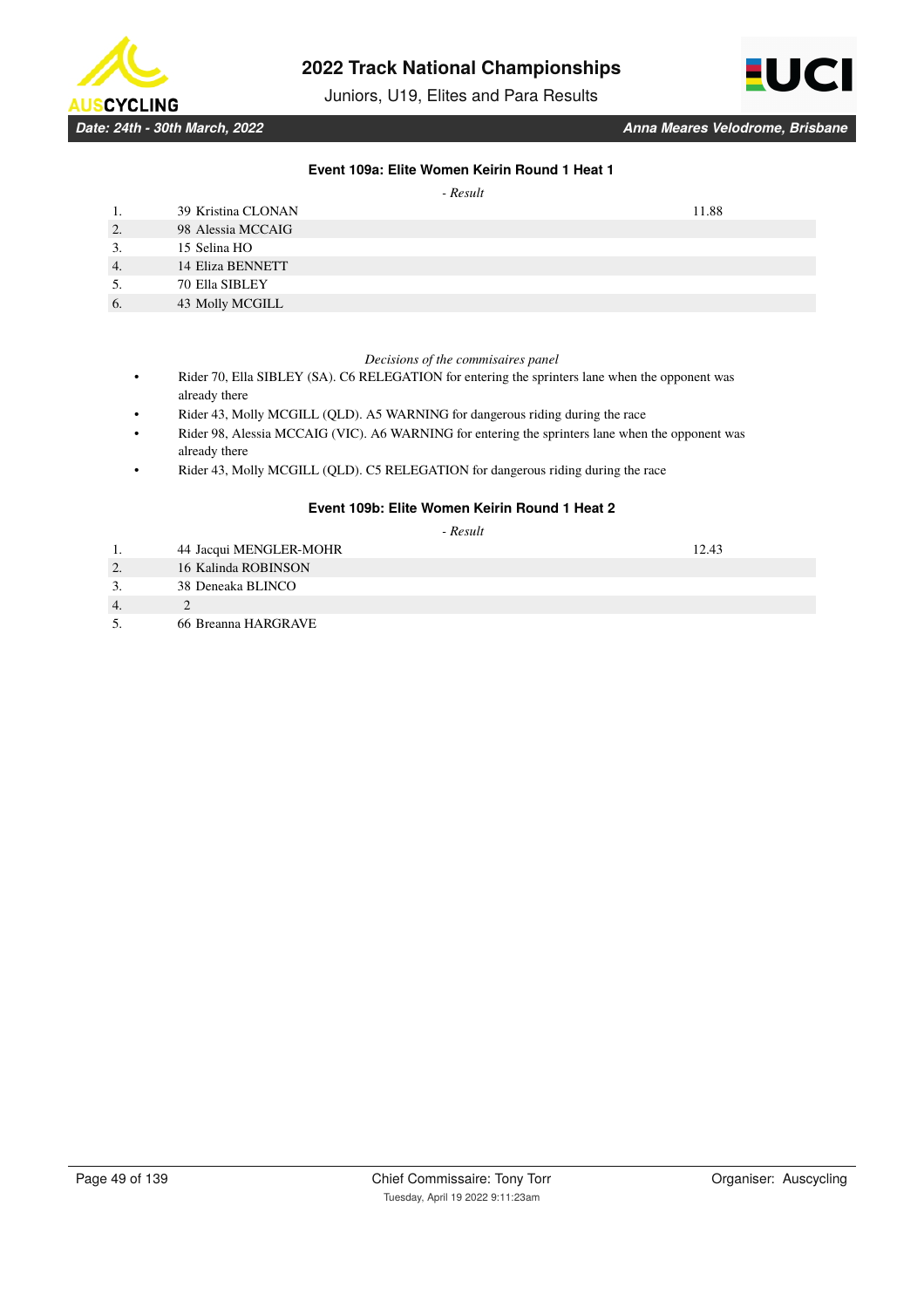

Juniors, U19, Elites and Para Results



**Elite Men Sprint S/F See Ev's 108**

# **Event 111a: J19 Men Team Sprint Bronze Final**

|    |                        | 3 Laps 750m - Result |        |         |
|----|------------------------|----------------------|--------|---------|
|    | New South Wales        |                      | 48.345 |         |
|    | 20 Benjamin ANDERSON   |                      |        |         |
|    | 23 Isaac SILVA         |                      |        |         |
|    | 24 Jaydan STANTON-KEIR |                      |        |         |
| 2. | Victoria               |                      | 49.013 | $+0.66$ |
|    | 101 Tarun COOK         |                      |        |         |
|    | 102 Kai FELSTEAD       |                      |        |         |
|    | 105 Adam LEES          |                      |        |         |

# **Event 111b: J19 Men Team Sprint Gold Final**

*3 Laps 750m - Result*

|    | South Australia               | 46.051 |         |
|----|-------------------------------|--------|---------|
|    | <b>75 Maxwell LIEBEKNECHT</b> |        |         |
|    | 76 Dylan STANTON              |        |         |
|    | 77 Jackson WILLIAMS           |        |         |
| 2. | Oueensland                    | 47.927 | $+1.87$ |
|    | 49 Ricky GROTH                |        |         |
|    | 50 Ephraim MARTENSON          |        |         |
|    | 48 Ryan ELLIOTT               |        |         |

### **Event 112: JW17 Points Race Final**

### *50 Laps 12.5km - Result*

| 1.  | 26 Nicole DUNCAN (NSW)       | 17 Pts         |
|-----|------------------------------|----------------|
| 2.  | 8 Lauren BATES (ACT)         | 16             |
| 3.  | 101 Lilyth JONES (VIC)       | 6              |
| 4.  | 81 Meika DERRICO (TAS)       | $\mathfrak{Z}$ |
| 5.  | 25 Anna DUBIER (NSW)         | 3              |
| 6.  | 54 Amelie SANDERS (QLD)      | 2              |
| 7.  | 29 Isabelle RUSSELL (NSW)    |                |
| 8.  | 100 Haylee JACK (VIC)        |                |
| 9.  | 109 Scarlett SIBBEL (WA)     |                |
| 10. | 52 Alexandra LARSSON (QLD)   |                |
| 11. | 103 Charlotte SLATTERY (VIC) |                |
| 12. | 70 Ava SCHMIDTKE (SA)        |                |
| 13. | 72 Leani VAN DER BERG (SA)   |                |
| 14. | 56 Georgia WILSON (QLD)      |                |
| dnf | 51 Eliza CARNES (QLD)        |                |
| dnf | 102 Amy MASTERS (VIC)        |                |
| dnf | 27 Georgia GARDINER (NSW)    |                |
| dnf | 99 Lucy HALL (VIC)           |                |
| dnf | 31 Poppy GOAT (NT)           |                |

#### *Sprint Results*

| Sprint at 40 to go |                  | Pts |
|--------------------|------------------|-----|
|                    | 26 Nicole DUNCAN |     |
| ـ ت                | 8 Lauren BATES   |     |
| <u>.</u>           | 51 Eliza CARNES  |     |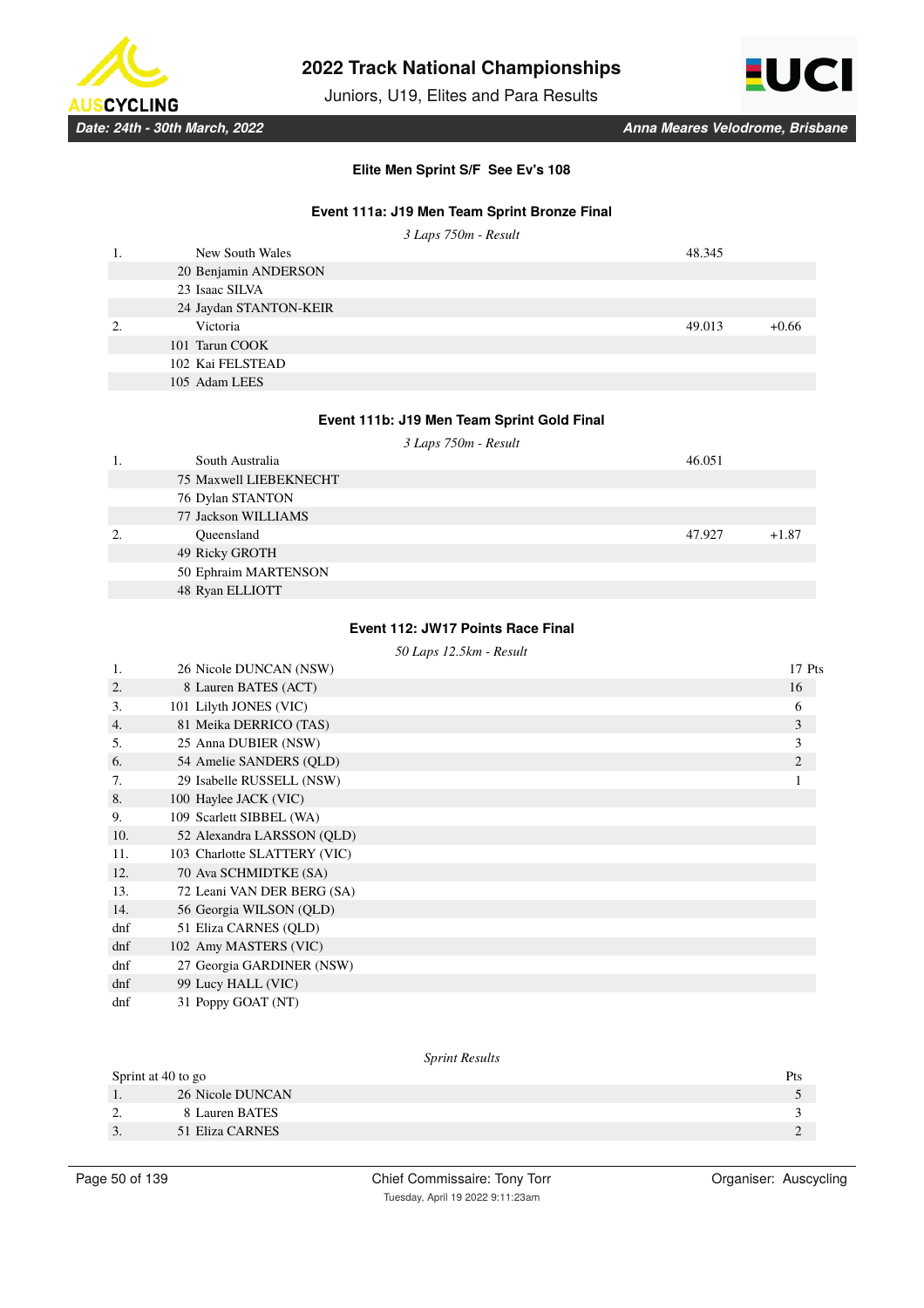



Juniors, U19, Elites and Para Results

*Date: 24th - 30th March, 2022 Anna Meares Velodrome, Brisbane*

|                  |                        | <b>Sprint Results</b> |                |
|------------------|------------------------|-----------------------|----------------|
| 4.               | 81 Meika DERRICO       |                       | $\mathbf{1}$   |
|                  | Sprint at 30 to go     |                       | Pts            |
| 1.               | 8 Lauren BATES         |                       | 5              |
| 2.               | 102 Amy MASTERS        |                       | 3              |
| 3.               | 51 Eliza CARNES        |                       | $\overline{c}$ |
| $\overline{4}$ . | 54 Amelie SANDERS      |                       | $\mathbf{1}$   |
|                  |                        |                       |                |
|                  | Sprint at 20 to go     |                       | Pts            |
| 1.               | 26 Nicole DUNCAN       |                       | 5              |
| $\overline{2}$ . | 101 Lilyth JONES       |                       | 3              |
| 3.               | 8 Lauren BATES         |                       | $\mathbf{2}$   |
| 4.               | 54 Amelie SANDERS      |                       | $\mathbf{1}$   |
|                  |                        |                       |                |
|                  | Sprint at 10 to go     |                       | Pts            |
| 1.               | 8 Lauren BATES         |                       | 5              |
| 2.               | 25 Anna DUBIER         |                       | 3              |
| 3.               | 26 Nicole DUNCAN       |                       | $\mathfrak{2}$ |
| 4.               | 29 Isabelle RUSSELL    |                       | $\mathbf{1}$   |
|                  |                        |                       |                |
| Final sprint     |                        |                       | Pts            |
| 1.               | 26 Nicole DUNCAN       |                       | 5              |
| 2.               | 101 Lilyth JONES       |                       | 3              |
| 3.               | 81 Meika DERRICO       |                       | $\overline{2}$ |
| 4.               | 8 Lauren BATES         |                       | $\mathbf{1}$   |
| 5.               | 25 Anna DUBIER         |                       |                |
| 6.               | 100 Haylee JACK        |                       |                |
| 7.               | 29 Isabelle RUSSELL    |                       |                |
| 8.               | 109 Scarlett SIBBEL    |                       |                |
| 9.               | 52 Alexandra LARSSON   |                       |                |
| 10.              | 54 Amelie SANDERS      |                       |                |
| 11.              | 103 Charlotte SLATTERY |                       |                |
| 12.              | 70 Ava SCHMIDTKE       |                       |                |
| 13.              | 72 Leani VAN DER BERG  |                       |                |
| 14.              | 56 Georgia WILSON      |                       |                |

### **Elite Men Sprint S/F See Ev's 108**

### **Event c106: JM19 Madison**

| 1. | Oueensland                     | Gold          |
|----|--------------------------------|---------------|
|    | 47 Noah BLANNIN (QLD)          |               |
|    | 51 Tyler TOMKINSON (QLD)       |               |
| 2. | Victoria B                     | Silver        |
|    | 104 Nate HADDEN (VIC)          |               |
|    | 106 Dylan PROCTOR-PARKER (VIC) |               |
| 3. | Victoria A                     | <b>Bronze</b> |
|    | 103 Angus GILL (VIC)           |               |
|    | 107 Logan TAPLIN (VIC)         |               |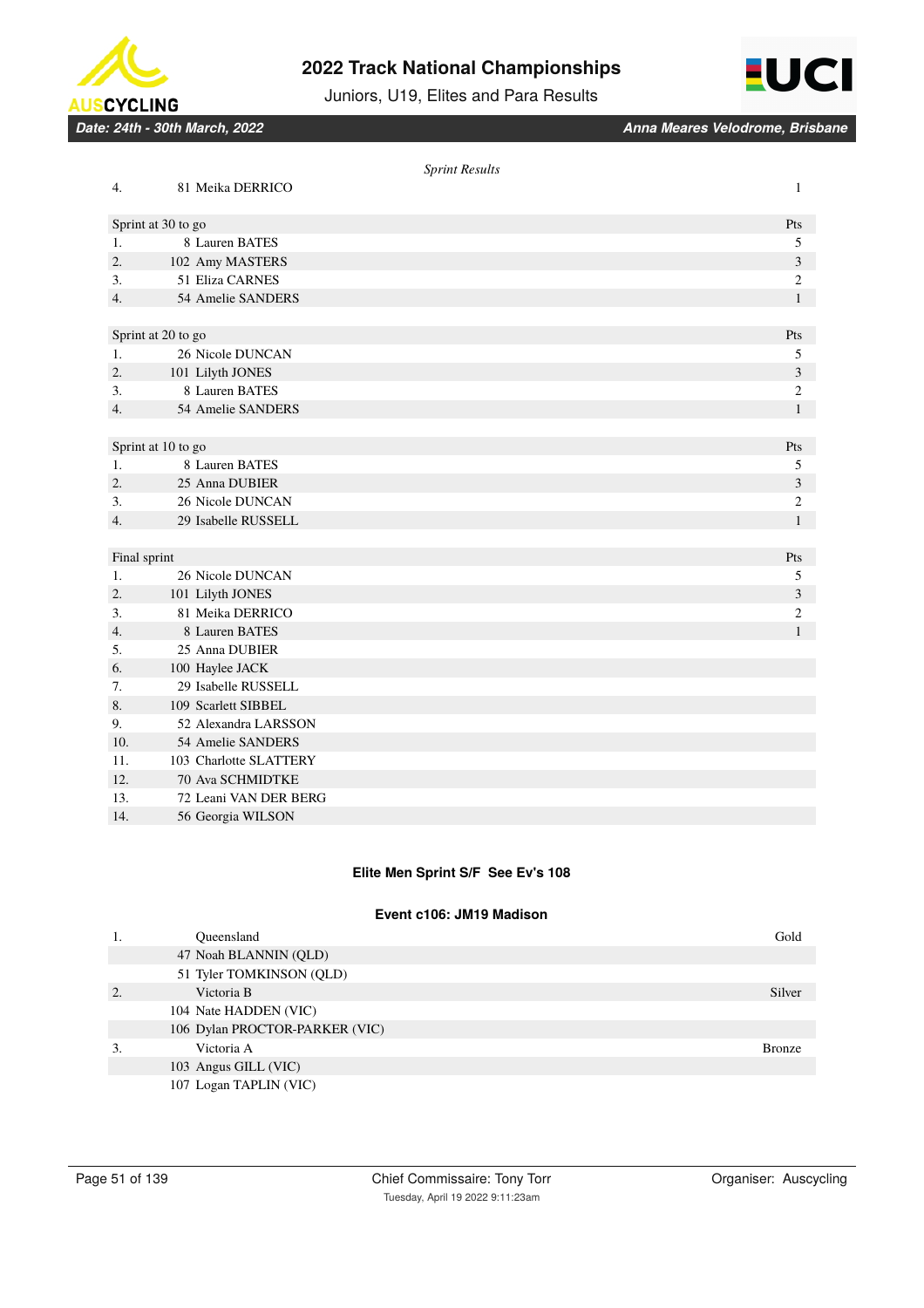



Juniors, U19, Elites and Para Results

*Date: 24th - 30th March, 2022 Anna Meares Velodrome, Brisbane*

|             | Event c107: J19 Women Scratch Race       |                         |
|-------------|------------------------------------------|-------------------------|
| 1.          | 110 Sophie MARR (VIC)                    | Gold                    |
| 2.          | 53 Isabelle CARNES (QLD)                 | Silver                  |
| 3.          | 126 Sally CARTER (WA)                    | <b>Bronze</b>           |
|             |                                          |                         |
|             | Event c111: J19 Men Team Sprint          |                         |
| 1.          | South Australia                          | Gold                    |
|             | 75 Maxwell LIEBEKNECHT                   |                         |
|             | 76 Dylan STANTON                         |                         |
|             | 77 Jackson WILLIAMS                      |                         |
| 2.          | Queensland                               | Silver                  |
|             | 49 Ricky GROTH                           |                         |
|             | 50 Ephraim MARTENSON                     |                         |
|             | 48 Ryan ELLIOTT                          |                         |
| 3.          | New South Wales                          | <b>Bronze</b>           |
|             | 20 Benjamin ANDERSON                     |                         |
|             | 23 Isaac SILVA                           |                         |
|             | 24 Jaydan STANTON-KEIR                   |                         |
|             |                                          |                         |
| 4.          | Victoria                                 |                         |
|             | 101 Tarun COOK                           |                         |
|             | 102 Kai FELSTEAD                         |                         |
|             | 105 Adam LEES                            |                         |
|             |                                          |                         |
|             | Event c112: JW17 Points Race             |                         |
| 1.          | 26 Nicole DUNCAN (NSW)                   | Gold                    |
| 2.          | 8 Lauren BATES (ACT)                     | Silver                  |
| 3.          | 101 Lilyth JONES (VIC)                   | <b>Bronze</b>           |
|             |                                          |                         |
|             | <b>Event 114: JM17 Points Race Final</b> |                         |
|             | 50 Laps 12.5km - Result                  |                         |
| 1.          | 63 Wil HOLMES (SA)                       | 11 Pts                  |
| 2.          | 47 Luke RICHERT (QLD)                    | 10                      |
| 3.          | 92 Thomas BUTLER (VIC)                   | 10                      |
| 4.          | 96 Oscar GALLAGHER (VIC)                 | 8                       |
| 5.          | 20 Cadel LOVETT (NSW)                    | 4                       |
| 6.          | 50 Alex HEWES (QLD)                      | $\mathfrak{Z}$          |
| 7.          | 78 Lachlan OLIVER (TAS)                  | 3                       |
| 8.          | 107 Samuel WASHINGTON (WA)               | $\overline{\mathbf{3}}$ |
| 9.          | 23 Jacob STEEP (NSW)                     | $\overline{c}$          |
| 10.         | 77 Alex EAVES (TAS)                      | 1                       |
| 11.         | 7 Hayden STEVENS (ACT)                   |                         |
| 12.         | 66 William MATHWIN (SA)                  |                         |
| 13.         | 48 Caden RUFF (QLD)                      |                         |
| 14.         | 93 Hamish CLARKSON (VIC)                 |                         |
| dnf         | 18 Liam GOLTMAN (NSW)                    |                         |
| dnf         | 19 Kai GOLTMAN (NSW)                     |                         |
| dnf         | 68 Kalan TUCKER (SA)                     |                         |
| dnf         | 5 Edward MARCKS (ACT)                    |                         |
| dnf         | 21 Noah MASON (NSW)                      |                         |
| ${\rm dnf}$ | 95 Lawson FRANZMANN (VIC)                |                         |

dnf 79 Dylan ROGERS (TAS)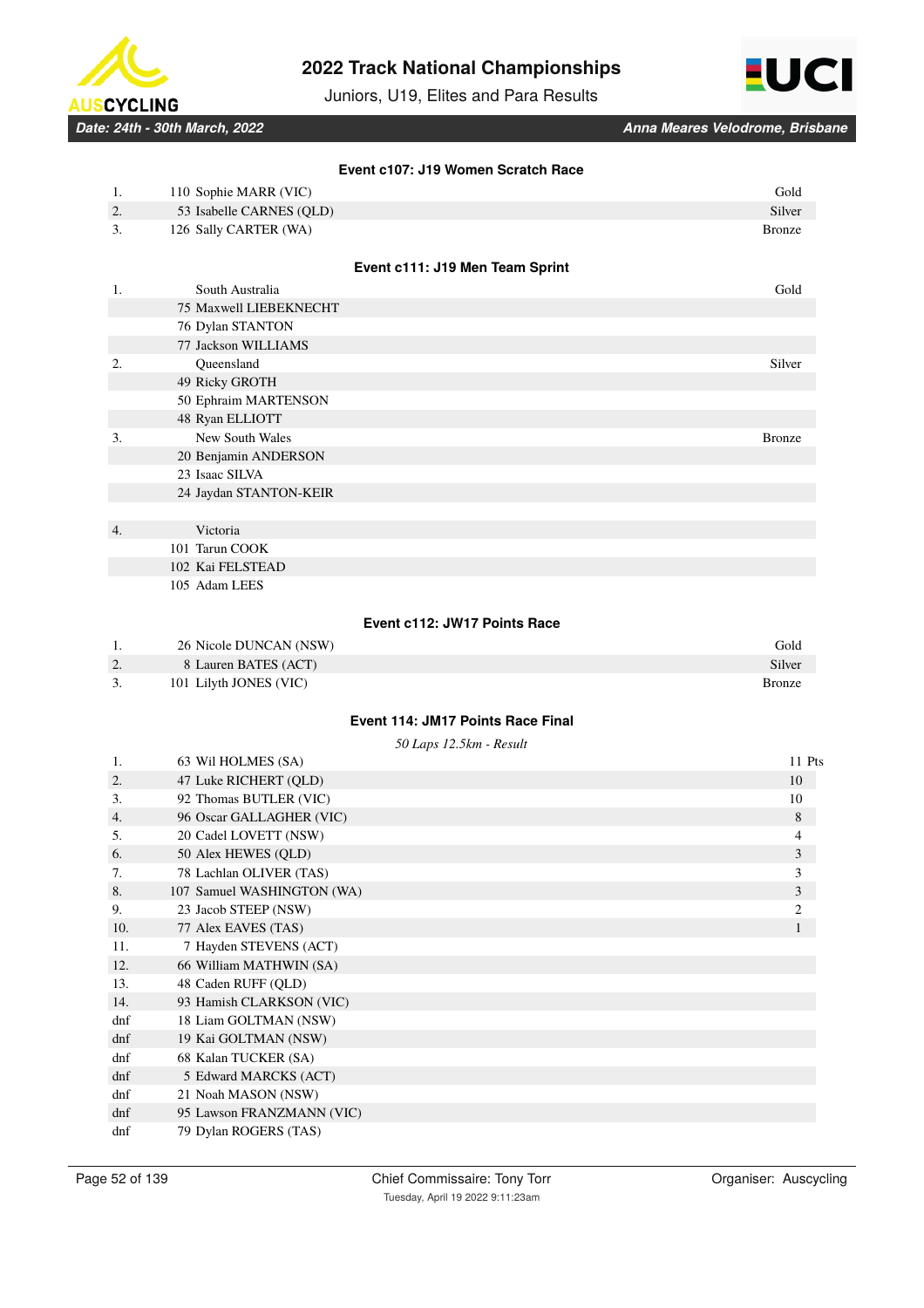

Juniors, U19, Elites and Para Results



**Event 114: JM17 Points Race Final (continued)**

*50 Laps 12.5km - Result*

| dnf | 69 Niel VAN NIEKERK (SA) | Pts |
|-----|--------------------------|-----|
| dsq | 98 w Eddie JIROVEC (VIC) |     |
| dnf | 44 Ethan LANG (OLD)      |     |

#### *Sprint Results*

| Sprint at 40 to go |                        | Pts            |
|--------------------|------------------------|----------------|
| 1.                 | 92 Thomas BUTLER       | $\sqrt{5}$     |
| 2.                 | 20 Cadel LOVETT        | 3              |
| 3.                 | 96 Oscar GALLAGHER     | $\sqrt{2}$     |
| 4.                 | 63 Wil HOLMES          | $\mathbf{1}$   |
| Sprint at 30 to go |                        | Pts            |
| 1.                 | 63 Wil HOLMES          | 5              |
| 2.                 | 47 Luke RICHERT        | 3              |
| 3.                 | 50 Alex HEWES          | $\mathfrak{2}$ |
| 4.                 | 77 Alex EAVES          | $\mathbf{1}$   |
|                    |                        |                |
| Sprint at 20 to go |                        | Pts            |
| 1.                 | 92 Thomas BUTLER       | 5              |
| 2.                 | 96 Oscar GALLAGHER     | $\mathfrak{Z}$ |
| 3.                 | 78 Lachlan OLIVER      | $\mathfrak{2}$ |
| 4.                 | 20 Cadel LOVETT        | $\mathbf{1}$   |
|                    |                        |                |
| Sprint at 10 to go |                        | Pts            |
| 1.                 | 63 Wil HOLMES          | 5              |
| 2.                 | 107 Samuel WASHINGTON  | $\mathfrak{Z}$ |
| 3.                 | 47 Luke RICHERT        | 2              |
| 4.                 | 78 Lachlan OLIVER      | $\mathbf{1}$   |
|                    |                        |                |
| Final sprint       |                        | Pts            |
| 1.                 | <b>47 Luke RICHERT</b> | 5              |
| 2.                 | 96 Oscar GALLAGHER     | $\mathfrak{Z}$ |
| 3.                 | 23 Jacob STEEP         | $\mathfrak{2}$ |
| 4.                 | 50 Alex HEWES          | $\mathbf{1}$   |
| 5.                 | 7 Hayden STEVENS       |                |
| 6.                 | 66 William MATHWIN     |                |
| 7.                 | 48 Caden RUFF          |                |
| 8.                 | 93 Hamish CLARKSON     |                |
| 9.                 | 63 Wil HOLMES          |                |
| 10.                | 92 Thomas BUTLER       |                |
| 11.                | 20 Cadel LOVETT        |                |
| 12.                | 78 Lachlan OLIVER      |                |
| 13.                | 107 Samuel WASHINGTON  |                |
| 14.                | 77 Alex EAVES          |                |

### *Decisions of the commisaires panel*

• Rider 20, Cadel LOVETT (NSW). C6 RELEGATION for entering the sprinters lane when the opponent was already there

• Rider 98, Eddie JIROVEC (VIC). A22 WARNING for cheating/collusion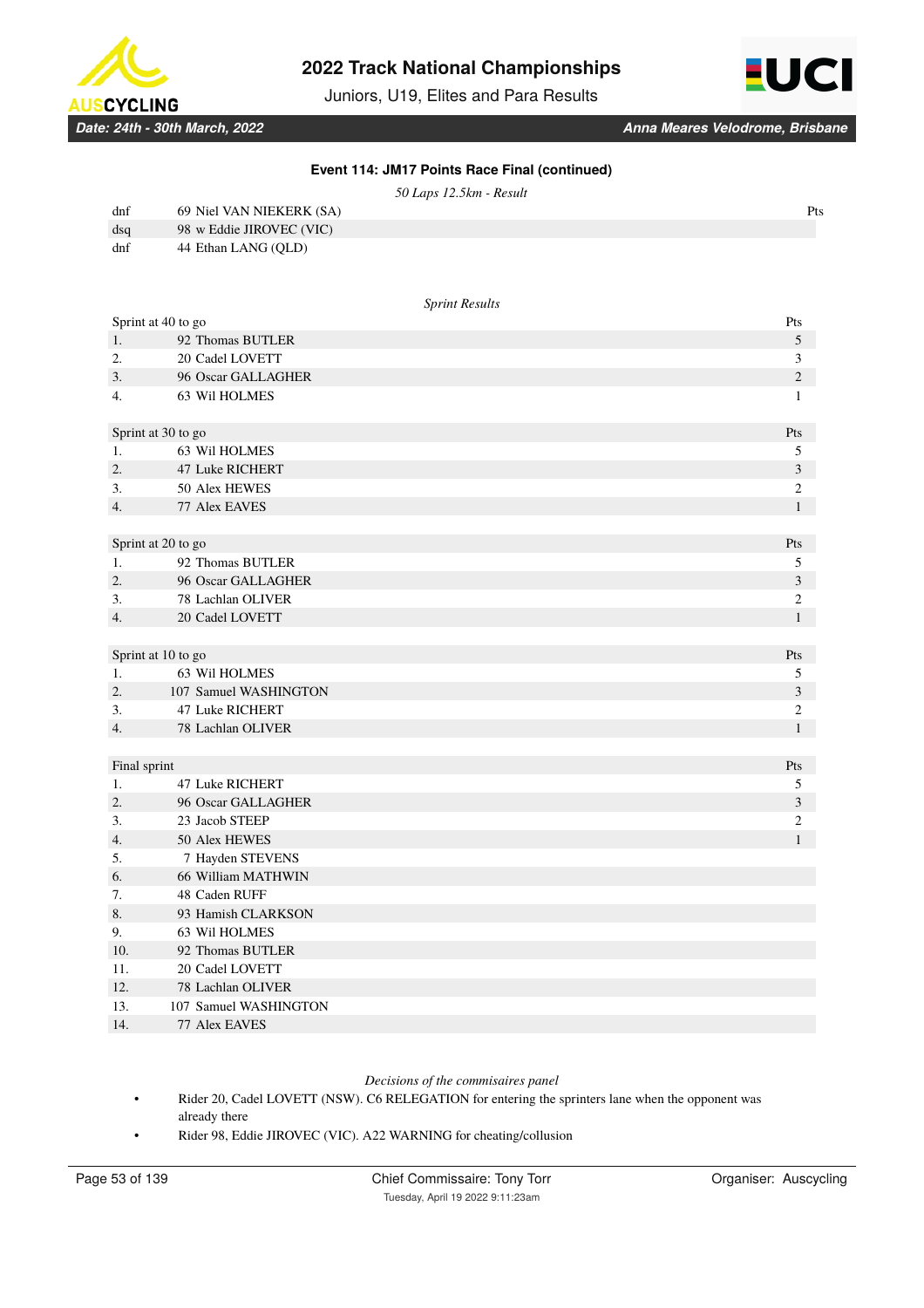

Juniors, U19, Elites and Para Results



*Date: 24th - 30th March, 2022 Anna Meares Velodrome, Brisbane*

### **Event 115a: Elite Women Keirin 7-11 Final**

| 1.                   | 66 Breanna HARGRAVE     | 1 າ າ າ |
|----------------------|-------------------------|---------|
| $\gamma$<br><u>.</u> | <b>14 Eliza BENNETT</b> |         |
| 3.                   | 43 Molly MCGILL         |         |
| 4.                   | 70 Ella SIBLEY          |         |
| $\epsilon$           |                         |         |

5. 2

### **Event 115b: Elite Women Keirin 1-6 Final**

|     | 39 Kristina CLONAN     | 11.77 |
|-----|------------------------|-------|
| 2.  | 98 Alessia MCCAIG      |       |
| 3.  | 44 Jacqui MENGLER-MOHR |       |
| 4.  | 38 Deneaka BLINCO      |       |
| 5.  | 16 Kalinda ROBINSON    |       |
| dsq | 15 Selina HO           |       |
|     |                        |       |

#### **Event 116a: Elite Men Sprint Bronze Final**

*3 Laps 750m*

|    |                 | Race 1 | Race 2 | Decider |
|----|-----------------|--------|--------|---------|
|    | 29 Byron DAVIES |        |        |         |
| -6 | Thomas CORNISH  | 10.48  | 10.50  |         |

### **Event 116b: Elite Men Sprint Gold Final**

*3 Laps 750m*

|     | . .                     | Race 1 | Race 2 | Decider |
|-----|-------------------------|--------|--------|---------|
| 119 |                         |        |        |         |
| -60 | <b>Matthew GLAETZER</b> | 10.47  | 9.94   |         |

#### *Decisions of the commissaires panel*

• Rider 119, Matthew RICHARDSON (WA). B37, For missing/modified/not visible body number or transponder. Fine \$50CHF

### **Event c114: JM17 Points Race**

| 1. | 63 Wil HOLMES (SA)     | Gold          |
|----|------------------------|---------------|
| Z. | 47 Luke RICHERT (OLD)  | Silver        |
| 3. | 92 Thomas BUTLER (VIC) | <b>Bronze</b> |

#### **Event c115: Elite Women Keirin**

|    | 39 Kristina CLONAN     | Gold          |
|----|------------------------|---------------|
| 2. | 98 Alessia MCCAIG      | Silver        |
| 3. | 44 Jacqui MENGLER-MOHR | <b>Bronze</b> |

# **Event 117: Elite Women Scratch Race Final**

*40 Laps 10km - Result*

| 99 Alyssa POLITES |  |
|-------------------|--|
| 68 Chloe MORAN    |  |
|                   |  |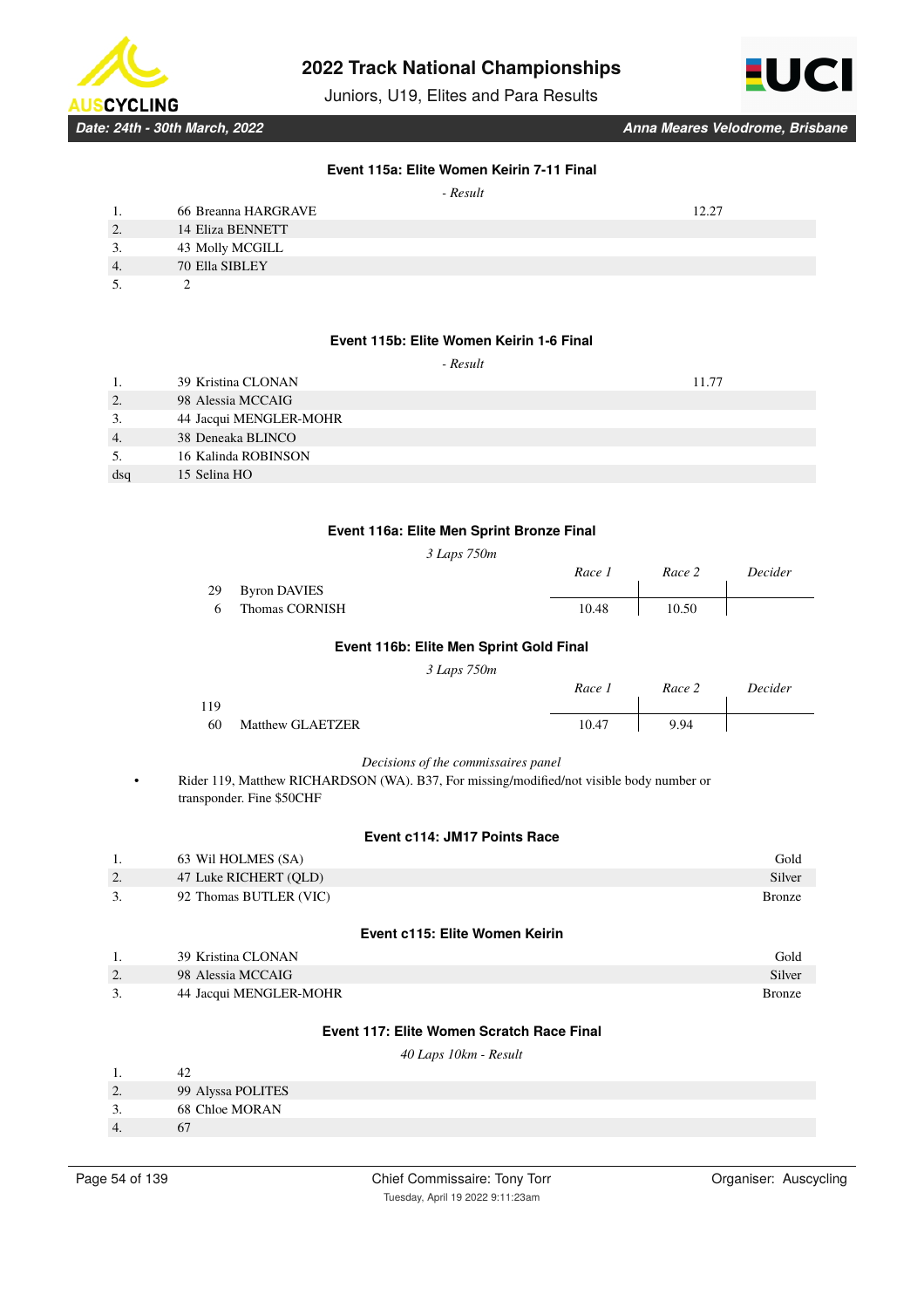

Juniors, U19, Elites and Para Results



### **Event 117: Elite Women Scratch Race Final (continued)**

*40 Laps 10km - Result*

| 5.  | 41 Hayley JONES     |
|-----|---------------------|
| 6.  | 65 Sophie EDWARDS   |
| 7.  | 121 Isla CARR       |
| 8.  | 37 Claire BATTLE    |
| 9.  | 45 Maddison TAYLOR  |
| dsq | 122                 |
| dnf | 66 Breanna HARGRAVE |

#### *Decisions of the commisaires panel*

• Rider 122, Dharlia HAINES (WA). D33 DISQUALIFICATION for use or attempt to use any non compliant material (bike, comm./electronic devices,...)

### **Elite Men Sprint Final See Ev's 116**

### **Event 119: Elite Men Points Race Final**

*160 Laps 40km - Result*

| 1.  | 62 Zachary MARRIAGE       | 43 Pts |
|-----|---------------------------|--------|
| 2.  | 56 Oliver BLEDDYN         | 42     |
| 3.  | 11 Rohan HAYDON-SMITH     | 39     |
| 4.  | 89 Blake AGNOLETTO        | 39     |
| 5.  | 116 Stephen HALL          | 34     |
| 6.  | 91 Graeme FRISLIE         | 32     |
| 7.  | 7 Kurt EATHER             | 28     |
| 8.  | 33 Declan TREZISE         | 26     |
| 9.  | 31 James MORIARTY         | 26     |
| 10. | 115 John CARTER           | 25     |
| 11. | 84 Josh DUFFY             | 22     |
| 12. | 90 Henry DIETZE           | 10     |
| 13. | 117 Connor LEAHY          | 7      |
| 14. | 63 Angus MILLER           | 2      |
| 15. | 85 Jack MENZIES           |        |
| 16. | 130                       |        |
| 17. | 59 Aston FREETH           |        |
| 18. | 95                        | $-17$  |
| 19. | 8 Dylan EATHER            | $-37$  |
| 20. | <b>86 Dalton STRETTON</b> | $-39$  |
| 21. | 35 Finn WALSH             | $-60$  |
| dnf | 9 Devraj Singh GREWAL     |        |
| dnf | 118 Jack LIGHTFOOT        |        |
| dnf | 93 Jackson HRIBAR         |        |

### *Sprint Results*

|    | Sprint at 150 to go | Pts |
|----|---------------------|-----|
|    | 56 Oliver BLEDDYN   |     |
|    | 89 Blake AGNOLETTO  |     |
| J. | 90 Henry DIETZE     |     |
|    | 31 James MORIARTY   |     |
|    |                     |     |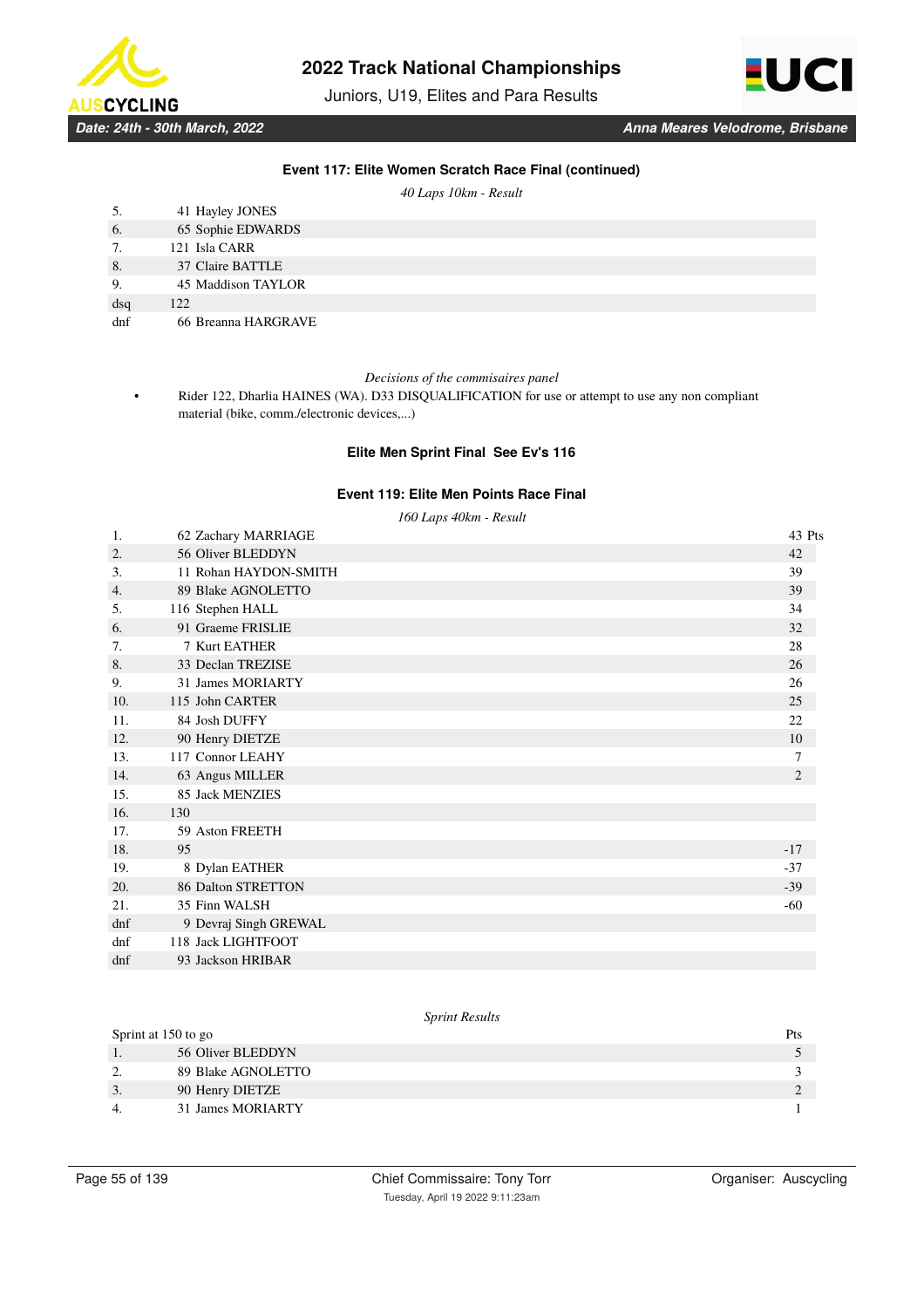



Juniors, U19, Elites and Para Results

|                     | <b>Sprint Results</b> |                             |
|---------------------|-----------------------|-----------------------------|
| Sprint at 140 to go |                       | Pts                         |
| 1.                  | 56 Oliver BLEDDYN     | 5                           |
| 2.                  | 84 Josh DUFFY         | 3                           |
| 3.                  | 63 Angus MILLER       | $\sqrt{2}$                  |
| 4.                  | 86 Dalton STRETTON    | $\mathbf{1}$                |
|                     |                       |                             |
| Sprint at 130 to go |                       | Pts                         |
| 1.                  | 84 Josh DUFFY         | 5                           |
| 2.                  | 8 Dylan EATHER        | $\mathfrak{Z}$              |
| 3.                  | 89 Blake AGNOLETTO    | $\boldsymbol{2}$            |
| 4.                  | 91 Graeme FRISLIE     | $\mathbf{1}$                |
|                     |                       |                             |
| Sprint at 120 to go |                       | Pts                         |
| 1.                  | 56 Oliver BLEDDYN     | 5                           |
| 2.                  | 84 Josh DUFFY         | $\mathfrak{Z}$              |
| 3.                  | 11 Rohan HAYDON-SMITH | $\boldsymbol{2}$            |
| 4.                  | 90 Henry DIETZE       | $\mathbf{1}$                |
|                     |                       |                             |
| Sprint at 110 to go |                       | Pts                         |
| 1.                  | 33 Declan TREZISE     | 5                           |
| 2.                  | 31 James MORIARTY     | $\ensuremath{\mathfrak{Z}}$ |
| 3.                  | 91 Graeme FRISLIE     | $\boldsymbol{2}$            |
| 4.                  | 56 Oliver BLEDDYN     | $\mathbf{1}$                |
|                     |                       |                             |
| Sprint at 100 to go |                       | Pts                         |
| 1.                  | 9 Devraj Singh GREWAL | 5                           |
| 2.                  | 95                    | $\mathfrak{Z}$              |
| 3.                  | 56 Oliver BLEDDYN     | $\boldsymbol{2}$            |
| 4.                  | 89 Blake AGNOLETTO    | $\mathbf{1}$                |
|                     |                       |                             |
| Sprint at 90 to go  |                       | Pts                         |
| 1.                  | 7 Kurt EATHER         | 5                           |
| 2.                  | 56 Oliver BLEDDYN     | $\ensuremath{\mathfrak{Z}}$ |
| 3.                  | 90 Henry DIETZE       | $\boldsymbol{2}$            |
| 4.                  | 84 Josh DUFFY         | $\mathbf{1}$                |
|                     |                       |                             |
| Sprint at 80 to go  |                       | Pts                         |
| 1.                  | 84 Josh DUFFY         | 5                           |
| 2.                  | 89 Blake AGNOLETTO    | $\mathfrak{Z}$              |
| 3.                  | 91 Graeme FRISLIE     | $\boldsymbol{2}$            |
| 4.                  | 11 Rohan HAYDON-SMITH | $\mathbf{1}$                |
|                     |                       |                             |
| Sprint at 70 to go  |                       | Pts                         |
| 1.                  | 116 Stephen HALL      | 5                           |
| 2.                  | 84 Josh DUFFY         | $\mathfrak{Z}$              |
| 3.                  | 117 Connor LEAHY      | $\overline{c}$              |
| 4.                  | 31 James MORIARTY     | $\mathbf{1}$                |
|                     |                       |                             |
| Sprint at 60 to go  |                       | Pts                         |
| 1.                  | 116 Stephen HALL      | 5                           |
| 2.                  | 56 Oliver BLEDDYN     | $\mathfrak{Z}$              |
| 3.                  | 84 Josh DUFFY         | $\boldsymbol{2}$            |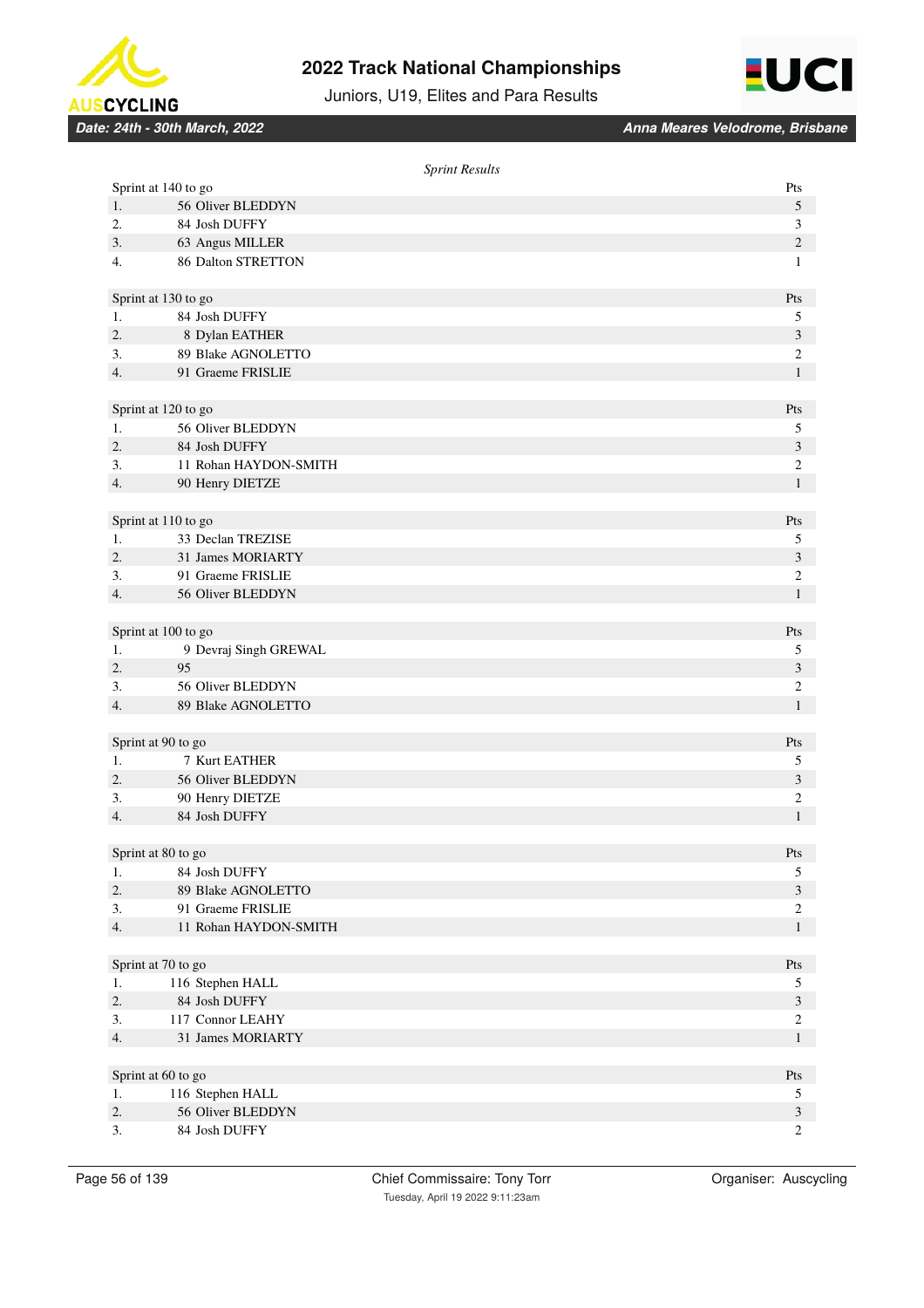



Juniors, U19, Elites and Para Results

|              |                                         | <b>Sprint Results</b> |                |
|--------------|-----------------------------------------|-----------------------|----------------|
| 4.           | 115 John CARTER                         |                       | 1              |
|              | Sprint at 50 to go                      |                       | Pts            |
| 1.           | 117 Connor LEAHY                        |                       | 5              |
| 2.           | 56 Oliver BLEDDYN                       |                       | $\mathfrak{Z}$ |
| 3.           | 11 Rohan HAYDON-SMITH                   |                       | $\sqrt{2}$     |
| 4.           | 31 James MORIARTY                       |                       | $\mathbf{1}$   |
|              |                                         |                       |                |
|              | Sprint at 40 to go                      |                       | Pts            |
| 1.           | 56 Oliver BLEDDYN                       |                       | 5              |
| 2.           | 116 Stephen HALL                        |                       | $\mathfrak{Z}$ |
| 3.           | 115 John CARTER                         |                       | $\mathbf{2}$   |
| 4.           | 89 Blake AGNOLETTO                      |                       | $\mathbf{1}$   |
|              |                                         |                       |                |
|              | Sprint at 30 to go                      |                       | Pts            |
| 1.           | 56 Oliver BLEDDYN                       |                       | 5              |
| 2.           | 7 Kurt EATHER                           |                       | 3              |
| 3.           | 11 Rohan HAYDON-SMITH                   |                       | $\sqrt{2}$     |
| 4.           | 91 Graeme FRISLIE                       |                       | $\mathbf{1}$   |
|              |                                         |                       |                |
|              | Sprint at 20 to go                      |                       | Pts            |
| 1.           | 56 Oliver BLEDDYN                       |                       | 5              |
| 2.           | 90 Henry DIETZE                         |                       | 3              |
| 3.           | 115 John CARTER                         |                       | 2              |
| 4.           | 116 Stephen HALL                        |                       | $\mathbf{1}$   |
|              |                                         |                       |                |
|              | Sprint at 10 to go                      |                       | Pts            |
| 1.           | 89 Blake AGNOLETTO                      |                       | 5              |
| 2.           | 62 Zachary MARRIAGE                     |                       | 3              |
| 3.           | 11 Rohan HAYDON-SMITH                   |                       | $\mathbf{2}$   |
| 4.           | 33 Declan TREZISE                       |                       | 1              |
|              |                                         |                       |                |
| Final sprint |                                         |                       | Pts            |
| 1.           | 11 Rohan HAYDON-SMITH                   |                       | 10             |
| 2.<br>3.     | 91 Graeme FRISLIE<br>89 Blake AGNOLETTO |                       | 6<br>4         |
| 4.           | 90 Henry DIETZE                         |                       | 2              |
| 5.           | 62 Zachary MARRIAGE                     |                       |                |
| 6.           | 85 Jack MENZIES                         |                       |                |
| 7.           | 115 John CARTER                         |                       |                |
| 8.           | 56 Oliver BLEDDYN                       |                       |                |
| 9.           | 116 Stephen HALL                        |                       |                |
| 10.          | 33 Declan TREZISE                       |                       |                |
| 11.          | 130                                     |                       |                |
| 12.          | 59 Aston FREETH                         |                       |                |
| 13.          | 7 Kurt EATHER                           |                       |                |
| 14.          | 31 James MORIARTY                       |                       |                |
| 15.          | 63 Angus MILLER                         |                       |                |
| 16.          | 35 Finn WALSH                           |                       |                |
| 17.          | 95                                      |                       |                |
| 18.          | 117 Connor LEAHY                        |                       |                |
| 19.          | 86 Dalton STRETTON                      |                       |                |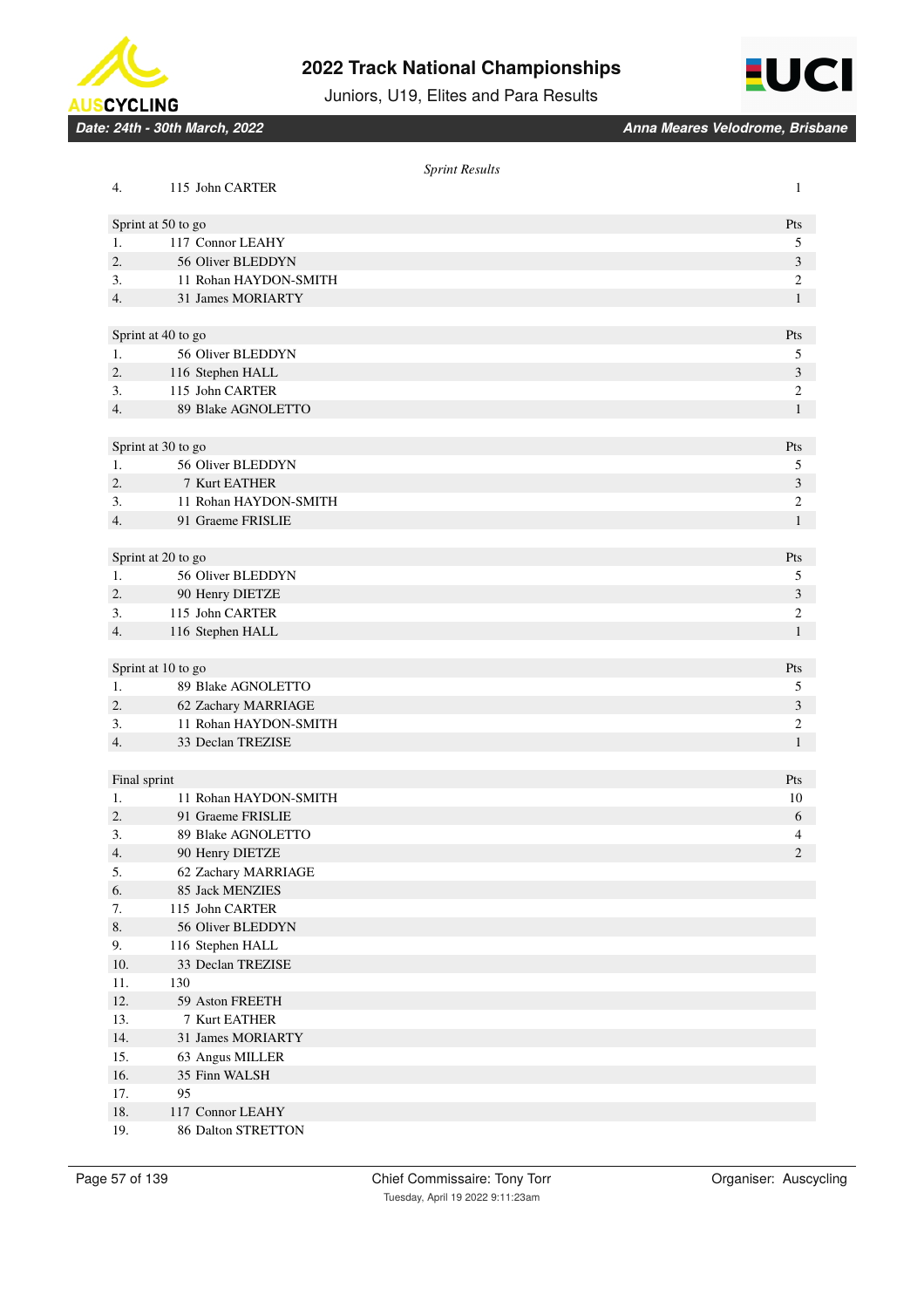

Juniors, U19, Elites and Para Results



*Date: 24th - 30th March, 2022 Anna Meares Velodrome, Brisbane*

| Sprint Results |
|----------------|
|                |

| 20. |  |  | 84 Josh DUFFY |  |
|-----|--|--|---------------|--|
|     |  |  |               |  |

21. 8 Dylan EATHER

### *Decisions of the commisaires panel*

Rider 84, Josh DUFFY (TAS). C6 RELEGATION for entering the sprinters lane when the opponent was already there

### **Elite Men Sprint Final See Ev's 116**

### **Event c117: Elite Women Scratch Race**

| 1. | 42                    | Gold                                |
|----|-----------------------|-------------------------------------|
| 2. | 99 Alyssa POLITES     | Silver                              |
| 3. | 68 Chloe MORAN        | <b>Bronze</b>                       |
|    |                       | <b>Event c118: Elite Men Sprint</b> |
| 1. | 60 Matthew GLAETZER   | Gold                                |
| 2. | 119                   | Silver                              |
| 3. | 6 Thomas CORNISH      | <b>Bronze</b>                       |
|    |                       |                                     |
|    |                       | Event c119: Elite Men Points Race   |
| 1. | 62 Zachary MARRIAGE   | Gold                                |
| 2. | 56 Oliver BLEDDYN     | Silver                              |
| 3. | 11 Rohan HAYDON-SMITH | <b>Bronze</b>                       |

### **Event c120: Elite Men Sprint**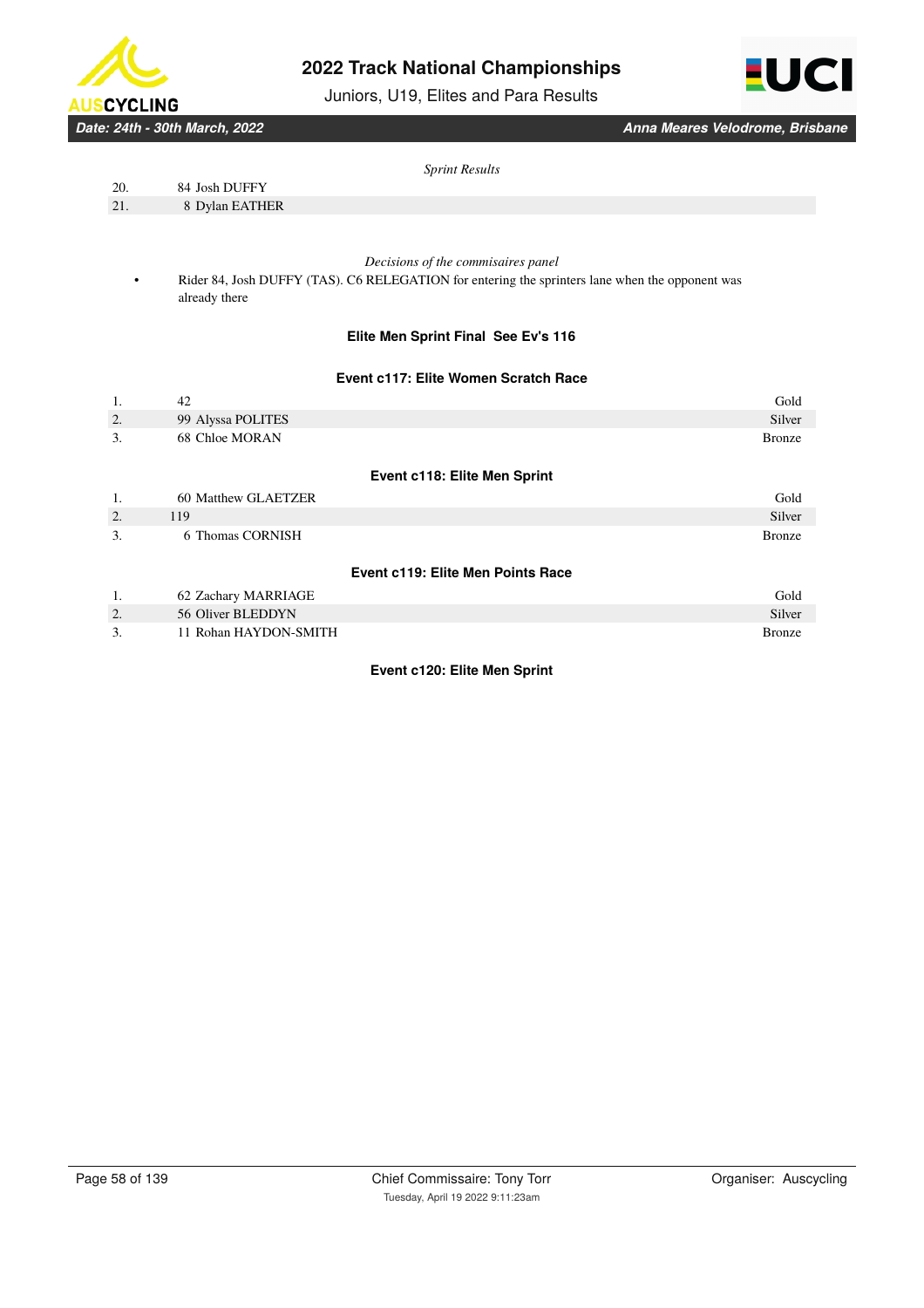

Juniors, U19, Elites and Para Results



### **Session 7- Sunday 27th March 202 Warm up 8:00am - 8:50am**

### **Event 121a: JM17 Scratch Race Heat 1**

*20 Laps 5km Top 12 to Final - Result*

| 1.  | 21 Noah MASON (NSW)        |
|-----|----------------------------|
| 2.  | 63 Wil HOLMES (SA)         |
| 3.  | 19 Kai GOLTMAN (NSW)       |
| 4.  | 78 Lachlan OLIVER (TAS)    |
| 5.  | 17 Xavier BLAND (NSW)      |
| 6.  | 98 Eddie JIROVEC (VIC)     |
| 7.  | 107 Samuel WASHINGTON (WA) |
| 8.  | 50 Alex HEWES (OLD)        |
| 9.  | 65 Binuk KULATHUNGA (SA)   |
| 10. | 96 Oscar GALLAGHER (VIC)   |
| 11. | 48 Caden RUFF (OLD)        |
| 12. | 46 James MATTHEWS (OLD)    |
| 13. | 76 Nicholas BROXAM (TAS)   |
| 14. | 80 Jonas SHELVERTON (TAS)  |
| 15. | 93 Hamish CLARKSON (VIC)   |
| 16. | 6 Angus STEADMAN (ACT)     |
| 17. | 68 Kalan TUCKER (SA)       |
| 18. | 4 Bailey MACDONALD (ACT)   |

### **Event 121b: JM17 Scratch Race Heat 2**

*20 Laps 5km Top 12 to Final - Result*

| 1.  | 77 Alex EAVES (TAS)         |
|-----|-----------------------------|
| 2.  | 5 Edward MARCKS (ACT)       |
| 3.  | 47 Luke RICHERT (OLD)       |
| 4.  | 49 Harry SCHOFF (QLD)       |
| 5.  | 79 Dylan ROGERS (TAS)       |
| 6.  | 92 Thomas BUTLER (VIC)      |
| 7.  | 108 Christopher WRIGHT (WA) |
| 8.  | 69 Niel VAN NIEKERK (SA)    |
| 9.  | 20 Cadel LOVETT (NSW)       |
| 10. | 44 Ethan LANG (OLD)         |
| 11. | 64 Jameson KEY (SA)         |
| 12. | 97 Max HOLGATE (VIC)        |
| 13. | 66 William MATHWIN (SA)     |
| 14. | 23 Jacob STEEP (NSW)        |
| 15. | 7 Hayden STEVENS (ACT)      |
| dsq | 106 Billy SUMMERVILLE (WA)  |
|     |                             |

• 106 d33

*Decisions of the commisaires panel*

### **Event 121: JM15 Time Trial Final**

*2 Laps 500m - STANDINGS*

|           | 59 Hunter WOOD (SA)      | 36.347 |         |
|-----------|--------------------------|--------|---------|
| <u>L.</u> | 83 Oliver JIROVEC (VIC)  | 36.863 | $+0.51$ |
|           | 1 Angus WITHINGTON (ACT) | 37.186 | $+0.83$ |

Chief Commissaire: Tony Torr **Chief Commissaire: Tony Torr** Organiser: Auscycling Tuesday, April 19 2022 9:11:23am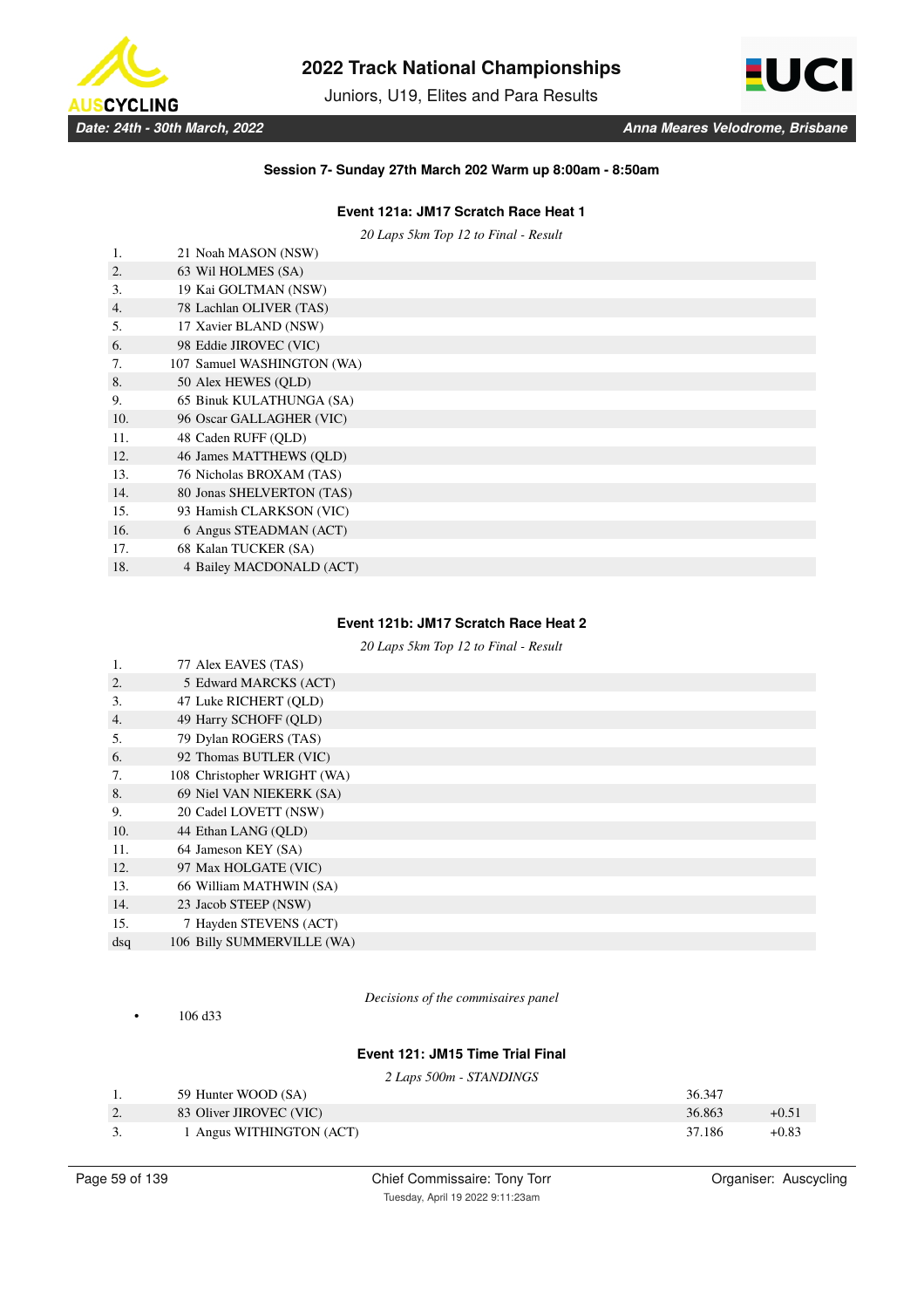

Juniors, U19, Elites and Para Results



*Date: 24th - 30th March, 2022 Anna Meares Velodrome, Brisbane*

### **Event 121: JM15 Time Trial Final (continued)**

*2 Laps 500m - STANDINGS*

| 4.  | 82 Chase HADDEN (VIC)        | 37.216 | $+0.86$ |
|-----|------------------------------|--------|---------|
| 5.  | 36 Christopher MULLINS (QLD) | 37.408 | $+1.06$ |
| 6.  | 35 Samuel HILDITCH (OLD)     | 37.489 | $+1.14$ |
| 7.  | 9 Ben COATES (NSW)           | 37.610 | $+1.26$ |
| 8.  | 104 Patryk SZCZYPKOWSKI (WA) | 38.174 | $+1.82$ |
| 9.  | 37 Lachlan WALTERS (OLD)     | 38.215 | $+1.86$ |
| 10. | 58 Benjamin KADE (SA)        | 38.296 | $+1.94$ |
| 11. | 57 William BROWN (SA)        | 38.392 | $+2.04$ |
| 12. | 74 Thomas BLAZELY (TAS)      | 38.668 | $+2.32$ |
| 13. | 85 Zac ROBINSON (VIC)        | 39.325 | $+2.97$ |
| 14. | 38 Porter WHITE (OLD)        | 39.548 | $+3.20$ |
| 15. | 86 Lachlan STEWART (VIC)     | 40.231 | $+3.88$ |
|     | 999 [No Rider]               |        |         |

# **Event 122: JW15 Time Trial Final**

*2 Laps 500m - Result*

| 1.  | 3 Emily WATCH (ACT)        | 38.869 |         |
|-----|----------------------------|--------|---------|
| 2.  | 90 Billie RUSSELL (VIC)    | 38.880 | $+0.01$ |
| 3.  | 105 Jasmine MCGOUGH (WA)   | 39.404 | $+0.53$ |
| 4.  | 14 Milan BRADSHAW (NSW)    | 40.258 | $+1.38$ |
| 5.  | 42 Isabella POTTS (OLD)    | 40.273 | $+1.40$ |
| 6.  | 88 Madeleine DOUGLAS (VIC) | 40.604 | $+1.73$ |
| 7.  | 13 Elsie APPS (NSW)        | 40.876 | $+2.00$ |
| 8.  | 2 Chloe PRAGT (ACT)        | 41.234 | $+2.36$ |
| 9.  | 89 Alanah LAKE (VIC)       | 41.558 | $+2.68$ |
| 10. | 43 Maddison SMITH (OLD)    | 41.751 | $+2.88$ |
| 11. | 75 Sybille O'ROURKE (TAS)  | 41.756 | $+2.88$ |
| 12. | 41 Megan MOORE (QLD)       | 41.837 | $+2.96$ |
| 13. | 16 Alexis PHILLIPS (NSW)   | 41.992 | $+3.12$ |
| 14. | 60 Paige SQUIRE (SA)       | 42.238 | $+3.36$ |
| 15. | 15 Emily HINES (NSW)       | 42.284 | $+3.41$ |
| 16. | 87 Pippa DENHAM (VIC)      | 42.344 | $+3.47$ |
| 17. | 39 Chloe BUCKLEY (OLD)     | 42.467 | $+3.59$ |

### **Event 123: Southcott Cup Qualifying**

*16 Laps 4000m - Result*

| 1.               | Queensland         | 4:02.453 |         |
|------------------|--------------------|----------|---------|
|                  | 33 Declan TREZISE  |          |         |
|                  | 34 Liam WALSH      |          |         |
|                  | 31 James MORIARTY  |          |         |
|                  | 32 Kane RICHARDS   |          |         |
| $\overline{2}$ . | Victoria           | 4:02.527 | $+0.07$ |
|                  | 89 Blake AGNOLETTO |          |         |
|                  | 91 Graeme FRISLIE  |          |         |
|                  | 90 Henry DIETZE    |          |         |
|                  | 93 Jackson HRIBAR  |          |         |
|                  | 97 Jordan VILLANI  |          |         |
| 3.               | Western Australia  | 4:03.915 | $+1.46$ |
|                  | 115 John CARTER    |          |         |
|                  | 116 Stephen HALL   |          |         |
|                  |                    |          |         |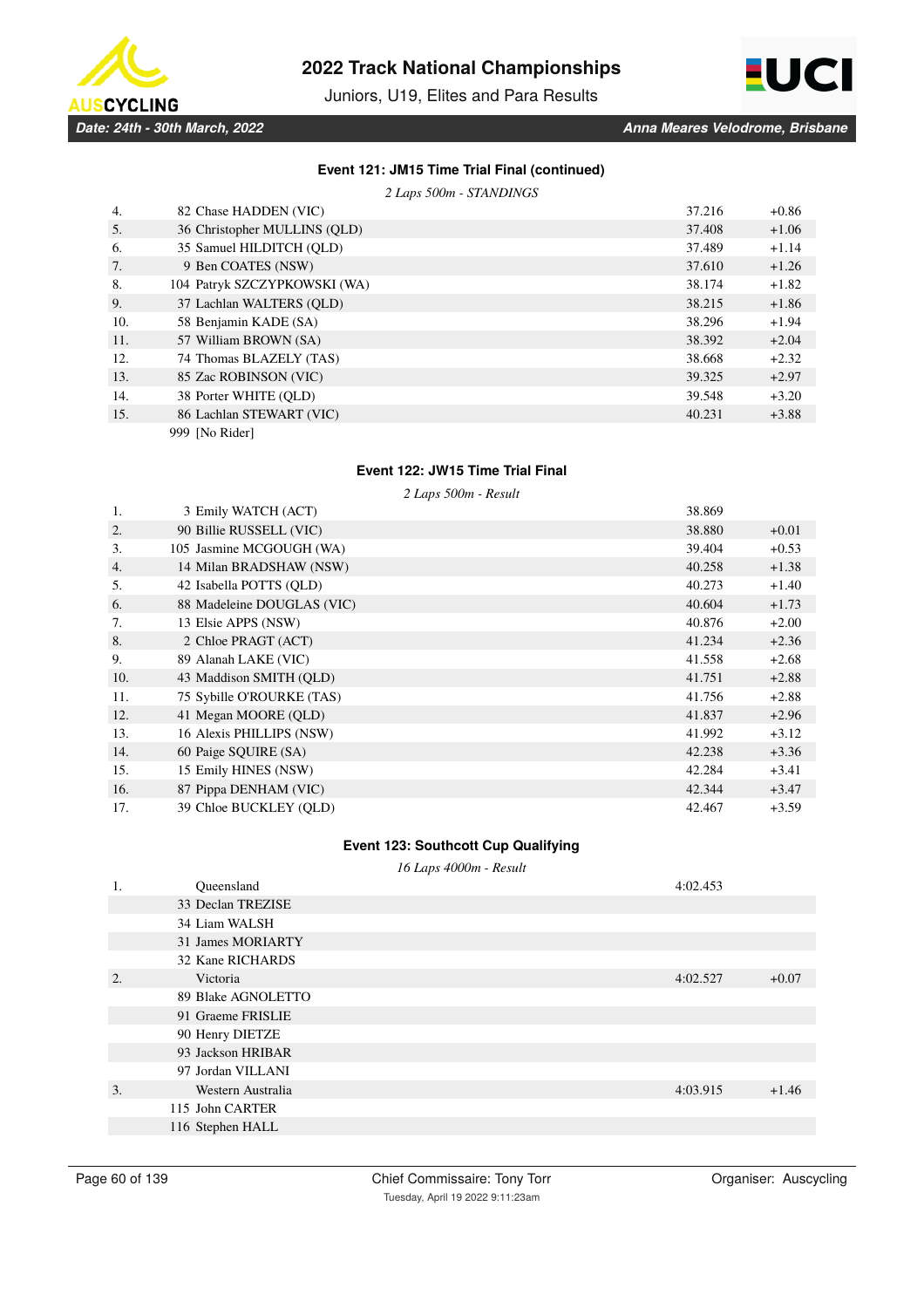

Juniors, U19, Elites and Para Results



| Event 123: Southcott Cup Qualifying (continued) |                                                   |          |               |  |  |  |
|-------------------------------------------------|---------------------------------------------------|----------|---------------|--|--|--|
|                                                 | 16 Laps 4000m - Result                            |          |               |  |  |  |
|                                                 | 117 Connor LEAHY                                  |          |               |  |  |  |
|                                                 | 118 Jack LIGHTFOOT                                |          |               |  |  |  |
| 4.                                              | South Australia                                   | 4:05.067 | $+2.61$       |  |  |  |
|                                                 | 62 Zachary MARRIAGE                               |          |               |  |  |  |
|                                                 | 56 Oliver BLEDDYN                                 |          |               |  |  |  |
|                                                 | 63 Angus MILLER                                   |          |               |  |  |  |
|                                                 | 78 Leo ZIMMERMANN (SA)                            |          |               |  |  |  |
| 5.                                              | New South Wales                                   | 4:08.625 | $+6.17$       |  |  |  |
|                                                 | 7 Kurt EATHER                                     |          |               |  |  |  |
|                                                 | 8 Dylan EATHER                                    |          |               |  |  |  |
|                                                 | 9 Devraj Singh GREWAL                             |          |               |  |  |  |
|                                                 | 11 Rohan HAYDON-SMITH                             |          |               |  |  |  |
| 6.                                              | Tasmania                                          | 4:09.882 | $+7.42$       |  |  |  |
|                                                 | 84 Josh DUFFY                                     |          |               |  |  |  |
|                                                 | 85 Jack MENZIES                                   |          |               |  |  |  |
|                                                 | 86 Dalton STRETTON                                |          |               |  |  |  |
|                                                 | 87 William EAVES (TAS)                            |          |               |  |  |  |
|                                                 |                                                   |          |               |  |  |  |
|                                                 | Event c121: JM15 Time Trial                       |          |               |  |  |  |
| 1.                                              | 59 Hunter WOOD (SA)                               |          | Gold          |  |  |  |
| 2.                                              | 83 Oliver JIROVEC (VIC)                           |          | Silver        |  |  |  |
| 3.                                              | 1 Angus WITHINGTON (ACT)                          |          | <b>Bronze</b> |  |  |  |
|                                                 |                                                   |          |               |  |  |  |
|                                                 | Event c122: JW15 Time Trial                       |          |               |  |  |  |
| 1.                                              | 3 Emily WATCH (ACT)                               |          | Gold          |  |  |  |
| 2.                                              | 90 Billie RUSSELL (VIC)                           |          | Silver        |  |  |  |
| 3.                                              | 105 Jasmine MCGOUGH (WA)                          |          | <b>Bronze</b> |  |  |  |
|                                                 |                                                   |          |               |  |  |  |
|                                                 | Event 124a: JW17 Keirin Round 1 Heat 1            |          |               |  |  |  |
|                                                 | 1st & 2nd to Round 2. Rest to Rep - Result        |          |               |  |  |  |
| 1.                                              | 30 Liliya TATARINOFF (NSW)                        | 12.83    |               |  |  |  |
| 2.                                              | 54 Amelie SANDERS (QLD)                           |          |               |  |  |  |
| 3.                                              | 27 Georgia GARDINER (NSW)                         |          |               |  |  |  |
| 4.                                              | 81 Meika DERRICO (TAS)                            |          |               |  |  |  |
| 5.                                              | 103 Charlotte SLATTERY (VIC)                      |          |               |  |  |  |
| 6.                                              | 71 Riegan STANTON (SA)                            |          |               |  |  |  |
|                                                 |                                                   |          |               |  |  |  |
|                                                 | Event 124b: JW17 Keirin Round 1 Heat 2            |          |               |  |  |  |
|                                                 |                                                   |          |               |  |  |  |
|                                                 | 1st & 2nd to Round 2. Rest to Rep - Result        |          |               |  |  |  |
| 1.<br>2.                                        | 26 Nicole DUNCAN (NSW)<br>28 Ebony ROBINSON (NSW) | 13.25    |               |  |  |  |
|                                                 |                                                   |          |               |  |  |  |
| 3.                                              | 100 Haylee JACK (VIC)                             |          |               |  |  |  |
| 4.                                              | 72 Leani VAN DER BERG (SA)                        |          |               |  |  |  |

5. 31 Poppy GOAT (NT)

dns 52 Alexandra LARSSON (QLD)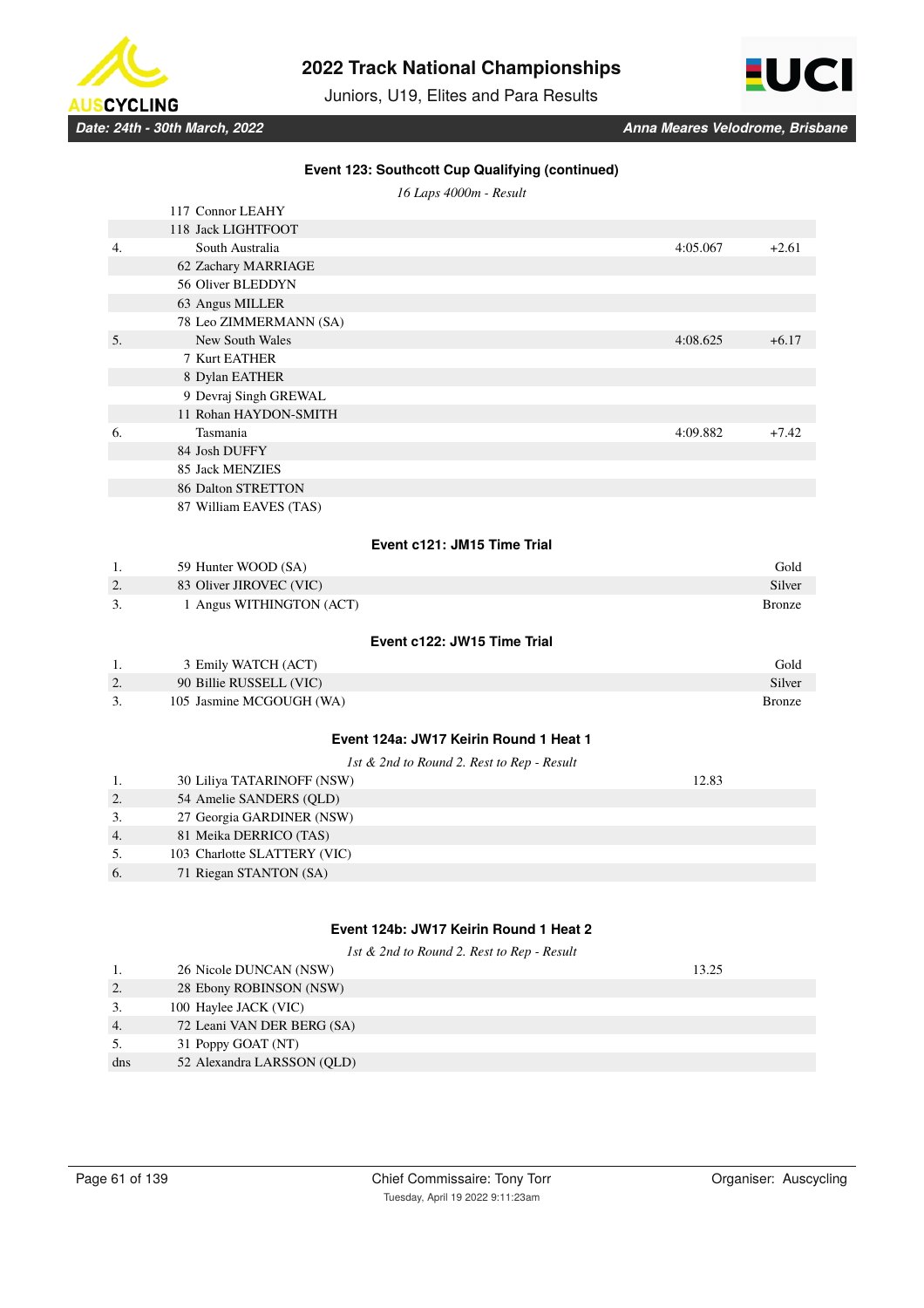

Juniors, U19, Elites and Para Results



| Event 124c: JW17 Keirin Round 1 Heat 3 |  |                      |  |  |  |  |  |
|----------------------------------------|--|----------------------|--|--|--|--|--|
| $\cdots$                               |  | $\sim$ $\sim$ $\sim$ |  |  |  |  |  |

|    |                          | 1st $\&$ 2nd to Round 2. Rest to Rep - Result |  |
|----|--------------------------|-----------------------------------------------|--|
| 1. | 24 Maya DILLON (NSW)     | 13.32                                         |  |
| 2. | 109 Scarlett SIBBEL (WA) |                                               |  |
| 3. | 53 Ella LIANG (OLD)      |                                               |  |
| 4. | 55 Victoria SMITH (QLD)  |                                               |  |
| 5. | 61 Anna GRAY (SA)        |                                               |  |
| 6. | 70 Ava SCHMIDTKE (SA)    |                                               |  |
|    |                          |                                               |  |

# **Event 125a: JM17 Keirin Round 1 Heat 1**

| 1st $\&$ 2nd to Round 2. Rest to Rep - Result |                          |       |  |  |  |
|-----------------------------------------------|--------------------------|-------|--|--|--|
| 1.                                            | 50 Alex HEWES (OLD)      | 11.78 |  |  |  |
| 2.                                            | 96 Oscar GALLAGHER (VIC) |       |  |  |  |
| 3.                                            | 21 w Noah MASON (NSW)    |       |  |  |  |
| 4.                                            | 46 James MATTHEWS (OLD)  |       |  |  |  |
|                                               | 65 Binuk KULATHUNGA (SA) |       |  |  |  |
|                                               |                          |       |  |  |  |
|                                               |                          |       |  |  |  |

### **Event 125b: JM17 Keirin Round 1 Heat 2**

|    | 1st & 2nd to Round 2. Rest to Rep - Result |       |  |  |  |  |
|----|--------------------------------------------|-------|--|--|--|--|
|    | 5 Edward MARCKS (ACT)                      | 11.69 |  |  |  |  |
| 2. | 80 Jonas SHELVERTON (TAS)                  |       |  |  |  |  |
| 3. | 49 Harry SCHOFF (QLD)                      |       |  |  |  |  |
| 4. | 68 Kalan TUCKER (SA)                       |       |  |  |  |  |
| 5. | 108 Christopher WRIGHT (WA)                |       |  |  |  |  |
| 6. | 23 Jacob STEEP (NSW)                       |       |  |  |  |  |
|    |                                            |       |  |  |  |  |

# **Event 125c: JM17 Keirin Round 1 Heat 3**

| 1st $\&$ 2nd to Round 2. Rest to Rep - Result |                            |       |  |  |  |
|-----------------------------------------------|----------------------------|-------|--|--|--|
| 1.                                            | 47 Luke RICHERT (QLD)      | 11.95 |  |  |  |
| 2.                                            | 67 Tayte RYAN (SA)         |       |  |  |  |
| 3.                                            | 106 Billy SUMMERVILLE (WA) |       |  |  |  |
| 4.                                            | 62 Kai ARBERY (SA)         |       |  |  |  |
| 5.                                            | 6 Angus STEADMAN (ACT)     |       |  |  |  |
| 6.                                            | 20 Cadel LOVETT (NSW)      |       |  |  |  |
|                                               |                            |       |  |  |  |

# **Event 125d: JM17 Keirin Round 1 Heat 4**

*1st & 2nd to Round 2. Rest to Rep - Result*

|    | 17 Xavier BLAND (NSW)    | 11.85 |
|----|--------------------------|-------|
| 2. | 48 Caden RUFF (QLD)      |       |
| 3. | 79 Dylan ROGERS (TAS)    |       |
| 4. | 93 Hamish CLARKSON (VIC) |       |
| 5. | 7 Hayden STEVENS (ACT)   |       |
| 6. | 64 Jameson KEY (SA)      |       |
|    |                          |       |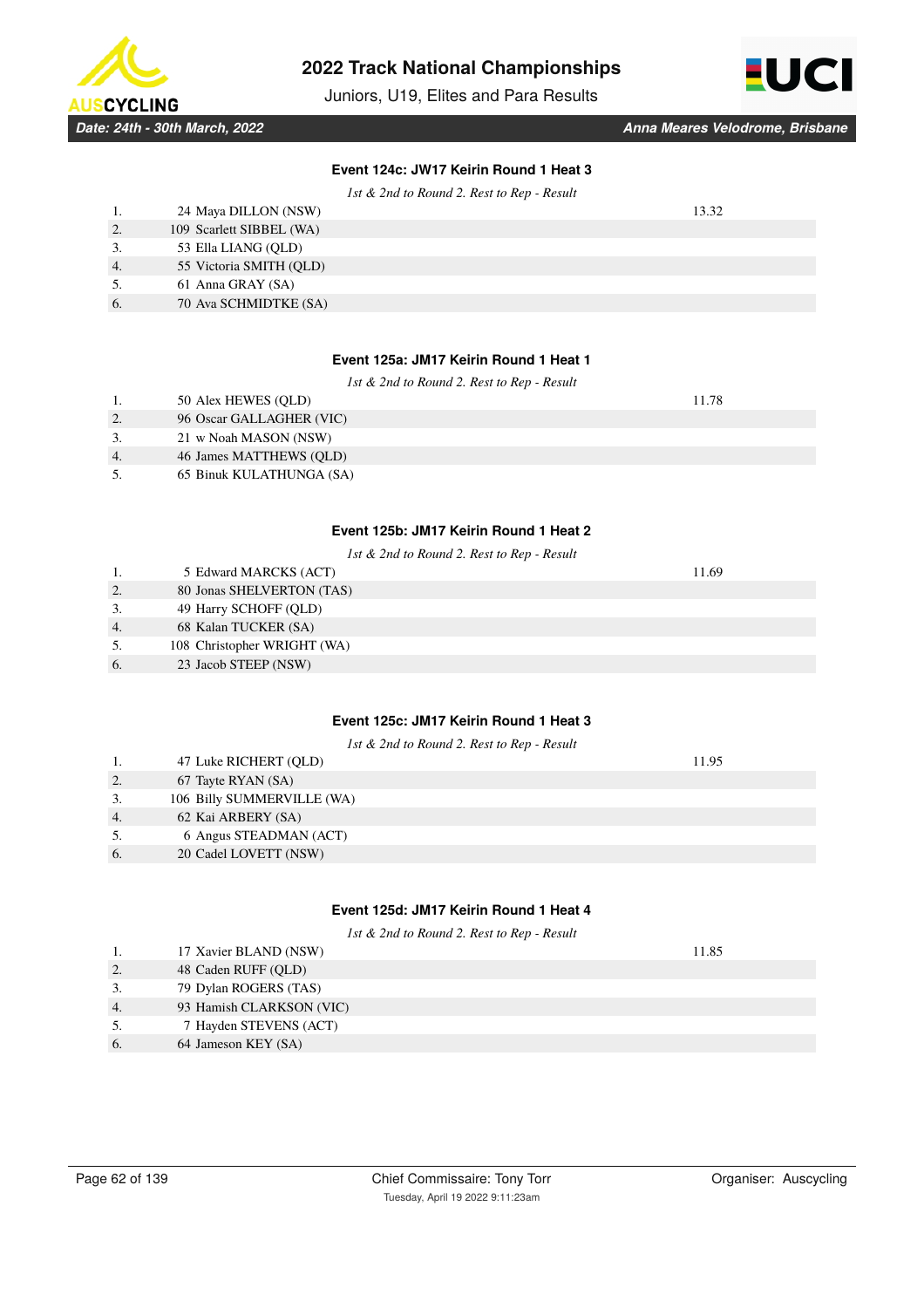

Juniors, U19, Elites and Para Results



# **Event 125e: JM17 Keirin Round 1 Heat 5**

*1st & 2nd to Round 2. Rest to Rep - Result*

|    | 94 Jack EDWARDS (VIC)      | 11.53 |
|----|----------------------------|-------|
| 2. | 98 Eddie JIROVEC (VIC)     |       |
| 3. | 107 Samuel WASHINGTON (WA) |       |
| 4. | 76 Nicholas BROXAM (TAS)   |       |
| 5. | 45 Mitchell LOUIE (OLD)    |       |
| 6. | 4 Bailey MACDONALD (ACT)   |       |

### **Event 126: Elite Women Sprint Qualifying**

| 1.  | 39 Kristina CLONAN     | $(5.272)$ 10.646 |         |
|-----|------------------------|------------------|---------|
| 2.  | 66 Breanna HARGRAVE    | $(5.352)$ 10.779 | $+0.13$ |
| 3.  | 16 Kalinda ROBINSON    | $(5.516)$ 11.304 | $+0.65$ |
| 4.  | 98 Alessia MCCAIG      | $(5.537)$ 11.311 | $+0.66$ |
| 5.  | 2                      | $(5.556)$ 11.326 | $+0.68$ |
| 6.  | 70 Ella SIBLEY         | $(5.601)$ 11.332 | $+0.68$ |
| 7.  | 44 Jacqui MENGLER-MOHR | $(5.657)$ 11.375 | $+0.72$ |
| 8.  | 15 Selina HO           | $(5.587)$ 11.414 | $+0.76$ |
| 9.  | 14 Eliza BENNETT       | $(5.650)$ 11.454 | $+0.80$ |
| 10. | 124 Sophie WATTS       | $(0.000)$ 11.463 | $+0.81$ |
| 11. | 43 w Molly MCGILL      | $(5.708)$ 11.614 | $+0.96$ |
| 12. | 123 Indiana LYSAGHT    | $(5.777)$ 11.683 | $+1.03$ |
| 13. | 38 Deneaka BLINCO      | $(5.785)$ 11.704 | $+1.05$ |

### *Decisions of the commisaires panel*

• Rider 66, Breanna Hargrave (SA). B37, For missing/modified/not visible body number or transponder. Fine \$50CHF

### **Event 127a: JW17 Keirin Repecharge**

|    |                              | First 3 to Round 2 - Result |  |
|----|------------------------------|-----------------------------|--|
| 1. | 72 Leani VAN DER BERG (SA)   | 13.55                       |  |
| 2. | 27 Georgia GARDINER (NSW)    |                             |  |
| 3. | 53 Ella LIANG (OLD)          |                             |  |
| 4. | 103 Charlotte SLATTERY (VIC) |                             |  |
| 5. | 70 Ava SCHMIDTKE (SA)        |                             |  |
| 6. | 31 Poppy GOAT (NT)           |                             |  |
|    |                              |                             |  |
|    |                              |                             |  |

### **Event 127b: JW17 Keirin Repecharge**

*First 3 to Round 2 - Result*

|                  | 100 Haylee JACK (VIC)   | 13.88 |
|------------------|-------------------------|-------|
| 2.               | 71 Riegan STANTON (SA)  |       |
| 3.               | 55 Victoria SMITH (OLD) |       |
| $\overline{4}$ . | 61 Anna GRAY (SA)       |       |
| 5.               | 81 Meika DERRICO (TAS)  |       |

### **Event 128a: JM17 Keirin Repecharge Heat 1**

*1st to Round 2 - Result*

| -1.              | 21 w Noah MASON (NSW) | 11.44 |
|------------------|-----------------------|-------|
| $\overline{2}$ . | 68 Kalan TUCKER (SA)  |       |
|                  |                       |       |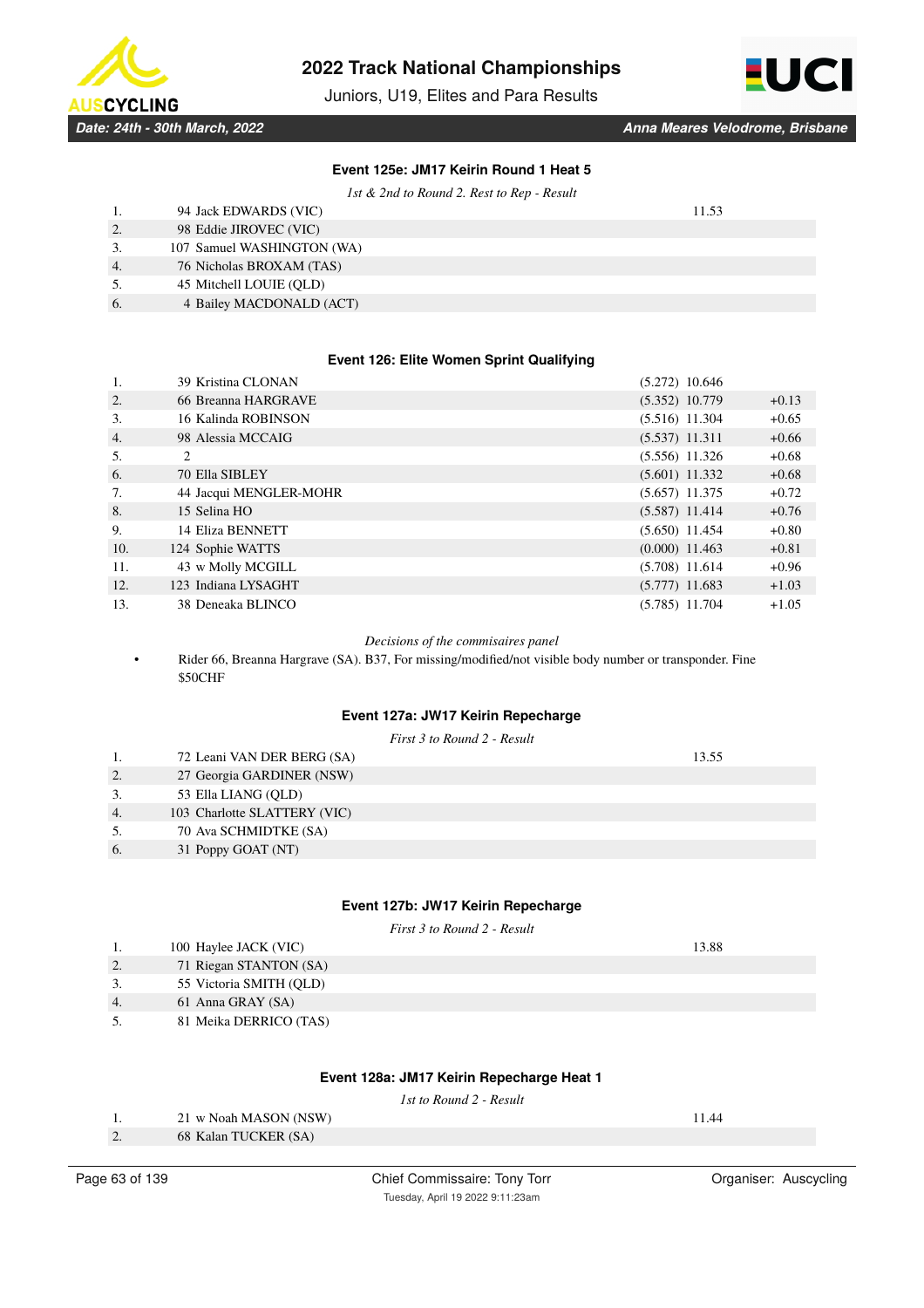

Juniors, U19, Elites and Para Results



### **Event 128a: JM17 Keirin Repecharge Heat 1 (continued)**

*1st to Round 2 - Result*

| 3. | 64 Jameson KEY (SA)    |
|----|------------------------|
| 4. | 6 Angus STEADMAN (ACT) |

- 5. 76 Nicholas BROXAM (TAS)
- 

*Decisions of the commisaires panel*

• Rider 21, Noah MASON (NSW). A27 WARNING for assault, intimidation, insults, threats, improper conduct between riders

#### **Event 128b: JM17 Keirin Repecharge Heat 2**

|                  |                             | 1st to Round 2 - Result |       |
|------------------|-----------------------------|-------------------------|-------|
|                  | 20 Cadel LOVETT (NSW)       |                         | 12.51 |
| 2.               | 79 Dylan ROGERS (TAS)       |                         |       |
| 3.               | 46 James MATTHEWS (OLD)     |                         |       |
| $\overline{4}$ . | 108 Christopher WRIGHT (WA) |                         |       |
| 5.               | 45 Mitchell LOUIE (OLD)     |                         |       |

#### **Event 128c: JM17 Keirin Repecharge Heat 3**

|    |                            | 1st to Round 2 - Result |       |
|----|----------------------------|-------------------------|-------|
|    | 23 Jacob STEEP (NSW)       |                         | 12.27 |
| 2. | 62 Kai ARBERY (SA)         |                         |       |
| 3. | 7 Hayden STEVENS (ACT)     |                         |       |
| 4. | 107 Samuel WASHINGTON (WA) |                         |       |
| 5. | 65 Binuk KULATHUNGA (SA)   |                         |       |

### **Event 128d: JM17 Keirin Repecharge Heat 4**

|               |                            | 1st to Round 2 - Result |  |
|---------------|----------------------------|-------------------------|--|
|               | 93 Hamish CLARKSON (VIC)   | 11.83                   |  |
| ۷.            | 4 Bailey MACDONALD (ACT)   |                         |  |
| $\rightarrow$ | 49 Harry SCHOFF (OLD)      |                         |  |
| 4.            | 106 Billy SUMMERVILLE (WA) |                         |  |

### **Event 129: Elite Women Sprint Round 1**

| $1v16$ : | 39 | Kristina CLONAN (QLD)     | def       |                      |       |
|----------|----|---------------------------|-----------|----------------------|-------|
| $2v15$ : | 66 | Breanna HARGRAVE (SA)     | def       |                      |       |
| $3v14$ : | 16 | Kalinda ROBINSON (NSW)    | def       |                      |       |
| $4v13$ : | 98 | Alessia MCCAIG (VIC)      | 38<br>def | Deneaka BLINCO (OLD) | 12.47 |
| $5v12$ : | 2  | Felice BEITZEL (ACT)      | def 123   | Indiana LYSAGHT (WA) | 12.07 |
| $6v11$ : | 70 | Ella SIBLEY (SA)          | 43        | Molly MCGILL (OLD)   | 11.93 |
| $7v10$ : | 44 | Jacqui MENGLER-MOHR (OLD) | def 124   | Sophie WATTS (WA)    | 11.97 |
| 8v9:     | 15 | Selina HO (NSW)           | -14       | Eliza BENNETT (NSW)  | 12.00 |
|          |    |                           |           |                      |       |

#### **Event 130a: JW17 Keirin Round 2 Heat 1**

 *- Result*

|          | <b>30 Liliya TATARINOFF (NSW)</b> |  |
|----------|-----------------------------------|--|
| <u>.</u> | 28 Ebony ROBINSON (NSW)           |  |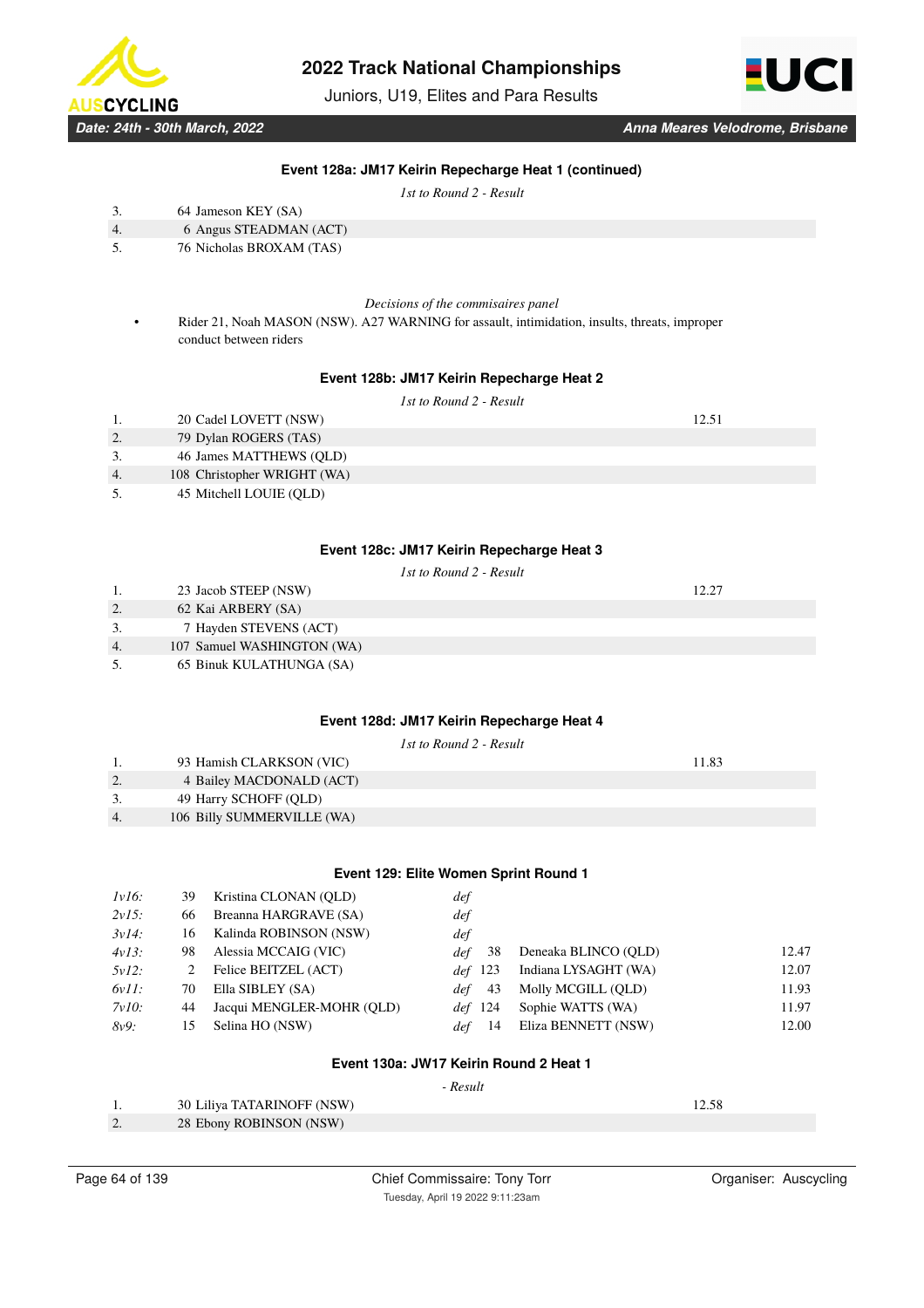

Juniors, U19, Elites and Para Results



### **Event 130a: JW17 Keirin Round 2 Heat 1 (continued)**

 $\mathbf{r}$   $\ldots$   $\mathbf{r}$ 

|    | - Kesuu                    |
|----|----------------------------|
|    | 53 Ella LIANG (QLD)        |
| 4. | 109 Scarlett SIBBEL (WA)   |
| 5. | 71 Riegan STANTON (SA)     |
| 6. | 72 Leani VAN DER BERG (SA) |
|    |                            |

### **Event 130b: JW17 Keirin Round 2 Heat 2**

|    | - Result                  |       |
|----|---------------------------|-------|
|    | 26 Nicole DUNCAN (NSW)    | 12.49 |
| 2. | 100 Haylee JACK (VIC)     |       |
| 3. | 27 Georgia GARDINER (NSW) |       |
| 4. | 24 Maya DILLON (NSW)      |       |
| 5. | 54 Amelie SANDERS (QLD)   |       |
| 6. | 55 Victoria SMITH (QLD)   |       |

### **Event 131a: JM17 Keirin Round 2 Heat 1**

|    | - Result                  |       |  |  |
|----|---------------------------|-------|--|--|
| 1. | 21 w Noah MASON (NSW)     | 11.40 |  |  |
| 2. | 47 Luke RICHERT (QLD)     |       |  |  |
| 3. | 94 Jack EDWARDS (VIC)     |       |  |  |
| 4. | 80 Jonas SHELVERTON (TAS) |       |  |  |
| 5. | 48 Caden RUFF (OLD)       |       |  |  |
| 6. | 50 Alex HEWES (QLD)       |       |  |  |
| 7. | 23 Jacob STEEP (NSW)      |       |  |  |

### **Event 131b: JM17 Keirin Round 2 Heat 2**

# *- Result*

| 1.       | 67 Tayte RYAN (SA)         |
|----------|----------------------------|
| $\Omega$ | $\Omega$ EAS IIDOVEC (VIC) |

- 2. 98 Eddie JIROVEC (VIC)
- 3. 5 Edward MARCKS (ACT)
- 4. 17 Xavier BLAND (NSW) 5. 96 Oscar GALLAGHER (VIC)
- 6. 20 Cadel LOVETT (NSW)
- 7. 93 Hamish CLARKSON (VIC)

### **Event 134a: JW17 Keirin 7-12 Final**

 *- Result*

1. 54 Amelie SANDERS (QLD) 12.84 2. 72 Leani VAN DER BERG (SA) 3. 71 Riegan STANTON (SA) 4. 55 Victoria SMITH (QLD) 5. 109 Scarlett SIBBEL (WA) dns 24 Maya DILLON (NSW)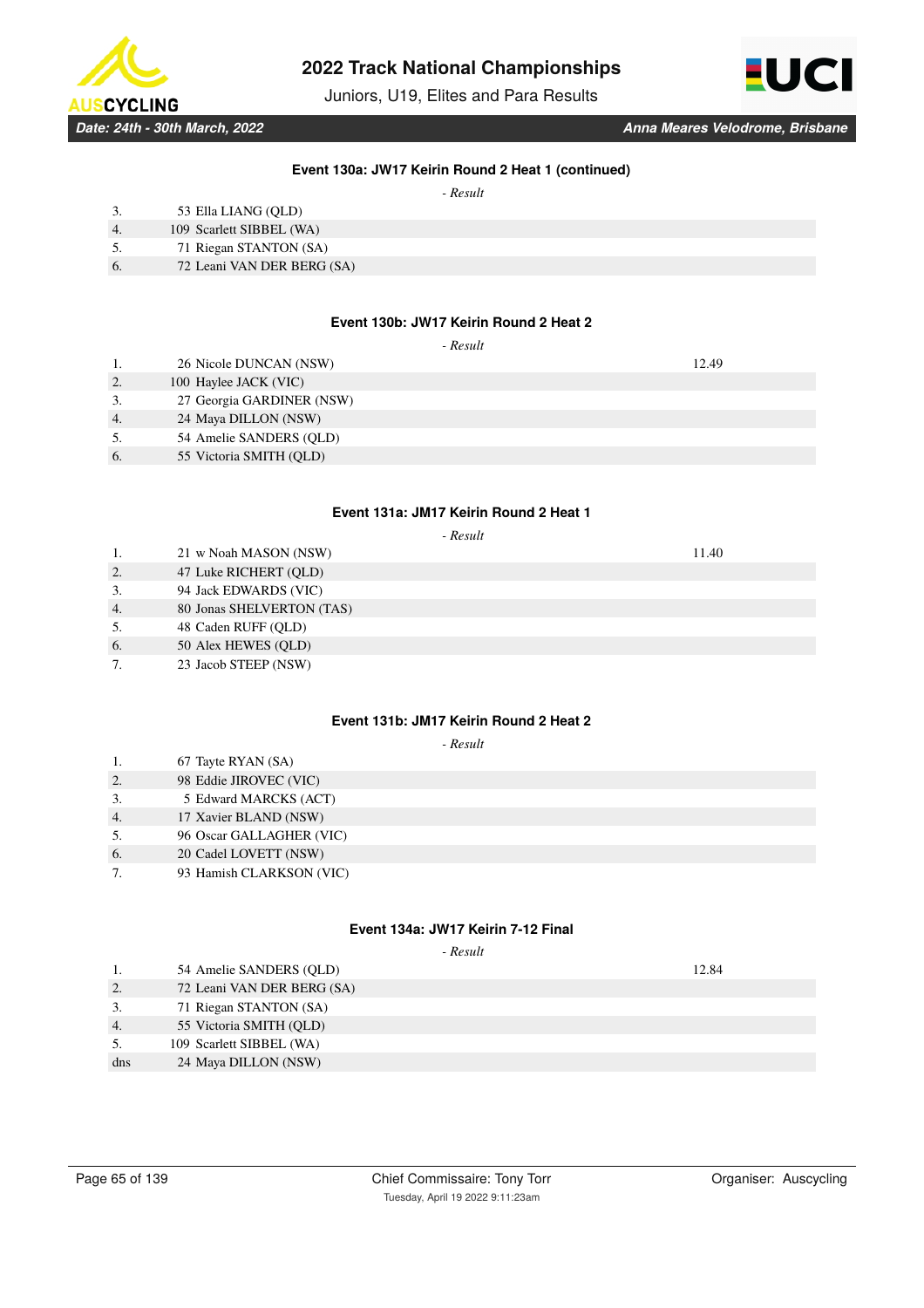Juniors, U19, Elites and Para Results

*Decisions of the commisaires panel*

• Rider 109, Scarlett SIBBEL (WA). C6 RELEGATION for entering the sprinters lane when the opponent was already there

### **Event 134b: JW17 Keirin 1-6 Final**

 *- Result*

|    | 30 Liliya TATARINOFF (NSW) | 12.27 |
|----|----------------------------|-------|
| 2. | 26 Nicole DUNCAN (NSW)     |       |
|    | 28 Ebony ROBINSON (NSW)    |       |
| 4. | 27 Georgia GARDINER (NSW)  |       |
| 5. | 100 Haylee JACK (VIC)      |       |
|    |                            |       |

6. 53 Ella LIANG (QLD)

# **Event 135a: JM17 Keirin 7-12 Final**

 *- Result*

1. 17 Xavier BLAND (NSW) 11.54

3. 50 Alex HEWES (QLD) 4. 80 Jonas SHELVERTON (TAS)

2. 96 Oscar GALLAGHER (VIC)

- 5. 48 Caden RUFF (QLD)
- 6. 20 Cadel LOVETT (NSW)

### **Event 135b: JM17 Keirin 1-6 Final**

### *- Result*

|                  | 21 w Noah MASON (NSW)  | 11.08 |
|------------------|------------------------|-------|
| 2.               | 98 Eddie JIROVEC (VIC) |       |
| 3.               | 94 Jack EDWARDS (VIC)  |       |
| $\overline{4}$ . | 47 Luke RICHERT (OLD)  |       |
| 5.               | 5 Edward MARCKS (ACT)  |       |
| 6.               | 67 Tayte RYAN (SA)     |       |

### **Event 136: Elite Women Omnium Scratch Race**

*40 Laps Scratch Race - Result*

| .   | $\sigma$ can be more in $\sigma$ |
|-----|----------------------------------|
| 2.  | 65 Sophie EDWARDS (SA)           |
| 3.  | 99 Alyssa POLITES (VIC)          |
| 4.  | 42 Alex MARTIN-WALLACE (QLD)     |
| 5.  | 122 Dharlia HAINES (WA)          |
| 6.  | 64 Alli ANDERSON (SA)            |
| 7.  | 18 Emily WATTS (NSW)             |
| 8.  | 121 Isla CARR (WA)               |
| 9.  | 67 Nicola MACDONALD (SA)         |
| 10. | 41 Hayley JONES (QLD)            |
| .   |                                  |

11. 37 Claire BATTLE (QLD)

1 68 Chloe MORAN (SA)

### *Decisions of the commisaires panel*

• Rider 18, Emily Watts (NSW). B38, for incorrect body number. Fine \$50CHF.



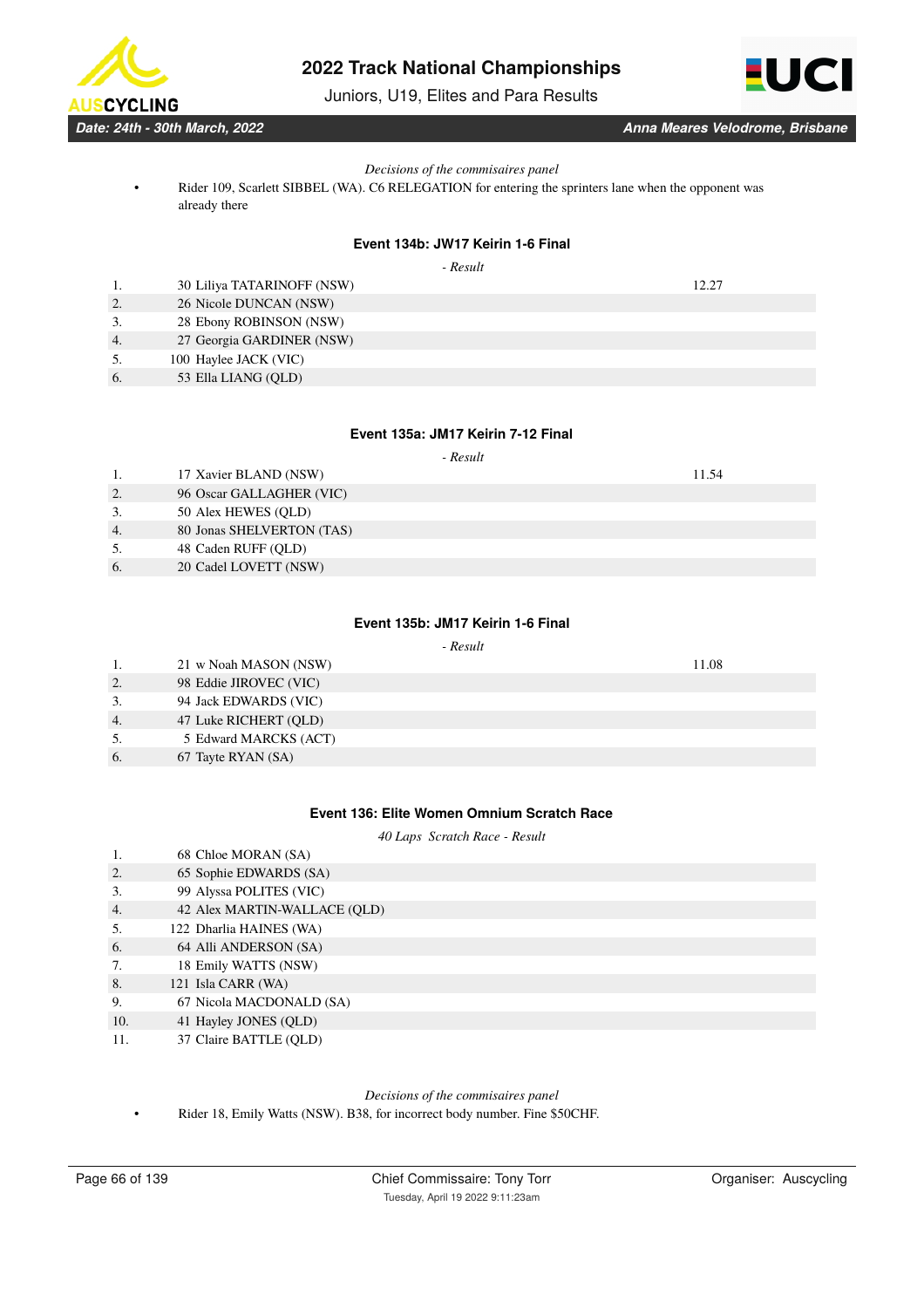

Juniors, U19, Elites and Para Results



### **Event 137: JW17 Scratch Race Final**

*30 Laps 7.5km - Result*

| 1.               | 26 Nicole DUNCAN (NSW)     |
|------------------|----------------------------|
| 2.               | 30 Liliya TATARINOFF (NSW) |
| 3.               | 28 Ebony ROBINSON (NSW)    |
| $\overline{4}$ . | 54 Amelie SANDERS (OLD)    |
| 5.               | 101 Lilyth JONES (VIC)     |
| 6.               | 25 Anna DUBIER (NSW)       |
| 7.               | 81 Meika DERRICO (TAS)     |
| 8.               | 27 Georgia GARDINER (NSW)  |
| 9.               | 72 Leani VAN DER BERG (SA) |
| 10.              | 109 Scarlett SIBBEL (WA)   |
| 11.              | 8 w Lauren BATES (ACT)     |
| 12.              | 29 Isabelle RUSSELL (NSW)  |
| 13.              | 102 Amy MASTERS (VIC)      |
| 14.              | 70 Ava SCHMIDTKE (SA)      |
| 15.              | 100 Haylee JACK (VIC)      |
| 16.              | 53 Ella LIANG (QLD)        |
| dns              | 99 Lucy HALL (VIC)         |
| dnf              | 31 Poppy GOAT (NT)         |
|                  |                            |

### *Decisions of the commisaires panel*

• Rider 8, Lauren BATES (ACT). A5 WARNING for dangerous riding during the race

### **Event 138: JM17 Scratch Race Final**

*30 Laps 7.5km - Result*

| 1.  | 98 Eddie JIROVEC (VIC)      |
|-----|-----------------------------|
| 2.  | 21 Noah MASON (NSW)         |
| 3.  | 63 Wil HOLMES (SA)          |
| 4.  | 50 Alex HEWES (QLD)         |
| 5.  | 69 Niel VAN NIEKERK (SA)    |
| 6.  | 107 Samuel WASHINGTON (WA)  |
| 7.  | 65 Binuk KULATHUNGA (SA)    |
| 8.  | 96 Oscar GALLAGHER (VIC)    |
| 9.  | 5 Edward MARCKS (ACT)       |
| 10. | 20 Cadel LOVETT (NSW)       |
| 11. | 78 Lachlan OLIVER (TAS)     |
| 12. | 46 James MATTHEWS (QLD)     |
| 13. | 19 Kai GOLTMAN (NSW)        |
| 14. | 48 Caden RUFF (QLD)         |
| 15. | 79 Dylan ROGERS (TAS)       |
| 16. | 77 Alex EAVES (TAS)         |
| 17. | 108 Christopher WRIGHT (WA) |
| 18. | 49 Harry SCHOFF (QLD)       |
| 19. | 92 Thomas BUTLER (VIC)      |
| 20. | 44 Ethan LANG (QLD)         |
| 21. | 17 Xavier BLAND (NSW)       |
| 22. | 64 Jameson KEY (SA)         |
| 23. | 47 Luke RICHERT (QLD)       |
| dns | 97 Max HOLGATE (VIC)        |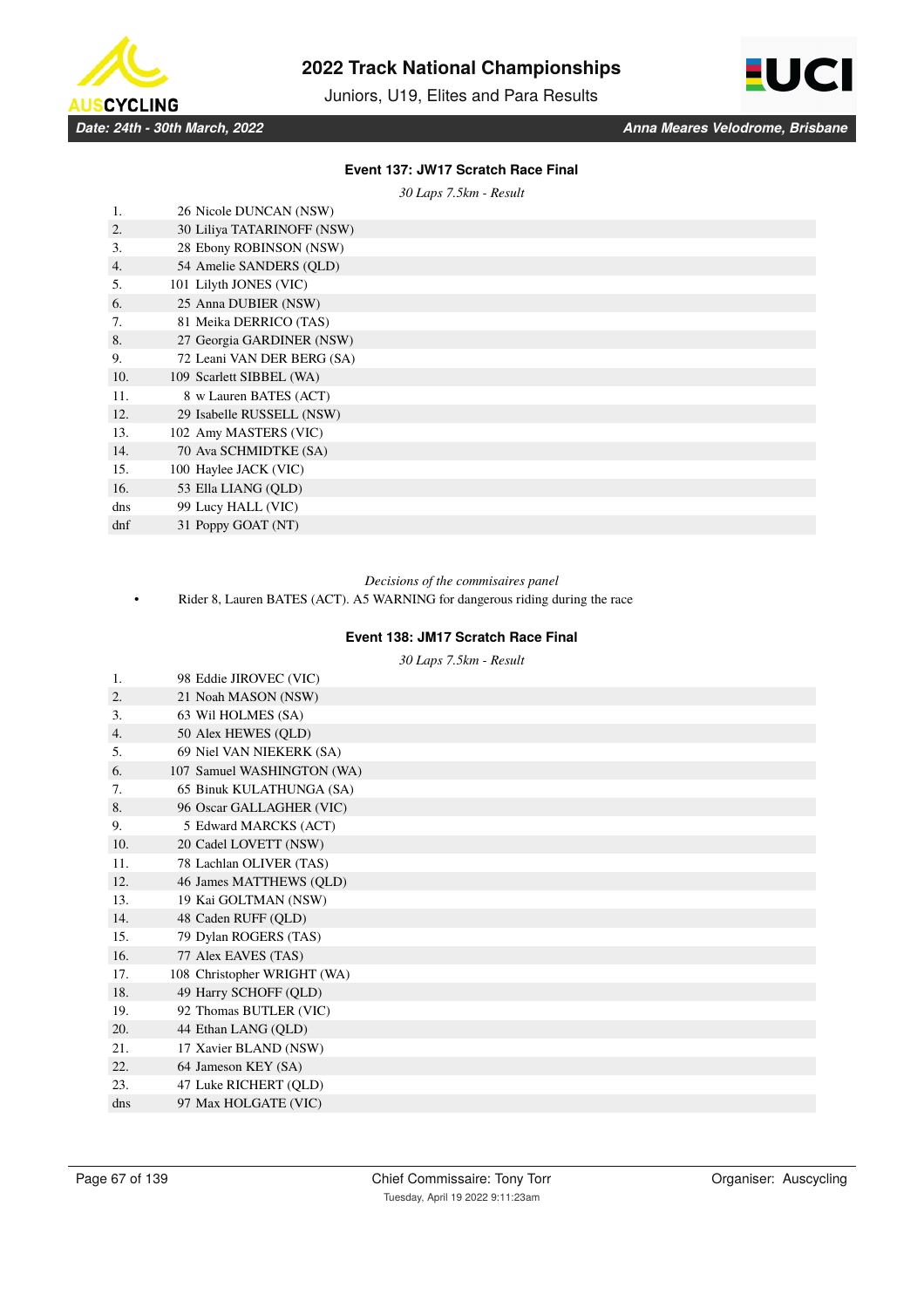

Juniors, U19, Elites and Para Results



### *Decisions of the commisaires panel*

• Rider 47, Luke RICHERT (QLD). C6 RELEGATION for entering the sprinters lane when the opponent was already there

### **Event 139a: Elite Men Keirin Round 1 Heat 1**

*First 2 to Round 2 - Result*

|    | 119 Matthew RICHARDSON (WA) | 10.53 |
|----|-----------------------------|-------|
| 2. | 57 James BRISTER (SA)       |       |
| 3. | 13 John TROVAS (NSW)        |       |
| 4. | 96 Ned POLLARD (VIC)        |       |
| 5. | 127 Conor ROWLEY (IRL)      |       |

6. 12 Daniel SAMUEL (NSW)

### *Decisions of the commisaires panel*

• Rider 119, Matthew RICHARDSON (WA). B37, For missing/modified/not visible body number or transponder. Fine \$100CHF

### **Event 139b: Elite Men Keirin Round 1 Heat 2**

|  |  |  | First 2 to Round 2 - Result |  |  |  |
|--|--|--|-----------------------------|--|--|--|
|--|--|--|-----------------------------|--|--|--|

- 1. 60 Matthew GLAETZER (SA) 10.26
- 2. 92 Sam GALLAGHER (VIC)
- 3. 58 Carlos CARISIMO (SA)
- 4. 11 Rohan HAYDON-SMITH (NSW)
- 5. 128 Ponsak THAMSUWAN (THA)

### **Event 139c: Elite Men Keirin Round 1 Heat 3**

*First 2 to Round 2 - Result*

|    | 6 Thomas CORNISH (NSW)   | 10.51 |
|----|--------------------------|-------|
| 2. | 29 Byron DAVIES (QLD)    |       |
| 3. | 30 Brycen FLETCHER (QLD) |       |
| 4. | 5 Daniel BARBER (NSW)    |       |
| 5. | 94 Jade MADDERN (VIC)    |       |
| 6. | 61 Leigh HOFFMAN (SA)    |       |
|    |                          |       |

### **Event c137: JW17 Scratch Race**

|    | 26 Nicole DUNCAN (NSW)        | Gold          |
|----|-------------------------------|---------------|
| 2. | 30 Liliya TATARINOFF (NSW)    | Silver        |
| 3. | 28 Ebony ROBINSON (NSW)       | <b>Bronze</b> |
|    |                               |               |
|    | Event c138: JM17 Scratch Race |               |
|    | 98 Eddie JIROVEC (VIC)        | Gold          |

|           | 98 Eddie JIROVEC (VIC) | Gold          |
|-----------|------------------------|---------------|
| <u>L.</u> | 21 Noah MASON (NSW)    | Silver        |
|           | 63 Wil HOLMES (SA)     | <b>Bronze</b> |

### **Event 140a: Elite Women Sprint Quarter Final**

*Winner to S/F*

|    |                       | Race 1 | Race 2 | Decider |
|----|-----------------------|--------|--------|---------|
| 39 | Kristina CLONAN (OLD) | 12.97  |        | 1.29    |
| 15 | Selina HO (NSW)       |        | Win    |         |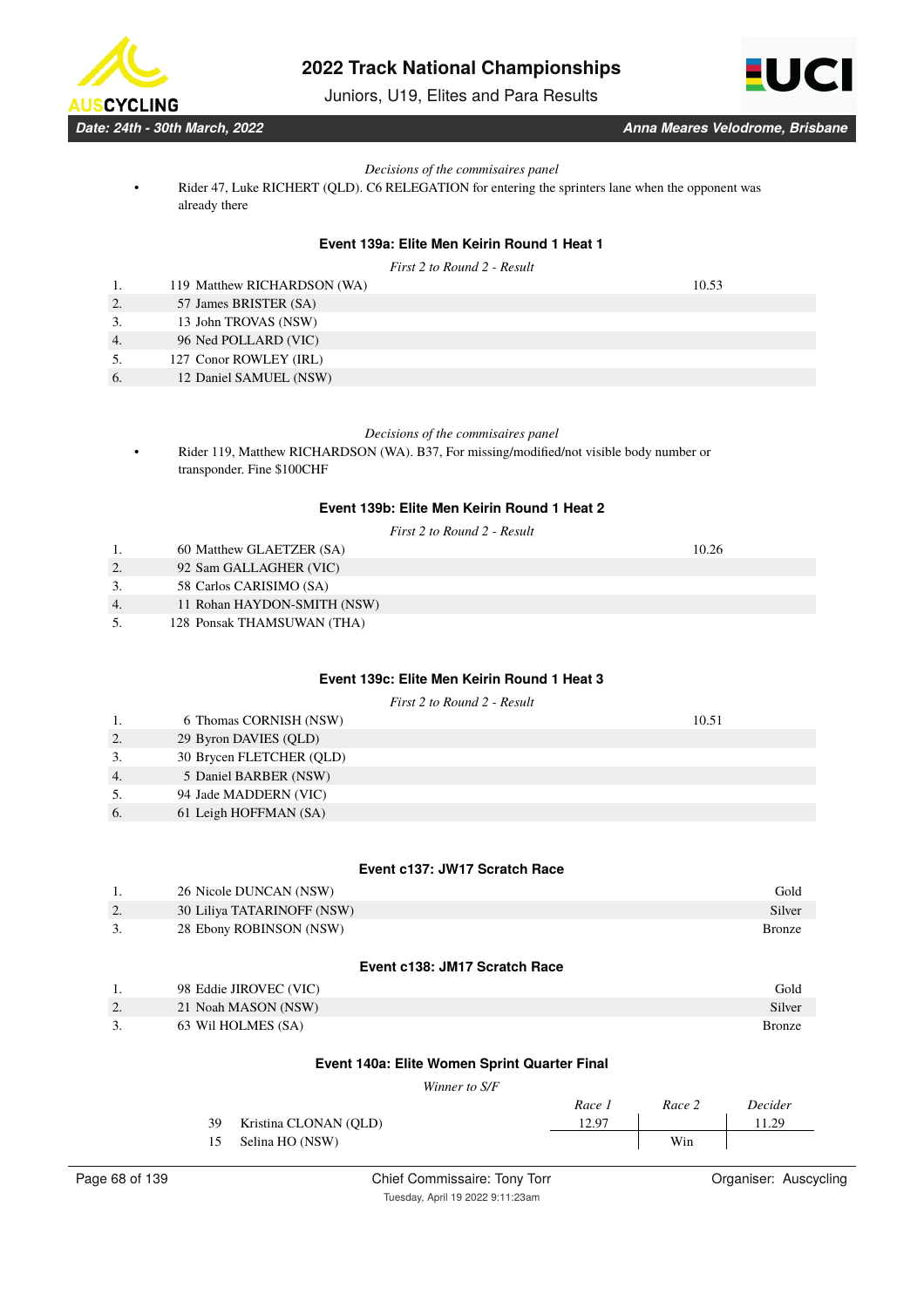

Juniors, U19, Elites and Para Results



*Date: 24th - 30th March, 2022 Anna Meares Velodrome, Brisbane*

#### *Decisions of the commissaires panel*

- Rider 39, Kristina Clonan (QLD). B31 for improper or non compliant clothing during the race. Fine \$50CHF.
- Rider 39, Kristina CLONAN (QLD). C1 RELEGATION for not holding their line during the final sprint

# **Event 140b: Elite Women Sprint Quarter Final**

*Winner to S/F*

|    |                           | Race 1 |       | Race 2 | Decider |
|----|---------------------------|--------|-------|--------|---------|
| 66 | Breanna HARGRAVE (SA)     |        | 11.83 |        |         |
| 44 | Jacqui MENGLER-MOHR (OLD) |        |       |        |         |

*Decisions of the commissaires panel*

• Rider 66, Breanna Hargrave (SA). B38 for incorrect body number. Fine \$100CHF.

### **Event 140c: Elite Women Sprint Quarter Final**

*Winner to S/F*

|     |                           | Race 1 | Race 2 | Decider |
|-----|---------------------------|--------|--------|---------|
|     | 16 Kalinda ROBINSON (NSW) | Win    | 11.63  |         |
| 70- | Ella SIBLEY (SA)          |        |        |         |

#### **Event 140d: Elite Women Sprint Quarter Final**

*Winner to S/F*

|                         | Race 1 | Race 2 | Decider |
|-------------------------|--------|--------|---------|
| 98 Alessia MCCAIG (VIC) | 11.85  |        |         |
| 2 Felice BEITZEL (ACT)  |        |        |         |

### **Event 140e: Elite Women Sprint B Semi Final**

| Single Ride Winners to B S/F - Result |  |  |  |
|---------------------------------------|--|--|--|
|---------------------------------------|--|--|--|

|          | 14 Eliza BENNETT (NSW)   |  |
|----------|--------------------------|--|
| <u>.</u> | 123 Indiana LYSAGHT (WA) |  |

*Decisions of the commisaires panel*

 $[] \centering \subfloat[0]{{\includegraphics[width=0.24\textwidth]{figs-pi-100}}}% \qquad \subfloat[1]{{\includegraphics[width=0.24\textwidth]{figs-pi-100}}}% \qquad \subfloat[1]{{\includegraphics[width=0.24\textwidth]{figs-pi-100}}}% \qquad \subfloat[1]{{\includegraphics[width=0.24\textwidth]{figs-pi-100}}}% \qquad \subfloat[1]{{\includegraphics[width=0.24\textwidth]{figs-pi-100}}}% \qquad \subfloat[1]{{\includegraphics[width=0.24\textwidth]{figs-pi-100}}}% \qquad \subfloat[1]{{\includegraphics[width$ 

#### **Event 140f: Elite Women Sprint B Semi Final**

*Single Ride Winners to B S/F - Result*

|  | 124 Sophie WATTS (WA) |  |
|--|-----------------------|--|
|  |                       |  |

- 2. 38 Deneaka BLINCO (QLD)
- 3. 43 Molly MCGILL (QLD)

#### **Event 141: Elite Women Omnium Tempo Race**

*30 Laps Tempo - Result*

|    | 99 Alyssa POLITES (VIC)      | 31 Pts         |
|----|------------------------------|----------------|
| 2. | 68 Chloe MORAN (SA)          | 24             |
|    | 65 Sophie EDWARDS (SA)       | 23             |
| 4. | 42 Alex MARTIN-WALLACE (OLD) | 23             |
|    | 67 Nicola MACDONALD (SA)     |                |
| 6. | 41 Hayley JONES (QLD)        | $\overline{2}$ |
|    | 122 Dharlia HAINES (WA)      |                |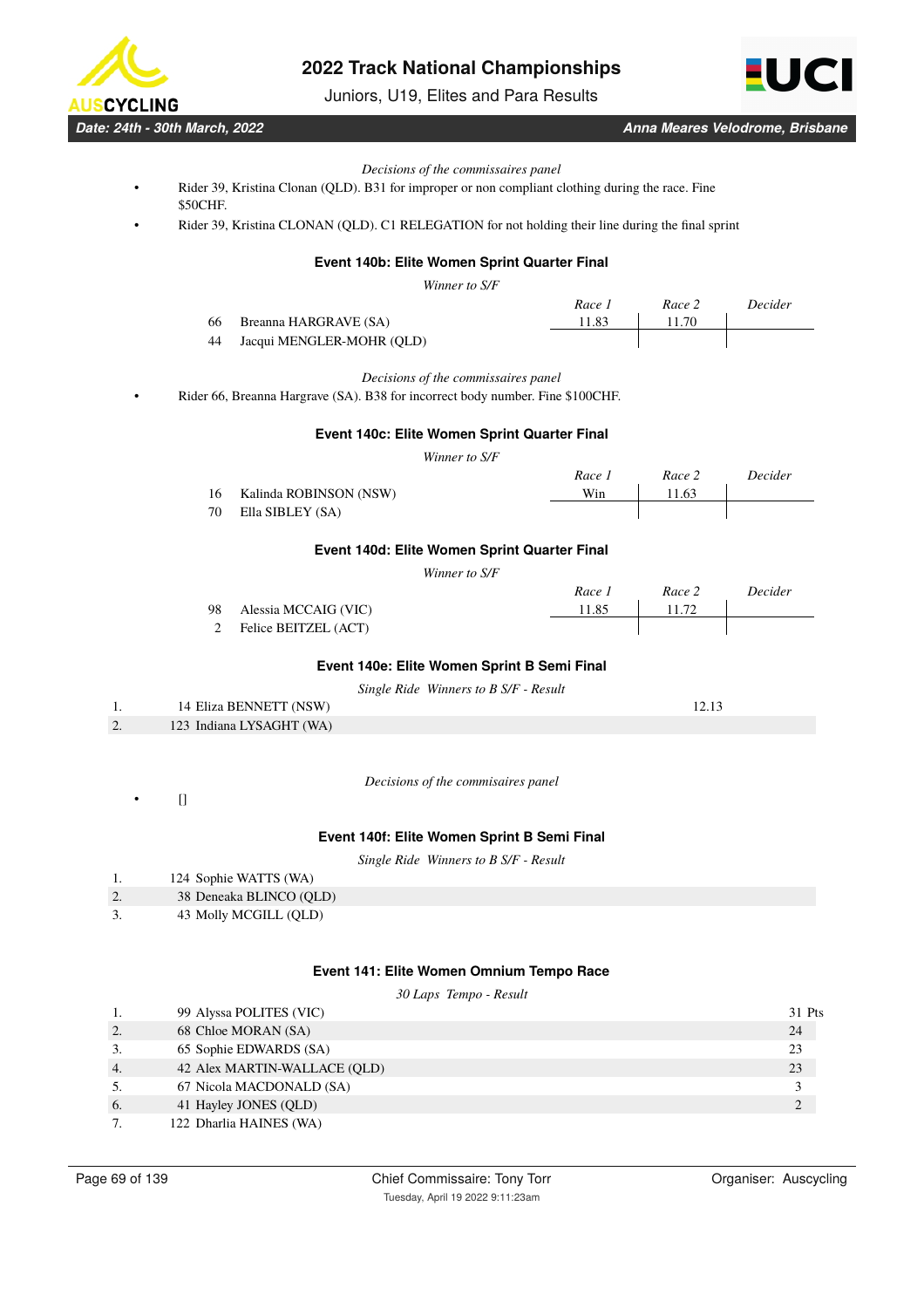

Juniors, U19, Elites and Para Results

**Event 141: Elite Women Omnium Tempo Race (continued)**



|     | 30 Laps Tempo - Result                    |                                  |
|-----|-------------------------------------------|----------------------------------|
| 8.  | 121 Isla CARR (WA)                        | Pts                              |
| 9.  | 64 Alli ANDERSON (SA)                     |                                  |
| 10. | 37 Claire BATTLE (QLD)                    |                                  |
| 11. | 18 Emily WATTS (NSW)                      |                                  |
|     |                                           |                                  |
|     | <b>Omnium Points</b>                      |                                  |
| 1.  | 68 Chloe MORAN (SA)                       | 78                               |
| 2.  | 99 Alyssa POLITES (VIC)                   | 76                               |
| 3.  | 65 Sophie EDWARDS (SA)                    | 74                               |
| 4.  | 42 Alex MARTIN-WALLACE (QLD)              | 68                               |
| 5.  | 122 Dharlia HAINES (WA)                   | 60                               |
| 6.  | 67 Nicola MACDONALD (SA)                  | 56                               |
| 7.  | 64 Alli ANDERSON (SA)                     | 54                               |
| 8.  | 121 Isla CARR (WA)                        | 52                               |
| 8.  | 41 Hayley JONES (QLD)                     | 52                               |
| 10. | 18 Emily WATTS (NSW)                      | 48                               |
| 11. | 37 Claire BATTLE (QLD)                    | 42                               |
|     |                                           |                                  |
|     | <b>Sprint Results</b>                     |                                  |
|     | Sprint at 25 to go                        | Pts                              |
| 1.  | 41 Hayley JONES                           | $\mathbf{1}$                     |
|     |                                           |                                  |
|     | Sprint at 24 to go                        | Pts                              |
| 1.  | 41 Hayley JONES                           | 1                                |
|     |                                           |                                  |
|     | Sprint at 23 to go                        | Pts                              |
| 1.  | 67 Nicola MACDONALD                       | 1                                |
|     |                                           | Pts                              |
| 1.  | Sprint at 22 to go<br>67 Nicola MACDONALD |                                  |
|     |                                           | 1                                |
|     | Sprint at 21 to go                        | Pts                              |
| 1.  | 99 Alyssa POLITES                         | 1                                |
|     |                                           |                                  |
|     | Sprint at 20 to go                        | Pts                              |
| 1.  | 99 Alyssa POLITES                         | 1                                |
|     |                                           |                                  |
|     | Sprint at 19 to go                        | Pts                              |
| 1.  | 99 Alyssa POLITES                         | 1                                |
|     |                                           |                                  |
|     | Sprint at 18 to go                        | $\mathbf{P}\mathbf{t}\mathbf{s}$ |
| 1.  | 65 Sophie EDWARDS                         | 1                                |
|     |                                           |                                  |
|     | Sprint at 17 to go                        | $\mathbf{P}\mathbf{t}\mathbf{s}$ |
| 1.  | <b>42 Alex MARTIN-WALLACE</b>             | 1                                |
|     |                                           |                                  |
|     | Sprint at 16 to go                        | Pts                              |
| 1.  | 68 Chloe MORAN                            | 1                                |
|     |                                           |                                  |
|     | Sprint at 15 to go                        | Pts                              |
| 1.  | 99 Alyssa POLITES                         | 1                                |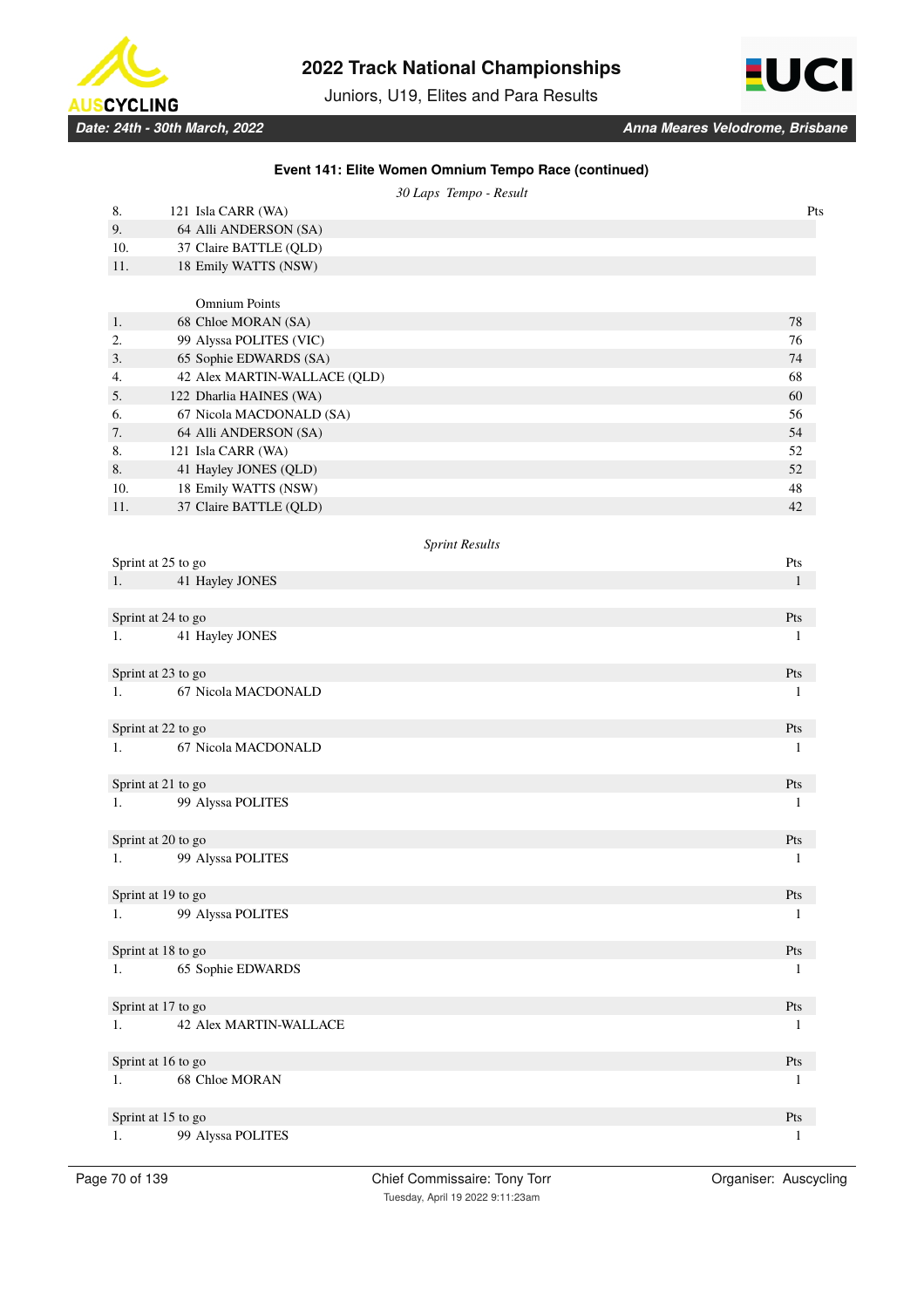





#### *Sprint Results*

|              | Sprint at 14 to go                              | Pts                              |
|--------------|-------------------------------------------------|----------------------------------|
|              | 1. 42 Alex MARTIN-WALLACE                       | $\mathbf{1}$                     |
|              |                                                 |                                  |
|              | Sprint at 13 to go                              | Pts                              |
|              | 1. 68 Chloe MORAN                               | -1                               |
|              |                                                 |                                  |
|              | Sprint at 12 to go                              | Pts                              |
|              | 1. 99 Alyssa POLITES                            | -1                               |
|              |                                                 |                                  |
|              | Sprint at 11 to go                              | Pts                              |
|              | 1. 65 Sophie EDWARDS                            | $\mathbf{1}$                     |
|              |                                                 |                                  |
|              |                                                 | Pts                              |
|              | Sprint at 10 to go<br>1. 42 Alex MARTIN-WALLACE | $\mathbf{1}$                     |
|              |                                                 |                                  |
|              |                                                 |                                  |
|              | Sprint at 9 to go                               | Pts                              |
|              | 1. 67 Nicola MACDONALD                          | $\mathbf{1}$                     |
|              |                                                 |                                  |
|              | Sprint at 8 to go                               | Pts                              |
|              | 1. 65 Sophie EDWARDS                            | $\mathbf{1}$                     |
|              |                                                 |                                  |
|              | Sprint at 7 to go                               | Pts                              |
|              | 1. 68 Chloe MORAN                               | $\mathbf{1}$                     |
|              |                                                 |                                  |
|              | Sprint at 6 to go                               | Pts                              |
|              | 1. 68 Chloe MORAN                               | $\mathbf{1}$                     |
|              |                                                 |                                  |
|              | Sprint at 5 to go                               | Pts                              |
|              | 1. 99 Alyssa POLITES                            | $\mathbf{1}$                     |
|              |                                                 |                                  |
|              | Sprint at 4 to go                               | Pts                              |
|              | 1. 99 Alyssa POLITES                            | -1                               |
|              |                                                 |                                  |
|              | Sprint at 3 to go                               | Pts                              |
|              | 1. 99 Alyssa POLITES                            | $\mathbf{1}$                     |
|              |                                                 |                                  |
|              | Sprint at 2 to go                               | Pts                              |
| 1.           | 99 Alyssa POLITES                               | $\mathbf{1}$                     |
|              |                                                 |                                  |
|              | Sprint at 1 to go                               | $\mathbf{P}\mathbf{t}\mathbf{s}$ |
| 1.           | 99 Alyssa POLITES                               | 1                                |
|              |                                                 |                                  |
| Final sprint |                                                 | $\mathbf{P}\mathbf{t}\mathbf{s}$ |
| 1.           | 99 Alyssa POLITES                               | $\mathbf{1}$                     |
| 2.           | 65 Sophie EDWARDS                               |                                  |
| 3.           | 122 Dharlia HAINES                              |                                  |
| 4.           | 121 Isla CARR                                   |                                  |
| 5.           | 64 Alli ANDERSON                                |                                  |
| 6.           | 37 Claire BATTLE                                |                                  |
| 7.           | 68 Chloe MORAN                                  |                                  |
| $\,8.$       | 42 Alex MARTIN-WALLACE                          |                                  |
|              |                                                 |                                  |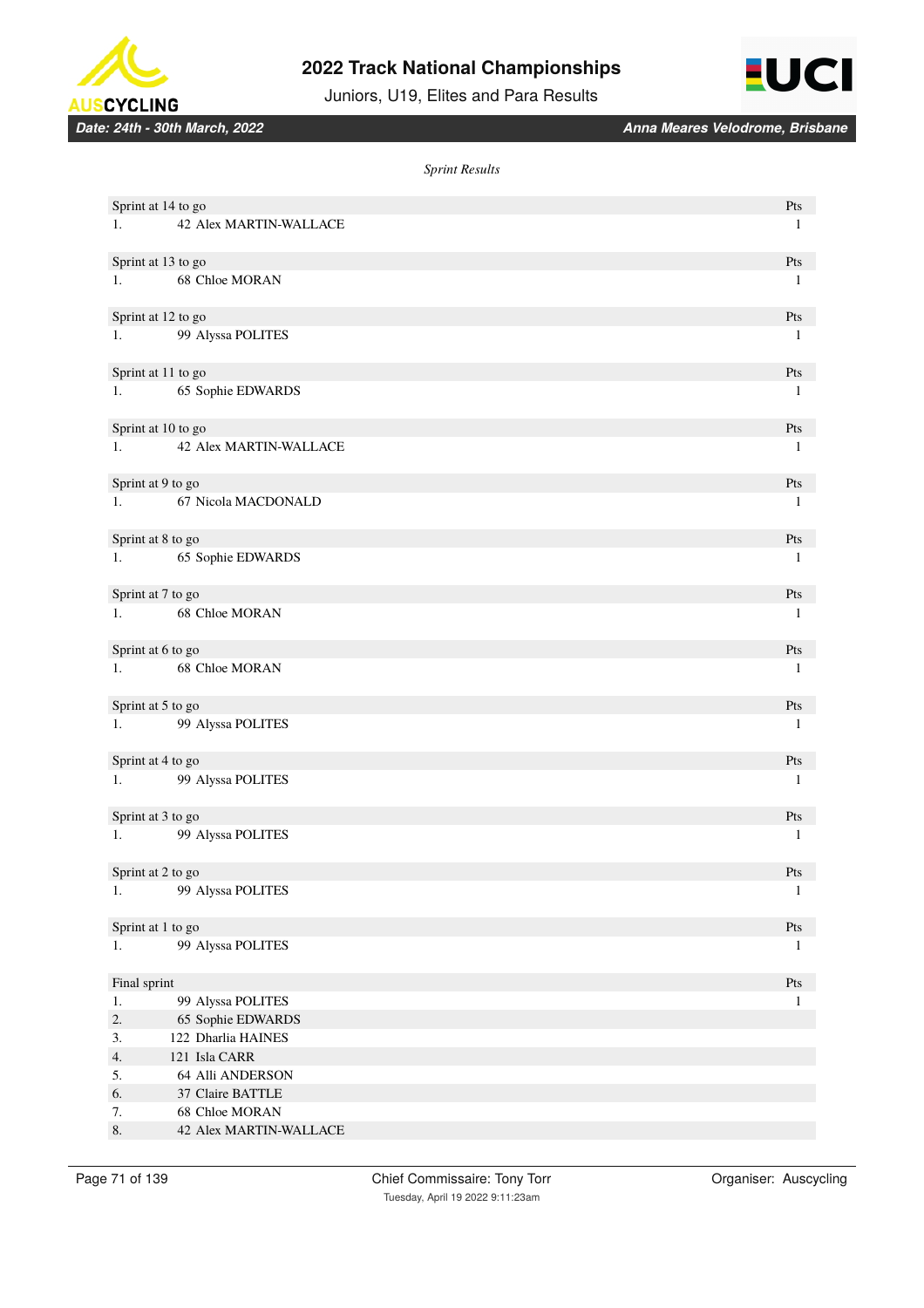





*Date: 24th - 30th March, 2022 Anna Meares Velodrome, Brisbane*

### *Sprint Results*

|     |                     | Sprint Results                      |
|-----|---------------------|-------------------------------------|
| 9.  | 41 Hayley JONES     |                                     |
| 10. | 18 Emily WATTS      |                                     |
| 11. | 67 Nicola MACDONALD |                                     |
|     |                     |                                     |
|     |                     | Flite Women Sprint O/F See Fy's 140 |

# **Elite Women Sprint Q/F See Ev's 140**

### **Event 142a: Elite Women Sprint B Final**

|          |                        | - Result |       |
|----------|------------------------|----------|-------|
| 1.       | 124 Sophie WATTS (WA)  |          | 12.23 |
| <u>.</u> | 14 Eliza BENNETT (NSW) |          |       |

*Decisions of the commisaires panel*

 $\Box$ 

# **Event 142b: Elite Women Sprint B Final**

 *- Result*

|    | 123 Indiana LYSAGHT (WA) | 22.34 |
|----|--------------------------|-------|
| 2. | 43 Molly MCGILL (QLD)    |       |
|    | 38 Deneaka BLINCO (OLD)  |       |

### **Event 143a: Elite Men Keirin Repecharge Heat 1**

### *First 3 to Round 2 - Result*

|    | 11 Rohan HAYDON-SMITH (NSW) | 11.14 |
|----|-----------------------------|-------|
|    | 13 John TROVAS (NSW)        |       |
| 3. | 127 Conor ROWLEY (IRL)      |       |
| 4. | 30 Brycen FLETCHER (QLD)    |       |
| 5. | 94 Jade MADDERN (VIC)       |       |

### **Event 143b: Elite Men Keirin Repecharge Heat 2**

*First 3 to Round 2 - Result*

|    | 61 Leigh HOFFMAN (SA)      | 10.66 |
|----|----------------------------|-------|
| 2. | 58 Carlos CARISIMO (SA)    |       |
| 3. | 5 Daniel BARBER (NSW)      |       |
| 4. | 96 Ned POLLARD (VIC)       |       |
| 5. | 128 Ponsak THAMSUWAN (THA) |       |
| 6. | 12 Daniel SAMUEL (NSW)     |       |
|    |                            |       |

### **Elite Women Sprint Q/F See Ev's 140**

### **Event 145a: Elite Men Scratch Race Qualifying Heat 1**

*30 Laps 7.5km Top 11 to final - Result*

| 1. | 118 Jack LIGHTFOOT (WA) |  |
|----|-------------------------|--|
|    |                         |  |

- 2. 90 Henry DIETZE (VIC)
- 3. 93 Jackson HRIBAR (VIC)
- 4. 56 Oliver BLEDDYN (SA)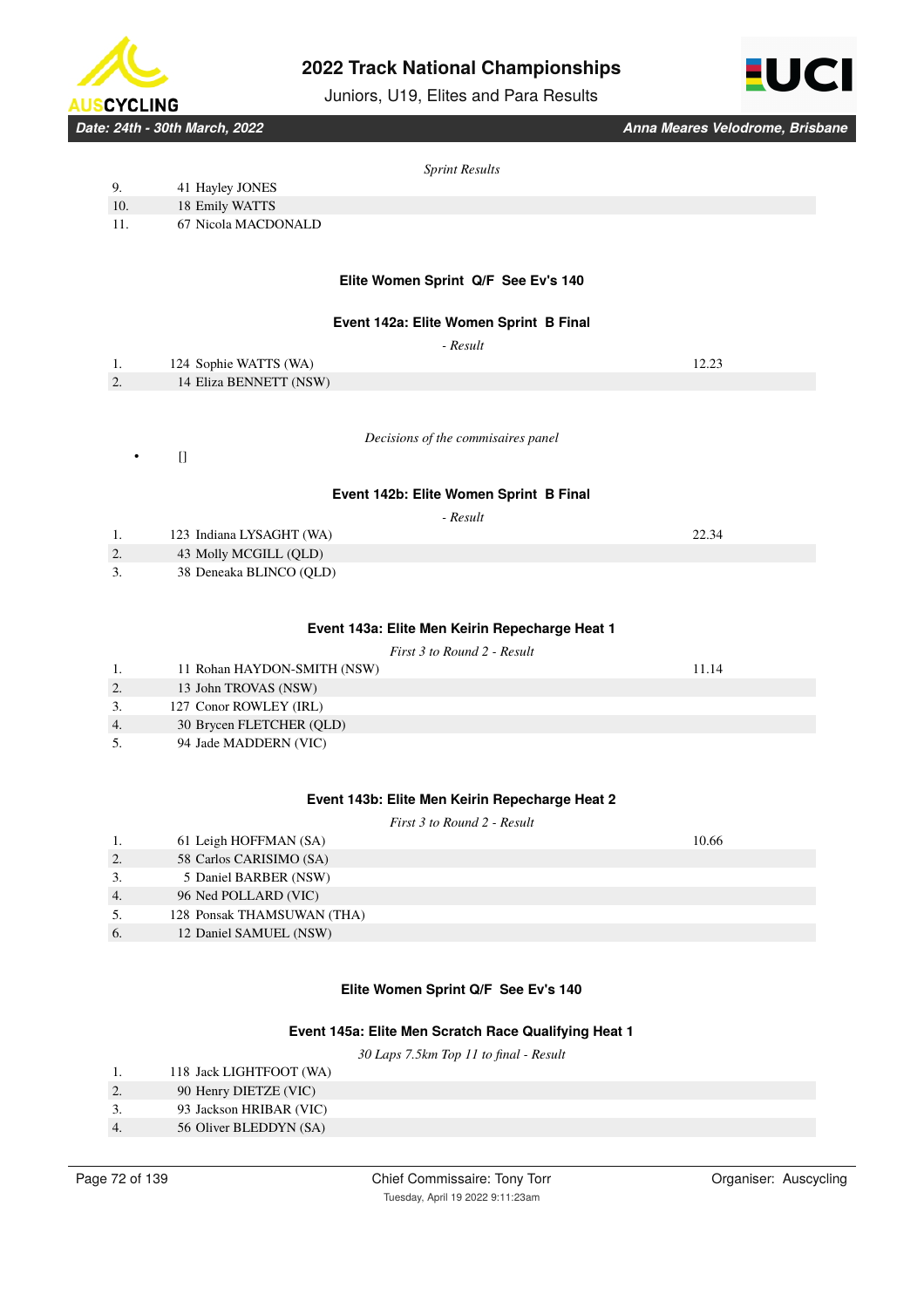

Juniors, U19, Elites and Para Results



## **Event 145a: Elite Men Scratch Race Qualifying Heat 1 (continued)**

*30 Laps 7.5km Top 11 to final - Result*

| 5.  | 84 Josh DUFFY (TAS)         |
|-----|-----------------------------|
| 6.  | 34 Liam WALSH (QLD)         |
| 7.  | 86 Dalton STRETTON (TAS)    |
| 8.  | 7 Kurt EATHER (NSW)         |
| 9.  | 116 Stephen HALL (WA)       |
| 10. | 9 Devraj Singh GREWAL (NSW) |
| 11. | 31 James MORIARTY (OLD)     |
| 12. | 62 Zachary MARRIAGE (SA)    |
| .   | ----------------            |

13. 97 Jordan VILLANI (VIC)

### *Decisions of the commisaires panel*

- Rider 97, Jordan VILLANI (VIC). B37, For missing/modified/not visible body number or transponder. Fine \$50CHF
- Rider 116, Stephen HALL (WA). B37, For missing/modified/not visible body number or transponder. Fine \$50CHF

### **Event 145b: Elite Men Scratch Race Qualifying Heat 2**

*30 Laps 7.5km Top 11 to final - Result*

- 1. 10 Benjamin HARVEY (NSW)
- 2. 91 Graeme FRISLIE (VIC)
- 3. 115 John CARTER (WA)
- 4. 63 Angus MILLER (SA)
- 5. 95 Mitchell MCGOVERN (VIC)
- 6. 117 Conor LEAHY (WA)
- 7. 59 Aston FREETH (SA)
- 8. 89 Blake AGNOLETTO (VIC)
- 9. 33 Declan TREZISE (QLD)
- 10. 130 Calvin SIM (SGP)
- 11. 35 Finn WALSH (QLD)
- 12. 85 Jack MENZIES (TAS)
- 13. 8 Dylan EATHER (NSW)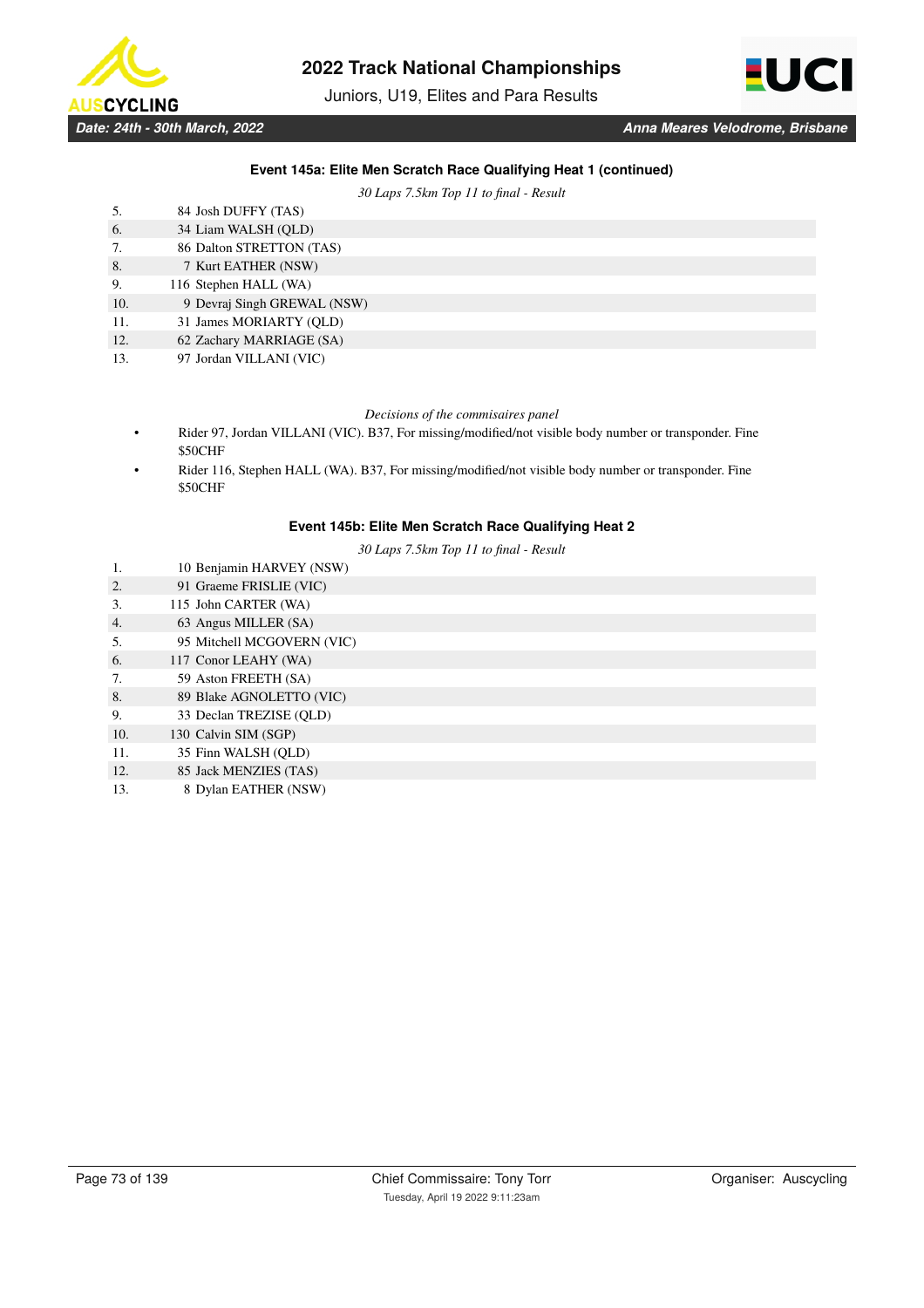

Juniors, U19, Elites and Para Results



### **Session 8 Sunday 27th March 2022 Warm Up 4.00pm - 5.05pm**

# **Event 147a: Elite Women Sprint Semi Final**

|      |                       | Race 1 | Race 2 | Decider |
|------|-----------------------|--------|--------|---------|
| - 39 | Kristina CLONAN (OLD) | 11.55  | 11.51  |         |
| -98  | Alessia MCCAIG (VIC)  |        |        |         |

#### *Decisions of the commissaires panel*

- Rider 98, Alessia MCCAIG (VIC). B16 for delaying the start. Fine \$50CHF.
- Rider 39, Kristina CLONAN (QLD). B37, For missing/modified/not visible body number or transponder. Fine \$50CHF

### **Event 147b: Elite Women Sprint Semi Final**

|    |                        | Race | Race 2 | Decider |
|----|------------------------|------|--------|---------|
| 66 | Breanna HARGRAVE (SA)  | 1.74 | 11 97  |         |
|    | Kalinda ROBINSON (NSW) |      |        |         |

# **Event 149a: Elite Men Keirin Round 2 Heat 1**

*First 3 to 1-6. Rest to 7-12 Final - Result*

|    | 92 Sam GALLAGHER (VIC)      | 10.73 |
|----|-----------------------------|-------|
| 2. | 119 Matthew RICHARDSON (WA) |       |
| 3. | 58 Carlos CARISIMO (SA)     |       |
| 4. | 11 Rohan HAYDON-SMITH (NSW) |       |
| 5. | 29 Byron DAVIES (QLD)       |       |
| 6. | 127 Conor ROWLEY (IRL)      |       |
|    |                             |       |

#### *Decisions of the commisaires panel*

• Rider 119, Matthew RICHARDSON (WA). B37, For missing/modified/not visible body number or transponder. Fine \$100CHF

## **Event 149b: Elite Men Keirin Round 2 Heat 2**

| First $3$ to 1-6. Rest to $7$ -12 Final - Result |                          |       |  |  |
|--------------------------------------------------|--------------------------|-------|--|--|
| 1.                                               | 60 Matthew GLAETZER (SA) | 10.14 |  |  |
| 2.                                               | 6 Thomas CORNISH (NSW)   |       |  |  |
| 3.                                               | 61 Leigh HOFFMAN (SA)    |       |  |  |
| 4.                                               | 5 Daniel BARBER (NSW)    |       |  |  |
| 5.                                               | 57 James BRISTER (SA)    |       |  |  |
| 6.                                               | 13 John TROVAS (NSW)     |       |  |  |
|                                                  |                          |       |  |  |

### **Elite Women Sprint S/F See Ev's 147**

# **Event 151a: J19 Women Keirin Round 1 Heat 1**

*First 3 to 1-6. Rest to 7-9 Final - Result*

|    | 81 Meg MARKER (SA)        | 12.45 |
|----|---------------------------|-------|
|    | 28 Keira WILL (NSW)       |       |
|    | 4 Lily STRATFORD (ACT)    |       |
| 4. | 54 Keeley HENDERSON (QLD) |       |
|    |                           |       |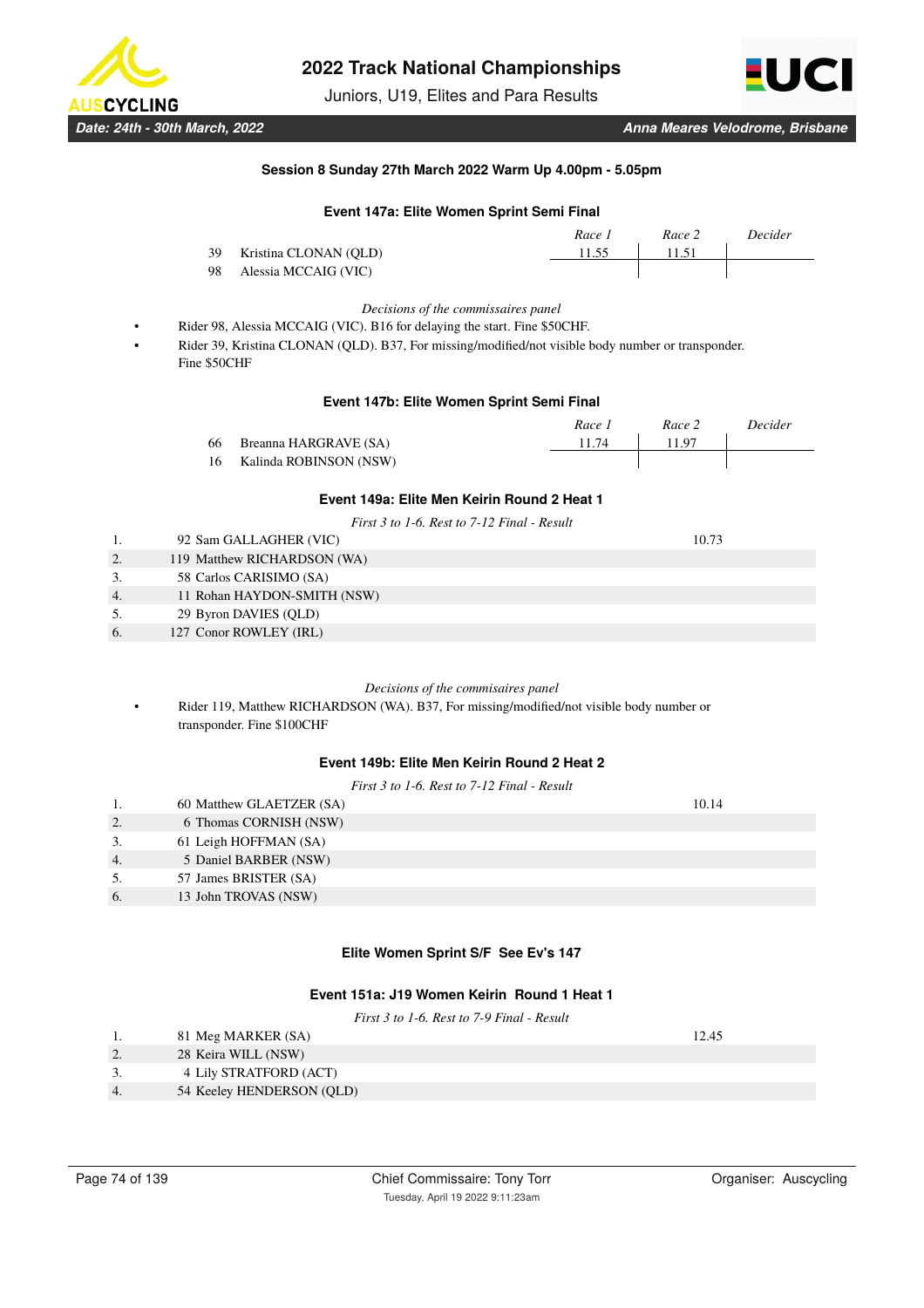

Juniors, U19, Elites and Para Results



## **Event 151b: J19 Women Keirin Round 1 Heat 2**

*First 3 to 1-6. Rest to 7-9 Final - Result*

| 126 Sally CARTER (WA) |
|-----------------------|
| 55 Emma STEVENS (QLD) |

- 3. 83 Mirella WILLIS-HELL (SA)
- 4. 26 Tyler PUZICHA (NSW)
- 5. 79 Sarah DALLY (SA)

### **Event 152: Elite Women Omnium Elimination**

*46 Laps Elimination - Result*

| 1.  | 68 Chloe MORAN (SA)           |    |
|-----|-------------------------------|----|
| 2.  | 42 Alex MARTIN-WALLACE (QLD)  |    |
| 3.  | 41 Hayley JONES (QLD)         |    |
| 4.  | 122 Dharlia HAINES (WA)       |    |
| 5.  | 65 Sophie EDWARDS (SA)        |    |
| 6.  | 121 Isla CARR (WA)            |    |
| 7.  | 67 Nicola MACDONALD (SA)      |    |
| 8.  | 64 Alli ANDERSON (SA)         |    |
| 9.  | 99 Alyssa POLITES (VIC)       |    |
| 10. | 18 Emily WATTS (NSW)          |    |
| 11. | 37 Claire BATTLE (QLD)        |    |
|     |                               |    |
|     | <b>Omnium Points</b>          |    |
| 1.  | 68 Chloe MORAN (SA)           | 78 |
| 2.  | 99 Alyssa POLITES (VIC)       | 76 |
| 3.  | 65 Sophie EDWARDS (SA)        | 74 |
| 4   | 42 Alex MARTIN-WAI LACE (OLD) | 68 |

| 4.  | 42 Alex MARTIN-WALLACE (OLD) | 68 |
|-----|------------------------------|----|
| 5.  | 122 Dharlia HAINES (WA)      | 60 |
| 6.  | 67 Nicola MACDONALD (SA)     | 56 |
| 7.  | 64 Alli ANDERSON (SA)        | 54 |
| 8.  | 121 Isla CARR (WA)           | 52 |
| 8.  | 41 Hayley JONES (QLD)        | 52 |
| 10. | 18 Emily WATTS (NSW)         | 48 |
|     | 37 Claire BATTLE (OLD)       | 42 |

### **Elite Women Sprint S/F See Ev's 147**

### **Event 154a: J19 Women Keirin 7-12 Final**

 *- Result*

|    | 79 Sarah DALLY (SA)       |  |
|----|---------------------------|--|
| 2. | 54 Keeley HENDERSON (QLD) |  |
|    | 26 Tyler PUZICHA (NSW)    |  |

### **Event 154b: J19 Women Keirin 1-6 Final**

 *- Result*

| ı. | 55 Emma STEVENS (OLD)  | 12.08 |
|----|------------------------|-------|
| 2. | 81 Meg MARKER (SA)     |       |
|    | 28 Keira WILL (NSW)    |       |
|    | 4 Lily STRATFORD (ACT) |       |
|    |                        |       |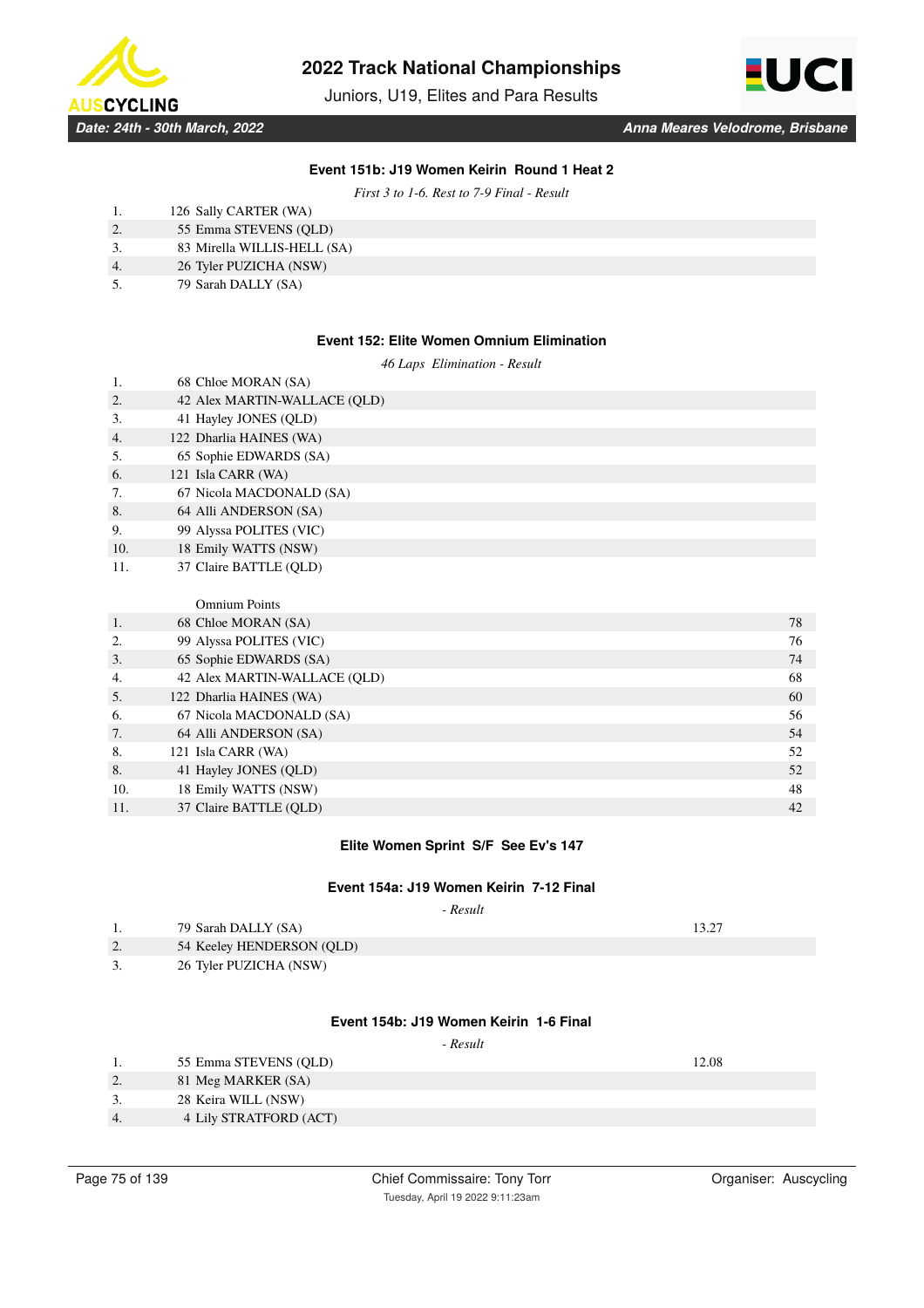

Juniors, U19, Elites and Para Results



*Date: 24th - 30th March, 2022 Anna Meares Velodrome, Brisbane*

## **Event 154b: J19 Women Keirin 1-6 Final (continued)**

 *- Result*

- 5. 126 Sally CARTER (WA)
- 6. 83 Mirella WILLIS-HELL (SA)

### **Event 155a: Elite Men Keirin 7-12 Final**

 *- Result*

- 1. 57 James BRISTER (SA)
- 2. 5 Daniel BARBER (NSW)
- 3. 13 John TROVAS (NSW)
- 4. 29 Byron DAVIES (QLD)
- 5. 127 Conor ROWLEY (IRL)
- 6. 11 Rohan HAYDON-SMITH (NSW)

#### *Decisions of the commisaires panel*

• Rider 29, Byron DAVIES (QLD). B37, For missing/modified/not visible body number or transponder. Fine \$50CHF

### **Event 155b: Elite Men Keirin 1-6 Final**

# *- Result*

1. 60 Matthew GLAETZER (SA) 9.88 2. 61 Leigh HOFFMAN (SA) 3. 6 Thomas CORNISH (NSW) 4. 119 Matthew RICHARDSON (WA) 5. 92 Sam GALLAGHER (VIC) 6. 58 Carlos CARISIMO (SA)

#### *Decisions of the commisaires panel*

• Rider 119, Matthew RICHARDSON (WA). B37, For missing/modified/not visible body number or transponder. Fine \$100CHF

### **Event 156a: Elite Women Sprint Bronze Final**

|                           | Race 1 | Race 2 | <i>Decider</i> |
|---------------------------|--------|--------|----------------|
| 98 Alessia MCCAIG (VIC)   |        | 11.90  |                |
| 16 Kalinda ROBINSON (NSW) | 11.87  |        |                |

### **Event 156b: Elite Women Sprint Gold Final**

|                          | Race: | Race 2 | Decider |
|--------------------------|-------|--------|---------|
| 39 Kristina CLONAN (OLD) | 11.41 |        | 11.60   |
| 66 Breanna HARGRAVE (SA) |       | 11.59  |         |

#### *Decisions of the commissaires panel*

• Rider 39, Kristina CLONAN (QLD). B37, For missing/modified/not visible body number or transponder. Fine \$100CHF

## **Event c154: J19 Women Keirin**

| Ι. | 55 Emma STEVENS (OLD) | Gold          |
|----|-----------------------|---------------|
| 2. | 81 Meg MARKER (SA)    | Silver        |
| 3. | 28 Keira WILL (NSW)   | <b>Bronze</b> |
|    |                       |               |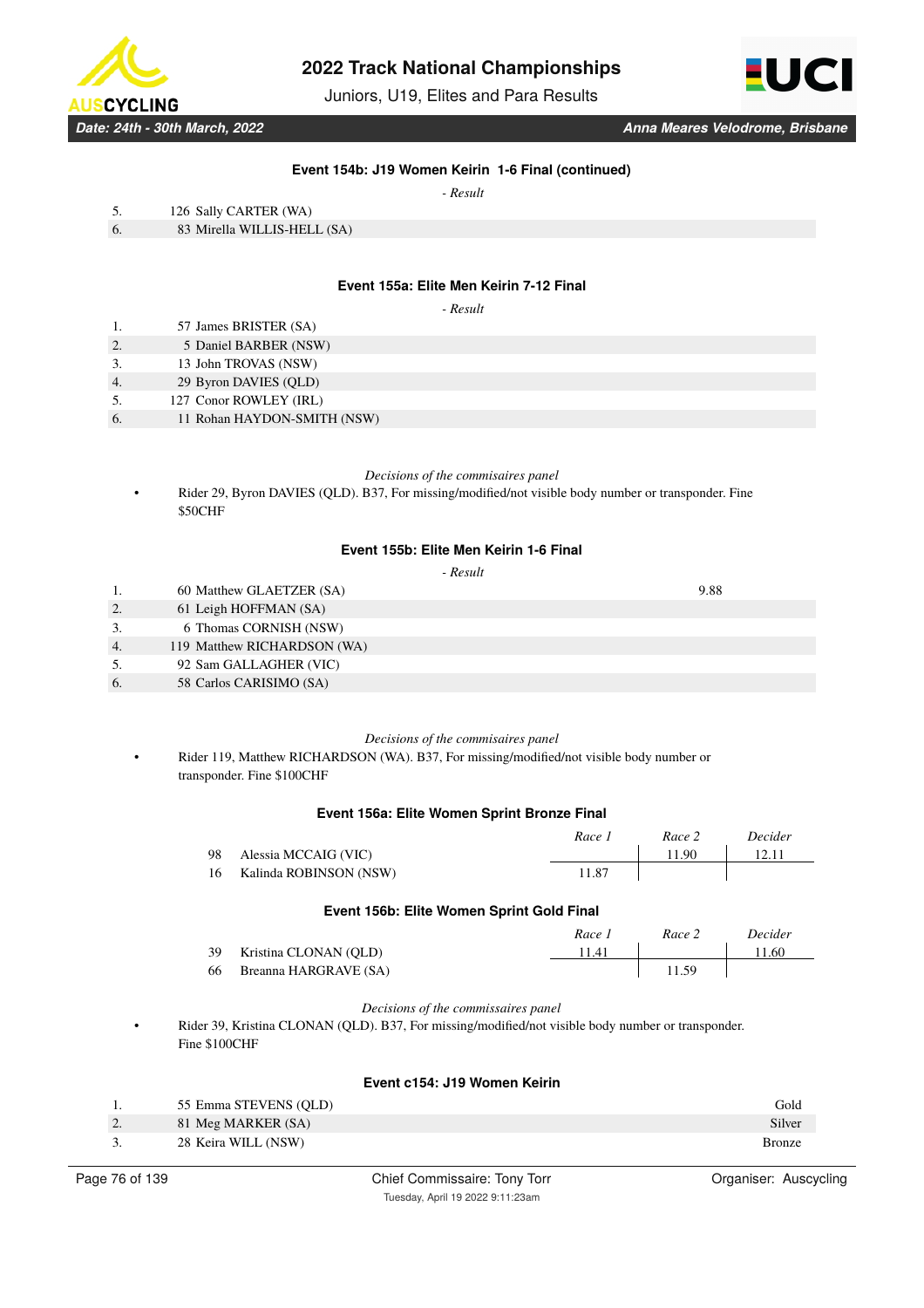

Juniors, U19, Elites and Para Results



*Date: 24th - 30th March, 2022 Anna Meares Velodrome, Brisbane*

## **Event c155: Elite Men Keirin**

| 1. | 60 Matthew GLAETZER (SA) |                                        | Gold          |
|----|--------------------------|----------------------------------------|---------------|
| 2. | 61 Leigh HOFFMAN (SA)    |                                        | Silver        |
| 3. | 6 Thomas CORNISH (NSW)   |                                        | <b>Bronze</b> |
|    |                          |                                        |               |
|    |                          | Event 157a: Southcott Cup Bronze Final |               |
|    |                          | 16 Laps 4000m - Result                 |               |
| 1. | Western Australia        | 4:00.376                               |               |
|    | 115 John CARTER          |                                        |               |
|    | 116 Stephen HALL         |                                        |               |
|    | 117 Connor LEAHY         |                                        |               |
|    | 118 Jack LIGHTFOOT       |                                        |               |
| 2. | South Australia          | 4:01.749                               | $+1.37$       |
|    | 62 Zachary MARRIAGE      |                                        |               |
|    | 56 Oliver BLEDDYN        |                                        |               |
|    | 63 Angus MILLER          |                                        |               |
|    | 78 Leo ZIMMERMANN (SA)   |                                        |               |
|    |                          |                                        |               |
|    |                          | Event 157b: Southcott Cup Gold Final   |               |
|    |                          | 16 Laps 4000m - Result                 |               |
| 1. | Victoria                 | catch                                  |               |
|    | 89 Blake AGNOLETTO       |                                        |               |
|    | 91 Graeme FRISLIE        |                                        |               |
|    | 90 Henry DIETZE          |                                        |               |
|    | 93 Jackson HRIBAR        |                                        |               |
|    | 97 Jordan VILLANI        |                                        |               |
| 2. | Oueensland               | caught in                              | 3:52.260      |

33 Declan TREZISE 34 Liam WALSH

> 31 James MORIARTY 32 Kane RICHARDS

# **Elite Women Sprint Final See Ev's 156**

# **Event 159: J19 Men Points Race Final**

|     |                                | 100 Laps 25km - Result |
|-----|--------------------------------|------------------------|
| 1.  | 51 Tyler TOMKINSON (QLD)       | 29 Pts                 |
| 2.  | 3 Cameron ROGERS (ACT)         | 26                     |
| 3.  | 25 Curtis TRUKULIA (NSW)       | 16                     |
| 4.  | 78 Leo ZIMMERMANN (SA)         | 15                     |
| .5. | 106 Dylan PROCTOR-PARKER (VIC) | 8                      |
| 6.  | 87 William EAVES (TAS)         | 8                      |
| 7.  | 20 Benjamin ANDERSON (NSW)     |                        |
| 8.  | 107 Logan TAPLIN (VIC)         | 6                      |
| 9.  | 88 Hayden VAN DER PLOEG (TAS)  |                        |
| 10. | 52 Jarlath WHITTAKER (OLD)     |                        |
| 11. | 74 Connor DOYLE (SA)           | $-20$                  |
| dnf | 103 Angus GILL (VIC)           |                        |
| dnf | 22 Andre DUBIER (NSW)          |                        |
| dnf | 125 Jack DOHLER (WA)           |                        |
| dnf | 73 Michael BRYANT (SA)         |                        |
| dnf | 72 Jamie ANDERSON (SA)         |                        |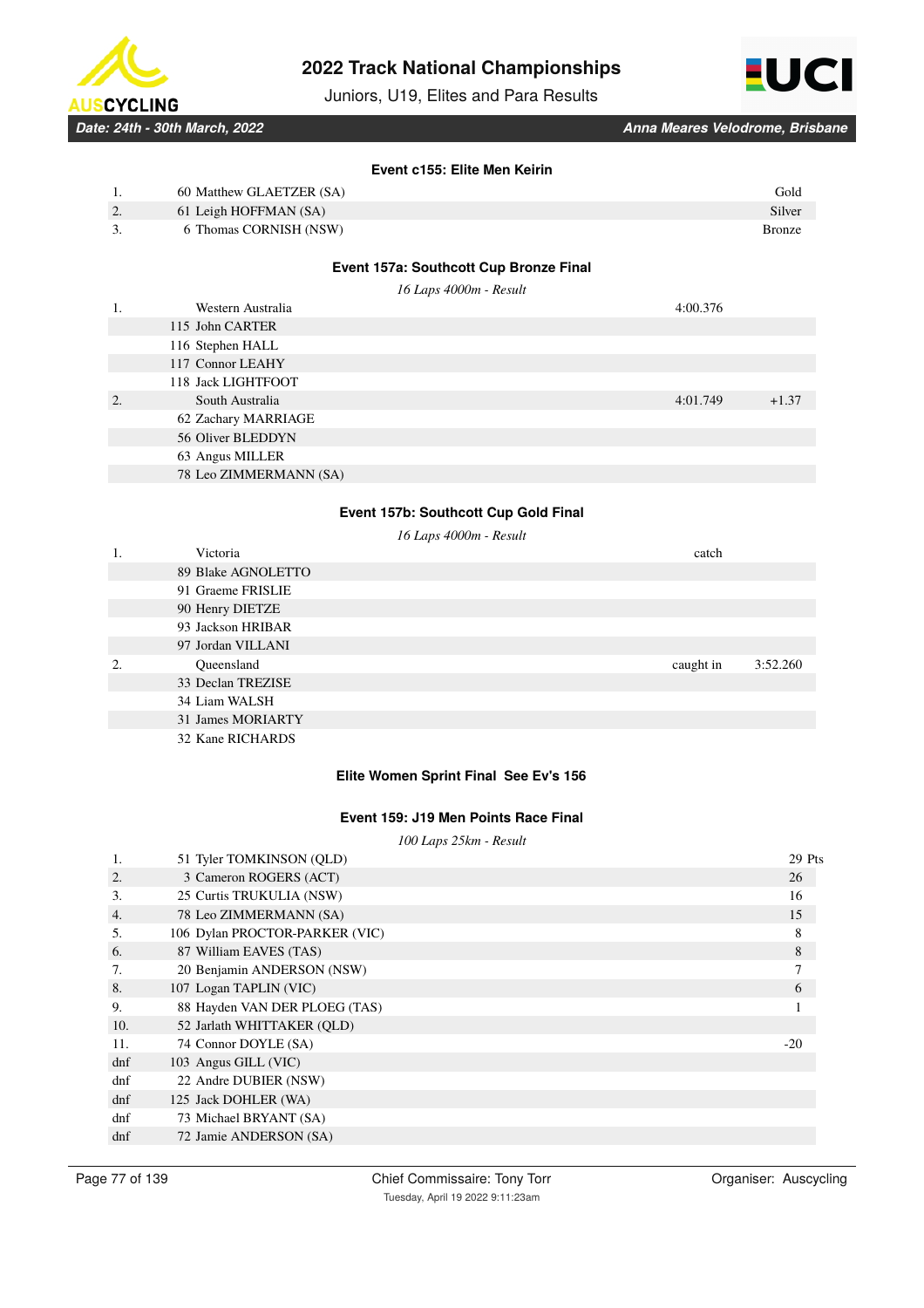



Juniors, U19, Elites and Para Results

|    | <b>Sprint Results</b>                  |                                |
|----|----------------------------------------|--------------------------------|
|    | Sprint at 90 to go                     | Pts                            |
| 1. | 78 Leo ZIMMERMANN                      | 5                              |
| 2. | 51 Tyler TOMKINSON                     | 3                              |
| 3. | 3 Cameron ROGERS                       | $\overline{c}$                 |
| 4. | 87 William EAVES                       | $\mathbf{1}$                   |
|    |                                        |                                |
|    | Sprint at 80 to go                     | Pts                            |
| 1. | 20 Benjamin ANDERSON                   | 5                              |
| 2. | 51 Tyler TOMKINSON                     | 3                              |
| 3. | 87 William EAVES                       | $\overline{c}$                 |
| 4. | 22 Andre DUBIER                        | $\mathbf{1}$                   |
|    |                                        |                                |
|    | Sprint at 70 to go                     | Pts                            |
| 1. | 3 Cameron ROGERS                       | 5                              |
| 2. | 51 Tyler TOMKINSON                     | 3                              |
| 3. | 22 Andre DUBIER                        | 2                              |
| 4. | 106 Dylan PROCTOR-PARKER               | $\mathbf{1}$                   |
|    |                                        |                                |
|    | Sprint at 60 to go                     | Pts                            |
| 1. | 3 Cameron ROGERS                       | 5                              |
| 2. | 51 Tyler TOMKINSON                     | 3                              |
| 3. | 22 Andre DUBIER                        | 2                              |
| 4. | 87 William EAVES                       | $\mathbf{1}$                   |
|    |                                        |                                |
|    | Sprint at 50 to go                     | Pts                            |
| 1. | 78 Leo ZIMMERMANN                      | 5                              |
| 2. | 107 Logan TAPLIN                       | 3                              |
| 3. | 20 Benjamin ANDERSON                   | 2                              |
| 4. | 51 Tyler TOMKINSON                     | $\mathbf{1}$                   |
|    |                                        |                                |
|    | Sprint at 40 to go                     | Pts                            |
| 1. | 25 Curtis TRUKULIA                     | 5                              |
| 2. | 106 Dylan PROCTOR-PARKER               | $\mathfrak{Z}$                 |
| 3. | 87 William EAVES                       | 2                              |
| 4. | 88 Hayden VAN DER PLOEG                | $\mathbf{1}$                   |
|    |                                        |                                |
|    | Sprint at 30 to go                     | Pts                            |
| 1. | 51 Tyler TOMKINSON<br>3 Cameron ROGERS | 5                              |
| 2. |                                        | $\mathfrak{Z}$                 |
| 3. | 106 Dylan PROCTOR-PARKER               | $\overline{c}$                 |
| 4. | 87 William EAVES                       | $\mathbf{1}$                   |
|    | Sprint at 20 to go                     | Pts                            |
| 1. |                                        |                                |
| 2. | 51 Tyler TOMKINSON<br>107 Logan TAPLIN | 5<br>$\mathfrak{Z}$            |
| 3. | 106 Dylan PROCTOR-PARKER               |                                |
| 4. | 25 Curtis TRUKULIA                     | $\overline{c}$<br>$\mathbf{1}$ |
|    |                                        |                                |
|    | Sprint at 10 to go                     | Pts                            |
| 1. | 3 Cameron ROGERS                       | 5                              |
| 2. | 78 Leo ZIMMERMANN                      | $\mathfrak{Z}$                 |
|    |                                        |                                |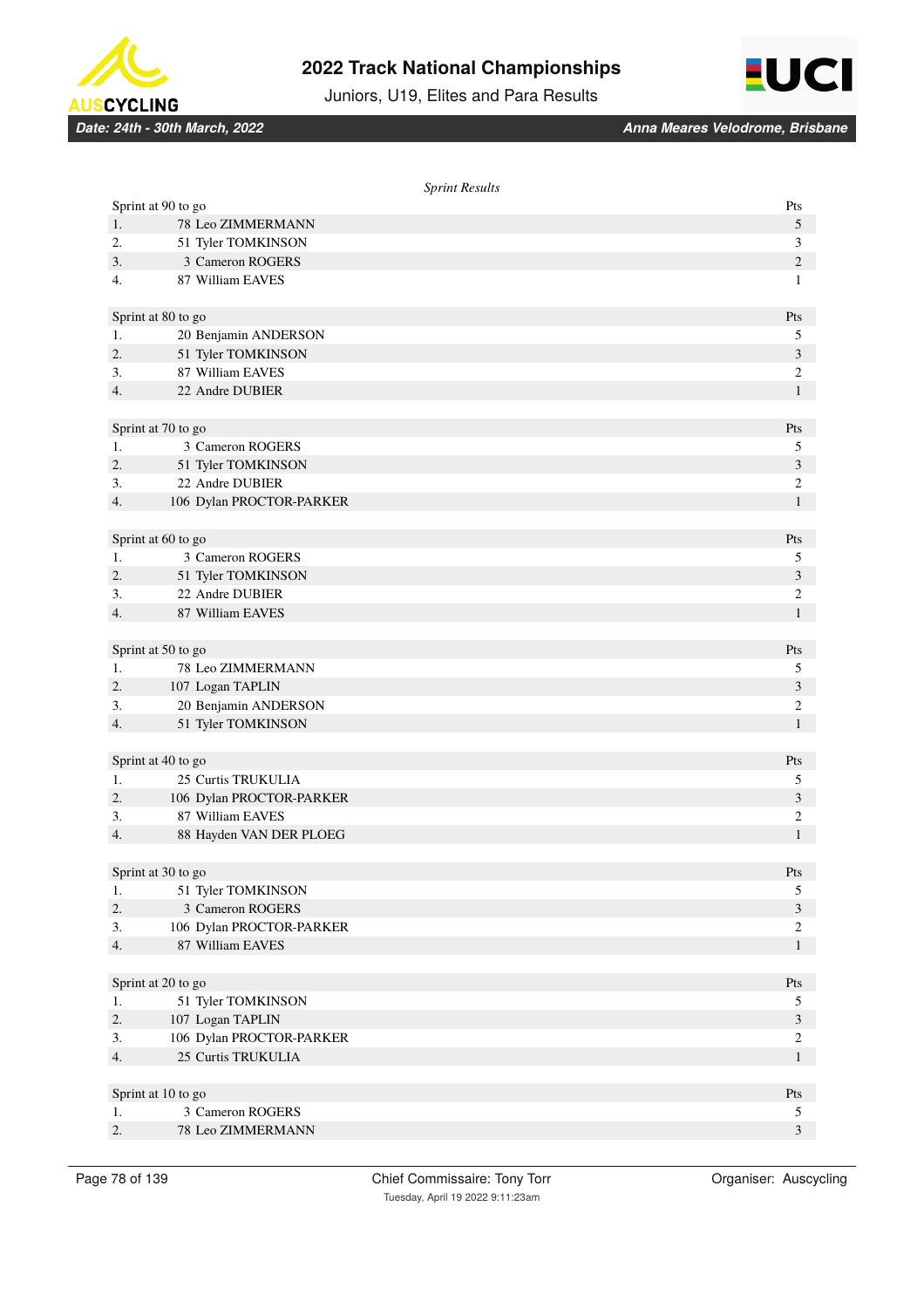





|              |                               | <b>Sprint Results</b> |     |
|--------------|-------------------------------|-----------------------|-----|
| 3.           | 51 Tyler TOMKINSON            |                       | 2   |
| 4.           | 87 William EAVES              |                       |     |
|              |                               |                       |     |
| Final sprint |                               |                       | Pts |
| 1.           | 25 Curtis TRUKULIA            |                       | 10  |
| 2.           | 3 Cameron ROGERS              |                       | 6   |
| 3.           | 51 Tyler TOMKINSON            |                       | 4   |
| 4.           | 78 Leo ZIMMERMANN             |                       | 2   |
| 5.           | 107 Logan TAPLIN              |                       |     |
| 6.           | 106 Dylan PROCTOR-PARKER      |                       |     |
| 7.           | 20 Benjamin ANDERSON          |                       |     |
| 8.           | 52 Jarlath WHITTAKER          |                       |     |
| 9.           | 87 William EAVES              |                       |     |
| 10.          | 88 Hayden VAN DER PLOEG       |                       |     |
| $-1$ $-1$    | <b>DOUTE</b><br>$\sim$ $\sim$ |                       |     |

11. 74 Connor DOYLE

### *Decisions of the commisaires panel*

• Rider 107, Logan TAPLIN (VIC). B37, For missing/modified/not visible body number or transponder. Fine \$50CHF

# **Elite Women Sprint Final See Ev's 156**

## **Event c157: Southcott Cup**

| 1.               | Victoria               | Gold          |
|------------------|------------------------|---------------|
|                  | 89 Blake AGNOLETTO     |               |
|                  | 91 Graeme FRISLIE      |               |
|                  | 90 Henry DIETZE        |               |
|                  | 93 Jackson HRIBAR      |               |
|                  | 97 Jordan VILLANI      |               |
| 2.               | Queensland             | Silver        |
|                  | 33 Declan TREZISE      |               |
|                  | 34 Liam WALSH          |               |
|                  | 31 James MORIARTY      |               |
|                  | 32 Kane RICHARDS       |               |
| $\overline{3}$ . | Western Australia      | <b>Bronze</b> |
|                  | 115 John CARTER        |               |
|                  | 116 Stephen HALL       |               |
|                  | 117 Connor LEAHY       |               |
|                  | 118 Jack LIGHTFOOT     |               |
|                  |                        |               |
| 4.               | South Australia        |               |
|                  | 62 Zachary MARRIAGE    |               |
|                  | 56 Oliver BLEDDYN      |               |
|                  | 63 Angus MILLER        |               |
|                  | 78 Leo ZIMMERMANN (SA) |               |
|                  |                        |               |

# **Event c159: J19 Men Points Race**

|           | 51 Tyler TOMKINSON (OLD) | Gold   |
|-----------|--------------------------|--------|
| <u>L.</u> | 3 Cameron ROGERS (ACT)   | Silver |
|           | 25 Curtis TRUKULIA (NSW) | Bronze |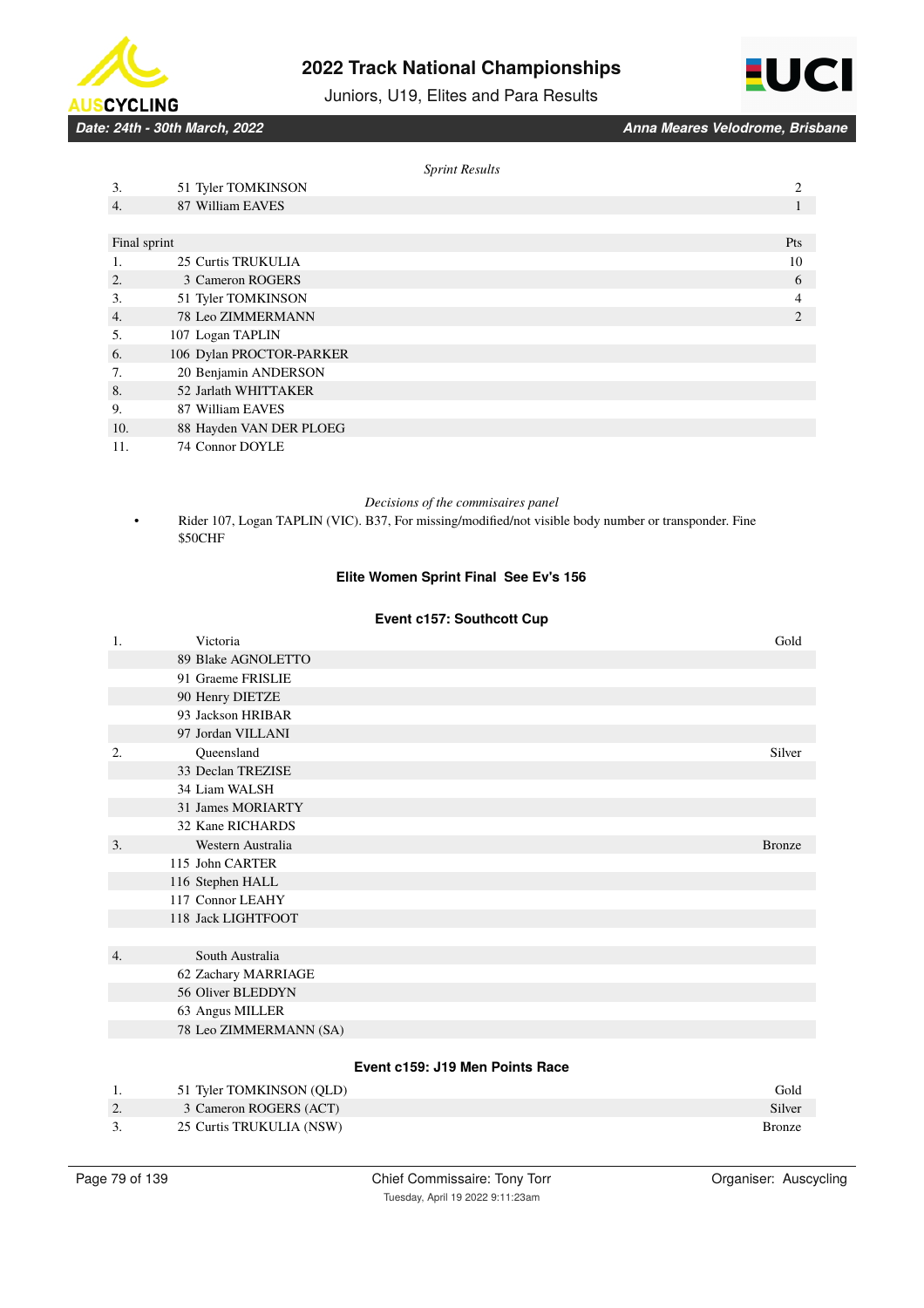





*Date: 24th - 30th March, 2022 Anna Meares Velodrome, Brisbane*

## **Event c160: Elite Women Sprint**

|    | 39 Kristina CLONAN (OLD) | Gold          |
|----|--------------------------|---------------|
|    |                          |               |
| 2. | 66 Breanna HARGRAVE (SA) | Silver        |
| 3. | 98 Alessia MCCAIG (VIC)  | <b>Bronze</b> |
|    |                          |               |
|    |                          |               |
|    |                          |               |

# **Event 161: Elite Women Omnium Points Race**

*80 Laps 20km Points Race - Result*

| 68 Chloe MORAN (SA)          | 136 Pts |
|------------------------------|---------|
| 65 Sophie EDWARDS (SA)       | 124     |
| 67 Nicola MACDONALD (SA)     | 123     |
| 99 Alyssa POLITES (VIC)      | 123     |
| 42 Alex MARTIN-WALLACE (OLD) | 117     |
| 18 Emily WATTS (NSW)         | 113     |
| 122 Dharlia HAINES (WA)      | 94      |
| 41 Hayley JONES (QLD)        | 93      |
| 121 Isla CARR (WA)           | 84      |
| 64 Alli ANDERSON (SA)        | 80      |
| 37 Claire BATTLE (OLD)       | 62      |
|                              |         |

### *Sprint Results*

| 40  |
|-----|
| 38  |
| 36  |
| 34  |
| 32  |
| 30  |
| 28  |
| 26  |
| 24  |
| 22  |
| 20  |
|     |
| Pts |
| 40  |
| 38  |
| 36  |
| 34  |
| 32  |
| 30  |
| 28  |
| 26  |
| 24  |
| 22  |
| 20  |
|     |
| Pts |
| 40  |
| 38  |
| 36  |
| 34  |
|     |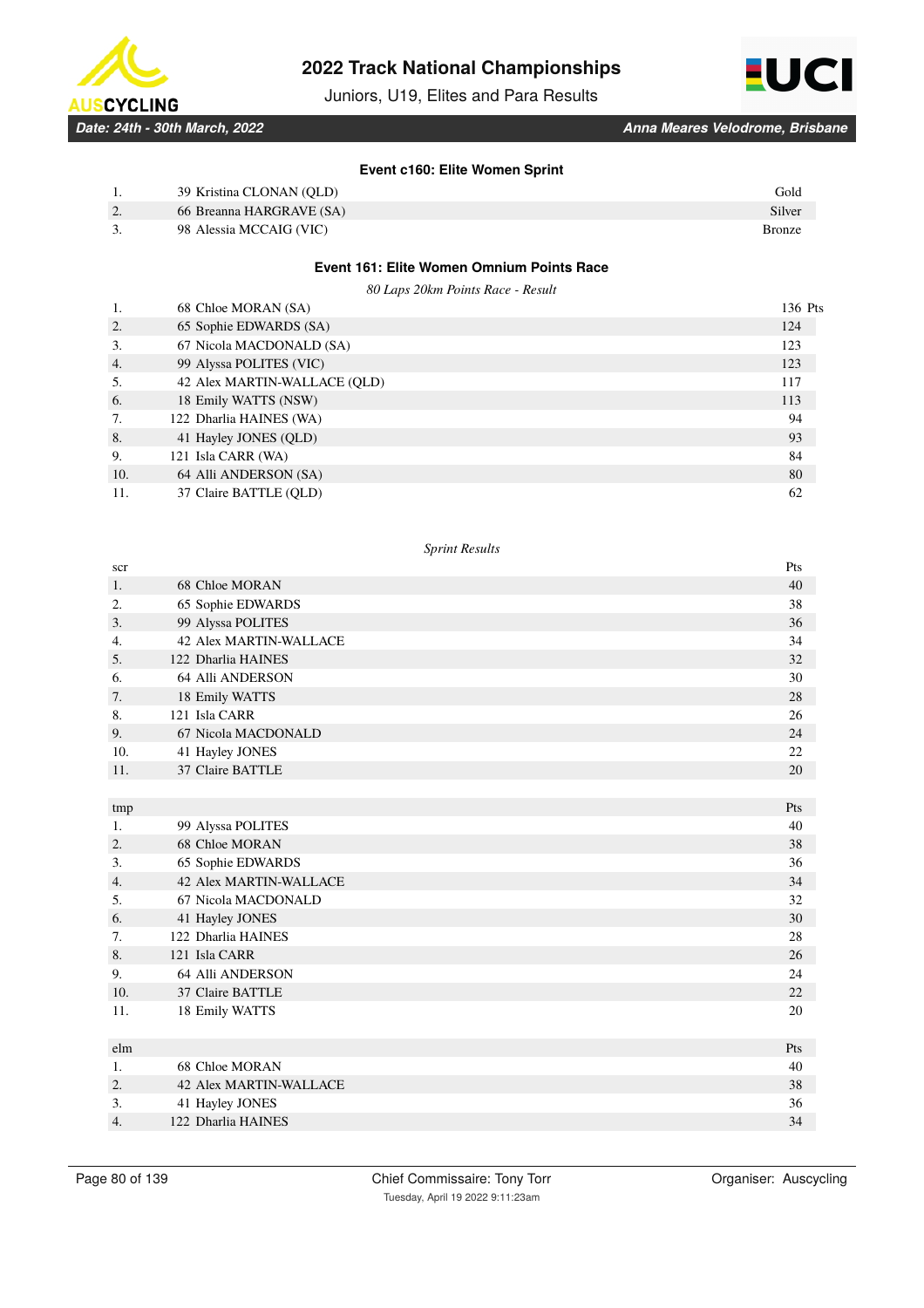



Juniors, U19, Elites and Para Results

*Date: 24th - 30th March, 2022 Anna Meares Velodrome, Brisbane*

|                    |                               | <b>Sprint Results</b> |
|--------------------|-------------------------------|-----------------------|
| 5.                 | 65 Sophie EDWARDS             | 32                    |
| 6.                 | 121 Isla CARR                 | 30                    |
| 7.                 | 67 Nicola MACDONALD           | 28                    |
| 8.                 | 64 Alli ANDERSON              | 26                    |
| 9.                 | 99 Alyssa POLITES             | 24                    |
| 10.                | 18 Emily WATTS                | 22                    |
| 11.                | 37 Claire BATTLE              | 20                    |
|                    | Sprint at 70 to go            | Pts                   |
| 1.                 | 65 Sophie EDWARDS             | 5                     |
| 2.                 | 68 Chloe MORAN                | $\mathfrak{Z}$        |
| 3.                 | 67 Nicola MACDONALD           | $\boldsymbol{2}$      |
| 4.                 | 42 Alex MARTIN-WALLACE        | $\mathbf{1}$          |
|                    | Sprint at 60 to go            | Pts                   |
| 1.                 | <b>42 Alex MARTIN-WALLACE</b> | 5                     |
| 2.                 | 99 Alyssa POLITES             | $\mathfrak{Z}$        |
| 3.                 | 41 Hayley JONES               | 2                     |
| 4.                 | 68 Chloe MORAN                | $\mathbf{1}$          |
|                    | Sprint at 50 to go            | Pts                   |
| 1.                 | 68 Chloe MORAN                | 5                     |
| 2.                 | 99 Alyssa POLITES             | $\mathfrak{Z}$        |
| 3.                 | 67 Nicola MACDONALD           | $\sqrt{2}$            |
| 4.                 | 65 Sophie EDWARDS             | $\mathbf{1}$          |
|                    | Sprint at 40 to go            | Pts                   |
| 1.                 | 99 Alyssa POLITES             | 5                     |
| 2.                 | 68 Chloe MORAN                | 3                     |
| 3.                 | <b>42 Alex MARTIN-WALLACE</b> | $\sqrt{2}$            |
| 4.                 | 65 Sophie EDWARDS             | $\mathbf{1}$          |
|                    | Sprint at 30 to go            | Pts                   |
| 1.                 | 67 Nicola MACDONALD           | 5                     |
| 2.                 | 18 Emily WATTS                | 3                     |
| 3.                 | 65 Sophie EDWARDS             | $\overline{c}$        |
| 4.                 | 68 Chloe MORAN                | $\mathbf{1}$          |
|                    | Sprint at 20 to go            | Pts                   |
| 1.                 | 99 Alyssa POLITES             | 5                     |
| 2.                 | 41 Hayley JONES               | $\mathfrak{Z}$        |
| 3.                 | 121 Isla CARR                 | $\boldsymbol{2}$      |
| 4.                 | <b>42 Alex MARTIN-WALLACE</b> | $\,1$                 |
|                    | Sprint at 10 to go            | Pts                   |
| 1.                 | 65 Sophie EDWARDS             | 5                     |
| 2.                 | 68 Chloe MORAN                | $\mathfrak{Z}$        |
| 3.                 | <b>42 Alex MARTIN-WALLACE</b> | $\overline{c}$        |
| 4.                 | 99 Alyssa POLITES             | $\mathbf{1}$          |
|                    |                               |                       |
| Final sprint<br>1. | 67 Nicola MACDONALD           | Pts<br>10             |
|                    |                               |                       |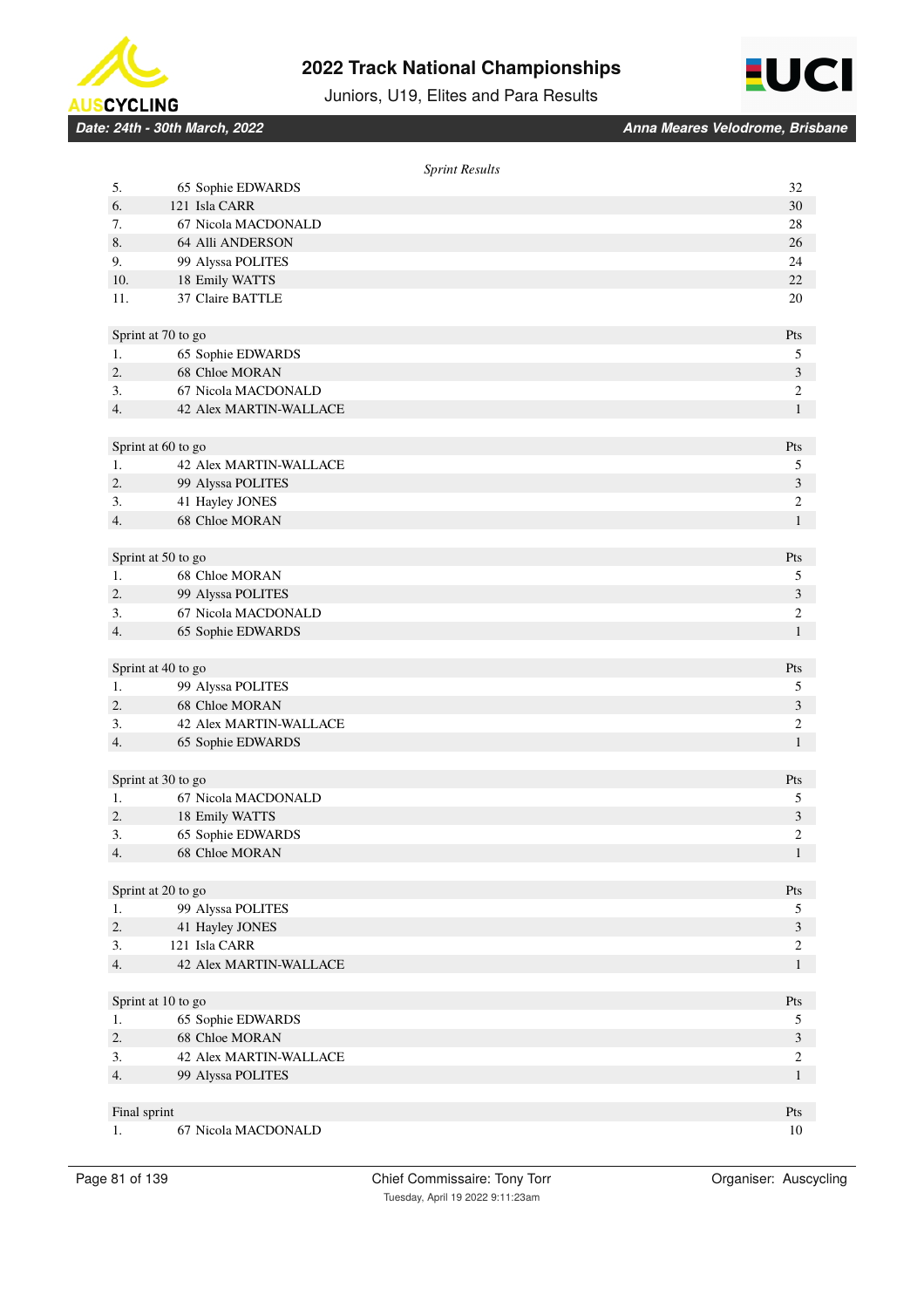

# Juniors, U19, Elites and Para Results



*Date: 24th - 30th March, 2022 Anna Meares Velodrome, Brisbane*

#### *Sprint Results*

|     | $\mathbf{r}$                  |   |
|-----|-------------------------------|---|
| 2.  | 99 Alyssa POLITES             | 6 |
| 3.  | 65 Sophie EDWARDS             | 4 |
| 4.  | 68 Chloe MORAN                |   |
| 5.  | <b>42 Alex MARTIN-WALLACE</b> |   |
| 6.  | 121 Isla CARR                 |   |
| 7.  | 122 Dharlia HAINES            |   |
| 8.  | 37 Claire BATTLE              |   |
| 9.  | 41 Hayley JONES               |   |
| 10. | 64 Alli ANDERSON              |   |
| 11. | 18 Emily WATTS                |   |

### *Decisions of the commisaires panel*

- Rider 18, Emily WATTS (NSW). A5 WARNING for dangerous riding during the race
- Rider 65, Sophie EDWARDS (SA). C6 RELEGATION for entering the sprinters lane when the opponent was already there

# **Event 162: Elite Men Scratch Race Final**

|     | 60 Laps 15km - Result       |          |
|-----|-----------------------------|----------|
| 1.  | 84 Josh DUFFY (TAS)         | 16:34.10 |
| 2.  | 91 Graeme FRISLIE (VIC)     |          |
| 3.  | 34 Liam WALSH (QLD)         |          |
| 4.  | 56 Oliver BLEDDYN (SA)      |          |
| 5.  | 89 Blake AGNOLETTO (VIC)    |          |
| 6.  | 90 Henry DIETZE (VIC)       |          |
| 7.  | 10 Benjamin HARVEY (NSW)    |          |
| 8.  | 95 Mitchell MCGOVERN (VIC)  |          |
| 9.  | 33 Declan TREZISE (QLD)     |          |
| 10. | 118 Jack LIGHTFOOT (WA)     |          |
| 11. | 115 John CARTER (WA)        |          |
| 12. | 116 Stephen HALL (WA)       |          |
| 13. | 7 Kurt EATHER (NSW)         |          |
| 14. | 35 Finn WALSH (QLD)         |          |
| 15. | 117 Conor LEAHY (WA)        |          |
| 16. | 59 Aston FREETH (SA)        |          |
| 17. | 9 Devraj Singh GREWAL (NSW) |          |
| 18. | 63 Angus MILLER (SA)        |          |
| 19. | 31 James MORIARTY (QLD)     |          |
| 20. | 86 Dalton STRETTON (TAS)    |          |
| dnf | 93 Jackson HRIBAR (VIC)     |          |
| dnf | 130 Calvin SIM (SGP)        |          |
|     |                             |          |

## **Event c161: Elite Women Omnium**

|    | 68 Chloe MORAN (SA)      | Gold          |
|----|--------------------------|---------------|
| 2. | 65 Sophie EDWARDS (SA)   | Silver        |
| 3. | 67 Nicola MACDONALD (SA) | <b>Bronze</b> |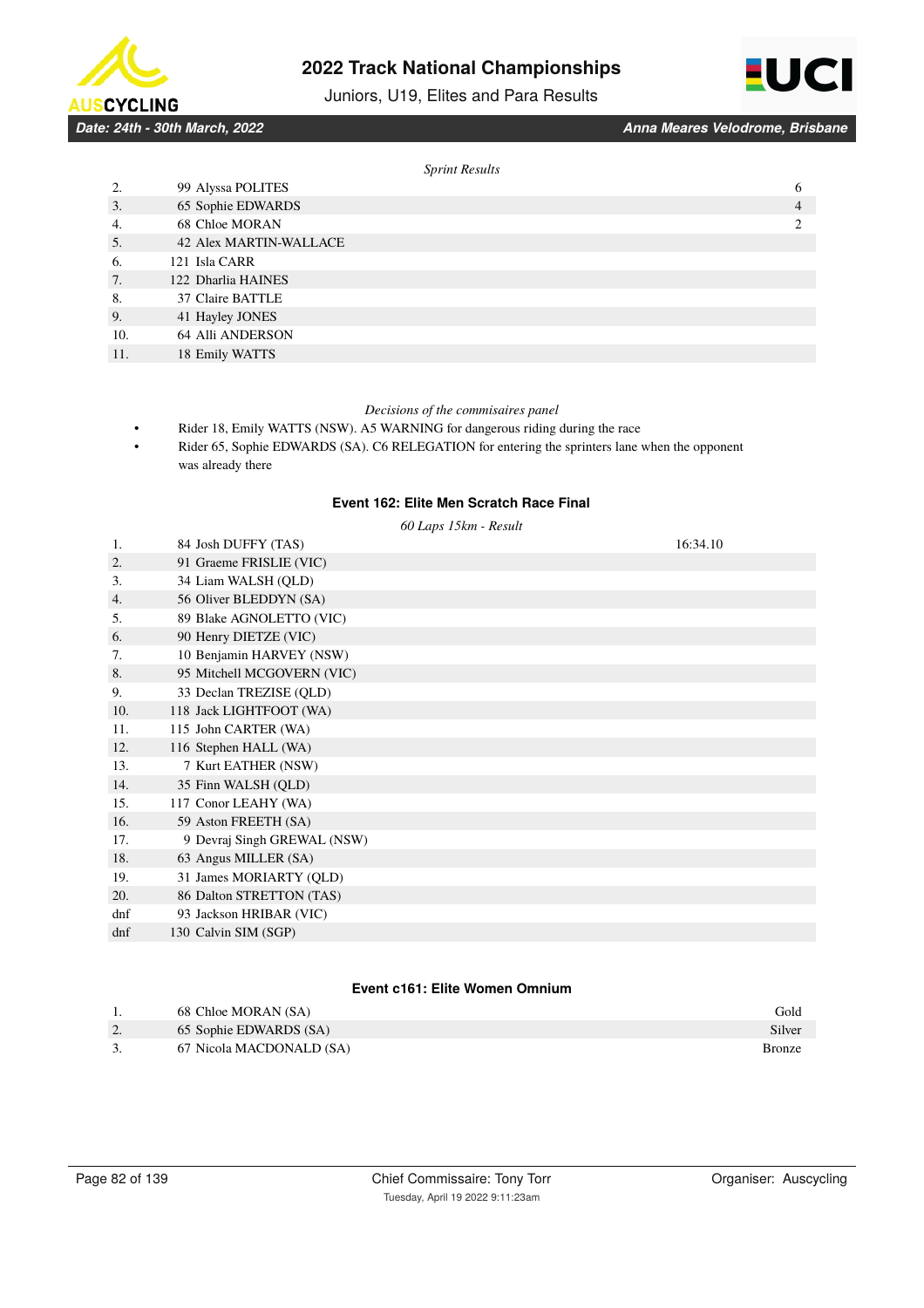

Juniors, U19, Elites and Para Results



# **Event c162: Elite Men Scratch Race**

*9.00pm*

|          | 84 Josh DUFFY (TAS)     | Gold          |
|----------|-------------------------|---------------|
| <u>.</u> | 91 Graeme FRISLIE (VIC) | Silver        |
|          | 34 Liam WALSH (QLD)     | <b>Bronze</b> |
|          |                         |               |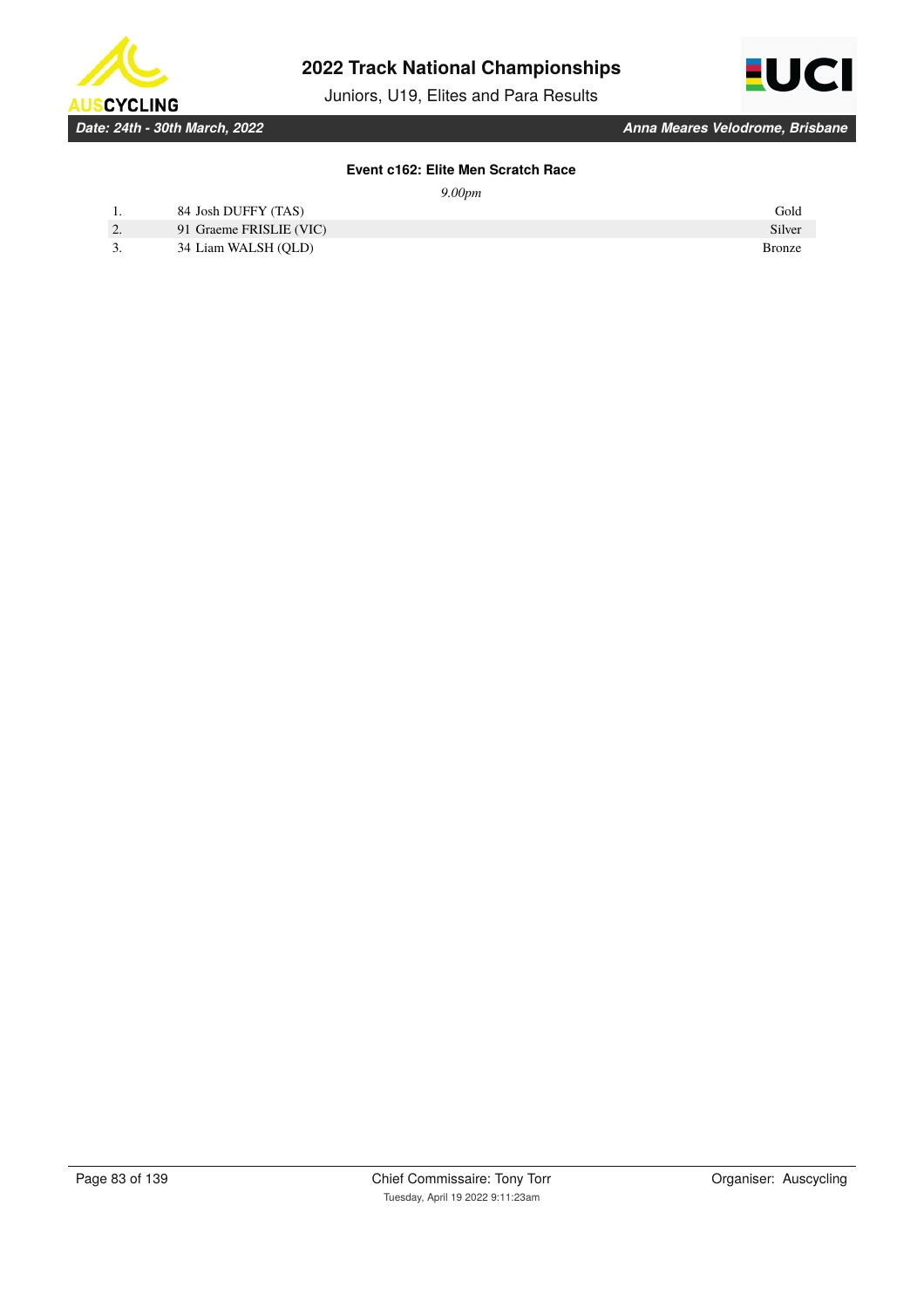

Juniors, U19, Elites and Para Results



# **Session 9 Monday 28th March 2022 Warm up 11.00am - 11.50am**

# **Event 164: J19 Men Sprint Qualifying**

| 1. | 48 Ryan ELLIOTT (QLD)        | $(5.045)$ 10.183 |         |
|----|------------------------------|------------------|---------|
| 2. | 75 Maxwell LIEBEKNECHT (SA)  | $(5.104)$ 10.271 | $+0.08$ |
| 3. | 76 Dylan STANTON (SA)        | $(5.185)$ 10.473 | $+0.29$ |
| 4. | 24 Jaydan STANTON-KEIR (NSW) | $(5.418)$ 10.876 | $+0.69$ |
| 5. | 77 Jackson WILLIAMS (SA)     | $(5.464)$ 10.993 | $+0.81$ |
| 6. | 105 Adam LEES (VIC)          | $(5.545)$ 11.239 | $+1.05$ |
| 7. | 49 Ricky GROTH (OLD)         | $(5.677)$ 11.346 | $+1.16$ |
| 8. | 23 Isaac SILVA (NSW)         | $(5.931)$ 12.032 | $+1.84$ |

# **Event 165: J19 Women Individual Pursuit Qualifying**

*8 Laps 2000m - Result*

| 1. | 110 Sophie MARR (VIC)    | 2:22.996 |          |
|----|--------------------------|----------|----------|
| 2. | 82 Summer NORDMEYER (SA) | 2:27.120 | $+4.12$  |
| 3. | 81 Meg MARKER (SA)       | 2:28.110 | $+5.11$  |
| 4. | 79 Sarah DALLY (SA)      | 2:28.382 | $+5.38$  |
| 5. | 109 Alana HRIBAR (VIC)   | 2:30.749 | $+7.75$  |
| 6. | 28 Keira WILL (NSW)      | 2:31.638 | $+8.64$  |
| 7. | 113 Sophie SUTTON (VIC)  | 2:32.573 | $+9.57$  |
| 8. | 111 Amelia MULHERN (VIC) | 2:34.106 | $+11.11$ |

# **Event 167: Para TT C1 Final**

*2 Laps 500m - Result*

| 148 Georgia POWNING (VIC)      | <b>AWIIW</b>    | 46.849                                                                                                                                                             |  |
|--------------------------------|-----------------|--------------------------------------------------------------------------------------------------------------------------------------------------------------------|--|
|                                |                 |                                                                                                                                                                    |  |
| 2 Laps 500m - Result           |                 |                                                                                                                                                                    |  |
| 154 Emily PETRICOLA (VIC)      | WC4             | 39.097                                                                                                                                                             |  |
| 133 Amanda REID (NSW)          | WC <sub>2</sub> | $+0.24$<br>39.337                                                                                                                                                  |  |
| 136 Paige GRECO (QLD)          | WC3             | 40.232<br>$+1.13$                                                                                                                                                  |  |
| 157 Erin ROWELL-NORMOYLE (VIC) | WC <sub>5</sub> | 40.479<br>$+1.38$                                                                                                                                                  |  |
| 142 Meg LEMON (SA)             | WC4             | $+2.68$<br>41.781                                                                                                                                                  |  |
| 153 Sharon BOYD (VIC)          | WC4             | 46.089<br>$+6.99$                                                                                                                                                  |  |
| 151 Annaliese HODGE (VIC)      | WC <sub>2</sub> | 46.250<br>$+7.15$                                                                                                                                                  |  |
|                                |                 |                                                                                                                                                                    |  |
|                                |                 |                                                                                                                                                                    |  |
| 148 Georgia POWNING (VIC)      | <b>AWIIW</b>    | Gold                                                                                                                                                               |  |
|                                |                 |                                                                                                                                                                    |  |
| 133 Amanda REID (NSW)          | WC <sub>2</sub> | Gold                                                                                                                                                               |  |
| 151 Annaliese HODGE (VIC)      | WC <sub>2</sub> | Silver                                                                                                                                                             |  |
|                                |                 |                                                                                                                                                                    |  |
|                                |                 |                                                                                                                                                                    |  |
| 136 Paige GRECO (QLD)          | WC3             | Gold                                                                                                                                                               |  |
|                                |                 |                                                                                                                                                                    |  |
|                                |                 |                                                                                                                                                                    |  |
| 154 Emily PETRICOLA (VIC)      | WC4             | Gold                                                                                                                                                               |  |
|                                |                 |                                                                                                                                                                    |  |
| 142 Meg LEMON (SA)             | WC4             | Silver                                                                                                                                                             |  |
|                                |                 | Event 167a: Para TT C1 Final<br>Event c167a: Para TT AWII Women<br>Event c167b: Para TT Women C2<br>Event c167c: Para TT Women C3<br>Event c167d: Para TT Women C4 |  |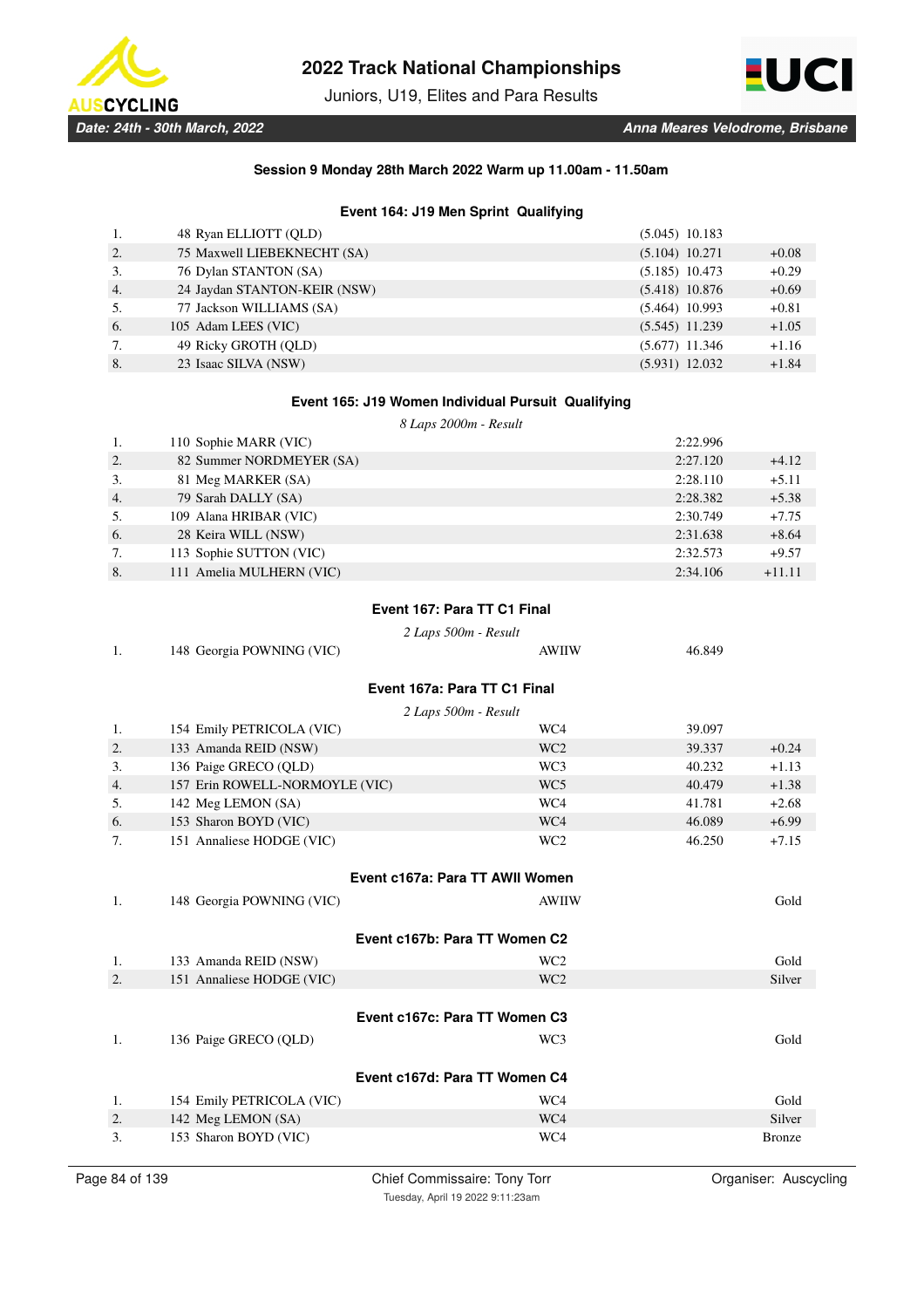

Juniors, U19, Elites and Para Results



*Date: 24th - 30th March, 2022 Anna Meares Velodrome, Brisbane*

| 1. |     | 157 Erin ROWELL-NORMOYLE (VIC)                       | WC5    |          | Gold     |
|----|-----|------------------------------------------------------|--------|----------|----------|
|    |     | Event 168a: J19 Men Sprint Quarter Final             |        |          |          |
|    |     | Winners to S/F                                       |        |          |          |
|    |     |                                                      | Race 1 | Race 2   | Decider  |
|    | 48  | Ryan ELLIOTT (QLD)                                   | 11.71  | 12.34    |          |
|    | 23  | Isaac SILVA (NSW)                                    |        |          |          |
|    |     | Event 168b: J19 Men Sprint Quarter Final             |        |          |          |
|    |     | Winners to S/F                                       |        |          |          |
|    |     |                                                      | Race 1 | Race 2   | Decider  |
|    | 75  | Maxwell LIEBEKNECHT (SA)                             | 11.61  | 11.70    |          |
|    | 49  | Ricky GROTH (QLD)                                    |        |          |          |
|    |     | Event 168c: J19 Men Sprint Quarter Final             |        |          |          |
|    |     | Winners to S/F                                       |        |          |          |
|    |     |                                                      | Race 1 | Race 2   | Decider  |
|    | 76  | Dylan STANTON (SA)                                   | 11.28  |          | 11.29    |
|    | 105 | Adam LEES (VIC)                                      |        | 11.36    |          |
|    |     | Event 168d: J19 Men Sprint Quarter Final             |        |          |          |
|    |     | Winners to S/F                                       |        |          |          |
|    |     |                                                      | Race 1 | Race 2   | Decider  |
|    | 24  | Jaydan STANTON-KEIR (NSW)                            | 11.17  | 11.12    |          |
|    | 77  | Jackson WILLIAMS (SA)                                |        |          |          |
|    |     | Event 169: Elite Women Individual Pursuit Qualifying |        |          |          |
|    |     | 12 Laps 3000m - Result                               |        |          |          |
| 1. |     | 69 Maeve PLOUFFE (SA)                                |        | 3:21.760 |          |
| 2. |     | 164 Amber PATE (SA)                                  |        | 3:32.082 | $+10.32$ |
| 3. |     | 99 Alyssa POLITES (VIC)                              |        | 3:35.208 | $+13.44$ |
| 4. |     | 40 Danielle DE FRANCESCO (QLD)                       |        | 3:37.484 | $+15.72$ |
| 5. |     | 64 Alli ANDERSON (SA)                                |        | 3:40.866 | $+19.10$ |
| 6. |     | 18 Emily WATTS (NSW)                                 |        | 3:42.935 | $+21.17$ |
| 7. |     | 121 Isla CARR (WA)                                   |        | 3:44.530 | $+22.77$ |
| 8. |     | 122 Dharlia HAINES (WA)                              |        | 3:50.519 | $+28.75$ |

## **Event 171: J19 Men Omnium Scratch Race**

*30 Laps 7.5km - Result*

- 1. 20 Benjamin ANDERSON (NSW)
- 2. 101 Tarun COOK (VIC)
- 3. 104 Nate HADDEN (VIC)
- 4. 107 Logan TAPLIN (VIC)
- 5. 47 Noah BLANNIN (QLD)
- 6. 88 Hayden VAN DER PLOEG (TAS)
- 7. 52 Jarlath WHITTAKER (QLD)
- 8. 50 Ephraim MARTENSON (QLD)
- 9. 51 Tyler TOMKINSON (QLD)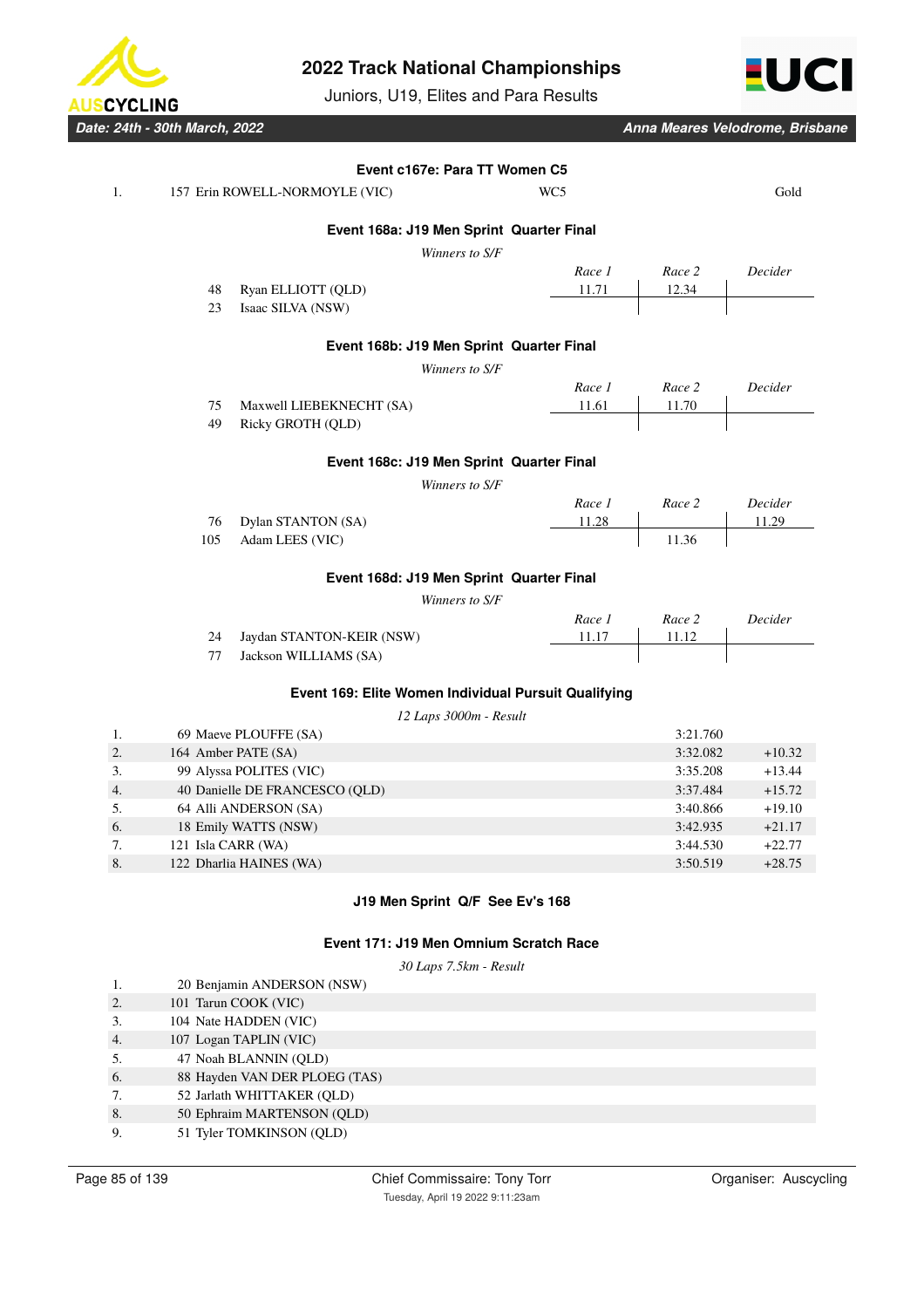

Juniors, U19, Elites and Para Results



**Event 171: J19 Men Omnium Scratch Race (continued)**

*30 Laps 7.5km - Result*

| 10. | 3 Cameron ROGERS (ACT)   |
|-----|--------------------------|
| 11. | 103 Angus GILL (VIC)     |
| 12. | 25 Curtis TRUKULIA (NSW) |
| 13. | 22 Andre DUBIER (NSW)    |
| 14. | 125 Jack DOHLER (WA)     |
| 15. | 73 Michael BRYANT (SA)   |
| 16. | 72 Jamie ANDERSON (SA)   |
| 17. | 74 Connor DOYLE (SA)     |
|     |                          |

18. 102 Kai FELSTEAD (VIC)

## **Event 173: Elite Men Team Sprint Qualifying**

*3 Laps 750m - Result*

| 1. | New South Wales     | 44.206 |         |
|----|---------------------|--------|---------|
|    | 5 Daniel BARBER     |        |         |
|    | 6 Thomas CORNISH    |        |         |
|    | 13 John TROVAS      |        |         |
| 2. | South Australia     | 44.985 | $+0.77$ |
|    | 61 Leigh HOFFMAN    |        |         |
|    | 60 Matthew GLAETZER |        |         |
|    | 57 James BRISTER    |        |         |
|    | 58 Carlos CARISIMO  |        |         |
| 3. | Victoria            | 45.303 | $+1.09$ |
|    | 92 Sam GALLAGHER    |        |         |
|    | 94 Jade MADDERN     |        |         |
|    | 96 Ned POLLARD      |        |         |
| 4. | Oueensland          | 45.785 | $+1.57$ |
|    | 29 Byron DAVIES     |        |         |
|    | 30 Brycen FLETCHER  |        |         |
|    | 36 David WATLING    |        |         |

# **J19 Men Sprint Q/F See Ev's 168**

# **Event 174: Para TT AWII Final**

|    | 4 Laps 1000m - Result      |              |          |          |
|----|----------------------------|--------------|----------|----------|
| 1. | 144 Nathan BROEREN (VIC)   | AWIIM        | 1:17.256 |          |
| 2. | 134 Nathan GLARVEY (OLD)   | <b>AWIIM</b> | 1:20.837 | $+3.58$  |
| 3. | 147 Harry MEZGER (VIC)     | <b>AWIIM</b> | 1:21.113 | $+3.85$  |
| 4. | 145 Finnian HARVEY (VIC)   | <b>AWIIM</b> | 1:24.552 | $+7.29$  |
| 5. | 143 Andre ASCUI (VIC)      | <b>AWIIM</b> | 1:26.810 | $+9.55$  |
| 6. | 146 Carlo MANOLITSAS (VIC) | <b>AWIIM</b> | 1:29.830 | $+12.57$ |

# **Event 174a: Para TT C1 Final**

*4 Laps 1000m - Result*

|    | 138 Beau WOOTEN (SA)       | MВ              | 1:04.960 |         |
|----|----------------------------|-----------------|----------|---------|
|    | Luke ZACCARIA - Pilot      |                 |          |         |
| 2. | 137 Michael SHIPPLEY (OLD) | MC <sub>5</sub> | 1:05.591 | $+0.63$ |
| 3. | 159 Steven KEMP            | <b>MB</b>       | 1:06.222 | $+1.26$ |
|    | Shane PERKINS - Pilot      |                 |          |         |
| 4. | 155 Alistair DONOHOE (VIC) | MC <sub>5</sub> | 1:07.381 | $+2.42$ |
|    |                            |                 |          |         |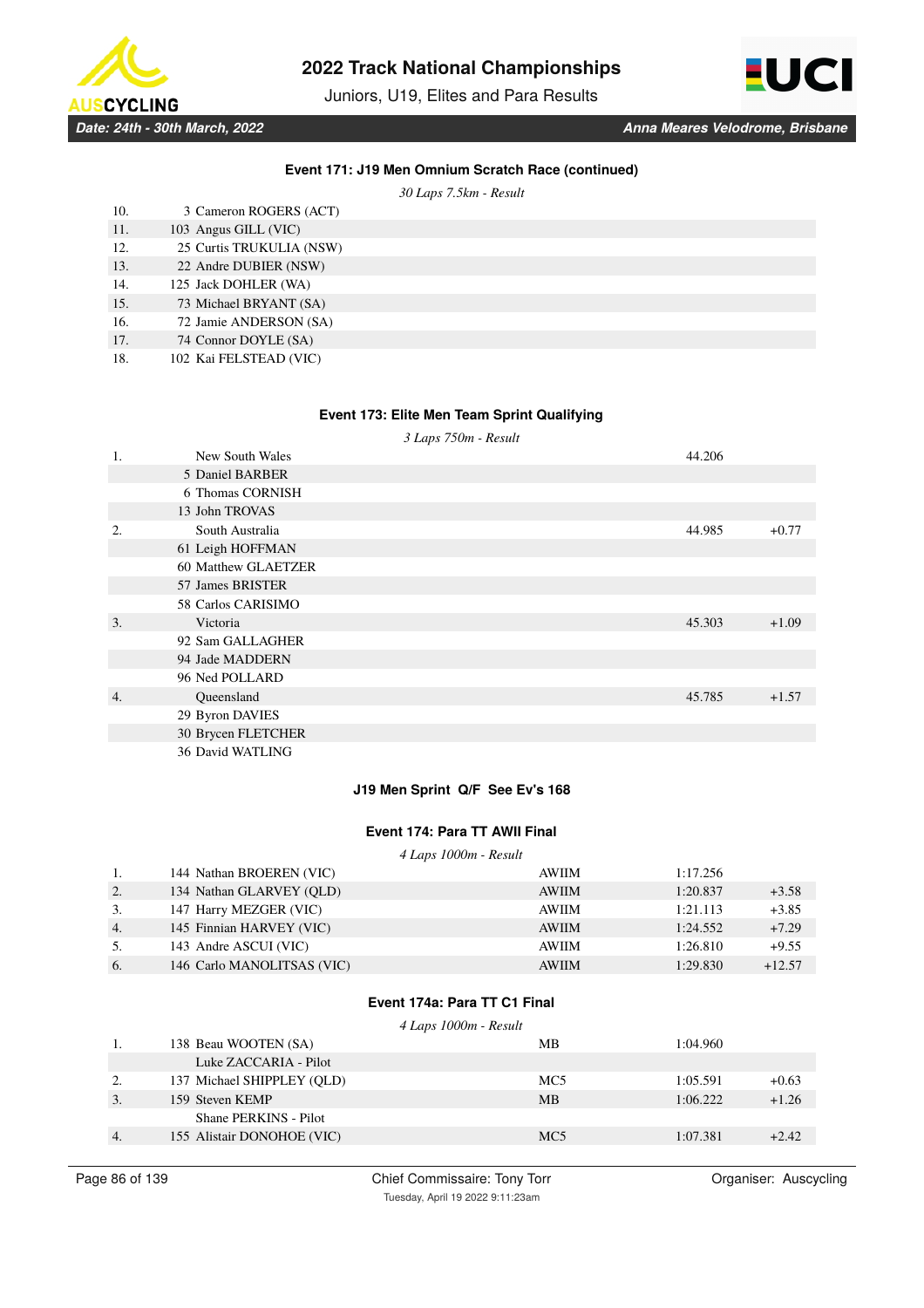



Juniors, U19, Elites and Para Results

# **Event 174a: Para TT C1 Final (continued)**

|     | 4 Laps 1000m - Result        |                 |          |          |
|-----|------------------------------|-----------------|----------|----------|
| 5.  | 158 Jakkit PUNTHONG (THA)    | MВ              | 1:07.885 | $+2.92$  |
|     | Muncheth FAINAUENVAI - Pilot |                 |          |          |
| 6.  | 150 Jessica GALLAGHER (VIC)  | <b>WB</b>       | 1:09.060 | $+4.10$  |
|     | Caitlin WARD - Pilot         |                 |          |          |
| 7.  | 139 Candice KENNEDY (SA)     | <b>WB</b>       | 1:12.499 | $+7.53$  |
|     | Kelly FETTES - Pilot         |                 |          |          |
| 8.  | 132 Gordon ALLAN (NSW)       | MC2             | 1:12.519 | $+7.55$  |
| 9.  | 160 Kevin O'MELEY            | <b>MB</b>       | 1:12.815 | $+7.85$  |
|     | Richard VOLLEBREGT - Pilot   |                 |          |          |
| 10. | 135 Kyle WILLIS (QLD)        | MC <sub>3</sub> | 1:12.879 | $+7.91$  |
| 11. | 131 Maxwell SUDHOLZ (ACT)    | MC <sub>5</sub> | 1:14.075 | $+9.11$  |
| 12. | 156 Luke TAYLOR (VIC)        | MC4             | 1:16.250 | $+11.29$ |
| 13. | 152 Gregory WALTERS (VIC)    | MC <sub>3</sub> | 1:16.281 | $+11.32$ |
| 14. | 141 Darren HICKS (SA)        | MC2             | 1:16.601 | $+11.64$ |
| 15. | 163 Gabriel MCKENNA-LIESCHKE | MC <sub>5</sub> | 1:17.314 | $+12.35$ |
| 16. | 162 Sam HALLAM               | MC <sub>3</sub> | 1:20.166 | $+15.20$ |
| 17. | 140 Mitchell BAILS (SA)      | MC <sub>2</sub> | 1:20.814 | $+15.85$ |
| 18. | 161 Caroline BAIRD           | <b>WB</b>       | 1:25.083 | $+20.12$ |
|     | $\overline{1}$               |                 |          |          |

Chevonne ARROWSMITH - Pilot

## **Event 175: J19 Men Omnium Tempo Race**

|     | 30 Laps 7.5km Tempo Race - Result |                |  |  |  |
|-----|-----------------------------------|----------------|--|--|--|
| 1.  | 52 Jarlath WHITTAKER (OLD)        | 8 Pts          |  |  |  |
| 2.  | 101 Tarun COOK (VIC)              | $\overline{4}$ |  |  |  |
| 3.  | 3 Cameron ROGERS (ACT)            | 4              |  |  |  |
| 4.  | 47 Noah BLANNIN (QLD)             | 3              |  |  |  |
| 5.  | 51 w Tyler TOMKINSON (QLD)        | $\overline{c}$ |  |  |  |
| 6.  | 107 Logan TAPLIN (VIC)            | $\mathbf{1}$   |  |  |  |
| 7.  | 88 Hayden VAN DER PLOEG (TAS)     | 1              |  |  |  |
| 8.  | 104 Nate HADDEN (VIC)             | 1              |  |  |  |
| 9.  | 22 Andre DUBIER (NSW)             | 1              |  |  |  |
| 10. | 103 Angus GILL (VIC)              | 1              |  |  |  |
| 11. | 125 Jack DOHLER (WA)              |                |  |  |  |
| 12. | 50 Ephraim MARTENSON (QLD)        |                |  |  |  |
| 13. | 73 Michael BRYANT (SA)            |                |  |  |  |
| 14. | 25 Curtis TRUKULIA (NSW)          |                |  |  |  |
| 15. | 74 Connor DOYLE (SA)              |                |  |  |  |
| 16. | 20 Benjamin ANDERSON (NSW)        |                |  |  |  |
| 17. | 102 Kai FELSTEAD (VIC)            |                |  |  |  |
| dnf | 72 Jamie ANDERSON (SA)            |                |  |  |  |
|     |                                   |                |  |  |  |
|     | <b>Omnium Points</b>              |                |  |  |  |
| 1.  | 101 Tarun COOK (VIC)              | 76             |  |  |  |
| 2.  | 52 Jarlath WHITTAKER (QLD)        | 68             |  |  |  |
| 3.  | 47 Noah BLANNIN (QLD)             | 66             |  |  |  |
| 4.  | 107 Logan TAPLIN (VIC)            | 64             |  |  |  |
| 5.  | 104 Nate HADDEN (VIC)             | 62             |  |  |  |
| 6.  | 88 Hayden VAN DER PLOEG (TAS)     | 58             |  |  |  |
| 6.  | 3 Cameron ROGERS (ACT)            | 58             |  |  |  |

8. 51 Tyler TOMKINSON (QLD) 56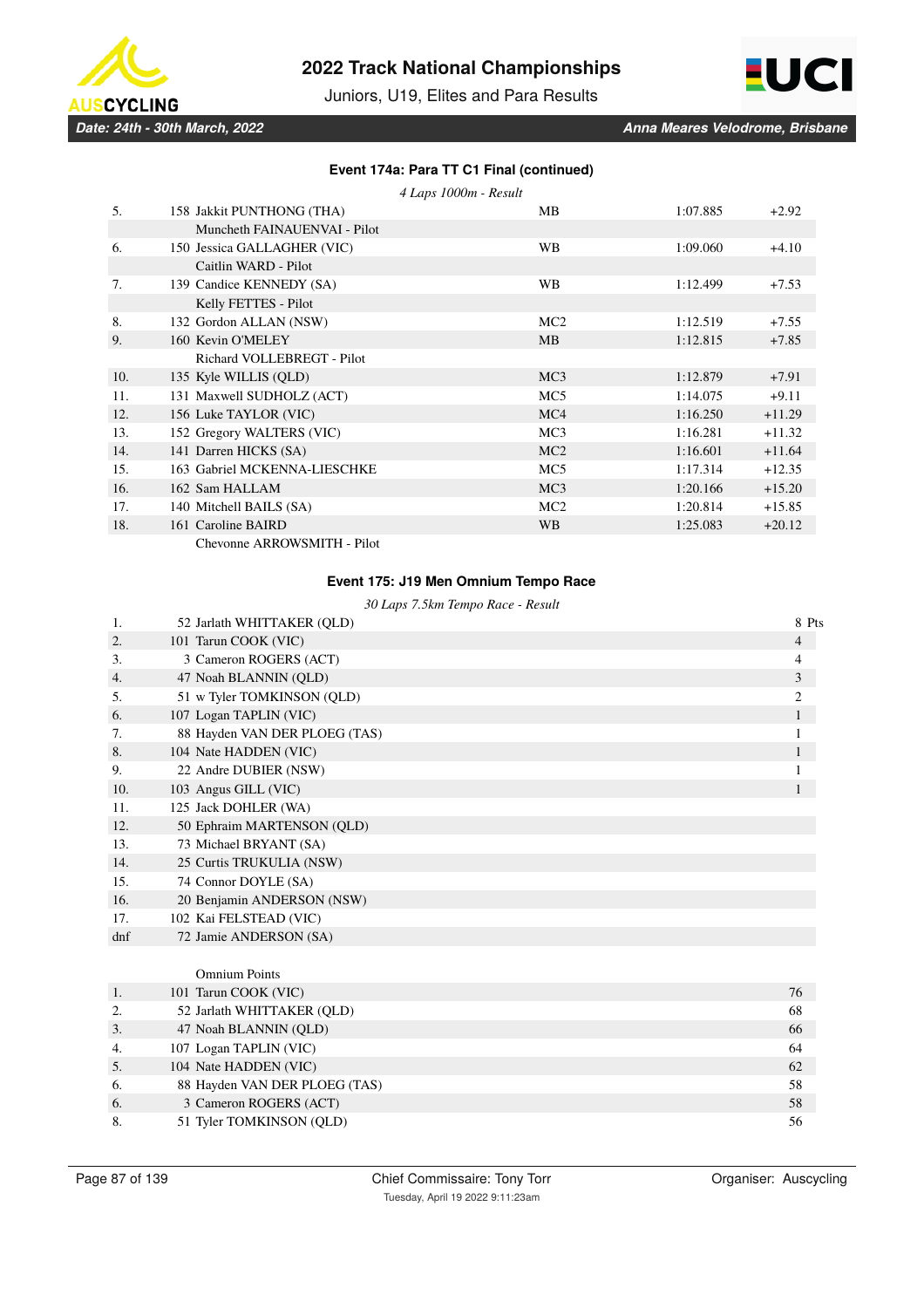



# Juniors, U19, Elites and Para Results

| <b>Date: 24th - 30th March. 2022</b> |  |  |
|--------------------------------------|--|--|

*Date: 24th - 30th March, 2022 Anna Meares Velodrome, Brisbane*

| 9.  | 20 Benjamin ANDERSON (NSW) | 50           |
|-----|----------------------------|--------------|
| 10. | 50 Ephraim MARTENSON (QLD) | 44           |
| 11. | 103 Angus GILL (VIC)       | 42           |
| 12. | 22 Andre DUBIER (NSW)      | 40           |
| 13. | 125 Jack DOHLER (WA)       | 34           |
| 14. | 25 Curtis TRUKULIA (NSW)   | 32           |
| 15. | 73 Michael BRYANT (SA)     | 28           |
| 16. | 74 Connor DOYLE (SA)       | 20           |
| 17. | 102 Kai FELSTEAD (VIC)     | 14           |
| 18. | 72 Jamie ANDERSON (SA)     | 10           |
|     | <b>Sprint Results</b>      |              |
|     | Sprint at 25 to go         | Pts          |
| 1.  | 3 Cameron ROGERS           | $\mathbf{1}$ |
|     |                            |              |
|     | Sprint at 24 to go         | Pts          |
| 1.  | 3 Cameron ROGERS           | $\mathbf{1}$ |
|     |                            |              |
|     | Sprint at 23 to go         | Pts          |
| 1.  | 47 Noah BLANNIN            | $\mathbf{1}$ |
|     | Sprint at 22 to go         | Pts          |
| 1.  | 47 Noah BLANNIN            | $\mathbf{1}$ |
|     |                            |              |
|     | Sprint at 21 to go         | Pts          |
| 1.  | 101 Tarun COOK             | 1            |
|     |                            |              |
|     | Sprint at 20 to go         | Pts          |
| 1.  | 101 Tarun COOK             | 1            |
|     |                            |              |
|     | Sprint at 19 to go         | Pts          |
| 1.  | 101 Tarun COOK             | 1            |
|     |                            |              |
|     | Sprint at 18 to go         | Pts          |
| 1.  | 107 Logan TAPLIN           | 1            |
|     |                            |              |
|     | Sprint at 17 to go         | Pts          |
| 1.  | 88 Hayden VAN DER PLOEG    | $\mathbf{1}$ |
|     | Sprint at 16 to go         | Pts          |
| 1.  | 22 Andre DUBIER            | 1            |
|     |                            |              |
|     | Sprint at 15 to go         | Pts          |
| 1.  | 103 Angus GILL             | 1            |
|     |                            |              |
|     | Sprint at 14 to go         | Pts          |
| 1.  | 104 Nate HADDEN            | $\mathbf{1}$ |
|     |                            |              |
|     | Sprint at 13 to go         | Pts          |
| 1.  | 101 Tarun COOK             | 1            |
|     |                            |              |
|     | Sprint at 12 to go         | Pts          |
| 1.  | 51 Tyler TOMKINSON         | $\mathbf{1}$ |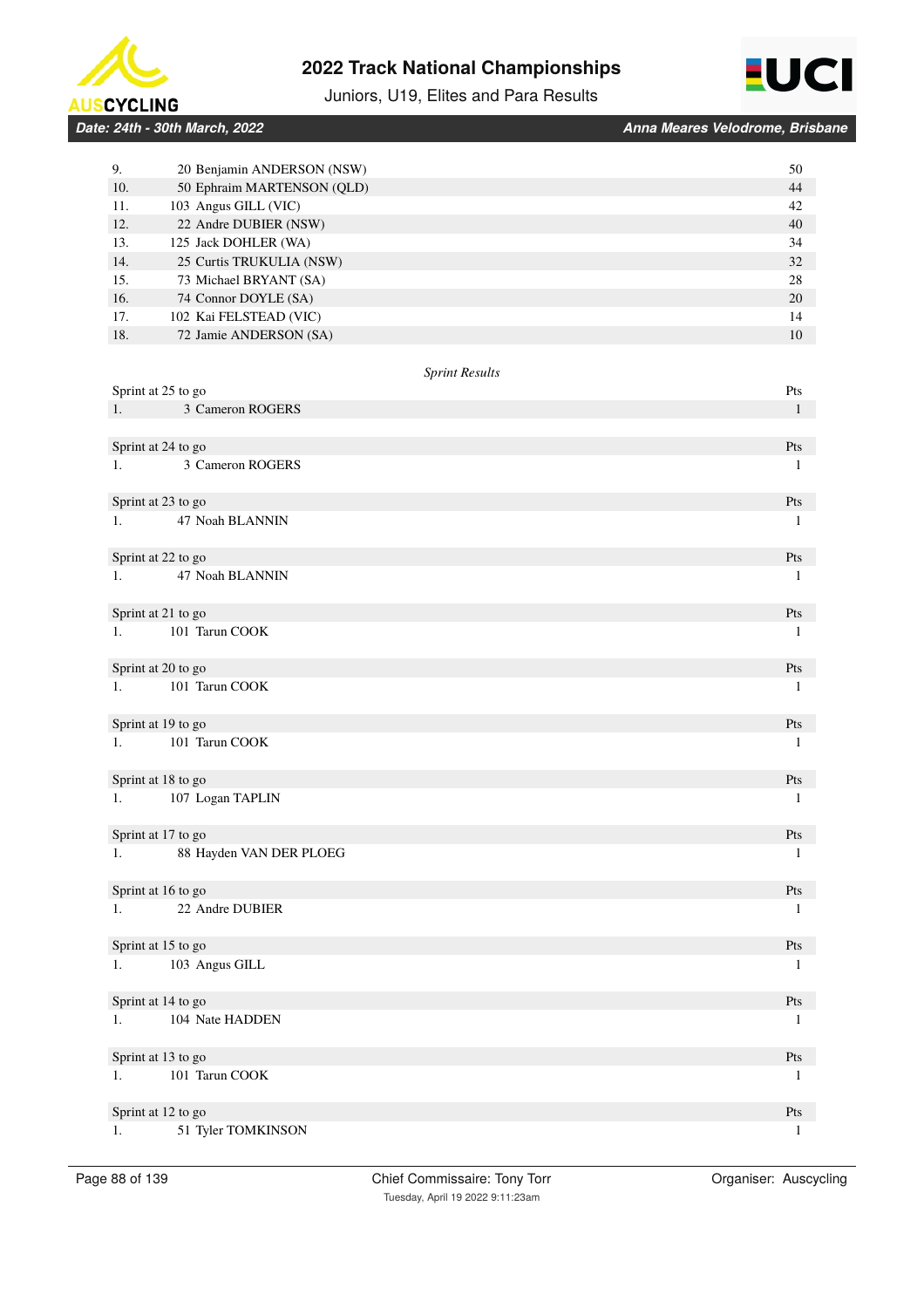





*Date: 24th - 30th March, 2022 Anna Meares Velodrome, Brisbane*

*Sprint Results*

| Sprint at 11 to go |                         | Pts          |
|--------------------|-------------------------|--------------|
| 1.                 | 51 Tyler TOMKINSON      | $\mathbf{1}$ |
|                    |                         |              |
| Sprint at 10 to go |                         | Pts          |
| 1.                 | 3 Cameron ROGERS        | $\mathbf{1}$ |
|                    |                         |              |
| Sprint at 9 to go  |                         | Pts          |
| 1.                 | 3 Cameron ROGERS        | $\mathbf{1}$ |
|                    |                         |              |
| Sprint at 8 to go  |                         | Pts          |
| 1.                 | 52 Jarlath WHITTAKER    | $\mathbf{1}$ |
|                    |                         |              |
| Sprint at 7 to go  |                         | Pts          |
| 1.                 | 52 Jarlath WHITTAKER    | $\mathbf{1}$ |
|                    |                         |              |
| Sprint at 6 to go  |                         | Pts          |
| 1.                 | 52 Jarlath WHITTAKER    | $\mathbf{1}$ |
|                    |                         |              |
| Sprint at 5 to go  |                         | Pts          |
| 1.                 | 52 Jarlath WHITTAKER    | 1            |
|                    |                         |              |
| Sprint at 4 to go  |                         | Pts          |
| 1.                 | 52 Jarlath WHITTAKER    | 1            |
|                    |                         |              |
| Sprint at 3 to go  |                         | Pts          |
| 1.                 | 52 Jarlath WHITTAKER    | $\mathbf{1}$ |
|                    |                         |              |
| Sprint at 2 to go  |                         | Pts          |
| 1.                 | 52 Jarlath WHITTAKER    | $\mathbf{1}$ |
|                    |                         |              |
| Sprint at 1 to go  |                         | Pts          |
| 1.                 | 52 Jarlath WHITTAKER    | $\mathbf{1}$ |
|                    |                         |              |
| Final sprint       |                         | Pts          |
| 1.                 | 47 Noah BLANNIN         | $\mathbf{1}$ |
| 2.                 | 101 Tarun COOK          |              |
| 3.                 | 125 Jack DOHLER         |              |
| 4.                 | 107 Logan TAPLIN        |              |
| 5.                 | 51 Tyler TOMKINSON      |              |
| 6.                 | 88 Hayden VAN DER PLOEG |              |
| 7.                 | 104 Nate HADDEN         |              |
| 8.                 | 22 Andre DUBIER         |              |
| 9.                 | 50 Ephraim MARTENSON    |              |
| $10.$              | 73 Michael BRYANT       |              |
| 11.                | 25 Curtis TRUKULIA      |              |
| 12.                | 3 Cameron ROGERS        |              |
| 13.                | 74 Connor DOYLE         |              |
| 14.                | 103 Angus GILL          |              |
| 15.                | 52 Jarlath WHITTAKER    |              |
| 16.                | 20 Benjamin ANDERSON    |              |
| 17.                | 102 Kai FELSTEAD        |              |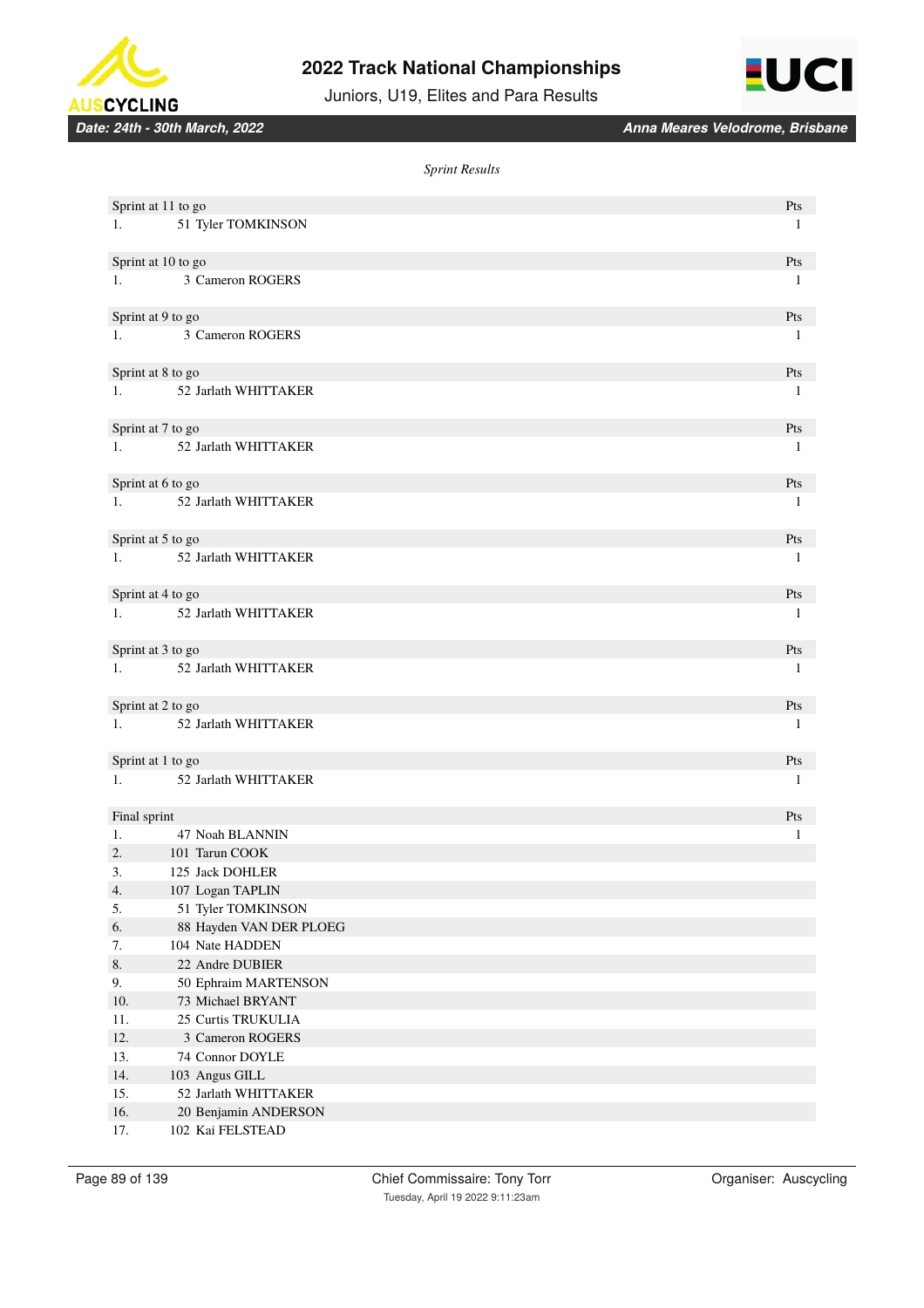

Juniors, U19, Elites and Para Results



*Date: 24th - 30th March, 2022 Anna Meares Velodrome, Brisbane*

# *Decisions of the commisaires panel*

• Rider 51, Tyler TOMKINSON (QLD). A6 WARNING for entering the sprinters lane when the opponent was already there

|                | Event c174a: Para TT Men AWII                       |                                    |                |  |  |  |
|----------------|-----------------------------------------------------|------------------------------------|----------------|--|--|--|
| 1.             | 144 Nathan BROEREN (VIC)                            | <b>AWIIM</b>                       | Gold           |  |  |  |
| 2.             | 134 Nathan GLARVEY (QLD)                            | <b>AWIIM</b>                       | Silver         |  |  |  |
| 3.             | 147 Harry MEZGER (VIC)                              | AWIIM                              | <b>Bronze</b>  |  |  |  |
|                |                                                     |                                    |                |  |  |  |
|                |                                                     | Event c174b: Para TT Women Tandem  |                |  |  |  |
| 1.             | 150 Jessica GALLAGHER (VIC)<br>Caitlin WARD - Pilot | <b>WB</b>                          | Gold           |  |  |  |
| 2.             | 139 Candice KENNEDY (SA)<br>Kelly FETTES - Pilot    | WB                                 | Silver         |  |  |  |
| 3.             | 161 Caroline BAIRD                                  | WB                                 | <b>Bronze</b>  |  |  |  |
|                | Chevonne ARROWSMITH - Pilot                         |                                    |                |  |  |  |
|                |                                                     | Event c174c: Para TT Men Tandem    |                |  |  |  |
| 1.             | 138 Beau WOOTEN (SA)                                | <b>MB</b>                          | Gold           |  |  |  |
|                | Luke ZACCARIA - Pilot                               |                                    |                |  |  |  |
| 2.             | 159 Steven KEMP                                     | MB                                 | Silver         |  |  |  |
|                | <b>Shane PERKINS - Pilot</b>                        |                                    |                |  |  |  |
| 3.             | 158 Jakkit PUNTHONG (THA)                           | MB                                 | <b>Bronze</b>  |  |  |  |
|                | Muncheth FAINAUENVAI - Pilot                        |                                    |                |  |  |  |
|                |                                                     | Event c174d: Para TT Men C2        |                |  |  |  |
| 1.             | 132 Gordon ALLAN (NSW)                              | MC <sub>2</sub>                    | Gold           |  |  |  |
| $\mathbf{2}$ . | 141 Darren HICKS (SA)                               | MC2                                | Silver         |  |  |  |
| 3.             | 140 Mitchell BAILS (SA)                             | MC <sub>2</sub>                    | <b>Bronze</b>  |  |  |  |
|                |                                                     | Event c174e: Para TT Men C3        |                |  |  |  |
|                |                                                     |                                    |                |  |  |  |
| 1.<br>2.       | 135 Kyle WILLIS (QLD)                               | MC <sub>3</sub><br>MC <sub>3</sub> | Gold<br>Silver |  |  |  |
| 3.             | 152 Gregory WALTERS (VIC)<br>162 Sam HALLAM         | MC <sub>3</sub>                    | <b>Bronze</b>  |  |  |  |
|                |                                                     |                                    |                |  |  |  |
|                |                                                     | Event c174: Para TT Men C4         |                |  |  |  |
| 1.             | 156 Luke TAYLOR (VIC)                               | MC4                                | Gold           |  |  |  |
|                |                                                     | Event c174f: Para TT Men C5        |                |  |  |  |
| 1.             | 137 Michael SHIPPLEY (QLD)                          | MC <sub>5</sub>                    | Gold           |  |  |  |
| 2.             | 155 Alistair DONOHOE (VIC)                          | MC5                                | Silver         |  |  |  |
| 3.             | 131 Maxwell SUDHOLZ (ACT)                           | MC <sub>5</sub>                    | <b>Bronze</b>  |  |  |  |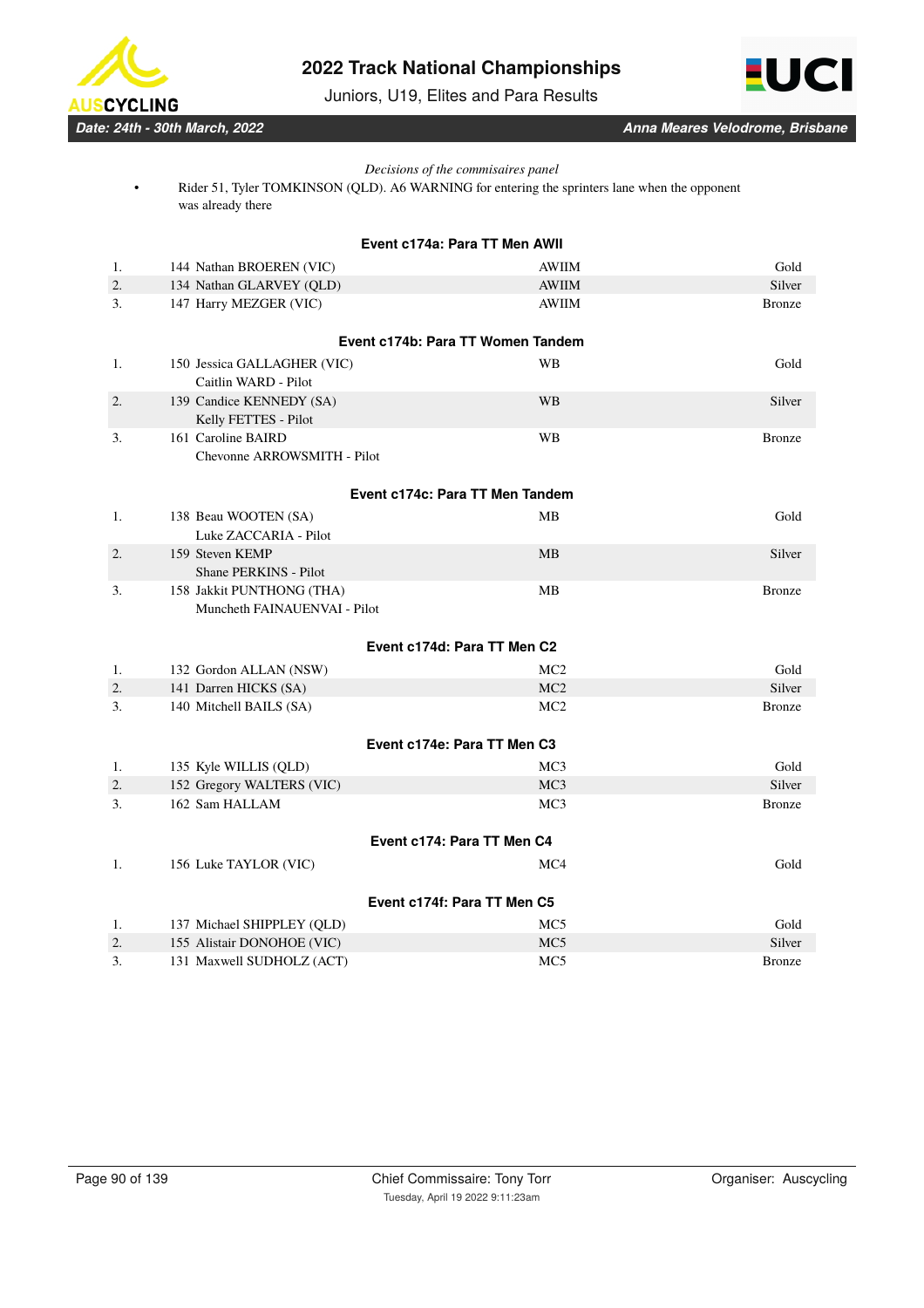

Juniors, U19, Elites and Para Results



# **Session 10 - Monday 28th March 2 Warm up 4.30pm - 5:20pm**

|    | Event 177a: J19 Men Sprint S/F |                            |                                                       |                       |        |          |               |
|----|--------------------------------|----------------------------|-------------------------------------------------------|-----------------------|--------|----------|---------------|
|    |                                |                            |                                                       |                       | Race 1 | Race 2   | Decider       |
|    | 48                             | Ryan ELLIOTT (QLD)         |                                                       |                       | 11.43  | 10.84    |               |
|    | 24                             | Jaydan STANTON-KEIR (NSW)  |                                                       |                       |        |          |               |
|    |                                |                            | Event 177b: J19 Men Sprint S/F                        |                       |        |          |               |
|    |                                |                            |                                                       |                       | Race 1 | Race 2   | Decider       |
|    | 75                             | Maxwell LIEBEKNECHT (SA)   |                                                       |                       | Win    | 11.11    |               |
|    | 76                             | Dylan STANTON (SA)         |                                                       |                       |        |          |               |
|    |                                |                            | Event 178b: J19 Women Team Sprint Gold Final          |                       |        |          |               |
|    |                                |                            |                                                       | 3 Laps 750m - Result  |        |          |               |
| 1. |                                | New South Wales            |                                                       |                       |        | 54.727   |               |
|    |                                | 26 Tyler PUZICHA           |                                                       |                       |        |          |               |
|    |                                | 27 Emily STRUMFIN          |                                                       |                       |        |          |               |
|    | 28 Keira WILL                  |                            |                                                       |                       |        |          |               |
|    |                                |                            | Event 180a: J19 Women Individual Pursuit Bronze Final |                       |        |          |               |
|    |                                |                            |                                                       |                       |        |          |               |
| 1. |                                | 81 Meg MARKER (SA)         |                                                       | 8 Laps 2000m - Result |        | 2:28.928 |               |
| 2. |                                | 79 Sarah DALLY (SA)        |                                                       |                       |        | 2:28.936 | $+0.00$       |
|    |                                |                            |                                                       |                       |        |          |               |
|    |                                |                            | Event 180b: J19 Women Individual Pursuit Gold Final   |                       |        |          |               |
|    |                                |                            |                                                       | 8 Laps 2000m - Result |        |          |               |
| 1. |                                | 110 Sophie MARR (VIC)      |                                                       |                       |        | 2:23.894 |               |
| 2. |                                | 82 Summer NORDMEYER (SA)   |                                                       |                       |        | 2:28.426 | $+4.53$       |
|    |                                |                            | J19 Men Sprint S/F See Ev's 177                       |                       |        |          |               |
|    |                                |                            | Event c178: J19 Women Team Sprint                     |                       |        |          |               |
| 1. |                                | New South Wales            |                                                       |                       |        |          | Gold          |
|    |                                | 26 Tyler PUZICHA           |                                                       |                       |        |          |               |
|    |                                | 27 Emily STRUMFIN          |                                                       |                       |        |          |               |
|    | 28 Keira WILL                  |                            |                                                       |                       |        |          |               |
|    |                                |                            | Event c180: J19 Women Individual Pursuit              |                       |        |          |               |
| 1. |                                | 110 Sophie MARR (VIC)      |                                                       |                       |        |          | Gold          |
| 2. |                                | 82 Summer NORDMEYER (SA)   |                                                       |                       |        |          | Silver        |
| 3. |                                | 81 Meg MARKER (SA)         |                                                       |                       |        |          | <b>Bronze</b> |
| 4. |                                | 79 Sarah DALLY (SA)        |                                                       |                       |        |          |               |
|    |                                |                            |                                                       |                       |        |          |               |
|    |                                |                            | J19 Men Sprint S/F See Ev's 177                       |                       |        |          |               |
|    |                                |                            | Event 182: J19 Men Omnium Elimination                 |                       |        |          |               |
|    |                                |                            |                                                       | - Result              |        |          |               |
| 1. |                                | 3 Cameron ROGERS (ACT)     |                                                       |                       |        |          |               |
| 2. |                                | 51 w Tyler TOMKINSON (QLD) |                                                       |                       |        |          |               |
|    |                                |                            |                                                       |                       |        |          |               |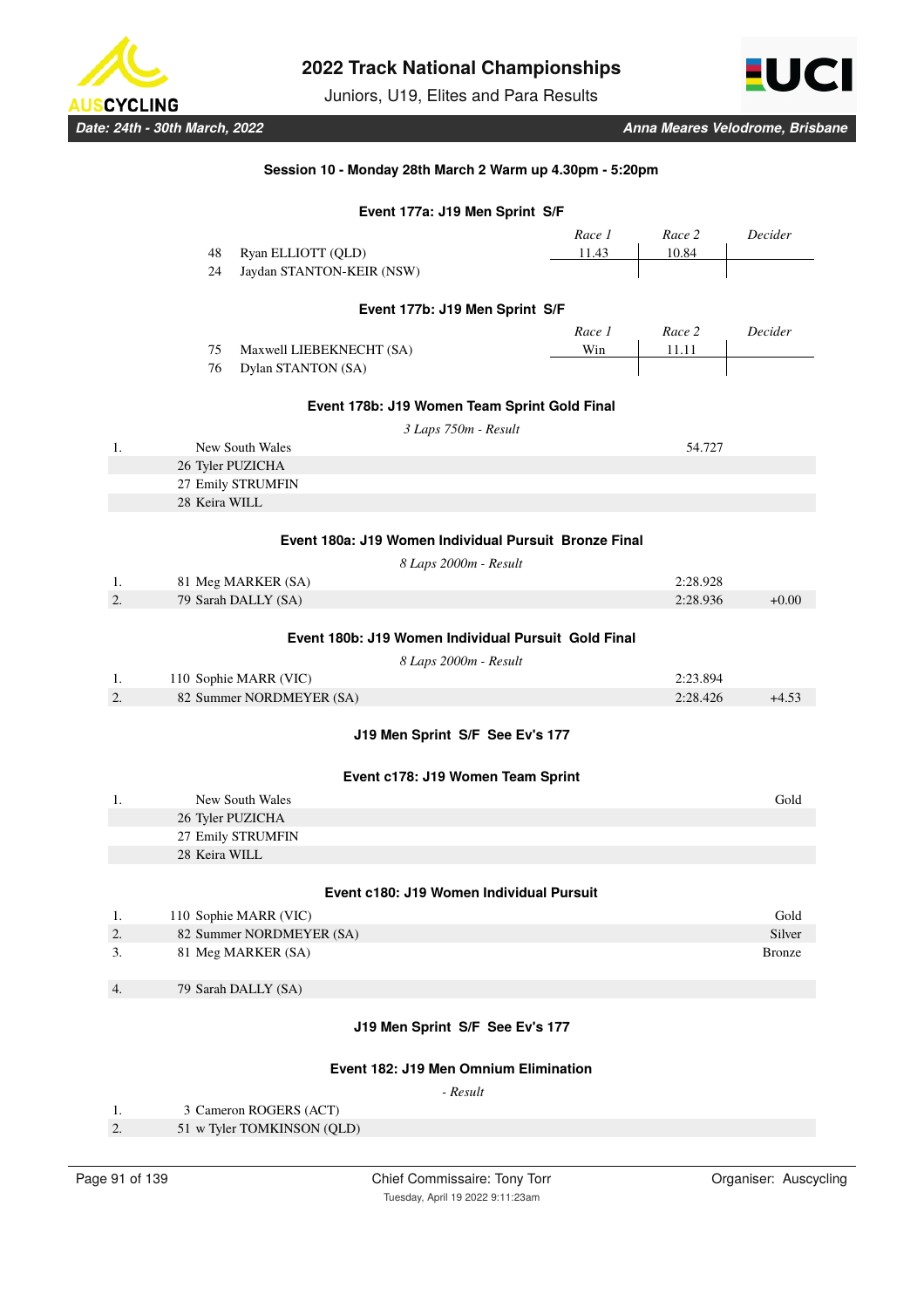

Juniors, U19, Elites and Para Results



## **Event 182: J19 Men Omnium Elimination (continued)**

 *- Result*

| 3.  | 104 Nate HADDEN (VIC)         |    |
|-----|-------------------------------|----|
| 4.  | 101 w Tarun COOK (VIC)        |    |
| 5.  | 20 Benjamin ANDERSON (NSW)    |    |
| 6.  | 52 Jarlath WHITTAKER (QLD)    |    |
| 7.  | 50 Ephraim MARTENSON (QLD)    |    |
| 8.  | 22 Andre DUBIER (NSW)         |    |
| 9.  | 107 Logan TAPLIN (VIC)        |    |
| 10. | 47 Noah BLANNIN (QLD)         |    |
| 11. | 125 Jack DOHLER (WA)          |    |
| 12. | 74 Connor DOYLE (SA)          |    |
| 13. | 25 Curtis TRUKULIA (NSW)      |    |
| 14. | 102 Kai FELSTEAD (VIC)        |    |
| 15. | 88 Hayden VAN DER PLOEG (TAS) |    |
| 16. | 73 Michael BRYANT (SA)        |    |
| 17. | 103 Angus GILL (VIC)          |    |
|     |                               |    |
|     | <b>Omnium Points</b>          |    |
| 1.  | 101 Tarun COOK (VIC)          | 76 |
| 2.  | 52 Jarlath WHITTAKER (QLD)    | 68 |
| 3.  | 47 Noah BLANNIN (QLD)         | 66 |
| 4.  | 107 Logan TAPLIN (VIC)        | 64 |
| 5.  | 104 Nate HADDEN (VIC)         | 62 |
| 6.  | 88 Hayden VAN DER PLOEG (TAS) | 58 |
| 6.  | 3 Cameron ROGERS (ACT)        | 58 |
| 8.  | 51 Tyler TOMKINSON (QLD)      | 56 |
| 9.  | 20 Benjamin ANDERSON (NSW)    | 50 |
| 10. | 50 Ephraim MARTENSON (QLD)    | 44 |
| 11. | 103 Angus GILL (VIC)          | 42 |
| 12. | 22 Andre DUBIER (NSW)         | 40 |
| 13. | 125 Jack DOHLER (WA)          | 34 |
| 14. | 25 Curtis TRUKULIA (NSW)      | 32 |
| 15. | 73 Michael BRYANT (SA)        | 28 |
| 16. | 74 Connor DOYLE (SA)          | 20 |
| 17. | 102 Kai FELSTEAD (VIC)        | 14 |

dnf 72 Jamie ANDERSON (SA) 10

*Decisions of the commisaires panel*

• Rider 101, Tarun COOK (VIC). A5 WARNING for dangerous riding during the race

## **Event 183a: J19 Men Sprint Bronze Final**

|                                       |                           | Race 1 | Race 2 | Decider |  |  |
|---------------------------------------|---------------------------|--------|--------|---------|--|--|
| 76                                    | Dylan STANTON (SA)        | 10.98  | 10.81  |         |  |  |
| 24                                    | Jaydan STANTON-KEIR (NSW) |        |        |         |  |  |
| Event 183b: J19 Men Sprint Gold Final |                           |        |        |         |  |  |
|                                       |                           | Race 1 | Race 2 | Decider |  |  |
| 48                                    | Ryan ELLIOTT (QLD)        | 10.37  | 10.69  |         |  |  |

75 Maxwell LIEBEKNECHT (SA)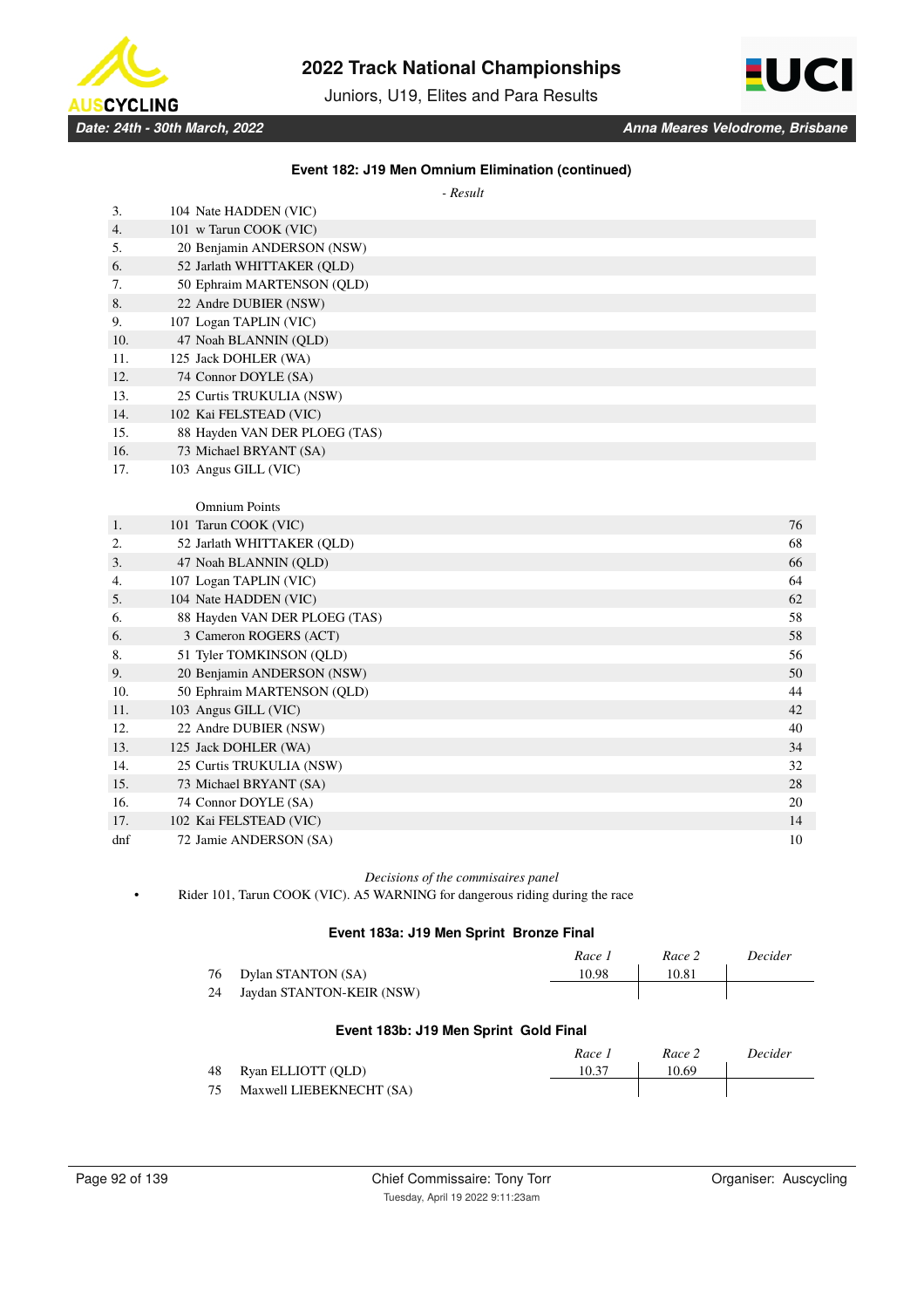

Juniors, U19, Elites and Para Results



|          | Event 184a: Elite Women Individual Pursuit Bronze Final |           |                                  |
|----------|---------------------------------------------------------|-----------|----------------------------------|
|          | 12 Laps 3000m - Result                                  |           |                                  |
| 1.       | 99 Alyssa POLITES (VIC)                                 | 3:34.242  |                                  |
| 2.       | 40 Danielle DE FRANCESCO (QLD)                          | 3:40.104  | $+5.86$                          |
|          | Event 184b: Elite Women Individual Pursuit Gold Final   |           |                                  |
|          | 12 Laps 3000m - Result                                  |           |                                  |
| 1.       | 69 Maeve PLOUFFE (SA)                                   | 3:22.557  |                                  |
| 2.       | 164 Amber PATE (SA)                                     | caught in | 3:00.995                         |
|          | Event 185: J19 Women Points Race Final                  |           |                                  |
|          | 80 Laps 20km - Result                                   |           |                                  |
| 1.       | 112 Lucinda STEWART (VIC)                               | 27:52.74  | 30 Pts                           |
| 2.       | 81 Meg MARKER (SA)                                      |           | 26                               |
| 3.       | 53 w Isabelle CARNES (QLD)                              |           | 25                               |
| 4.       | 113 Sophie SUTTON (VIC)                                 |           | 11                               |
| 5.       | 108 Belinda BAILEY (VIC)                                |           | 3                                |
| 6.       | 111 Amelia MULHERN (VIC)                                |           | $\sqrt{2}$                       |
| 7.       | 28 Keira WILL (NSW)                                     |           | $\sqrt{2}$                       |
| 8.       | 27 Emily STRUMFIN (NSW)                                 |           |                                  |
| dnf      | 80 Elisabeth GREEN (SA)                                 |           |                                  |
|          |                                                         |           |                                  |
|          | <b>Sprint Results</b>                                   |           |                                  |
|          | Sprint at 70 to go                                      |           | Pts                              |
| 1.       | 81 Meg MARKER                                           |           | $\mathfrak s$                    |
| 2.       | 112 Lucinda STEWART                                     |           | 3                                |
| 3.       | 53 Isabelle CARNES                                      |           | $\sqrt{2}$                       |
| 4.       | 28 Keira WILL                                           |           | $\mathbf{1}$                     |
|          | Sprint at 60 to go                                      |           | Pts                              |
| 1.       | 113 Sophie SUTTON                                       |           | 5                                |
| 2.       | 108 Belinda BAILEY                                      |           | $\mathfrak{Z}$                   |
| 3.       | 81 Meg MARKER                                           |           | 2                                |
| 4.       | 53 Isabelle CARNES                                      |           | $\mathbf{1}$                     |
|          | Sprint at 50 to go                                      |           | Pts                              |
| 1.       | 112 Lucinda STEWART                                     |           | 5                                |
| 2.       | 53 Isabelle CARNES                                      |           | $\overline{\mathbf{3}}$          |
| 3.       | 113 Sophie SUTTON                                       |           | 2                                |
| 4.       | 81 Meg MARKER                                           |           | $\mathbf{1}$                     |
|          |                                                         |           |                                  |
|          | Sprint at 40 to go                                      |           | Pts                              |
| 1.       | 81 Meg MARKER                                           |           | 5                                |
| 2.       | 112 Lucinda STEWART                                     |           | $\mathfrak{Z}$                   |
| 3.<br>4. | 53 Isabelle CARNES<br>28 Keira WILL                     |           | $\boldsymbol{2}$<br>$\mathbf{1}$ |
|          |                                                         |           |                                  |
|          | Sprint at 30 to go                                      |           | Pts                              |
| 1.       | 112 Lucinda STEWART                                     |           | 5                                |
| 2.       | 53 Isabelle CARNES                                      |           | $\overline{\mathbf{3}}$          |
| 3.       | 111 Amelia MULHERN                                      |           | $\boldsymbol{2}$                 |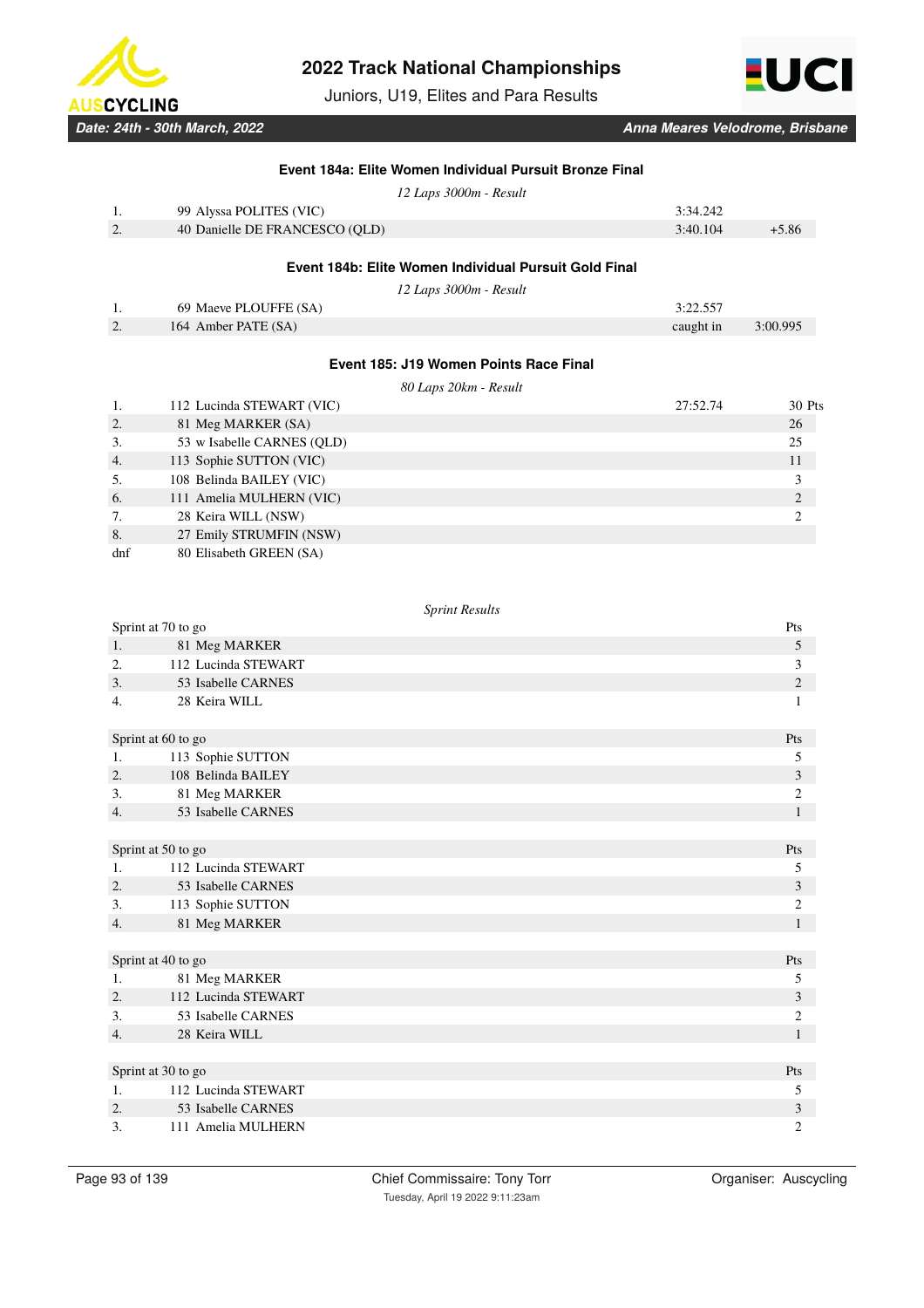

8. 28 Keira WILL

# **2022 Track National Championships**





|    |                     | <b>Sprint Results</b> |                |
|----|---------------------|-----------------------|----------------|
| 4. | 81 Meg MARKER       |                       | 1              |
|    | Sprint at 20 to go  |                       | Pts            |
| 1. | 53 Isabelle CARNES  |                       | 5              |
| 2. | 81 Meg MARKER       |                       | 3              |
| 3. | 112 Lucinda STEWART |                       | $\overline{c}$ |
| 4. | 113 Sophie SUTTON   |                       | 1              |
|    |                     |                       |                |
|    | Sprint at 10 to go  |                       | Pts            |
| 1. | 81 Meg MARKER       |                       | 5              |
| 2. | 53 Isabelle CARNES  |                       | 3              |
| 3. | 112 Lucinda STEWART |                       | $\overline{c}$ |
| 4. | 113 Sophie SUTTON   |                       | 1              |
|    |                     |                       |                |
|    | Final sprint        |                       | Pts            |
| 1. | 112 Lucinda STEWART |                       | 10             |
| 2. | 53 Isabelle CARNES  |                       | 6              |
| 3. | 81 Meg MARKER       |                       | $\overline{4}$ |
| 4. | 113 Sophie SUTTON   |                       | $\overline{2}$ |
| 5. | 108 Belinda BAILEY  |                       |                |
| 6. | 111 Amelia MULHERN  |                       |                |
| 7. | 27 Emily STRUMFIN   |                       |                |

## *Decisions of the commisaires panel*

• Rider 53, Isabelle CARNES (QLD). A6 WARNING for entering the sprinters lane when the opponent was already there

# **J19 Men Sprint Final See Ev's 183**

## **Event 187a: Elite Men Team Sprint Bronze Final**

*3 Laps 750m - Result*

| 1. | Victoria           | 44.967 |         |
|----|--------------------|--------|---------|
|    | 92 Sam GALLAGHER   |        |         |
|    | 94 Jade MADDERN    |        |         |
|    | 96 Ned POLLARD     |        |         |
| 2. | Oueensland         | 45.872 | $+0.90$ |
|    | 29 Byron DAVIES    |        |         |
|    | 30 Brycen FLETCHER |        |         |
|    | 36 David WATLING   |        |         |

## **Event 187b: Elite Men Team Sprint Gold Final**

|    |                     | 3 Laps 750m - Result |        |         |
|----|---------------------|----------------------|--------|---------|
|    | South Australia     |                      | 43.699 |         |
|    | 61 Leigh HOFFMAN    |                      |        |         |
|    | 60 Matthew GLAETZER |                      |        |         |
|    | 57 James BRISTER    |                      |        |         |
|    | 58 Carlos CARISIMO  |                      |        |         |
| 2. | New South Wales     |                      | 43.904 | $+0.20$ |
|    | 5 Daniel BARBER     |                      |        |         |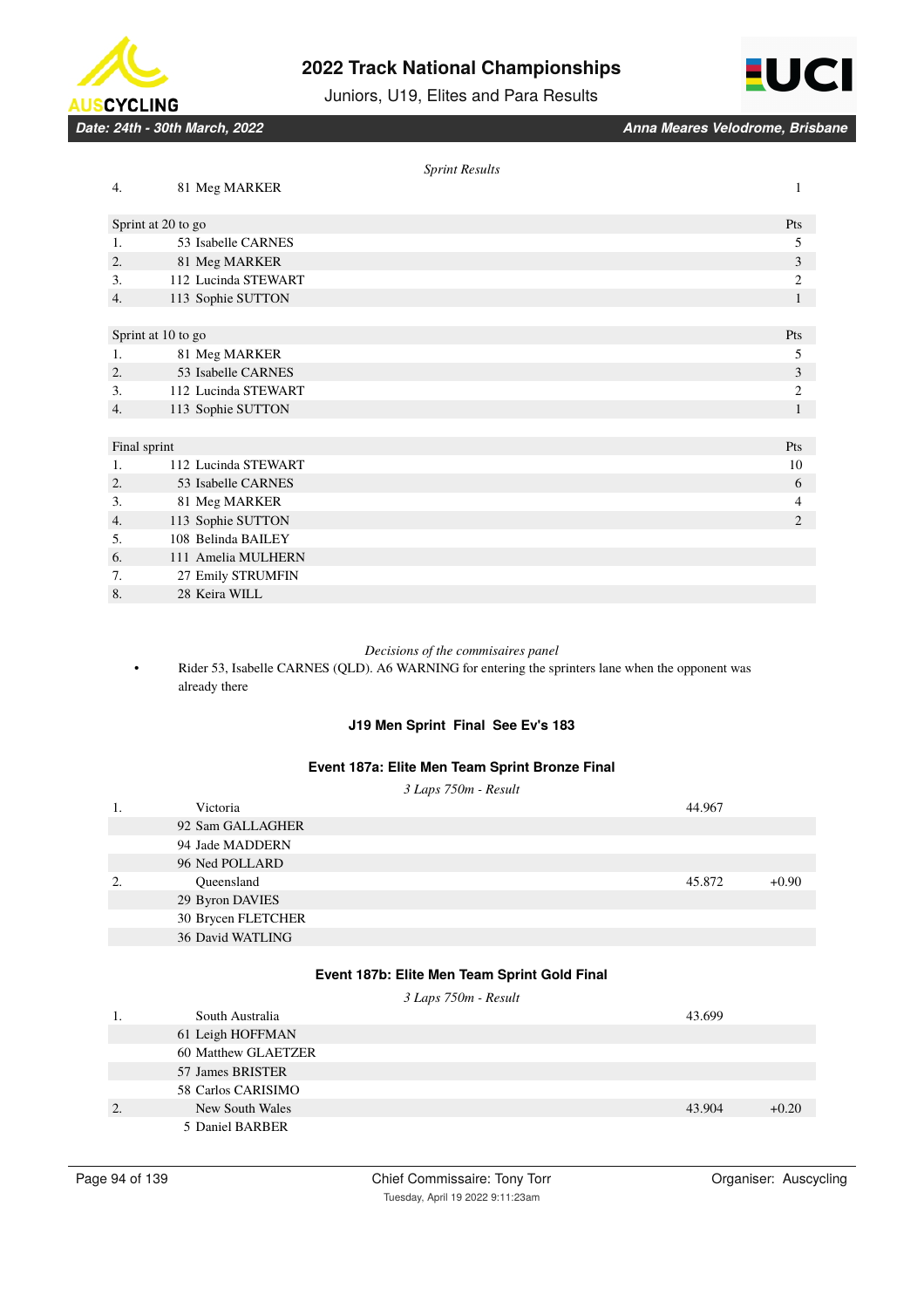

Juniors, U19, Elites and Para Results



*3 Laps 750m - Result*

|    | 6 Thomas CORNISH                           |               |
|----|--------------------------------------------|---------------|
|    | 13 John TROVAS                             |               |
|    |                                            |               |
|    | Event c184: Elite Women Individual Pursuit |               |
| 1. | 69 Maeve PLOUFFE (SA)                      | Gold          |
| 2. | 164 Amber PATE (SA)                        | Silver        |
| 3. | 99 Alyssa POLITES (VIC)                    | <b>Bronze</b> |
|    |                                            |               |
| 4. | 40 Danielle DE FRANCESCO (QLD)             |               |
|    |                                            |               |
|    | Event c185: J19 Women Points Race          |               |
| 1. | 112 Lucinda STEWART (VIC)                  | Gold          |
| 2. | 81 Meg MARKER (SA)                         | Silver        |
| 3. | 53 Isabelle CARNES (QLD)                   | <b>Bronze</b> |
|    |                                            |               |
|    | Event c187: Elite Men Team Sprint          |               |
| 1. | South Australia                            | Gold          |
|    | 61 Leigh HOFFMAN                           |               |
|    | 60 Matthew GLAETZER                        |               |
|    | 57 James BRISTER                           |               |
|    | 58 Carlos CARISIMO                         |               |
| 2. | <b>New South Wales</b>                     | Silver        |
|    | 5 Daniel BARBER                            |               |
|    | 6 Thomas CORNISH                           |               |
|    | 13 John TROVAS                             |               |
| 3. | Victoria                                   | <b>Bronze</b> |
|    | 92 Sam GALLAGHER                           |               |
|    | 94 Jade MADDERN                            |               |
|    | 96 Ned POLLARD                             |               |
|    |                                            |               |
| 4. | Queensland                                 |               |
|    | 29 Byron DAVIES                            |               |
|    | 30 Brycen FLETCHER                         |               |
|    | 36 David WATLING                           |               |

## **J19 Men Sprint Final See Ev's 183**

### **Event 189: J19 Men Omnium Points Race**

*80 Laps 20km - Result*

| 1.  | 101 w Tarun COOK (VIC)        | 119 Pts |
|-----|-------------------------------|---------|
| 2.  | 3 Cameron ROGERS (ACT)        | 113     |
| 3.  | 52 Jarlath WHITTAKER (OLD)    | 111     |
| 4.  | 51 w Tyler TOMKINSON (QLD)    | 110     |
| 5.  | 104 Nate HADDEN (VIC)         | 106     |
| 6.  | 47 Noah BLANNIN (OLD)         | 95      |
| 7.  | 20 Benjamin ANDERSON (NSW)    | 85      |
| 8.  | 88 Hayden VAN DER PLOEG (TAS) | 72      |
| 9.  | 50 Ephraim MARTENSON (QLD)    | 72      |
| 10. | 107 Logan TAPLIN (VIC)        | 71      |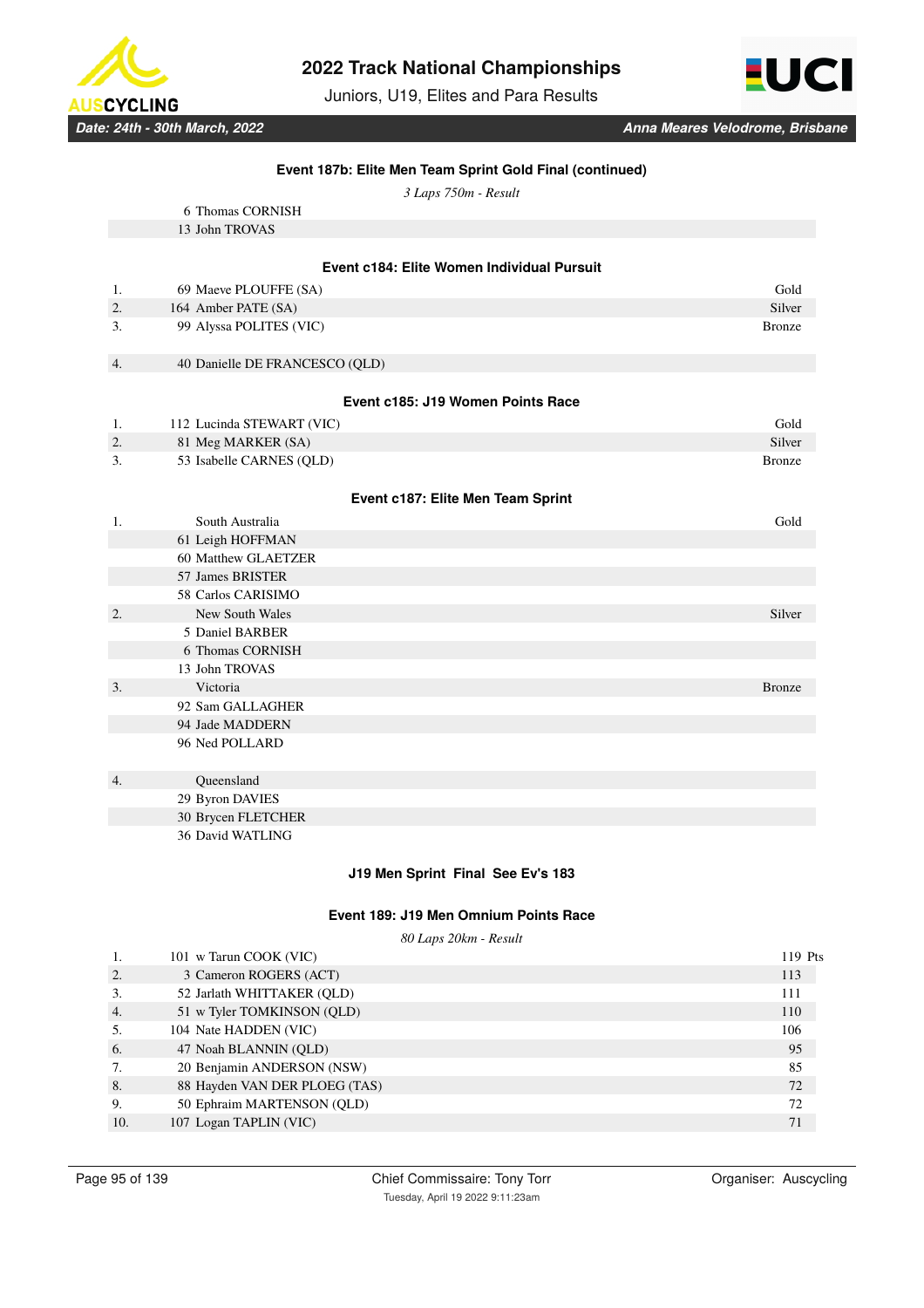

Juniors, U19, Elites and Para Results



## **Event 189: J19 Men Omnium Points Race (continued)**

*80 Laps 20km - Result*

| 11. | 22 Andre DUBIER (NSW)    | 67 Pts |
|-----|--------------------------|--------|
| 12. | 25 Curtis TRUKULIA (NSW) | 61     |
| 13. | 103 Angus GILL (VIC)     | 53     |
| 14. | 73 Michael BRYANT (SA)   | 19     |
| 15. | 74 Connor DOYLE (SA)     |        |
| dnf | 125 Jack DOHLER (WA)     |        |
| dnf | 72 Jamie ANDERSON (SA)   |        |
| dnf | 102 Kai FELSTEAD (VIC)   |        |

### *Sprint Results*

| scr              |                         | Pts         |
|------------------|-------------------------|-------------|
| 1.               | 20 Benjamin ANDERSON    | 40          |
| 2.               | 101 Tarun COOK          | 38          |
| 3.               | 104 Nate HADDEN         | 36          |
| 4.               | 107 Logan TAPLIN        | 34          |
| 5.               | 47 Noah BLANNIN         | 32          |
| 6.               | 88 Hayden VAN DER PLOEG | 30          |
| 7.               | 52 Jarlath WHITTAKER    | 28          |
| 8.               | 50 Ephraim MARTENSON    | 26          |
| 9.               | 51 Tyler TOMKINSON      | 24          |
| 10.              | 3 Cameron ROGERS        | 22          |
| 11.              | 103 Angus GILL          | 20          |
| 12.              | 25 Curtis TRUKULIA      | 18          |
| 13.              | 22 Andre DUBIER         | 16          |
| 14.              | 125 Jack DOHLER         | 14          |
| 15.              | 73 Michael BRYANT       | 12          |
| 16.              | 72 Jamie ANDERSON       | 10          |
| 17.              | 74 Connor DOYLE         | $\,$ 8 $\,$ |
| 18.              | 102 Kai FELSTEAD        | 6           |
|                  |                         |             |
| tmp              |                         | Pts         |
| 1.               | 52 Jarlath WHITTAKER    | 40          |
| $\overline{2}$ . | 101 Tarun COOK          | 38          |
| 3.               | 3 Cameron ROGERS        | 36          |
| $\overline{4}$ . | 47 Noah BLANNIN         | 34          |
| 5.               | 51 Tyler TOMKINSON      | 32          |
| 6.               | 107 Logan TAPLIN        | 30          |
| 7.               | 88 Hayden VAN DER PLOEG | 28          |
| 8.               | 104 Nate HADDEN         | 26          |
| 9.               | 22 Andre DUBIER         | 24          |
| 10.              |                         |             |
|                  | 103 Angus GILL          | 22          |
| 11.              | 125 Jack DOHLER         | 20          |
| 12.              | 50 Ephraim MARTENSON    | 18          |
| 13.              | 73 Michael BRYANT       | 16          |
| 14.              | 25 Curtis TRUKULIA      | 14          |
| 15.              | 74 Connor DOYLE         | 12          |
| 16.              | 20 Benjamin ANDERSON    | 10          |
| 17.              | 102 Kai FELSTEAD        | 8           |

elm **Pts** and the contract of the contract of the contract of the contract of the contract of the contract of the contract of the contract of the contract of the contract of the contract of the contract of the contract of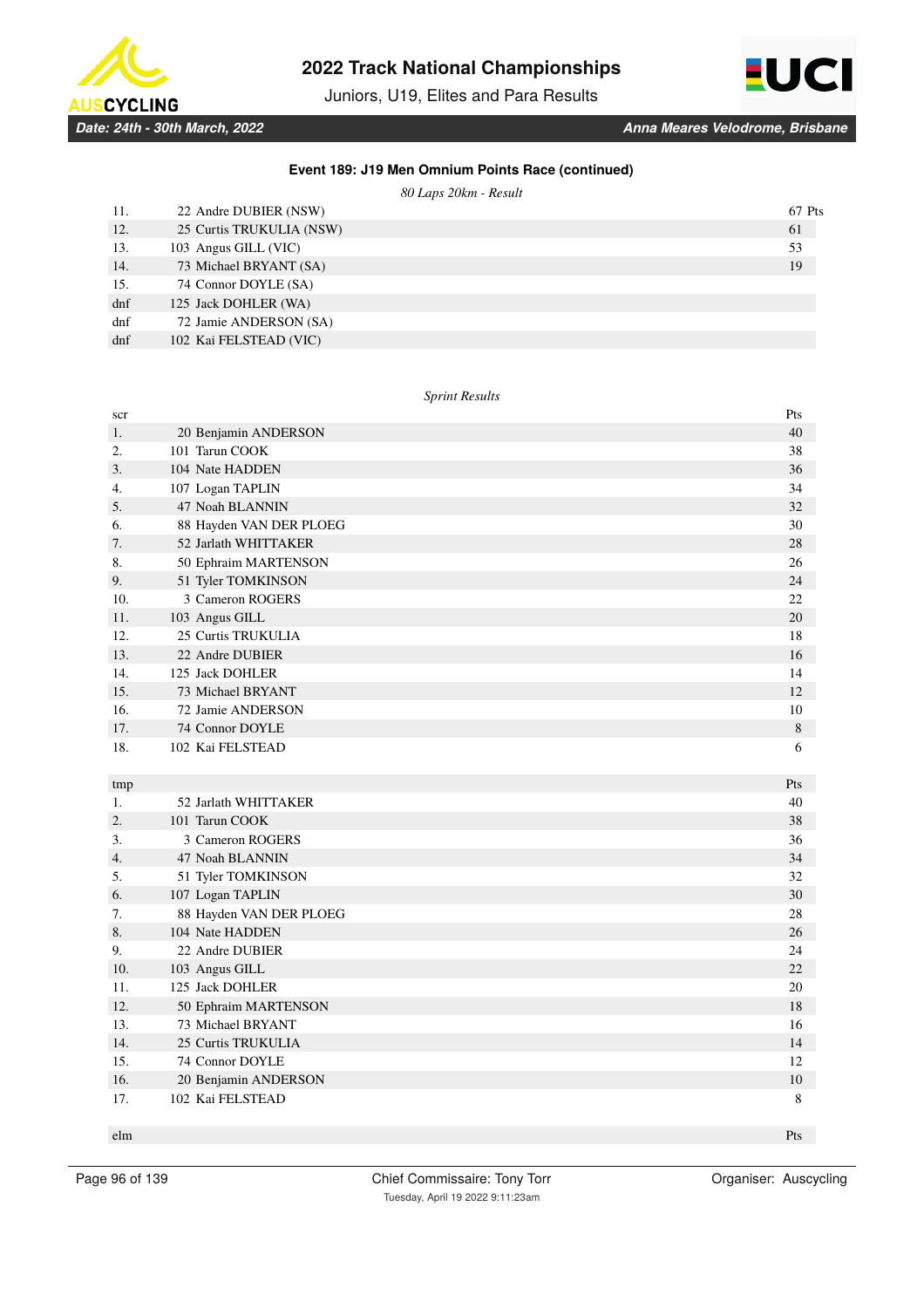



Juniors, U19, Elites and Para Results

*Date: 24th - 30th March, 2022 Anna Meares Velodrome, Brisbane*

|     |                         | <b>Sprint Results</b> |                                  |
|-----|-------------------------|-----------------------|----------------------------------|
| 1.  | 3 Cameron ROGERS        |                       | 40                               |
| 2.  | 51 Tyler TOMKINSON      |                       | 38                               |
| 3.  | 104 Nate HADDEN         |                       | 36                               |
| 4.  | 101 Tarun COOK          |                       | 34                               |
| 5.  | 20 Benjamin ANDERSON    |                       | 32                               |
| 6.  | 52 Jarlath WHITTAKER    |                       | 30                               |
| 7.  | 50 Ephraim MARTENSON    |                       | 28                               |
| 8.  | 22 Andre DUBIER         |                       | 26                               |
| 9.  | 107 Logan TAPLIN        |                       | 24                               |
| 10. | 47 Noah BLANNIN         |                       | 22                               |
| 11. | 125 Jack DOHLER         |                       | 20                               |
| 12. | 74 Connor DOYLE         |                       | 18                               |
| 13. | 25 Curtis TRUKULIA      |                       | 16                               |
| 14. | 102 Kai FELSTEAD        |                       | 14                               |
| 15. | 88 Hayden VAN DER PLOEG |                       | 12                               |
| 16. | 73 Michael BRYANT       |                       | 10                               |
| 17. | 103 Angus GILL          |                       | 8                                |
|     |                         |                       |                                  |
|     | Sprint at 70 to go      |                       | Pts                              |
| 1.  | 47 Noah BLANNIN         |                       | 5                                |
| 2.  | 102 Kai FELSTEAD        |                       | 3                                |
| 3.  | 74 Connor DOYLE         |                       | $\overline{c}$                   |
| 4.  | 73 Michael BRYANT       |                       | $\mathbf{1}$                     |
|     |                         |                       |                                  |
|     | Sprint at 60 to go      |                       | Pts                              |
| 1.  | 101 Tarun COOK          |                       | 5                                |
| 2.  | 52 Jarlath WHITTAKER    |                       | $\mathfrak{Z}$                   |
| 3.  | 25 Curtis TRUKULIA      |                       | $\overline{c}$                   |
| 4.  | 22 Andre DUBIER         |                       | $\mathbf{1}$                     |
|     |                         |                       |                                  |
|     | Sprint at 50 to go      |                       | Pts                              |
| 1.  | 104 Nate HADDEN         |                       | 5                                |
| 2.  | 51 Tyler TOMKINSON      |                       | 3                                |
| 3.  | 3 Cameron ROGERS        |                       | $\overline{c}$                   |
| 4.  | 20 Benjamin ANDERSON    |                       | $\mathbf{1}$                     |
|     |                         |                       |                                  |
|     | Sprint at 40 to go      |                       | Pts                              |
| 1.  | 51 Tyler TOMKINSON      |                       | 5                                |
| 2.  | 107 Logan TAPLIN        |                       | $\mathfrak{Z}$                   |
| 3.  | 101 Tarun COOK          |                       | $\overline{c}$                   |
| 4.  | 104 Nate HADDEN         |                       | $\mathbf{1}$                     |
|     |                         |                       |                                  |
|     | Sprint at 30 to go      |                       | Pts                              |
| 1.  | 25 Curtis TRUKULIA      |                       | 5                                |
| 2.  | 103 Angus GILL          |                       | $\mathfrak{Z}$                   |
| 3.  | 47 Noah BLANNIN         |                       | $\sqrt{2}$                       |
| 4.  | 3 Cameron ROGERS        |                       | $\mathbf{1}$                     |
|     |                         |                       |                                  |
|     | Sprint at 20 to go      |                       | $\mathbf{P}\mathsf{t}\mathbf{s}$ |
| 1.  | 51 Tyler TOMKINSON      |                       | 5                                |
| 2.  | 3 Cameron ROGERS        |                       | $\mathfrak{Z}$                   |
| 3.  | 20 Benjamin ANDERSON    |                       | $\overline{c}$                   |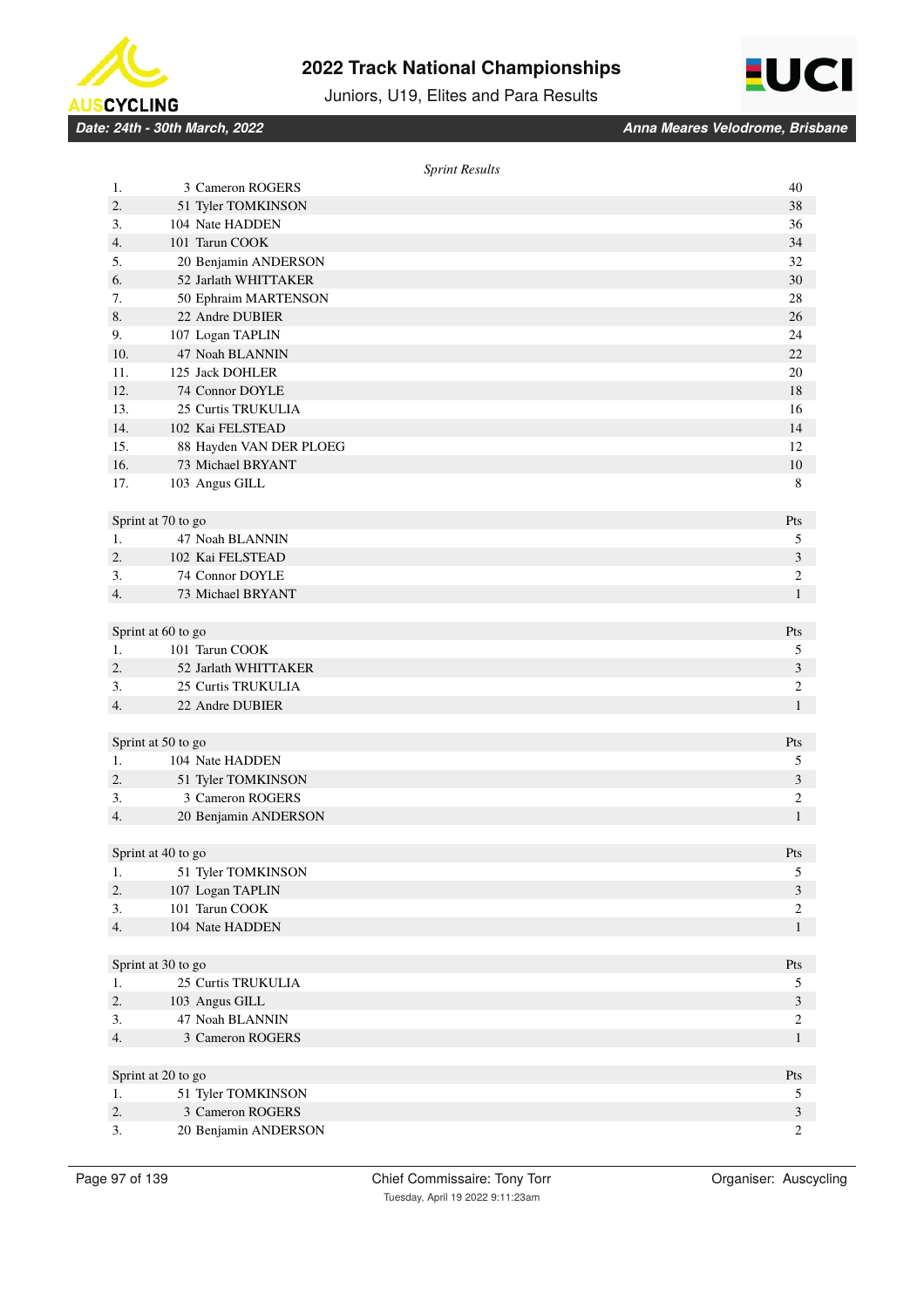





|              |                         | <b>Sprint Results</b> |                |
|--------------|-------------------------|-----------------------|----------------|
| 4.           | 101 Tarun COOK          |                       | 1              |
|              | Sprint at 10 to go      |                       | Pts            |
| 1.           | 3 Cameron ROGERS        |                       | 5              |
| 2.           | 51 Tyler TOMKINSON      |                       | 3              |
| 3.           | 88 Hayden VAN DER PLOEG |                       | $\overline{c}$ |
| 4.           | 101 Tarun COOK          |                       | 1              |
|              |                         |                       |                |
| Final sprint |                         |                       | Pts            |
| 1.           | 52 Jarlath WHITTAKER    |                       | 10             |
| 2.           | 25 Curtis TRUKULIA      |                       | 6              |
| 3.           | 3 Cameron ROGERS        |                       | 4              |
| 4.           | 104 Nate HADDEN         |                       | $\mathfrak{2}$ |
| 5.           | 107 Logan TAPLIN        |                       |                |
| 6.           | 88 Hayden VAN DER PLOEG |                       |                |
| 7.           | 51 Tyler TOMKINSON      |                       |                |
| 8.           | 50 Ephraim MARTENSON    |                       |                |
| 9.           | 22 Andre DUBIER         |                       |                |
| 10.          | 73 Michael BRYANT       |                       |                |
| 11.          | 20 Benjamin ANDERSON    |                       |                |
| 12.          | 103 Angus GILL          |                       |                |
| 13.          | 101 Tarun COOK          |                       |                |
| 14.          | 74 Connor DOYLE         |                       |                |
| 15.          | 47 Noah BLANNIN         |                       |                |

## **Event c188: J19 Men Sprint**

|    | 48 Ryan ELLIOTT (OLD)       | Gold          |
|----|-----------------------------|---------------|
| 2. | 75 Maxwell LIEBEKNECHT (SA) | Silver        |
| 3. | 76 Dylan STANTON (SA)       | <b>Bronze</b> |
|    |                             |               |

# **Event c189: J19 Men Omnium**

|           | 101 Tarun COOK (VIC)       | Gold          |
|-----------|----------------------------|---------------|
| <u>L.</u> | 3 Cameron ROGERS (ACT)     | Silver        |
|           | 52 Jarlath WHITTAKER (OLD) | <b>Bronze</b> |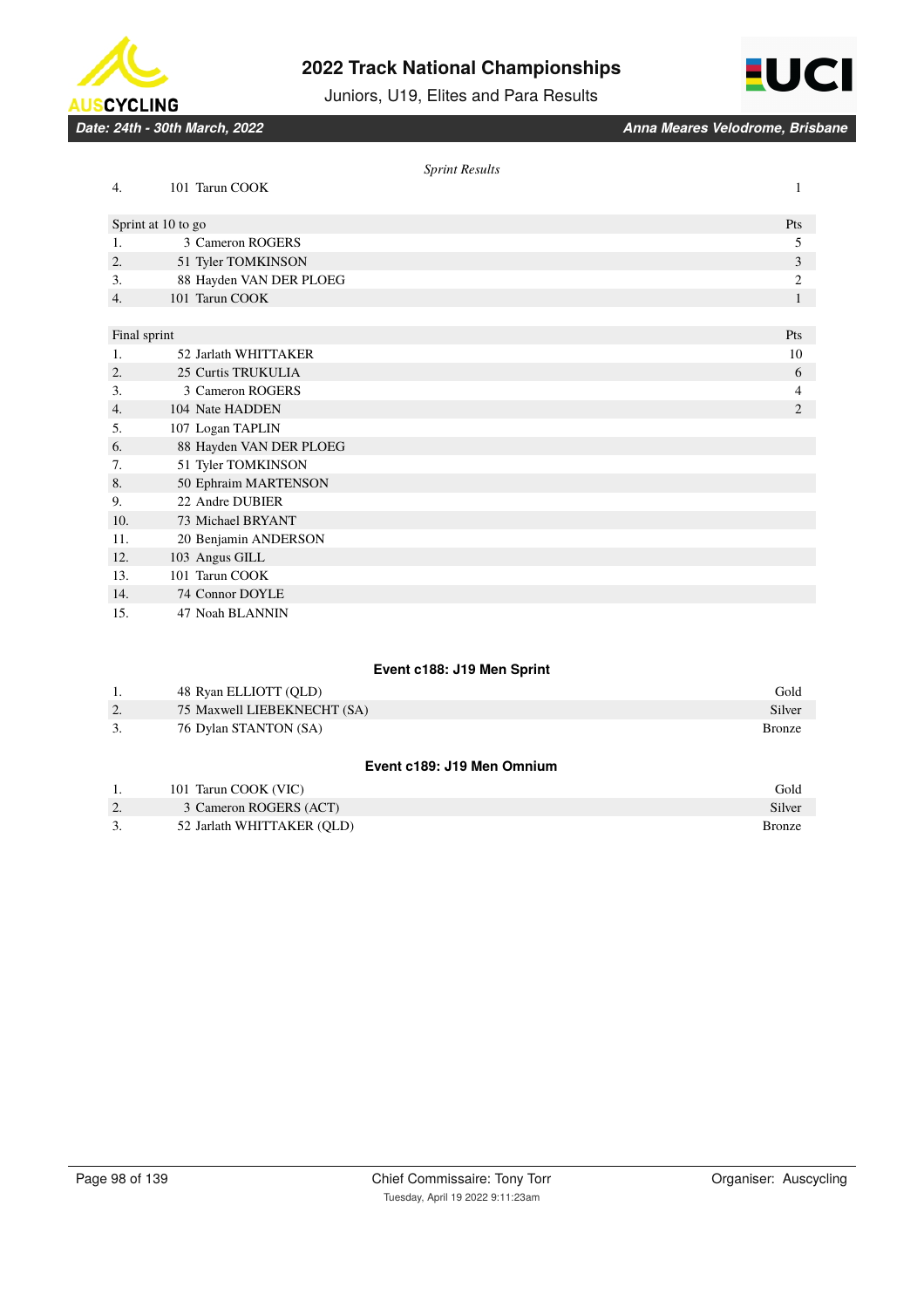

Juniors, U19, Elites and Para Results



## **Session 11- Tuesday 29th March 2 Warm up 10.30am - 11.20am**

## **Event 190: J19 Women Sprint Qualifying**

|    | 55 Emma STEVENS (OLD)       | $(5.643)$ 11.422 |         |
|----|-----------------------------|------------------|---------|
| 2. | 26 Tyler PUZICHA (NSW)      | $(5.792)$ 11.779 | $+0.35$ |
| 3. | 83 Mirella WILLIS-HELL (SA) | $(5.878)$ 11.889 | $+0.46$ |
| 4. | 4 Lily STRATFORD (ACT)      | $(5.833)$ 11.954 | $+0.53$ |
| 5. | 108 Belinda BAILEY (VIC)    | $(6.202)$ 12.639 | $+1.21$ |

## **Event 191: J19 Men Individual Pursuit Qualifying**

*12 Laps 3000m - Result*

|     | 78 Leo ZIMMERMANN (SA)         | 3:18.048 |          |
|-----|--------------------------------|----------|----------|
| 2.  | 87 William EAVES (TAS)         | 3:20.301 | $+2.25$  |
| 3.  | 106 Dylan PROCTOR-PARKER (VIC) | 3:21.489 | $+3.44$  |
| 4.  | 47 Noah BLANNIN (OLD)          | 3:22.123 | $+4.07$  |
| 5.  | 25 Curtis TRUKULIA (NSW)       | 3:23.706 | $+5.65$  |
| 6.  | 88 Hayden VAN DER PLOEG (TAS)  | 3:28.441 | $+10.39$ |
| 7.  | 125 Jack DOHLER (WA)           | 3:31.267 | $+13.21$ |
| 8.  | 74 Connor DOYLE (SA)           | 3:33.981 | $+15.93$ |
| 9.  | 107 Logan TAPLIN (VIC)         | 3:34.116 | $+16.06$ |
| 10. | 72 Jamie ANDERSON (SA)         | 3:35.987 | $+17.93$ |
| 11. | 73 Michael BRYANT (SA)         | 3:39.306 | $+21.25$ |

### **Event 193a: Para Individual Pursuit Qualifying AWII Men**

|    | 12 Laps 3000m - Result     |              |          |          |
|----|----------------------------|--------------|----------|----------|
| 1. | 144 Nathan BROEREN (VIC)   | <b>AWIIM</b> | 3:51.353 |          |
| 2. | 134 Nathan GLARVEY (OLD)   | <b>AWIIM</b> | 4:06.468 | $+15.11$ |
| 3. | 147 Harry MEZGER (VIC)     | <b>AWIIM</b> | 4:09.188 | $+17.83$ |
| 4. | 143 Andre ASCUI (VIC)      | <b>AWIIM</b> | 4:13.207 | $+21.85$ |
| 5. | 145 Finnian HARVEY (VIC)   | <b>AWIIM</b> | 4:25.498 | $+34.14$ |
| 6. | 146 Carlo MANOLITSAS (VIC) | <b>AWIIM</b> | 4:28.596 | $+37.24$ |
|    |                            |              |          |          |

## **Event 193b: Para Individual Pursuit Qualifying Men C2**

| 12 Laps 3000m - Result |                         |     |          |          |
|------------------------|-------------------------|-----|----------|----------|
|                        | 141 Darren HICKS (SA)   | MC2 | 3:37.766 |          |
|                        | 132 Gordon ALLAN (NSW)  | MC2 | 3:48.094 | $+10.32$ |
|                        | 140 Mitchell BAILS (SA) | MC2 | 4:16.318 | +38.55   |

## **Event 193c: Para Individual Pursuit Qualifying Men C3**

|    |                           | 12 Laps 3000m - Result |          |          |
|----|---------------------------|------------------------|----------|----------|
|    | 135 Kyle WILLIS (QLD)     | MC <sub>3</sub>        | 3:44.370 |          |
| 2. | 152 Gregory WALTERS (VIC) | MC <sub>3</sub>        | 3:53.676 | $+9.30$  |
|    | 162 Sam HALLAM            | MC <sub>3</sub>        | 3:54.393 | $+10.02$ |

# **Event 193d: Para Individual Pursuit Qualifying Women C4**

*12 Laps 3000m - Result*

|    | 154 Emily PETRICOLA (VIC) | WC4             | 3:43.672 |          |
|----|---------------------------|-----------------|----------|----------|
| 2. | 142 Meg LEMON (SA)        | WC <sub>4</sub> | 3:56.465 | $+12.79$ |
|    | 153 Sharon BOYD (VIC)     | WC4             | 4:07.656 | $+23.98$ |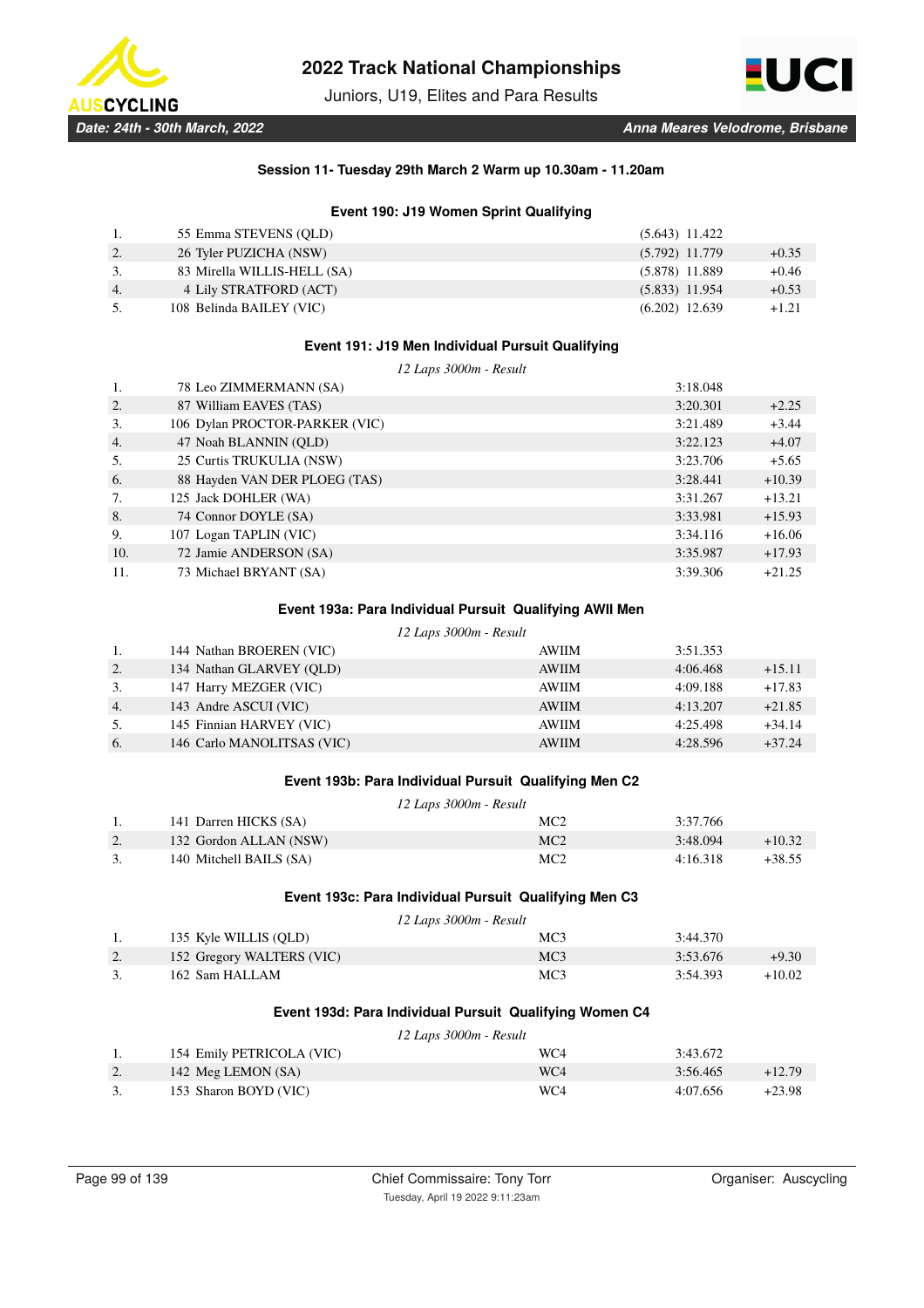

Juniors, U19, Elites and Para Results



# **Event 195: Elite Men Individual Pursuit Qualifying**

*16 Laps 4000m - Result*

| 1.  | 117 Conor LEAHY (WA)        | 4:10.113 |          |
|-----|-----------------------------|----------|----------|
| 2.  | 56 Oliver BLEDDYN (SA)      | 4:15.971 | $+5.85$  |
| 3.  | 31 James MORIARTY (OLD)     | 4:20.187 | $+10.07$ |
| 4.  | 89 Blake AGNOLETTO (VIC)    | 4:20.777 | $+10.66$ |
| 5.  | 34 Liam WALSH (OLD)         | 4:21.062 | $+10.94$ |
| 6.  | 115 John CARTER (WA)        | 4:21.623 | $+11.51$ |
| 7.  | 97 Jordan VILLANI (VIC)     | 4:21.990 | $+11.87$ |
| 8.  | 11 Rohan HAYDON-SMITH (NSW) | 4:22.704 | $+12.59$ |
| 9.  | 85 Jack MENZIES (TAS)       | 4:24.847 | $+14.73$ |
| 10. | 9 Devraj Singh GREWAL (NSW) | 4:24.988 | $+14.87$ |
| 11. | 63 Angus MILLER (SA)        | 4:25.656 | $+15.54$ |
| 12. | 32 w Kane RICHARDS (OLD)    | 4:26.950 | $+16.83$ |
| 13. | 7 Kurt EATHER (NSW)         | 4:27.244 | $+17.13$ |
| 14. | 62 Zachary MARRIAGE (SA)    | 4:29.281 | $+19.16$ |
| 15. | 59 Aston FREETH (SA)        | 4:34.979 | $+24.86$ |
| 16. | 95 Mitchell MCGOVERN (VIC)  | 4:36.103 | $+25.99$ |
| 17. | 86 Dalton STRETTON (TAS)    | 4:42.367 | $+32.25$ |

*Decisions of the commisaires panel*

• Rider 32, Kane RICHARDS (QLD). For delaying the start. Fine \$50CHF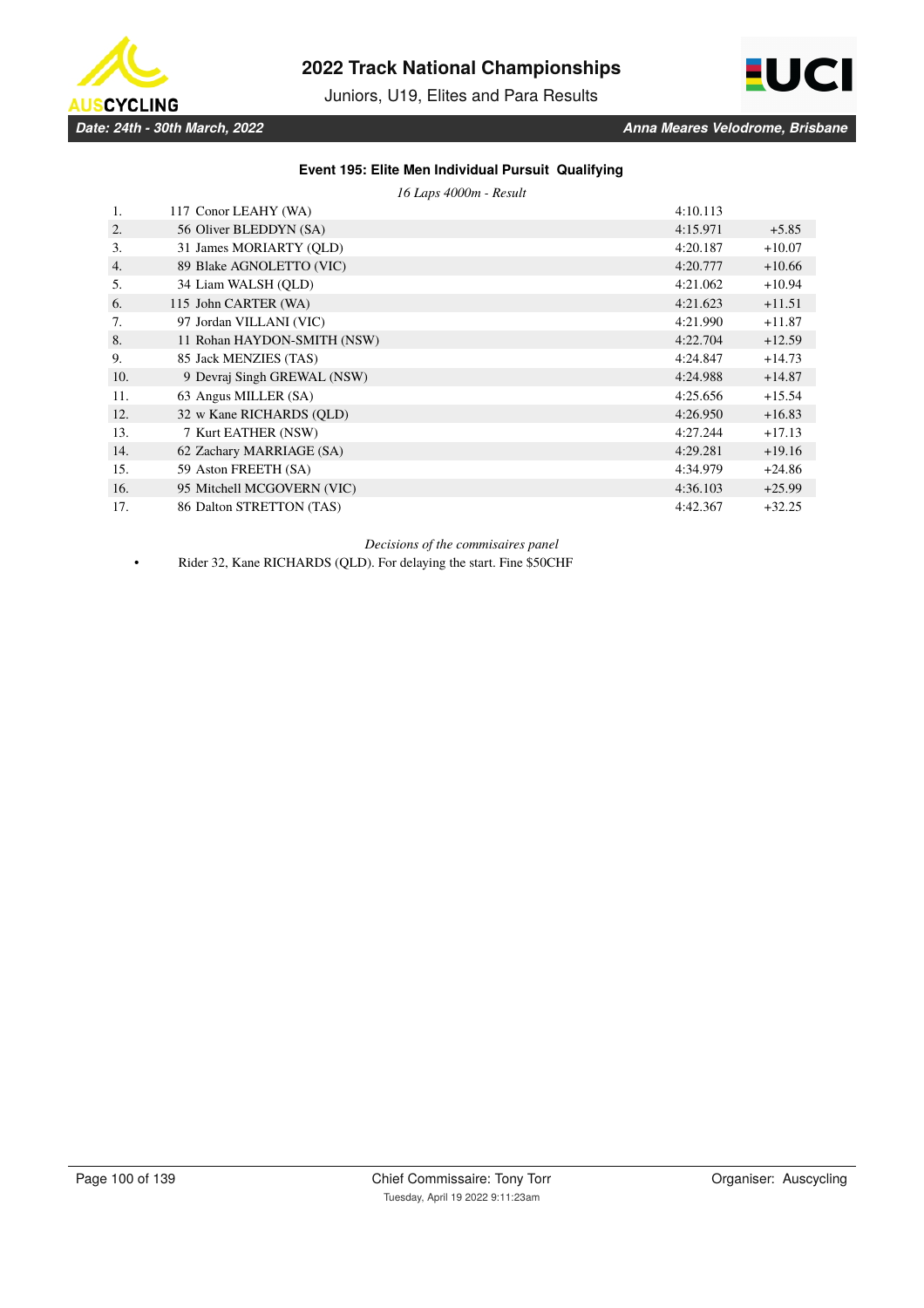

Juniors, U19, Elites and Para Results



### **Session 12 - Tuesday 29th March Warm up 4.30pm - 5:20pm**

# **Event 200a: J19 Men Keirin Round 1 Heat 1**

*First 3 to 1-6 rest to 7-10 - Result*

|                  | 24 Jaydan STANTON-KEIR (NSW) | 11.07 |
|------------------|------------------------------|-------|
| 2.               | 50 Ephraim MARTENSON (QLD)   |       |
|                  | 105 Adam LEES (VIC)          |       |
| $\overline{4}$ . | 125 Jack DOHLER (WA)         |       |
| 5.               | 23 Isaac SILVA (NSW)         |       |

*Decisions of the commisaires panel*

• Rider 24, Jaydan Stanton-Keir (NSW). B37, For missing/modified/not visible body number or transponder. Fine \$50CHF

## **Event 200b: J19 Men Keirin Round 1 Heat 2**

*First 3 to 1-6 rest to 7-10 - Result*

1. 48 Ryan ELLIOTT (QLD) 11.45

- 2. 22 Andre DUBIER (NSW) 3. 75 Maxwell LIEBEKNECHT (SA)
- 4. 102 Kai FELSTEAD (VIC)
- 5. 49 Ricky GROTH (QLD)

### **Event 201a: J19 Women Sprint Semi Final**

|                        | Race 1 | Race 2 | Decider |
|------------------------|--------|--------|---------|
| 55 Emma STEVENS (QLD)  | 12.29  | 12.16  |         |
| 4 Lily STRATFORD (ACT) |        |        |         |
|                        |        |        |         |

## **Event 201b: J19 Women Sprint Semi Final**

|    |                          | Race 1 | Race 2 | Decider |
|----|--------------------------|--------|--------|---------|
| 26 | Tyler PUZICHA (NSW)      | 12.09  | Win    |         |
| 83 | Mirella WILLIS-HELL (SA) |        |        |         |

## **Event 202: Elite Women Team Sprint Qualifying**

*3 Laps 750m - Result*

| 1. | Queensland             | 49.711 |         |
|----|------------------------|--------|---------|
|    | 43 Molly MCGILL        |        |         |
|    | 38 Deneaka BLINCO      |        |         |
|    | 44 Jacqui MENGLER-MOHR |        |         |
| 2. | New South Wales        | 50.331 | $+0.62$ |
|    | 14 Eliza BENNETT       |        |         |
|    | 15 Selina HO           |        |         |
|    | 16 Kalinda ROBINSON    |        |         |
| 3. | Victoria               | 50.356 | $+0.64$ |
|    | 98 Alessia MCCAIG      |        |         |
|    | 99 Alyssa POLITES      |        |         |
|    | 100 Caitlin WARD       |        |         |
| 4. | South Australia        | 50.823 | $+1.11$ |
|    | 70 Ella SIBLEY         |        |         |
|    | 68 Chloe MORAN         |        |         |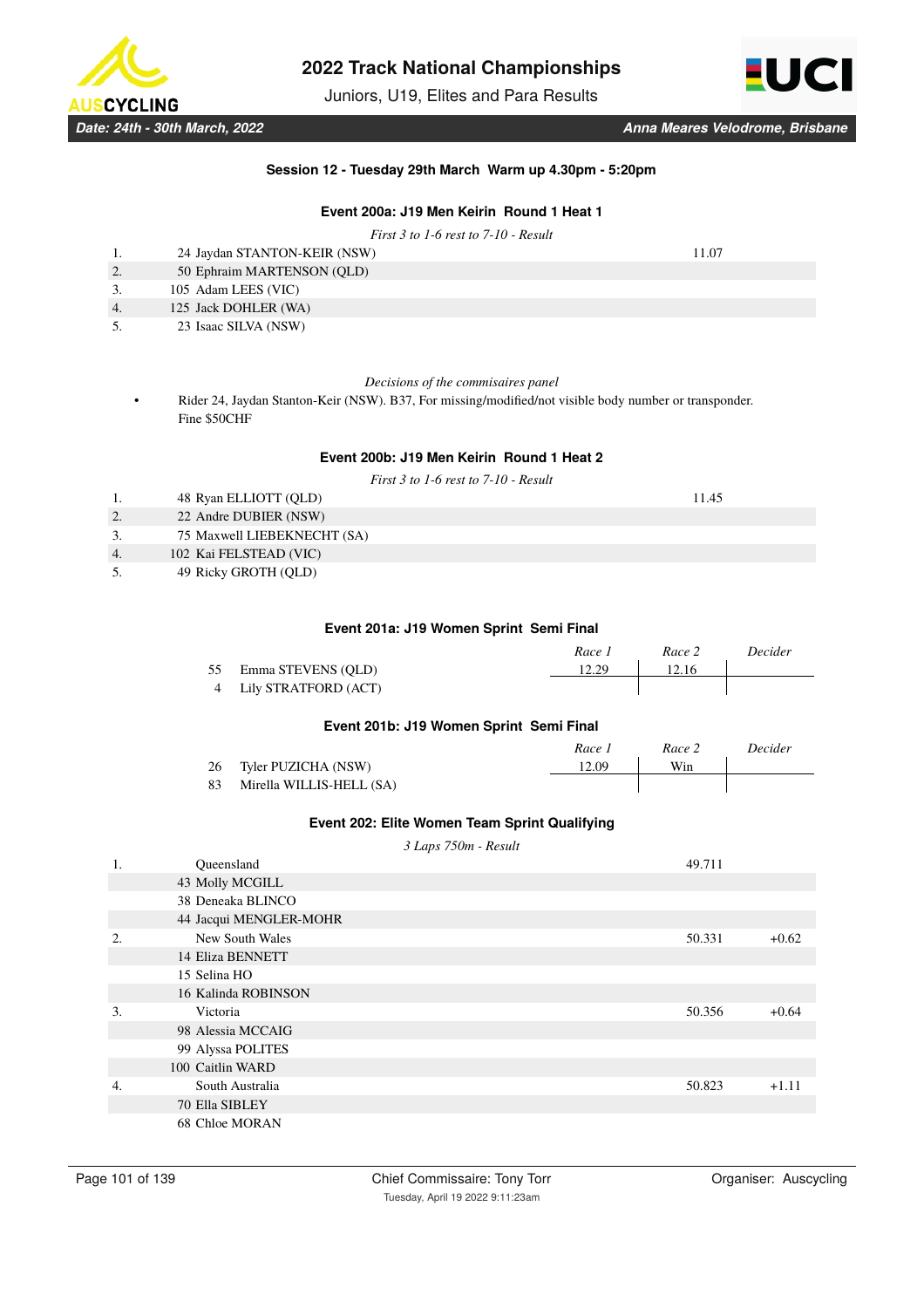

Juniors, U19, Elites and Para Results

**Event 202: Elite Women Team Sprint Qualifying (continued)**



|                | 3 Laps 750m - Result                                      |              |           |          |  |  |
|----------------|-----------------------------------------------------------|--------------|-----------|----------|--|--|
|                | 66 Breanna HARGRAVE                                       |              |           |          |  |  |
| 5 <sub>1</sub> | Western Australia                                         |              | 52.384    | $+2.67$  |  |  |
|                | 121 Isla CARR                                             |              |           |          |  |  |
|                | 123 Indiana LYSAGHT                                       |              |           |          |  |  |
|                | 124 Sophie WATTS                                          |              |           |          |  |  |
|                |                                                           |              |           |          |  |  |
|                | J19 Women Sprint S/F See Ev's 201                         |              |           |          |  |  |
|                | Event 205a: J19 Men Individual Pursuit Bronze Final       |              |           |          |  |  |
|                | 12 Laps 3000m - STANDINGS                                 |              |           |          |  |  |
| 1.             | 106 Dylan PROCTOR-PARKER (VIC)                            |              | catch     |          |  |  |
|                | 47 Noah BLANNIN (OLD)                                     |              | caught in | 3:03.597 |  |  |
|                |                                                           |              |           |          |  |  |
|                | Event 205b: J19 Men Individual Pursuit Gold Final         |              |           |          |  |  |
|                | 12 Laps 3000m - Result                                    |              |           |          |  |  |
| 1.             | 78 Leo ZIMMERMANN (SA)                                    |              | 3:18.945  |          |  |  |
| 2.             | 87 William EAVES (TAS)                                    |              | 3:21.322  | $+2.37$  |  |  |
|                |                                                           |              |           |          |  |  |
|                | J19 Women Sprint S/F See Ev's 201                         |              |           |          |  |  |
|                | Event 208a: Para Individual Pursuit Men AWII Bronze Final |              |           |          |  |  |
|                |                                                           |              |           |          |  |  |
| 1.             | 12 Laps 3000m - Result<br>143 Andre ASCUI (VIC)           | <b>AWIIM</b> | 4:10.048  |          |  |  |
| 2.             | 147 Harry MEZGER (VIC)                                    | <b>AWIIM</b> | 4:10.484  | $+0.43$  |  |  |
|                |                                                           |              |           |          |  |  |
|                | Event 208b: Para Individual Pursuit Men AWII Gold Final   |              |           |          |  |  |
|                |                                                           |              |           |          |  |  |

|                          | 12 Laps 3000m - Result |           |          |
|--------------------------|------------------------|-----------|----------|
| 144 Nathan BROEREN (VIC) | AWIIM                  | 3:48.974  |          |
| 134 Nathan GLARVEY (OLD) | <b>AWIIM</b>           | caught in | 2:49.689 |

|                                                            | Event 208c: Para Individual Pursuit Women AWII Gold Final |                                                             |          |          |  |
|------------------------------------------------------------|-----------------------------------------------------------|-------------------------------------------------------------|----------|----------|--|
|                                                            |                                                           | 12 Laps 3000m - Result                                      |          |          |  |
| 1.                                                         | 148 Georgia POWNING (VIC)                                 | <b>AWIIW</b>                                                | 4:36.935 |          |  |
|                                                            |                                                           | Event 208d: Para Individual Pursuit Women Tandem Gold Final |          |          |  |
|                                                            |                                                           | 12 Laps 3000m - Result                                      |          |          |  |
| 1.                                                         | 139 Candice KENNEDY (SA)                                  | <b>WB</b>                                                   | 3:31.540 |          |  |
|                                                            | Kelly FETTES - Pilot                                      |                                                             |          |          |  |
|                                                            |                                                           |                                                             |          |          |  |
|                                                            |                                                           | Event 208e: Para Individual Pursuit Women C2 Gold Final     |          |          |  |
|                                                            |                                                           | 12 Laps 3000m - Result                                      |          |          |  |
| 1.                                                         | 133 Amanda REID (NSW)                                     | WC <sub>2</sub>                                             | 4:07.748 |          |  |
| 2.                                                         | 151 Annaliese HODGE (VIC)                                 | WC <sub>2</sub>                                             | 4:31.635 | $+23.88$ |  |
|                                                            |                                                           |                                                             |          |          |  |
| Event 208f: Para Individual Pursuit Women C3/C5 Gold Final |                                                           |                                                             |          |          |  |
|                                                            |                                                           | 12 Laps 3000m - Result                                      |          |          |  |
| 1.                                                         | 136 Paige GRECO (QLD)                                     | WC3                                                         | 3:57.606 |          |  |
| 2.                                                         | 157 Erin ROWELL-NORMOYLE (VIC)                            | WC <sub>5</sub>                                             | 4:12.464 | $+14.85$ |  |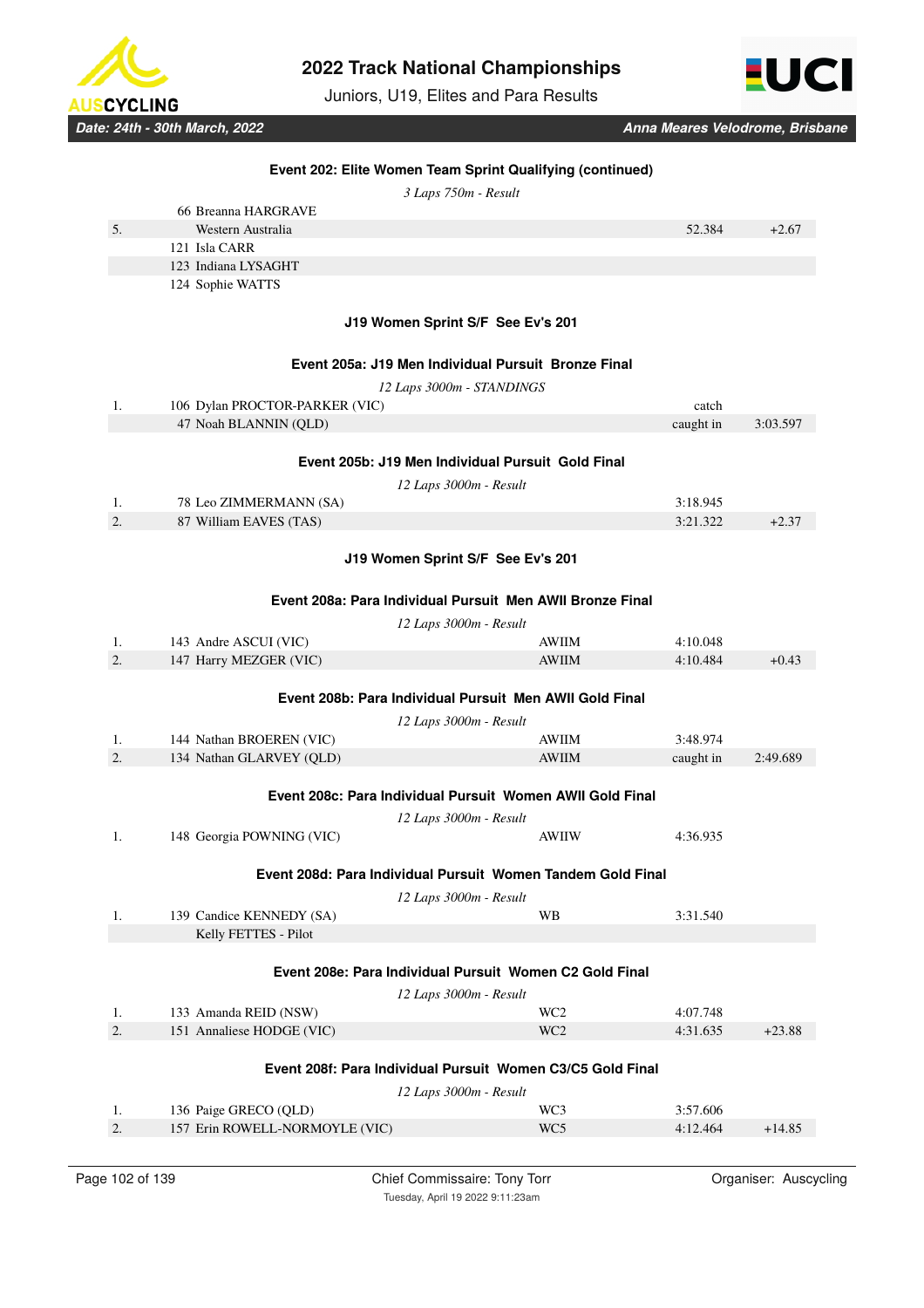

Juniors, U19, Elites and Para Results



| Event 208g: Para Individual Pursuit Women C4 Gold Final |                                |                                                           |           |               |  |
|---------------------------------------------------------|--------------------------------|-----------------------------------------------------------|-----------|---------------|--|
|                                                         |                                | 12 Laps 3000m - STANDINGS                                 |           |               |  |
| 1.                                                      | 154 Emily PETRICOLA (VIC)      | WC4                                                       | catch     |               |  |
|                                                         | 142 Meg LEMON (SA)             | WC4                                                       | caught in | 2:44.984      |  |
|                                                         |                                |                                                           |           |               |  |
|                                                         |                                | Event 208h: Para Individual Pursuit Men C2 Gold Final     |           |               |  |
|                                                         |                                | 12 Laps 3000m - Result                                    |           |               |  |
| 1.                                                      | 141 Darren HICKS (SA)          | MC2                                                       | 3:38.851  |               |  |
| 2.                                                      | 132 Gordon ALLAN (NSW)         | MC <sub>2</sub>                                           | 3:48.839  | $+9.98$       |  |
|                                                         |                                |                                                           |           |               |  |
|                                                         |                                | Event 208i: Para Individual Pursuit Men C3 Gold Final     |           |               |  |
|                                                         |                                | 12 Laps 3000m - STANDINGS                                 |           |               |  |
| 1.                                                      | 135 Kyle WILLIS (QLD)          | MC <sub>3</sub>                                           | catch     |               |  |
|                                                         | 152 Gregory WALTERS (VIC)      | MC <sub>3</sub>                                           | caught in | 2:24.825      |  |
|                                                         |                                |                                                           |           |               |  |
|                                                         |                                | Event 209a: Para Individual Pursuit Men C4 Gold Final     |           |               |  |
|                                                         |                                | 16 Laps 4000m - Result                                    |           |               |  |
| 1.                                                      | 156 Luke TAYLOR (VIC)          | MC4                                                       | 4:58.875  |               |  |
|                                                         |                                |                                                           |           |               |  |
|                                                         |                                | Event 209b: Para Individual Pursuit Men C5 Gold Final     |           |               |  |
|                                                         |                                | 16 Laps 4000m - Result                                    |           |               |  |
| 1.                                                      | 155 Alistair DONOHOE (VIC)     | MC <sub>5</sub>                                           | 4:30.575  |               |  |
| 2.                                                      | 131 Maxwell SUDHOLZ (ACT)      | MC <sub>5</sub>                                           | caught in | 2:29.901      |  |
|                                                         |                                |                                                           |           |               |  |
|                                                         |                                | Event 209c: Para Individual Pursuit Men Tandem Gold Final |           |               |  |
|                                                         |                                | 16 Laps 4000m - Result                                    |           |               |  |
| 1.                                                      | 160 Kevin O'MELEY              | MB                                                        | 4:53.964  |               |  |
|                                                         | Richard VOLLEBREGT - Pilot     |                                                           |           |               |  |
| 2.                                                      | 158 Jakkit PUNTHONG (THA)      | <b>MB</b>                                                 | 5:05.105  | $+11.14$      |  |
|                                                         | Muncheth FAINAUENVAI - Pilot   |                                                           |           |               |  |
|                                                         |                                |                                                           |           |               |  |
|                                                         |                                | Event c205: J19 Men Individual Pursuit                    |           |               |  |
| 1.                                                      | 78 Leo ZIMMERMANN (SA)         |                                                           |           | Gold          |  |
| 2.                                                      | 87 William EAVES (TAS)         |                                                           |           | Silver        |  |
| 3.                                                      | 106 Dylan PROCTOR-PARKER (VIC) |                                                           |           | <b>Bronze</b> |  |
|                                                         |                                |                                                           |           |               |  |
|                                                         |                                | Event c208a: Para Individual Pursuit Men AWII             |           |               |  |
|                                                         |                                | 12 Laps 3000m                                             |           |               |  |
| 1.                                                      | 144 Nathan BROEREN (VIC)       | <b>AWIIM</b>                                              |           | Gold          |  |
| 2.                                                      | 134 Nathan GLARVEY (OLD)       | <b>AWIIM</b>                                              |           | Silver        |  |
| 3.                                                      | 143 Andre ASCUI (VIC)          | AWIIM                                                     |           | <b>Bronze</b> |  |
|                                                         |                                |                                                           |           |               |  |
| 4.                                                      | 147 Harry MEZGER (VIC)         | <b>AWIIM</b>                                              |           |               |  |
|                                                         |                                |                                                           |           |               |  |
| Event c208b: Para Individual Pursuit Women AWII         |                                |                                                           |           |               |  |
|                                                         |                                | 12 Laps 3000m                                             |           |               |  |
| 1.                                                      | 148 Georgia POWNING (VIC)      | <b>AWIIW</b>                                              |           | Gold          |  |
|                                                         |                                |                                                           |           |               |  |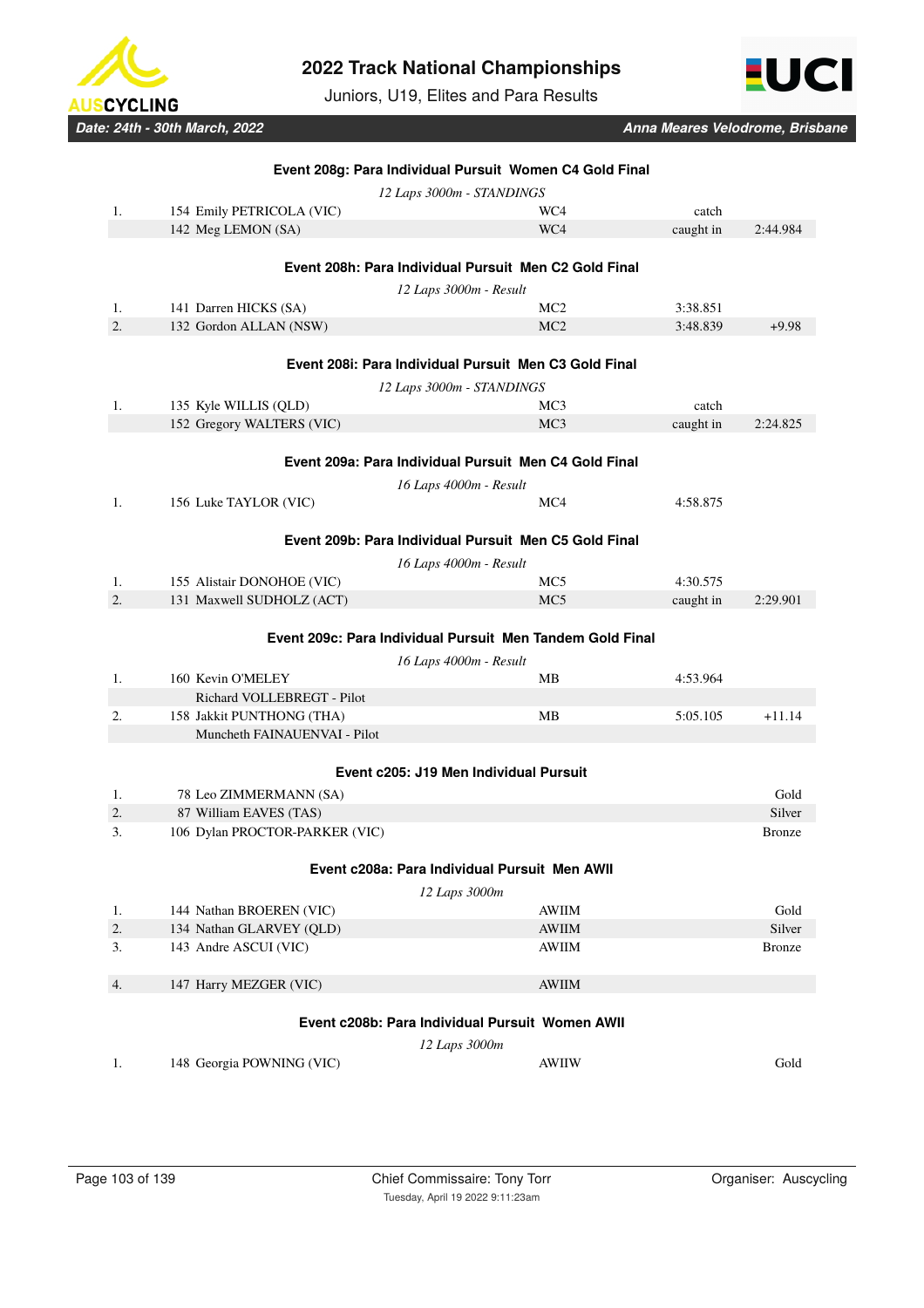

Juniors, U19, Elites and Para Results



| Event c208c: Para Individual Pursuit Women Tandem |                                                   |                                               |                         |  |  |
|---------------------------------------------------|---------------------------------------------------|-----------------------------------------------|-------------------------|--|--|
|                                                   |                                                   | 12 Laps 3000m                                 |                         |  |  |
| 1.                                                | 139 Candice KENNEDY (SA)                          | <b>WB</b>                                     | Gold                    |  |  |
|                                                   | Kelly FETTES - Pilot                              |                                               |                         |  |  |
|                                                   |                                                   |                                               |                         |  |  |
|                                                   |                                                   | Event c208d: Para Individual Pursuit Women C2 |                         |  |  |
|                                                   |                                                   | 12 Laps 3000m                                 |                         |  |  |
| 1.                                                | 133 Amanda REID (NSW)                             | WC <sub>2</sub>                               | Gold                    |  |  |
| 2.                                                | 151 Annaliese HODGE (VIC)                         | WC <sub>2</sub>                               | Silver                  |  |  |
|                                                   |                                                   | Event c208e: Para Individual Pursuit Women C3 |                         |  |  |
|                                                   |                                                   |                                               |                         |  |  |
|                                                   |                                                   | 12 Laps 3000m                                 |                         |  |  |
| 1.                                                | 136 Paige GRECO (QLD)                             | WC3                                           | Gold                    |  |  |
| 2.                                                | 157 Erin ROWELL-NORMOYLE (VIC)                    | WC <sub>5</sub>                               |                         |  |  |
|                                                   |                                                   |                                               |                         |  |  |
|                                                   |                                                   | Event c208f: Para Individual Pursuit Women C4 |                         |  |  |
|                                                   |                                                   | 12 Laps 3000m                                 |                         |  |  |
| 1.                                                | 154 Emily PETRICOLA (VIC)                         | WC4                                           | Gold                    |  |  |
| 2.                                                | 142 Meg LEMON (SA)                                | WC4                                           | Silver                  |  |  |
| 3.                                                | 153 Sharon BOYD (VIC)                             | WC4                                           | <b>Bronze</b>           |  |  |
|                                                   |                                                   |                                               |                         |  |  |
|                                                   |                                                   | Event c208g: Para Individual Pursuit Women C5 |                         |  |  |
|                                                   |                                                   | 12 Laps 3000m                                 |                         |  |  |
| 1.                                                | 136 Paige GRECO (QLD)                             | WC3                                           | Gold                    |  |  |
| 2.                                                | 157 Erin ROWELL-NORMOYLE (VIC)                    | WC5                                           | Gold                    |  |  |
|                                                   |                                                   |                                               |                         |  |  |
|                                                   |                                                   | Event c208h: Para Individual Pursuit Men C2   |                         |  |  |
|                                                   |                                                   | 12 Laps 3000m                                 |                         |  |  |
| 1.                                                | 141 Darren HICKS (SA)                             | MC2                                           | Gold                    |  |  |
| 2.<br>3.                                          | 132 Gordon ALLAN (NSW)<br>140 Mitchell BAILS (SA) | MC <sub>2</sub><br>MC <sub>2</sub>            | Silver<br><b>Bronze</b> |  |  |
|                                                   |                                                   |                                               |                         |  |  |
|                                                   |                                                   | Event c208i: Para Individual Pursuit Men C3   |                         |  |  |
|                                                   |                                                   | 12 Laps 3000m                                 |                         |  |  |
| 1.                                                | 135 Kyle WILLIS (QLD)                             | MC <sub>3</sub>                               | Gold                    |  |  |
| 2.                                                | 152 Gregory WALTERS (VIC)                         | MC3                                           | Silver                  |  |  |
| 3.                                                | 162 Sam HALLAM                                    | MC <sub>3</sub>                               | <b>Bronze</b>           |  |  |
|                                                   |                                                   |                                               |                         |  |  |
| Event c209a: Para Individual Pursuit Men C4       |                                                   |                                               |                         |  |  |
|                                                   |                                                   | 16 Laps 4000m                                 |                         |  |  |
| 1.                                                | 156 Luke TAYLOR (VIC)                             | MC4                                           | Gold                    |  |  |
|                                                   |                                                   |                                               |                         |  |  |
| Event c209b: Para Individual Pursuit Men C5       |                                                   |                                               |                         |  |  |
|                                                   |                                                   | 16 Laps 4000m                                 |                         |  |  |
| 1.                                                | 155 Alistair DONOHOE (VIC)                        | MC5                                           | Gold                    |  |  |
| 2.                                                | 131 Maxwell SUDHOLZ (ACT)                         | MC5                                           | Silver                  |  |  |
|                                                   |                                                   |                                               |                         |  |  |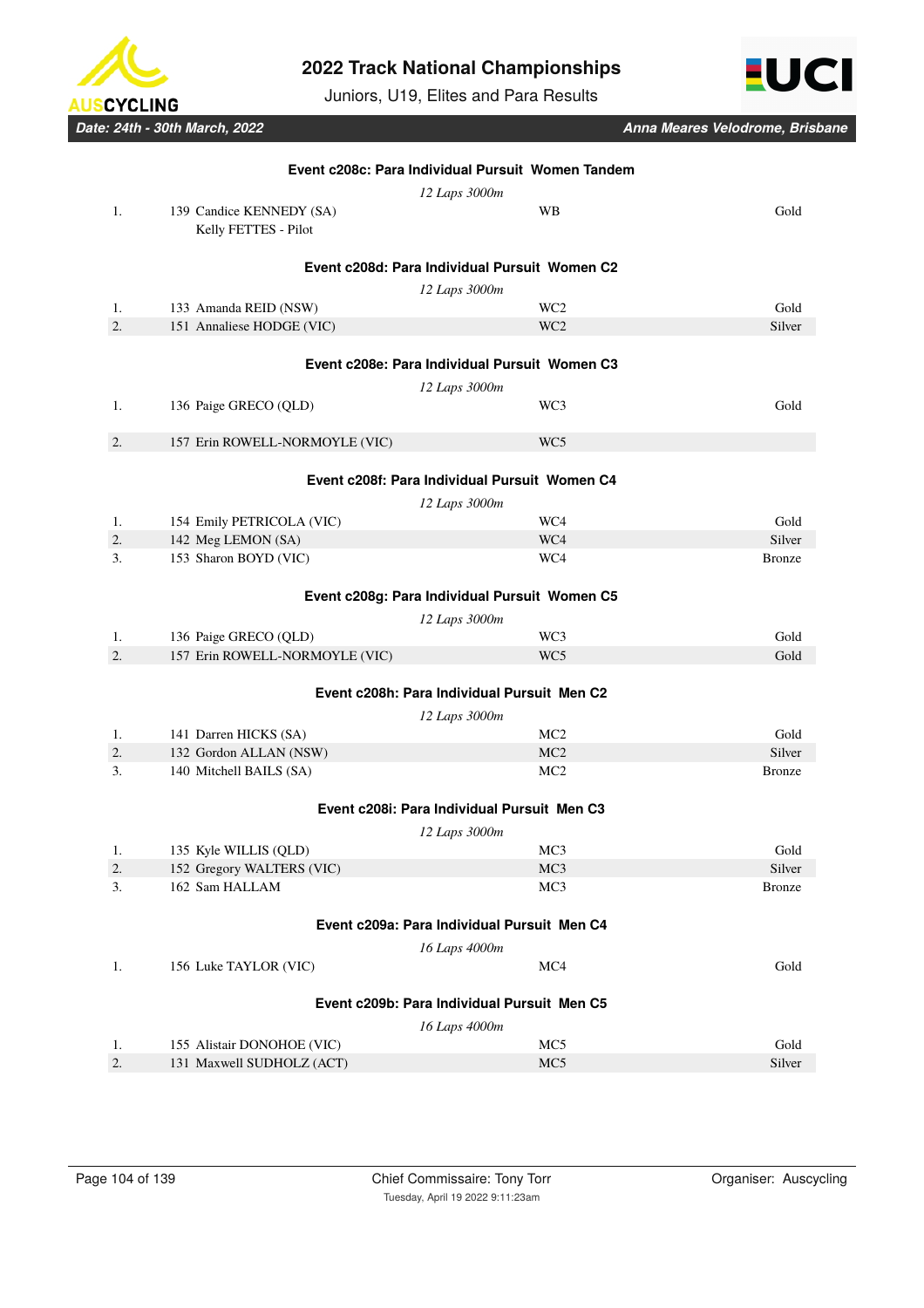

Juniors, U19, Elites and Para Results

**Event c209c: Para Individual Pursuit Men Tandem**



*Date: 24th - 30th March, 2022 Anna Meares Velodrome, Brisbane*

*16 Laps 4000m* 1. 160 Kevin O'MELEY MB Gold Richard VOLLEBREGT - Pilot 2. 158 Jakkit PUNTHONG (THA) MB MB Silver Muncheth FAINAUENVAI - Pilot **Event 210a: J19 Men Keirin 7-10 Final**  *- Result* 1. 102 Kai FELSTEAD (VIC) 11.75 2. 125 Jack DOHLER (WA) 3. 23 Isaac SILVA (NSW) dns 49 Ricky GROTH (QLD)

### **Event 210b: J19 Men Keirin 1-6 Final**

 *- Result*

1. 48 Ryan ELLIOTT (QLD) 10.87

- 2. 50 Ephraim MARTENSON (QLD)
- 3. 75 Maxwell LIEBEKNECHT (SA) 4. 22 Andre DUBIER (NSW)
- 5. 105 Adam LEES (VIC)
- 6. 24 Jaydan STANTON-KEIR (NSW)

# **Event 211a: J19 Women Sprint Bronze Final**

|    |                          | Race 1 | Race 2 | Decider |
|----|--------------------------|--------|--------|---------|
| 83 | Mirella WILLIS-HELL (SA) |        | 12.85  | 13.14   |
|    | 4 Lily STRATFORD (ACT)   | 12.36  |        |         |

### **Event 211b: J19 Women Sprint Gold Final**

|    |                        | Race 1 | Race 2 | Decider |
|----|------------------------|--------|--------|---------|
| 55 | Emma STEVENS (OLD)     |        |        | 12.94   |
|    | 26 Tyler PUZICHA (NSW) |        | 12.35  |         |

# *Decisions of the commissaires panel*

• Rider 55, Emma STEVENS (QLD). C1 RELEGATION for not holding their line during the final sprint

### **Event 212: J19 Women Madison Final**

*80 Laps 20km - Result* 1. 3 Victoria B 56 Pts Sophie MARR (VIC) Lucinda STEWART (VIC) 2. 1 w South Australia 28 w Meg MARKER (SA) w Summer NORDMEYER (SA) 3.  $4 \text{ w Victoria } C$  18 w Belinda BAILEY w Amelia MULHERN (VIC) 4. 5 Victoria A 17 Alana HRIBAR (VIC) Sophie SUTTON (VIC)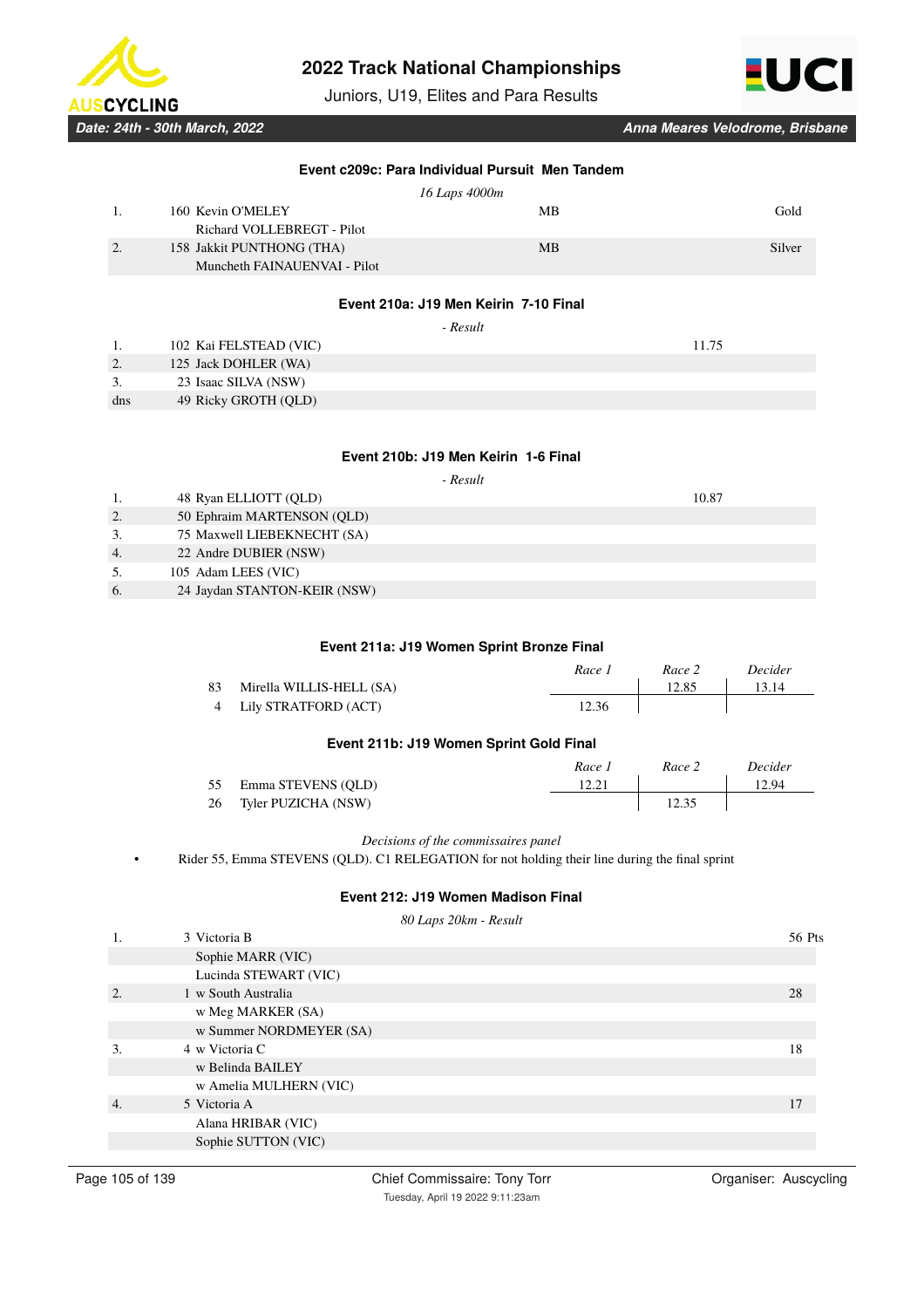



Juniors, U19, Elites and Para Results

*Date: 24th - 30th March, 2022 Anna Meares Velodrome, Brisbane*

|                    | <b>Sprint Results</b>        |                                  |
|--------------------|------------------------------|----------------------------------|
| Sprint at 70 to go |                              | Pts                              |
| 1.                 | 3 Victoria B                 | $\sqrt{5}$                       |
| 2.                 | 1 South Australia            | $\mathfrak{Z}$                   |
| 3.                 | 4 Victoria C                 | $\overline{c}$                   |
| 4.                 | 5 Victoria A                 | $\mathbf{1}$                     |
|                    |                              |                                  |
| Sprint at 60 to go |                              | Pts                              |
| 1.                 | 1 South Australia            | 5                                |
| 2.                 | 3 Victoria B                 | $\mathfrak{Z}$                   |
| 3.                 | 5 Victoria A                 | $\overline{c}$                   |
| 4.                 | 4 Victoria C                 | $\mathbf{1}$                     |
|                    |                              |                                  |
| Sprint at 50 to go |                              | Pts                              |
| 1.                 | 3 Victoria B                 | 5                                |
| 2.                 | 1 South Australia            | $\mathfrak{Z}$                   |
| 3.                 | 5 Victoria A                 | $\overline{c}$                   |
| 4.                 | 4 Victoria C                 | $\mathbf{1}$                     |
|                    |                              |                                  |
| Sprint at 40 to go |                              | Pts                              |
| 1.                 | 1 South Australia            | 5                                |
| 2.                 | 3 Victoria B                 | $\mathfrak{Z}$                   |
| 3.                 | 5 Victoria A                 | $\boldsymbol{2}$                 |
| 4.                 | 4 Victoria C                 | $\mathbf{1}$                     |
|                    |                              |                                  |
| Sprint at 30 to go |                              | Pts                              |
| 1.                 | 1 South Australia            | $\mathfrak s$                    |
| 2.                 | 3 Victoria B                 | $\ensuremath{\mathfrak{Z}}$      |
| 3.                 | 5 Victoria A                 | $\sqrt{2}$                       |
| 4.                 | 4 Victoria C                 | $\mathbf{1}$                     |
|                    |                              |                                  |
| Sprint at 20 to go |                              | Pts                              |
| 1.                 | 3 Victoria B                 | 5                                |
| 2.                 | 5 Victoria A                 | $\ensuremath{\mathfrak{Z}}$      |
| 3.                 | 1 South Australia            | $\mathfrak{2}$                   |
| 4.                 | 4 Victoria C                 | $\mathbf{1}$                     |
|                    |                              |                                  |
| Sprint at 10 to go |                              | $\mathbf{P}\mathbf{t}\mathbf{s}$ |
| 1.<br>2.           | 4 Victoria C<br>5 Victoria A | $\sqrt{5}$<br>$\mathfrak{Z}$     |
| 3.                 | 3 Victoria B                 | $\sqrt{2}$                       |
|                    | 1 South Australia            | $\mathbf{1}$                     |
| 4.                 |                              |                                  |
| Final sprint       |                              | Pts                              |
| 1.                 | 3 Victoria B                 | $10\,$                           |
| 2.                 | 4 Victoria C                 | 6                                |
| 3.                 | 1 South Australia            | $\overline{4}$                   |
| 4.                 | 5 Victoria A                 | $\sqrt{2}$                       |
|                    |                              |                                  |

# *Decisions of the commisaires panel*

• Rider 1, South Australia. A7 WARNING for moving down towards the inside of the track when an opponent was already there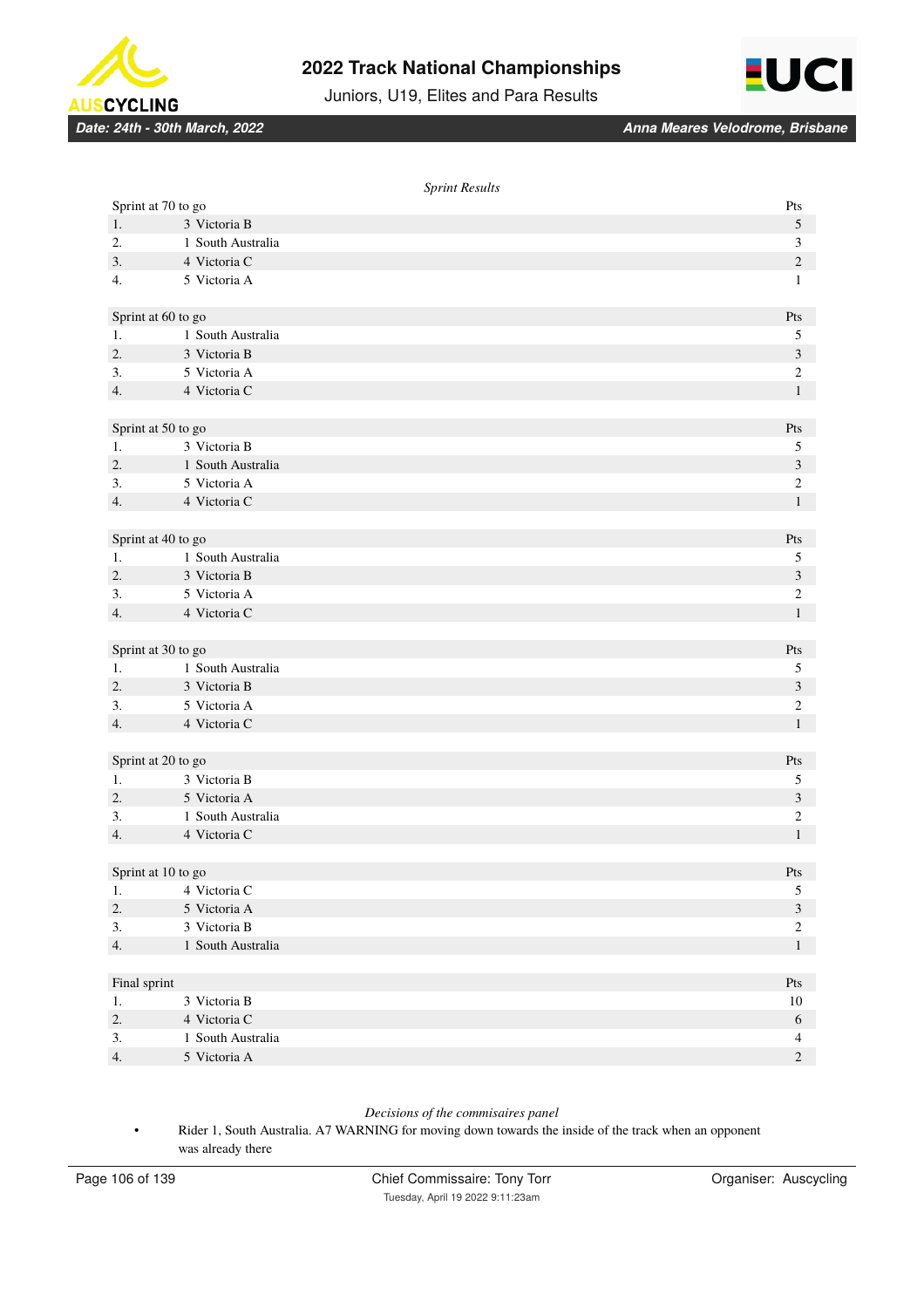

Juniors, U19, Elites and Para Results



### **J19 Women Sprint Final See Ev's 211**

## **Event c210: J19 Men Keirin**

| 1.                                                     | 48 Ryan ELLIOTT (QLD)         | Gold          |  |
|--------------------------------------------------------|-------------------------------|---------------|--|
| 2.                                                     | 50 Ephraim MARTENSON (QLD)    | Silver        |  |
| 3.                                                     | 75 Maxwell LIEBEKNECHT (SA)   | <b>Bronze</b> |  |
|                                                        |                               |               |  |
|                                                        | Event c211: J19 Women Sprint  |               |  |
| 1.                                                     | 55 Emma STEVENS (QLD)         | Gold          |  |
| 2.                                                     | 26 Tyler PUZICHA (NSW)        | Silver        |  |
| 3.                                                     | 83 Mirella WILLIS-HELL (SA)   | <b>Bronze</b> |  |
|                                                        |                               |               |  |
|                                                        | Event c212: J19 Women Madison |               |  |
| 1.                                                     | Victoria B                    | Gold          |  |
|                                                        | 110 Sophie MARR (VIC)         |               |  |
|                                                        | 112 Lucinda STEWART (VIC)     |               |  |
| $\overline{2}$ .                                       | South Australia               | Silver        |  |
|                                                        | 81 Meg MARKER (SA)            |               |  |
|                                                        | 82 Summer NORDMEYER (SA)      |               |  |
| 3.                                                     | Victoria C                    | <b>Bronze</b> |  |
|                                                        | 108 Belinda BAILEY            |               |  |
|                                                        | 111 Amelia MULHERN (VIC)      |               |  |
|                                                        |                               |               |  |
| Event 214: Australia Women's Team Pursuit C Gold Final |                               |               |  |

## *16 Laps 4000m - Result*

| 1. | South Australia          | 4:19.836  |          |
|----|--------------------------|-----------|----------|
|    | 68 Chloe MORAN           |           |          |
|    | 164 Amber PATE           |           |          |
|    | 64 Alli ANDERSON         |           |          |
|    | 69 Maeve PLOUFFE         |           |          |
| 2. | Queensland               | caught in | 2:28.006 |
|    | 41 Hayley JONES          |           |          |
|    | 40 Danielle DE FRANCESCO |           |          |
|    | 45 Maddison TAYLOR       |           |          |
|    | 37 Claire BATTLE         |           |          |
|    |                          |           |          |

# **J19 Women Sprint Final See Ev's 211**

## **Event c214: Australia Women's Team Pursuit Cup**

| 1. | South Australia          | Gold   |
|----|--------------------------|--------|
|    | 68 Chloe MORAN           |        |
|    | 164 Amber PATE           |        |
|    | 64 Alli ANDERSON         |        |
|    | 69 Maeve PLOUFFE         |        |
| 2. | Queensland               | Silver |
|    | 41 Hayley JONES          |        |
|    | 40 Danielle DE FRANCESCO |        |
|    | 45 Maddison TAYLOR       |        |
|    | 37 Claire BATTLE         |        |
|    |                          |        |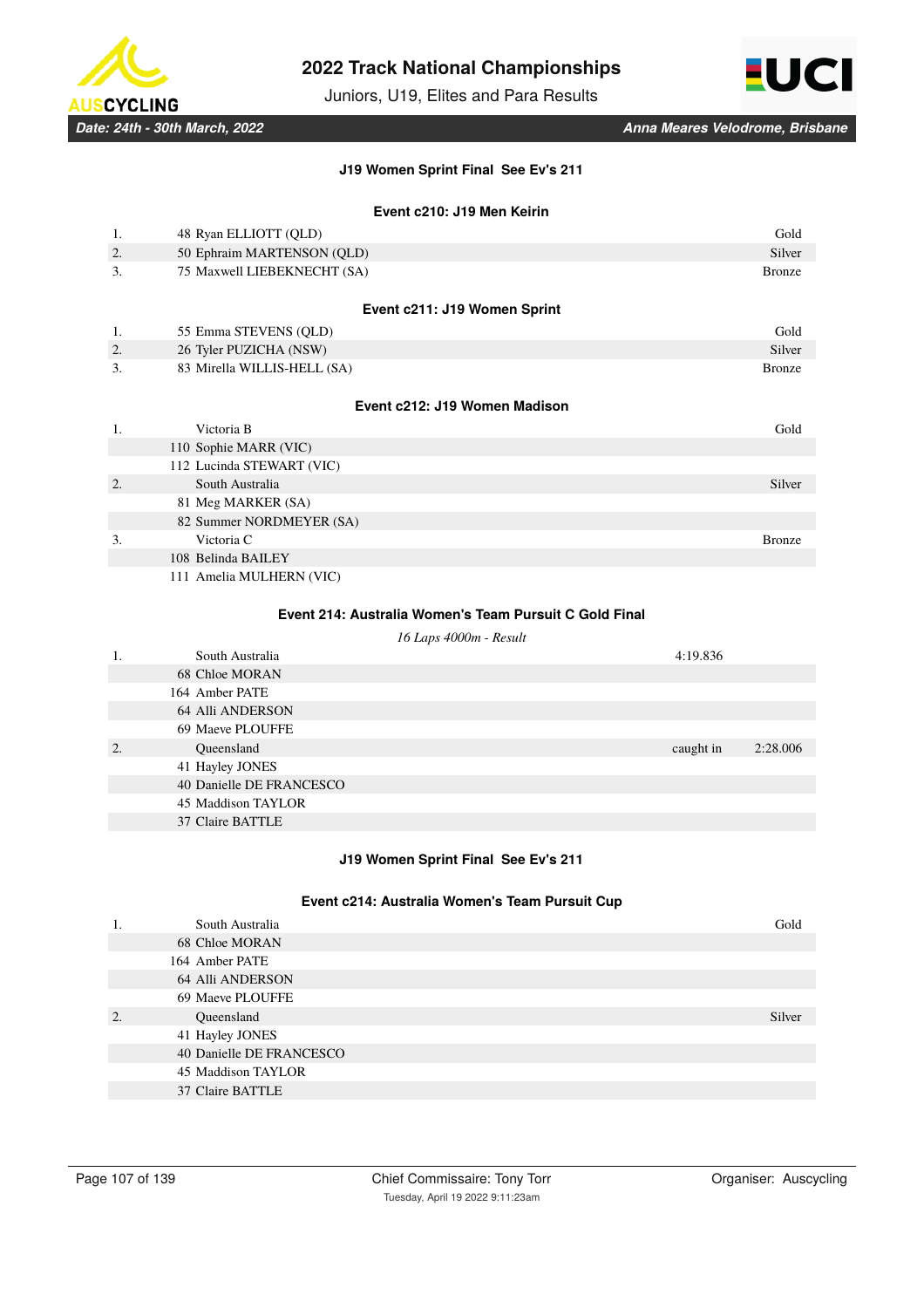

Juniors, U19, Elites and Para Results



*Date: 24th - 30th March, 2022 Anna Meares Velodrome, Brisbane*

|     | Event c215: J19 Women Sprint                          |          |               |
|-----|-------------------------------------------------------|----------|---------------|
| 1.  | 55 Emma STEVENS (QLD)                                 |          | Gold          |
| 2.  | 26 Tyler PUZICHA (NSW)                                |          | <b>Silver</b> |
| 3.  | 83 Mirella WILLIS-HELL (SA)                           |          | <b>Bronze</b> |
|     |                                                       |          |               |
|     | Event 216a: Elite Women Team Sprint Bronze Final      |          |               |
|     | 3 Laps 750m - Result                                  |          |               |
| 1.  | Victoria                                              | 50.417   |               |
|     | 98 Alessia MCCAIG                                     |          |               |
|     | 99 Alyssa POLITES                                     |          |               |
|     | 100 Caitlin WARD                                      |          |               |
| dsq | South Australia                                       | dsq      |               |
|     | 70 Ella SIBLEY                                        |          |               |
|     | 68 Chloe MORAN                                        |          |               |
|     | 66 Breanna HARGRAVE                                   |          |               |
|     |                                                       |          |               |
|     | Event 216b: Elite Women Team Sprint Gold Final        |          |               |
|     |                                                       |          |               |
| 1.  | 3 Laps 750m - Result<br>Queensland                    | 49.940   |               |
|     | 43 Molly MCGILL                                       |          |               |
|     | 38 Deneaka BLINCO                                     |          |               |
|     | 44 Jacqui MENGLER-MOHR                                |          |               |
| 2.  | New South Wales                                       | 50.272   | $+0.33$       |
|     | 14 Eliza BENNETT                                      |          |               |
|     | 15 Selina HO                                          |          |               |
|     | 16 Kalinda ROBINSON                                   |          |               |
|     |                                                       |          |               |
|     | Event 217a: Elite Men Individual Pursuit Bronze Final |          |               |
|     |                                                       |          |               |
|     | 16 Laps 4000m - Result                                |          |               |
| 1.  | 89 Blake AGNOLETTO (VIC)                              | 4:17.465 |               |
| 2.  | 31 James MORIARTY (QLD)                               | 4:18.472 | $+1.00$       |
|     |                                                       |          |               |
|     | Event 217b: Elite Men Individual Pursuit Gold Final   |          |               |
|     | 16 Laps 4000m - Result                                |          |               |
| 1.  | 117 Conor LEAHY (WA)                                  | 4:13.225 |               |
| 2.  | 56 Oliver BLEDDYN (SA)                                | 4:21.083 | $+7.85$       |
|     |                                                       |          |               |
|     | Event c216: Elite Women Team Sprint                   |          |               |
| 1.  | Queensland                                            |          | Gold          |
|     | 43 Molly MCGILL                                       |          |               |
|     | 38 Deneaka BLINCO                                     |          |               |
|     | 44 Jacqui MENGLER-MOHR                                |          |               |
| 2.  | New South Wales                                       |          | Silver        |
|     | 14 Eliza BENNETT                                      |          |               |
|     | 15 Selina HO                                          |          |               |
|     | 16 Kalinda ROBINSON                                   |          |               |
| 3.  | Victoria                                              |          | <b>Bronze</b> |
|     | 98 Alessia MCCAIG                                     |          |               |
|     | 99 Alyssa POLITES                                     |          |               |
|     | 100 Caitlin WARD                                      |          |               |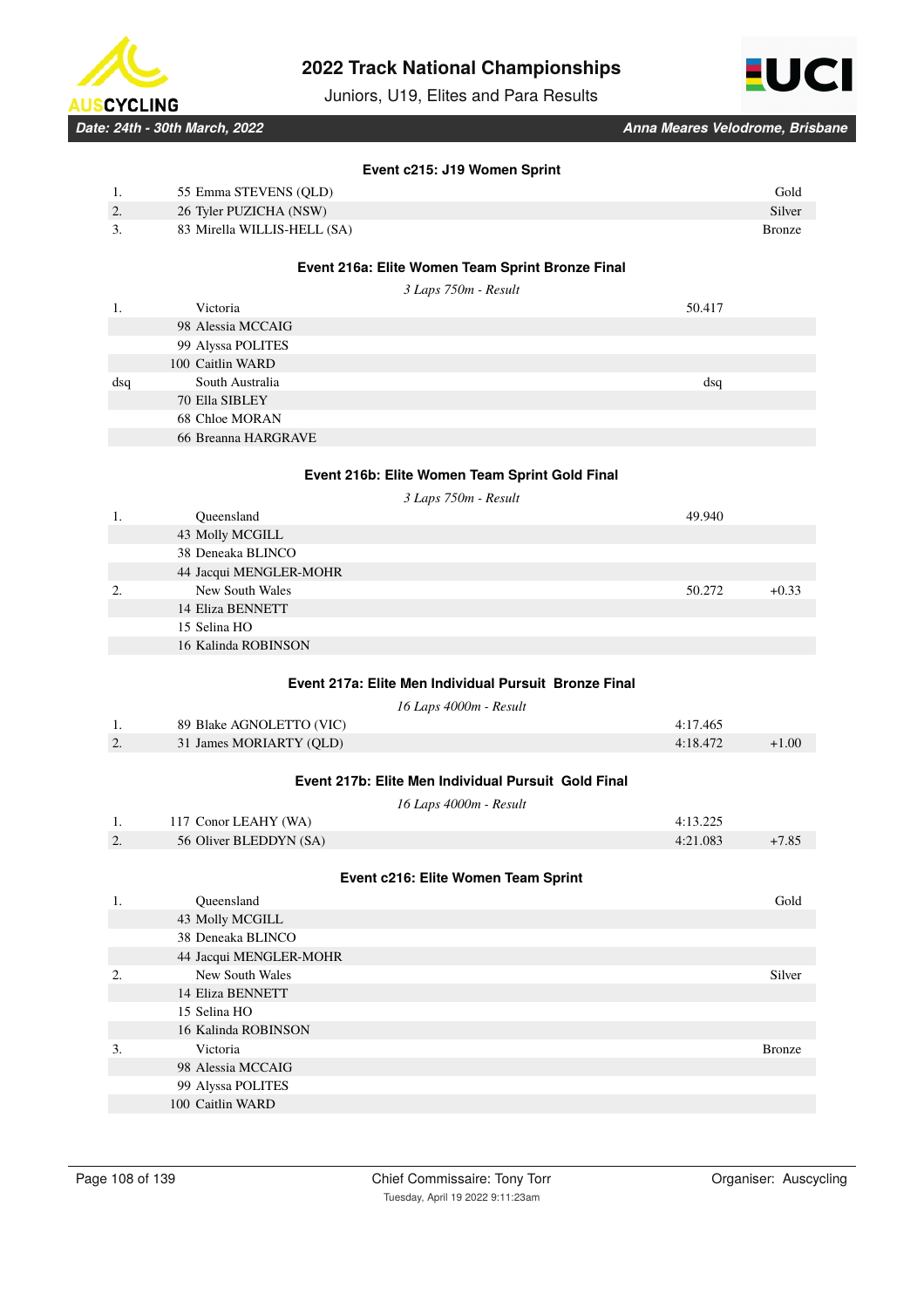

Juniors, U19, Elites and Para Results



### **Event c216: Elite Women Team Sprint (continued)**

| 4. | South Australia     |                                          |  |
|----|---------------------|------------------------------------------|--|
|    | 70 Ella SIBLEY      |                                          |  |
|    | 68 Chloe MORAN      |                                          |  |
|    | 66 Breanna HARGRAVE |                                          |  |
|    |                     |                                          |  |
|    |                     | Event c217: Elite Men Individual Pursuit |  |

|    | 117 Conor LEAHY (WA)     | Gold          |
|----|--------------------------|---------------|
| 2. | 56 Oliver BLEDDYN (SA)   | Silver        |
|    | 89 Blake AGNOLETTO (VIC) | <b>Bronze</b> |

4. 31 James MORIARTY (QLD)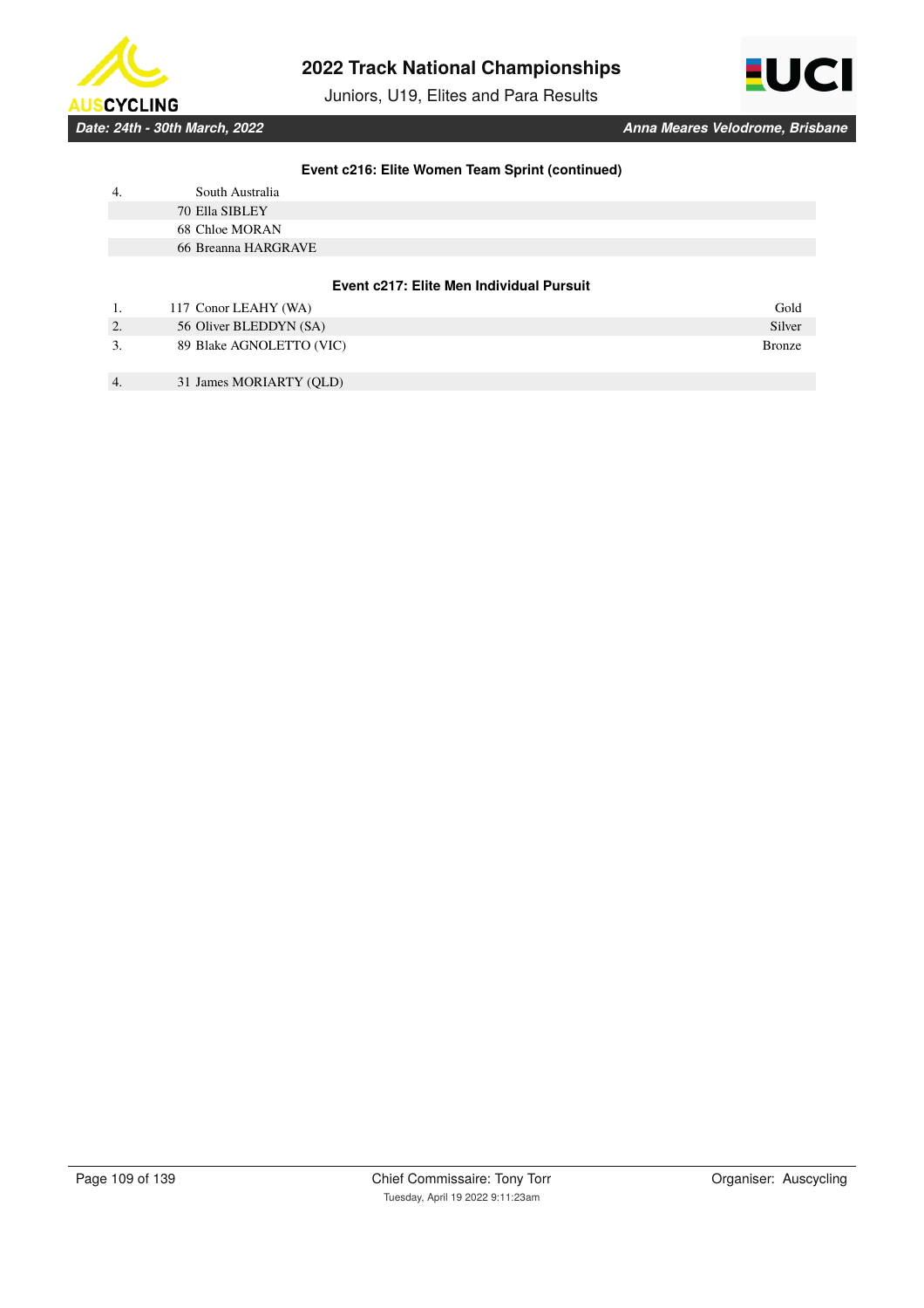

Juniors, U19, Elites and Para Results



### **Event s13 : Session 13- Wednesday 30th March Warm up 9.00am - 9.50am - Start List**

# **Event 219a: Elite Men Omnium Qualifying Heat 1**

*60 Laps 15km Top 11 to final - Result*

|                  | 62 Zachary MARRIAGE (SA)    | 25 Pts |
|------------------|-----------------------------|--------|
| 2.               | 116 Stephen HALL (WA)       | 23     |
| 3.               | 84 Josh DUFFY (TAS)         | 22     |
| $\overline{4}$ . | 56 Oliver BLEDDYN (SA)      | 22     |
| .5.              | 97 Jordan VILLANI (VIC)     | 21     |
| 6.               | 11 Rohan HAYDON-SMITH (NSW) | 15     |
| 7.               | 34 Liam WALSH (OLD)         | 11     |
| 8.               | 91 w Graeme FRISLIE (VIC)   | 10     |
| 9.               | 89 Blake AGNOLETTO (VIC)    | 9      |
| 10.              | 7 Kurt EATHER (NSW)         | 8      |
| 11.              | 32 Kane RICHARDS (OLD)      | 8      |
| 12.              | 9 Devraj Singh GREWAL (NSW) | 2      |
| 13.              | 118 Jack LIGHTFOOT (WA)     | -19    |

|              | Sprint at 50 to go    | Pts            |
|--------------|-----------------------|----------------|
| 1.           | 7 Kurt EATHER         | 5              |
| 2.           | 89 Blake AGNOLETTO    | 3              |
| 3.           | 56 Oliver BLEDDYN     | $\mathbf{2}$   |
| 4.           | 118 Jack LIGHTFOOT    | 1              |
|              | Sprint at 40 to go    |                |
| 1.           | 91 Graeme FRISLIE     | 5              |
| 2.           | 32 Kane RICHARDS      | 3              |
| 3.           | 11 Rohan HAYDON-SMITH | 2              |
| 4.           | 89 Blake AGNOLETTO    | $\mathbf{1}$   |
|              |                       |                |
|              | Sprint at 30 to go    | Pts            |
| 1.           | 62 Zachary MARRIAGE   | 5              |
| 2.           | 116 Stephen HALL      | 3              |
| 3.           | 84 Josh DUFFY         | 2              |
| 4.           | 97 Jordan VILLANI     | $\mathbf{1}$   |
|              |                       |                |
|              | Sprint at 20 to go    | Pts            |
| 1.           | 34 Liam WALSH         | 5              |
| 2.           | 7 Kurt EATHER         | 3              |
| 3.           | 89 Blake AGNOLETTO    | 2              |
| 4.           | 91 Graeme FRISLIE     | $\mathbf{1}$   |
|              |                       |                |
|              | Sprint at 10 to go    | Pts            |
| 1.           | 32 Kane RICHARDS      | 5              |
| 2.           | 11 Rohan HAYDON-SMITH | 3              |
| 3.           | 9 Devraj Singh GREWAL | $\overline{c}$ |
| 4.           | 89 Blake AGNOLETTO    | $\mathbf{1}$   |
| Final sprint |                       | Pts            |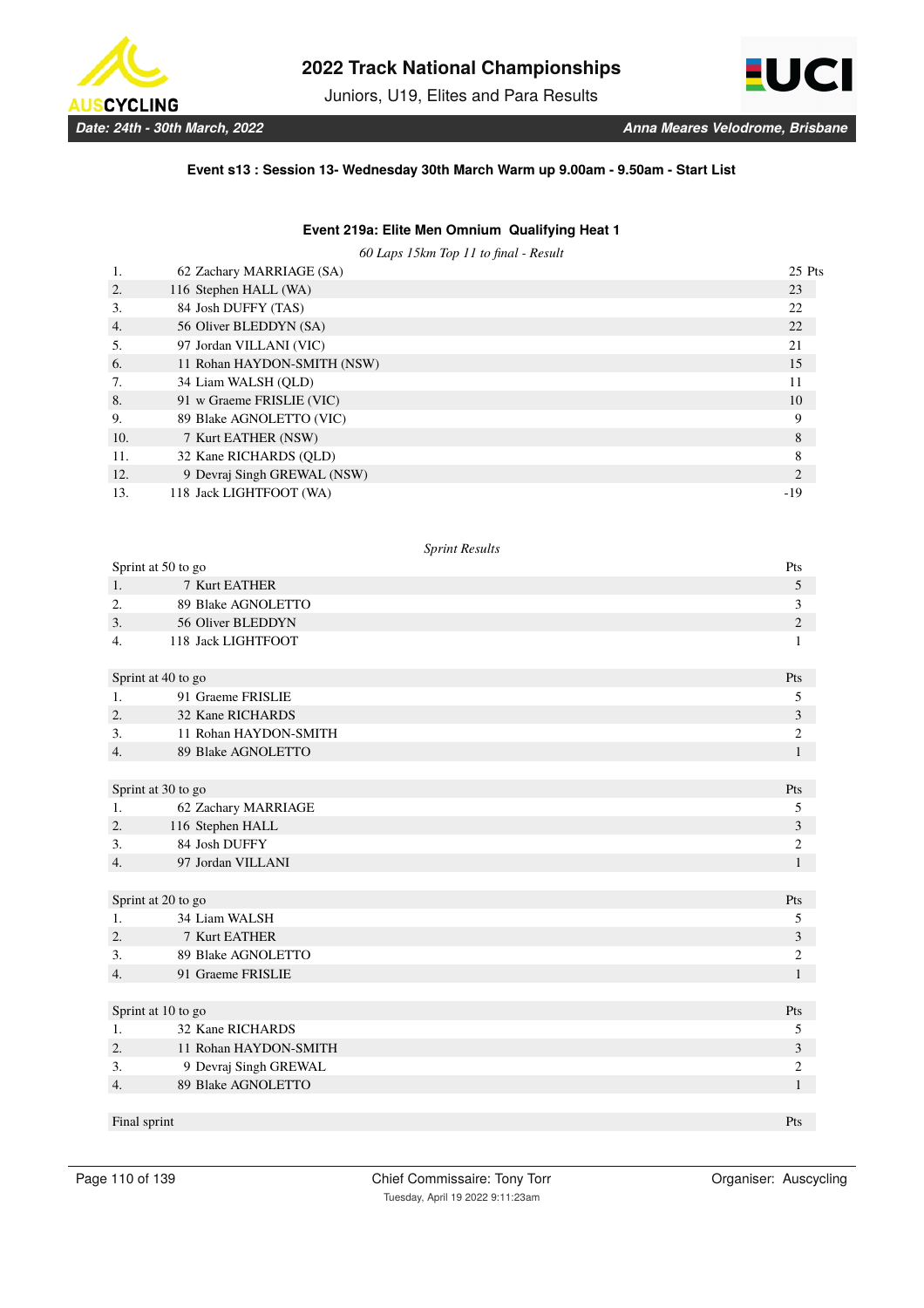





*Date: 24th - 30th March, 2022 Anna Meares Velodrome, Brisbane*

|     |                       | <b>Sprint Results</b> |    |
|-----|-----------------------|-----------------------|----|
| 1.  | 11 Rohan HAYDON-SMITH |                       | 10 |
| 2.  | 34 Liam WALSH         |                       | 6  |
| 3.  | 91 Graeme FRISLIE     |                       | 4  |
| 4.  | 89 Blake AGNOLETTO    |                       | 2  |
| 5.  | 7 Kurt EATHER         |                       |    |
| 6.  | 32 Kane RICHARDS      |                       |    |
| 7.  | 62 Zachary MARRIAGE   |                       |    |
| 8.  | 116 Stephen HALL      |                       |    |
| 9.  | 9 Devraj Singh GREWAL |                       |    |
| 10. | 97 Jordan VILLANI     |                       |    |
| 11. | 118 Jack LIGHTFOOT    |                       |    |
| 12. | 84 Josh DUFFY         |                       |    |
| 13. | 56 Oliver BLEDDYN     |                       |    |

### **Event 219b: Elite Men Omnium Qualifying Heat 2**

*60 Laps 15km Top 11 to final - Result*

| 1.               | 90 Henry DIETZE (VIC)      | 12 Pts |
|------------------|----------------------------|--------|
| 2.               | 33 Declan TREZISE (OLD)    | 11     |
| 3.               | 130 Calvin SIM (SGP)       | 10     |
| $\overline{4}$ . | 115 John CARTER (WA)       | 8      |
| 5.               | 35 Finn WALSH (QLD)        | 6      |
| 6.               | 117 Conor LEAHY (WA)       | 6      |
| 7.               | 10 Benjamin HARVEY (NSW)   | 6      |
| 8.               | 31 James MORIARTY (QLD)    | 6      |
| 9.               | 63 Angus MILLER (SA)       |        |
| 10.              | 86 w Dalton STRETTON (TAS) | 4      |
| 11.              | 95 Mitchell MCGOVERN (VIC) |        |
| 12.              | 59 Aston FREETH (SA)       | $-20$  |

| Sprint at 50 to go |                           | Pts            |
|--------------------|---------------------------|----------------|
| 1.                 | 115 John CARTER           | 5              |
| 2.                 | 10 Benjamin HARVEY        | 3              |
| 3.                 | 90 Henry DIETZE           | 2              |
| 4.                 | <b>86 Dalton STRETTON</b> | 1              |
| Sprint at 40 to go |                           | Pts            |
| 1.                 | 33 Declan TREZISE         | 5              |
| 2.                 | 117 Conor LEAHY           | 3              |
| 3.                 | 35 Finn WALSH             | $\overline{c}$ |
| 4.                 | 90 Henry DIETZE           | 1              |
|                    |                           |                |
| Sprint at 30 to go |                           | Pts            |
| 1.                 | 90 Henry DIETZE           | 5              |
| 2.                 | 115 John CARTER           | 3              |
| 3.                 | 117 Conor LEAHY           | $\overline{2}$ |
| 4.                 | 31 James MORIARTY         | 1              |
|                    |                           |                |
|                    | Sprint at 20 to go        |                |
| 1.                 | 63 Angus MILLER           | 5              |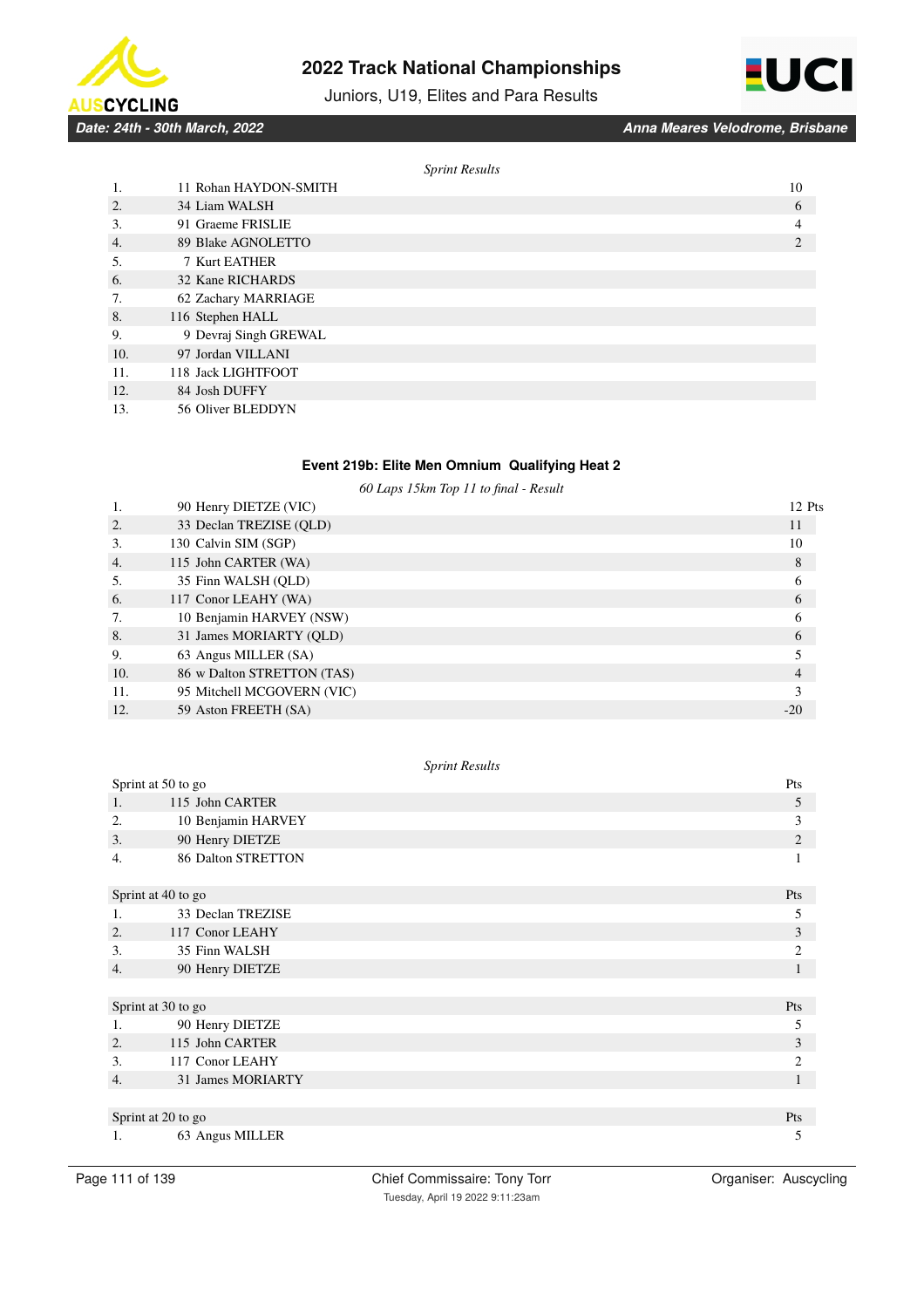



Juniors, U19, Elites and Para Results

|                  |                           | <b>Sprint Results</b> |                |
|------------------|---------------------------|-----------------------|----------------|
| 2.               | 10 Benjamin HARVEY        |                       | 3              |
| 3.               | 35 Finn WALSH             |                       | $\mathbf{2}$   |
| 4.               | 95 Mitchell MCGOVERN      |                       | 1              |
|                  | Sprint at 10 to go        |                       | Pts            |
| 1.               | 31 James MORIARTY         |                       | 5              |
| 2.               | <b>86 Dalton STRETTON</b> |                       | 3              |
| 3.               | 95 Mitchell MCGOVERN      |                       | $\overline{2}$ |
| $\overline{4}$ . | 117 Conor LEAHY           |                       | 1              |
|                  |                           |                       |                |
| Final sprint     |                           |                       | Pts            |
| 1.               | 130 Calvin SIM            |                       | 10             |
| 2.               | 33 Declan TREZISE         |                       | 6              |
| 3.               | 90 Henry DIETZE           |                       | 4              |
| 4.               | 35 Finn WALSH             |                       | $\overline{2}$ |
| 5.               | 95 Mitchell MCGOVERN      |                       |                |
| 6.               | 117 Conor LEAHY           |                       |                |
| 7.               | <b>86 Dalton STRETTON</b> |                       |                |
| 8.               | 115 John CARTER           |                       |                |
| 9.               | 10 Benjamin HARVEY        |                       |                |
| 10.              | 31 James MORIARTY         |                       |                |
| 11.              | 63 Angus MILLER           |                       |                |
| 12.              | 59 Aston FREETH           |                       |                |

## **Event 220: Para Flying 200 Final**

|     |                                | 3.5 laps Omnium Event |                 |                  |         |
|-----|--------------------------------|-----------------------|-----------------|------------------|---------|
| 1.  | 138 Beau WOOTEN (SA)           |                       | MB              | $(5.047)$ 10.124 |         |
|     | Luke ZACCARIA - Pilot          |                       |                 |                  |         |
| 2.  | 159 Steven KEMP                |                       | MB              | $(5.232)$ 10.571 | $+0.44$ |
|     | Shane PERKINS - Pilot          |                       |                 |                  |         |
| 3.  | 158 Jakkit PUNTHONG (THA)      |                       | MB              | $(5.470)$ 11.102 | $+0.97$ |
|     | Muncheth FAINAUENVAI - Pilot   |                       |                 |                  |         |
| 4.  | 160 Kevin O'MELEY              |                       | MB              | $(5.937)$ 11.899 | $+1.77$ |
|     | Richard VOLLEBREGT - Pilot     |                       |                 |                  |         |
| 5.  | 132 Gordon ALLAN (NSW)         |                       | MC2             | $(5.955)$ 11.987 | $+1.86$ |
| 6.  | 139 Candice KENNEDY (SA)       |                       | <b>WB</b>       | $(5.975)$ 12.060 | $+1.93$ |
|     | Kelly FETTES - Pilot           |                       |                 |                  |         |
| 7.  | 154 Emily PETRICOLA (VIC)      |                       | WC4             | $(6.082)$ 12.165 | $+2.04$ |
| 8.  | 135 Kyle WILLIS (QLD)          |                       | MC <sub>3</sub> | $(6.122)$ 12.351 | $+2.22$ |
| 9.  | 131 Maxwell SUDHOLZ (ACT)      |                       | MC <sub>5</sub> | $(6.227)$ 12.414 | $+2.29$ |
| 10. | 141 Darren HICKS (SA)          |                       | MC2             | $(6.180)$ 12.538 | $+2.41$ |
| 11. | 152 Gregory WALTERS (VIC)      |                       | MC <sub>3</sub> | $(6.317)$ 12.727 | $+2.60$ |
| 12. | 144 Nathan BROEREN (VIC)       |                       | <b>AWIIM</b>    | $(6.427)$ 12.845 | $+2.72$ |
| 13. | 156 Luke TAYLOR (VIC)          |                       | MC4             | $(6.431)$ 12.905 | $+2.78$ |
| 14. | 136 Paige GRECO (OLD)          |                       | WC3             | $(6.602)$ 13.289 | $+3.16$ |
| 15. | 140 Mitchell BAILS (SA)        |                       | MC2             | $(6.561)$ 13.354 | $+3.23$ |
| 16. | 157 Erin ROWELL-NORMOYLE (VIC) |                       | WC <sub>5</sub> | $(6.688)$ 13.580 | $+3.45$ |
| 17. | 162 Sam HALLAM                 |                       | MC <sub>3</sub> | $(6.762)$ 13.612 | $+3.48$ |
| 18. | 142 Meg LEMON (SA)             |                       | WC4             | $(6.797)$ 13.719 | $+3.59$ |
| 19. | 147 Harry MEZGER (VIC)         |                       | <b>AWIIM</b>    | $(6.790)$ 13.780 | $+3.65$ |
| 20. | 145 Finnian HARVEY (VIC)       |                       | <b>AWIIM</b>    | $(6.844)$ 13.827 | $+3.70$ |
|     |                                |                       |                 |                  |         |

Chief Commissaire: Tony Torr **Chief Commissaire: Tony Torr** Organiser: Auscycling Tuesday, April 19 2022 9:11:23am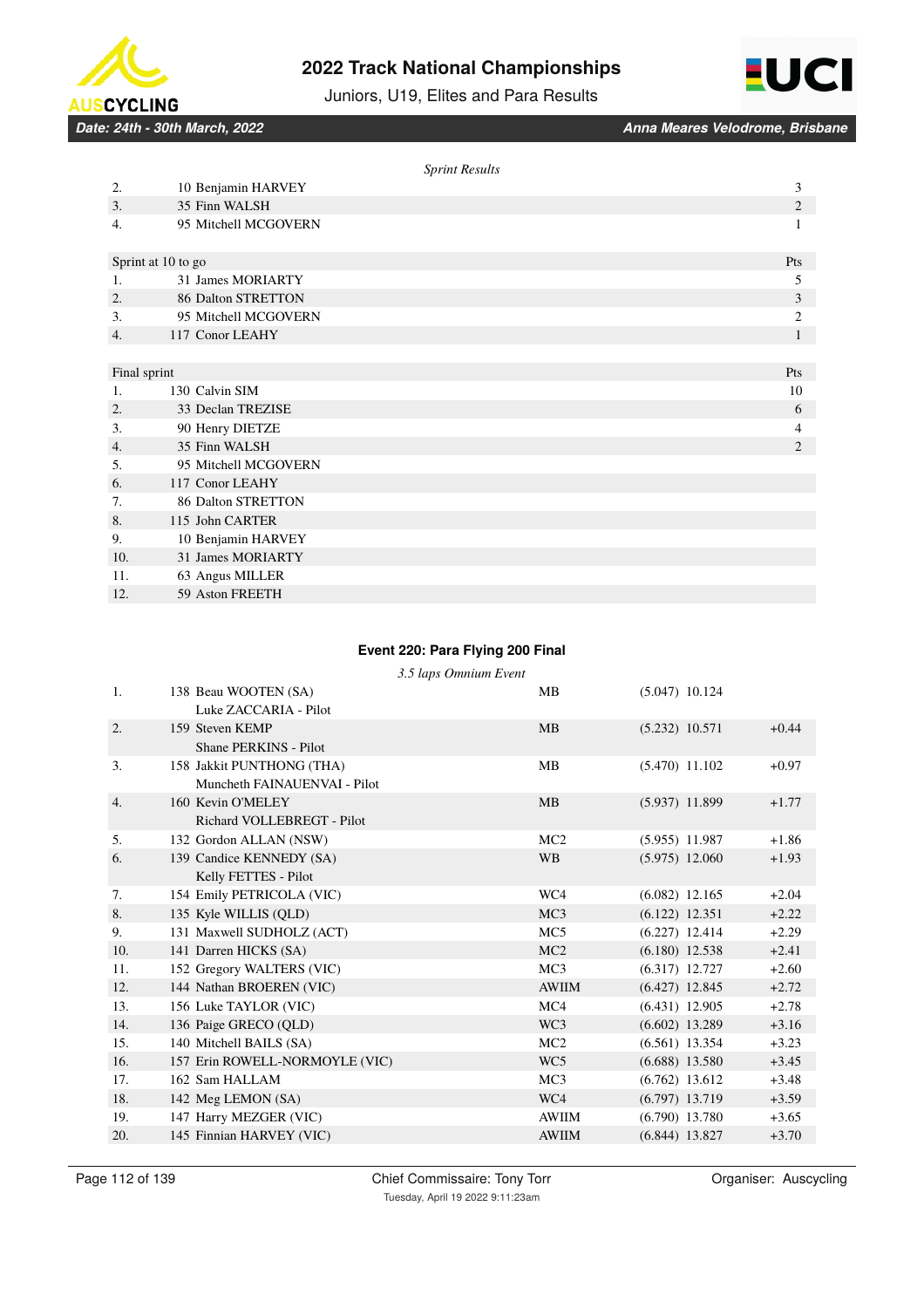

Juniors, U19, Elites and Para Results



### **Event 220: Para Flying 200 Final (continued)**

*3.5 laps Omnium Event*

| 21. | 133 Amanda REID (NSW)       | WC <sub>2</sub> | $(6.824)$ 13.858 | $+3.73$ |
|-----|-----------------------------|-----------------|------------------|---------|
| 22. | 134 Nathan GLARVEY (OLD)    | <b>AWIIM</b>    | $(7.011)$ 14.027 | $+3.90$ |
| 23. | 153 Sharon BOYD (VIC)       | WC4             | $(6.956)$ 14.072 | $+3.94$ |
| 24. | 161 Caroline BAIRD          | <b>WB</b>       | $(7.084)$ 14.383 | $+4.25$ |
|     | Chevonne ARROWSMITH - Pilot |                 |                  |         |
| 25. | 143 Andre ASCUI (VIC)       | <b>AWIIM</b>    | $(7.588)$ 15.060 | $+4.93$ |
| 26. | 151 Annaliese HODGE (VIC)   | WC <sub>2</sub> | $(7.634)$ 15.298 | $+5.17$ |
| 27. | 146 Carlo MANOLITSAS (VIC)  | <b>AWIIM</b>    | $(7.957)$ 15.552 | $+5.42$ |
| 28. | 148 Georgia POWNING (VIC)   | <b>AWIIW</b>    | $(0.000)$ 15.789 | $+5.66$ |

### **Event 221: J19 Men Time Trial Final**

*4 Laps 1000m - Result*

| 1. | 20 Benjamin ANDERSON (NSW)    | 1:03.800 |         |
|----|-------------------------------|----------|---------|
| 2. | 78 Leo ZIMMERMANN (SA)        | 1:04.395 | $+0.59$ |
| 3. | 87 William EAVES (TAS)        | 1:06.610 | $+2.81$ |
| 4. | 88 Hayden VAN DER PLOEG (TAS) | 1:06.752 | $+2.95$ |
| 5. | 102 Kai FELSTEAD (VIC)        | 1:07.711 | $+3.91$ |
| 6. | 71 Charlie ABEL (SA)          | 1:09.457 | $+5.65$ |
| 7. | 105 Adam LEES (VIC)           | 1:10.386 | $+6.58$ |

### **Event 222: J19 Women Time Trial Final**

*2 Laps 500m - STANDINGS*

|                  | 26 Tyler PUZICHA (NSW)      | 35.814 |         |
|------------------|-----------------------------|--------|---------|
| 2.               | 55 Emma STEVENS (OLD)       | 36.801 | $+0.98$ |
| 3.               | 4 Lily STRATFORD (ACT)      | 36.805 | $+0.99$ |
| $\overline{4}$ . | 83 Mirella WILLIS-HELL (SA) | 38.160 | $+2.34$ |
|                  | 79 Sarah DALLY (SA)         |        |         |

# **Event 223: Elite Women Time Trial Final**

*2 Laps 500m - Result*

| 1.  | 39 Kristina CLONAN (OLD)     | 32.985 |         |
|-----|------------------------------|--------|---------|
| 2.  | 66 Breanna HARGRAVE (SA)     | 34.064 | $+1.07$ |
| 3.  | 98 Alessia MCCAIG (VIC)      | 34.490 | $+1.50$ |
| 4.  | 100 Caitlin WARD (VIC)       | 35.189 | $+2.20$ |
| 5.  | 16 Kalinda ROBINSON (NSW)    | 35.244 | $+2.25$ |
| 6.  | 43 Molly MCGILL (QLD)        | 35.267 | $+2.28$ |
| 7.  | 44 Jacqui MENGLER-MOHR (QLD) | 35.542 | $+2.55$ |
| 8.  | 70 Ella SIBLEY (SA)          | 35.588 | $+2.60$ |
| 9.  | 124 Sophie WATTS (WA)        | 35.699 | $+2.71$ |
| 10. | 2 Felice BEITZEL (ACT)       | 35.789 | $+2.80$ |
| 11. | 38 Deneaka BLINCO (OLD)      | 36.116 | $+3.13$ |
| 12. | 14 Eliza BENNETT (NSW)       | 36.420 | $+3.43$ |
| 13. | 123 Indiana LYSAGHT (WA)     | 37.608 | $+4.62$ |

# **Event 224: Elite Men Time Trial Final**

*4 Laps 1000m - Result*

|           | 84 Josh DUFFY (TAS)   | 1:00.106 |         |
|-----------|-----------------------|----------|---------|
| <u>L.</u> | 29 Byron DAVIES (QLD) | 1:00.185 | $+0.07$ |
| <u>.</u>  | 94 Jade MADDERN (VIC) | 1:04.003 | $+3.89$ |
| 4.        | 8 Dylan EATHER (NSW)  | 1:04.215 | $+4.10$ |
|           |                       |          |         |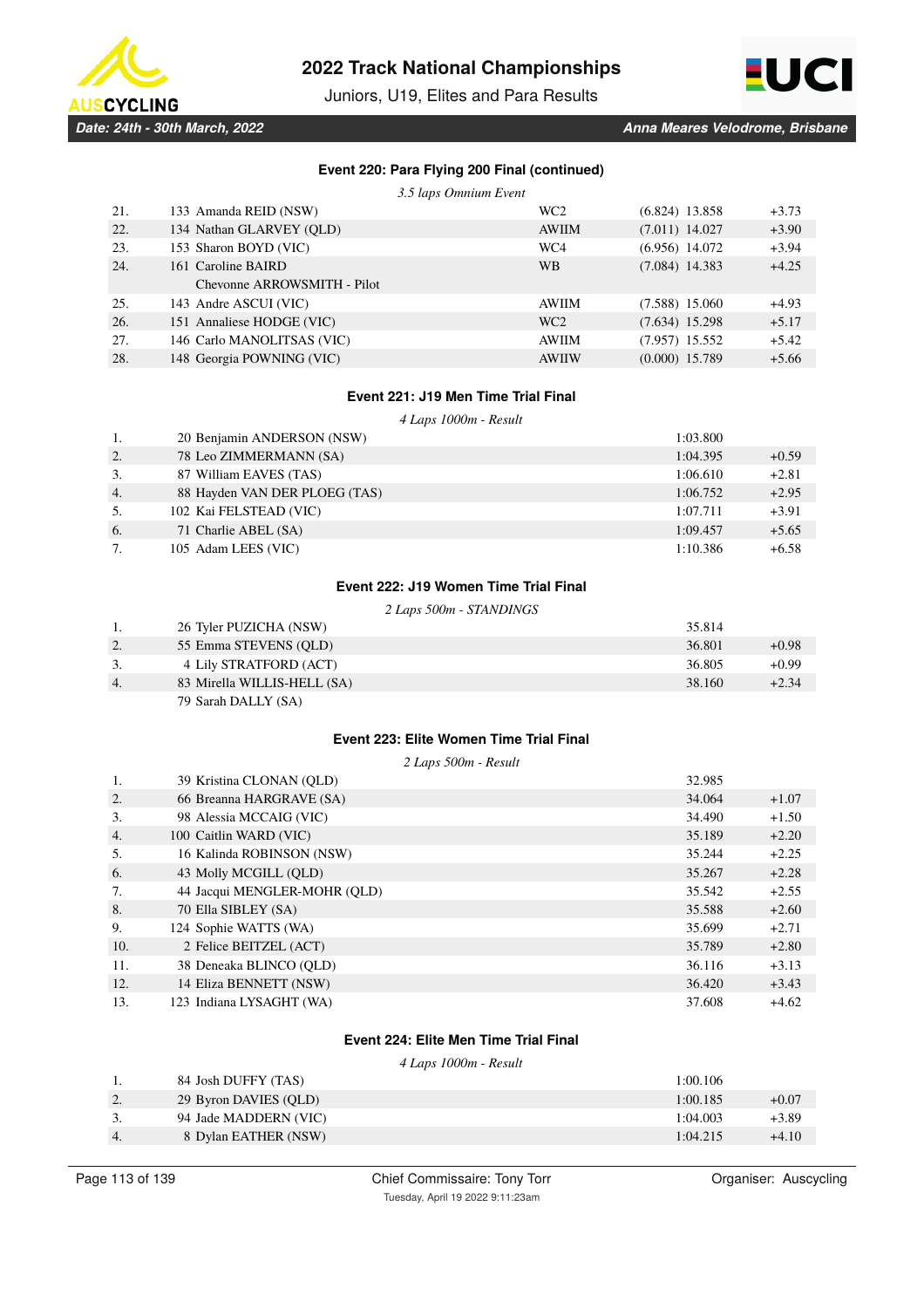

Juniors, U19, Elites and Para Results



| 5.<br>6.       | 4 Laps 1000m - Result              |                                           |               |
|----------------|------------------------------------|-------------------------------------------|---------------|
|                |                                    |                                           |               |
|                | 85 Jack MENZIES (TAS)              | 1:04.633                                  | $+4.52$       |
|                | 128 Ponsak THAMSUWAN (THA)         | 1:10.055                                  | $+9.94$       |
|                |                                    |                                           |               |
|                |                                    | Event c221: J19 Men Time Trial            |               |
| 1.             | 20 Benjamin ANDERSON (NSW)         |                                           | Gold          |
| 2.             | 78 Leo ZIMMERMANN (SA)             |                                           | Silver        |
| 3.             | 87 William EAVES (TAS)             |                                           | <b>Bronze</b> |
|                | Event c222: J19 Women Time Trial   |                                           |               |
| 1.             | 26 Tyler PUZICHA (NSW)             |                                           | Gold          |
| 2.             | 55 Emma STEVENS (QLD)              |                                           | Silver        |
| 3.             | 4 Lily STRATFORD (ACT)             |                                           | <b>Bronze</b> |
|                | Event c223: Elite Women Time Trial |                                           |               |
|                |                                    |                                           |               |
| $\mathbf{1}$ . | 39 Kristina CLONAN (QLD)           |                                           | Gold          |
| 2.             | 66 Breanna HARGRAVE (SA)           |                                           | Silver        |
| 3.             | 98 Alessia MCCAIG (VIC)            |                                           | <b>Bronze</b> |
|                |                                    | Event c224: Elite Men Time Trial          |               |
| 1.             | 84 Josh DUFFY (TAS)                |                                           | Gold          |
| 2.             | 29 Byron DAVIES (QLD)              |                                           | Silver        |
| 3.             | 94 Jade MADDERN (VIC)              |                                           | <b>Bronze</b> |
|                |                                    | Event 225a: Para Scratch Race Women Final |               |
|                |                                    | 30 Laps Omnium Event - Result             |               |
| 1.             | 154 Emily PETRICOLA (VIC)          | WC4                                       |               |
| 2.             | 133 Amanda REID (NSW)              | WC <sub>2</sub>                           |               |
| 3.             | 136 Paige GRECO (QLD)              | WC <sub>3</sub>                           |               |
| 4.             | 142 Meg LEMON (SA)                 | WC4                                       |               |
| 5.             | 153 Sharon BOYD (VIC)              | WC4                                       |               |
| 6.             | 157 Erin ROWELL-NORMOYLE (VIC)     | WC5                                       |               |
| dnf            | 151 Annaliese HODGE (VIC)          | WC <sub>2</sub>                           |               |

# **Event 225b: Para Scratch Race Men Final**

*30 Laps Omnium Event - Result*

|     | 135 Kyle WILLIS (QLD)     | MC <sub>3</sub> |
|-----|---------------------------|-----------------|
| 2.  | 141 Darren HICKS (SA)     | MC2             |
| 3.  | 132 Gordon ALLAN (NSW)    | MC <sub>2</sub> |
| 4.  | 152 Gregory WALTERS (VIC) | MC <sub>3</sub> |
| 5.  | 162 Sam HALLAM            | MC <sub>3</sub> |
| 6.  | 144 Nathan BROEREN (VIC)  | <b>AWIIM</b>    |
| 7.  | 140 Mitchell BAILS (SA)   | MC <sub>2</sub> |
| 8.  | 134 Nathan GLARVEY (OLD)  | <b>AWIIM</b>    |
| 9.  | 156 Luke TAYLOR (VIC)     | MC <sub>4</sub> |
| 10. | 147 Harry MEZGER (VIC)    | <b>AWIIM</b>    |
| 11. | 131 Maxwell SUDHOLZ (ACT) | MC <sub>5</sub> |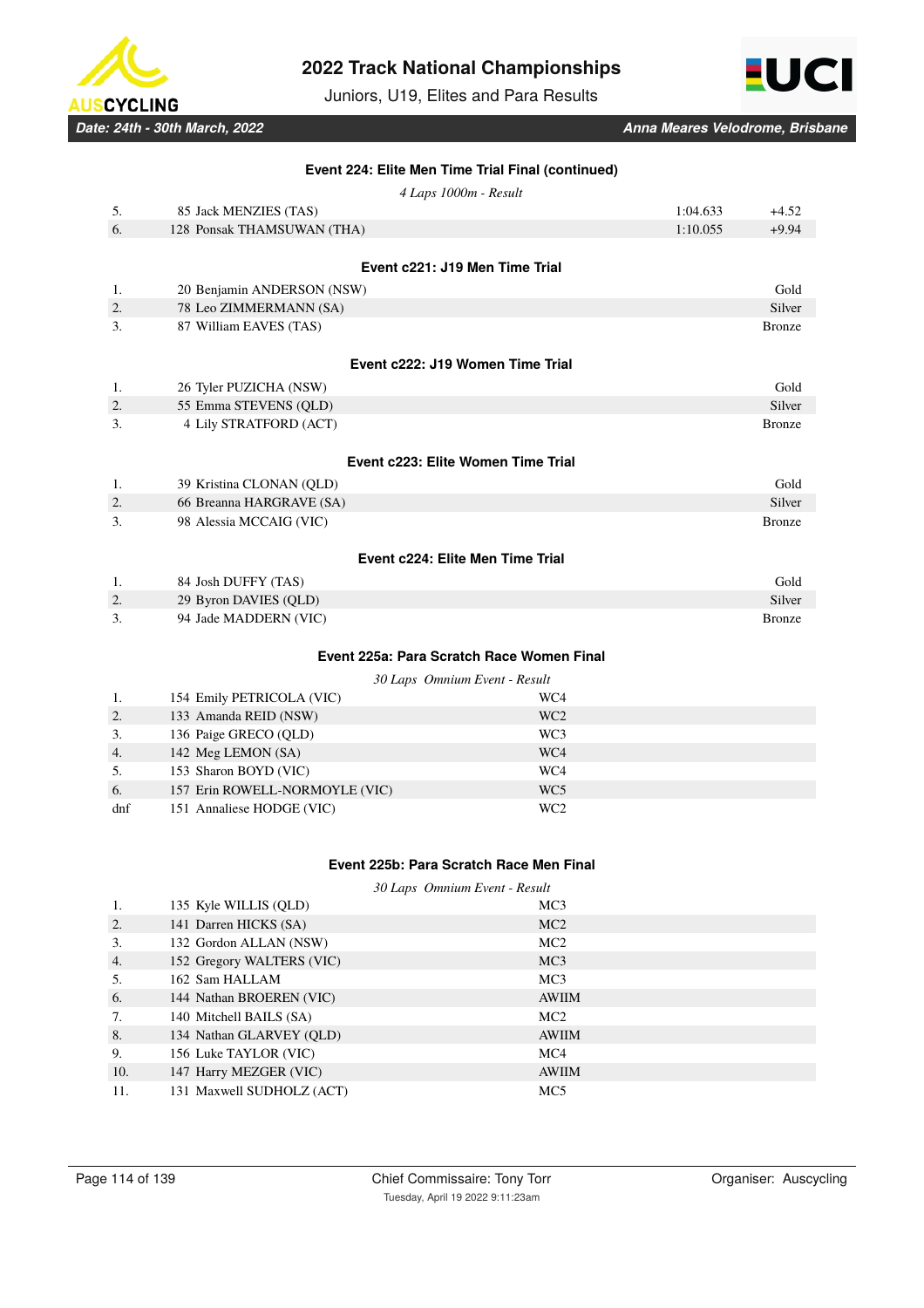

Juniors, U19, Elites and Para Results



### *Decisions of the commisaires panel*

• Rider 152, Gregory WALTERS (VIC). C1 RELEGATION for not holding their line during the final sprint

#### **Event 226: J19 Women Omnium Scratch Race**

*30 Laps 7.5km - Result*

| 1.               | 110 Sophie MARR (VIC)     |
|------------------|---------------------------|
| 2.               | 28 Keira WILL (NSW)       |
| 3.               | 111 Amelia MULHERN (VIC)  |
| $\overline{4}$ . | 81 Meg MARKER (SA)        |
| 5.               | 112 Lucinda STEWART (VIC) |
| 6.               | 82 Summer NORDMEYER (SA)  |
| 7.               | 53 Isabelle CARNES (OLD)  |
| 8.               | 108 Belinda BAILEY (VIC)  |
| 9.               | 113 Sophie SUTTON (VIC)   |
| 10.              | 126 Sally CARTER (WA)     |
| 11.              | 109 Alana HRIBAR (VIC)    |
| 12.              | 80 Elisabeth GREEN (SA)   |

# **Event 227: Elite Men Omnium Scratch Race**

*40 Laps 10km - Result*

| 1.  | 91 w Graeme FRISLIE (VIC)                            |                 |      |
|-----|------------------------------------------------------|-----------------|------|
| 2.  | 116 Stephen HALL (WA)                                |                 |      |
| 3.  | 31 James MORIARTY (QLD)                              |                 |      |
| 4.  | 84 Josh DUFFY (TAS)                                  |                 |      |
| 5.  | 89 Blake AGNOLETTO (VIC)                             |                 |      |
| 6.  | 90 Henry DIETZE (VIC)                                |                 |      |
| 7.  | 117 Conor LEAHY (WA)                                 |                 |      |
| 8.  | 34 Liam WALSH (OLD)                                  |                 |      |
| 9.  | 56 Oliver BLEDDYN (SA)                               |                 |      |
| 10. | 33 Declan TREZISE (OLD)                              |                 |      |
| 11. | 115 John CARTER (WA)                                 |                 |      |
| 12. | 7 Kurt EATHER (NSW)                                  |                 |      |
| 13. | 63 Angus MILLER (SA)                                 |                 |      |
| 14. | 10 Benjamin HARVEY (NSW)                             |                 |      |
| 15. | 95 Mitchell MCGOVERN (VIC)                           |                 |      |
| 16. | 35 Finn WALSH (QLD)                                  |                 |      |
| 17. | 86 w Dalton STRETTON (TAS)                           |                 |      |
| 18. | 62 Zachary MARRIAGE (SA)                             |                 |      |
| 19. | 97 Jordan VILLANI (VIC)                              |                 |      |
| 20. | 11 Rohan HAYDON-SMITH (NSW)                          |                 |      |
| 21. | 130 Calvin SIM (SGP)                                 |                 |      |
| 22. | 32 Kane RICHARDS (QLD)                               |                 |      |
|     |                                                      |                 |      |
|     |                                                      |                 |      |
|     | Event c225a: Para Scratch Race Women C2              |                 |      |
| 1.  | 133 Amanda REID (NSW)                                | WC <sub>2</sub> | Gold |
|     |                                                      |                 |      |
|     | Euent e <sup>005</sup> b: Dere Cerateb Beeg Wemen C2 |                 |      |

#### **Event c225b: Para Scratch Race Women C3**

1. 136 Paige GRECO (QLD) WC3 Gold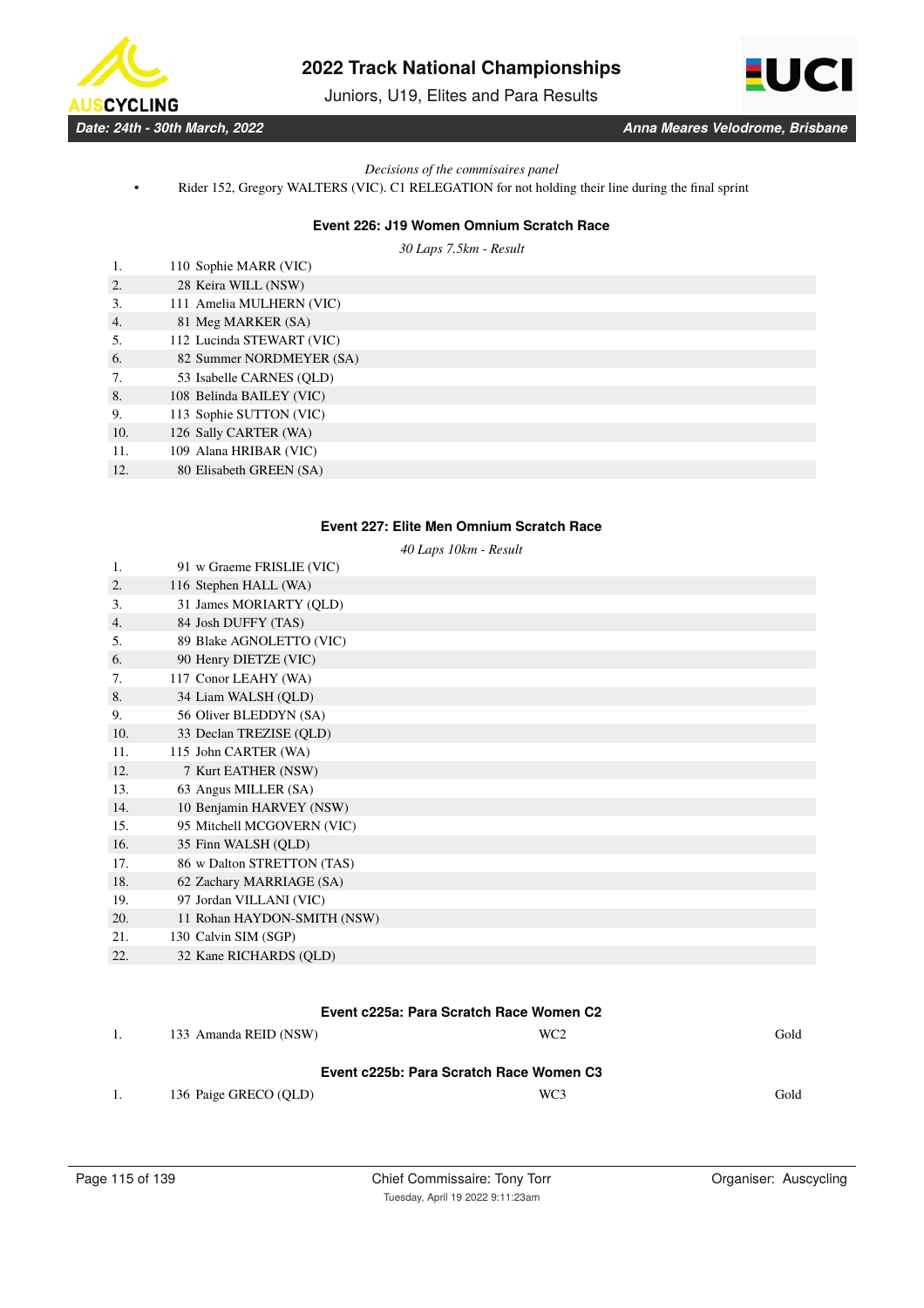



Juniors, U19, Elites and Para Results

| Date: 24th - 30th March, 2022 |  |
|-------------------------------|--|
|-------------------------------|--|

|         |                                                    | Event c225d: Para Scratch Race Women C4 |                |
|---------|----------------------------------------------------|-----------------------------------------|----------------|
| 1.      | 154 Emily PETRICOLA (VIC)                          | WC4                                     | Gold           |
| $2. \,$ | 142 Meg LEMON (SA)                                 | WC4                                     | Silver         |
| 3.      | 153 Sharon BOYD (VIC)                              | WC4                                     | <b>Bronze</b>  |
|         |                                                    | Event c225e: Para Scratch Race Women C5 |                |
| 1.      | 157 Erin ROWELL-NORMOYLE (VIC)                     | WC5                                     | Gold           |
|         |                                                    | Event c225f: Para Scratch Race Men AWII |                |
| 1.      | 144 Nathan BROEREN (VIC)                           | <b>AWIIM</b>                            | Gold           |
| 2.      | 134 Nathan GLARVEY (QLD)                           | <b>AWIIM</b>                            | Silver         |
| 3.      | 147 Harry MEZGER (VIC)                             | <b>AWIIM</b>                            | <b>Bronze</b>  |
|         |                                                    | Event c225g: Para Scratch Race Men C2   |                |
| 1.      | 141 Darren HICKS (SA)                              | MC <sub>2</sub>                         | Gold           |
| 2.      | 132 Gordon ALLAN (NSW)                             | MC <sub>2</sub>                         | Silver         |
| 3.      | 140 Mitchell BAILS (SA)                            | MC <sub>2</sub>                         | <b>Bronze</b>  |
|         |                                                    | Event c225h: Para Scratch Race Men C3   |                |
| 1.      |                                                    | MC <sub>3</sub>                         | Gold           |
| 2.      | 135 Kyle WILLIS (QLD)<br>152 Gregory WALTERS (VIC) | MC <sub>3</sub>                         | Silver         |
| 3.      | 162 Sam HALLAM                                     | MC <sub>3</sub>                         | <b>Bronze</b>  |
|         |                                                    |                                         |                |
|         |                                                    | Event c225i: Para Scratch Race Men C4   |                |
| 1.      | 156 Luke TAYLOR (VIC)                              | MC4                                     | Gold           |
|         |                                                    | Event c225j: Para Scratch Race Men C5   |                |
| 1.      | 131 Maxwell SUDHOLZ (ACT)                          | MC <sub>5</sub>                         | Gold           |
|         |                                                    | Event 229: J19 Women Omnium Tempo Race  |                |
|         |                                                    | 30 Laps - Result                        |                |
| 1.      | 53 Isabelle CARNES (QLD)                           |                                         | 7 Pts          |
| 2.      | 112 Lucinda STEWART (VIC)                          |                                         | 6              |
| 3.      | 81 Meg MARKER (SA)                                 |                                         | 5              |
| 4.      | 113 Sophie SUTTON (VIC)                            |                                         | $\mathfrak{Z}$ |
| 5.      | 110 Sophie MARR (VIC)                              |                                         | 3              |
| 6.      | 108 Belinda BAILEY (VIC)                           |                                         | $\mathbf{1}$   |
| 7.      | 109 Alana HRIBAR (VIC)                             |                                         |                |
| 8.      | 82 Summer NORDMEYER (SA)                           |                                         | $-20$          |
| 9.      | 28 Keira WILL (NSW)                                |                                         | $-20$          |
| 10.     | 80 Elisabeth GREEN (SA)                            |                                         | $-40$          |
| dnf     | 126 Sally CARTER (WA)                              |                                         |                |
| dnf     | 111 Amelia MULHERN (VIC)                           |                                         |                |
|         | <b>Omnium Points</b>                               |                                         |                |
| 1.      | 110 Sophie MARR (VIC)                              |                                         | 72             |
| 2.      | 81 Meg MARKER (SA)                                 |                                         | 70             |
| 2.      | 112 Lucinda STEWART (VIC)                          |                                         | $70\,$         |
| 4.      | 53 Isabelle CARNES (QLD)                           |                                         | 68             |
| 5.      | 28 Keira WILL (NSW)                                |                                         | 62             |
| 6.      | 113 Sophie SUTTON (VIC)                            |                                         | 58             |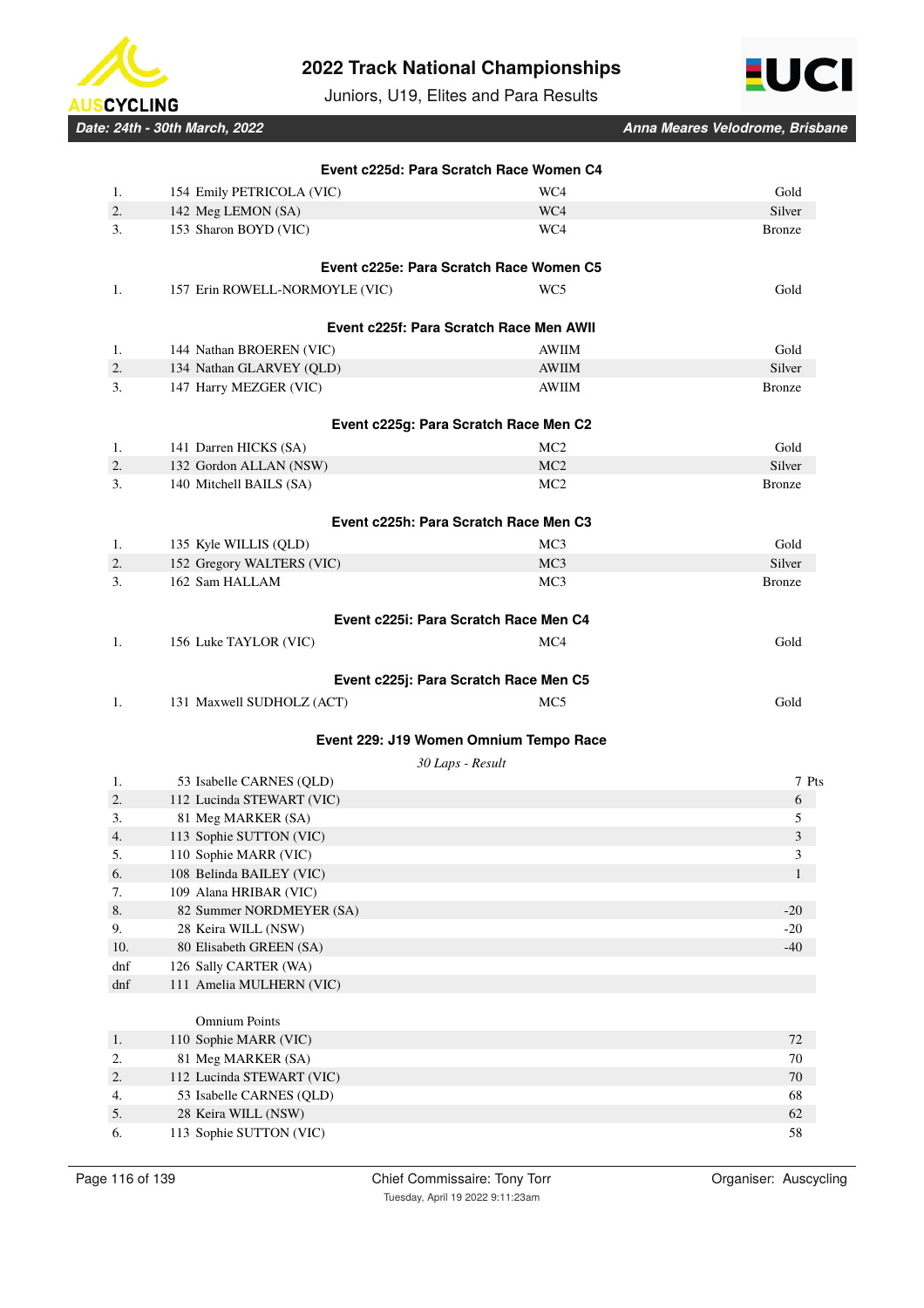



Juniors, U19, Elites and Para Results

|  | Date: 24th - 30th March. 2022 |  |
|--|-------------------------------|--|
|  |                               |  |

| 7.        | 82 Summer NORDMEYER (SA)                          | 56           |
|-----------|---------------------------------------------------|--------------|
| 7.        | 108 Belinda BAILEY (VIC)                          | 56           |
| 9.<br>10. | 109 Alana HRIBAR (VIC)<br>80 Elisabeth GREEN (SA) | 48<br>40     |
| 11.       | 111 Amelia MULHERN (VIC)                          | 36           |
| 12.       | 126 Sally CARTER (WA)                             | 22           |
|           |                                                   |              |
|           | <b>Sprint Results</b>                             |              |
|           | Sprint at 25 to go                                | Pts          |
| 1.        | 126 Sally CARTER                                  | $\mathbf{1}$ |
|           |                                                   |              |
|           | Sprint at 24 to go                                | Pts          |
| 1.        | 53 Isabelle CARNES                                | $\mathbf{1}$ |
|           | Sprint at 23 to go                                | Pts          |
| 1.        | 53 Isabelle CARNES                                | 1            |
|           |                                                   |              |
|           | Sprint at 22 to go                                | Pts          |
| 1.        | 53 Isabelle CARNES                                | 1            |
|           |                                                   |              |
|           | Sprint at 21 to go                                | Pts          |
| 1.        | 53 Isabelle CARNES                                | 1            |
|           |                                                   |              |
|           | Sprint at 20 to go                                | Pts          |
| 1.        | 110 Sophie MARR                                   | 1            |
|           | Sprint at 19 to go                                | Pts          |
| 1.        | 112 Lucinda STEWART                               | 1            |
|           |                                                   |              |
|           | Sprint at 18 to go                                | Pts          |
| 1.        | 113 Sophie SUTTON                                 | $\mathbf{1}$ |
|           |                                                   |              |
|           | Sprint at 17 to go                                | Pts          |
| 1.        | 113 Sophie SUTTON                                 | $\mathbf{1}$ |
|           |                                                   |              |
|           | Sprint at 16 to go                                | Pts          |
| 1.        | 81 Meg MARKER                                     | 1            |
|           | Sprint at 15 to go                                | Pts          |
| 1.        | 81 Meg MARKER                                     | $\mathbf{1}$ |
|           |                                                   |              |
|           | Sprint at 14 to go                                | Pts          |
| 1.        | 112 Lucinda STEWART                               | $\mathbf{1}$ |
|           |                                                   |              |
|           | Sprint at 13 to go                                | Pts          |
| 1.        | 108 Belinda BAILEY                                | $\mathbf{1}$ |
|           |                                                   |              |
|           | Sprint at 12 to go                                | Pts          |
| 1.        | 110 Sophie MARR                                   | $\mathbf{1}$ |
|           | Sprint at 11 to go                                | Pts          |
| 1.        | 81 Meg MARKER                                     | $\mathbf{1}$ |
|           |                                                   |              |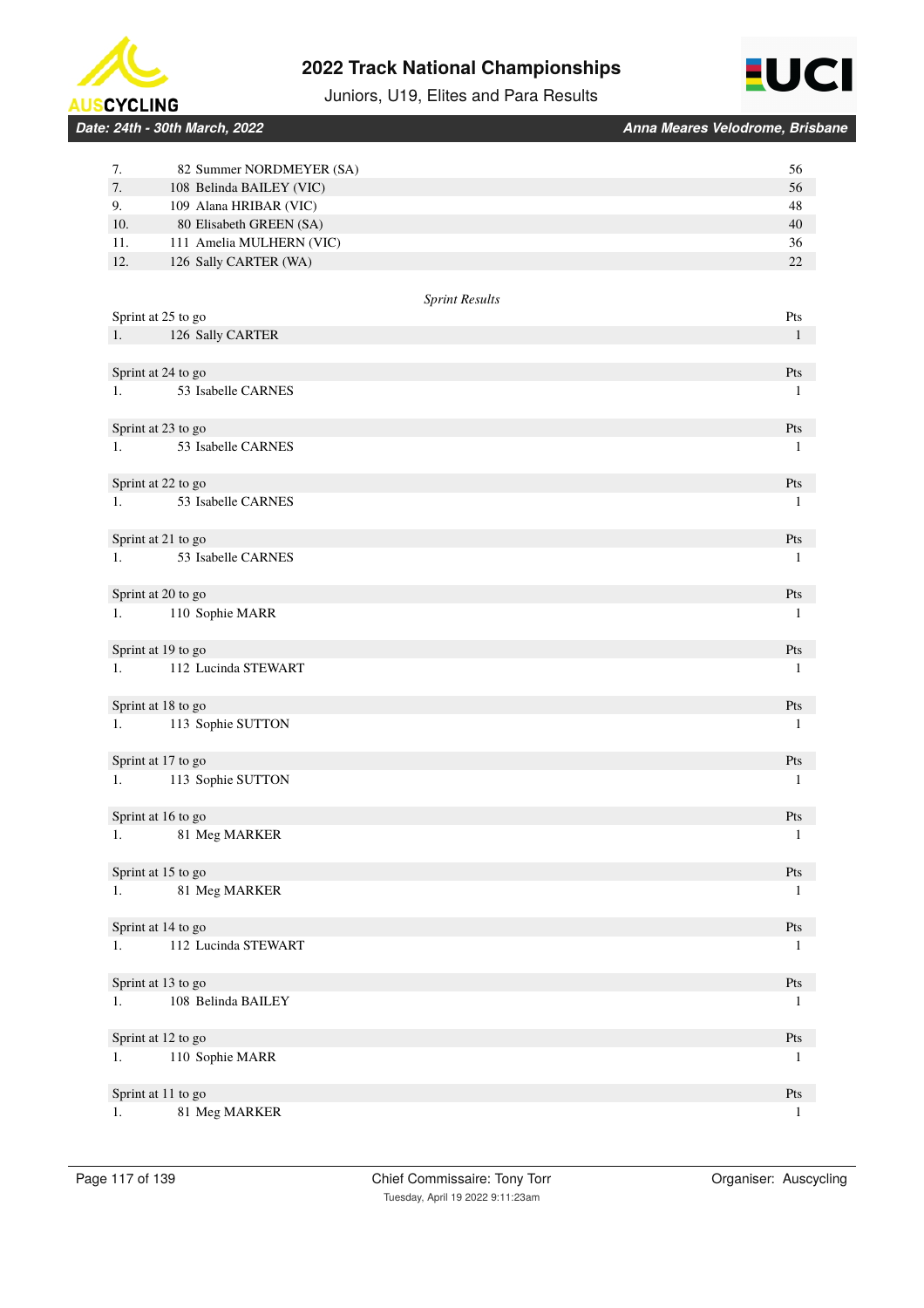



Juniors, U19, Elites and Para Results

*Date: 24th - 30th March, 2022 Anna Meares Velodrome, Brisbane*

|              |                     | <b>Sprint Results</b> |                                  |
|--------------|---------------------|-----------------------|----------------------------------|
|              | Sprint at 10 to go  |                       | $\mathbf{P}\mathbf{t}\mathbf{s}$ |
| 1.           | 112 Lucinda STEWART |                       | $\mathbf{1}$                     |
|              |                     |                       |                                  |
|              | Sprint at 9 to go   |                       | Pts                              |
| 1.           | 53 Isabelle CARNES  |                       | $\mathbf{1}$                     |
|              | Sprint at 8 to go   |                       | Pts                              |
| 1.           | 53 Isabelle CARNES  |                       | $\mathbf{1}$                     |
|              | Sprint at 7 to go   |                       | Pts                              |
| 1.           | 113 Sophie SUTTON   |                       | 1                                |
|              |                     |                       |                                  |
|              | Sprint at 6 to go   |                       | Pts                              |
| 1.           | 81 Meg MARKER       |                       | $\mathbf{1}$                     |
|              | Sprint at 5 to go   |                       | Pts                              |
| 1.           | 112 Lucinda STEWART |                       | $\mathbf{1}$                     |
|              |                     |                       |                                  |
|              | Sprint at 4 to go   |                       | Pts                              |
| 1.           | 110 Sophie MARR     |                       | $\mathbf{1}$                     |
|              | Sprint at 3 to go   |                       | Pts                              |
| 1.           | 81 Meg MARKER       |                       | $\mathbf{1}$                     |
|              | Sprint at 2 to go   |                       | Pts                              |
| 1.           | 112 Lucinda STEWART |                       | $\mathbf{1}$                     |
|              |                     |                       |                                  |
|              | Sprint at 1 to go   |                       | Pts                              |
| 1.           | 53 Isabelle CARNES  |                       | 1                                |
|              |                     |                       |                                  |
| Final sprint |                     |                       | Pts                              |
| 1.           | 112 Lucinda STEWART |                       | 1                                |
| 2.           | 113 Sophie SUTTON   |                       |                                  |
| 3.           | 110 Sophie MARR     |                       |                                  |
| 4.           | 53 Isabelle CARNES  |                       |                                  |
| 5.           | 82 Summer NORDMEYER |                       |                                  |
| 6.           | 109 Alana HRIBAR    |                       |                                  |
| 7.           | 81 Meg MARKER       |                       |                                  |
| 8.           | 28 Keira WILL       |                       |                                  |
| 9.           | 108 Belinda BAILEY  |                       |                                  |
| 10.          | 80 Elisabeth GREEN  |                       |                                  |

# **Event 230: Elite Men Omnium Tempo Race**

|    | 40 Laps - Result          |  |       |  |
|----|---------------------------|--|-------|--|
| 1. | 84 Josh DUFFY (TAS)       |  | 7 Pts |  |
| 2. | 115 John CARTER (WA)      |  | 6     |  |
| 3. | 34 Liam WALSH (OLD)       |  |       |  |
| 4. | 33 Declan TREZISE (OLD)   |  |       |  |
| 5. | 91 w Graeme FRISLIE (VIC) |  |       |  |
| 6. | 116 Stephen HALL (WA)     |  | 3     |  |
| 7. | 90 Henry DIETZE (VIC)     |  |       |  |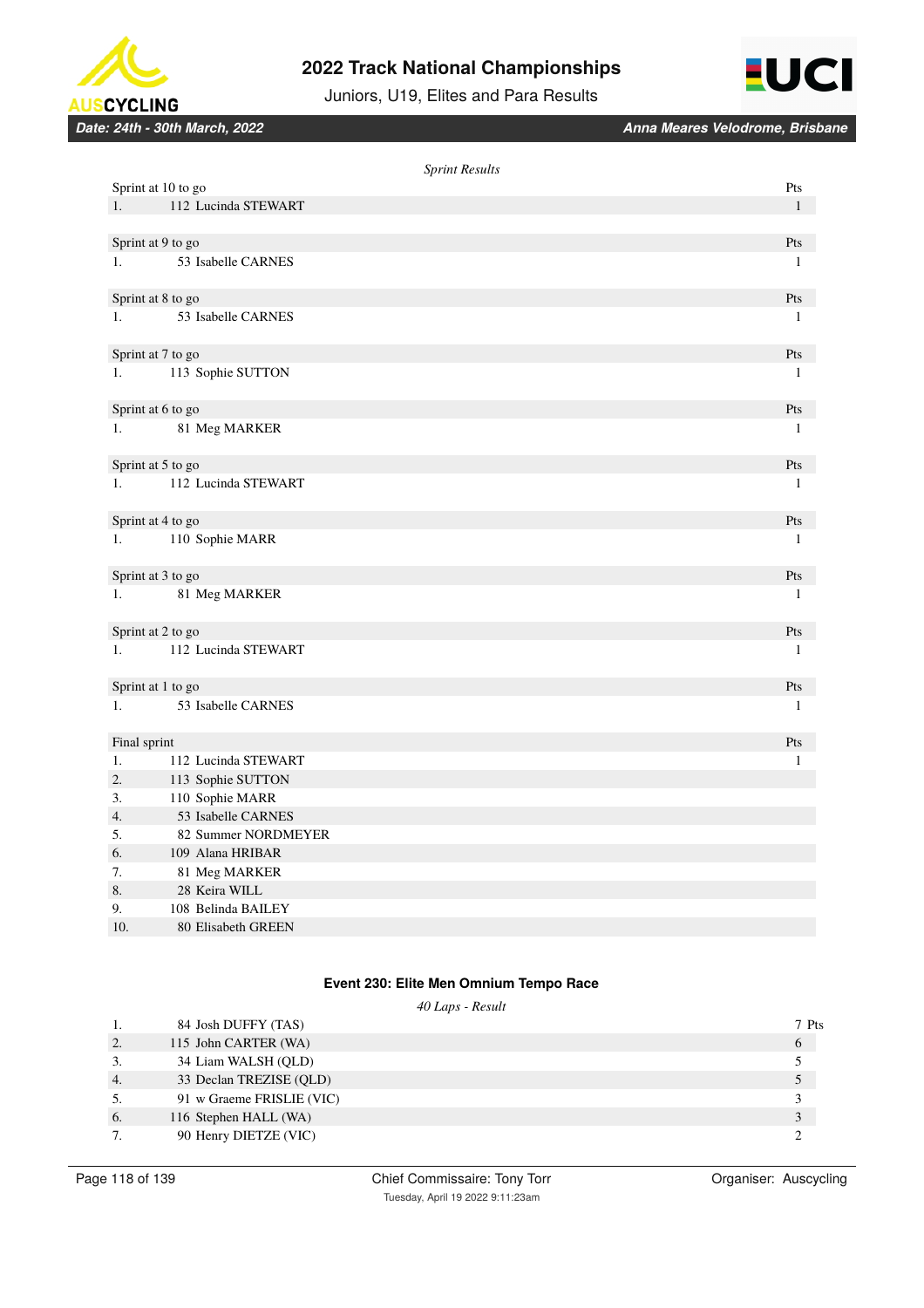

Juniors, U19, Elites and Para Results



| Event 230: Elite Men Omnium Tempo Race (continued) |  |  |
|----------------------------------------------------|--|--|
|----------------------------------------------------|--|--|

|     | 40 Laps - Result            |              |
|-----|-----------------------------|--------------|
| 8.  | 56 Oliver BLEDDYN (SA)      | 1 Pts        |
| 9.  | 117 Conor LEAHY (WA)        | $\mathbf{1}$ |
| 10. | 31 James MORIARTY (QLD)     | 1            |
| 11. | 89 Blake AGNOLETTO (VIC)    | $\mathbf{1}$ |
| 12. | 97 Jordan VILLANI (VIC)     | 1            |
| 13. | 7 Kurt EATHER (NSW)         |              |
| 14. | 63 Angus MILLER (SA)        |              |
| 15. | 86 w Dalton STRETTON (TAS)  |              |
| 16. | 32 Kane RICHARDS (QLD)      |              |
| 17. | 62 Zachary MARRIAGE (SA)    |              |
| 18. | 35 Finn WALSH (QLD)         |              |
| 19. | 10 Benjamin HARVEY (NSW)    | $-20$        |
| 20. | 11 Rohan HAYDON-SMITH (NSW) | $-20$        |
| 21. | 130 Calvin SIM (SGP)        | $-40$        |
| 22. | 95 Mitchell MCGOVERN (VIC)  | $-40$        |
|     |                             |              |
|     | <b>Omnium Points</b>        |              |
| 1.  | 84 Josh DUFFY (TAS)         | 74           |
| 2.  | 91 Graeme FRISLIE (VIC)     | 72           |
| 3.  | 116 Stephen HALL (WA)       | 68           |
| 4.  | 34 Liam WALSH (QLD)         | 62           |
| 5.  | 31 James MORIARTY (QLD)     | 58           |
| 5.  | 90 Henry DIETZE (VIC)       | 58           |
| 5.  | 115 John CARTER (WA)        | 58           |
| 8.  | 33 Declan TREZISE (QLD)     | 56           |
| 9.  | 89 Blake AGNOLETTO (VIC)    | 52           |
| 9.  | 117 Conor LEAHY (WA)        | 52           |
| 11. | 56 Oliver BLEDDYN (SA)      | 50           |
| 12. | 7 Kurt EATHER (NSW)         | 34           |
| 13. | 63 Angus MILLER (SA)        | 30           |
| 14. | 97 Jordan VILLANI (VIC)     | 22           |
| 15. | 86 Dalton STRETTON (TAS)    | 20           |
| 16. | 10 Benjamin HARVEY (NSW)    | 18           |
| 17. | 35 Finn WALSH (QLD)         | 16           |
| 18. | 62 Zachary MARRIAGE (SA)    | 14           |
| 19. | 95 Mitchell MCGOVERN (VIC)  | 13           |
| 20. | 32 Kane RICHARDS (QLD)      | 11           |
| 21. | 11 Rohan HAYDON-SMITH (NSW) | 4            |
| 22. | 130 Calvin SIM (SGP)        | 2            |

| Pts |
|-----|
|     |
|     |
| Pts |
|     |
|     |
| Pts |
|     |
|     |
| Pts |
|     |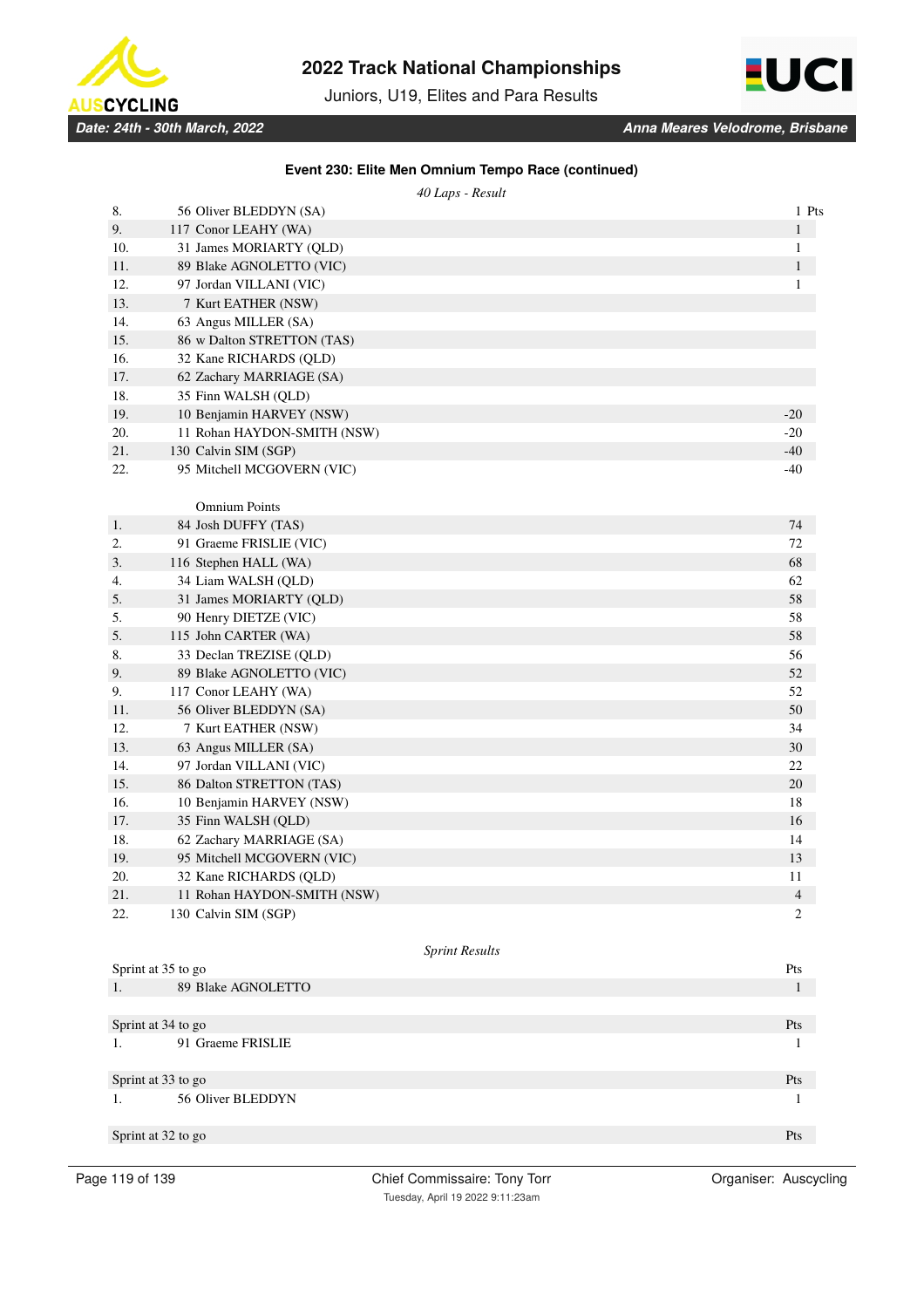



Juniors, U19, Elites and Para Results

|    |                      | <b>Sprint Results</b> |              |
|----|----------------------|-----------------------|--------------|
| 1. | 31 James MORIARTY    |                       | $\mathbf{1}$ |
|    | Sprint at 31 to go   |                       | Pts          |
| 1. | 91 Graeme FRISLIE    |                       | -1           |
|    | Sprint at 30 to go   |                       | Pts          |
| 1. | 90 Henry DIETZE      |                       | 1            |
|    | Sprint at 29 to go   |                       | Pts          |
| 1. | 90 Henry DIETZE      |                       | 1            |
|    | Sprint at 28 to go   |                       | Pts          |
| 1. | 115 John CARTER      |                       | 1            |
|    | Sprint at 27 to go   |                       | Pts          |
| 1. | 115 John CARTER      |                       | $\mathbf{1}$ |
|    | Sprint at 26 to go   |                       | Pts          |
| 1. | 115 John CARTER      |                       | 1            |
|    | Sprint at 25 to go   |                       | Pts          |
| 1. | 115 John CARTER      |                       | $\mathbf{1}$ |
|    | Sprint at 24 to go   |                       | Pts          |
| 1. | 115 John CARTER      |                       | 1            |
|    | Sprint at 23 to go   |                       | Pts          |
| 1. | 115 John CARTER      |                       | 1            |
|    | Sprint at 22 to go   |                       | Pts          |
| 1. | 33 Declan TREZISE    |                       | 1            |
|    | Sprint at 21 to go   |                       | Pts          |
| 1. | 33 Declan TREZISE    |                       | $\mathbf{1}$ |
|    | Sprint at 20 to go   |                       | Pts          |
|    | 1. 33 Declan TREZISE |                       | $\mathbf{1}$ |
|    | Sprint at 19 to go   |                       | Pts          |
| 1. | 33 Declan TREZISE    |                       | $\mathbf{1}$ |
|    | Sprint at 18 to go   |                       | Pts          |
| 1. | 33 Declan TREZISE    |                       | 1            |
|    | Sprint at 17 to go   |                       | Pts          |
| 1. | 117 Conor LEAHY      |                       | $\mathbf{1}$ |
|    | Sprint at 16 to go   |                       | Pts          |
| 1. | 91 Graeme FRISLIE    |                       | $\mathbf{1}$ |
|    | Sprint at 15 to go   |                       | Pts          |
| 1. | 84 Josh DUFFY        |                       | 1            |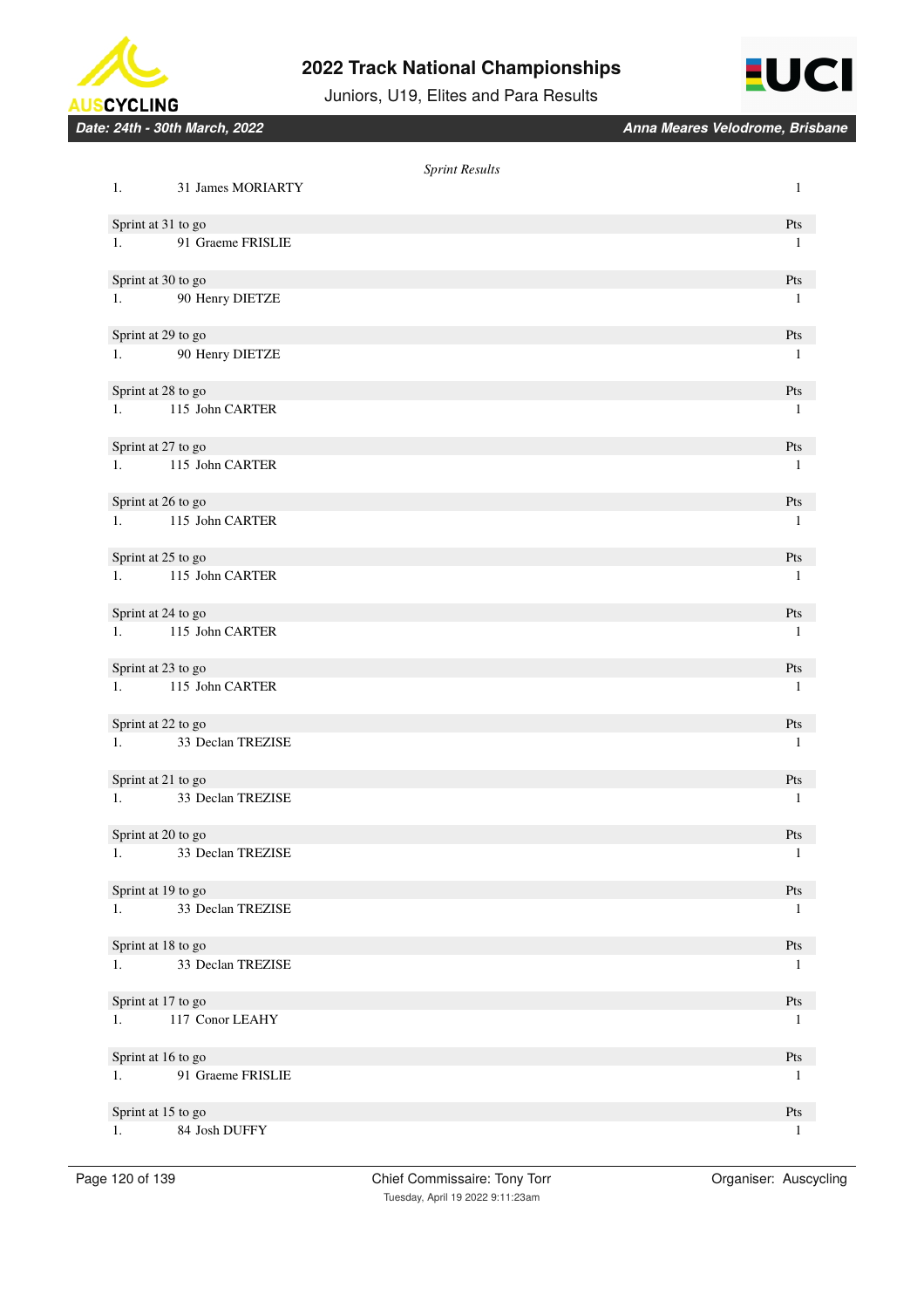



Juniors, U19, Elites and Para Results

|              | Sprint at 14 to go   | Pts                              |
|--------------|----------------------|----------------------------------|
| 1.           | 84 Josh DUFFY        | $\mathbf{1}$                     |
|              |                      |                                  |
|              | Sprint at 13 to go   | Pts                              |
| 1.           | 84 Josh DUFFY        | $\mathbf{1}$                     |
|              |                      |                                  |
|              | Sprint at 12 to go   | Pts                              |
| 1.           | 84 Josh DUFFY        | 1                                |
|              |                      |                                  |
|              | Sprint at 11 to go   | Pts                              |
| 1.           | 84 Josh DUFFY        |                                  |
|              |                      | 1                                |
|              |                      |                                  |
|              | Sprint at 10 to go   | Pts                              |
| 1.           | 116 Stephen HALL     | 1                                |
|              |                      |                                  |
|              | Sprint at 9 to go    | Pts                              |
| 1.           | 84 Josh DUFFY        | 1                                |
|              |                      |                                  |
|              | Sprint at 8 to go    | Pts                              |
| 1.           | 116 Stephen HALL     | $\mathbf{1}$                     |
|              |                      |                                  |
|              | Sprint at 7 to go    | Pts                              |
| 1.           | 84 Josh DUFFY        | $\mathbf{1}$                     |
|              |                      |                                  |
|              | Sprint at 6 to go    | Pts                              |
|              | 116 Stephen HALL     | $\mathbf{1}$                     |
|              |                      |                                  |
|              | Sprint at 5 to go    | Pts                              |
|              | 1. 97 Jordan VILLANI | $\mathbf{1}$                     |
|              |                      |                                  |
|              |                      |                                  |
|              | Sprint at 4 to go    | Pts                              |
|              | 1. 34 Liam WALSH     | $\mathbf{1}$                     |
|              |                      |                                  |
|              | Sprint at 3 to go    | Pts                              |
|              | 1. 34 Liam WALSH     | $\mathbf{1}$                     |
|              |                      |                                  |
|              | Sprint at 2 to go    | Pts                              |
| 1.           | 34 Liam WALSH        | $\mathbf{1}$                     |
|              |                      |                                  |
|              | Sprint at 1 to go    | $\mathbf{P}\mathbf{t}\mathbf{s}$ |
| 1.           | 34 Liam WALSH        | 1                                |
|              |                      |                                  |
| Final sprint |                      | $\mathbf{P}\mathbf{t}\mathbf{s}$ |
| $1.$         | 34 Liam WALSH        | 1                                |
| 2.           | 90 Henry DIETZE      |                                  |
| 3.           | 56 Oliver BLEDDYN    |                                  |
| 4.           | 117 Conor LEAHY      |                                  |
| 5.           | 31 James MORIARTY    |                                  |
| 6.           | 91 Graeme FRISLIE    |                                  |
| 7.           | 116 Stephen HALL     |                                  |
| 8.           | 89 Blake AGNOLETTO   |                                  |
|              |                      |                                  |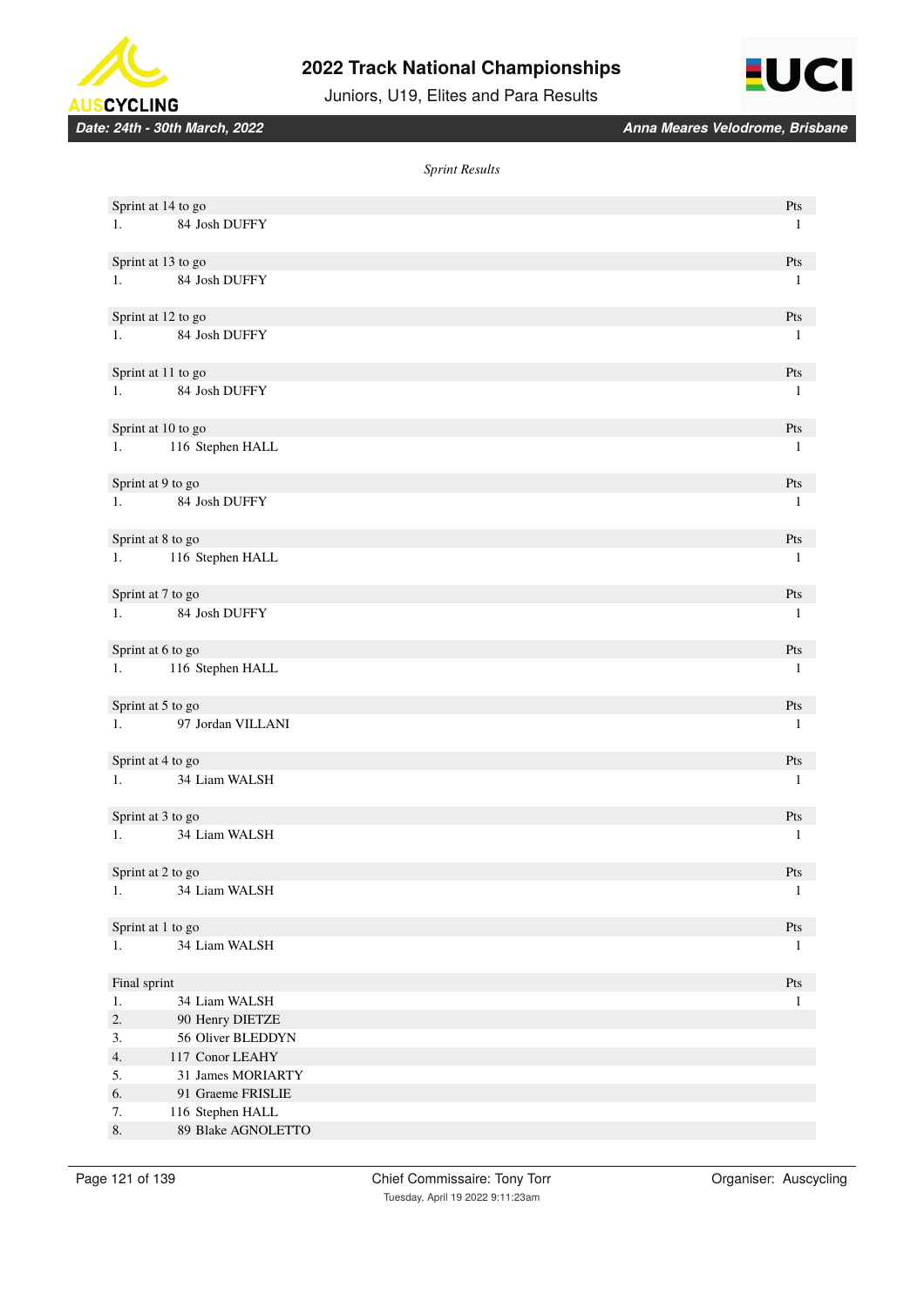

Juniors, U19, Elites and Para Results



*Date: 24th - 30th March, 2022 Anna Meares Velodrome, Brisbane*

| 9.  | 7 Kurt EATHER         |
|-----|-----------------------|
| 10. | 97 Jordan VILLANI     |
| 11. | 115 John CARTER       |
| 12. | 84 Josh DUFFY         |
| 13. | 10 Benjamin HARVEY    |
| 14. | 63 Angus MILLER       |
| 15. | 86 Dalton STRETTON    |
| 16. | 33 Declan TREZISE     |
| 17. | 32 Kane RICHARDS      |
| 18. | 62 Zachary MARRIAGE   |
| 19. | 11 Rohan HAYDON-SMITH |
| 20. | 130 Calvin SIM        |
| 21. | 35 Finn WALSH         |
| 22. | 95 Mitchell MCGOVERN  |
|     |                       |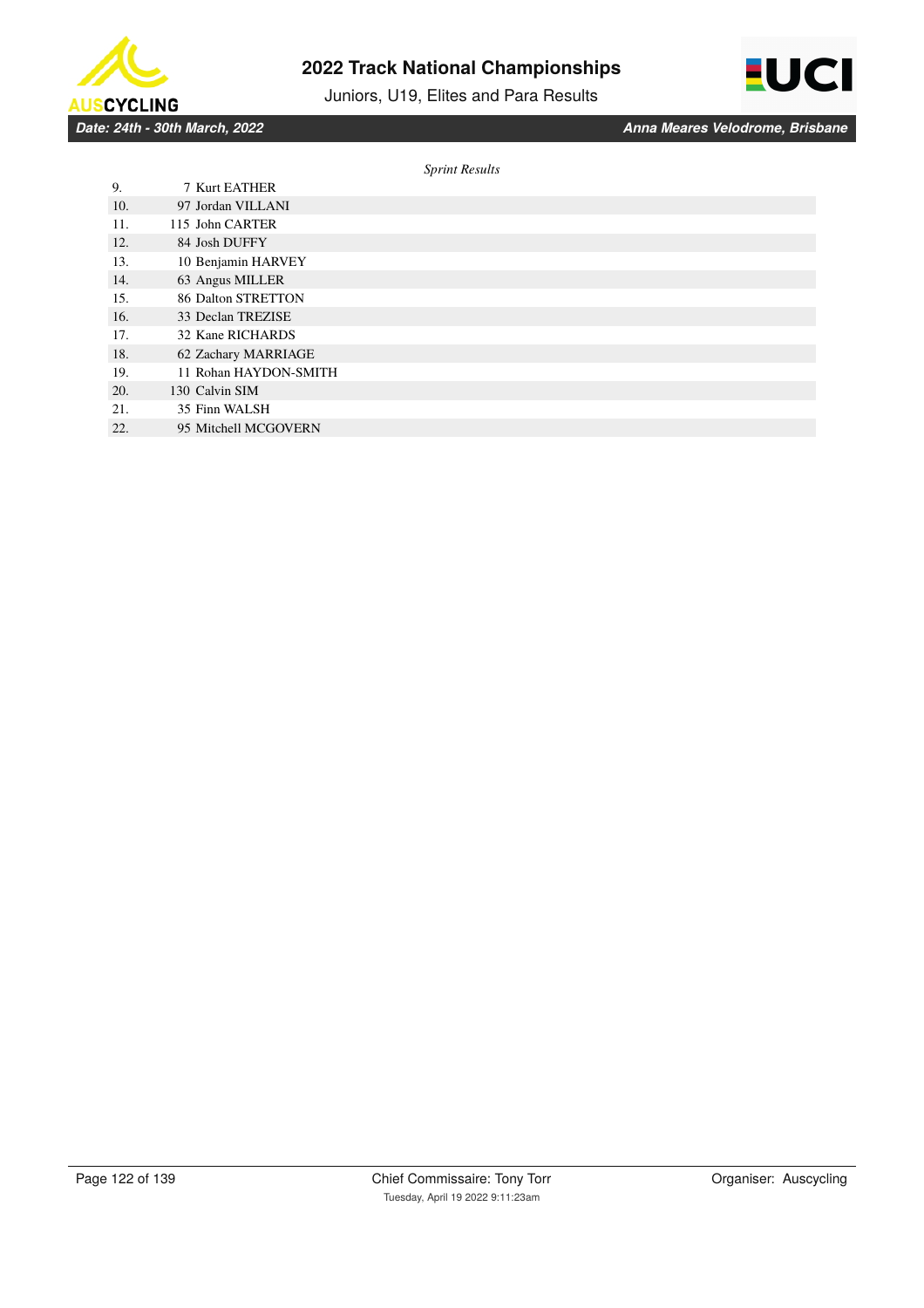

Juniors, U19, Elites and Para Results



### **Session 14 - Wednesday 30th Marc Warm up 4.30pm - 5:20pm**

### **Event 231: Para Tandem Sprint Women**

| Race 1 | Race 2 | Decider |
|--------|--------|---------|
| 12.14  | 13.44  |         |
|        |        |         |
|        |        |         |
|        |        |         |
|        |        |         |

### **Event 232: J19 Women Omnium Elimination**

*46 Laps - Result*

| 1.               | 113 Sophie SUTTON (VIC)   |    |
|------------------|---------------------------|----|
| 2.               | 81 Meg MARKER (SA)        |    |
| 3.               | 110 Sophie MARR (VIC)     |    |
| $\overline{4}$ . | 82 Summer NORDMEYER (SA)  |    |
| 5.               | 53 Isabelle CARNES (QLD)  |    |
| 6.               | 28 Keira WILL (NSW)       |    |
| 7.               | 112 Lucinda STEWART (VIC) |    |
| 8.               | 108 Belinda BAILEY (VIC)  |    |
| 9.               | 80 Elisabeth GREEN (SA)   |    |
| 10.              | 109 Alana HRIBAR (VIC)    |    |
|                  |                           |    |
|                  | <b>Omnium Points</b>      |    |
| 1.               | 110 Sophie MARR (VIC)     | 72 |
| 2.               | 81 Meg MARKER (SA)        | 70 |
| 2.               | 112 Lucinda STEWART (VIC) | 70 |
| 4.               | 53 Isabelle CARNES (QLD)  | 68 |
| 5.               | 28 Keira WILL (NSW)       | 62 |
| 6.               | 113 Sophie SUTTON (VIC)   | 58 |
| 7.               | 82 Summer NORDMEYER (SA)  | 56 |
| 7.               | 108 Belinda BAILEY (VIC)  | 56 |
| 9.               | 109 Alana HRIBAR (VIC)    | 48 |
| 10.              | 80 Elisabeth GREEN (SA)   |    |
| dnf              | 111 Amelia MULHERN (VIC)  | 36 |
| dnf              | 126 Sally CARTER (WA)     | 22 |
|                  |                           |    |

### **Event 233: Elite Men Omnium Elimination**

*46 Laps - Result*

|                  | 91 w Graeme FRISLIE (VIC)   |
|------------------|-----------------------------|
| 2.               | 90 Henry DIETZE (VIC)       |
| 3.               | 89 Blake AGNOLETTO (VIC)    |
| $\overline{4}$ . | 116 Stephen HALL (WA)       |
| .5.              | 56 Oliver BLEDDYN (SA)      |
| 6.               | 84 Josh DUFFY (TAS)         |
| 7.               | 31 James MORIARTY (OLD)     |
| 8.               | 11 Rohan HAYDON-SMITH (NSW) |
| 9.               | 115 John CARTER (WA)        |
| 10.              | 34 Liam WALSH (OLD)         |
| 11.              | 117 Conor LEAHY (WA)        |
| 12.              | 33 Declan TREZISE (OLD)     |
| 13.              | 7 Kurt EATHER (NSW)         |
| 14.              | 62 Zachary MARRIAGE (SA)    |
| 15.              | 10 Benjamin HARVEY (NSW)    |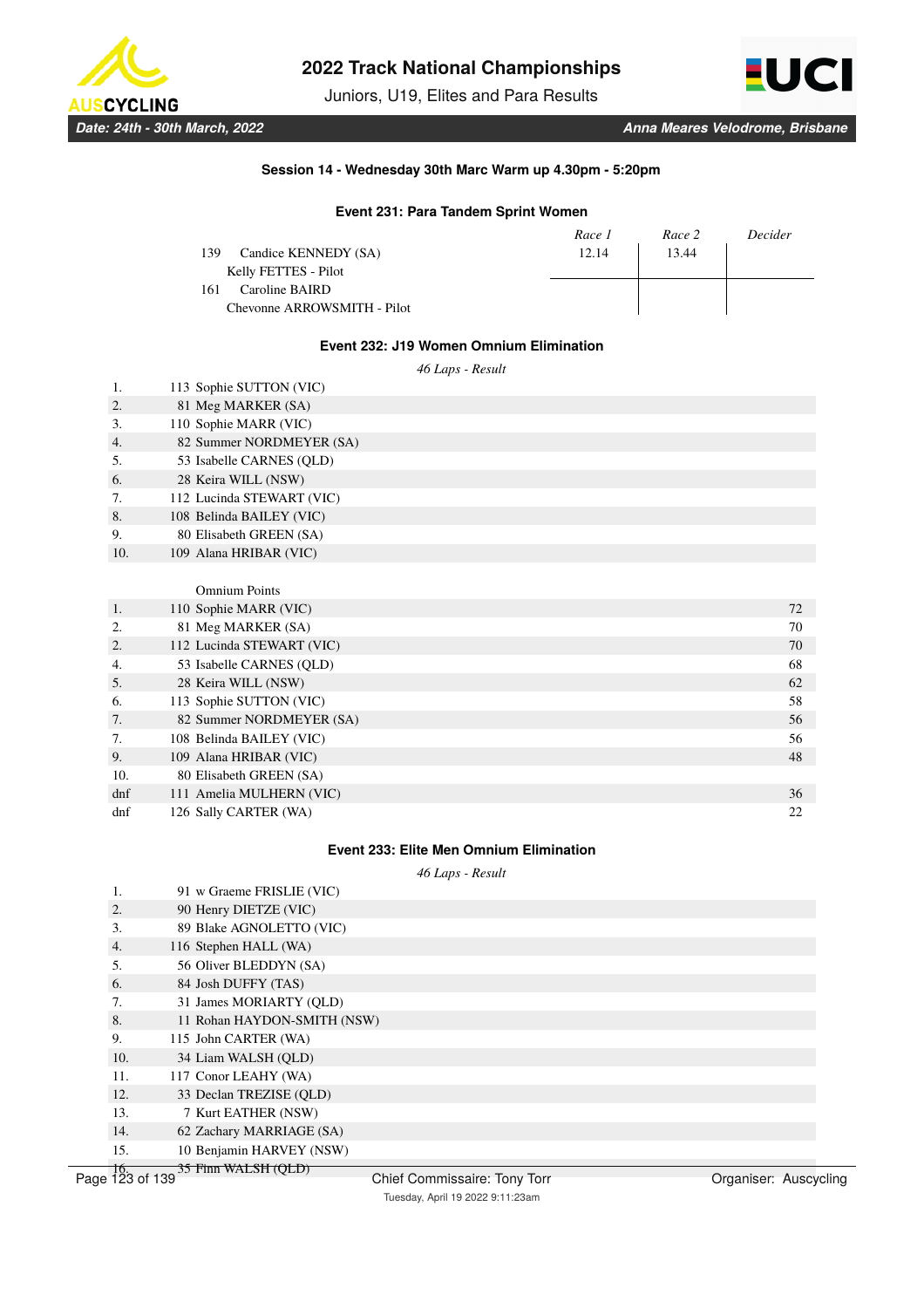

Juniors, U19, Elites and Para Results



*46 Laps - Result*

| 17. | 86 w Dalton STRETTON (TAS)  |    |
|-----|-----------------------------|----|
| 18. | 97 Jordan VILLANI (VIC)     |    |
| 19. | 63 Angus MILLER (SA)        |    |
| 20. | 130 Calvin SIM (SGP)        |    |
| 21. | 32 Kane RICHARDS (OLD)      |    |
| dns | 95 Mitchell MCGOVERN (VIC)  |    |
|     |                             |    |
|     | <b>Omnium Points</b>        |    |
| 1.  | 84 Josh DUFFY (TAS)         | 74 |
| 2.  | 91 Graeme FRISLIE (VIC)     | 72 |
| 3.  | 116 Stephen HALL (WA)       | 68 |
| 4.  | 34 Liam WALSH (QLD)         | 62 |
| 5.  | 31 James MORIARTY (OLD)     | 58 |
| 5.  | 90 Henry DIETZE (VIC)       | 58 |
| 5.  | 115 John CARTER (WA)        | 58 |
| 8.  | 33 Declan TREZISE (OLD)     | 56 |
| 9.  | 89 Blake AGNOLETTO (VIC)    | 52 |
| 9.  | 117 Conor LEAHY (WA)        | 52 |
| 11. | 56 Oliver BLEDDYN (SA)      | 50 |
| 12. | 7 Kurt EATHER (NSW)         | 34 |
| 13. | 63 Angus MILLER (SA)        | 30 |
| 14. | 97 Jordan VILLANI (VIC)     | 22 |
| 15. | 86 Dalton STRETTON (TAS)    | 20 |
| 16. | 10 Benjamin HARVEY (NSW)    | 18 |
| 17. | 35 Finn WALSH (OLD)         | 16 |
| 18. | 62 Zachary MARRIAGE (SA)    | 14 |
| 19. | 95 Mitchell MCGOVERN (VIC)  | 13 |
| 20. | 32 Kane RICHARDS (QLD)      | 11 |
| 21. | 11 Rohan HAYDON-SMITH (NSW) | 4  |
| 22. | 130 Calvin SIM (SGP)        | 2  |

### **Event 234a: Para Tandem Sprint Semi Final**

|                            | Race 1 | Race 2 | Decider |
|----------------------------|--------|--------|---------|
| Beau WOOTEN (SA)<br>138    | 11.00  | 11.25  |         |
| Luke ZACCARIA - Pilot      |        |        |         |
| Kevin O'MELEY<br>160       |        |        |         |
| Richard VOLLEBREGT - Pilot |        |        |         |
|                            |        |        |         |

### **Event 234b : Para Tandem Sprint Semi Final - Start List**

|                       | Race 1 | Race 2 | Decider |
|-----------------------|--------|--------|---------|
| Steven KEMP<br>159    |        |        |         |
| Shane PERKINS - Pilot |        |        |         |
|                       |        |        |         |

# **Event 235b: W.J. Bill Young Trophy Gold Final**

*16 Laps 4000m - Result*

|  | Victoria                                              |                              | 4:14.506                                           |  |
|--|-------------------------------------------------------|------------------------------|----------------------------------------------------|--|
|  | 101 Tarun COOK                                        |                              |                                                    |  |
|  | 103 Angus GILL (VIC)                                  |                              |                                                    |  |
|  | 104 Nate HADDEN (VIC)                                 |                              |                                                    |  |
|  | 106 Dylan PROCTOR-PARKER (VIC)                        |                              |                                                    |  |
|  | South Australia                                       |                              | in - 3:10.650<br>Organiser: Auscyclin<br>caught in |  |
|  | Page $\overline{1}24$ of $139_{71}$ Charlie APEL (SA) | Chief Commissaire: Tony Torr |                                                    |  |

71 Charlie ABEL (SA)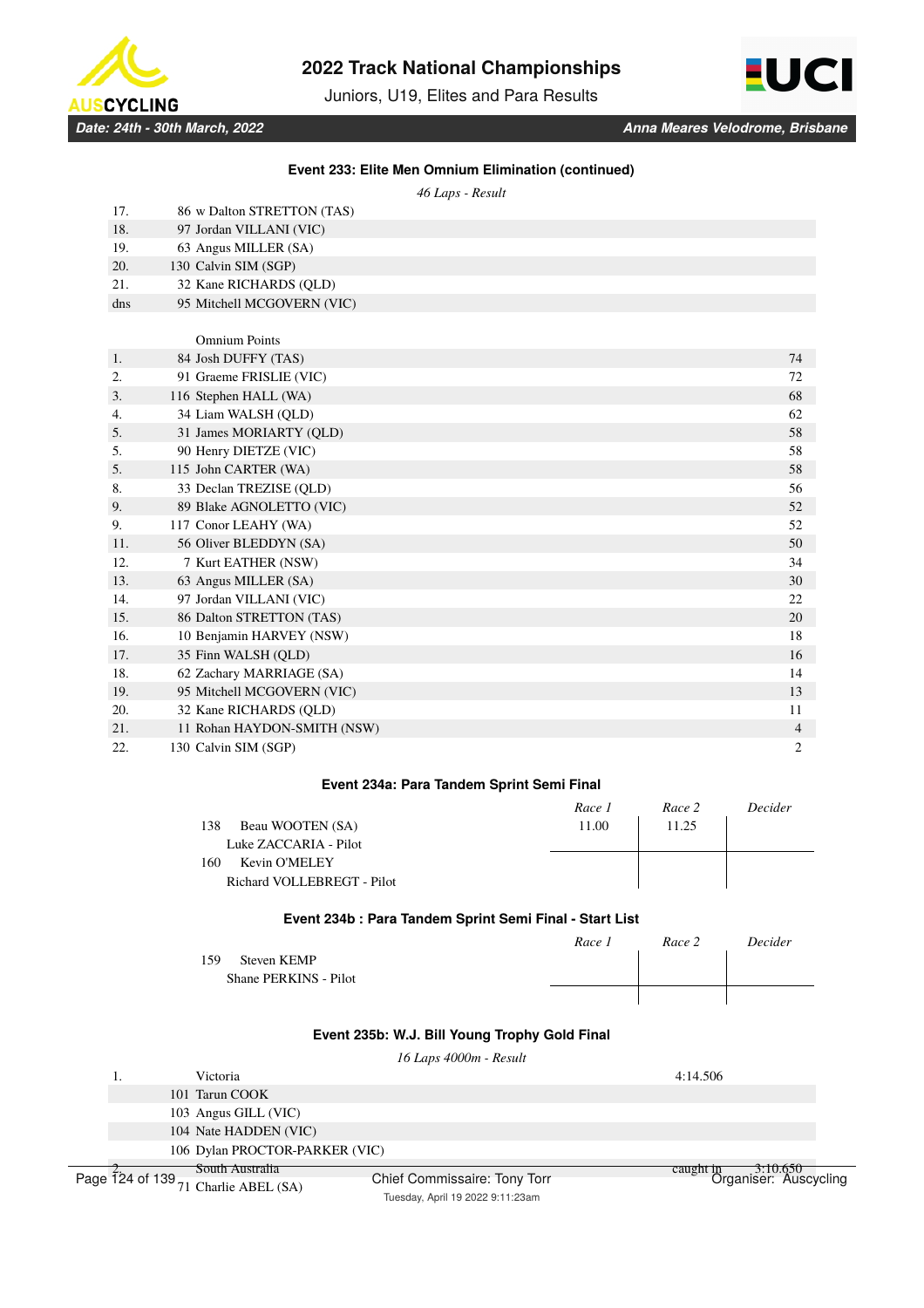

Juniors, U19, Elites and Para Results



# **Event 235b: W.J. Bill Young Trophy Gold Final (continued)**

*16 Laps 4000m - Result*

| 72 Jamie ANDERSON (SA) |
|------------------------|
| 73 Michael BRYANT (SA) |
| 74 Connor DOYLE (SA)   |

## **Para Tandem Sprints Men and Women Ev's 231 and 234**

#### **Event c235: J19 Men Team Pursuit**

| . .                | 2 Felice BEITZEL (ACT) | Gold   |
|--------------------|------------------------|--------|
| $\sim$<br><u>.</u> | Nathan HART (ACT)      | Silver |

### **Para Tandem Sprint Men S/F See Ev's 234**

#### **Event 238: J19 Women Omnium Points Race**

*60 Laps 15km - Result*

|        | 110 Sophie MARR (VIC)     | 128 Pts |
|--------|---------------------------|---------|
| 2.     | 53 Isabelle CARNES (OLD)  | 122     |
| 3.     | 81 Meg MARKER (SA)        | 120     |
| 4.     | 112 Lucinda STEWART (VIC) | 114     |
| 5.     | 113 Sophie SUTTON (VIC)   | 99      |
| 6.     | 28 Keira WILL (NSW)       | 94      |
| 7.     | 82 Summer NORDMEYER (SA)  | 93      |
| 8.     | 108 Belinda BAILEY (VIC)  | 83      |
| 9.     | 109 Alana HRIBAR (VIC)    | 50      |
| dnf    | 111 Amelia MULHERN (VIC)  |         |
| dnf    | 126 Sally CARTER (WA)     |         |
| $d$ nf | 80 Elisabeth GREEN (SA)   |         |

| scr |                     | Pts |
|-----|---------------------|-----|
| 1.  | 110 Sophie MARR     | 40  |
| 2.  | 28 Keira WILL       | 38  |
| 3.  | 111 Amelia MULHERN  | 36  |
| 4.  | 81 Meg MARKER       | 34  |
| 5.  | 112 Lucinda STEWART | 32  |
| 6.  | 82 Summer NORDMEYER | 30  |
| 7.  | 53 Isabelle CARNES  | 28  |
| 8.  | 108 Belinda BAILEY  | 26  |
| 9.  | 113 Sophie SUTTON   | 24  |
| 10. | 126 Sally CARTER    | 22  |
| 11. | 109 Alana HRIBAR    | 20  |
| 12. | 80 Elisabeth GREEN  | 18  |
|     |                     |     |
| tmp |                     | Pts |
| 1.  | 53 Isabelle CARNES  | 40  |
| 2.  | 112 Lucinda STEWART | 38  |
| 3.  | 81 Meg MARKER       | 36  |
| 4.  | 113 Sophie SUTTON   | 34  |
| 5.  | 110 Sophie MARR     | 32  |
| 6.  | 108 Belinda BAILEY  | 30  |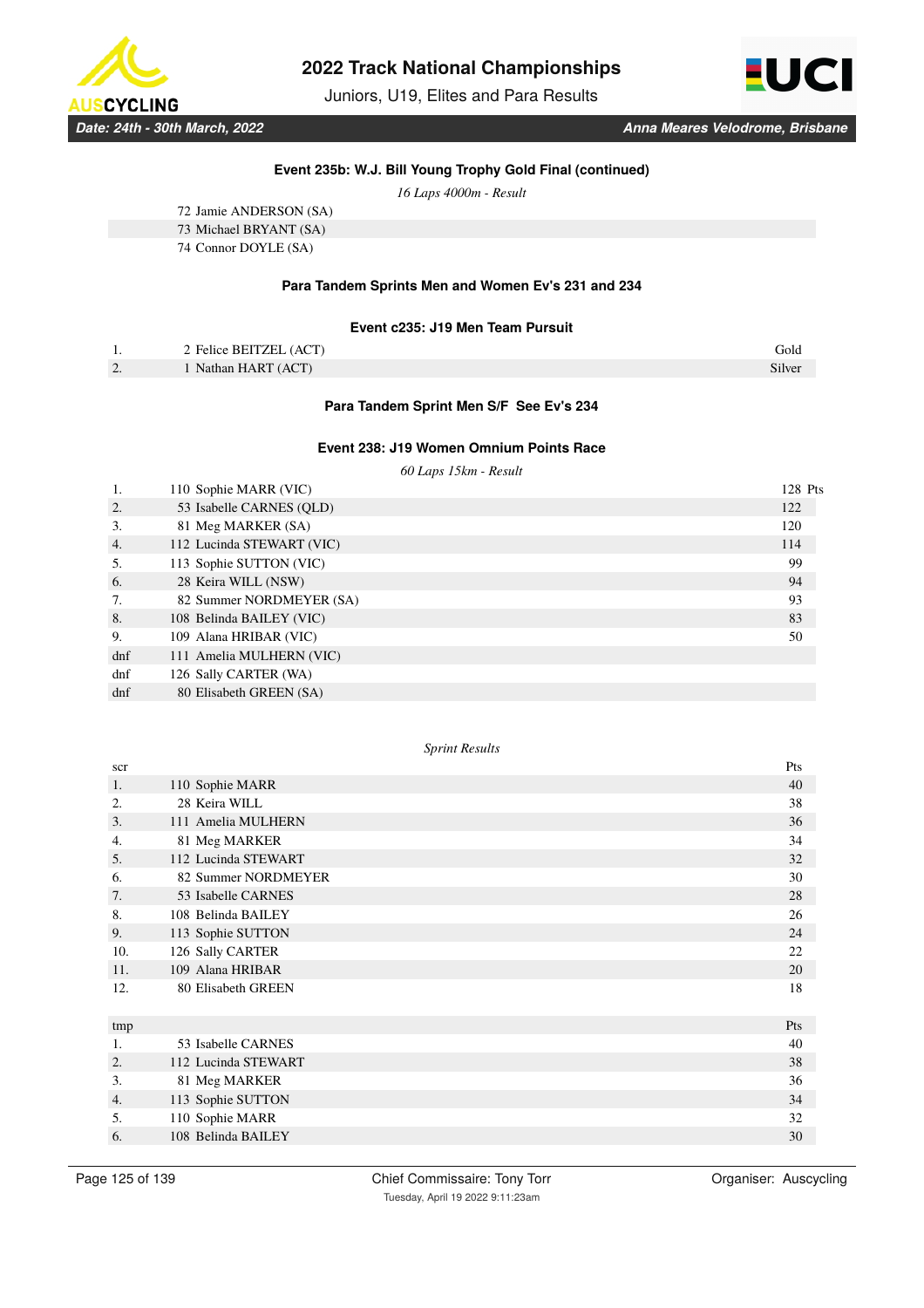



Juniors, U19, Elites and Para Results

|              | <b>Sprint Results</b>                     |                              |
|--------------|-------------------------------------------|------------------------------|
| 7.           | 109 Alana HRIBAR                          | 28                           |
| 8.           | 82 Summer NORDMEYER                       | 26                           |
| 9.           | 28 Keira WILL                             | 24                           |
| 10.          | 80 Elisabeth GREEN                        | 22                           |
|              |                                           |                              |
| elm          |                                           | Pts                          |
| 1.           | 113 Sophie SUTTON                         | 40                           |
| 2.           | 81 Meg MARKER                             | 38                           |
| 3.           | 110 Sophie MARR                           | 36                           |
| 4.           | 82 Summer NORDMEYER                       | 34                           |
| 5.           | 53 Isabelle CARNES                        | 32                           |
| 6.           | 28 Keira WILL                             | 30                           |
| 7.           | 112 Lucinda STEWART                       | 28                           |
| 8.           | 108 Belinda BAILEY                        | 26                           |
| 9.           | 80 Elisabeth GREEN                        | 24                           |
| 10.          | 109 Alana HRIBAR                          | 22                           |
|              |                                           |                              |
|              | Sprint at 50 to go                        | Pts                          |
| 1.           | 112 Lucinda STEWART                       | 5                            |
| 2.           | 110 Sophie MARR                           | $\mathfrak{Z}$               |
| 3.           | 53 Isabelle CARNES                        | $\sqrt{2}$                   |
| 4.           | 113 Sophie SUTTON                         | $\mathbf{1}$                 |
|              |                                           |                              |
|              | Sprint at 40 to go                        | Pts                          |
| 1.           | 110 Sophie MARR                           | 5                            |
| 2.           | 81 Meg MARKER                             | $\mathfrak{Z}$               |
| 3.           | 112 Lucinda STEWART                       | $\boldsymbol{2}$             |
| 4.           | 82 Summer NORDMEYER                       | $\mathbf{1}$                 |
|              |                                           |                              |
|              | Sprint at 30 to go                        | Pts                          |
| 1.           | 110 Sophie MARR                           | 5                            |
| 2.           | 81 Meg MARKER                             | 3                            |
| 3.           | 28 Keira WILL                             | $\sqrt{2}$                   |
| 4.           | 112 Lucinda STEWART                       | $\mathbf{1}$                 |
|              |                                           |                              |
|              | Sprint at 20 to go                        | Pts                          |
| 1.<br>2.     | 53 Isabelle CARNES<br>112 Lucinda STEWART | $\sqrt{5}$<br>$\mathfrak{Z}$ |
| 3.           | 82 Summer NORDMEYER                       | $\sqrt{2}$                   |
| 4.           | 110 Sophie MARR                           | $\mathbf{1}$                 |
|              |                                           |                              |
|              | Sprint at 10 to go                        | Pts                          |
| 1.           | 53 Isabelle CARNES                        | 5                            |
| 2.           | 112 Lucinda STEWART                       | $\mathfrak{Z}$               |
| 3.           | 110 Sophie MARR                           | $\sqrt{2}$                   |
| 4.           | 108 Belinda BAILEY                        | $\mathbf{1}$                 |
|              |                                           |                              |
| Final sprint |                                           | Pts                          |
| 1.           | 53 Isabelle CARNES                        | 10                           |
| 2.           | 81 Meg MARKER                             | $\sqrt{6}$                   |
| 3.           | 110 Sophie MARR                           | 4                            |
| 4.           | 112 Lucinda STEWART                       | $\overline{c}$               |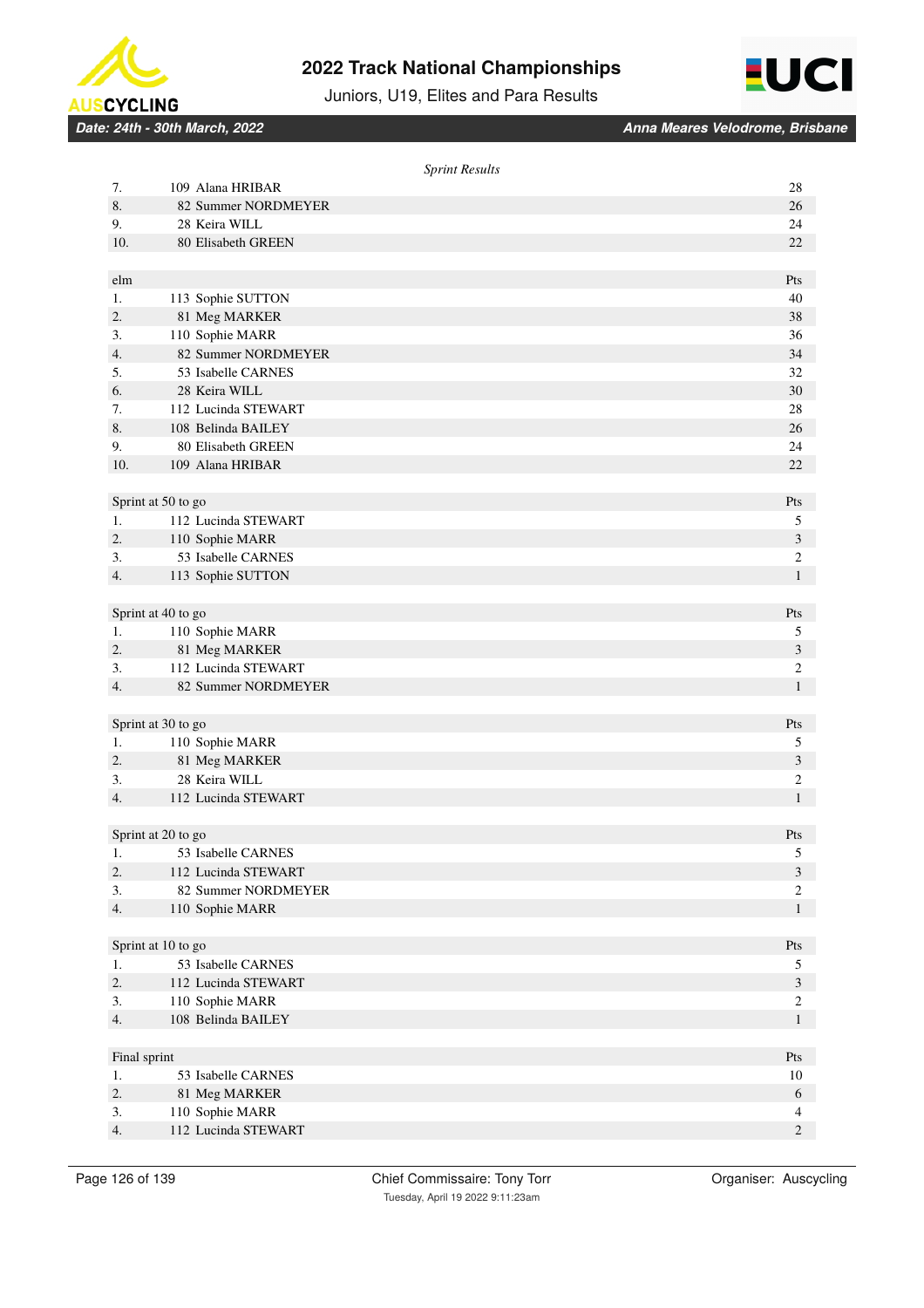

Juniors, U19, Elites and Para Results



*Date: 24th - 30th March, 2022 Anna Meares Velodrome, Brisbane*

#### *Sprint Results*

- 5. 113 Sophie SUTTON
- 6. 108 Belinda BAILEY
- 7. 28 Keira WILL
- 8. 82 Summer NORDMEYER
- 9. 109 Alana HRIBAR

#### *Decisions of the commisaires panel*

• Rider 112, Lucinda STEWART (VIC). C1 RELEGATION for not holding their line during the final sprint

#### **Event 239: Para Tandem Sprint Gold Final**

|                         | Race 1 | Race 2 | Decider |
|-------------------------|--------|--------|---------|
| Beau WOOTEN (SA)<br>138 |        |        |         |
| Luke ZACCARIA - Pilot   |        |        |         |
| Steven KEMP<br>159      | 10.70  | 10.56  |         |
| Shane PERKINS - Pilot   |        |        |         |

### **Event 240: Elite Women Points Race Final**

|                  | 80 Laps 20km - Result        |        |
|------------------|------------------------------|--------|
|                  | 68 Chloe MORAN (SA)          | 45 Pts |
| 2.               | 42 Alex MARTIN-WALLACE (OLD) | 34     |
| 3.               | 164 Amber PATE (SA)          | 30     |
| $\overline{4}$ . | 64 Alli ANDERSON (SA)        | 30     |
| 5.               | 41 Hayley JONES (QLD)        | 20     |
| 6.               | 121 Isla CARR (WA)           | 7      |
| 7.               | 65 Sophie EDWARDS (SA)       | 4      |
| 8.               | 122 Dharlia HAINES (WA)      |        |
| 9.               | 18 Emily WATTS (NSW)         |        |
| $d$ nf           | 99 Alyssa POLITES (VIC)      |        |
| dnf              | 69 Maeve PLOUFFE (SA)        |        |
| $d$ nf           | 67 Nicola MACDONALD (SA)     |        |
| dnf              | 45 Maddison TAYLOR (OLD)     |        |
| dnf              | 37 Claire BATTLE (OLD)       |        |

|                  | Sprint at 70 to go            | Pts                         |
|------------------|-------------------------------|-----------------------------|
| 1.               | 69 Maeve PLOUFFE              | 5                           |
| 2.               | 99 Alyssa POLITES             | 3                           |
| 3.               | 68 Chloe MORAN                | $\overline{2}$              |
| 4.               | <b>42 Alex MARTIN-WALLACE</b> |                             |
|                  |                               |                             |
|                  | Sprint at 60 to go            | Pts                         |
| 1.               | 99 Alyssa POLITES             | 5                           |
| 2.               | 69 Maeve PLOUFFE              | 3                           |
| 3.               | 65 Sophie EDWARDS             | $\mathcal{D}_{\mathcal{A}}$ |
| $\overline{4}$ . | 67 Nicola MACDONALD           |                             |
|                  |                               |                             |
|                  | Sprint at 50 to go            | Pts                         |
| 1.               | 68 Chloe MORAN                |                             |
| 2.               | 99 Alyssa POLITES             | 3                           |
| 3.               | 67 Nicola MACDONALD           | C                           |
| 4.               | 65 Sophie EDWARDS             |                             |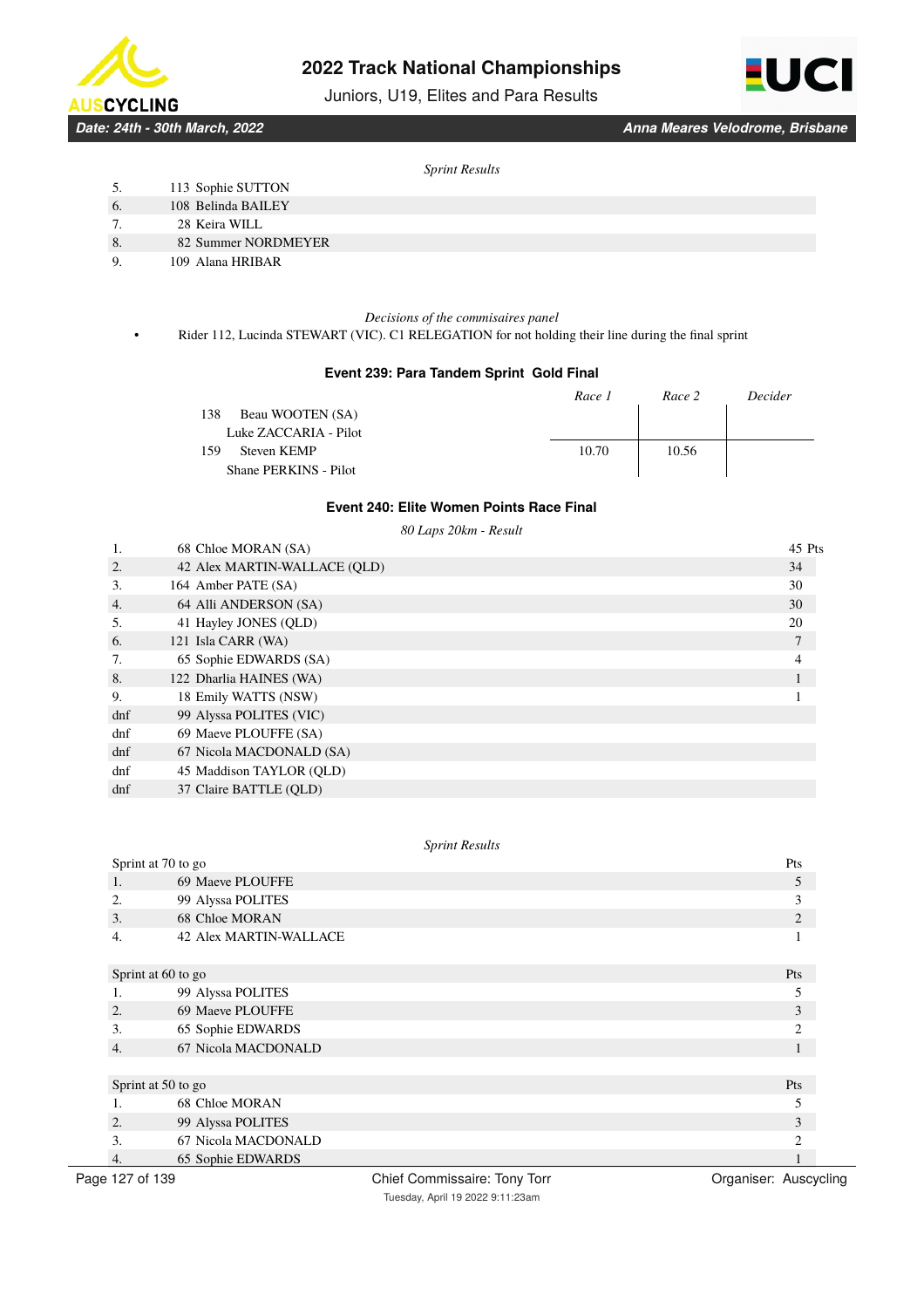

Juniors, U19, Elites and Para Results



8. 41 Hayley JONES 9. 65 Sophie EDWARDS

*Sprint Results*

|                  | Sprint at 40 to go            | Pts            |
|------------------|-------------------------------|----------------|
| 1.               | 64 Alli ANDERSON              | 5              |
| $\overline{2}$ . | <b>42 Alex MARTIN-WALLACE</b> | 3              |
| 3.               | 68 Chloe MORAN                | 2              |
| $\overline{4}$ . | 164 Amber PATE                | $\mathbf{1}$   |
|                  |                               |                |
|                  | Sprint at 30 to go            | Pts            |
| 1.               | 68 Chloe MORAN                | 5              |
| 2.               | 64 Alli ANDERSON              | 3              |
| 3.               | 99 Alyssa POLITES             | $\overline{c}$ |
| 4.               | 18 Emily WATTS                | $\mathbf{1}$   |
|                  |                               |                |
|                  | Sprint at 20 to go            | Pts            |
| 1.               | 121 Isla CARR                 | 5              |
| 2.               | 99 Alyssa POLITES             | 3              |
| 3.               | 68 Chloe MORAN                | $\overline{c}$ |
| 4.               | 65 Sophie EDWARDS             | $\mathbf{1}$   |
|                  |                               |                |
|                  | Sprint at 10 to go            | Pts            |
| 1.               | 68 Chloe MORAN                | 5              |
| 2.               | 164 Amber PATE                | 3              |
| 3.               | 64 Alli ANDERSON              | 2              |
| 4.               | 122 Dharlia HAINES            | $\mathbf{1}$   |
|                  |                               |                |
| Final sprint     |                               | Pts            |
| 1.               | <b>42 Alex MARTIN-WALLACE</b> | 10             |
| 2.               | 164 Amber PATE                | 6              |
| 3.               | 68 Chloe MORAN                | 4              |
| 4.               | 121 Isla CARR                 | $\overline{2}$ |
| 5.               | 64 Alli ANDERSON              |                |
| 6.               | 122 Dharlia HAINES            |                |
| 7.               | 18 Emily WATTS                |                |

### **Para Tandem Sprint Women See Ev's 231**

### **Event 242: J19 Men Scratch Race Final**

*40 Laps 10km - Result*

| 1.  | 78 Leo ZIMMERMANN (SA)         | 11:42.19 |
|-----|--------------------------------|----------|
| 2.  | 51 Tyler TOMKINSON (QLD)       |          |
| 3.  | 101 Tarun COOK (VIC)           |          |
| 4.  | 22 Andre DUBIER (NSW)          |          |
| 5.  | 87 William EAVES (TAS)         |          |
| 6.  | 107 Logan TAPLIN (VIC)         |          |
| 7.  | 104 Nate HADDEN (VIC)          |          |
| 8.  | 52 Jarlath WHITTAKER (QLD)     |          |
| 9.  | 3 Cameron ROGERS (ACT)         |          |
| 10. | 106 Dylan PROCTOR-PARKER (VIC) |          |
|     |                                |          |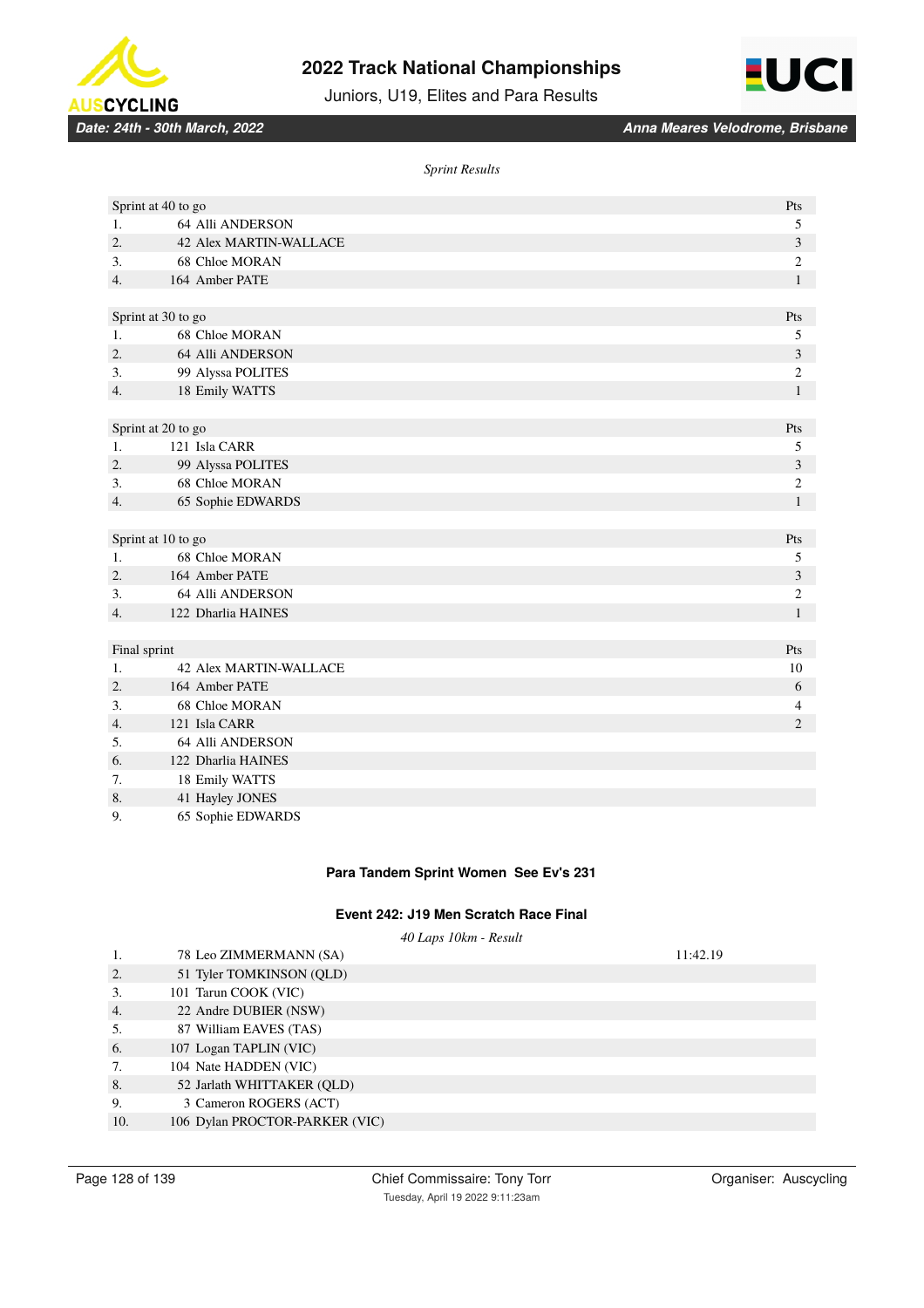

Juniors, U19, Elites and Para Results



### **Event 242: J19 Men Scratch Race Final (continued)**

*40 Laps 10km - Result*

| 11. | 73 Michael BRYANT (SA)        |
|-----|-------------------------------|
| 12. | 50 Ephraim MARTENSON (QLD)    |
| 13. | 47 Noah BLANNIN (OLD)         |
| 14. | 20 Benjamin ANDERSON (NSW)    |
| 15. | 88 Hayden VAN DER PLOEG (TAS) |
| 16. | 103 Angus GILL (VIC)          |
| dnf | 72 Jamie ANDERSON (SA)        |
| dsq | 125 Jack DOHLER (WA)          |
| dnf | 74 Connor DOYLE (SA)          |

#### *Decisions of the commisaires panel*

• Rider 125, Jack DOHLER (WA). Rule 6.1 Rider refusing to quit the race after being withdrawn by the Commissaires. Disqualified and Fine \$50CHF.

### **Para Tandem Sprint Final See Ev's 239**

#### **Event 244: Elite Men Omnium Points Race**

*100 Laps 25km - Result*

| 1.              | 91 w Graeme FRISLIE (VIC)   | 124 Pts |
|-----------------|-----------------------------|---------|
| 2.              | 31 James MORIARTY (OLD)     | 112     |
| 3.              | 34 Liam WALSH (OLD)         | 108     |
| 4.              | 90 Henry DIETZE (VIC)       | 108     |
| 5.              | 89 Blake AGNOLETTO (VIC)    | 107     |
| 6.              | 33 Declan TREZISE (QLD)     | 98      |
| 7.              | 84 Josh DUFFY (TAS)         | 92      |
| 8.              | 56 Oliver BLEDDYN (SA)      | 89      |
| 9.              | 117 Conor LEAHY (WA)        | 73      |
| 10.             | 116 Stephen HALL (WA)       | 62      |
| 11.             | 7 Kurt EATHER (NSW)         | 53      |
| 12.             | 97 Jordan VILLANI (VIC)     | 48      |
| 13.             | 115 John CARTER (WA)        | 42      |
| 14.             | 11 Rohan HAYDON-SMITH (NSW) | 31      |
| 15.             | 62 Zachary MARRIAGE (SA)    | 30      |
| 16.             | 10 Benjamin HARVEY (NSW)    | 30      |
| 17.             | 35 Finn WALSH (OLD)         | 26      |
| 18.             | 63 Angus MILLER (SA)        | 14      |
| 19.             | 95 Mitchell MCGOVERN (VIC)  | 13      |
| 20.             | 32 Kane RICHARDS (QLD)      | 12      |
| 21.             | 130 Calvin SIM (SGP)        | 4       |
| d <sub>nf</sub> | 86 w Dalton STRETTON (TAS)  |         |

| scr |                    | Pts |
|-----|--------------------|-----|
|     | 91 Graeme FRISLIE  | 40  |
| ٠.  | 116 Stephen HALL   | 38  |
|     | 31 James MORIARTY  | 36  |
|     | 84 Josh DUFFY      | 34  |
|     | 89 Blake AGNOLETTO | 32  |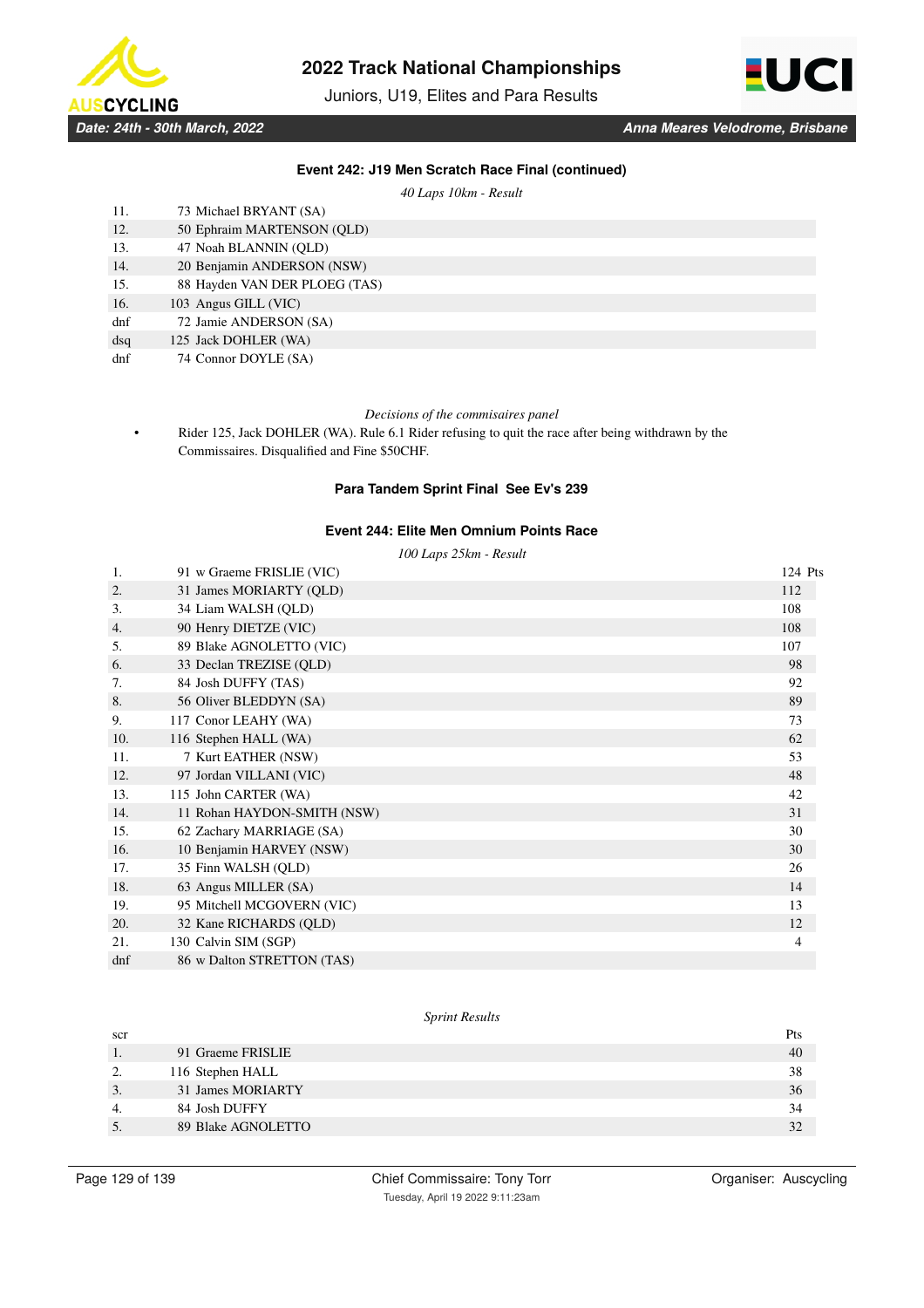



Juniors, U19, Elites and Para Results

|     | <b>Sprint Results</b> |                |
|-----|-----------------------|----------------|
| 6.  | 90 Henry DIETZE       | 30             |
| 7.  | 117 Conor LEAHY       | 28             |
| 8.  | 34 Liam WALSH         | 26             |
| 9.  | 56 Oliver BLEDDYN     | 24             |
| 10. | 33 Declan TREZISE     | 22             |
| 11. | 115 John CARTER       | 20             |
| 12. | 7 Kurt EATHER         | 18             |
| 13. | 63 Angus MILLER       | 16             |
| 14. | 10 Benjamin HARVEY    | 14             |
| 15. | 95 Mitchell MCGOVERN  | 12             |
| 16. | 35 Finn WALSH         | 10             |
| 17. | 86 Dalton STRETTON    | 8              |
| 18. | 62 Zachary MARRIAGE   | 6              |
| 19. | 97 Jordan VILLANI     | 4              |
| 20. | 11 Rohan HAYDON-SMITH | $\overline{c}$ |
| 21. | 130 Calvin SIM        | $\mathbf{1}$   |
| 22. | 32 Kane RICHARDS      | 1              |
|     |                       |                |
| tmp |                       | Pts            |
| 1.  | 84 Josh DUFFY         | 40             |
| 2.  | 115 John CARTER       | 38             |
| 3.  | 34 Liam WALSH         | 36             |
| 4.  | 33 Declan TREZISE     | 34             |
| 5.  | 91 Graeme FRISLIE     | 32             |
| 6.  | 116 Stephen HALL      | 30             |
| 7.  | 90 Henry DIETZE       | 28             |
| 8.  | 56 Oliver BLEDDYN     | 26             |
| 9.  | 117 Conor LEAHY       | 24             |
| 10. | 31 James MORIARTY     | 22             |
| 11. | 89 Blake AGNOLETTO    | 20             |
| 12. | 97 Jordan VILLANI     | 18             |
| 13. | 7 Kurt EATHER         | 16             |
| 14. | 63 Angus MILLER       | 14             |
| 15. | 86 Dalton STRETTON    | 12             |
| 16. | 32 Kane RICHARDS      | 10             |
| 17. | 62 Zachary MARRIAGE   | 8              |
| 18. | 35 Finn WALSH         | $\sqrt{6}$     |
| 19. | 10 Benjamin HARVEY    | $\overline{4}$ |
| 20. | 11 Rohan HAYDON-SMITH | $\sqrt{2}$     |
| 21. | 130 Calvin SIM        | 1              |
| 22. | 95 Mitchell MCGOVERN  | $\mathbf{1}$   |
|     |                       |                |
| elm |                       | Pts            |
| 1.  | 91 Graeme FRISLIE     | 40             |
| 2.  | 90 Henry DIETZE       | 38             |
| 3.  | 89 Blake AGNOLETTO    | 36             |
| 4.  | 116 Stephen HALL      | 34             |
| 5.  | 56 Oliver BLEDDYN     | 32             |
| 6.  | 84 Josh DUFFY         | 30             |
| 7.  | 31 James MORIARTY     | 28             |
| 8.  | 11 Rohan HAYDON-SMITH | 26             |
| 9.  | 115 John CARTER       | 24             |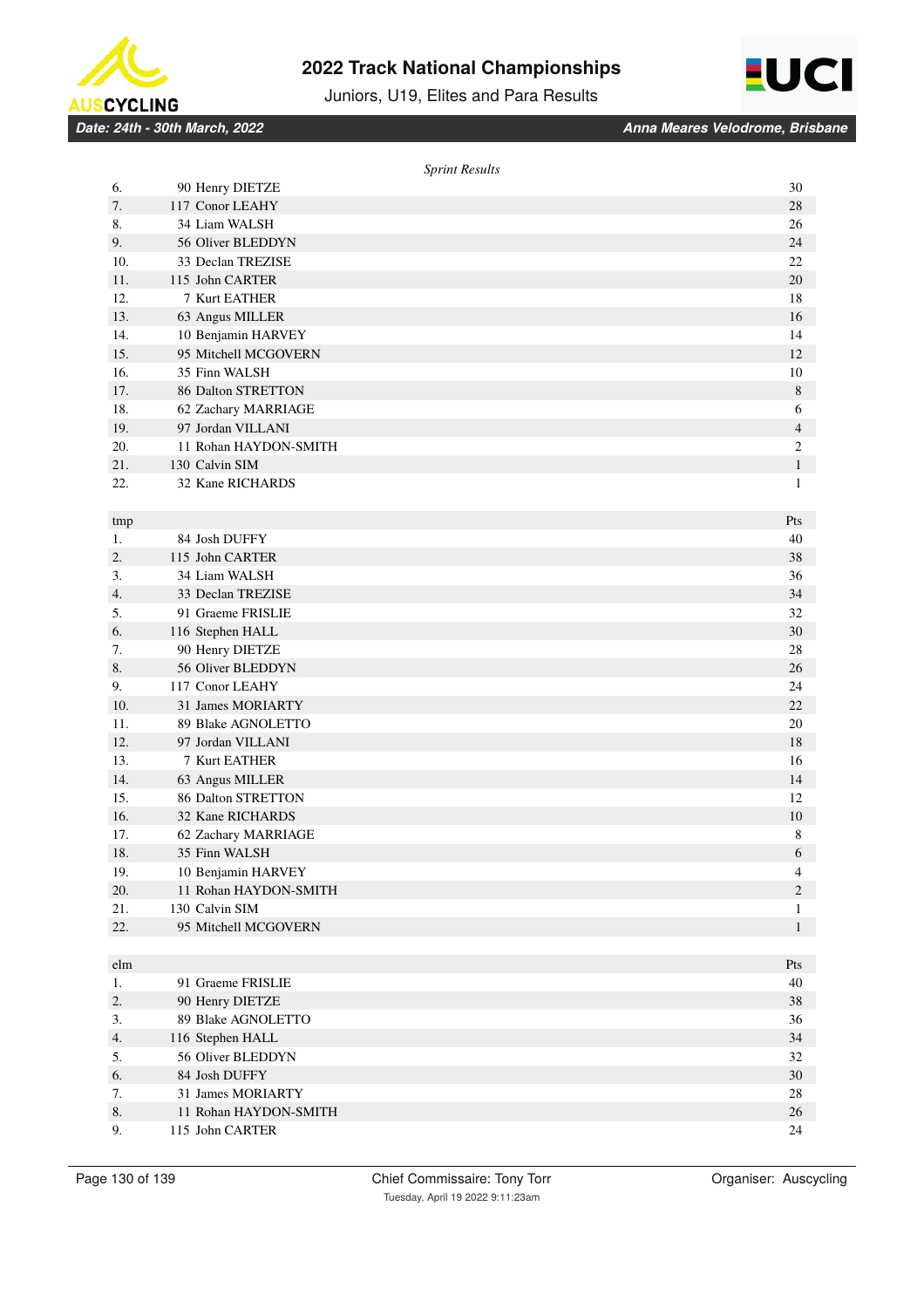



Juniors, U19, Elites and Para Results

|     |                           | <b>Sprint Results</b>   |  |
|-----|---------------------------|-------------------------|--|
| 10. | 34 Liam WALSH             | 22                      |  |
| 11. | 117 Conor LEAHY           | 20                      |  |
| 12. | 33 Declan TREZISE         | 18                      |  |
| 13. | 7 Kurt EATHER             | 16                      |  |
| 14. | 62 Zachary MARRIAGE       | 14                      |  |
| 15. | 10 Benjamin HARVEY        | 12                      |  |
| 16. | 35 Finn WALSH             | 10                      |  |
| 17. | <b>86 Dalton STRETTON</b> | $\,8$                   |  |
| 18. | 97 Jordan VILLANI         | 6                       |  |
| 19. | 63 Angus MILLER           | $\overline{4}$          |  |
| 20. | 130 Calvin SIM            | $\boldsymbol{2}$        |  |
| 21. | 32 Kane RICHARDS          | $\mathbf{1}$            |  |
|     |                           |                         |  |
|     | Sprint at 90 to go        | Pts                     |  |
| 1.  | 84 Josh DUFFY             | 5                       |  |
| 2.  | 90 Henry DIETZE           | 3                       |  |
| 3.  | <b>86 Dalton STRETTON</b> | $\mathbf{2}$            |  |
| 4.  | 117 Conor LEAHY           | $\mathbf{1}$            |  |
|     | Sprint at 80 to go        | Pts                     |  |
| 1.  | 34 Liam WALSH             | 5                       |  |
| 2.  | 90 Henry DIETZE           | 3                       |  |
| 3.  | 33 Declan TREZISE         | $\mathbf{2}$            |  |
| 4.  | 84 Josh DUFFY             | $\mathbf{1}$            |  |
|     |                           |                         |  |
|     | Sprint at 70 to go        | Pts                     |  |
| 1.  | 34 Liam WALSH             | 5                       |  |
| 2.  | 91 Graeme FRISLIE         | $\mathfrak{Z}$          |  |
| 3.  | 89 Blake AGNOLETTO        | $\mathfrak{2}$          |  |
| 4.  | 84 Josh DUFFY             | $\mathbf{1}$            |  |
|     |                           |                         |  |
|     | Sprint at 60 to go        | Pts                     |  |
| 1.  | 33 Declan TREZISE         | 5                       |  |
| 2.  | 89 Blake AGNOLETTO        | $\mathfrak{Z}$          |  |
| 3.  | 90 Henry DIETZE           | $\overline{c}$          |  |
| 4.  | 11 Rohan HAYDON-SMITH     | $\mathbf{1}$            |  |
|     | Sprint at 50 to go        | Pts                     |  |
| 1.  | 31 James MORIARTY         | 5                       |  |
| 2.  | 34 Liam WALSH             | $\mathfrak{Z}$          |  |
| 3.  | 91 Graeme FRISLIE         | $\sqrt{2}$              |  |
| 4.  | 84 Josh DUFFY             | $\mathbf{1}$            |  |
|     |                           |                         |  |
|     | Sprint at 40 to go        | Pts                     |  |
| 1.  | 33 Declan TREZISE         | 5                       |  |
| 2.  | 7 Kurt EATHER             | $\mathfrak{Z}$          |  |
| 3.  | 62 Zachary MARRIAGE       | $\sqrt{2}$              |  |
| 4.  | 89 Blake AGNOLETTO        | $\mathbf{1}$            |  |
|     | Sprint at 30 to go        | Pts                     |  |
| 1.  | 91 Graeme FRISLIE         | 5                       |  |
| 2.  | 89 Blake AGNOLETTO        | $\overline{\mathbf{3}}$ |  |
|     |                           |                         |  |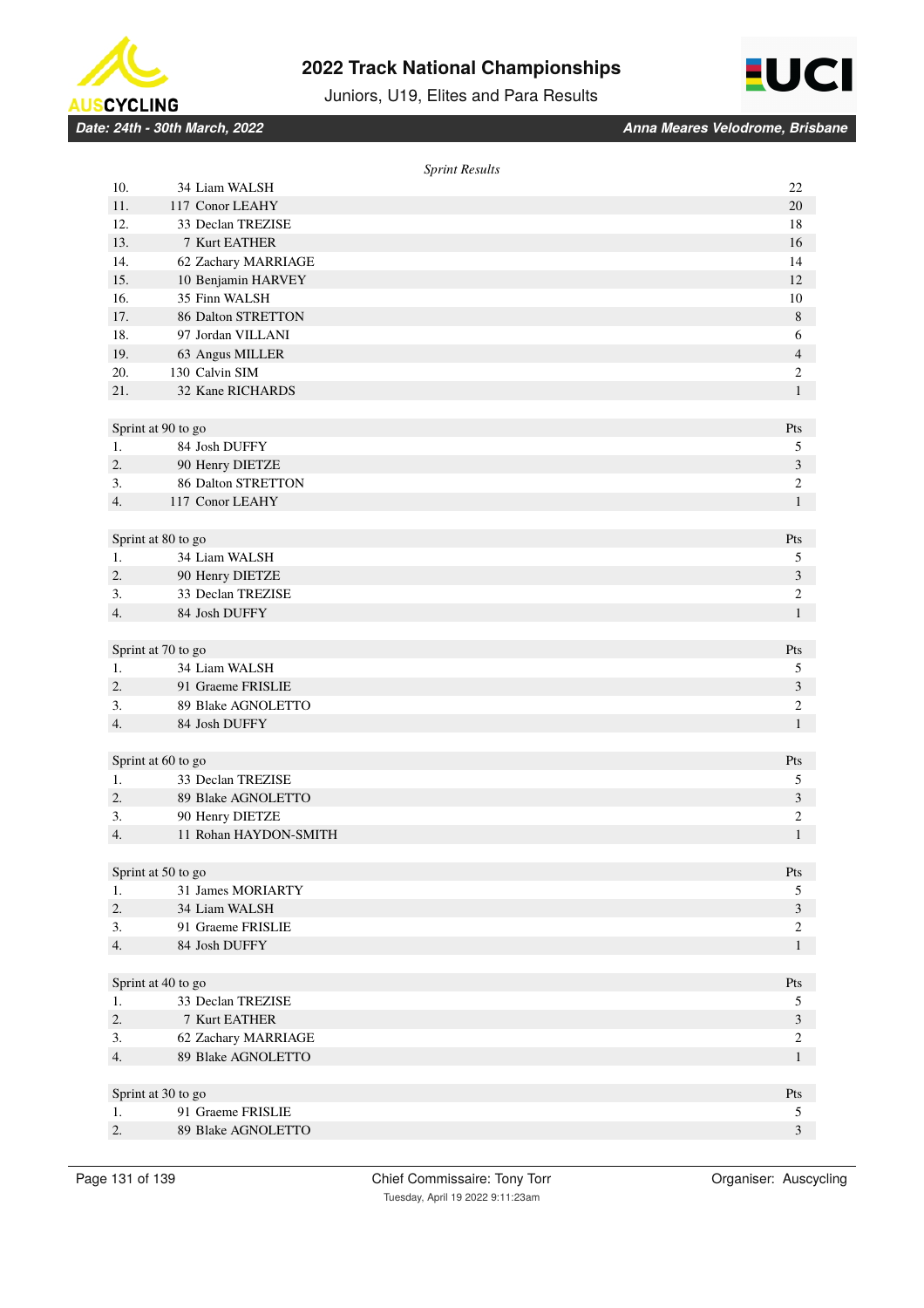



Juniors, U19, Elites and Para Results

*Date: 24th - 30th March, 2022 Anna Meares Velodrome, Brisbane*

|                  |                       | <b>Sprint Results</b> |                         |
|------------------|-----------------------|-----------------------|-------------------------|
| 3.               | 56 Oliver BLEDDYN     |                       | 2                       |
| 4.               | 33 Declan TREZISE     |                       | $\mathbf{1}$            |
|                  |                       |                       |                         |
|                  | Sprint at 20 to go    |                       | Pts                     |
| 1.               | 56 Oliver BLEDDYN     |                       | 5                       |
| 2.               | 89 Blake AGNOLETTO    |                       | 3                       |
| 3.               | 90 Henry DIETZE       |                       | $\overline{\mathbf{c}}$ |
| 4.               | 33 Declan TREZISE     |                       | $\mathbf{1}$            |
|                  |                       |                       |                         |
|                  | Sprint at 10 to go    |                       | Pts                     |
| 1.               | 34 Liam WALSH         |                       | 5                       |
| $\overline{2}$ . | 89 Blake AGNOLETTO    |                       | 3                       |
| 3.               | 91 Graeme FRISLIE     |                       | 2                       |
| 4.               | 31 James MORIARTY     |                       | $\mathbf{1}$            |
|                  |                       |                       |                         |
| Final sprint     |                       |                       | Pts                     |
| 1.               | 33 Declan TREZISE     |                       | 10                      |
| 2.               | 34 Liam WALSH         |                       | 6                       |
| 3.               | 89 Blake AGNOLETTO    |                       | 4                       |
| 4.               | 90 Henry DIETZE       |                       | $\overline{2}$          |
| 5.               | 56 Oliver BLEDDYN     |                       |                         |
| 6.               | 31 James MORIARTY     |                       |                         |
| 7.               | 97 Jordan VILLANI     |                       |                         |
| 8.               | 62 Zachary MARRIAGE   |                       |                         |
| 9.               | 32 Kane RICHARDS      |                       |                         |
| 10.              | 7 Kurt EATHER         |                       |                         |
| 11.              | 11 Rohan HAYDON-SMITH |                       |                         |
| 12.              | 91 Graeme FRISLIE     |                       |                         |
| 13.              | 130 Calvin SIM        |                       |                         |
| 14.              | 115 John CARTER       |                       |                         |
| 15.              | 10 Benjamin HARVEY    |                       |                         |
| 16.              | 35 Finn WALSH         |                       |                         |
| 17.              | 63 Angus MILLER       |                       |                         |
| 18.              | 84 Josh DUFFY         |                       |                         |
| 19.              | 116 Stephen HALL      |                       |                         |
| 20.              | 117 Conor LEAHY       |                       |                         |
| 21.              | 95 Mitchell MCGOVERN  |                       |                         |

### *Decisions of the commisaires panel*

• Rider 91, Graeme FRISLIE (VIC). A5 WARNING for dangerous riding during the race

# **Event c238: J19 Women Omnium**

| 1. | 110 Sophie MARR (VIC)               | Gold          |
|----|-------------------------------------|---------------|
| 2. | 53 Isabelle CARNES (OLD)            | Silver        |
| 3. | 81 Meg MARKER (SA)                  | <b>Bronze</b> |
|    |                                     |               |
|    | Event c240: Elite Women Points Race |               |
| 1. | 68 Chloe MORAN (SA)                 | Gold          |
| 2. | 42 Alex MARTIN-WALLACE (OLD)        | Silver        |
| 3. | 164 Amber PATE (SA)                 | <b>Bronze</b> |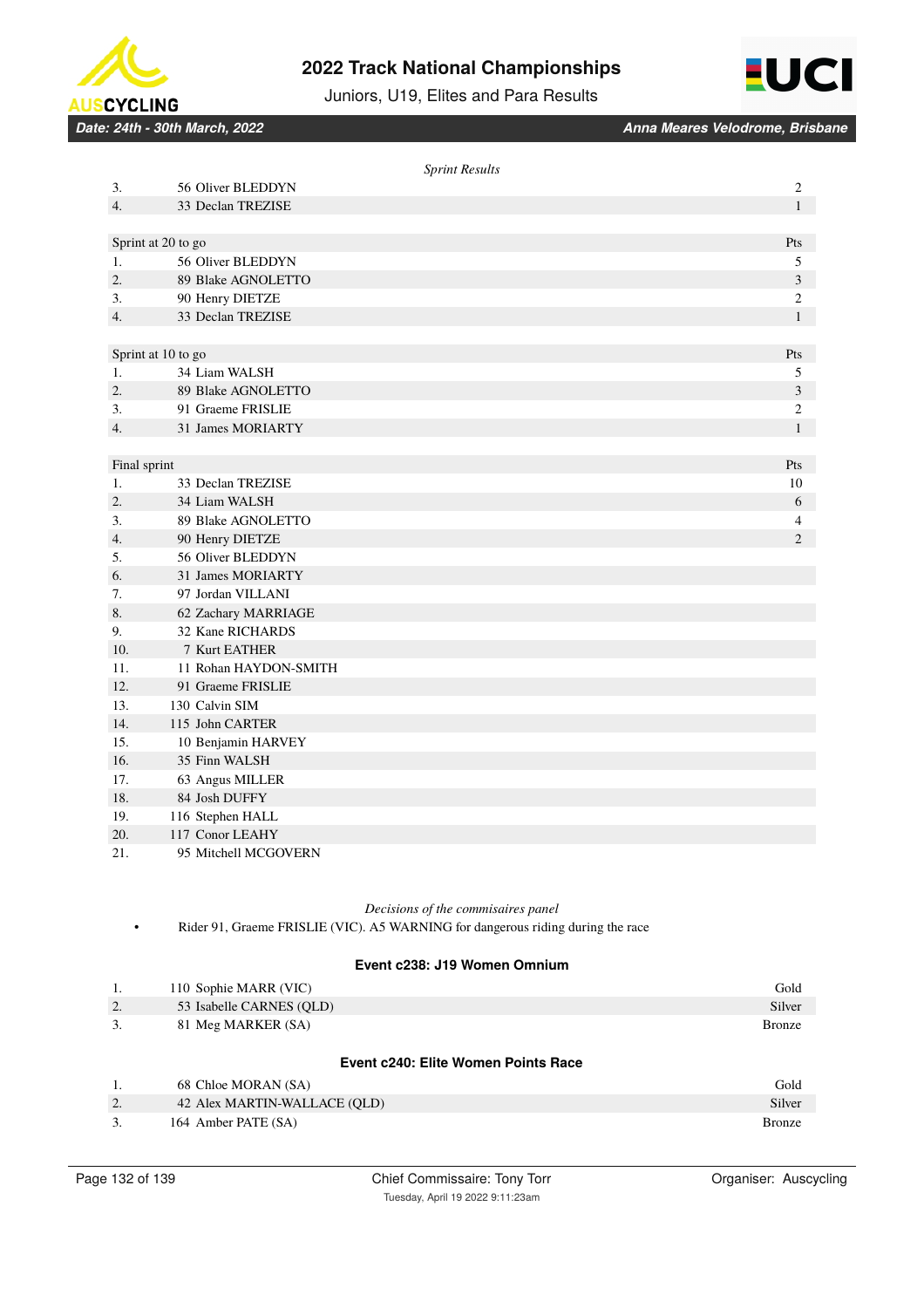



Juniors, U19, Elites and Para Results

|    |                             | Event c242: J19 Men Scratch Race      |               |
|----|-----------------------------|---------------------------------------|---------------|
| 1. | 78 Leo ZIMMERMANN (SA)      |                                       | Gold          |
| 2. | 51 Tyler TOMKINSON (QLD)    |                                       | Silver        |
| 3. | 101 Tarun COOK (VIC)        |                                       | <b>Bronze</b> |
|    |                             | Event c243a: Para Tandem Sprint Women |               |
| 1. | 139 Candice KENNEDY (SA)    | <b>WB</b>                             | Gold          |
|    | Kelly FETTES - Pilot        |                                       |               |
| 2. | 161 Caroline BAIRD          | <b>WB</b>                             | Silver        |
|    | Chevonne ARROWSMITH - Pilot |                                       |               |
|    |                             |                                       |               |
|    |                             | Event c243b: Para Tandem Sprint Men   |               |
| 1. | 159 Steven KEMP             | <b>MB</b>                             | Gold          |
|    | Shane PERKINS - Pilot       |                                       |               |
| 2. | 138 Beau WOOTEN (SA)        | <b>MB</b>                             | Silver        |
|    | Luke ZACCARIA - Pilot       |                                       |               |
| 3. | 160 Kevin O'MELEY           | <b>MB</b>                             | <b>Bronze</b> |
|    | Richard VOLLEBREGT - Pilot  |                                       |               |
|    |                             |                                       |               |
|    |                             | Event c244: Elite Men Omnium          |               |
| 1. | 91 Graeme FRISLIE (VIC)     |                                       | Gold          |
| 2. | 31 James MORIARTY (QLD)     |                                       | Silver        |
| 3. | 34 Liam WALSH (QLD)         |                                       | <b>Bronze</b> |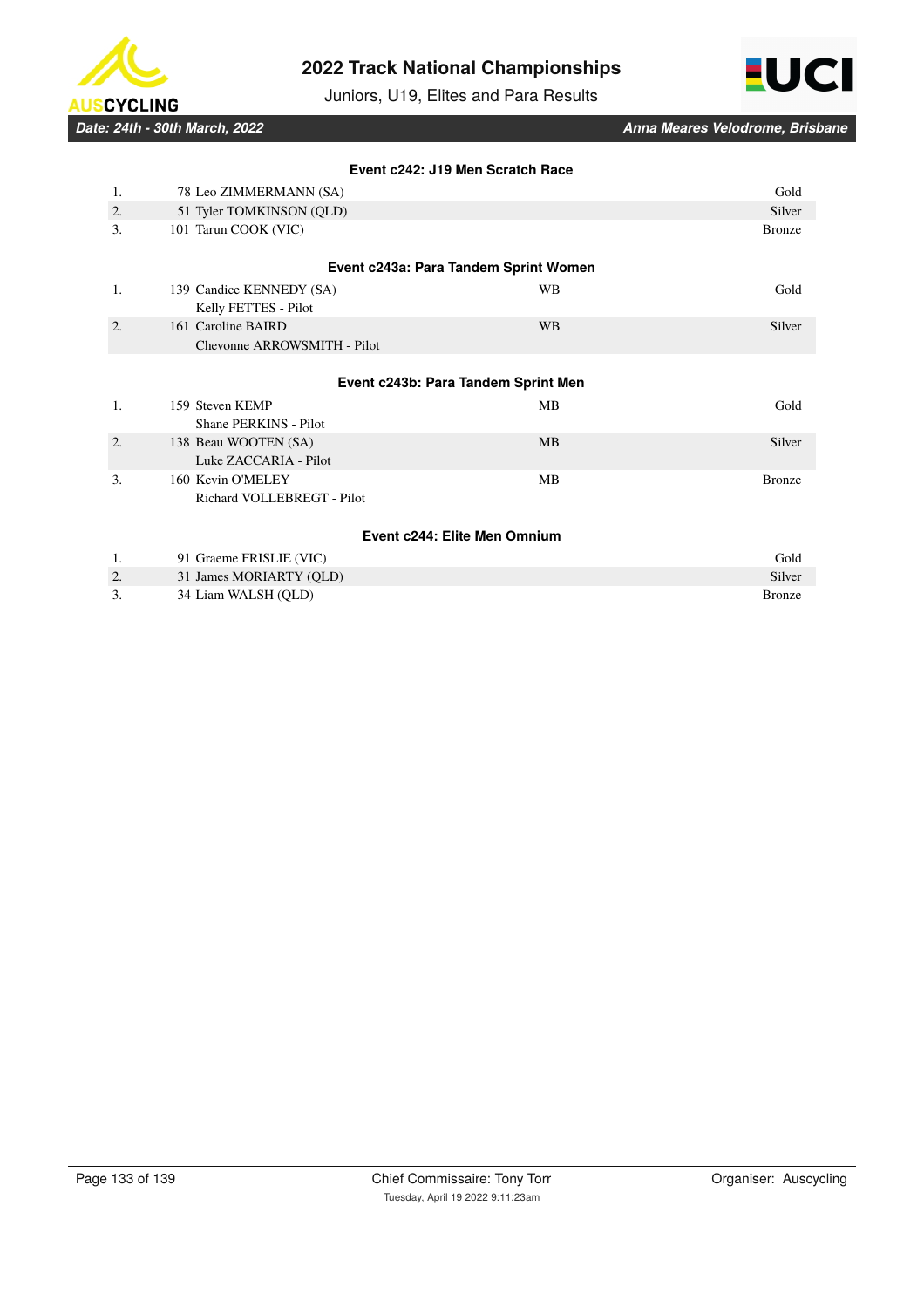



Juniors, U19, Elites and Para Results

*Date: 24th - 30th March, 2022 Anna Meares Velodrome, Brisbane*

### **Event 245: Para Omnium Men AWII**

| $\overline{\rho}$ sult<br>π. |
|------------------------------|
|------------------------------|

|        | 144 Nathan BROEREN (VIC)   | AWIIM        | 160 Pts |
|--------|----------------------------|--------------|---------|
| 2.     | 134 Nathan GLARVEY (OLD)   | <b>AWIIM</b> | 148     |
| 3.     | 147 Harry MEZGER (VIC)     | AWIIM        | 144     |
| $d$ nf | 145 Finnian HARVEY (VIC)   | <b>AWIIM</b> |         |
| dnf    | 143 Andre ASCUI (VIC)      | <b>AWIIM</b> |         |
| dnf    | 146 Carlo MANOLITSAS (VIC) | <b>AWIIM</b> |         |

### *Sprint Results*

| Sprint at 3 to go |                      | Pts |
|-------------------|----------------------|-----|
| 1.                | 144 Nathan BROEREN   | 40  |
| 2.                | 134 Nathan GLARVEY   | 38  |
| 3.                | 147 Harry MEZGER     | 36  |
| 4.                | 145 Finnian HARVEY   | 34  |
| 5.                | 143 Andre ASCUI      | 32  |
| 6.                | 146 Carlo MANOLITSAS | 30  |
| Sprint at 2 to go |                      | Pts |
| 1.                | 144 Nathan BROEREN   | 40  |
| 2.                | 134 Nathan GLARVEY   | 38  |
| 3.                | 143 Andre ASCUI      | 36  |
| 4.                | 147 Harry MEZGER     | 34  |
| 5.                | 145 Finnian HARVEY   | 32  |
| 6.                | 146 Carlo MANOLITSAS | 30  |
|                   |                      |     |
| Sprint at 1 to go |                      | Pts |
| 1.                | 144 Nathan BROEREN   | 40  |
| 2.                | 147 Harry MEZGER     | 38  |
| 3.                | 145 Finnian HARVEY   | 36  |
| 4.                | 134 Nathan GLARVEY   | 34  |
| 5.                | 143 Andre ASCUI      | 32  |
| 6.                | 146 Carlo MANOLITSAS | 30  |
|                   |                      |     |
| Final sprint      |                      | Pts |
| 1.                | 144 Nathan BROEREN   | 40  |
| 2.                | 134 Nathan GLARVEY   | 38  |
| 3.                | 147 Harry MEZGER     | 36  |

# **Event 246: Para Omnium Women AWII**

|     |                           | - Standings After Sprint 3 of 4 |            |
|-----|---------------------------|---------------------------------|------------|
| dnf | 148 Georgia POWNING (VIC) | <b>AWIIW</b>                    | <b>Pts</b> |
|     |                           |                                 |            |

| Sprint at 3 to go         |     |
|---------------------------|-----|
| 148 Georgia POWNING<br>., | 40  |
|                           |     |
| Sprint at 2 to go         | Pts |
| 148 Georgia POWNING       | 40  |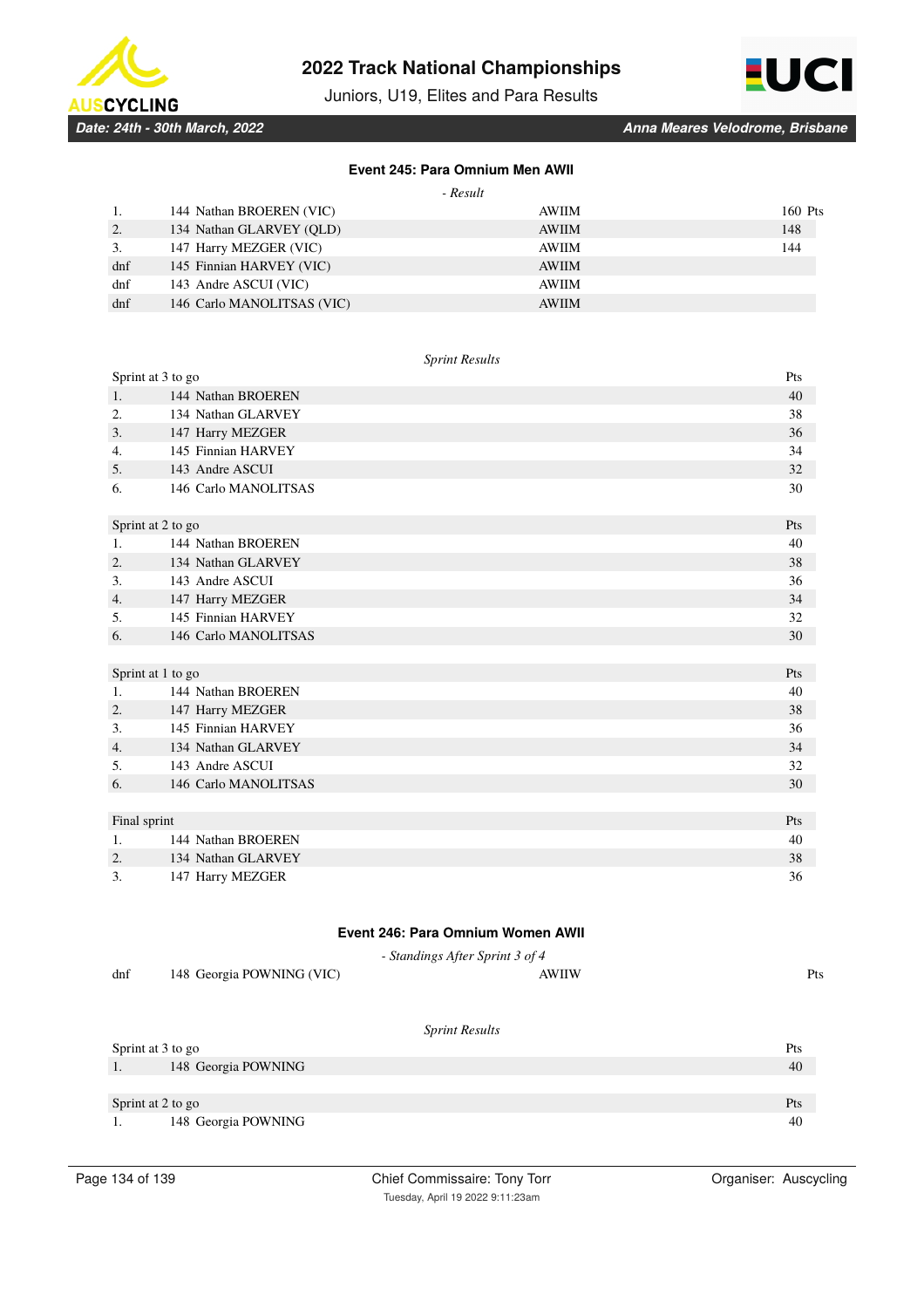

Juniors, U19, Elites and Para Results



*Date: 24th - 30th March, 2022 Anna Meares Velodrome, Brisbane*

#### *Sprint Results*

| Sprint at 1 to go         | Pts |
|---------------------------|-----|
| 148 Georgia POWNING<br>1. | 40  |
|                           |     |
| Final sprint              | Pts |
|                           |     |

### **Event 247: Para Omnium WC2**

|     |                           | - Result        |         |
|-----|---------------------------|-----------------|---------|
| -1. | 133 Amanda REID (NSW)     | WC <sub>2</sub> | 160 Pts |
| dnf | 151 Annaliese HODGE (VIC) | WC <sub>2</sub> |         |

# *Sprint Results* Sprint at 3 to go Pts 1. 133 Amanda REID 40 2. 151 Annaliese HODGE 38 Sprint at 2 to go Pts 1. 133 Amanda REID 40 2. 151 Annaliese HODGE 38 Sprint at 1 to go Pts 1. 133 Amanda REID 40 2. 151 Annaliese HODGE 38 Final sprint Pts and the Community of the Community of the Community of the Community of the Community of the Community of the Community of the Community of the Community of the Community of the Community of the Community 1. 133 Amanda REID 40

# **Event 248: Para Omnium WC3**

#### *- Result*

| 1. | 136 Paige GRECO (QLD) | .<br>WC3 | 60 Pts |
|----|-----------------------|----------|--------|
|    |                       |          |        |

| Sprint at 3 to go |                 | Pts |
|-------------------|-----------------|-----|
| 1.                | 136 Paige GRECO | 40  |
|                   |                 |     |
| Sprint at 2 to go |                 | Pts |
| 1.                | 136 Paige GRECO | 5   |
| Sprint at 1 to go |                 | Pts |
| 1.                | 136 Paige GRECO | 5   |
| Final sprint      |                 | Pts |
| 1.                | 136 Paige GRECO | 10  |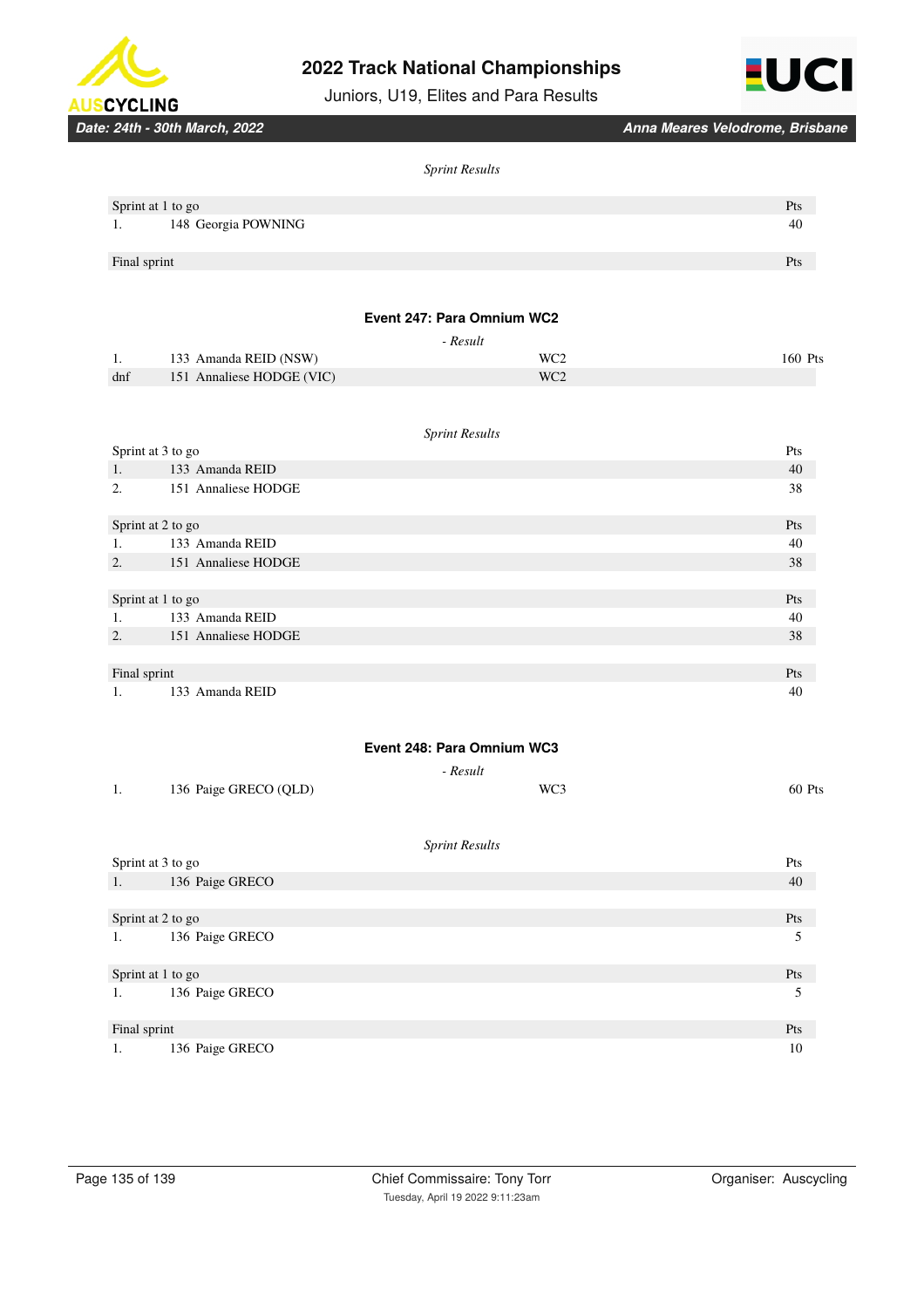





*Date: 24th - 30th March, 2022 Anna Meares Velodrome, Brisbane*

# **Event 249: Para Omnium WC4**

| 87.LI |  |
|-------|--|

|      |                           | .   |         |
|------|---------------------------|-----|---------|
| - 1. | 154 Emily PETRICOLA (VIC) | WC4 | 160 Pts |
| 2.   | 142 Meg LEMON (SA)        | WC4 | 152     |
|      | 153 Sharon BOYD (VIC)     | WC4 | 144     |
|      |                           |     |         |

#### *Sprint Results*

| Sprint at 3 to go |                     | Pts |
|-------------------|---------------------|-----|
| 1.                | 154 Emily PETRICOLA | 40  |
| 2.                | 142 Meg LEMON       | 38  |
| 3.                | 153 Sharon BOYD     | 36  |
|                   |                     |     |
|                   | Sprint at 2 to go   | Pts |
| 1.                | 154 Emily PETRICOLA | 40  |
| 2.                | 142 Meg LEMON       | 38  |
| 3.                | 153 Sharon BOYD     | 36  |
|                   |                     |     |
|                   | Sprint at 1 to go   | Pts |
| 1.                | 154 Emily PETRICOLA | 40  |
| 2.                | 142 Meg LEMON       | 38  |
| 3.                | 153 Sharon BOYD     | 36  |
|                   |                     |     |
| Final sprint      |                     | Pts |
| 1.                | 154 Emily PETRICOLA | 40  |
| 2.                | 142 Meg LEMON       | 38  |
| 3.                | 153 Sharon BOYD     | 36  |

### **Event 250: Para Omnium WC5**

|                                | - Standings After Sprint 3 of 4 |         |
|--------------------------------|---------------------------------|---------|
| 157 Erin ROWELL-NORMOYLE (VIC) | WC <sub>5</sub>                 | 120 Pts |

#### *Sprint Results*

| Sprint at 3 to go              | Pts |
|--------------------------------|-----|
| 157 Erin ROWELL-NORMOYLE<br>1. | 40  |
|                                |     |
| Sprint at 2 to go              | Pts |
| 157 Erin ROWELL-NORMOYLE<br>1. | 40  |
| Sprint at 1 to go              | Pts |
| 157 Erin ROWELL-NORMOYLE       | 40  |
| Final sprint                   | Pts |

## **Event 251: Para Omnium MC2**

#### *- Result*

| . .       | 141 Darren HICKS (SA)   | MC2             | 156 Pts |
|-----------|-------------------------|-----------------|---------|
| <u>L.</u> | 132 Gordon ALLAN (NSW)  | MC2             | 156     |
| <u>.</u>  | 140 Mitchell BAILS (SA) | MC <sub>2</sub> | 144     |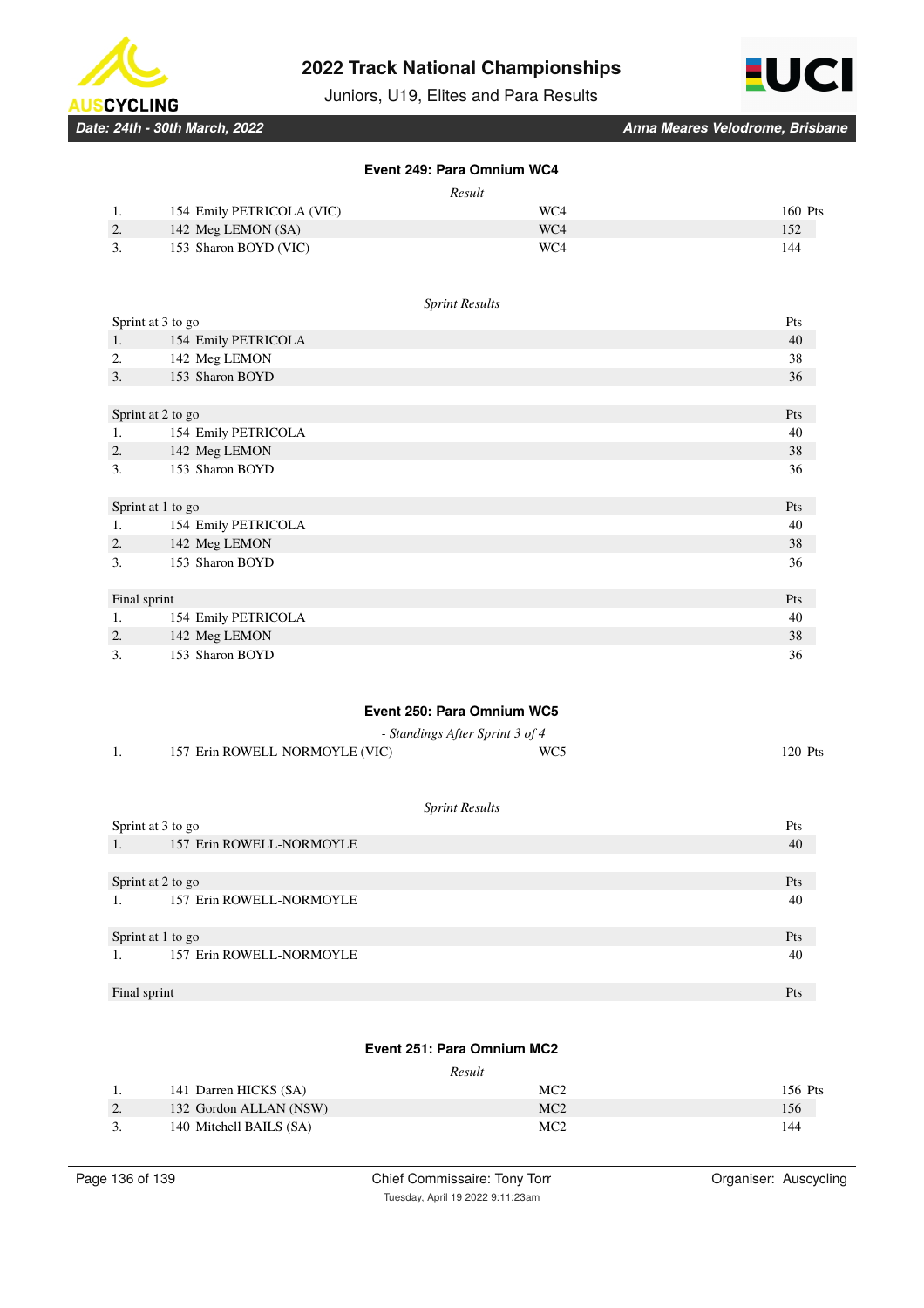



Juniors, U19, Elites and Para Results

|                   | <b>Sprint Results</b> |     |
|-------------------|-----------------------|-----|
| Sprint at 3 to go |                       | Pts |
| 1.                | 132 Gordon ALLAN      | 40  |
| 2.                | 141 Darren HICKS      | 38  |
| 3.                | 140 Mitchell BAILS    | 36  |
|                   |                       |     |
| Sprint at 2 to go |                       | Pts |
| 1.                | 141 Darren HICKS      | 40  |
| 2.                | 132 Gordon ALLAN      | 38  |
| 3.                | 140 Mitchell BAILS    | 36  |
|                   |                       |     |
| Sprint at 1 to go |                       | Pts |
| 1.                | 132 Gordon ALLAN      | 40  |
| 2.                | 141 Darren HICKS      | 38  |
| 3.                | 140 Mitchell BAILS    | 36  |
|                   |                       |     |
| Final sprint      |                       | Pts |
| 1.                | 141 Darren HICKS      | 40  |
| 2.                | 132 Gordon ALLAN      | 38  |
| 3.                | 140 Mitchell BAILS    | 36  |

### **Event 252: Para Omnium MC3**

#### *- Result*

| 1. | 135 Kyle WILLIS (OLD)     | MC <sub>3</sub> | 160 Pts |
|----|---------------------------|-----------------|---------|
| 2. | 152 Gregory WALTERS (VIC) | MC <sub>3</sub> | 152     |
|    | 162 Sam HALLAM            | MC <sub>3</sub> | 144     |

| Sprint at 3 to go |                     | Pts |
|-------------------|---------------------|-----|
| 1.                | 135 Kyle WILLIS     | 40  |
| 2.                | 152 Gregory WALTERS | 38  |
| 3.                | 162 Sam HALLAM      | 36  |
|                   |                     |     |
| Sprint at 2 to go |                     | Pts |
| 1.                | 135 Kyle WILLIS     | 40  |
| 2.                | 152 Gregory WALTERS | 38  |
| 3.                | 162 Sam HALLAM      | 36  |
| Sprint at 1 to go |                     | Pts |
| 1.                | 135 Kyle WILLIS     | 40  |
| 2.                | 152 Gregory WALTERS | 38  |
| 3.                | 162 Sam HALLAM      | 36  |
| Final sprint      |                     | Pts |
| 1.                | 135 Kyle WILLIS     | 40  |
| 2.                | 152 Gregory WALTERS | 38  |
| 3.                | 162 Sam HALLAM      | 36  |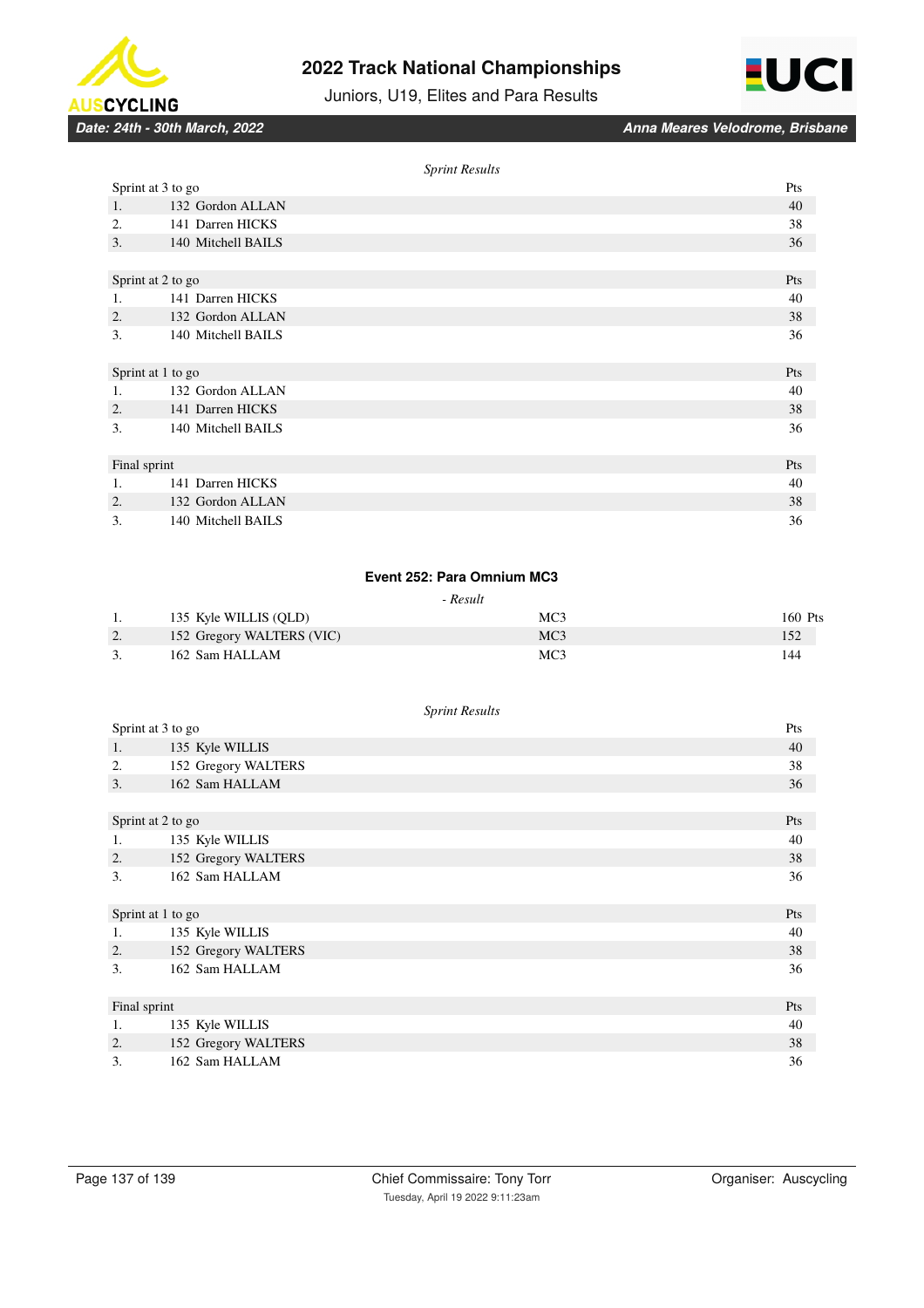

Juniors, U19, Elites and Para Results



|              |                           | Event 253: Para Omnium MC4      |               |
|--------------|---------------------------|---------------------------------|---------------|
|              |                           | - Result                        |               |
| 1.           | 156 Luke TAYLOR (VIC)     | MC4                             | 160 Pts       |
|              |                           | <b>Sprint Results</b>           |               |
|              | Sprint at 3 to go         |                                 | Pts           |
| 1.           | 156 Luke TAYLOR           |                                 | 40            |
|              | Sprint at 2 to go         |                                 | Pts           |
| 1.           | 156 Luke TAYLOR           |                                 | 40            |
|              | Sprint at 1 to go         |                                 | Pts           |
| 1.           | 156 Luke TAYLOR           |                                 | 40            |
| Final sprint |                           |                                 | Pts           |
| 1.           | 156 Luke TAYLOR           |                                 | 40            |
|              |                           | Event 254: Para Omnium MC5      |               |
|              |                           |                                 |               |
| 1.           | 131 Maxwell SUDHOLZ (ACT) | - Result<br>MC <sub>5</sub>     | 160 Pts       |
|              |                           | <b>Sprint Results</b>           |               |
|              | Sprint at 3 to go         |                                 | Pts           |
| 1.           | 131 Maxwell SUDHOLZ       |                                 | 40            |
|              | Sprint at 2 to go         |                                 | Pts           |
| 1.           | 131 Maxwell SUDHOLZ       |                                 | 40            |
|              | Sprint at 1 to go         |                                 | Pts           |
| 1.           | 131 Maxwell SUDHOLZ       |                                 | 40            |
| Final sprint |                           |                                 | Pts           |
| 1.           | 131 Maxwell SUDHOLZ       |                                 | 40            |
|              |                           | Event 255: Para Omnium Men AWII |               |
| 1.           | 144 Nathan BROEREN (VIC)  | <b>AWIIM</b>                    | Gold          |
| 2.           | 134 Nathan GLARVEY (QLD)  | <b>AWIIM</b>                    | Silver        |
| 3.           | 147 Harry MEZGER (VIC)    | <b>AWIIM</b>                    | <b>Bronze</b> |
|              |                           | Event 257: Para Omnium WC2      |               |
| 1.           | 133 Amanda REID (NSW)     | WC <sub>2</sub>                 | Gold          |
|              |                           | Event 258: Para Omnium WC3      |               |
| 1.           | 136 Paige GRECO (QLD)     | WC3                             | Gold          |